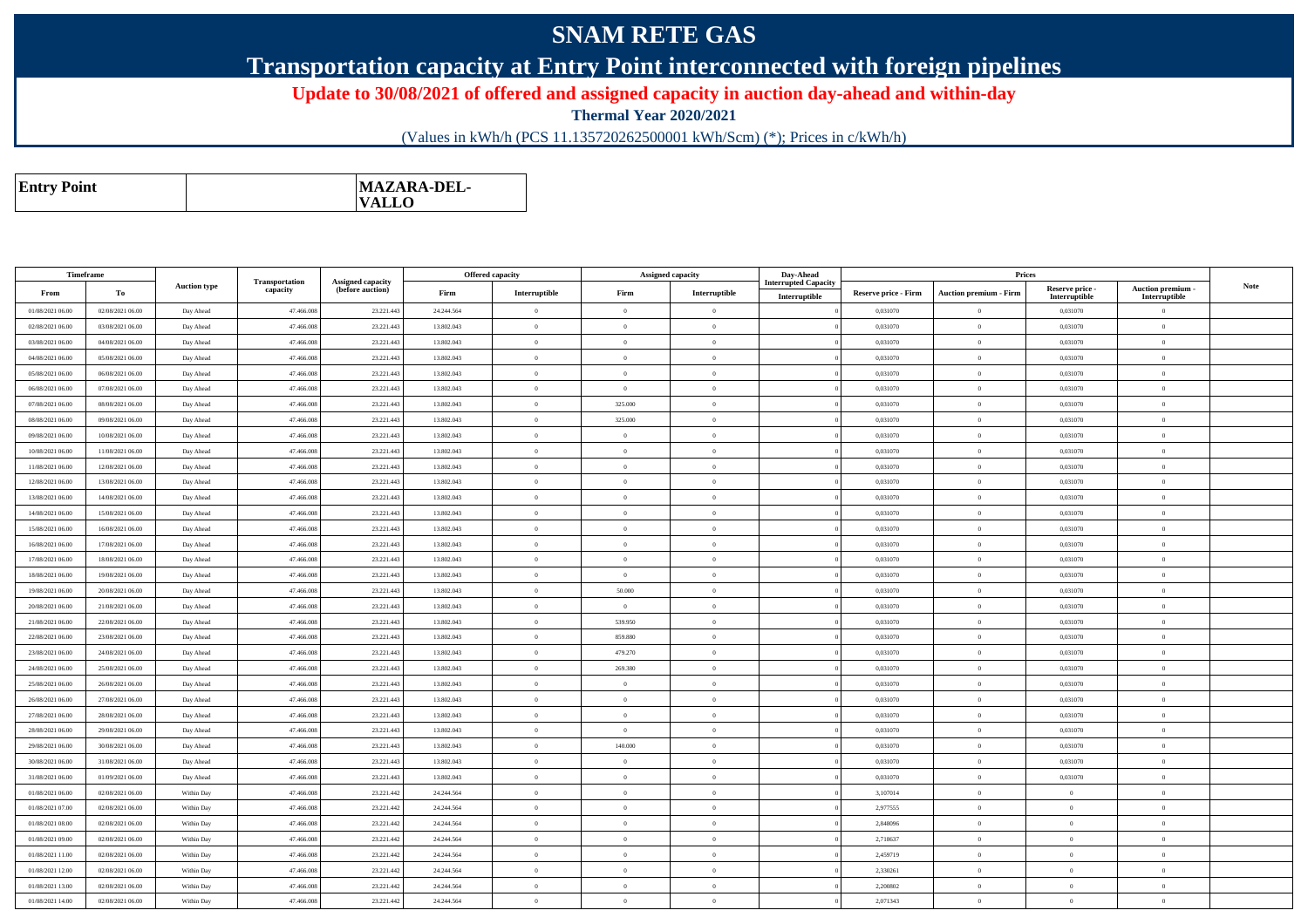| 01/08/2021 15:00                     | 02/08/2021 06:00 | Within Day | 47.466.008 | 23.221.442 | 24.244.564 | $\,$ 0         | $\bf{0}$       | $\theta$       |          | 1,941884 | $\bf{0}$       | $\overline{0}$ | $\,0\,$        |  |
|--------------------------------------|------------------|------------|------------|------------|------------|----------------|----------------|----------------|----------|----------|----------------|----------------|----------------|--|
| 01/08/2021 16:00                     | 02/08/2021 06:00 | Within Day | 47,466,008 | 23.221.442 | 24.244.564 | $\overline{0}$ | $\overline{0}$ | $\overline{0}$ |          | 1,812425 | $\overline{0}$ | $\overline{0}$ | $\theta$       |  |
| 01/08/2021 17:00                     | 02/08/2021 06:00 | Within Dav | 47.466.008 | 23.221.442 | 24.244.564 | $\mathbf{0}$   | $\overline{0}$ | $\overline{0}$ |          | 1,682966 | $\mathbf{0}$   | $\overline{0}$ | $\overline{0}$ |  |
| 01/08/2021 18:00                     | 02/08/2021 06:00 | Within Day | 47.466.008 | 23.221.442 | 24.244.564 | $\bf{0}$       | $\overline{0}$ | $\bf{0}$       |          | 1,553507 | $\bf{0}$       | $\overline{0}$ | $\bf{0}$       |  |
| 01/08/2021 19:00                     | 02/08/2021 06:00 | Within Day | 47,466,008 | 23.221.442 | 24.244.564 | $\bf{0}$       | $\overline{0}$ | $\overline{0}$ |          | 1,424048 | $\bf{0}$       | $\bf{0}$       | $\,0\,$        |  |
| 01/08/2021 20:00                     | 02/08/2021 06:00 | Within Dav | 47.466.008 | 23.221.442 | 24.244.564 | $\mathbf{0}$   | 76.507         | $\overline{0}$ |          | 1,294589 | $\mathbf{0}$   | $\overline{0}$ | $\overline{0}$ |  |
| 01/08/2021 21:00                     | 02/08/2021 06:00 | Within Day | 47.466.008 | 23.297.949 | 24.168.057 | $\bf{0}$       | $\bf{0}$       | $\overline{0}$ |          | 1,165130 | $\bf{0}$       | $\overline{0}$ | $\,0\,$        |  |
| 01/08/2021 22:00                     | 02/08/2021 06:00 | Within Day | 47,466,008 | 23.297.949 | 24.168.057 | $\theta$       | $\overline{0}$ | $\overline{0}$ |          | 1,035671 | $\,$ 0 $\,$    | $\overline{0}$ | $\theta$       |  |
| 01/08/2021 23:00                     | 02/08/2021 06:00 | Within Dav | 47.466.008 | 23.297.949 | 24.168.057 | $\mathbf{0}$   | $\overline{0}$ | $\overline{0}$ |          | 0,906212 | $\mathbf{0}$   | $\overline{0}$ | $\overline{0}$ |  |
| 02/08/2021 00:00                     | 02/08/2021 06:00 | Within Day | 47.466.008 | 23.297.949 | 24.168.057 | $\bf{0}$       | $\bf{0}$       | $\overline{0}$ |          | 0,776754 | $\bf{0}$       | $\overline{0}$ | $\,0\,$        |  |
|                                      |                  |            | 47,466,008 |            |            | $\overline{0}$ | $\overline{0}$ | $\overline{0}$ |          |          | $\bf{0}$       | $\mathbf{0}$   | $\theta$       |  |
| 02/08/2021 01:00<br>02/08/2021 02:00 | 02/08/2021 06:00 | Within Day |            | 23.297.949 | 24.168.057 | $\mathbf{0}$   |                |                |          | 0,647295 | $\mathbf{0}$   |                | $\overline{0}$ |  |
|                                      | 02/08/2021 06:00 | Within Dav | 47.466.008 | 23.297.949 | 24.168.057 |                | $\overline{0}$ | $\overline{0}$ |          | 0,517836 |                | $\overline{0}$ |                |  |
| 02/08/2021 03:00                     | 02/08/2021 06:00 | Within Day | 47.466.008 | 23.297.949 | 24.168.057 | $\bf{0}$       | $\overline{0}$ | $\bf{0}$       |          | 0,388377 | $\bf{0}$       | $\overline{0}$ | $\overline{0}$ |  |
| 02/08/2021 04:00                     | 02/08/2021 06:00 | Within Day | 47,466,008 | 23.297.949 | 24.168.057 | $\bf{0}$       | $\overline{0}$ | $\overline{0}$ |          | 0,258918 | $\bf{0}$       | $\theta$       | $\,0\,$        |  |
| 02/08/2021 06:00                     | 03/08/2021 06:00 | Within Dav | 47.466.008 | 23.221.442 | 13.802.043 | $\mathbf{0}$   | $\overline{0}$ | $\overline{0}$ |          | 3,107014 | $\mathbf{0}$   | $\overline{0}$ | $\overline{0}$ |  |
| 02/08/2021 10:00                     | 03/08/2021 06:00 | Within Day | 47.466.008 | 23.221.442 | 13.802.043 | $\bf{0}$       | $\bf{0}$       | $\overline{0}$ |          | 2,589178 | $\bf{0}$       | $\overline{0}$ | $\bf{0}$       |  |
| 02/08/2021 11:00                     | 03/08/2021 06:00 | Within Day | 47,466,008 | 23.221.442 | 13.802.043 | $\overline{0}$ | $\overline{0}$ | $\overline{0}$ |          | 2,459719 | $\bf{0}$       | $\overline{0}$ | $\theta$       |  |
| 02/08/2021 12:00                     | 03/08/2021 06:00 | Within Day | 47.466.008 | 23.221.442 | 13.802.043 | $\mathbf{0}$   | $\overline{0}$ | $\overline{0}$ |          | 2,330261 | $\mathbf{0}$   | $\overline{0}$ | $\overline{0}$ |  |
| 02/08/2021 13:00                     | 03/08/2021 06:00 | Within Day | 47.466.008 | 23.221.442 | 13.802.043 | $\,$ 0         | $\bf{0}$       | $\overline{0}$ |          | 2,200802 | $\bf{0}$       | $\overline{0}$ | $\,0\,$        |  |
| 02/08/2021 14:00                     | 03/08/2021 06:00 | Within Day | 47,466,008 | 23.221.442 | 13.802.043 | $\overline{0}$ | $\overline{0}$ | $\overline{0}$ |          | 2,071343 | $\bf{0}$       | $\overline{0}$ | $\overline{0}$ |  |
| 02/08/2021 15:00                     | 03/08/2021 06:00 | Within Dav | 47.466.008 | 23.221.442 | 13.802.043 | $\mathbf{0}$   | $\overline{0}$ | $\overline{0}$ |          | 1,941884 | $\mathbf{0}$   | $\overline{0}$ | $\overline{0}$ |  |
| 02/08/2021 16:00                     | 03/08/2021 06:00 | Within Day | 47.466.008 | 23.221.442 | 13.802.043 | $\bf{0}$       | $\overline{0}$ | $\bf{0}$       |          | 1,812425 | $\bf{0}$       | $\overline{0}$ | $\bf{0}$       |  |
| 02/08/2021 17:00                     | 03/08/2021 06:00 | Within Day | 47,466,008 | 23.221.442 | 13.802.043 | $\bf{0}$       | $\overline{0}$ | $\overline{0}$ |          | 1,682966 | $\bf{0}$       | $\bf{0}$       | $\,0\,$        |  |
| 02/08/2021 18:00                     | 03/08/2021 06:00 | Within Dav | 47.466.008 | 23.221.442 | 13.802.043 | $\mathbf{0}$   | $\overline{0}$ | $\overline{0}$ |          | 1,553507 | $\mathbf{0}$   | $\overline{0}$ | $\overline{0}$ |  |
| 02/08/2021 19:00                     | 03/08/2021 06:00 | Within Day | 47.466.008 | 23.221.442 | 13.802.043 | $\bf{0}$       | $\overline{0}$ | $\overline{0}$ |          | 1,424048 | $\bf{0}$       | $\overline{0}$ | $\,0\,$        |  |
| 02/08/2021 20:00                     | 03/08/2021 06:00 | Within Day | 47,466,008 | 23.221.442 | 13.802.043 | $\overline{0}$ | $\overline{0}$ | $\overline{0}$ |          | 1,294589 | $\bf{0}$       | $\overline{0}$ | $\theta$       |  |
| 02/08/2021 21:00                     | 03/08/2021 06:00 | Within Dav | 47.466.008 | 23.221.442 | 13.802.043 | $\mathbf{0}$   | $\overline{0}$ | $\overline{0}$ |          | 1,165130 | $\mathbf{0}$   | $\overline{0}$ | $\overline{0}$ |  |
| 02/08/2021 22:00                     | 03/08/2021 06:00 | Within Day | 47.466.008 | 23.221.442 | 13.802.043 | $\bf{0}$       | $\overline{0}$ | $\overline{0}$ |          | 1,035671 | $\bf{0}$       | $\overline{0}$ | $\,0\,$        |  |
| 02/08/2021 23:00                     | 03/08/2021 06:00 | Within Day | 47,466,008 | 23.221.442 | 13.802.043 | $\bf{0}$       | $\overline{0}$ | $\overline{0}$ |          | 0,906212 | $\bf{0}$       | $\bf{0}$       | $\bf{0}$       |  |
| 03/08/2021 00:00                     | 03/08/2021 06:00 | Within Dav | 47.466.008 | 23.221.442 | 13.802.043 | $\mathbf{0}$   | $\overline{0}$ | $\overline{0}$ |          | 0,776754 | $\mathbf{0}$   | $\overline{0}$ | $\overline{0}$ |  |
| 03/08/2021 01:00                     | 03/08/2021 06:00 | Within Day | 47.466.008 | 23.221.442 | 13.802.043 | $\bf{0}$       | $\overline{0}$ | $\overline{0}$ |          | 0,647295 | $\,$ 0         | $\overline{0}$ | $\theta$       |  |
| 03/08/2021 02:00                     | 03/08/2021 06:00 | Within Day | 47,466,008 | 23.221.442 | 13.802.043 | $\bf{0}$       | $\bf{0}$       | $\overline{0}$ |          | 0,517836 | $\bf{0}$       | $\mathbf{0}$   | $\bf{0}$       |  |
| 03/08/2021 03:00                     | 03/08/2021 06:00 | Within Dav | 47.466.008 | 23.221.442 | 13.802.043 | $\mathbf{0}$   | $\overline{0}$ | $\overline{0}$ |          | 0,388377 | $\mathbf{0}$   | $\overline{0}$ | $\overline{0}$ |  |
| 03/08/2021 04:00                     | 03/08/2021 06:00 | Within Day | 47.466.008 | 23.221.442 | 13.802.043 | $\bf{0}$       | $\overline{0}$ | $\overline{0}$ |          | 0,258918 | $\,$ 0         | $\overline{0}$ | $\theta$       |  |
| 03/08/2021 05:00                     | 03/08/2021 06:00 | Within Day | 47,466,008 | 23.221.442 | 13.802.043 | $\overline{0}$ | $\overline{0}$ | $\overline{0}$ |          | 0,129459 | $\bf{0}$       | $\overline{0}$ | $\overline{0}$ |  |
| 03/08/2021 06:00                     | 04/08/2021 06:00 | Within Day | 47.466.008 | 23.221.442 | 13.802.043 | $\mathbf{0}$   | $\overline{0}$ | $\overline{0}$ |          | 3,107014 | $\mathbf{0}$   | $\overline{0}$ | $\overline{0}$ |  |
| 03/08/2021 07:00                     | 04/08/2021 06:00 | Within Day | 47.466.008 | 23.221.442 | 13.802.043 | $\bf{0}$       | $\overline{0}$ | $\overline{0}$ |          | 2,977555 | $\,$ 0         | $\overline{0}$ | $\theta$       |  |
| 03/08/2021 08:00                     | 04/08/2021 06:00 | Within Day | 47,466,008 | 23.221.442 | 13.802.043 | $\bf{0}$       | $\overline{0}$ | $\overline{0}$ |          | 2,848096 | $\bf{0}$       | $\mathbf{0}$   | $\bf{0}$       |  |
| 03/08/2021 09:00                     | 04/08/2021 06:00 | Within Dav | 47.466.008 | 23.221.442 | 13.802.043 | $\mathbf{0}$   | $\overline{0}$ | $\overline{0}$ |          | 2,718637 | $\mathbf{0}$   | $\overline{0}$ | $\overline{0}$ |  |
| 03/08/2021 10:00                     | 04/08/2021 06:00 | Within Day | 47.466.008 | 23.221.442 | 13.802.043 | $\bf{0}$       | $\overline{0}$ | $\overline{0}$ |          | 2,589178 | $\,$ 0         | $\overline{0}$ | $\theta$       |  |
| 03/08/2021 11:00                     | 04/08/2021 06:00 | Within Day | 47,466,008 | 23.221.442 | 13.802.043 | $\bf{0}$       | $\bf{0}$       | $\overline{0}$ |          | 2,459719 | $\bf{0}$       | $\overline{0}$ | $\bf{0}$       |  |
| 03/08/2021 12:00                     | 04/08/2021 06:00 | Within Dav | 47.466.008 | 23.221.442 | 13.802.043 | $\mathbf{0}$   | $\overline{0}$ | $\overline{0}$ |          | 2,330261 | $\mathbf{0}$   | $\overline{0}$ | $\overline{0}$ |  |
| 03/08/2021 13:00                     | 04/08/2021 06:00 | Within Day | 47.466.008 | 23.221.442 | 13.802.043 | $\bf{0}$       | $\overline{0}$ | $\overline{0}$ |          | 2,200802 | $\,$ 0         | $\overline{0}$ | $\theta$       |  |
| 03/08/2021 14:00                     | 04/08/2021 06:00 | Within Day | 47.466.008 | 23.221.442 | 13.802.043 | $\bf{0}$       | $\overline{0}$ | $\overline{0}$ |          | 2,071343 | $\,$ 0 $\,$    | $\overline{0}$ | $\overline{0}$ |  |
| 03/08/2021 15:00                     | 04/08/2021 06:00 | Within Day | 47.466.008 | 23.221.442 | 13.802.043 | $\bf{0}$       | $\overline{0}$ |                |          | 1,941884 | $\overline{0}$ | $\theta$       | $\theta$       |  |
| 03/08/2021 16:00                     | 04/08/2021 06:00 | Within Day | 47.466.008 | 23.221.442 | 13.802.043 | $\,0\,$        | $\overline{0}$ | $\overline{0}$ |          | 1,812425 | $\,$ 0 $\,$    | $\overline{0}$ | $\theta$       |  |
| 03/08/2021 17:00                     | 04/08/2021 06:00 | Within Day | 47,466,008 | 23.221.442 | 13.802.043 | $\overline{0}$ | $\overline{0}$ | $\overline{0}$ |          | 1,682966 | $\overline{0}$ | $\overline{0}$ | $\overline{0}$ |  |
| 03/08/2021 18:00                     | 04/08/2021 06:00 | Within Day | 47.466.008 | 23.221.442 | 13.802.043 | $\bf{0}$       | $\overline{0}$ | $\overline{0}$ |          | 1,553507 | $\overline{0}$ | $\bf{0}$       | $\mathbf{0}$   |  |
| 03/08/2021 19:00                     | 04/08/2021 06:00 | Within Day | 47.466.008 | 23.221.442 | 13.802.043 | $\,$ 0 $\,$    | $\overline{0}$ | $\overline{0}$ | $\theta$ | 1,424048 | $\,$ 0 $\,$    | $\bf{0}$       | $\,$ 0 $\,$    |  |
| 03/08/2021 20:00                     | 04/08/2021 06:00 | Within Day | 47,466,008 | 23.221.442 | 13.802.043 | $\bf{0}$       | $\overline{0}$ | $\overline{0}$ |          | 1,294589 | $\,$ 0 $\,$    | $\overline{0}$ | $\overline{0}$ |  |
| 03/08/2021 21:00                     | 04/08/2021 06:00 | Within Day | 47.466.008 | 23.221.442 | 13.802.043 | $\bf{0}$       | 46.000         | $\overline{0}$ |          | 1,165130 | $\mathbf{0}$   | $\overline{0}$ | $\overline{0}$ |  |
|                                      |                  |            |            |            |            |                |                |                |          |          |                |                |                |  |
| 03/08/2021 22:00                     | 04/08/2021 06:00 | Within Day | 47.466.008 | 23.267.442 | 13.756.043 | $\,$ 0 $\,$    | $\overline{0}$ | $\overline{0}$ | $\theta$ | 1,035671 | $\,$ 0 $\,$    | $\overline{0}$ | $\overline{0}$ |  |
| 03/08/2021 23:00                     | 04/08/2021 06:00 | Within Day | 47,466,008 | 23.267.442 | 13.756.043 | $\bf{0}$       | $\overline{0}$ | $\overline{0}$ |          | 0,906212 | $\overline{0}$ | $\overline{0}$ | $\overline{0}$ |  |
| 04/08/2021 00:00                     | 04/08/2021 06:00 | Within Day | 47.466.008 | 23.267.442 | 13.756.043 | $\bf{0}$       | $\overline{0}$ | $\overline{0}$ |          | 0,776754 | $\mathbf{0}$   | $\overline{0}$ | $\mathbf{0}$   |  |
| 04/08/2021 01:00                     | 04/08/2021 06:00 | Within Day | 47.466.008 | 23.267.442 | 13.756.043 | $\,0\,$        | $\overline{0}$ | $\overline{0}$ |          | 0,647295 | $\,$ 0 $\,$    | $\mathbf{0}$   | $\theta$       |  |
| 04/08/2021 02.00                     | 04/08/2021 06:00 | Within Day | 47,466,008 | 23.267.442 | 13.756.043 | $\bf{0}$       | $\bf{0}$       | $\overline{0}$ |          | 0,517836 | $\bf{0}$       | $\mathbf{0}$   | $\overline{0}$ |  |
| 04/08/2021 03:00                     | 04/08/2021 06:00 | Within Day | 47.466.008 | 23.267.442 | 13.756.043 | $\mathbf{0}$   | $\overline{0}$ | $\overline{0}$ |          | 0,388377 | $\mathbf{0}$   | $\overline{0}$ | $\overline{0}$ |  |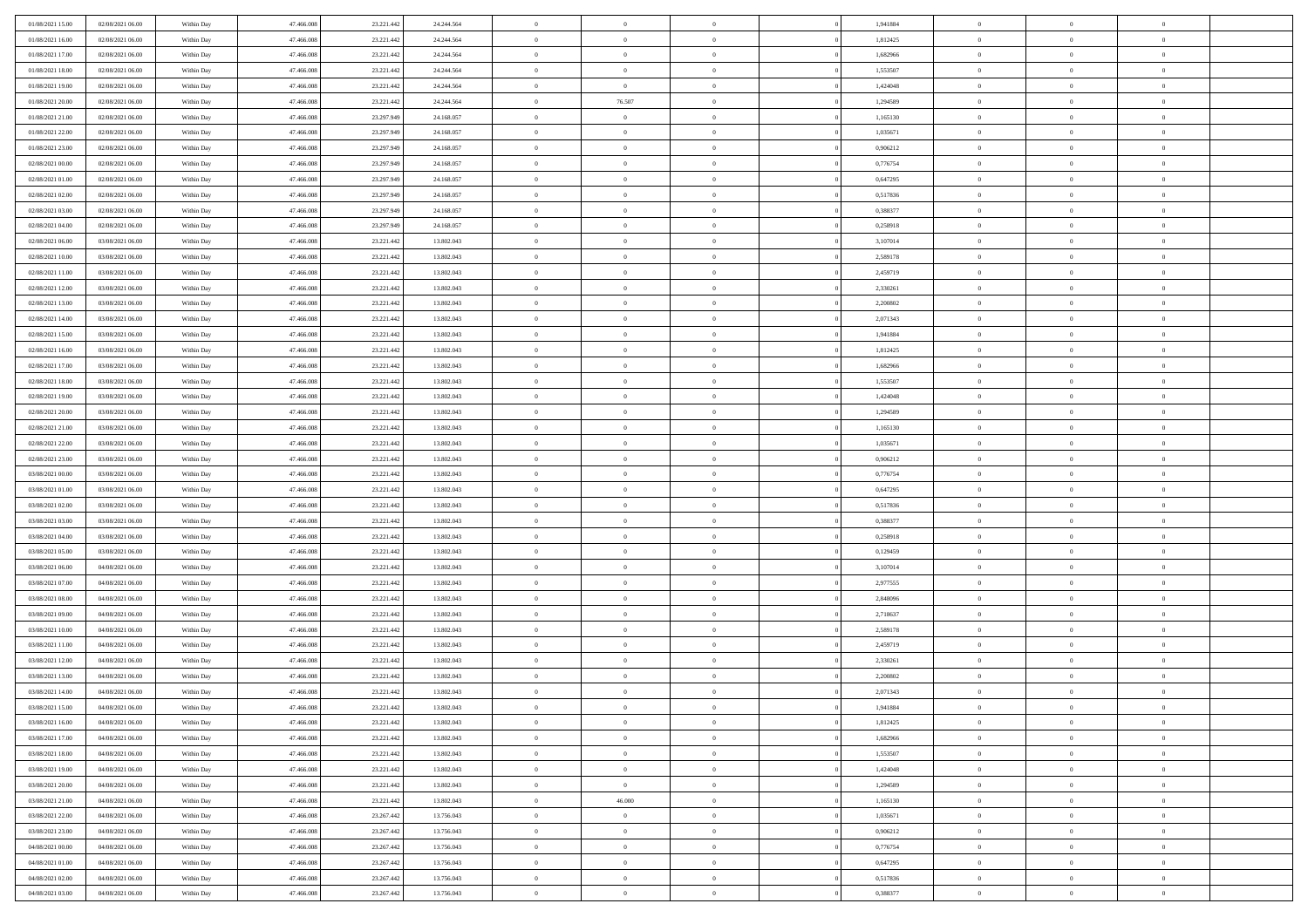| 04/08/2021 04:00 | 04/08/2021 06:00 | Within Day | 47.466.008 | 23.267.442 | 13.756.043 | $\,$ 0         | $\bf{0}$       | $\overline{0}$ |                | 0,258918 | $\bf{0}$             | $\overline{0}$ | $\theta$       |  |
|------------------|------------------|------------|------------|------------|------------|----------------|----------------|----------------|----------------|----------|----------------------|----------------|----------------|--|
| 04/08/2021 05:00 | 04/08/2021 06:00 | Within Day | 47,466,008 | 23.267.442 | 13.756.043 | $\overline{0}$ | $\overline{0}$ | $\overline{0}$ |                | 0,129459 | $\theta$             | $\theta$       | $\overline{0}$ |  |
| 04/08/2021 06:00 | 05/08/2021 06:00 | Within Dav | 47.466.008 | 23.221.442 | 13.802.043 | $\mathbf{0}$   | $\overline{0}$ | $\overline{0}$ |                | 3,107014 | $\theta$             | $\overline{0}$ | $\theta$       |  |
| 04/08/2021 07:00 | 05/08/2021 06:00 | Within Day | 47.466.008 | 23.221.442 | 13.802.043 | $\bf{0}$       | $\bf{0}$       | $\bf{0}$       |                | 2,977555 | $\bf{0}$             | $\overline{0}$ | $\bf{0}$       |  |
| 04/08/2021 08:00 | 05/08/2021 06:00 | Within Day | 47,466,008 | 23.221.442 | 13.802.043 | $\bf{0}$       | $\bf{0}$       | $\overline{0}$ |                | 2,848096 | $\bf{0}$             | $\Omega$       | $\bf{0}$       |  |
| 04/08/2021 09:00 | 05/08/2021 06:00 | Within Dav | 47.466.008 | 23.221.442 | 13.802.043 | $\mathbf{0}$   | $\overline{0}$ | $\overline{0}$ |                | 2,718637 | $\theta$             | $\overline{0}$ | $\theta$       |  |
|                  |                  |            |            |            |            |                |                |                |                |          |                      |                |                |  |
| 04/08/2021 10:00 | 05/08/2021 06:00 | Within Day | 47.466.008 | 23.221.442 | 13.802.043 | $\bf{0}$       | $\bf{0}$       | $\overline{0}$ |                | 2,589178 | $\bf{0}$             | $\overline{0}$ | $\theta$       |  |
| 04/08/2021 11:00 | 05/08/2021 06:00 | Within Day | 47,466,008 | 23.221.442 | 13.802.043 | $\overline{0}$ | $\overline{0}$ | $\overline{0}$ |                | 2,459719 | $\,$ 0 $\,$          | $\theta$       | $\overline{0}$ |  |
| 04/08/2021 12:00 | 05/08/2021 06:00 | Within Day | 47.466.008 | 23.221.442 | 13.802.043 | $\mathbf{0}$   | $\overline{0}$ | $\overline{0}$ |                | 2,330261 | $\theta$             | $\overline{0}$ | $\theta$       |  |
| 04/08/2021 13:00 | 05/08/2021 06:00 | Within Day | 47.466.008 | 23.221.442 | 13.802.043 | $\bf{0}$       | $\bf{0}$       | $\overline{0}$ |                | 2,200802 | $\bf{0}$             | $\overline{0}$ | $\theta$       |  |
| 04/08/2021 14:00 | 05/08/2021 06:00 | Within Day | 47,466,008 | 23.221.442 | 13.802.043 | $\bf{0}$       | $\overline{0}$ | $\overline{0}$ |                | 2,071343 | $\bf{0}$             | $\theta$       | $\overline{0}$ |  |
| 04/08/2021 15:00 | 05/08/2021 06:00 | Within Dav | 47.466.008 | 23.221.442 | 13.802.043 | $\mathbf{0}$   | $\overline{0}$ | $\overline{0}$ |                | 1,941884 | $\theta$             | $\overline{0}$ | $\theta$       |  |
| 04/08/2021 16:00 | 05/08/2021 06:00 | Within Day | 47.466.008 | 23.221.442 | 13.802.043 | $\bf{0}$       | $\overline{0}$ | $\bf{0}$       |                | 1,812425 | $\bf{0}$             | $\overline{0}$ | $\bf{0}$       |  |
| 04/08/2021 17:00 | 05/08/2021 06:00 | Within Day | 47.466.008 | 23.221.442 | 13.802.043 | $\bf{0}$       | $\overline{0}$ | $\overline{0}$ |                | 1,682966 | $\bf{0}$             | $\Omega$       | $\bf{0}$       |  |
| 04/08/2021 18:00 | 05/08/2021 06:00 | Within Dav | 47.466.008 | 23.221.442 | 13.802.043 | $\mathbf{0}$   | $\overline{0}$ | $\overline{0}$ |                | 1,553507 | $\theta$             | $\overline{0}$ | $\theta$       |  |
| 04/08/2021 19:00 | 05/08/2021 06:00 | Within Day | 47.466.008 | 23.221.442 | 13.802.043 | $\bf{0}$       | $\bf{0}$       | $\overline{0}$ |                | 1,424048 | $\bf{0}$             | $\overline{0}$ | $\theta$       |  |
| 04/08/2021 20:00 | 05/08/2021 06:00 | Within Day | 47,466,008 | 23.221.442 | 13.802.043 | $\bf{0}$       | $\overline{0}$ | $\overline{0}$ |                | 1,294589 | $\,$ 0 $\,$          | $\overline{0}$ | $\overline{0}$ |  |
| 04/08/2021 21:00 | 05/08/2021 06:00 | Within Day | 47.466.008 | 23.221.442 | 13.802.043 | $\mathbf{0}$   | $\overline{0}$ | $\overline{0}$ |                | 1,165130 | $\theta$             | $\overline{0}$ | $\theta$       |  |
| 04/08/2021 22:00 | 05/08/2021 06:00 | Within Day | 47.466.008 | 23.221.442 | 13.802.043 | $\,$ 0         | $\bf{0}$       | $\overline{0}$ |                | 1,035671 | $\bf{0}$             | $\overline{0}$ | $\theta$       |  |
| 04/08/2021 23:00 | 05/08/2021 06:00 | Within Day | 47,466,008 | 23.221.442 | 13.802.043 | $\bf{0}$       | $\overline{0}$ | $\overline{0}$ |                | 0,906212 | $\bf{0}$             | $\theta$       | $\overline{0}$ |  |
| 05/08/2021 00:00 | 05/08/2021 06:00 | Within Dav | 47.466.008 | 23.221.442 | 13.802.043 | $\mathbf{0}$   | $\overline{0}$ | $\overline{0}$ |                | 0,776754 | $\theta$             | $\overline{0}$ | $\theta$       |  |
| 05/08/2021 01:00 | 05/08/2021 06:00 | Within Day | 47.466.008 | 23.221.442 | 13.802.043 | $\bf{0}$       | $\bf{0}$       | $\bf{0}$       |                | 0,647295 | $\bf{0}$             | $\overline{0}$ | $\bf{0}$       |  |
| 05/08/2021 02:00 | 05/08/2021 06:00 | Within Day | 47,466,008 | 23.221.442 | 13.802.043 | $\bf{0}$       | $\bf{0}$       | $\overline{0}$ |                | 0,517836 | $\bf{0}$             | $\overline{0}$ | $\bf{0}$       |  |
| 05/08/2021 03:00 | 05/08/2021 06:00 | Within Dav | 47.466.008 | 23.221.442 | 13.802.043 | $\mathbf{0}$   | $\overline{0}$ | $\overline{0}$ |                | 0,388377 | $\theta$             | $\overline{0}$ | $\theta$       |  |
| 05/08/2021 04:00 | 05/08/2021 06:00 | Within Day | 47.466.008 | 23.221.442 | 13.802.043 | $\bf{0}$       | $\bf{0}$       | $\overline{0}$ |                | 0,258918 | $\bf{0}$             | $\overline{0}$ | $\theta$       |  |
| 05/08/2021 05:00 | 05/08/2021 06:00 | Within Day | 47,466,008 | 23.221.442 | 13.802.043 | $\bf{0}$       | $\overline{0}$ | $\overline{0}$ |                | 0,129459 | $\,$ 0 $\,$          | $\theta$       | $\overline{0}$ |  |
| 05/08/2021 06:00 | 06/08/2021 06:00 | Within Day | 47.466.008 | 23.221.442 | 13.802.043 | $\mathbf{0}$   | $\overline{0}$ | $\overline{0}$ |                | 3,107014 | $\theta$             | $\overline{0}$ | $\theta$       |  |
| 05/08/2021 07:00 | 06/08/2021 06:00 | Within Day | 47.466.008 | 23.221.442 | 13.802.043 | $\bf{0}$       | $\bf{0}$       | $\overline{0}$ |                | 2,977555 | $\bf{0}$             | $\overline{0}$ | $\theta$       |  |
| 05/08/2021 09:00 | 06/08/2021 06:00 | Within Day | 47,466,008 | 23.221.442 | 13.802.043 | $\bf{0}$       | $\overline{0}$ | $\overline{0}$ |                | 2,718637 | $\bf{0}$             | $\theta$       | $\bf{0}$       |  |
| 05/08/2021 10:00 | 06/08/2021 06:00 | Within Dav | 47.466.008 | 23.221.442 | 13.802.043 | $\mathbf{0}$   | $\overline{0}$ | $\overline{0}$ |                | 2,589178 | $\theta$             | $\overline{0}$ | $\theta$       |  |
| 05/08/2021 11:00 | 06/08/2021 06:00 | Within Day | 47.466.008 | 23.221.442 | 13.802.043 | $\bf{0}$       | $\overline{0}$ | $\overline{0}$ |                | 2,459719 | $\,0\,$              | $\overline{0}$ | $\theta$       |  |
| 05/08/2021 12:00 | 06/08/2021 06:00 | Within Day | 47.466.008 | 23.221.442 | 13.802.043 | $\bf{0}$       | $\overline{0}$ | $\overline{0}$ |                | 2,330261 | $\bf{0}$             | $\overline{0}$ | $\bf{0}$       |  |
| 05/08/2021 13:00 | 06/08/2021 06:00 | Within Dav | 47.466.008 | 23.221.442 | 13.802.043 | $\mathbf{0}$   | $\overline{0}$ | $\overline{0}$ |                | 2,200802 | $\theta$             | $\overline{0}$ | $\theta$       |  |
| 05/08/2021 14:00 |                  |            | 47.466.008 | 23.221.442 |            | $\bf{0}$       | $\overline{0}$ | $\overline{0}$ |                | 2,071343 | $\,0\,$              | $\overline{0}$ | $\theta$       |  |
|                  | 06/08/2021 06:00 | Within Day | 47,466,008 | 23.221.442 | 13.802.043 | $\bf{0}$       | $\overline{0}$ | $\overline{0}$ |                |          |                      | $\overline{0}$ | $\bf{0}$       |  |
| 05/08/2021 15:00 | 06/08/2021 06:00 | Within Day |            |            | 13.802.043 | $\mathbf{0}$   |                |                |                | 1,941884 | $\bf{0}$<br>$\theta$ |                |                |  |
| 05/08/2021 16:00 | 06/08/2021 06:00 | Within Day | 47.466.008 | 23.221.442 | 13.802.043 |                | $\overline{0}$ | $\overline{0}$ |                | 1,812425 |                      | $\overline{0}$ | $\theta$       |  |
| 05/08/2021 17:00 | 06/08/2021 06:00 | Within Day | 47.466.008 | 23.221.442 | 13.802.043 | $\bf{0}$       | $\overline{0}$ | $\overline{0}$ |                | 1,682966 | $\,0\,$              | $\overline{0}$ | $\theta$       |  |
| 05/08/2021 18:00 | 06/08/2021 06:00 | Within Day | 47,466,008 | 23.221.442 | 13.802.043 | $\bf{0}$       | $\overline{0}$ | $\overline{0}$ |                | 1,553507 | $\bf{0}$             | $\theta$       | $\bf{0}$       |  |
| 05/08/2021 19:00 | 06/08/2021 06:00 | Within Dav | 47.466.008 | 23.221.442 | 13.802.043 | $\mathbf{0}$   | $\overline{0}$ | $\overline{0}$ |                | 1,424048 | $\theta$             | $\overline{0}$ | $\theta$       |  |
| 05/08/2021 20:00 | 06/08/2021 06:00 | Within Day | 47.466.008 | 23.221.442 | 13.802.043 | $\bf{0}$       | $\overline{0}$ | $\overline{0}$ |                | 1,294589 | $\,0\,$              | $\overline{0}$ | $\theta$       |  |
| 05/08/2021 21:00 | 06/08/2021 06:00 | Within Day | 47,466,008 | 23.221.442 | 13.802.043 | $\bf{0}$       | $\bf{0}$       | $\overline{0}$ |                | 1,165130 | $\bf{0}$             | $\overline{0}$ | $\bf{0}$       |  |
| 05/08/2021 22:00 | 06/08/2021 06:00 | Within Dav | 47.466.008 | 23.221.442 | 13.802.043 | $\mathbf{0}$   | $\overline{0}$ | $\overline{0}$ |                | 1,035671 | $\theta$             | $\overline{0}$ | $\theta$       |  |
| 05/08/2021 23:00 | 06/08/2021 06:00 | Within Day | 47.466.008 | 23.221.442 | 13.802.043 | $\bf{0}$       | $\overline{0}$ | $\overline{0}$ |                | 0,906212 | $\,0\,$              | $\overline{0}$ | $\theta$       |  |
| 06/08/2021 00:00 | 06/08/2021 06:00 | Within Day | 47,466,008 | 23.221.442 | 13.802.043 | $\bf{0}$       | $\overline{0}$ | $\overline{0}$ |                | 0,776754 | $\,$ 0 $\,$          | $\overline{0}$ | $\bf{0}$       |  |
| 06/08/2021 01:00 | 06/08/2021 06:00 | Within Day | 47.466.008 | 23.221.442 | 13.802.043 | $\bf{0}$       | $\overline{0}$ |                |                | 0,647295 | $\bf{0}$             | $\Omega$       | $\Omega$       |  |
| 06/08/2021 02:00 | 06/08/2021 06:00 | Within Day | 47.466.008 | 23.221.442 | 13.802.043 | $\,0\,$        | $\overline{0}$ | $\overline{0}$ |                | 0,517836 | $\,$ 0 $\,$          | $\overline{0}$ | $\theta$       |  |
| 06/08/2021 03:00 | 06/08/2021 06:00 | Within Day | 47,466,008 | 23.221.442 | 13.802.043 | $\overline{0}$ | $\overline{0}$ | $\overline{0}$ |                | 0.388377 | $\overline{0}$       | $\overline{0}$ | $\overline{0}$ |  |
| 06/08/2021 04:00 | 06/08/2021 06:00 | Within Day | 47.466.008 | 23.221.442 | 13.802.043 | $\mathbf{0}$   | $\overline{0}$ | $\overline{0}$ |                | 0,258918 | $\mathbf{0}$         | $\overline{0}$ | $\overline{0}$ |  |
| 06/08/2021 05:00 | 06/08/2021 06:00 | Within Day | 47.466.008 | 23.221.442 | 13.802.043 | $\,$ 0 $\,$    | $\overline{0}$ | $\overline{0}$ | $\overline{0}$ | 0,129459 | $\,$ 0 $\,$          | $\overline{0}$ | $\,$ 0         |  |
| 06/08/2021 06:00 | 07/08/2021 06:00 | Within Day | 47,466,008 | 23.221.442 | 13.802.043 | $\mathbf{0}$   | $\overline{0}$ | $\overline{0}$ |                | 3,107014 | $\,$ 0 $\,$          | $\overline{0}$ | $\overline{0}$ |  |
| 06/08/2021 07:00 | 07/08/2021 06:00 | Within Day | 47.466.008 | 23.221.442 | 13.802.043 | $\mathbf{0}$   | $\overline{0}$ | $\overline{0}$ |                | 2,977555 | $\overline{0}$       | $\overline{0}$ | $\overline{0}$ |  |
| 06/08/2021 08:00 | 07/08/2021 06:00 | Within Day | 47.466.008 | 23.221.442 | 13.802.043 | $\,$ 0 $\,$    | $\overline{0}$ | $\overline{0}$ |                | 2,848096 | $\,$ 0 $\,$          | $\overline{0}$ | $\theta$       |  |
| 06/08/2021 09:00 | 07/08/2021 06:00 | Within Day | 47,466,008 | 23.221.442 | 13.802.043 | $\overline{0}$ | $\overline{0}$ | $\overline{0}$ |                | 2,718637 | $\overline{0}$       | $\overline{0}$ | $\overline{0}$ |  |
| 06/08/2021 10:00 | 07/08/2021 06:00 | Within Day | 47.466.008 | 23.221.442 | 13.802.043 | $\mathbf{0}$   | $\overline{0}$ | $\overline{0}$ |                | 2,589178 | $\mathbf{0}$         | $\overline{0}$ | $\overline{0}$ |  |
| 06/08/2021 11:00 | 07/08/2021 06:00 | Within Day | 47.466.008 | 23.221.442 | 13.802.043 | $\,0\,$        | $\overline{0}$ | $\overline{0}$ |                | 2,459719 | $\,$ 0 $\,$          | $\overline{0}$ | $\theta$       |  |
| 06/08/2021 12:00 | 07/08/2021 06:00 | Within Day | 47,466,008 | 23.221.442 | 13.802.043 | $\bf{0}$       | $\bf{0}$       | $\overline{0}$ |                | 2,330261 | $\,$ 0 $\,$          | $\overline{0}$ | $\overline{0}$ |  |
| 06/08/2021 13:00 | 07/08/2021 06:00 | Within Day | 47.466.008 | 23.221.442 | 13.802.043 | $\mathbf{0}$   | $\overline{0}$ | $\overline{0}$ |                | 2,200802 | $\mathbf{0}$         | $\overline{0}$ | $\overline{0}$ |  |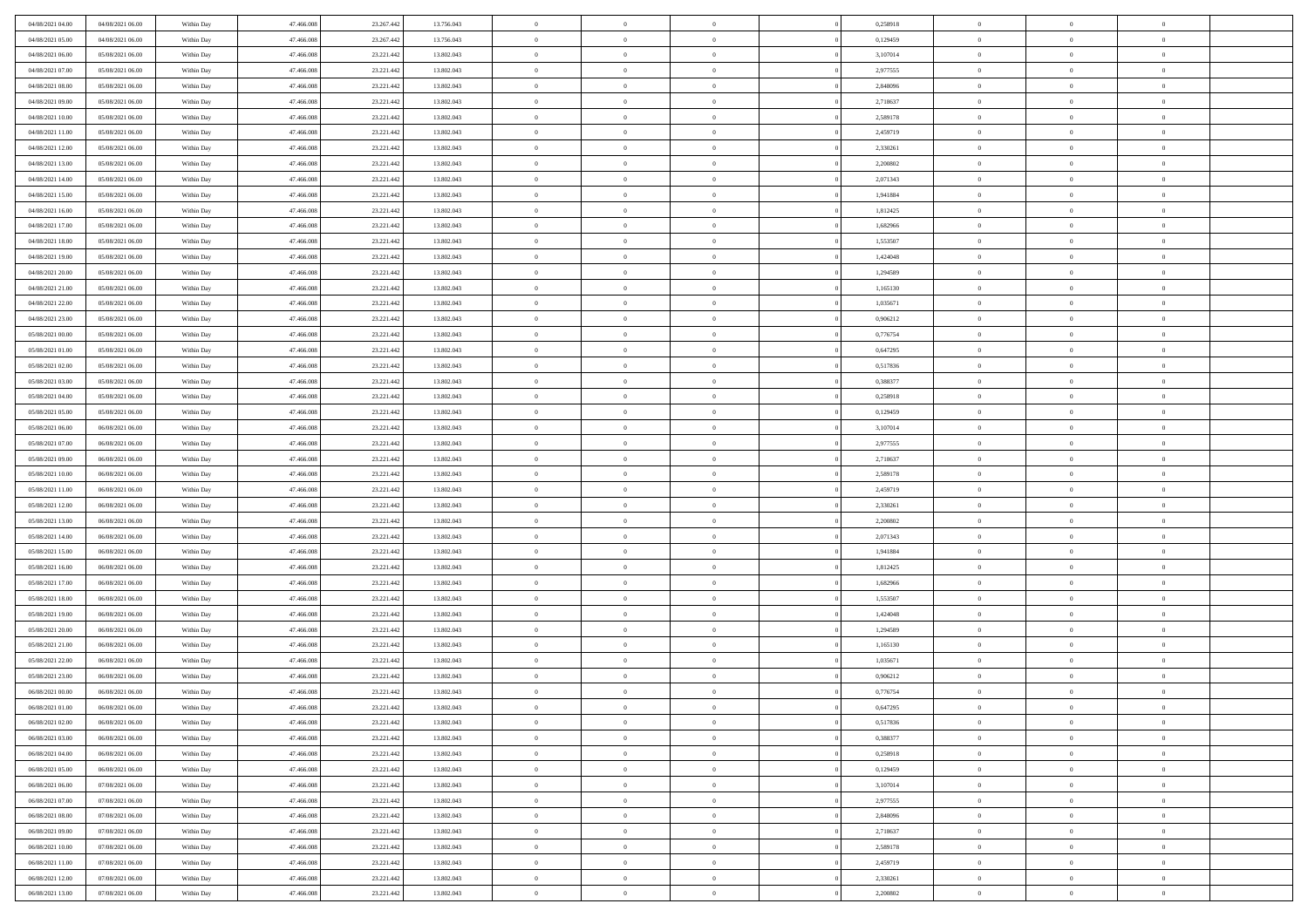| 06/08/2021 14:00 | 07/08/2021 06:00 | Within Day | 47,466,008 | 23.221.442 | 13.802.043 | $\overline{0}$ | $\overline{0}$ | $\Omega$       | 2,071343 | $\bf{0}$       | $\mathbf{0}$   | $\bf{0}$       |  |
|------------------|------------------|------------|------------|------------|------------|----------------|----------------|----------------|----------|----------------|----------------|----------------|--|
| 06/08/2021 15:00 | 07/08/2021 06:00 | Within Day | 47.466.008 | 23.221.442 | 13.802.043 | $\mathbf{0}$   | $\overline{0}$ | $\overline{0}$ | 1,941884 | $\overline{0}$ | $\overline{0}$ | $\theta$       |  |
| 06/08/2021 16:00 | 07/08/2021 06:00 | Within Day | 47.466.008 | 23.221.442 | 13.802.043 | $\,$ 0         | $\overline{0}$ | $\bf{0}$       | 1,812425 | $\,$ 0         | $\overline{0}$ | $\,$ 0 $\,$    |  |
| 06/08/2021 17:00 | 07/08/2021 06:00 | Within Day | 47,466,008 | 23.221.442 | 13.802.043 | $\bf{0}$       | $\overline{0}$ | $\Omega$       | 1.682966 | $\bf{0}$       | $\mathbf{0}$   | $\theta$       |  |
| 06/08/2021 18:00 | 07/08/2021 06:00 | Within Dav | 47.466.008 | 23.221.442 | 13.802.043 | $\bf{0}$       | $\overline{0}$ | $\overline{0}$ | 1,553507 | $\mathbf{0}$   | $\overline{0}$ | $\overline{0}$ |  |
| 06/08/2021 19:00 | 07/08/2021 06:00 | Within Day | 47.466.008 | 23.221.442 | 13.802.043 | $\bf{0}$       | $\overline{0}$ | $\bf{0}$       | 1,424048 | $\,$ 0         | $\overline{0}$ | $\,$ 0 $\,$    |  |
| 06/08/2021 20:00 | 07/08/2021 06:00 | Within Day | 47,466,008 | 23.221.442 | 13.802.043 | $\bf{0}$       | $\overline{0}$ | $\Omega$       | 1,294589 | $\theta$       | $\mathbf{0}$   | $\theta$       |  |
| 06/08/2021 21:00 | 07/08/2021 06:00 | Within Dav | 47.466.008 | 23.221.442 | 13.802.043 | $\overline{0}$ | $\overline{0}$ | $\overline{0}$ | 1,165130 | $\mathbf{0}$   | $\overline{0}$ | $\overline{0}$ |  |
| 06/08/2021 22:00 | 07/08/2021 06:00 | Within Day | 47.466.008 | 23.221.442 | 13.802.043 | $\bf{0}$       | $\overline{0}$ | $\bf{0}$       | 1,035671 | $\,$ 0         | $\overline{0}$ | $\,$ 0 $\,$    |  |
| 06/08/2021 23:00 | 07/08/2021 06:00 | Within Day | 47,466,008 | 23.221.442 | 13,802,043 | $\bf{0}$       | $\overline{0}$ | $\Omega$       | 0.906212 | $\theta$       | $\mathbf{0}$   | $\theta$       |  |
| 07/08/2021 00:00 | 07/08/2021 06:00 | Within Day | 47.466.008 | 23.221.442 | 13.802.043 | $\overline{0}$ | $\overline{0}$ | $\overline{0}$ | 0,776754 | $\mathbf{0}$   | $\overline{0}$ | $\overline{0}$ |  |
| 07/08/2021 01:00 | 07/08/2021 06:00 | Within Day | 47.466.008 | 23.221.442 | 13.802.043 | $\,$ 0         | $\overline{0}$ | $\bf{0}$       | 0,647295 | $\,$ 0         | $\overline{0}$ | $\,$ 0 $\,$    |  |
| 07/08/2021 02:00 | 07/08/2021 06:00 | Within Day | 47,466,008 | 23.221.442 | 13.802.043 | $\bf{0}$       | $\overline{0}$ | $\Omega$       | 0,517836 | $\overline{0}$ | $\mathbf{0}$   | $\theta$       |  |
| 07/08/2021 03:00 | 07/08/2021 06:00 | Within Dav | 47.466.008 | 23.221.442 | 13.802.043 | $\overline{0}$ | $\overline{0}$ | $\overline{0}$ | 0,388377 | $\mathbf{0}$   | $\overline{0}$ | $\overline{0}$ |  |
| 07/08/2021 04:00 | 07/08/2021 06:00 | Within Day | 47.466.008 | 23.221.442 | 13.802.043 | $\bf{0}$       | $\overline{0}$ | $\bf{0}$       | 0,258918 | $\,$ 0         | $\overline{0}$ | $\,$ 0 $\,$    |  |
| 07/08/2021 05:00 | 07/08/2021 06:00 | Within Day | 47,466,008 | 23.221.442 | 13.802.043 | $\bf{0}$       | $\overline{0}$ | $\overline{0}$ | 0,129459 | $\bf{0}$       | $\mathbf{0}$   | $\bf{0}$       |  |
| 07/08/2021 06:00 | 08/08/2021 06:00 | Within Dav | 47.466.008 | 23.546.442 | 13.477.043 | $\overline{0}$ | $\overline{0}$ | $\overline{0}$ | 3,107014 | $\mathbf{0}$   | $\overline{0}$ | $\overline{0}$ |  |
| 07/08/2021 07:00 | 08/08/2021 06:00 | Within Day | 47.466.008 | 23.546.442 | 13.477.043 | $\bf{0}$       | $\overline{0}$ | $\bf{0}$       | 2,977555 | $\,$ 0         | $\overline{0}$ | $\,$ 0 $\,$    |  |
| 07/08/2021 08:00 | 08/08/2021 06:00 | Within Day | 47,466,008 | 23.546.442 | 13.477.043 | $\bf{0}$       | $\overline{0}$ | $\Omega$       | 2.848096 | $\theta$       | $\mathbf{0}$   | $\theta$       |  |
| 07/08/2021 09:00 | 08/08/2021 06:00 | Within Day | 47.466.008 | 23.546.442 | 13.477.043 | $\overline{0}$ | $\overline{0}$ | $\overline{0}$ | 2,718637 | $\mathbf{0}$   | $\overline{0}$ | $\overline{0}$ |  |
| 07/08/2021 10:00 | 08/08/2021 06:00 | Within Day | 47.466.008 | 23.546.442 | 13.477.043 | $\bf{0}$       | $\overline{0}$ | $\bf{0}$       | 2,589178 | $\,$ 0         | $\overline{0}$ | $\,$ 0 $\,$    |  |
| 07/08/2021 11:00 | 08/08/2021 06:00 | Within Day | 47.466.008 | 23.546.442 | 13.477.043 | $\bf{0}$       | $\overline{0}$ | $\Omega$       | 2.459719 | $\bf{0}$       | $\theta$       | $\theta$       |  |
| 07/08/2021 12:00 | 08/08/2021 06:00 | Within Dav | 47.466.008 | 23.546.442 | 13.477.043 | $\overline{0}$ | $\overline{0}$ | $\overline{0}$ | 2,330261 | $\mathbf{0}$   | $\overline{0}$ | $\overline{0}$ |  |
| 07/08/2021 13:00 | 08/08/2021 06:00 | Within Day | 47.466.008 | 23.546.442 | 13.477.043 | $\bf{0}$       | $\overline{0}$ | $\bf{0}$       | 2,200802 | $\,$ 0         | $\overline{0}$ | $\,$ 0 $\,$    |  |
| 07/08/2021 14:00 | 08/08/2021 06:00 | Within Day | 47,466,008 | 23.546.442 | 13.477.043 | $\bf{0}$       | $\overline{0}$ | $\overline{0}$ | 2,071343 | $\bf{0}$       | $\bf{0}$       | $\theta$       |  |
| 07/08/2021 15:00 | 08/08/2021 06:00 | Within Day | 47.466.008 | 23.546.442 | 13.477.043 | $\overline{0}$ | $\overline{0}$ | $\overline{0}$ | 1,941884 | $\mathbf{0}$   | $\overline{0}$ | $\overline{0}$ |  |
| 07/08/2021 16:00 | 08/08/2021 06:00 | Within Day | 47.466.008 | 23.546.442 | 13.477.043 | $\bf{0}$       | $\overline{0}$ | $\bf{0}$       | 1,812425 | $\,$ 0         | $\overline{0}$ | $\,$ 0 $\,$    |  |
| 07/08/2021 17:00 | 08/08/2021 06:00 | Within Day | 47,466,008 | 23.546.442 | 13.477.043 | $\bf{0}$       | $\overline{0}$ | $\Omega$       | 1.682966 | $\theta$       | $\mathbf{0}$   | $\theta$       |  |
| 07/08/2021 18:00 | 08/08/2021 06:00 | Within Day | 47.466.008 | 23.546.442 | 13.477.043 | $\overline{0}$ | $\overline{0}$ | $\overline{0}$ | 1,553507 | $\mathbf{0}$   | $\overline{0}$ | $\overline{0}$ |  |
| 07/08/2021 19:00 | 08/08/2021 06:00 | Within Day | 47.466.008 | 23.546.442 | 13.477.043 | $\bf{0}$       | $\overline{0}$ | $\bf{0}$       | 1,424048 | $\,$ 0         | $\overline{0}$ | $\,$ 0 $\,$    |  |
| 07/08/2021 20:00 | 08/08/2021 06:00 | Within Day | 47.466.008 | 23.546.442 | 13.477.043 | $\,$ 0         | 9.367          | $\overline{0}$ | 1,294589 | $\bf{0}$       | $\overline{0}$ | $\,0\,$        |  |
| 07/08/2021 21:00 | 08/08/2021 06:00 | Within Dav | 47.466.008 | 23.555.809 | 13.467.676 | $\overline{0}$ | $\overline{0}$ | $\overline{0}$ | 1,165130 | $\mathbf{0}$   | $\overline{0}$ | $\overline{0}$ |  |
| 07/08/2021 22.00 | 08/08/2021 06:00 | Within Day | 47.466.008 | 23.555.809 | 13.467.676 | $\bf{0}$       | $\overline{0}$ | $\bf{0}$       | 1,035671 | $\,$ 0         | $\overline{0}$ | $\,$ 0 $\,$    |  |
| 07/08/2021 23.00 | 08/08/2021 06:00 | Within Day | 47.466.008 | 23.555.809 | 13.467.676 | $\bf{0}$       | $\overline{0}$ | $\bf{0}$       | 0,906212 | $\bf{0}$       | $\overline{0}$ | $\,0\,$        |  |
| 08/08/2021 00:00 | 08/08/2021 06:00 | Within Day | 47.466.008 | 23.555.809 | 13.467.676 | $\overline{0}$ | $\overline{0}$ | $\overline{0}$ | 0,776754 | $\overline{0}$ | $\overline{0}$ | $\overline{0}$ |  |
| 08/08/2021 01:00 | 08/08/2021 06:00 | Within Day | 47.466.008 | 23.555.809 | 13.467.676 | $\bf{0}$       | $\overline{0}$ | $\bf{0}$       | 0,647295 | $\,$ 0         | $\overline{0}$ | $\,$ 0 $\,$    |  |
| 08/08/2021 02:00 | 08/08/2021 06:00 | Within Day | 47.466.008 | 23.555.809 | 13.467.676 | $\bf{0}$       | $\overline{0}$ | $\theta$       | 0,517836 | $\bf{0}$       | $\overline{0}$ | $\,0\,$        |  |
| 08/08/2021 03:00 | 08/08/2021 06:00 | Within Day | 47.466.008 | 23.555.809 | 13.467.676 | $\overline{0}$ | 18.329         | $\overline{0}$ | 0,388377 | $\mathbf{0}$   | $\overline{0}$ | $\overline{0}$ |  |
| 08/08/2021 04:00 | 08/08/2021 06:00 | Within Day | 47.466.008 | 23.574.138 | 13.449.347 | $\bf{0}$       | $\overline{0}$ | $\bf{0}$       | 0,258918 | $\,$ 0         | $\overline{0}$ | $\,$ 0 $\,$    |  |
| 08/08/2021 05:00 | 08/08/2021 06:00 | Within Day | 47.466.008 | 23.574.138 | 13.449.347 | $\bf{0}$       | $\bf{0}$       | $\overline{0}$ | 0,129459 | $\bf{0}$       | $\overline{0}$ | $\,0\,$        |  |
| 08/08/2021 06:00 | 09/08/2021 06:00 | Within Day | 47.466.008 | 23.546.442 | 13.477.043 | $\overline{0}$ | $\overline{0}$ | $\overline{0}$ | 3,107014 | $\overline{0}$ | $\overline{0}$ | $\overline{0}$ |  |
| 08/08/2021 07:00 | 09/08/2021 06:00 | Within Day | 47.466.008 | 23.546.442 | 13.477.043 | $\bf{0}$       | $\overline{0}$ | $\bf{0}$       | 2,977555 | $\,$ 0         | $\overline{0}$ | $\,$ 0 $\,$    |  |
| 08/08/2021 08:00 | 09/08/2021 06:00 | Within Day | 47.466.008 | 23.546.442 | 13.477.043 | $\bf{0}$       | $\bf{0}$       | $\bf{0}$       | 2,848096 | $\bf{0}$       | $\overline{0}$ | $\,0\,$        |  |
| 08/08/2021 09:00 | 09/08/2021 06:00 | Within Day | 47.466.008 | 23.546.442 | 13.477.043 | $\mathbf{0}$   | $\overline{0}$ | $\overline{0}$ | 2,718637 | $\overline{0}$ | $\overline{0}$ | $\overline{0}$ |  |
| 08/08/2021 11:00 | 09/08/2021 06:00 | Within Day | 47.466.008 | 23.546.442 | 13.477.043 | $\bf{0}$       | $\overline{0}$ | $\overline{0}$ | 2,459719 | $\overline{0}$ | $\theta$       | $\theta$       |  |
| 08/08/2021 12:00 | 09/08/2021 06:00 | Within Day | 47.466.008 | 23.546.442 | 13.477.043 | $\bf{0}$       | $\bf{0}$       | $\bf{0}$       | 2,330261 | $\bf{0}$       | $\overline{0}$ | $\,0\,$        |  |
| 08/08/2021 13:00 | 09/08/2021 06:00 | Within Day | 47.466.008 | 23.546.442 | 13.477.043 | $\overline{0}$ | $\overline{0}$ | $\overline{0}$ | 2,200802 | $\overline{0}$ | $\bf{0}$       | $\overline{0}$ |  |
| 08/08/2021 14:00 | 09/08/2021 06:00 | Within Day | 47.466.008 | 23.546.442 | 13.477.043 | $\,$ 0 $\,$    | $\overline{0}$ | $\overline{0}$ | 2,071343 | $\mathbf{0}$   | $\overline{0}$ | $\,$ 0 $\,$    |  |
| 08/08/2021 15:00 | 09/08/2021 06:00 | Within Day | 47.466.008 | 23.546.442 | 13.477.043 | $\bf{0}$       | $\bf{0}$       | $\overline{0}$ | 1,941884 | $\bf{0}$       | $\overline{0}$ | $\bf{0}$       |  |
| 08/08/2021 16:00 | 09/08/2021 06:00 | Within Day | 47.466.008 | 23.546.442 | 13.477.043 | $\bf{0}$       | $\overline{0}$ | $\overline{0}$ | 1,812425 | $\mathbf{0}$   | $\overline{0}$ | $\overline{0}$ |  |
| 08/08/2021 17:00 | 09/08/2021 06:00 | Within Day | 47.466.008 | 23.546.442 | 13.477.043 | $\,$ 0 $\,$    | $\overline{0}$ | $\overline{0}$ | 1,682966 | $\,$ 0 $\,$    | $\overline{0}$ | $\,$ 0 $\,$    |  |
| 08/08/2021 18:00 | 09/08/2021 06:00 | Within Day | 47.466.008 | 23.546.442 | 13.477.043 | $\bf{0}$       | $\overline{0}$ | $\overline{0}$ | 1,553507 | $\bf{0}$       | $\overline{0}$ | $\overline{0}$ |  |
| 08/08/2021 19:00 | 09/08/2021 06:00 | Within Day | 47.466.008 | 23.546.442 | 13.477.043 | $\overline{0}$ | $\overline{0}$ | $\overline{0}$ | 1,424048 | $\overline{0}$ | $\bf{0}$       | $\overline{0}$ |  |
| 08/08/2021 20:00 | 09/08/2021 06:00 | Within Day | 47.466.008 | 23.546.442 | 13.477.043 | $\,$ 0 $\,$    | 43.010         | $\overline{0}$ | 1,294589 | $\,$ 0 $\,$    | $\overline{0}$ | $\,$ 0 $\,$    |  |
| 08/08/2021 21:00 | 09/08/2021 06:00 | Within Day | 47.466.008 | 23.589.452 | 13.434.033 | $\bf{0}$       | $\bf{0}$       | $\overline{0}$ | 1,165130 | $\mathbf{0}$   | $\overline{0}$ | $\bf{0}$       |  |
| 08/08/2021 22:00 | 09/08/2021 06:00 | Within Day | 47.466.008 | 23.589.452 | 13.434.033 | $\bf{0}$       | $\overline{0}$ | $\overline{0}$ | 1,035671 | $\mathbf{0}$   | $\bf{0}$       | $\overline{0}$ |  |
| 08/08/2021 23:00 | 09/08/2021 06:00 | Within Day | 47.466.008 | 23.589.452 | 13.434.033 | $\,0\,$        | $\overline{0}$ | $\overline{0}$ | 0,906212 | $\,$ 0         | $\overline{0}$ | $\,$ 0 $\,$    |  |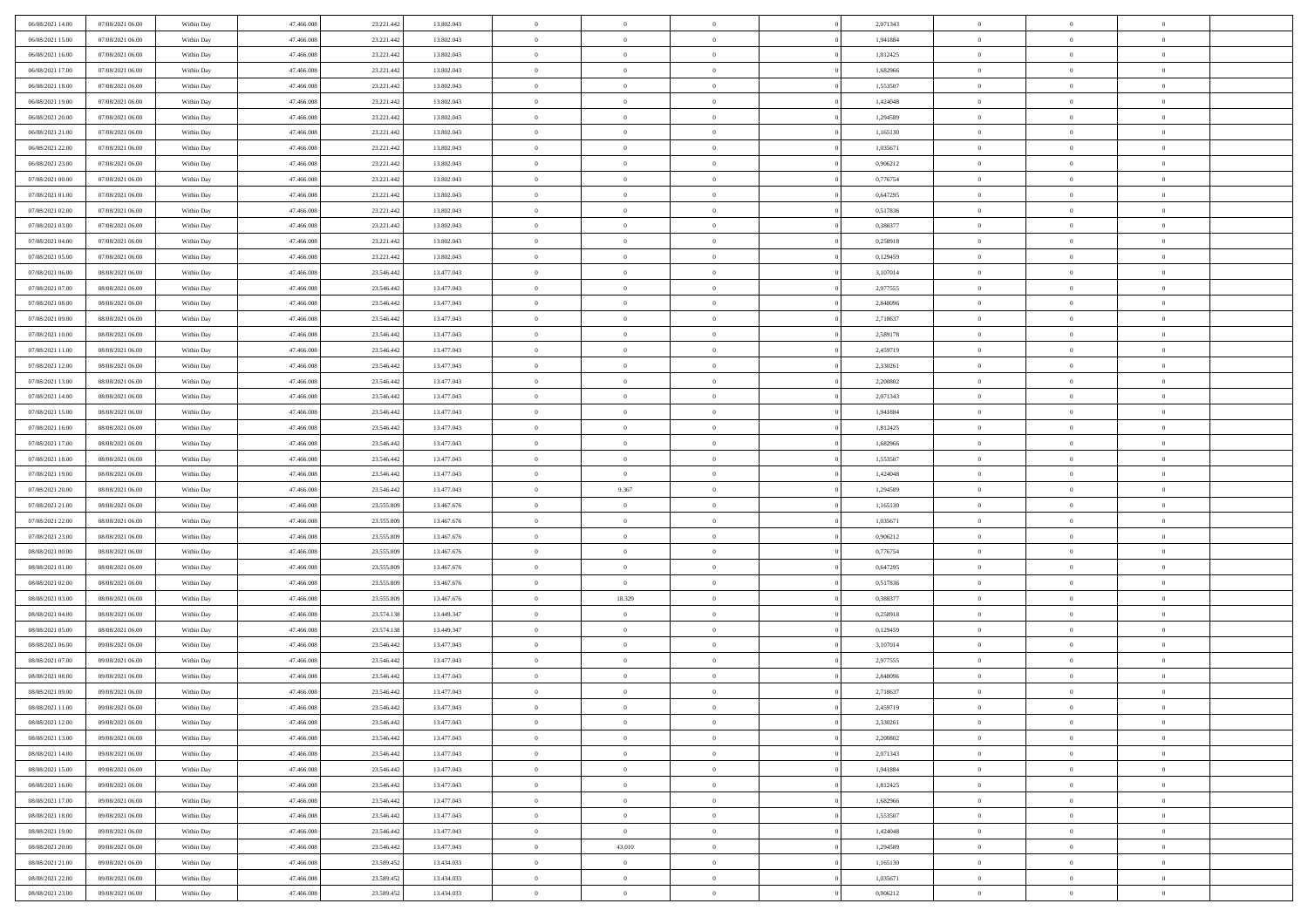| 09/08/2021 00:00 | 09/08/2021 06:00 | Within Day | 47,466,008 | 23.589.452 | 13.434.033 | $\bf{0}$       | $\overline{0}$ | $\Omega$       | 0,776754 | $\bf{0}$       | $\overline{0}$ | $\bf{0}$       |  |
|------------------|------------------|------------|------------|------------|------------|----------------|----------------|----------------|----------|----------------|----------------|----------------|--|
| 09/08/2021 01:00 | 09/08/2021 06:00 | Within Day | 47.466.008 | 23.589.452 | 13.434.033 | $\theta$       | $\overline{0}$ | $\overline{0}$ | 0,647295 | $\mathbf{0}$   | $\bf{0}$       | $\overline{0}$ |  |
| 09/08/2021 02:00 | 09/08/2021 06:00 | Within Day | 47.466.008 | 23.589.452 | 13.434.033 | $\bf{0}$       | 2.401          | $\bf{0}$       | 0,517836 | $\,$ 0         | $\overline{0}$ | $\,$ 0 $\,$    |  |
| 09/08/2021 03:00 | 09/08/2021 06:00 | Within Day | 47,466,008 | 23.591.853 | 13.431.632 | $\mathbf{0}$   | $\overline{0}$ | $\mathbf{0}$   | 0.388377 | $\bf{0}$       | $\mathbf{0}$   | $\theta$       |  |
| 09/08/2021 04:00 | 09/08/2021 06:00 | Within Day | 47.466.008 | 23.591.853 | 13.431.632 | $\mathbf{0}$   | $\overline{0}$ | $\overline{0}$ | 0,258918 | $\mathbf{0}$   | $\bf{0}$       | $\overline{0}$ |  |
| 09/08/2021 05:00 | 09/08/2021 06:00 | Within Day | 47.466.008 | 23.591.853 | 13.431.632 | $\theta$       | $\overline{0}$ | $\bf{0}$       | 0,129459 | $\,$ 0         | $\overline{0}$ | $\,$ 0 $\,$    |  |
| 09/08/2021 06:00 | 10/08/2021 06:00 | Within Day | 47,466,008 | 23.221.442 | 13.802.043 | $\,$ 0 $\,$    | $\overline{0}$ | $\Omega$       | 3,107014 | $\bf{0}$       | $\mathbf{0}$   | $\theta$       |  |
| 09/08/2021 07:00 | 10/08/2021 06:00 | Within Day | 47.466.008 | 23.221.442 | 13.802.043 | $\overline{0}$ | $\overline{0}$ | $\overline{0}$ | 2,977555 | $\mathbf{0}$   | $\bf{0}$       | $\overline{0}$ |  |
| 09/08/2021 08:00 | 10/08/2021 06:00 | Within Day | 47.466.008 | 23.221.442 | 13.802.043 | $\theta$       | $\overline{0}$ | $\overline{0}$ | 2,848096 | $\,$ 0         | $\overline{0}$ | $\,$ 0 $\,$    |  |
| 09/08/2021 09:00 | 10/08/2021 06:00 | Within Day | 47,466,008 | 23.221.442 | 13,802,043 | $\mathbf{0}$   | $\overline{0}$ | $\mathbf{0}$   | 2,718637 | $\bf{0}$       | $\mathbf{0}$   | $\theta$       |  |
| 09/08/2021 10:00 | 10/08/2021 06:00 | Within Day | 47.466.008 | 23.221.442 | 13.802.043 | $\mathbf{0}$   | $\overline{0}$ | $\overline{0}$ | 2,589178 | $\mathbf{0}$   | $\bf{0}$       | $\overline{0}$ |  |
| 09/08/2021 11:00 | 10/08/2021 06:00 | Within Day | 47.466.008 | 23.221.442 | 13.802.043 | $\theta$       | $\overline{0}$ | $\bf{0}$       | 2,459719 | $\,$ 0         | $\overline{0}$ | $\,$ 0 $\,$    |  |
| 09/08/2021 12:00 | 10/08/2021 06:00 | Within Day | 47,466,008 | 23.221.442 | 13,802,043 | $\theta$       | $\overline{0}$ | $\mathbf{0}$   | 2,330261 | $\bf{0}$       | $\theta$       | $\theta$       |  |
| 09/08/2021 13:00 | 10/08/2021 06:00 | Within Day | 47.466.008 | 23.221.442 | 13.802.043 | $\overline{0}$ | $\overline{0}$ | $\overline{0}$ | 2,200802 | $\mathbf{0}$   | $\bf{0}$       | $\overline{0}$ |  |
| 09/08/2021 14:00 | 10/08/2021 06:00 | Within Day | 47.466.008 | 23.221.442 | 13.802.043 | $\theta$       | $\overline{0}$ | $\overline{0}$ | 2,071343 | $\,$ 0         | $\overline{0}$ | $\,$ 0 $\,$    |  |
| 09/08/2021 15:00 | 10/08/2021 06:00 | Within Day | 47,466,008 | 23.221.442 | 13.802.043 | $\bf{0}$       | $\overline{0}$ | $\mathbf{0}$   | 1.941884 | $\bf{0}$       | $\mathbf{0}$   | $\bf{0}$       |  |
| 09/08/2021 16:00 | 10/08/2021 06:00 | Within Day | 47.466.008 | 23.221.442 | 13.802.043 | $\theta$       | $\overline{0}$ | $\overline{0}$ | 1,812425 | $\mathbf{0}$   | $\bf{0}$       | $\overline{0}$ |  |
| 09/08/2021 17:00 | 10/08/2021 06:00 | Within Day | 47.466.008 | 23.221.442 | 13.802.043 | $\theta$       | $\overline{0}$ | $\bf{0}$       | 1,682966 | $\,$ 0         | $\overline{0}$ | $\,0\,$        |  |
| 09/08/2021 18:00 | 10/08/2021 06:00 | Within Day | 47,466,008 | 23.221.442 | 13,802,043 | $\mathbf{0}$   | $\overline{0}$ | $\mathbf{0}$   | 1,553507 | $\bf{0}$       | $\mathbf{0}$   | $\theta$       |  |
| 09/08/2021 19:00 | 10/08/2021 06:00 | Within Day | 47.466.008 | 23.221.442 | 13.802.043 | $\overline{0}$ | $\overline{0}$ | $\overline{0}$ | 1,424048 | $\mathbf{0}$   | $\bf{0}$       | $\overline{0}$ |  |
| 09/08/2021 20:00 | 10/08/2021 06:00 | Within Day | 47.466.008 | 23.221.442 | 13.802.043 | $\theta$       | $\overline{0}$ | $\bf{0}$       | 1,294589 | $\,$ 0         | $\overline{0}$ | $\,$ 0 $\,$    |  |
| 09/08/2021 21:00 | 10/08/2021 06:00 | Within Day | 47,466,008 | 23.221.442 | 13,802,043 | $\mathbf{0}$   | $\overline{0}$ | $\mathbf{0}$   | 1.165130 | $\bf{0}$       | $\mathbf{0}$   | $\theta$       |  |
| 09/08/2021 22:00 | 10/08/2021 06:00 | Within Day | 47.466.008 | 23.221.442 | 13.802.043 | $\overline{0}$ | $\overline{0}$ | $\overline{0}$ | 1,035671 | $\mathbf{0}$   | $\bf{0}$       | $\overline{0}$ |  |
| 09/08/2021 23:00 | 10/08/2021 06:00 | Within Day | 47.466.008 | 23.221.442 | 13.802.043 | $\theta$       | $\overline{0}$ | $\bf{0}$       | 0,906212 | $\,$ 0         | $\overline{0}$ | $\,$ 0 $\,$    |  |
| 10/08/2021 00:00 | 10/08/2021 06:00 | Within Day | 47,466,008 | 23.221.442 | 13.802.043 | $\bf{0}$       | $\overline{0}$ | $\mathbf{0}$   | 0,776754 | $\bf{0}$       | $\overline{0}$ | $\bf{0}$       |  |
| 10/08/2021 01:00 | 10/08/2021 06:00 | Within Day | 47.466.008 | 23.221.442 | 13.802.043 | $\overline{0}$ | $\overline{0}$ | $\overline{0}$ | 0,647295 | $\mathbf{0}$   | $\bf{0}$       | $\overline{0}$ |  |
| 10/08/2021 02:00 | 10/08/2021 06:00 | Within Day | 47.466.008 | 23.221.442 | 13.802.043 | $\theta$       | $\overline{0}$ | $\overline{0}$ | 0,517836 | $\,$ 0         | $\overline{0}$ | $\,$ 0 $\,$    |  |
| 10/08/2021 03:00 | 10/08/2021 06:00 | Within Day | 47,466,008 | 23.221.442 | 13,802,043 | $\mathbf{0}$   | $\overline{0}$ | $\mathbf{0}$   | 0.388377 | $\bf{0}$       | $\mathbf{0}$   | $\theta$       |  |
| 10/08/2021 04:00 | 10/08/2021 06:00 | Within Day | 47.466.008 | 23.221.442 | 13.802.043 | $\overline{0}$ | $\overline{0}$ | $\overline{0}$ | 0,258918 | $\mathbf{0}$   | $\bf{0}$       | $\overline{0}$ |  |
| 10/08/2021 05:00 | 10/08/2021 06:00 | Within Day | 47.466.008 | 23.221.442 | 13.802.043 | $\theta$       | $\overline{0}$ | $\bf{0}$       | 0,129459 | $\,$ 0         | $\overline{0}$ | $\,$ 0 $\,$    |  |
| 10/08/2021 06:00 | 11/08/2021 06:00 | Within Day | 47.466.008 | 23.221.442 | 13.802.043 | $\bf{0}$       | $\overline{0}$ | $\overline{0}$ | 3,107014 | $\bf{0}$       | $\overline{0}$ | $\,0\,$        |  |
| 10/08/2021 07:00 | 11/08/2021 06:00 | Within Day | 47.466.008 | 23.221.442 | 13.802.043 | $\overline{0}$ | $\overline{0}$ | $\overline{0}$ | 2,977555 | $\mathbf{0}$   | $\bf{0}$       | $\overline{0}$ |  |
| 10/08/2021 08:00 | 11/08/2021 06:00 | Within Day | 47.466.008 | 23.221.442 | 13.802.043 | $\theta$       | $\overline{0}$ | $\overline{0}$ | 2,848096 | $\,$ 0         | $\overline{0}$ | $\,$ 0 $\,$    |  |
| 10/08/2021 09:00 | 11/08/2021 06:00 | Within Day | 47.466.008 | 23.221.442 | 13.802.043 | $\,$ 0 $\,$    | $\overline{0}$ | $\overline{0}$ | 2,718637 | $\bf{0}$       | $\overline{0}$ | $\,0\,$        |  |
| 10/08/2021 10:00 | 11/08/2021 06:00 | Within Dav | 47.466.008 | 23.221.442 | 13.802.043 | $\theta$       | $\overline{0}$ | $\overline{0}$ | 2,589178 | $\mathbf{0}$   | $\bf{0}$       | $\overline{0}$ |  |
| 10/08/2021 11:00 | 11/08/2021 06:00 | Within Day | 47.466.008 | 23.221.442 | 13.802.043 | $\theta$       | $\overline{0}$ | $\bf{0}$       | 2,459719 | $\,$ 0         | $\overline{0}$ | $\,$ 0 $\,$    |  |
| 10/08/2021 12:00 | 11/08/2021 06:00 | Within Day | 47.466.008 | 23.221.442 | 13.802.043 | $\,$ 0 $\,$    | $\overline{0}$ | $\overline{0}$ | 2,330261 | $\bf{0}$       | $\overline{0}$ | $\,0\,$        |  |
| 10/08/2021 13:00 | 11/08/2021 06:00 | Within Dav | 47.466.008 | 23.221.442 | 13.802.043 | $\overline{0}$ | $\overline{0}$ | $\overline{0}$ | 2,200802 | $\mathbf{0}$   | $\bf{0}$       | $\overline{0}$ |  |
| 10/08/2021 14:00 | 11/08/2021 06:00 | Within Day | 47.466.008 | 23.221.442 | 13.802.043 | $\theta$       | $\overline{0}$ | $\bf{0}$       | 2,071343 | $\,$ 0         | $\overline{0}$ | $\,$ 0 $\,$    |  |
| 10/08/2021 15:00 | 11/08/2021 06:00 | Within Day | 47.466.008 | 23.221.442 | 13.802.043 | $\,$ 0 $\,$    | $\overline{0}$ | $\overline{0}$ | 1,941884 | $\bf{0}$       | $\overline{0}$ | $\,0\,$        |  |
| 10/08/2021 16:00 | 11/08/2021 06:00 | Within Dav | 47.466.008 | 23.221.442 | 13.802.043 | $\theta$       | $\overline{0}$ | $\overline{0}$ | 1,812425 | $\mathbf{0}$   | $\bf{0}$       | $\overline{0}$ |  |
| 10/08/2021 17:00 | 11/08/2021 06:00 | Within Day | 47.466.008 | 23.221.442 | 13.802.043 | $\theta$       | $\overline{0}$ | $\bf{0}$       | 1,682966 | $\,$ 0         | $\overline{0}$ | $\,$ 0 $\,$    |  |
| 10/08/2021 18:00 | 11/08/2021 06:00 | Within Day | 47.466.008 | 23.221.442 | 13.802.043 | $\,$ 0 $\,$    | $\overline{0}$ | $\overline{0}$ | 1,553507 | $\bf{0}$       | $\overline{0}$ | $\,0\,$        |  |
| 10/08/2021 19:00 | 11/08/2021 06:00 | Within Dav | 47.466.008 | 23.221.442 | 13.802.043 | $\theta$       | $\overline{0}$ | $\overline{0}$ | 1,424048 | $\mathbf{0}$   | $\bf{0}$       | $\overline{0}$ |  |
| 10/08/2021 20:00 | 11/08/2021 06:00 | Within Day | 47.466.008 | 23.221.442 | 13.802.043 | $\overline{0}$ | $\overline{0}$ | $\overline{0}$ | 1,294589 | $\overline{0}$ | $\theta$       | $\theta$       |  |
| 10/08/2021 21:00 | 11/08/2021 06:00 | Within Day | 47.466.008 | 23.221.442 | 13.802.043 | $\bf{0}$       | $\overline{0}$ | $\overline{0}$ | 1,165130 | $\mathbf{0}$   | $\overline{0}$ | $\bf{0}$       |  |
| 10/08/2021 22:00 | 11/08/2021 06:00 | Within Day | 47.466.008 | 23.221.442 | 13.802.043 | $\overline{0}$ | $\overline{0}$ | $\overline{0}$ | 1,035671 | $\overline{0}$ | $\overline{0}$ | $\overline{0}$ |  |
| 10/08/2021 23:00 | 11/08/2021 06:00 | Within Day | 47.466.008 | 23.221.442 | 13.802.043 | $\,$ 0         | $\overline{0}$ | $\overline{0}$ | 0,906212 | $\,$ 0 $\,$    | $\,$ 0 $\,$    | $\,$ 0 $\,$    |  |
| 11/08/2021 00:00 | 11/08/2021 06:00 | Within Day | 47.466.008 | 23.221.442 | 13.802.043 | $\bf{0}$       | $\overline{0}$ | $\overline{0}$ | 0,776754 | $\mathbf{0}$   | $\overline{0}$ | $\bf{0}$       |  |
| 11/08/2021 01:00 | 11/08/2021 06:00 | Within Day | 47.466.008 | 23.221.442 | 13.802.043 | $\,$ 0 $\,$    | $\overline{0}$ | $\overline{0}$ | 0,647295 | $\,$ 0 $\,$    | $\bf{0}$       | $\overline{0}$ |  |
| 11/08/2021 02:00 | 11/08/2021 06:00 | Within Day | 47.466.008 | 23.221.442 | 13.802.043 | $\,$ 0         | $\overline{0}$ | $\overline{0}$ | 0,517836 | $\,$ 0 $\,$    | $\overline{0}$ | $\,$ 0 $\,$    |  |
| 11/08/2021 03:00 | 11/08/2021 06:00 | Within Day | 47.466.008 | 23.221.442 | 13.802.043 | $\bf{0}$       | $\overline{0}$ | $\overline{0}$ | 0,388377 | $\overline{0}$ | $\overline{0}$ | $\overline{0}$ |  |
| 11/08/2021 04:00 | 11/08/2021 06:00 | Within Day | 47.466.008 | 23.221.442 | 13.802.043 | $\,$ 0 $\,$    | $\overline{0}$ | $\overline{0}$ | 0,258918 | $\,$ 0 $\,$    | $\bf{0}$       | $\overline{0}$ |  |
| 11/08/2021 05:00 | 11/08/2021 06:00 | Within Day | 47.466.008 | 23.221.442 | 13.802.043 | $\,$ 0         | $\overline{0}$ | $\overline{0}$ | 0,129459 | $\,$ 0 $\,$    | $\,$ 0 $\,$    | $\,$ 0 $\,$    |  |
| 11/08/2021 06:00 | 12/08/2021 06:00 | Within Day | 47.466.008 | 23.221.442 | 13.802.043 | $\bf{0}$       | $\overline{0}$ | $\overline{0}$ | 3,107014 | $\mathbf{0}$   | $\overline{0}$ | $\bf{0}$       |  |
| 11/08/2021 07:00 | 12/08/2021 06:00 | Within Day | 47.466.008 | 23.221.442 | 13.802.043 | $\mathbf{0}$   | $\overline{0}$ | $\overline{0}$ | 2,977555 | $\overline{0}$ | $\bf{0}$       | $\overline{0}$ |  |
| 11/08/2021 08:00 | 12/08/2021 06:00 | Within Day | 47.466.008 | 23.221.442 | 13.802.043 | $\,$ 0 $\,$    | $\overline{0}$ | $\overline{0}$ | 2,848096 | $\,$ 0 $\,$    | $\overline{0}$ | $\,$ 0 $\,$    |  |
|                  |                  |            |            |            |            |                |                |                |          |                |                |                |  |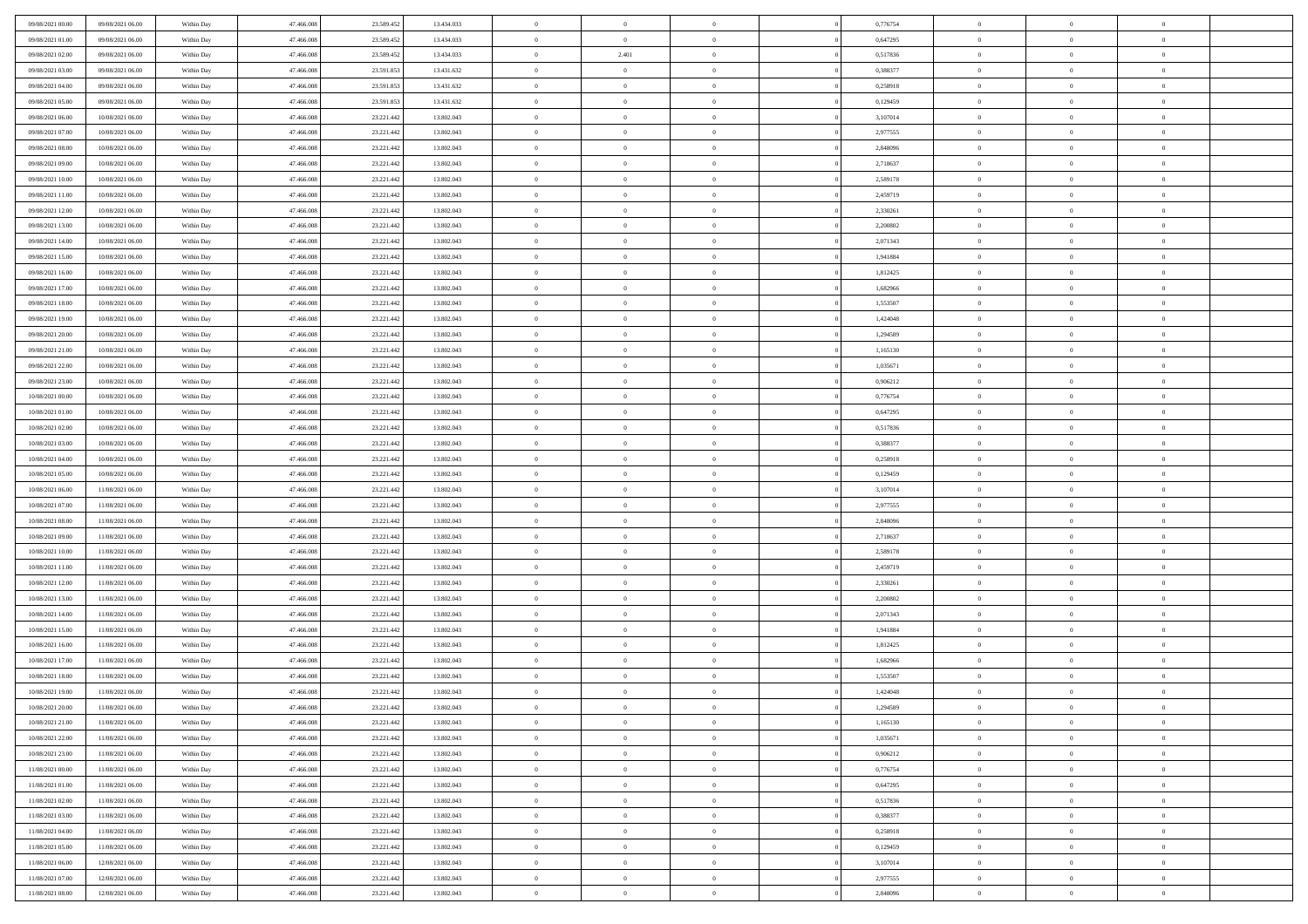| 11/08/2021 09:00                     | 12/08/2021 06:00                     | Within Day               | 47,466,008               | 23.221.442               | 13.802.043               | $\bf{0}$                | $\overline{0}$                   | $\Omega$                   | 2,718637             | $\bf{0}$           | $\overline{0}$                   | $\bf{0}$               |  |
|--------------------------------------|--------------------------------------|--------------------------|--------------------------|--------------------------|--------------------------|-------------------------|----------------------------------|----------------------------|----------------------|--------------------|----------------------------------|------------------------|--|
| 11/08/2021 10:00                     | 12/08/2021 06:00                     | Within Dav               | 47.466.008               | 23.221.442               | 13.802.043               | $\theta$                | $\overline{0}$                   | $\overline{0}$             | 2,589178             | $\mathbf{0}$       | $\bf{0}$                         | $\overline{0}$         |  |
| 11/08/2021 11:00                     | 12/08/2021 06:00                     | Within Day               | 47.466.008               | 23.221.442               | 13.802.043               | $\theta$                | $\overline{0}$                   | $\overline{0}$             | 2,459719             | $\,$ 0             | $\overline{0}$                   | $\,$ 0 $\,$            |  |
| 11/08/2021 12:00                     | 12/08/2021 06:00                     | Within Day               | 47,466,008               | 23.221.442               | 13.802.043               | $\overline{0}$          | $\overline{0}$                   | $\mathbf{0}$               | 2,330261             | $\bf{0}$           | $\mathbf{0}$                     | $\theta$               |  |
| 11/08/2021 13:00                     | 12/08/2021 06:00                     | Within Dav               | 47.466.008               | 23.221.442               | 13.802.043               | $\mathbf{0}$            | $\overline{0}$                   | $\overline{0}$             | 2,200802             | $\mathbf{0}$       | $\bf{0}$                         | $\overline{0}$         |  |
| 11/08/2021 14:00                     | 12/08/2021 06:00                     | Within Day               | 47.466.008               | 23.221.442               | 13.802.043               | $\theta$                | $\overline{0}$                   | $\bf{0}$                   | 2,071343             | $\,$ 0             | $\overline{0}$                   | $\,$ 0 $\,$            |  |
| 11/08/2021 15:00                     | 12/08/2021 06:00                     | Within Day               | 47,466,008               | 23.221.442               | 13.802.043               | $\,$ 0 $\,$             | $\overline{0}$                   | $\mathbf{0}$               | 1.941884             | $\bf{0}$           | $\overline{0}$                   | $\theta$               |  |
| 11/08/2021 16:00                     | 12/08/2021 06:00                     | Within Dav               | 47.466.008               | 23.221.442               | 13.802.043               | $\overline{0}$          | $\overline{0}$                   | $\overline{0}$             | 1,812425             | $\mathbf{0}$       | $\bf{0}$                         | $\overline{0}$         |  |
| 11/08/2021 17:00                     | 12/08/2021 06:00                     | Within Day               | 47.466.008               | 23.221.442               | 13.802.043               | $\theta$                | $\overline{0}$                   | $\bf{0}$                   | 1,682966             | $\,$ 0             | $\overline{0}$                   | $\,$ 0 $\,$            |  |
| 11/08/2021 18:00                     | 12/08/2021 06:00                     | Within Day               | 47,466,008               | 23.221.442               | 13,802,043               | $\overline{0}$          | $\overline{0}$                   | $\mathbf{0}$               | 1,553507             | $\bf{0}$           | $\mathbf{0}$                     | $\theta$               |  |
| 11/08/2021 19:00                     | 12/08/2021 06:00                     | Within Dav               | 47.466.008               | 23.221.442               | 13.802.043               | $\mathbf{0}$            | $\overline{0}$                   | $\overline{0}$             | 1,424048             | $\mathbf{0}$       | $\bf{0}$                         | $\overline{0}$         |  |
| 11/08/2021 20:00                     | 12/08/2021 06:00                     | Within Day               | 47.466.008               | 23.221.442               | 13.802.043               | $\theta$                | $\overline{0}$                   | $\bf{0}$                   | 1,294589             | $\,$ 0             | $\overline{0}$                   | $\,$ 0 $\,$            |  |
| 11/08/2021 21:00                     | 12/08/2021 06:00                     | Within Day               | 47,466,008               | 23.221.442               | 13.802.043               | $\theta$                | $\overline{0}$                   | $\mathbf{0}$               | 1,165130             | $\bf{0}$           | $\mathbf{0}$                     | $\theta$               |  |
| 11/08/2021 22:00                     | 12/08/2021 06:00                     | Within Dav               | 47.466.008               | 23.221.442               | 13.802.043               | $\mathbf{0}$            | $\overline{0}$                   | $\overline{0}$             | 1,035671             | $\mathbf{0}$       | $\bf{0}$                         | $\overline{0}$         |  |
| 11/08/2021 23:00                     | 12/08/2021 06:00                     | Within Day               | 47.466.008               | 23.221.442               | 13.802.043               | $\theta$                | $\overline{0}$                   | $\bf{0}$                   | 0,906212             | $\,$ 0             | $\overline{0}$                   | $\,$ 0 $\,$            |  |
| 12/08/2021 00:00                     | 12/08/2021 06:00                     | Within Day               | 47,466,008               | 23.221.442               | 13.802.043               | $\bf{0}$                | $\overline{0}$                   | $\mathbf{0}$               | 0.776754             | $\bf{0}$           | $\mathbf{0}$                     | $\bf{0}$               |  |
| 12/08/2021 01:00                     | 12/08/2021 06:00                     | Within Dav               | 47.466.008               | 23.221.442               | 13.802.043               | $\overline{0}$          | $\overline{0}$                   | $\overline{0}$             | 0,647295             | $\mathbf{0}$       | $\bf{0}$                         | $\overline{0}$         |  |
| 12/08/2021 02:00                     | 12/08/2021 06:00                     | Within Day               | 47.466.008               | 23.221.442               | 13.802.043               | $\theta$                | $\overline{0}$                   | $\bf{0}$                   | 0,517836             | $\,$ 0             | $\overline{0}$                   | $\,$ 0 $\,$            |  |
| 12/08/2021 03:00                     | 12/08/2021 06:00                     | Within Day               | 47.466.008               | 23.221.442               | 13,802,043               | $\overline{0}$          | $\overline{0}$                   | $\mathbf{0}$               | 0.388377             | $\theta$           | $\mathbf{0}$                     | $\theta$               |  |
| 12/08/2021 04:00                     | 12/08/2021 06:00                     | Within Dav               | 47.466.008               | 23.221.442               | 13.802.043               | $\overline{0}$          | $\overline{0}$                   | $\overline{0}$             | 0,258918             | $\mathbf{0}$       | $\bf{0}$                         | $\overline{0}$         |  |
| 12/08/2021 05:00                     | 12/08/2021 06:00                     | Within Day               | 47.466.008               | 23.221.442               | 13.802.043               | $\theta$                | $\overline{0}$                   | $\bf{0}$                   | 0,129459             | $\,$ 0             | $\overline{0}$                   | $\,$ 0 $\,$            |  |
| 12/08/2021 06:00                     | 13/08/2021 06:00                     | Within Day               | 47,466,008               | 23.221.442               | 13,802,043               | $\theta$                | $\overline{0}$                   | $\mathbf{0}$               | 3,107014             | $\bf{0}$           | $\mathbf{0}$                     | $\theta$               |  |
| 12/08/2021 07:00                     | 13/08/2021 06:00                     | Within Dav               | 47.466.008               | 23.221.442               | 13.802.043               | $\mathbf{0}$            | $\overline{0}$                   | $\overline{0}$             | 2,977555             | $\mathbf{0}$       | $\bf{0}$                         | $\overline{0}$         |  |
| 12/08/2021 08:00                     | 13/08/2021 06:00                     | Within Day               | 47.466.008               | 23.221.442               | 13.802.043               | $\theta$                | $\overline{0}$                   | $\bf{0}$                   | 2,848096             | $\,$ 0             | $\overline{0}$                   | $\,$ 0 $\,$            |  |
| 12/08/2021 09:00                     | 13/08/2021 06:00                     | Within Day               | 47,466,008               | 23.221.442               | 13.802.043               | $\bf{0}$                | $\overline{0}$                   | $\mathbf{0}$               | 2,718637             | $\bf{0}$           | $\overline{0}$                   | $\bf{0}$               |  |
| 12/08/2021 10:00                     | 13/08/2021 06:00                     | Within Dav               | 47.466.008               | 23.221.442               | 13.802.043               | $\overline{0}$          | $\overline{0}$                   | $\overline{0}$             | 2,589178             | $\mathbf{0}$       | $\bf{0}$                         | $\overline{0}$         |  |
| 12/08/2021 11:00                     | 13/08/2021 06:00                     | Within Day               | 47.466.008               | 23.221.442               | 13.802.043               | $\theta$                | $\overline{0}$                   | $\bf{0}$                   | 2,459719             | $\,$ 0             | $\overline{0}$                   | $\,$ 0 $\,$            |  |
| 12/08/2021 12:00                     | 13/08/2021 06:00                     | Within Day               | 47,466,008               | 23.221.442               | 13,802,043               | $\overline{0}$          | $\overline{0}$                   | $\mathbf{0}$               | 2.330261             | $\bf{0}$           | $\mathbf{0}$                     | $\theta$               |  |
| 12/08/2021 13:00                     | 13/08/2021 06:00                     | Within Dav               | 47.466.008               | 23.221.442               | 13.802.043               | $\overline{0}$          | $\overline{0}$                   | $\overline{0}$             | 2,200802             | $\mathbf{0}$       | $\bf{0}$                         | $\overline{0}$         |  |
| 12/08/2021 14:00                     | 13/08/2021 06:00                     | Within Day               | 47.466.008               | 23.221.442               | 13.802.043               | $\theta$                | $\overline{0}$                   | $\bf{0}$                   | 2,071343             | $\,$ 0             | $\overline{0}$                   | $\,$ 0 $\,$            |  |
| 12/08/2021 15:00                     | 13/08/2021 06:00                     | Within Day               | 47.466.008               | 23.221.442               | 13.802.043               | $\,$ 0 $\,$             | $\overline{0}$                   | $\overline{0}$             | 1,941884             | $\bf{0}$           | $\overline{0}$                   | $\,0\,$                |  |
| 12/08/2021 16:00                     | 13/08/2021 06:00                     | Within Dav               | 47.466.008               | 23.221.442               | 13.802.043               | $\overline{0}$          | $\overline{0}$                   | $\overline{0}$             | 1,812425             | $\mathbf{0}$       | $\bf{0}$                         | $\overline{0}$         |  |
| 12/08/2021 17:00                     | 13/08/2021 06:00                     | Within Day               | 47.466.008               | 23.221.442               | 13.802.043               | $\theta$                | $\overline{0}$                   | $\bf{0}$                   | 1,682966             | $\,$ 0             | $\overline{0}$                   | $\,$ 0 $\,$            |  |
| 12/08/2021 18:00                     | 13/08/2021 06:00                     | Within Day               | 47.466.008               | 23.221.442               | 13.802.043               | $\,$ 0 $\,$             | $\overline{0}$                   | $\overline{0}$             | 1,553507             | $\bf{0}$           | $\overline{0}$                   | $\bf{0}$               |  |
| 12/08/2021 19:00                     | 13/08/2021 06:00                     | Within Dav               | 47.466.008               | 23.221.442               | 13.802.043               | $\theta$                | $\overline{0}$                   | $\overline{0}$             | 1,424048             | $\mathbf{0}$       | $\bf{0}$                         | $\overline{0}$         |  |
| 12/08/2021 20:00                     | 13/08/2021 06:00                     | Within Day               | 47.466.008               | 23.221.442               | 13.802.043               | $\theta$                | $\overline{0}$                   | $\bf{0}$                   | 1,294589             | $\,$ 0             | $\overline{0}$                   | $\,$ 0 $\,$            |  |
| 12/08/2021 21:00                     | 13/08/2021 06:00                     | Within Day               | 47.466.008               | 23.221.442               | 13.802.043               | $\,$ 0 $\,$             | $\overline{0}$                   | $\overline{0}$             | 1,165130             | $\bf{0}$           | $\overline{0}$                   | $\,0\,$                |  |
| 12/08/2021 22:00                     | 13/08/2021 06:00                     | Within Dav               | 47.466.008               | 23.221.442               | 13.802.043               | $\mathbf{0}$            | $\overline{0}$                   | $\overline{0}$             | 1,035671             | $\mathbf{0}$       | $\bf{0}$                         | $\overline{0}$         |  |
| 12/08/2021 23:00                     | 13/08/2021 06:00                     | Within Day               | 47.466.008               | 23.221.442               | 13.802.043               | $\theta$                | $\overline{0}$                   | $\bf{0}$                   | 0,906212             | $\,$ 0             | $\overline{0}$                   | $\,$ 0 $\,$            |  |
| 13/08/2021 00:00                     | 13/08/2021 06:00                     | Within Day               | 47.466.008               | 23.221.442               | 13.802.043               | $\,$ 0 $\,$             | $\overline{0}$                   | $\overline{0}$             | 0,776754             | $\bf{0}$           | $\overline{0}$                   | $\,0\,$                |  |
| 13/08/2021 01:00                     | 13/08/2021 06:00                     | Within Dav               | 47.466.008               | 23.221.442               | 13.802.043               | $\theta$                | $\overline{0}$                   | $\overline{0}$             | 0,647295             | $\mathbf{0}$       | $\bf{0}$                         | $\overline{0}$         |  |
| 13/08/2021 02:00<br>13/08/2021 03:00 | 13/08/2021 06:00<br>13/08/2021 06:00 | Within Day<br>Within Day | 47.466.008<br>47.466.008 | 23.221.442<br>23.221.442 | 13.802.043<br>13.802.043 | $\theta$<br>$\,$ 0 $\,$ | $\overline{0}$<br>$\overline{0}$ | $\bf{0}$<br>$\overline{0}$ | 0,517836<br>0,388377 | $\,$ 0<br>$\bf{0}$ | $\overline{0}$<br>$\overline{0}$ | $\,$ 0 $\,$<br>$\,0\,$ |  |
| 13/08/2021 04:00                     | 13/08/2021 06:00                     | Within Dav               | 47.466.008               | 23.221.442               | 13.802.043               | $\theta$                | $\overline{0}$                   | $\overline{0}$             | 0,258918             | $\mathbf{0}$       | $\bf{0}$                         | $\overline{0}$         |  |
| 13/08/2021 05:00                     | 13/08/2021 06:00                     | Within Day               | 47.466.008               | 23.221.442               | 13.802.043               | $\overline{0}$          | $\overline{0}$                   | $\overline{0}$             | 0,129459             | $\overline{0}$     | $\overline{0}$                   | $\theta$               |  |
| 13/08/2021 06:00                     | 14/08/2021 06:00                     | Within Day               | 47.466.008               | 23.221.442               | 13.802.043               | $\bf{0}$                | $\overline{0}$                   | $\overline{0}$             | 3,107014             | $\bf{0}$           | $\overline{0}$                   | $\bf{0}$               |  |
| 13/08/2021 07:00                     | 14/08/2021 06:00                     | Within Day               | 47.466.008               | 23.221.442               | 13.802.043               | $\overline{0}$          | $\overline{0}$                   | $\overline{0}$             | 2,977555             | $\overline{0}$     | $\bf{0}$                         | $\overline{0}$         |  |
| 13/08/2021 08:00                     | 14/08/2021 06:00                     | Within Day               | 47.466.008               | 23.221.442               | 13.802.043               | $\,$ 0 $\,$             | $\overline{0}$                   | $\overline{0}$             | 2,848096             | $\,$ 0 $\,$        | $\,$ 0 $\,$                      | $\,$ 0 $\,$            |  |
| 13/08/2021 09:00                     | 14/08/2021 06:00                     | Within Day               | 47.466.008               | 23.221.442               | 13.802.043               | $\bf{0}$                | $\overline{0}$                   | $\overline{0}$             | 2,718637             | $\mathbf{0}$       | $\overline{0}$                   | $\bf{0}$               |  |
| 13/08/2021 10:00                     | 14/08/2021 06:00                     | Within Day               | 47.466.008               | 23.221.442               | 13.802.043               | $\mathbf{0}$            | $\overline{0}$                   | $\overline{0}$             | 2,589178             | $\,$ 0 $\,$        | $\bf{0}$                         | $\overline{0}$         |  |
| 13/08/2021 11:00                     | 14/08/2021 06:00                     | Within Day               | 47.466.008               | 23.221.442               | 13.802.043               | $\,$ 0                  | $\overline{0}$                   | $\overline{0}$             | 2,459719             | $\,$ 0 $\,$        | $\overline{0}$                   | $\,$ 0 $\,$            |  |
| 13/08/2021 12:00                     | 14/08/2021 06:00                     | Within Day               | 47.466.008               | 23.221.442               | 13.802.043               | $\bf{0}$                | $\overline{0}$                   | $\overline{0}$             | 2,330261             | $\overline{0}$     | $\overline{0}$                   | $\overline{0}$         |  |
| 13/08/2021 13:00                     | 14/08/2021 06:00                     | Within Day               | 47.466.008               | 23.221.442               | 13.802.043               | $\mathbf{0}$            | $\overline{0}$                   | $\overline{0}$             | 2,200802             | $\,$ 0 $\,$        | $\bf{0}$                         | $\overline{0}$         |  |
| 13/08/2021 14:00                     | 14/08/2021 06:00                     | Within Day               | 47.466.008               | 23.221.442               | 13.802.043               | $\,$ 0                  | $\overline{0}$                   | $\overline{0}$             | 2,071343             | $\,$ 0 $\,$        | $\,$ 0 $\,$                      | $\,$ 0 $\,$            |  |
| 13/08/2021 15:00                     | 14/08/2021 06:00                     | Within Day               | 47.466.008               | 23.221.442               | 13.802.043               | $\bf{0}$                | $\overline{0}$                   | $\overline{0}$             | 1,941884             | $\mathbf{0}$       | $\overline{0}$                   | $\bf{0}$               |  |
| 13/08/2021 16:00                     | 14/08/2021 06:00                     | Within Day               | 47.466.008               | 23.221.442               | 13.802.043               | $\mathbf{0}$            | $\overline{0}$                   | $\overline{0}$             | 1,812425             | $\overline{0}$     | $\bf{0}$                         | $\overline{0}$         |  |
| 13/08/2021 17:00                     | 14/08/2021 06:00                     | Within Day               | 47.466.008               | 23.221.442               | 13.802.043               | $\,$ 0 $\,$             | $\overline{0}$                   | $\overline{0}$             | 1,682966             | $\,$ 0 $\,$        | $\overline{0}$                   | $\,$ 0 $\,$            |  |
|                                      |                                      |                          |                          |                          |                          |                         |                                  |                            |                      |                    |                                  |                        |  |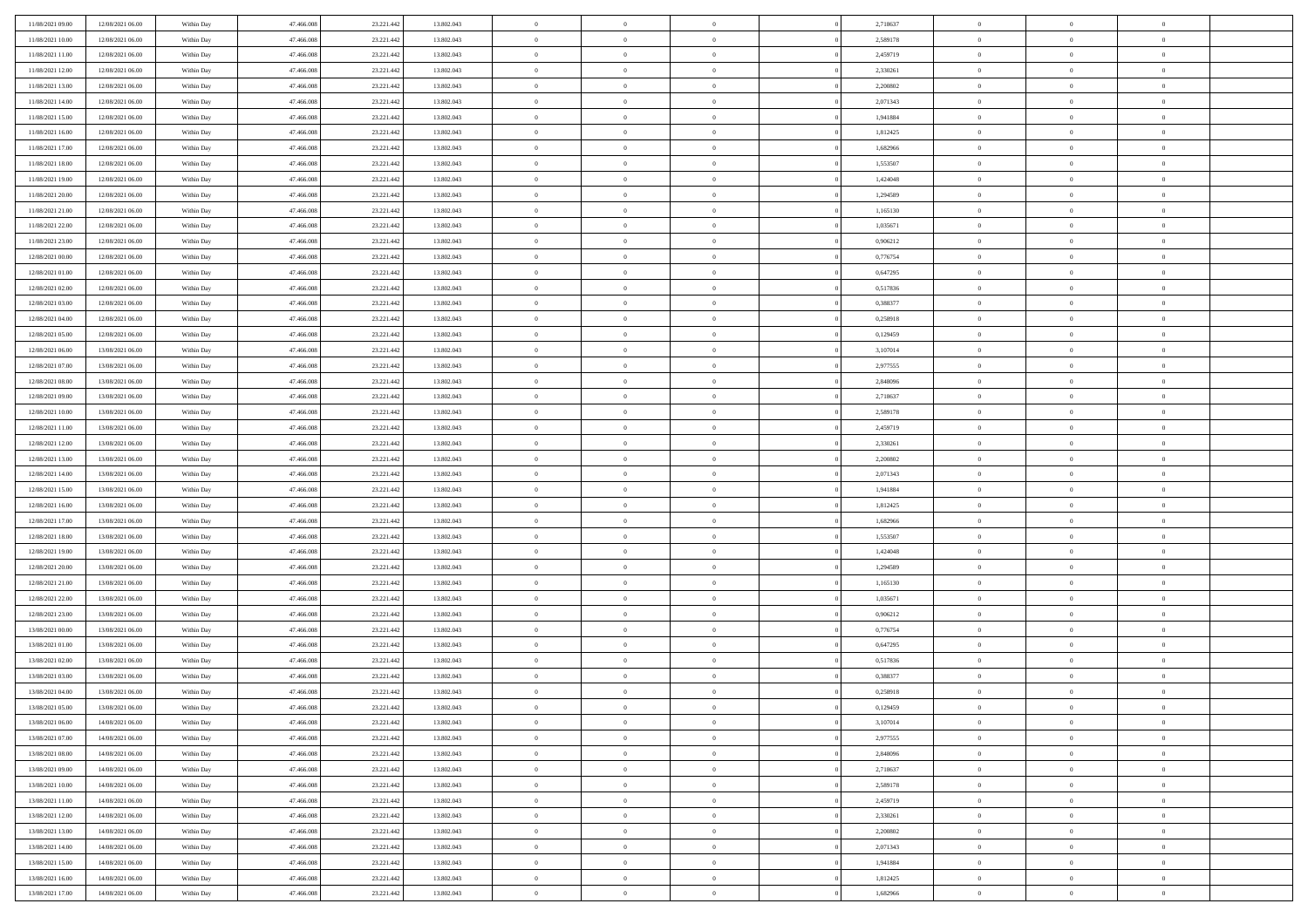| 13/08/2021 18:00 | 14/08/2021 06:00                     | Within Day               | 47,466,008               | 23.221.442               | 13.802.043               | $\bf{0}$                | $\overline{0}$                   | $\Omega$                         | 1,553507             | $\bf{0}$                      | $\overline{0}$             | $\bf{0}$                         |  |
|------------------|--------------------------------------|--------------------------|--------------------------|--------------------------|--------------------------|-------------------------|----------------------------------|----------------------------------|----------------------|-------------------------------|----------------------------|----------------------------------|--|
| 13/08/2021 19:00 | 14/08/2021 06:00                     | Within Dav               | 47.466.008               | 23.221.442               | 13.802.043               | $\theta$                | $\overline{0}$                   | $\overline{0}$                   | 1,424048             | $\mathbf{0}$                  | $\bf{0}$                   | $\overline{0}$                   |  |
| 13/08/2021 20:00 | 14/08/2021 06:00                     | Within Day               | 47.466.008               | 23.221.442               | 13.802.043               | $\theta$                | $\overline{0}$                   | $\overline{0}$                   | 1,294589             | $\,$ 0                        | $\overline{0}$             | $\,$ 0 $\,$                      |  |
| 13/08/2021 21:00 | 14/08/2021 06:00                     | Within Day               | 47,466,008               | 23.221.442               | 13.802.043               | $\mathbf{0}$            | $\overline{0}$                   | $\mathbf{0}$                     | 1,165130             | $\bf{0}$                      | $\mathbf{0}$               | $\theta$                         |  |
| 13/08/2021 22:00 | 14/08/2021 06:00                     | Within Dav               | 47.466.008               | 23.221.442               | 13.802.043               | $\overline{0}$          | $\overline{0}$                   | $\overline{0}$                   | 1,035671             | $\mathbf{0}$                  | $\bf{0}$                   | $\overline{0}$                   |  |
| 13/08/2021 23:00 | 14/08/2021 06:00                     | Within Day               | 47.466.008               | 23.221.442               | 13.802.043               | $\theta$                | $\overline{0}$                   | $\bf{0}$                         | 0,906212             | $\,$ 0                        | $\overline{0}$             | $\,$ 0 $\,$                      |  |
| 14/08/2021 00:00 | 14/08/2021 06:00                     | Within Day               | 47,466,008               | 23.221.442               | 13.802.043               | $\,$ 0 $\,$             | $\overline{0}$                   | $\Omega$                         | 0.776754             | $\bf{0}$                      | $\bf{0}$                   | $\theta$                         |  |
| 14/08/2021 01:00 | 14/08/2021 06:00                     | Within Dav               | 47.466.008               | 23.221.442               | 13.802.043               | $\overline{0}$          | $\overline{0}$                   | $\overline{0}$                   | 0,647295             | $\mathbf{0}$                  | $\bf{0}$                   | $\overline{0}$                   |  |
| 14/08/2021 02:00 | 14/08/2021 06:00                     |                          | 47.466.008               | 23.221.442               | 13.802.043               | $\theta$                | $\overline{0}$                   | $\bf{0}$                         | 0,517836             | $\,$ 0                        | $\overline{0}$             | $\,$ 0 $\,$                      |  |
|                  |                                      | Within Day               | 47,466,008               |                          | 13,802,043               | $\mathbf{0}$            |                                  | $\mathbf{0}$                     | 0.388377             | $\bf{0}$                      | $\mathbf{0}$               | $\theta$                         |  |
| 14/08/2021 03:00 | 14/08/2021 06:00                     | Within Day               |                          | 23.221.442               |                          |                         | $\overline{0}$<br>$\overline{0}$ |                                  |                      | $\mathbf{0}$                  |                            | $\overline{0}$                   |  |
| 14/08/2021 04:00 | 14/08/2021 06:00                     | Within Dav               | 47.466.008               | 23.221.442               | 13.802.043               | $\overline{0}$          |                                  | $\overline{0}$                   | 0,258918             |                               | $\bf{0}$                   |                                  |  |
| 14/08/2021 05:00 | 14/08/2021 06:00                     | Within Day               | 47.466.008               | 23.221.442               | 13.802.043               | $\theta$                | $\overline{0}$                   | $\bf{0}$                         | 0,129459             | $\,$ 0                        | $\overline{0}$             | $\,$ 0 $\,$                      |  |
| 14/08/2021 06:00 | 15/08/2021 06:00                     | Within Day               | 47,466,008               | 23.221.442               | 13.802.043               | $\theta$                | $\overline{0}$                   | $\mathbf{0}$                     | 3,107014             | $\bf{0}$                      | $\mathbf{0}$               | $\theta$                         |  |
| 14/08/2021 07:00 | 15/08/2021 06:00                     | Within Dav               | 47.466.008               | 23.221.442               | 13.802.043               | $\overline{0}$          | $\overline{0}$                   | $\overline{0}$                   | 2,977555             | $\mathbf{0}$                  | $\bf{0}$                   | $\overline{0}$                   |  |
| 14/08/2021 08:00 | 15/08/2021 06:00                     | Within Day               | 47.466.008               | 23.221.442               | 13.802.043               | $\theta$                | $\overline{0}$                   | $\overline{0}$                   | 2,848096             | $\,$ 0                        | $\overline{0}$             | $\,$ 0 $\,$                      |  |
| 14/08/2021 09:00 | 15/08/2021 06:00                     | Within Day               | 47,466,008               | 23.221.442               | 13.802.043               | $\bf{0}$                | $\overline{0}$                   | $\mathbf{0}$                     | 2,718637             | $\bf{0}$                      | $\mathbf{0}$               | $\bf{0}$                         |  |
| 14/08/2021 10:00 | 15/08/2021 06:00                     | Within Dav               | 47.466.008               | 23.221.442               | 13.802.043               | $\overline{0}$          | $\overline{0}$                   | $\overline{0}$                   | 2,589178             | $\mathbf{0}$                  | $\bf{0}$                   | $\overline{0}$                   |  |
| 14/08/2021 11:00 | 15/08/2021 06:00                     | Within Day               | 47.466.008               | 23.221.442               | 13.802.043               | $\theta$                | $\overline{0}$                   | $\bf{0}$                         | 2,459719             | $\,$ 0                        | $\overline{0}$             | $\,$ 0 $\,$                      |  |
| 14/08/2021 12:00 | 15/08/2021 06:00                     | Within Day               | 47,466,008               | 23.221.442               | 13,802,043               | $\mathbf{0}$            | $\overline{0}$                   | $\mathbf{0}$                     | 2.330261             | $\theta$                      | $\mathbf{0}$               | $\theta$                         |  |
| 14/08/2021 13:00 | 15/08/2021 06:00                     | Within Dav               | 47.466.008               | 23.221.442               | 13.802.043               | $\overline{0}$          | $\overline{0}$                   | $\overline{0}$                   | 2,200802             | $\mathbf{0}$                  | $\bf{0}$                   | $\overline{0}$                   |  |
| 14/08/2021 14:00 | 15/08/2021 06:00                     | Within Day               | 47.466.008               | 23.221.442               | 13.802.043               | $\theta$                | $\overline{0}$                   | $\bf{0}$                         | 2,071343             | $\,$ 0                        | $\overline{0}$             | $\,$ 0 $\,$                      |  |
| 14/08/2021 15:00 | 15/08/2021 06:00                     | Within Day               | 47,466,008               | 23.221.442               | 13,802,043               | $\mathbf{0}$            | $\overline{0}$                   | $\mathbf{0}$                     | 1.941884             | $\bf{0}$                      | $\mathbf{0}$               | $\theta$                         |  |
| 14/08/2021 16:00 | 15/08/2021 06:00                     | Within Dav               | 47.466.008               | 23.221.442               | 13.802.043               | $\mathbf{0}$            | $\overline{0}$                   | $\overline{0}$                   | 1,812425             | $\mathbf{0}$                  | $\bf{0}$                   | $\overline{0}$                   |  |
| 14/08/2021 17:00 | 15/08/2021 06:00                     | Within Day               | 47.466.008               | 23.221.442               | 13.802.043               | $\theta$                | $\overline{0}$                   | $\bf{0}$                         | 1,682966             | $\,$ 0                        | $\overline{0}$             | $\,$ 0 $\,$                      |  |
| 14/08/2021 18:00 | 15/08/2021 06:00                     | Within Day               | 47,466,008               | 23.221.442               | 13.802.043               | $\bf{0}$                | $\overline{0}$                   | $\mathbf{0}$                     | 1,553507             | $\bf{0}$                      | $\bf{0}$                   | $\bf{0}$                         |  |
| 14/08/2021 19:00 | 15/08/2021 06:00                     | Within Day               | 47.466.008               | 23.221.442               | 13.802.043               | $\overline{0}$          | $\overline{0}$                   | $\overline{0}$                   | 1,424048             | $\mathbf{0}$                  | $\bf{0}$                   | $\overline{0}$                   |  |
| 14/08/2021 20:00 | 15/08/2021 06:00                     | Within Day               | 47.466.008               | 23.221.442               | 13.802.043               | $\theta$                | $\overline{0}$                   | $\bf{0}$                         | 1,294589             | $\,$ 0                        | $\overline{0}$             | $\,$ 0 $\,$                      |  |
| 14/08/2021 21:00 | 15/08/2021 06:00                     | Within Day               | 47,466,008               | 23.221.442               | 13,802,043               | $\mathbf{0}$            | $\overline{0}$                   | $\mathbf{0}$                     | 1.165130             | $\bf{0}$                      | $\mathbf{0}$               | $\theta$                         |  |
| 14/08/2021 22:00 | 15/08/2021 06:00                     | Within Day               | 47.466.008               | 23.221.442               | 13.802.043               | $\mathbf{0}$            | $\overline{0}$                   | $\overline{0}$                   | 1,035671             | $\mathbf{0}$                  | $\bf{0}$                   | $\overline{0}$                   |  |
| 14/08/2021 23:00 | 15/08/2021 06:00                     | Within Day               | 47.466.008               | 23.221.442               | 13.802.043               | $\theta$                | $\overline{0}$                   | $\bf{0}$                         | 0,906212             | $\,$ 0                        | $\overline{0}$             | $\,$ 0 $\,$                      |  |
| 15/08/2021 00:00 | 15/08/2021 06:00                     | Within Day               | 47.466.008               | 23.221.442               | 13.802.043               | $\,$ 0 $\,$             | $\overline{0}$                   | $\overline{0}$                   | 0,776754             | $\bf{0}$                      | $\overline{0}$             | $\,0\,$                          |  |
| 15/08/2021 01:00 | 15/08/2021 06:00                     | Within Day               | 47.466.008               | 23.221.442               | 13.802.043               | $\overline{0}$          | $\overline{0}$                   | $\overline{0}$                   | 0,647295             | $\mathbf{0}$                  | $\bf{0}$                   | $\overline{0}$                   |  |
| 15/08/2021 02:00 | 15/08/2021 06:00                     | Within Day               | 47.466.008               | 23.221.442               | 13.802.043               | $\theta$                | $\overline{0}$                   | $\overline{0}$                   | 0,517836             | $\,$ 0                        | $\overline{0}$             | $\,$ 0 $\,$                      |  |
| 15/08/2021 03:00 | 15/08/2021 06:00                     | Within Day               | 47.466.008               | 23.221.442               | 13.802.043               | $\,$ 0 $\,$             | $\overline{0}$                   | $\overline{0}$                   | 0,388377             | $\bf{0}$                      | $\overline{0}$             | $\,0\,$                          |  |
| 15/08/2021 04:00 | 15/08/2021 06:00                     | Within Day               | 47.466.008               | 23.221.442               | 13.802.043               | $\theta$                | $\overline{0}$                   | $\overline{0}$                   | 0,258918             | $\mathbf{0}$                  | $\bf{0}$                   | $\overline{0}$                   |  |
| 15/08/2021 05:00 | 15/08/2021 06:00                     | Within Day               | 47.466.008               | 23.221.442               | 13.802.043               | $\theta$                | $\overline{0}$                   | $\bf{0}$                         | 0,129459             | $\,$ 0                        | $\overline{0}$             | $\,$ 0 $\,$                      |  |
| 15/08/2021 06:00 | 16/08/2021 06:00                     | Within Day               | 47.466.008               | 23.221.442               | 13.802.043               | $\,$ 0 $\,$             | $\overline{0}$                   | $\overline{0}$                   | 3,107014             | $\bf{0}$                      | $\overline{0}$             | $\,0\,$                          |  |
| 15/08/2021 07:00 | 16/08/2021 06:00                     | Within Day               | 47.466.008               | 23.221.442               | 13.802.043               | $\mathbf{0}$            | $\overline{0}$                   | $\overline{0}$                   | 2,977555             | $\mathbf{0}$                  | $\bf{0}$                   | $\overline{0}$                   |  |
| 15/08/2021 08:00 | 16/08/2021 06:00                     | Within Day               | 47.466.008               | 23.221.442               | 13.802.043               | $\theta$                | $\overline{0}$                   | $\bf{0}$                         | 2,848096             | $\,$ 0                        | $\overline{0}$             | $\,$ 0 $\,$                      |  |
| 15/08/2021 09:00 | 16/08/2021 06:00                     | Within Day               | 47.466.008               | 23.221.442               | 13.802.043               | $\,$ 0 $\,$             | $\overline{0}$                   | $\overline{0}$                   | 2,718637             | $\bf{0}$                      | $\overline{0}$             | $\,0\,$                          |  |
| 15/08/2021 11:00 | 16/08/2021 06:00                     | Within Day               | 47.466.008               | 23.221.442               | 13.802.043               | $\theta$                | $\overline{0}$                   | $\overline{0}$                   | 2,459719             | $\mathbf{0}$                  | $\bf{0}$                   | $\overline{0}$                   |  |
| 15/08/2021 12:00 | 16/08/2021 06:00                     | Within Day               | 47.466.008               | 23.221.442               | 13.802.043               | $\theta$                | $\overline{0}$                   | $\bf{0}$                         | 2,330261             | $\,$ 0                        | $\overline{0}$             | $\,$ 0 $\,$                      |  |
| 15/08/2021 13:00 | 16/08/2021 06:00                     | Within Day               | 47.466.008               | 23.221.442               | 13.802.043               | $\,$ 0 $\,$             | $\overline{0}$                   | $\overline{0}$                   | 2,200802             | $\bf{0}$                      | $\overline{0}$             | $\,0\,$                          |  |
| 15/08/2021 14:00 | 16/08/2021 06:00                     | Within Dav               | 47.466.008               | 23.221.442               | 13.802.043               | $\theta$                | $\overline{0}$                   | $\overline{0}$                   | 2,071343             | $\mathbf{0}$                  | $\bf{0}$                   | $\overline{0}$                   |  |
| 15/08/2021 15:00 | 16/08/2021 06:00                     | Within Day               | 47.466.008               | 23.221.442               | 13.802.043               | $\overline{0}$          | $\overline{0}$                   | $\overline{0}$                   | 1,941884             | $\overline{0}$                | $\overline{0}$             | $\theta$                         |  |
| 15/08/2021 16:00 | 16/08/2021 06:00                     | Within Day               | 47.466.008               | 23.221.442               | 13.802.043               | $\bf{0}$                | $\overline{0}$                   | $\overline{0}$                   | 1,812425             | $\bf{0}$                      | $\overline{0}$             | $\bf{0}$                         |  |
| 15/08/2021 17:00 | 16/08/2021 06:00                     | Within Day               | 47.466.008               | 23.221.442               | 13.802.043               | $\overline{0}$          | $\overline{0}$                   | $\overline{0}$                   | 1,682966             | $\overline{0}$                | $\bf{0}$                   | $\overline{0}$                   |  |
| 15/08/2021 18:00 | 16/08/2021 06:00                     | Within Day               | 47.466.008               | 23.221.442               | 13.802.043               | $\,$ 0 $\,$             | $\overline{0}$                   | $\overline{0}$                   | 1,553507             | $\,$ 0 $\,$                   | $\,$ 0 $\,$                | $\,$ 0 $\,$                      |  |
| 15/08/2021 19:00 | 16/08/2021 06:00                     | Within Day               | 47.466.008               | 23.221.442               | 13.802.043               | $\bf{0}$                | $\overline{0}$                   | $\overline{0}$                   | 1,424048             | $\mathbf{0}$                  | $\overline{0}$             | $\bf{0}$                         |  |
| 15/08/2021 20:00 | 16/08/2021 06:00                     | Within Day               | 47.466.008               | 23.221.442               | 13.802.043               | $\,$ 0 $\,$             | 1.464                            | $\overline{0}$                   | 1,294589             | $\,$ 0 $\,$                   | $\bf{0}$                   | $\overline{0}$                   |  |
| 15/08/2021 21:00 | 16/08/2021 06:00                     | Within Day               | 47.466.008               | 23.222.906               | 13.800.579               | $\,$ 0                  | $\overline{0}$                   | $\overline{0}$                   | 1,165130             | $\,$ 0 $\,$                   | $\overline{0}$             | $\,$ 0 $\,$                      |  |
| 15/08/2021 22:00 |                                      |                          |                          |                          |                          |                         |                                  |                                  |                      |                               |                            |                                  |  |
| 15/08/2021 23:00 | 16/08/2021 06:00<br>16/08/2021 06:00 | Within Day<br>Within Day | 47.466.008<br>47.466.008 | 23.222.906<br>23.222.906 | 13.800.579<br>13.800.579 | $\bf{0}$<br>$\,$ 0 $\,$ | $\overline{0}$<br>$\overline{0}$ | $\overline{0}$<br>$\overline{0}$ | 1,035671<br>0,906212 | $\overline{0}$<br>$\,$ 0 $\,$ | $\overline{0}$<br>$\bf{0}$ | $\overline{0}$<br>$\overline{0}$ |  |
|                  |                                      |                          |                          |                          |                          |                         |                                  |                                  |                      |                               |                            |                                  |  |
| 16/08/2021 00:00 | 16/08/2021 06:00                     | Within Day               | 47.466.008               | 23.222.906               | 13.800.579               | $\,$ 0                  | $\overline{0}$                   | $\overline{0}$                   | 0,776754             | $\,$ 0 $\,$                   | $\,$ 0 $\,$                | $\,$ 0 $\,$                      |  |
| 16/08/2021 01:00 | 16/08/2021 06:00                     | Within Day               | 47.466.008               | 23.222.906               | 13.800.579               | $\bf{0}$                | $\overline{0}$                   | $\overline{0}$                   | 0,647295             | $\mathbf{0}$                  | $\overline{0}$             | $\bf{0}$                         |  |
| 16/08/2021 02:00 | 16/08/2021 06:00                     | Within Day               | 47.466.008               | 23.222.906               | 13.800.579               | $\mathbf{0}$            | $\overline{0}$                   | $\overline{0}$                   | 0,517836             | $\overline{0}$                | $\bf{0}$                   | $\overline{0}$                   |  |
| 16/08/2021 03:00 | 16/08/2021 06:00                     | Within Day               | 47.466.008               | 23.222.906               | 13.800.579               | $\,$ 0 $\,$             | $\overline{0}$                   | $\overline{0}$                   | 0,388377             | $\,$ 0 $\,$                   | $\overline{0}$             | $\,$ 0 $\,$                      |  |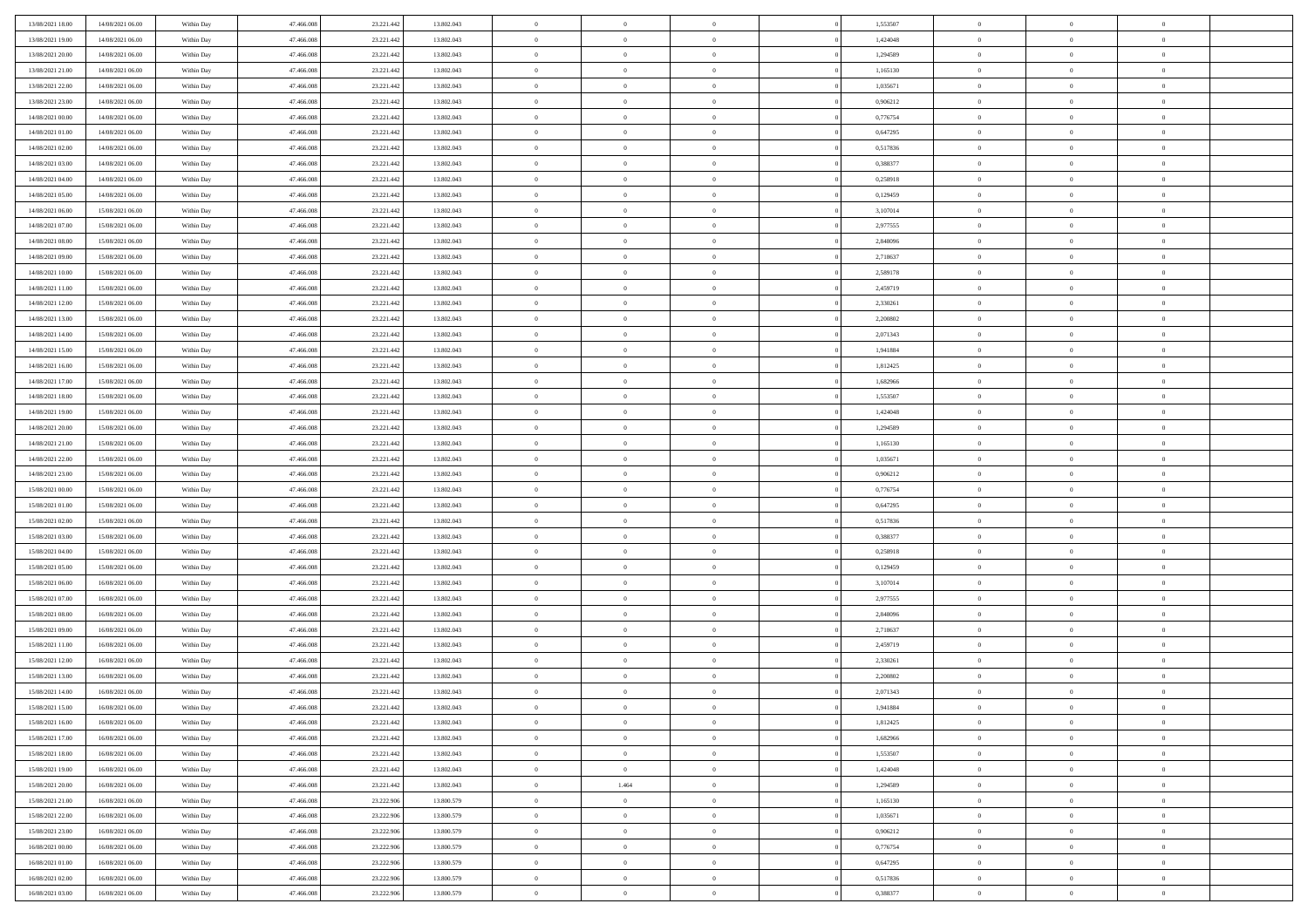| 16/08/2021 04:00 | 16/08/2021 06:00 | Within Day | 47,466,008 | 23.222.906 | 13.800.579 | $\bf{0}$       | 192.263        | $^{\circ}$     | 0,258918 | $\bf{0}$       | $\overline{0}$ | $\bf{0}$       |  |
|------------------|------------------|------------|------------|------------|------------|----------------|----------------|----------------|----------|----------------|----------------|----------------|--|
| 16/08/2021 05:00 | 16/08/2021 06:00 | Within Day | 47.466.008 | 23.415.169 | 13.608.316 | $\theta$       | $\overline{0}$ | $\overline{0}$ | 0,129459 | $\mathbf{0}$   | $\bf{0}$       | $\overline{0}$ |  |
| 16/08/2021 06:00 | 17/08/2021 06:00 | Within Day | 47.466.008 | 23.221.442 | 13.802.043 | $\theta$       | $\overline{0}$ | $\bf{0}$       | 3,107014 | $\,$ 0         | $\overline{0}$ | $\,$ 0 $\,$    |  |
| 16/08/2021 07:00 | 17/08/2021 06:00 | Within Day | 47,466,008 | 23.221.442 | 13.802.043 | $\mathbf{0}$   | $\overline{0}$ | $\mathbf{0}$   | 2,977555 | $\bf{0}$       | $\mathbf{0}$   | $\theta$       |  |
| 16/08/2021 08:00 | 17/08/2021 06:00 | Within Day | 47.466.008 | 23.221.442 | 13.802.043 | $\mathbf{0}$   | $\overline{0}$ | $\overline{0}$ | 2,848096 | $\mathbf{0}$   | $\bf{0}$       | $\overline{0}$ |  |
| 16/08/2021 09:00 | 17/08/2021 06:00 | Within Day | 47.466.008 | 23.221.442 | 13.802.043 | $\theta$       | $\overline{0}$ | $\bf{0}$       | 2,718637 | $\,$ 0         | $\overline{0}$ | $\,$ 0 $\,$    |  |
| 16/08/2021 10:00 | 17/08/2021 06:00 | Within Day | 47,466,008 | 23.221.442 | 13.802.043 | $\,$ 0 $\,$    | $\overline{0}$ | $\Omega$       | 2,589178 | $\bf{0}$       | $\bf{0}$       | $\theta$       |  |
| 16/08/2021 11:00 | 17/08/2021 06:00 | Within Day | 47.466.008 | 23.221.442 | 13.802.043 | $\overline{0}$ | $\overline{0}$ | $\overline{0}$ | 2,459719 | $\mathbf{0}$   | $\bf{0}$       | $\overline{0}$ |  |
| 16/08/2021 12:00 | 17/08/2021 06:00 | Within Day | 47.466.008 | 23.221.442 | 13.802.043 | $\theta$       | $\overline{0}$ | $\bf{0}$       | 2,330261 | $\,$ 0         | $\overline{0}$ | $\,$ 0 $\,$    |  |
| 16/08/2021 13:00 | 17/08/2021 06:00 | Within Day | 47,466,008 | 23.221.442 | 13,802,043 | $\mathbf{0}$   | $\overline{0}$ | $\mathbf{0}$   | 2.200802 | $\bf{0}$       | $\mathbf{0}$   | $\theta$       |  |
| 16/08/2021 14:00 | 17/08/2021 06:00 | Within Dav | 47.466.008 | 23.221.442 | 13.802.043 | $\mathbf{0}$   | $\overline{0}$ | $\overline{0}$ | 2,071343 | $\mathbf{0}$   | $\bf{0}$       | $\overline{0}$ |  |
| 16/08/2021 15:00 | 17/08/2021 06:00 | Within Day | 47.466.008 | 23.221.442 | 13.802.043 | $\theta$       | $\overline{0}$ | $\bf{0}$       | 1,941884 | $\,$ 0         | $\overline{0}$ | $\,$ 0 $\,$    |  |
| 16/08/2021 16:00 | 17/08/2021 06:00 | Within Day | 47,466,008 | 23.221.442 | 13.802.043 | $\theta$       | $\overline{0}$ | $\mathbf{0}$   | 1,812425 | $\bf{0}$       | $\mathbf{0}$   | $\theta$       |  |
| 16/08/2021 17:00 | 17/08/2021 06:00 | Within Dav | 47.466.008 | 23.221.442 | 13.802.043 | $\mathbf{0}$   | $\overline{0}$ | $\overline{0}$ | 1,682966 | $\mathbf{0}$   | $\bf{0}$       | $\overline{0}$ |  |
| 16/08/2021 18:00 | 17/08/2021 06:00 | Within Day | 47.466.008 | 23.221.442 | 13.802.043 | $\theta$       | $\overline{0}$ | $\overline{0}$ | 1,553507 | $\,$ 0         | $\overline{0}$ | $\,$ 0 $\,$    |  |
| 16/08/2021 19:00 | 17/08/2021 06:00 | Within Day | 47,466,008 | 23.221.442 | 13,802,043 | $\bf{0}$       | $\overline{0}$ | $\mathbf{0}$   | 1,424048 | $\bf{0}$       | $\mathbf{0}$   | $\bf{0}$       |  |
| 16/08/2021 20:00 | 17/08/2021 06:00 | Within Dav | 47.466.008 | 23.221.442 | 13.802.043 | $\overline{0}$ | $\overline{0}$ | $\overline{0}$ | 1,294589 | $\mathbf{0}$   | $\bf{0}$       | $\overline{0}$ |  |
| 16/08/2021 21:00 | 17/08/2021 06:00 | Within Day | 47.466.008 | 23.221.442 | 13.802.043 | $\theta$       | $\overline{0}$ | $\bf{0}$       | 1,165130 | $\,$ 0         | $\overline{0}$ | $\,$ 0 $\,$    |  |
| 16/08/2021 22:00 | 17/08/2021 06:00 | Within Day | 47,466,008 | 23.221.442 | 13,802,043 | $\mathbf{0}$   | $\overline{0}$ | $\mathbf{0}$   | 1.035671 | $\theta$       | $\mathbf{0}$   | $\theta$       |  |
| 16/08/2021 23:00 | 17/08/2021 06:00 | Within Dav | 47.466.008 | 23.221.442 | 13.802.043 | $\overline{0}$ | $\overline{0}$ | $\overline{0}$ | 0,906212 | $\mathbf{0}$   | $\bf{0}$       | $\overline{0}$ |  |
| 17/08/2021 00:00 | 17/08/2021 06:00 | Within Day | 47.466.008 | 23.221.442 | 13.802.043 | $\theta$       | $\overline{0}$ | $\bf{0}$       | 0,776754 | $\,$ 0         | $\overline{0}$ | $\,$ 0 $\,$    |  |
| 17/08/2021 01:00 | 17/08/2021 06:00 | Within Day | 47,466,008 | 23.221.442 | 13,802,043 | $\theta$       | $\overline{0}$ | $\mathbf{0}$   | 0,647295 | $\bf{0}$       | $\mathbf{0}$   | $\theta$       |  |
| 17/08/2021 02:00 | 17/08/2021 06:00 | Within Dav | 47.466.008 | 23.221.442 | 13.802.043 | $\mathbf{0}$   | $\overline{0}$ | $\overline{0}$ | 0,517836 | $\mathbf{0}$   | $\bf{0}$       | $\overline{0}$ |  |
| 17/08/2021 03:00 | 17/08/2021 06:00 | Within Day | 47.466.008 | 23.221.442 | 13.802.043 | $\theta$       | $\overline{0}$ | $\bf{0}$       | 0,388377 | $\,$ 0         | $\overline{0}$ | $\,$ 0 $\,$    |  |
| 17/08/2021 04:00 | 17/08/2021 06:00 | Within Day | 47,466,008 | 23.221.442 | 13.802.043 | $\bf{0}$       | $\overline{0}$ | $\mathbf{0}$   | 0,258918 | $\bf{0}$       | $\overline{0}$ | $\bf{0}$       |  |
| 17/08/2021 05:00 | 17/08/2021 06:00 | Within Dav | 47.466.008 | 23.221.442 | 13.802.043 | $\overline{0}$ | $\overline{0}$ | $\overline{0}$ | 0,129459 | $\mathbf{0}$   | $\bf{0}$       | $\overline{0}$ |  |
| 17/08/2021 06:00 | 18/08/2021 06:00 | Within Day | 47.466.008 | 23.221.442 | 13.802.043 | $\theta$       | $\overline{0}$ | $\overline{0}$ | 3,107014 | $\,$ 0         | $\overline{0}$ | $\,$ 0 $\,$    |  |
| 17/08/2021 07:00 | 18/08/2021 06:00 | Within Day | 47,466,008 | 23.221.442 | 13,802,043 | $\mathbf{0}$   | $\overline{0}$ | $\mathbf{0}$   | 2.977555 | $\bf{0}$       | $\mathbf{0}$   | $\theta$       |  |
| 17/08/2021 08:00 | 18/08/2021 06:00 | Within Dav | 47.466.008 | 23.221.442 | 13.802.043 | $\mathbf{0}$   | $\overline{0}$ | $\overline{0}$ | 2,848096 | $\mathbf{0}$   | $\bf{0}$       | $\overline{0}$ |  |
| 17/08/2021 09:00 | 18/08/2021 06:00 | Within Day | 47.466.008 | 23.221.442 | 13.802.043 | $\theta$       | $\overline{0}$ | $\bf{0}$       | 2,718637 | $\,$ 0         | $\overline{0}$ | $\,$ 0 $\,$    |  |
| 17/08/2021 10:00 | 18/08/2021 06:00 | Within Day | 47.466.008 | 23.221.442 | 13.802.043 | $\,$ 0 $\,$    | $\overline{0}$ | $\overline{0}$ | 2,589178 | $\bf{0}$       | $\overline{0}$ | $\,0\,$        |  |
| 17/08/2021 11:00 | 18/08/2021 06:00 | Within Dav | 47.466.008 | 23.221.442 | 13.802.043 | $\overline{0}$ | $\overline{0}$ | $\overline{0}$ | 2,459719 | $\mathbf{0}$   | $\bf{0}$       | $\overline{0}$ |  |
| 17/08/2021 12:00 | 18/08/2021 06:00 | Within Day | 47.466.008 | 23.221.442 | 13.802.043 | $\theta$       | $\overline{0}$ | $\overline{0}$ | 2,330261 | $\,$ 0         | $\overline{0}$ | $\,$ 0 $\,$    |  |
| 17/08/2021 13:00 | 18/08/2021 06:00 | Within Day | 47.466.008 | 23.221.442 | 13.802.043 | $\,$ 0 $\,$    | $\overline{0}$ | $\overline{0}$ | 2,200802 | $\bf{0}$       | $\overline{0}$ | $\,0\,$        |  |
| 17/08/2021 14:00 | 18/08/2021 06:00 | Within Dav | 47.466.008 | 23.221.442 | 13.802.043 | $\theta$       | $\overline{0}$ | $\overline{0}$ | 2,071343 | $\mathbf{0}$   | $\bf{0}$       | $\overline{0}$ |  |
| 17/08/2021 15:00 | 18/08/2021 06:00 | Within Day | 47.466.008 | 23.221.442 | 13.802.043 | $\theta$       | $\overline{0}$ | $\bf{0}$       | 1,941884 | $\,$ 0         | $\overline{0}$ | $\,$ 0 $\,$    |  |
| 17/08/2021 16:00 | 18/08/2021 06:00 | Within Day | 47.466.008 | 23.221.442 | 13.802.043 | $\,$ 0 $\,$    | $\overline{0}$ | $\overline{0}$ | 1,812425 | $\bf{0}$       | $\overline{0}$ | $\,0\,$        |  |
| 17/08/2021 17:00 | 18/08/2021 06:00 | Within Dav | 47.466.008 | 23.221.442 | 13.802.043 | $\overline{0}$ | $\overline{0}$ | $\overline{0}$ | 1,682966 | $\mathbf{0}$   | $\bf{0}$       | $\overline{0}$ |  |
| 17/08/2021 18:00 | 18/08/2021 06:00 | Within Day | 47.466.008 | 23.221.442 | 13.802.043 | $\theta$       | $\overline{0}$ | $\bf{0}$       | 1,553507 | $\,$ 0         | $\overline{0}$ | $\,$ 0 $\,$    |  |
| 17/08/2021 19:00 | 18/08/2021 06:00 | Within Day | 47.466.008 | 23.221.442 | 13.802.043 | $\,$ 0 $\,$    | $\overline{0}$ | $\overline{0}$ | 1,424048 | $\bf{0}$       | $\overline{0}$ | $\,0\,$        |  |
| 17/08/2021 20:00 | 18/08/2021 06:00 | Within Dav | 47.466.008 | 23.221.442 | 13.802.043 | $\theta$       | $\overline{0}$ | $\overline{0}$ | 1,294589 | $\mathbf{0}$   | $\bf{0}$       | $\overline{0}$ |  |
| 17/08/2021 21:00 | 18/08/2021 06:00 | Within Day | 47.466.008 | 23.221.442 | 13.802.043 | $\theta$       | $\overline{0}$ | $\bf{0}$       | 1,165130 | $\,$ 0         | $\overline{0}$ | $\,$ 0 $\,$    |  |
| 17/08/2021 22:00 | 18/08/2021 06:00 | Within Day | 47.466.008 | 23.221.442 | 13.802.043 | $\,$ 0 $\,$    | $\overline{0}$ | $\overline{0}$ | 1,035671 | $\bf{0}$       | $\overline{0}$ | $\,0\,$        |  |
| 17/08/2021 23:00 | 18/08/2021 06:00 | Within Dav | 47.466.008 | 23.221.442 | 13.802.043 | $\theta$       | $\overline{0}$ | $\overline{0}$ | 0,906212 | $\mathbf{0}$   | $\bf{0}$       | $\overline{0}$ |  |
| 18/08/2021 00:00 | 18/08/2021 06:00 | Within Day | 47.466.008 | 23.221.442 | 13.802.043 | $\overline{0}$ | $\overline{0}$ | $\overline{0}$ | 0,776754 | $\overline{0}$ | $\overline{0}$ | $\theta$       |  |
| 18/08/2021 01:00 | 18/08/2021 06:00 | Within Day | 47.466.008 | 23.221.442 | 13.802.043 | $\bf{0}$       | $\overline{0}$ | $\overline{0}$ | 0,647295 | $\bf{0}$       | $\overline{0}$ | $\bf{0}$       |  |
| 18/08/2021 02:00 | 18/08/2021 06:00 | Within Day | 47.466.008 | 23.221.442 | 13.802.043 | $\overline{0}$ | $\overline{0}$ | $\overline{0}$ | 0,517836 | $\overline{0}$ | $\bf{0}$       | $\overline{0}$ |  |
| 18/08/2021 03:00 | 18/08/2021 06:00 | Within Day | 47.466.008 | 23.221.442 | 13.802.043 | $\,$ 0 $\,$    | $\overline{0}$ | $\overline{0}$ | 0,388377 | $\,$ 0 $\,$    | $\,$ 0 $\,$    | $\,$ 0 $\,$    |  |
| 18/08/2021 04:00 | 18/08/2021 06:00 | Within Day | 47.466.008 | 23.221.442 | 13.802.043 | $\bf{0}$       | $\overline{0}$ | $\overline{0}$ | 0,258918 | $\mathbf{0}$   | $\overline{0}$ | $\bf{0}$       |  |
| 18/08/2021 05:00 | 18/08/2021 06:00 | Within Day | 47.466.008 | 23.221.442 | 13.802.043 | $\mathbf{0}$   | $\overline{0}$ | $\overline{0}$ | 0,129459 | $\,$ 0 $\,$    | $\bf{0}$       | $\overline{0}$ |  |
| 18/08/2021 06:00 | 19/08/2021 06:00 | Within Day | 47.466.008 | 23.221.442 | 13.802.043 | $\,$ 0         | $\overline{0}$ | $\overline{0}$ | 3,107014 | $\,$ 0 $\,$    | $\overline{0}$ | $\,$ 0 $\,$    |  |
| 18/08/2021 07:00 | 19/08/2021 06:00 | Within Day | 47.466.008 | 23.221.442 | 13.802.043 | $\bf{0}$       | $\overline{0}$ | $\overline{0}$ | 2,977555 | $\overline{0}$ | $\overline{0}$ | $\overline{0}$ |  |
| 18/08/2021 08:00 | 19/08/2021 06:00 | Within Day | 47.466.008 | 23.221.442 | 13.802.043 | $\mathbf{0}$   | $\overline{0}$ | $\overline{0}$ | 2,848096 | $\,$ 0 $\,$    | $\bf{0}$       | $\overline{0}$ |  |
| 18/08/2021 09:00 | 19/08/2021 06:00 | Within Day | 47.466.008 | 23.221.442 | 13.802.043 | $\,$ 0         | $\overline{0}$ | $\overline{0}$ | 2,718637 | $\,$ 0 $\,$    | $\,$ 0 $\,$    | $\,$ 0 $\,$    |  |
| 18/08/2021 10:00 | 19/08/2021 06:00 | Within Day | 47.466.008 | 23.221.442 | 13.802.043 | $\bf{0}$       | $\overline{0}$ | $\overline{0}$ | 2,589178 | $\mathbf{0}$   | $\overline{0}$ | $\bf{0}$       |  |
| 18/08/2021 11:00 | 19/08/2021 06:00 | Within Day | 47.466.008 | 23.221.442 | 13.802.043 | $\,$ 0 $\,$    | $\overline{0}$ | $\overline{0}$ | 2,459719 | $\overline{0}$ | $\bf{0}$       | $\overline{0}$ |  |
| 18/08/2021 12:00 | 19/08/2021 06:00 | Within Day | 47.466.008 | 23.221.442 | 13.802.043 | $\,$ 0 $\,$    | $\overline{0}$ | $\overline{0}$ | 2,330261 | $\,$ 0 $\,$    | $\overline{0}$ | $\,$ 0 $\,$    |  |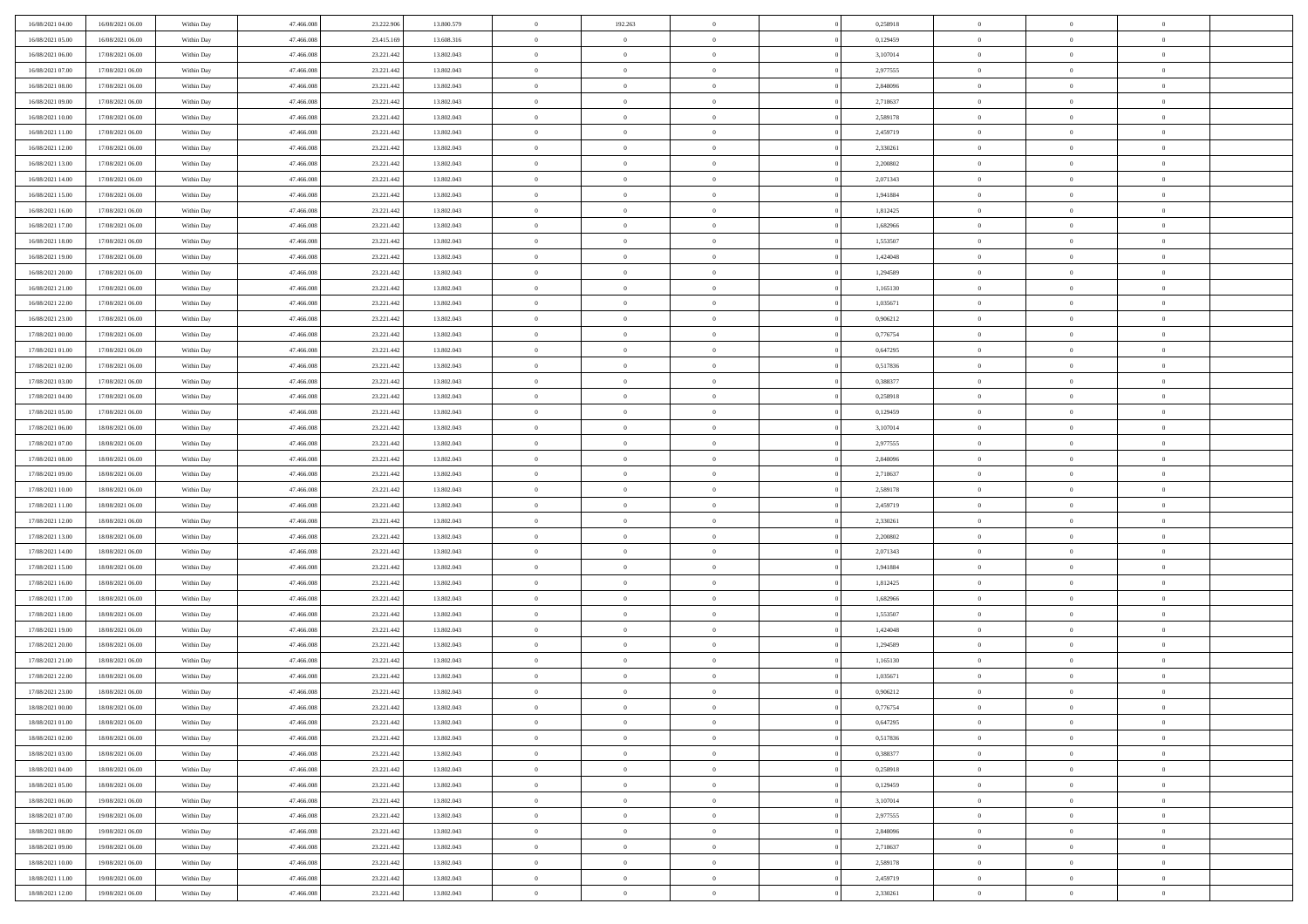| 18/08/2021 13:00 | 19/08/2021 06:00 | Within Day | 47.466.008 | 23.221.442 | 13.802.043 | $\,$ 0                   | $\bf{0}$       | $\theta$       |                | 2,200802 | $\bf{0}$             | $\overline{0}$ | $\theta$       |  |
|------------------|------------------|------------|------------|------------|------------|--------------------------|----------------|----------------|----------------|----------|----------------------|----------------|----------------|--|
| 18/08/2021 14:00 | 19/08/2021 06:00 | Within Day | 47,466,008 | 23.221.442 | 13.802.043 | $\overline{0}$           | $\overline{0}$ | $\overline{0}$ |                | 2,071343 | $\theta$             | $\theta$       | $\overline{0}$ |  |
| 18/08/2021 15:00 | 19/08/2021 06:00 | Within Dav | 47.466.008 | 23.221.442 | 13.802.043 | $\mathbf{0}$             | $\overline{0}$ | $\overline{0}$ |                | 1,941884 | $\theta$             | $\overline{0}$ | $\theta$       |  |
| 18/08/2021 16:00 | 19/08/2021 06:00 | Within Day | 47.466.008 | 23.221.442 | 13.802.043 | $\bf{0}$                 | $\overline{0}$ | $\bf{0}$       |                | 1,812425 | $\bf{0}$             | $\overline{0}$ | $\bf{0}$       |  |
| 18/08/2021 17:00 | 19/08/2021 06:00 | Within Day | 47,466,008 | 23.221.442 | 13.802.043 | $\bf{0}$                 | $\bf{0}$       | $\overline{0}$ |                | 1,682966 | $\bf{0}$             | $\Omega$       | $\bf{0}$       |  |
| 18/08/2021 18:00 | 19/08/2021 06:00 | Within Dav | 47.466.008 | 23.221.442 | 13.802.043 | $\mathbf{0}$             | $\overline{0}$ | $\overline{0}$ |                | 1,553507 | $\theta$             | $\overline{0}$ | $\theta$       |  |
| 18/08/2021 19:00 | 19/08/2021 06:00 | Within Day | 47.466.008 | 23.221.442 | 13.802.043 | $\bf{0}$                 | $\bf{0}$       | $\overline{0}$ |                | 1,424048 | $\bf{0}$             | $\overline{0}$ | $\theta$       |  |
| 18/08/2021 20:00 | 19/08/2021 06:00 | Within Day | 47,466,008 | 23.221.442 | 13.802.043 | $\overline{0}$           | 52.000         | $\overline{0}$ |                | 1,294589 | $\,$ 0 $\,$          | $\overline{0}$ | $\overline{0}$ |  |
| 18/08/2021 21:00 | 19/08/2021 06:00 | Within Day | 47.466.008 | 23.273.442 | 13.750.043 | $\mathbf{0}$             | $\overline{0}$ | $\overline{0}$ |                | 1,165130 | $\theta$             | $\overline{0}$ | $\theta$       |  |
|                  | 19/08/2021 06:00 |            | 47.466.008 | 23.273.442 | 13.750.043 | $\bf{0}$                 | $\bf{0}$       | $\overline{0}$ |                | 1,035671 | $\bf{0}$             | $\overline{0}$ | $\theta$       |  |
| 18/08/2021 22:00 |                  | Within Day | 47,466,008 |            |            |                          | $\overline{0}$ |                |                |          |                      | $\theta$       | $\overline{0}$ |  |
| 18/08/2021 23:00 | 19/08/2021 06:00 | Within Day |            | 23.273.442 | 13.750.043 | $\bf{0}$<br>$\mathbf{0}$ |                | $\overline{0}$ |                | 0,906212 | $\bf{0}$<br>$\theta$ |                | $\theta$       |  |
| 19/08/2021 00:00 | 19/08/2021 06:00 | Within Dav | 47.466.008 | 23.273.442 | 13.750.043 |                          | $\overline{0}$ | $\overline{0}$ |                | 0,776754 |                      | $\overline{0}$ |                |  |
| 19/08/2021 01:00 | 19/08/2021 06:00 | Within Day | 47.466.008 | 23.273.442 | 13.750.043 | $\bf{0}$                 | $\overline{0}$ | $\bf{0}$       |                | 0,647295 | $\bf{0}$             | $\overline{0}$ | $\bf{0}$       |  |
| 19/08/2021 02:00 | 19/08/2021 06:00 | Within Day | 47.466.008 | 23.273.442 | 13.750.043 | $\bf{0}$                 | $\overline{0}$ | $\overline{0}$ |                | 0,517836 | $\bf{0}$             | $\Omega$       | $\bf{0}$       |  |
| 19/08/2021 03:00 | 19/08/2021 06:00 | Within Dav | 47.466.008 | 23.273.442 | 13.750.043 | $\mathbf{0}$             | $\overline{0}$ | $\overline{0}$ |                | 0,388377 | $\theta$             | $\overline{0}$ | $\theta$       |  |
| 19/08/2021 04:00 | 19/08/2021 06:00 | Within Day | 47.466.008 | 23.273.442 | 13.750.043 | $\bf{0}$                 | $\bf{0}$       | $\overline{0}$ |                | 0,258918 | $\bf{0}$             | $\overline{0}$ | $\theta$       |  |
| 19/08/2021 05:00 | 19/08/2021 06:00 | Within Day | 47,466,008 | 23.273.442 | 13.750.043 | $\bf{0}$                 | $\overline{0}$ | $\overline{0}$ |                | 0,129459 | $\,$ 0 $\,$          | $\overline{0}$ | $\overline{0}$ |  |
| 19/08/2021 06:00 | 20/08/2021 06:00 | Within Day | 47.466.008 | 23.271.442 | 13.752.043 | $\mathbf{0}$             | $\overline{0}$ | $\overline{0}$ |                | 3,107014 | $\theta$             | $\overline{0}$ | $\theta$       |  |
| 19/08/2021 07:00 | 20/08/2021 06:00 | Within Day | 47.466.008 | 23.271.442 | 13.752.043 | $\bf{0}$                 | $\bf{0}$       | $\overline{0}$ |                | 2,977555 | $\bf{0}$             | $\overline{0}$ | $\theta$       |  |
| 19/08/2021 08:00 | 20/08/2021 06:00 | Within Day | 47,466,008 | 23.271.442 | 13.752.043 | $\bf{0}$                 | $\overline{0}$ | $\overline{0}$ |                | 2,848096 | $\bf{0}$             | $\theta$       | $\overline{0}$ |  |
| 19/08/2021 09:00 | 20/08/2021 06:00 | Within Dav | 47.466.008 | 23.271.442 | 13.752.043 | $\mathbf{0}$             | $\overline{0}$ | $\overline{0}$ |                | 2,718637 | $\theta$             | $\overline{0}$ | $\theta$       |  |
| 19/08/2021 10:00 | 20/08/2021 06:00 | Within Day | 47.466.008 | 23.271.442 | 13.752.043 | $\bf{0}$                 | $\bf{0}$       | $\bf{0}$       |                | 2,589178 | $\bf{0}$             | $\overline{0}$ | $\bf{0}$       |  |
| 19/08/2021 11:00 | 20/08/2021 06:00 | Within Day | 47,466,008 | 23.271.442 | 13.752.043 | $\bf{0}$                 | $\bf{0}$       | $\overline{0}$ |                | 2,459719 | $\bf{0}$             | $\overline{0}$ | $\bf{0}$       |  |
| 19/08/2021 12:00 | 20/08/2021 06:00 | Within Dav | 47.466.008 | 23.271.442 | 13.752.043 | $\mathbf{0}$             | $\overline{0}$ | $\overline{0}$ |                | 2,330261 | $\theta$             | $\overline{0}$ | $\theta$       |  |
| 19/08/2021 13:00 | 20/08/2021 06:00 | Within Day | 47.466.008 | 23.271.442 | 13.752.043 | $\bf{0}$                 | $\bf{0}$       | $\overline{0}$ |                | 2,200802 | $\bf{0}$             | $\overline{0}$ | $\theta$       |  |
| 19/08/2021 14:00 | 20/08/2021 06:00 | Within Day | 47,466,008 | 23.271.442 | 13.752.043 | $\bf{0}$                 | $\overline{0}$ | $\overline{0}$ |                | 2,071343 | $\bf{0}$             | $\overline{0}$ | $\bf{0}$       |  |
| 19/08/2021 15:00 | 20/08/2021 06:00 | Within Day | 47.466.008 | 23.271.442 | 13.752.043 | $\mathbf{0}$             | $\overline{0}$ | $\overline{0}$ |                | 1,941884 | $\theta$             | $\overline{0}$ | $\theta$       |  |
| 19/08/2021 16:00 | 20/08/2021 06:00 | Within Day | 47.466.008 | 23.271.442 | 13.752.043 | $\bf{0}$                 | $\bf{0}$       | $\overline{0}$ |                | 1,812425 | $\bf{0}$             | $\overline{0}$ | $\theta$       |  |
| 19/08/2021 17:00 | 20/08/2021 06:00 | Within Day | 47,466,008 | 23.271.442 | 13.752.043 | $\bf{0}$                 | $\overline{0}$ | $\overline{0}$ |                | 1,682966 | $\bf{0}$             | $\theta$       | $\bf{0}$       |  |
| 19/08/2021 18:00 | 20/08/2021 06:00 | Within Dav | 47.466.008 | 23.271.442 | 13.752.043 | $\mathbf{0}$             | $\overline{0}$ | $\overline{0}$ |                | 1,553507 | $\theta$             | $\overline{0}$ | $\theta$       |  |
| 19/08/2021 19:00 | 20/08/2021 06:00 | Within Day | 47.466.008 | 23.271.442 | 13.752.043 | $\bf{0}$                 | $\overline{0}$ | $\overline{0}$ |                | 1,424048 | $\,0\,$              | $\overline{0}$ | $\theta$       |  |
| 19/08/2021 20:00 | 20/08/2021 06:00 | Within Day | 47.466.008 | 23.271.442 | 13.752.043 | $\bf{0}$                 | 105.000        | $\overline{0}$ |                | 1,294589 | $\bf{0}$             | $\overline{0}$ | $\bf{0}$       |  |
| 19/08/2021 21:00 | 20/08/2021 06:00 | Within Dav | 47.466.008 | 23.376.442 | 13.647.043 | $\mathbf{0}$             | 57.156         | $\overline{0}$ |                | 1,165130 | $\theta$             | $\overline{0}$ | $\theta$       |  |
| 19/08/2021 22:00 | 20/08/2021 06:00 | Within Day | 47.466.008 | 23.433.598 | 13.589.887 | $\bf{0}$                 | $\overline{0}$ | $\theta$       |                | 1,035671 | $\,0\,$              | $\overline{0}$ | $\theta$       |  |
| 19/08/2021 23:00 | 20/08/2021 06:00 | Within Day | 47,466,008 | 23.433.598 | 13.589.887 | $\bf{0}$                 | $\overline{0}$ | $\overline{0}$ |                | 0,906212 | $\bf{0}$             | $\overline{0}$ | $\bf{0}$       |  |
| 20/08/2021 00:00 | 20/08/2021 06:00 | Within Day | 47.466.008 | 23.433.598 | 13.589.887 | $\mathbf{0}$             | $\overline{0}$ | $\overline{0}$ |                | 0,776754 | $\theta$             | $\overline{0}$ | $\theta$       |  |
| 20/08/2021 01:00 | 20/08/2021 06:00 | Within Day | 47.466.008 | 23.433.598 | 13.589.887 | $\bf{0}$                 | $\overline{0}$ | $\theta$       |                | 0,647295 | $\,0\,$              | $\overline{0}$ | $\theta$       |  |
| 20/08/2021 02:00 | 20/08/2021 06:00 | Within Day | 47,466,008 | 23.433.598 | 13.589.887 | $\bf{0}$                 | $\overline{0}$ | $\overline{0}$ |                | 0,517836 | $\bf{0}$             | $\theta$       | $\bf{0}$       |  |
| 20/08/2021 03:00 | 20/08/2021 06:00 | Within Dav | 47.466.008 | 23.433.598 | 13.589.887 | $\mathbf{0}$             | $\overline{0}$ | $\overline{0}$ |                | 0,388377 | $\theta$             | $\overline{0}$ | $\theta$       |  |
| 20/08/2021 04:00 | 20/08/2021 06:00 | Within Day | 47.466.008 | 23.433.598 | 13.589.887 | $\bf{0}$                 | $\overline{0}$ | $\theta$       |                | 0,258918 | $\,0\,$              | $\overline{0}$ | $\theta$       |  |
| 20/08/2021 05:00 | 20/08/2021 06:00 | Within Day | 47,466,008 | 23.433.598 | 13.589.887 | $\bf{0}$                 | $\bf{0}$       | $\overline{0}$ |                | 0,129459 | $\bf{0}$             | $\overline{0}$ | $\bf{0}$       |  |
| 20/08/2021 06:00 | 21/08/2021 06:00 | Within Day | 47.466.008 | 23.221.442 | 13.802.043 | $\mathbf{0}$             | $\overline{0}$ | $\overline{0}$ |                | 3,107014 | $\theta$             | $\overline{0}$ | $\theta$       |  |
| 20/08/2021 07:00 | 21/08/2021 06:00 | Within Day | 47.466.008 | 23.221.442 | 13.802.043 | $\bf{0}$                 | $\overline{0}$ | $\theta$       |                | 2,977555 | $\,0\,$              | $\overline{0}$ | $\theta$       |  |
| 20/08/2021 08:00 | 21/08/2021 06:00 | Within Day | 47,466,008 | 23.221.442 | 13.802.043 | $\bf{0}$                 | $\overline{0}$ | $\overline{0}$ |                | 2,848096 | $\,$ 0 $\,$          | $\overline{0}$ | $\bf{0}$       |  |
| 20/08/2021 09:00 | 21/08/2021 06:00 | Within Day | 47.466.008 | 23.221.442 | 13.802.043 | $\bf{0}$                 | $\overline{0}$ |                |                | 2,718637 | $\bf{0}$             | $\Omega$       | $\theta$       |  |
| 20/08/2021 10:00 | 21/08/2021 06:00 | Within Day | 47.466.008 | 23.221.442 | 13.802.043 | $\,0\,$                  | $\overline{0}$ | $\theta$       |                | 2,589178 | $\,$ 0 $\,$          | $\overline{0}$ | $\theta$       |  |
| 20/08/2021 11:00 | 21/08/2021 06:00 | Within Day | 47,466,008 | 23.221.442 | 13.802.043 | $\overline{0}$           | $\overline{0}$ | $\overline{0}$ |                | 2,459719 | $\overline{0}$       | $\overline{0}$ | $\overline{0}$ |  |
| 20/08/2021 12:00 | 21/08/2021 06:00 | Within Day | 47.466.008 | 23.221.442 | 13.802.043 | $\mathbf{0}$             | $\overline{0}$ | $\overline{0}$ |                | 2,330261 | $\mathbf{0}$         | $\overline{0}$ | $\overline{0}$ |  |
|                  |                  |            |            |            |            |                          |                |                | $\overline{0}$ |          |                      | $\mathbf{0}$   | $\,$ 0         |  |
| 20/08/2021 13:00 | 21/08/2021 06:00 | Within Day | 47.466.008 | 23.221.442 | 13.802.043 | $\,$ 0 $\,$              | 1.348.000      | $\bf{0}$       |                | 2,200802 | $\,$ 0 $\,$          |                |                |  |
| 20/08/2021 14:00 | 21/08/2021 06:00 | Within Day | 47,466,008 | 24.569.442 | 12.454.043 | $\mathbf{0}$             | 55.000         | $\overline{0}$ |                | 2,071343 | $\,$ 0 $\,$          | $\overline{0}$ | $\overline{0}$ |  |
| 20/08/2021 15:00 | 21/08/2021 06:00 | Within Day | 47.466.008 | 24.624.442 | 12.399.043 | $\mathbf{0}$             | $\overline{0}$ | $\overline{0}$ |                | 1,941884 | $\overline{0}$       | $\overline{0}$ | $\overline{0}$ |  |
| 20/08/2021 16:00 | 21/08/2021 06:00 | Within Day | 47.466.008 | 24.624.442 | 12.399.043 | $\,$ 0 $\,$              | $\overline{0}$ | $\overline{0}$ |                | 1,812425 | $\,$ 0 $\,$          | $\overline{0}$ | $\theta$       |  |
| 20/08/2021 17:00 | 21/08/2021 06:00 | Within Day | 47,466,008 | 24.624.442 | 12.399.043 | $\overline{0}$           | $\overline{0}$ | $\overline{0}$ |                | 1,682966 | $\,$ 0 $\,$          | $\overline{0}$ | $\overline{0}$ |  |
| 20/08/2021 18:00 | 21/08/2021 06:00 | Within Day | 47.466.008 | 24.624.442 | 12.399.043 | $\mathbf{0}$             | $\overline{0}$ | $\overline{0}$ |                | 1,553507 | $\mathbf{0}$         | $\overline{0}$ | $\overline{0}$ |  |
| 20/08/2021 19:00 | 21/08/2021 06:00 | Within Day | 47.466.008 | 24.624.442 | 12.399.043 | $\,0\,$                  | $\overline{0}$ | $\overline{0}$ |                | 1,424048 | $\,$ 0 $\,$          | $\overline{0}$ | $\theta$       |  |
| 20/08/2021 20:00 | 21/08/2021 06:00 | Within Day | 47,466,008 | 24.624.442 | 12.399.043 | $\bf{0}$                 | $\bf{0}$       | $\overline{0}$ |                | 1,294589 | $\bf{0}$             | $\overline{0}$ | $\overline{0}$ |  |
| 20/08/2021 21:00 | 21/08/2021 06:00 | Within Day | 47.466.008 | 24.624.442 | 12.399.043 | $\mathbf{0}$             | $\overline{0}$ | $\overline{0}$ |                | 1,165130 | $\mathbf{0}$         | $\overline{0}$ | $\overline{0}$ |  |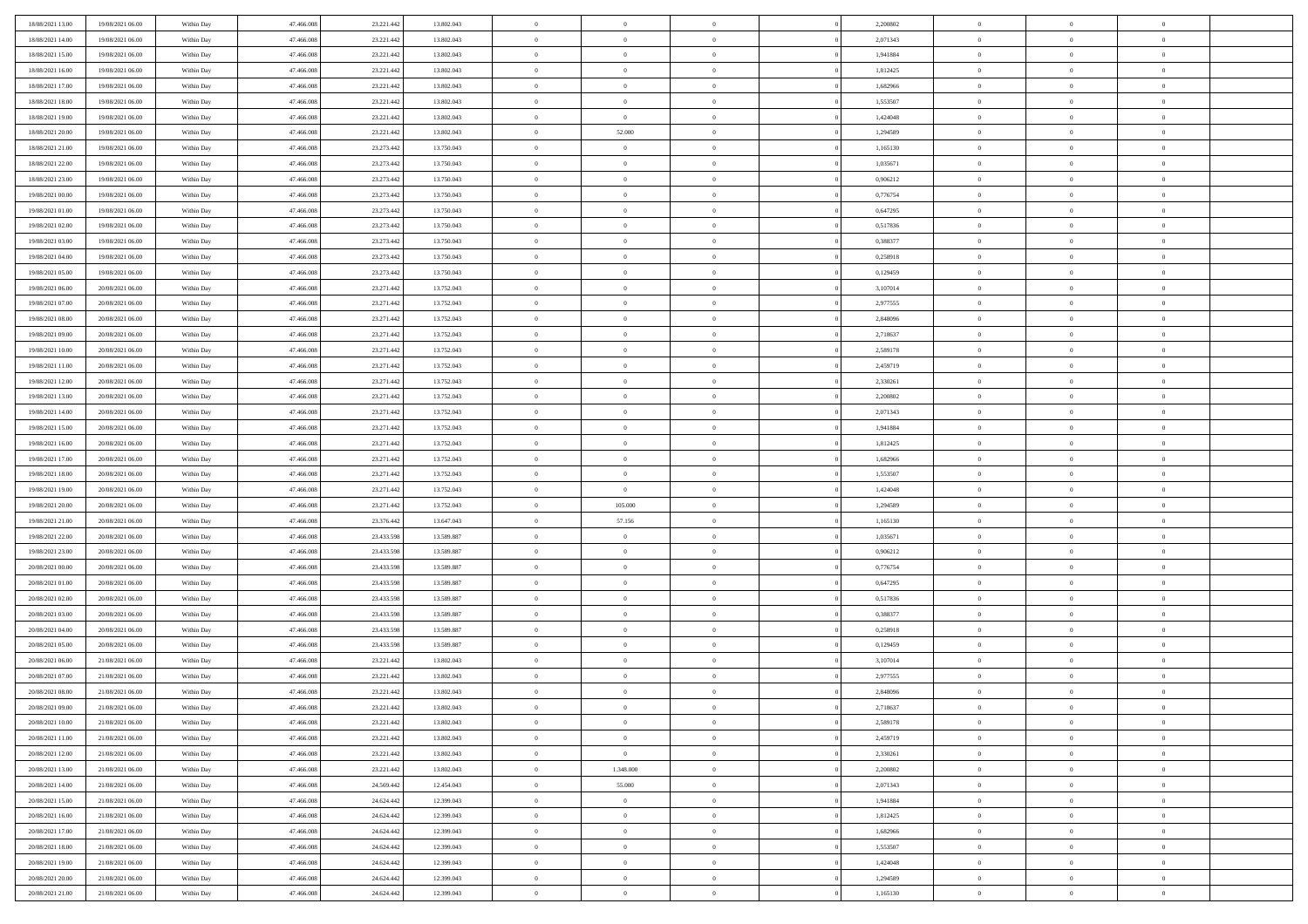| 20/08/2021 22:00 | 21/08/2021 06:00 | Within Day | 47,466,008 | 24.624.442 | 12.399.043 | $\overline{0}$ | $\overline{0}$ | $\Omega$       | 1,035671 | $\bf{0}$       | $\mathbf{0}$   | $\bf{0}$       |  |
|------------------|------------------|------------|------------|------------|------------|----------------|----------------|----------------|----------|----------------|----------------|----------------|--|
| 20/08/2021 23:00 | 21/08/2021 06:00 | Within Day | 47.466.008 | 24.624.442 | 12.399.043 | $\mathbf{0}$   | $\overline{0}$ | $\overline{0}$ | 0,906212 | $\mathbf{0}$   | $\overline{0}$ | $\overline{0}$ |  |
| 21/08/2021 00:00 | 21/08/2021 06:00 | Within Day | 47.466.008 | 24.624.442 | 12.399.043 | $\,$ 0         | $\overline{0}$ | $\bf{0}$       | 0,776754 | $\,$ 0         | $\overline{0}$ | $\,$ 0 $\,$    |  |
| 21/08/2021 01:00 | 21/08/2021 06:00 | Within Day | 47,466,008 | 24.624.442 | 12.399.043 | $\bf{0}$       | $\overline{0}$ | $\Omega$       | 0,647295 | $\bf{0}$       | $\mathbf{0}$   | $\theta$       |  |
| 21/08/2021 02:00 | 21/08/2021 06:00 | Within Day | 47.466.008 | 24.624.442 | 12.399.043 | $\bf{0}$       | $\overline{0}$ | $\overline{0}$ | 0,517836 | $\mathbf{0}$   | $\overline{0}$ | $\overline{0}$ |  |
| 21/08/2021 03:00 | 21/08/2021 06:00 | Within Day | 47.466.008 | 24.624.442 | 12.399.043 | $\bf{0}$       | $\overline{0}$ | $\bf{0}$       | 0,388377 | $\,$ 0         | $\overline{0}$ | $\,$ 0 $\,$    |  |
| 21/08/2021 04:00 | 21/08/2021 06:00 | Within Day | 47,466,008 | 24.624.442 | 12.399.043 | $\bf{0}$       | $\overline{0}$ | $\overline{0}$ | 0,258918 | $\bf{0}$       | $\overline{0}$ | $\theta$       |  |
| 21/08/2021 05:00 | 21/08/2021 06:00 | Within Day | 47.466.008 | 24.624.442 | 12.399.043 | $\overline{0}$ | $\overline{0}$ | $\overline{0}$ | 0,129459 | $\mathbf{0}$   | $\overline{0}$ | $\overline{0}$ |  |
| 21/08/2021 06:00 | 22/08/2021 06:00 | Within Day | 47.466.008 | 23.761.392 | 13.262.093 | $\bf{0}$       | $\overline{0}$ | $\bf{0}$       | 3,107014 | $\,$ 0         | $\overline{0}$ | $\,$ 0 $\,$    |  |
| 21/08/2021 07:00 | 22/08/2021 06:00 | Within Day | 47,466,008 | 23.761.392 | 13.262.093 | $\bf{0}$       | $\overline{0}$ | $\Omega$       | 2,977555 | $\theta$       | $\mathbf{0}$   | $\theta$       |  |
| 21/08/2021 08:00 | 22/08/2021 06:00 | Within Day | 47.466.008 | 23.761.392 | 13.262.093 | $\overline{0}$ | $\overline{0}$ | $\overline{0}$ | 2,848096 | $\mathbf{0}$   | $\overline{0}$ | $\overline{0}$ |  |
| 21/08/2021 09:00 | 22/08/2021 06:00 | Within Day | 47.466.008 | 23.761.392 | 13.262.093 | $\bf{0}$       | $\overline{0}$ | $\bf{0}$       | 2,718637 | $\,$ 0         | $\overline{0}$ | $\,$ 0 $\,$    |  |
| 21/08/2021 10:00 | 22/08/2021 06:00 | Within Day | 47,466,008 | 23.761.392 | 13.262.093 | $\bf{0}$       | $\overline{0}$ | $\Omega$       | 2.589178 | $\bf{0}$       | $\mathbf{0}$   | $\theta$       |  |
| 21/08/2021 11:00 | 22/08/2021 06:00 | Within Day | 47.466.008 | 23.761.392 | 13.262.093 | $\overline{0}$ | $\overline{0}$ | $\overline{0}$ | 2,459719 | $\mathbf{0}$   | $\overline{0}$ | $\overline{0}$ |  |
| 21/08/2021 12:00 | 22/08/2021 06:00 | Within Day | 47.466.008 | 23.761.392 | 13.262.093 | $\bf{0}$       | $\overline{0}$ | $\bf{0}$       | 2,330261 | $\,$ 0         | $\overline{0}$ | $\,$ 0 $\,$    |  |
| 21/08/2021 13:00 | 22/08/2021 06:00 | Within Day | 47,466,008 | 23.761.392 | 13.262.093 | $\bf{0}$       | $\overline{0}$ | $\overline{0}$ | 2,200802 | $\bf{0}$       | $\mathbf{0}$   | $\bf{0}$       |  |
| 21/08/2021 14:00 | 22/08/2021 06:00 | Within Day | 47.466.008 | 23.761.392 | 13.262.093 | $\overline{0}$ | $\overline{0}$ | $\overline{0}$ | 2,071343 | $\mathbf{0}$   | $\overline{0}$ | $\overline{0}$ |  |
| 21/08/2021 15:00 | 22/08/2021 06:00 | Within Day | 47.466.008 | 23.761.392 | 13.262.093 | $\bf{0}$       | $\overline{0}$ | $\bf{0}$       | 1,941884 | $\,$ 0         | $\overline{0}$ | $\,$ 0 $\,$    |  |
| 21/08/2021 16:00 | 22/08/2021 06:00 | Within Day | 47,466,008 | 23,761,392 | 13.262.093 | $\bf{0}$       | $\overline{0}$ | $\Omega$       | 1,812425 | $\theta$       | $\mathbf{0}$   | $\theta$       |  |
| 21/08/2021 17:00 | 22/08/2021 06:00 | Within Day | 47.466.008 | 23.761.392 | 13.262.093 | $\overline{0}$ | $\overline{0}$ | $\overline{0}$ | 1,682966 | $\mathbf{0}$   | $\overline{0}$ | $\overline{0}$ |  |
| 21/08/2021 18:00 | 22/08/2021 06:00 | Within Day | 47.466.008 | 23.761.392 | 13.262.093 | $\bf{0}$       | $\overline{0}$ | $\bf{0}$       | 1,553507 | $\,$ 0         | $\overline{0}$ | $\,$ 0 $\,$    |  |
| 21/08/2021 19:00 | 22/08/2021 06:00 | Within Day | 47.466.008 | 23.761.392 | 13.262.093 | $\bf{0}$       | $\overline{0}$ | $\Omega$       | 1.424048 | $\bf{0}$       | $\mathbf{0}$   | $\theta$       |  |
| 21/08/2021 20:00 | 22/08/2021 06:00 | Within Day | 47.466.008 | 23.761.392 | 13.262.093 | $\overline{0}$ | $\overline{0}$ | $\overline{0}$ | 1,294589 | $\mathbf{0}$   | $\overline{0}$ | $\overline{0}$ |  |
| 21/08/2021 21:00 | 22/08/2021 06:00 | Within Day | 47.466.008 | 23.761.392 | 13.262.093 | $\bf{0}$       | $\overline{0}$ | $\bf{0}$       | 1,165130 | $\,$ 0         | $\overline{0}$ | $\,$ 0 $\,$    |  |
| 21/08/2021 22.00 | 22/08/2021 06:00 | Within Day | 47,466,008 | 23.761.392 | 13.262.093 | $\bf{0}$       | $\overline{0}$ | $\overline{0}$ | 1.035671 | $\bf{0}$       | $\overline{0}$ | $\bf{0}$       |  |
| 21/08/2021 23:00 | 22/08/2021 06:00 | Within Day | 47.466.008 | 23.761.392 | 13.262.093 | $\overline{0}$ | $\overline{0}$ | $\overline{0}$ | 0,906212 | $\mathbf{0}$   | $\overline{0}$ | $\overline{0}$ |  |
| 22/08/2021 00:00 | 22/08/2021 06:00 | Within Day | 47.466.008 | 23.761.392 | 13.262.093 | $\bf{0}$       | $\overline{0}$ | $\bf{0}$       | 0,776754 | $\,$ 0         | $\overline{0}$ | $\,$ 0 $\,$    |  |
| 22/08/2021 01:00 | 22/08/2021 06:00 | Within Day | 47,466,008 | 23,761,392 | 13.262.093 | $\bf{0}$       | $\overline{0}$ | $\Omega$       | 0.647295 | $\theta$       | $\mathbf{0}$   | $\theta$       |  |
| 22/08/2021 02:00 | 22/08/2021 06:00 | Within Day | 47.466.008 | 23.761.392 | 13.262.093 | $\overline{0}$ | $\overline{0}$ | $\overline{0}$ | 0,517836 | $\mathbf{0}$   | $\overline{0}$ | $\overline{0}$ |  |
| 22/08/2021 03:00 | 22/08/2021 06:00 | Within Day | 47.466.008 | 23.761.392 | 13.262.093 | $\bf{0}$       | $\overline{0}$ | $\bf{0}$       | 0,388377 | $\,$ 0         | $\overline{0}$ | $\,$ 0 $\,$    |  |
| 22/08/2021 04:00 | 22/08/2021 06:00 | Within Day | 47.466.008 | 23.761.392 | 13.262.093 | $\,$ 0         | $\bf{0}$       | $\overline{0}$ | 0,258918 | $\bf{0}$       | $\overline{0}$ | $\,0\,$        |  |
| 22/08/2021 05:00 | 22/08/2021 06:00 | Within Day | 47.466.008 | 23.761.392 | 13.262.093 | $\overline{0}$ | $\overline{0}$ | $\overline{0}$ | 0,129459 | $\mathbf{0}$   | $\overline{0}$ | $\overline{0}$ |  |
| 22/08/2021 06:00 | 23/08/2021 06:00 | Within Day | 47.466.008 | 24.081.322 | 12.942.163 | $\bf{0}$       | $\overline{0}$ | $\bf{0}$       | 3,107014 | $\,$ 0         | $\overline{0}$ | $\,$ 0 $\,$    |  |
| 22/08/2021 07:00 | 23/08/2021 06:00 | Within Day | 47.466.008 | 24.081.322 | 12.942.163 | $\bf{0}$       | $\bf{0}$       | $\bf{0}$       | 2,977555 | $\bf{0}$       | $\overline{0}$ | $\,0\,$        |  |
| 22/08/2021 08:00 | 23/08/2021 06:00 | Within Day | 47.466.008 | 24.081.322 | 12.942.163 | $\overline{0}$ | $\overline{0}$ | $\overline{0}$ | 2,848096 | $\mathbf{0}$   | $\overline{0}$ | $\overline{0}$ |  |
| 22/08/2021 09:00 | 23/08/2021 06:00 | Within Day | 47.466.008 | 24.081.322 | 12.942.163 | $\bf{0}$       | $\overline{0}$ | $\bf{0}$       | 2,718637 | $\,$ 0         | $\overline{0}$ | $\,$ 0 $\,$    |  |
| 22/08/2021 11:00 | 23/08/2021 06:00 | Within Day | 47.466.008 | 24.081.322 | 12.942.163 | $\bf{0}$       | $\bf{0}$       | $\overline{0}$ | 2,459719 | $\bf{0}$       | $\overline{0}$ | $\,0\,$        |  |
| 22/08/2021 12:00 | 23/08/2021 06:00 | Within Day | 47.466.008 | 24.081.322 | 12.942.163 | $\overline{0}$ | $\overline{0}$ | $\overline{0}$ | 2,330261 | $\mathbf{0}$   | $\overline{0}$ | $\overline{0}$ |  |
| 22/08/2021 13:00 | 23/08/2021 06:00 | Within Day | 47.466.008 | 24.081.322 | 12.942.163 | $\bf{0}$       | $\overline{0}$ | $\bf{0}$       | 2,200802 | $\,$ 0         | $\overline{0}$ | $\,$ 0 $\,$    |  |
| 22/08/2021 14:00 | 23/08/2021 06:00 | Within Day | 47.466.008 | 24.081.322 | 12.942.163 | $\bf{0}$       | $\overline{0}$ | $\overline{0}$ | 2,071343 | $\bf{0}$       | $\overline{0}$ | $\,0\,$        |  |
| 22/08/2021 15:00 | 23/08/2021 06:00 | Within Day | 47.466.008 | 24.081.322 | 12.942.163 | $\overline{0}$ | $\overline{0}$ | $\overline{0}$ | 1,941884 | $\mathbf{0}$   | $\overline{0}$ | $\overline{0}$ |  |
| 22/08/2021 16:00 | 23/08/2021 06:00 | Within Day | 47.466.008 | 24.081.322 | 12.942.163 | $\bf{0}$       | $\overline{0}$ | $\bf{0}$       | 1,812425 | $\,$ 0         | $\overline{0}$ | $\,$ 0 $\,$    |  |
| 22/08/2021 17:00 | 23/08/2021 06:00 | Within Day | 47.466.008 | 24.081.322 | 12.942.163 | $\bf{0}$       | $\overline{0}$ | $\bf{0}$       | 1,682966 | $\bf{0}$       | $\overline{0}$ | $\,0\,$        |  |
| 22/08/2021 18:00 | 23/08/2021 06:00 | Within Dav | 47.466.008 | 24.081.322 | 12.942.163 | $\mathbf{0}$   | $\overline{0}$ | $\overline{0}$ | 1,553507 | $\mathbf{0}$   | $\overline{0}$ | $\overline{0}$ |  |
| 22/08/2021 19:00 | 23/08/2021 06:00 | Within Day | 47.466.008 | 24.081.322 | 12.942.163 | $\bf{0}$       | $\overline{0}$ | $\theta$       | 1,424048 | $\overline{0}$ | $\theta$       | $\theta$       |  |
| 22/08/2021 20:00 | 23/08/2021 06:00 | Within Day | 47.466.008 | 24.081.322 | 12.942.163 | $\bf{0}$       | $\overline{0}$ | $\bf{0}$       | 1,294589 | $\bf{0}$       | $\overline{0}$ | $\bf{0}$       |  |
| 22/08/2021 21:00 | 23/08/2021 06:00 | Within Day | 47.466.008 | 24.081.322 | 12.942.163 | $\overline{0}$ | $\overline{0}$ | $\overline{0}$ | 1,165130 | $\overline{0}$ | $\overline{0}$ | $\overline{0}$ |  |
| 22/08/2021 22:00 | 23/08/2021 06:00 | Within Day | 47.466.008 | 24.081.322 | 12.942.163 | $\,$ 0 $\,$    | $\overline{0}$ | $\overline{0}$ | 1,035671 | $\,$ 0 $\,$    | $\,$ 0 $\,$    | $\,$ 0 $\,$    |  |
| 22/08/2021 23:00 | 23/08/2021 06:00 | Within Day | 47.466.008 | 24.081.322 | 12.942.163 | $\bf{0}$       | $\bf{0}$       | $\overline{0}$ | 0,906212 | $\bf{0}$       | $\overline{0}$ | $\bf{0}$       |  |
| 23/08/2021 00:00 | 23/08/2021 06:00 | Within Day | 47.466.008 | 24.081.322 | 12.942.163 | $\overline{0}$ | $\overline{0}$ | $\overline{0}$ | 0,776754 | $\overline{0}$ | $\bf{0}$       | $\overline{0}$ |  |
| 23/08/2021 01:00 | 23/08/2021 06:00 | Within Day | 47.466.008 | 24.081.322 | 12.942.163 | $\,$ 0 $\,$    | $\overline{0}$ | $\overline{0}$ | 0,647295 | $\,$ 0 $\,$    | $\overline{0}$ | $\,$ 0 $\,$    |  |
| 23/08/2021 02:00 | 23/08/2021 06:00 | Within Day | 47.466.008 | 24.081.322 | 12.942.163 | $\overline{0}$ | $\overline{0}$ | $\overline{0}$ | 0,517836 | $\bf{0}$       | $\overline{0}$ | $\overline{0}$ |  |
| 23/08/2021 03:00 | 23/08/2021 06:00 | Within Day | 47.466.008 | 24.081.322 | 12.942.163 | $\overline{0}$ | $\overline{0}$ | $\overline{0}$ | 0,388377 | $\overline{0}$ | $\bf{0}$       | $\overline{0}$ |  |
| 23/08/2021 04:00 | 23/08/2021 06:00 | Within Day | 47.466.008 | 24.081.322 | 12.942.163 | $\,$ 0 $\,$    | $\overline{0}$ | $\overline{0}$ | 0,258918 | $\,$ 0 $\,$    | $\,$ 0 $\,$    | $\,$ 0 $\,$    |  |
| 23/08/2021 05:00 | 23/08/2021 06:00 | Within Day | 47.466.008 | 24.081.322 | 12.942.163 | $\bf{0}$       | $\bf{0}$       | $\overline{0}$ | 0,129459 | $\bf{0}$       | $\overline{0}$ | $\bf{0}$       |  |
| 23/08/2021 06:00 | 24/08/2021 06:00 | Within Day | 47.466.008 | 23.700.712 | 13.322.773 | $\bf{0}$       | $\overline{0}$ | $\overline{0}$ | 3,107014 | $\mathbf{0}$   | $\bf{0}$       | $\overline{0}$ |  |
| 23/08/2021 07:00 | 24/08/2021 06:00 | Within Day | 47.466.008 | 23.700.712 | 13.322.773 | $\,0\,$        | $\overline{0}$ | $\overline{0}$ | 2,977555 | $\,$ 0 $\,$    | $\overline{0}$ | $\,$ 0 $\,$    |  |
|                  |                  |            |            |            |            |                |                |                |          |                |                |                |  |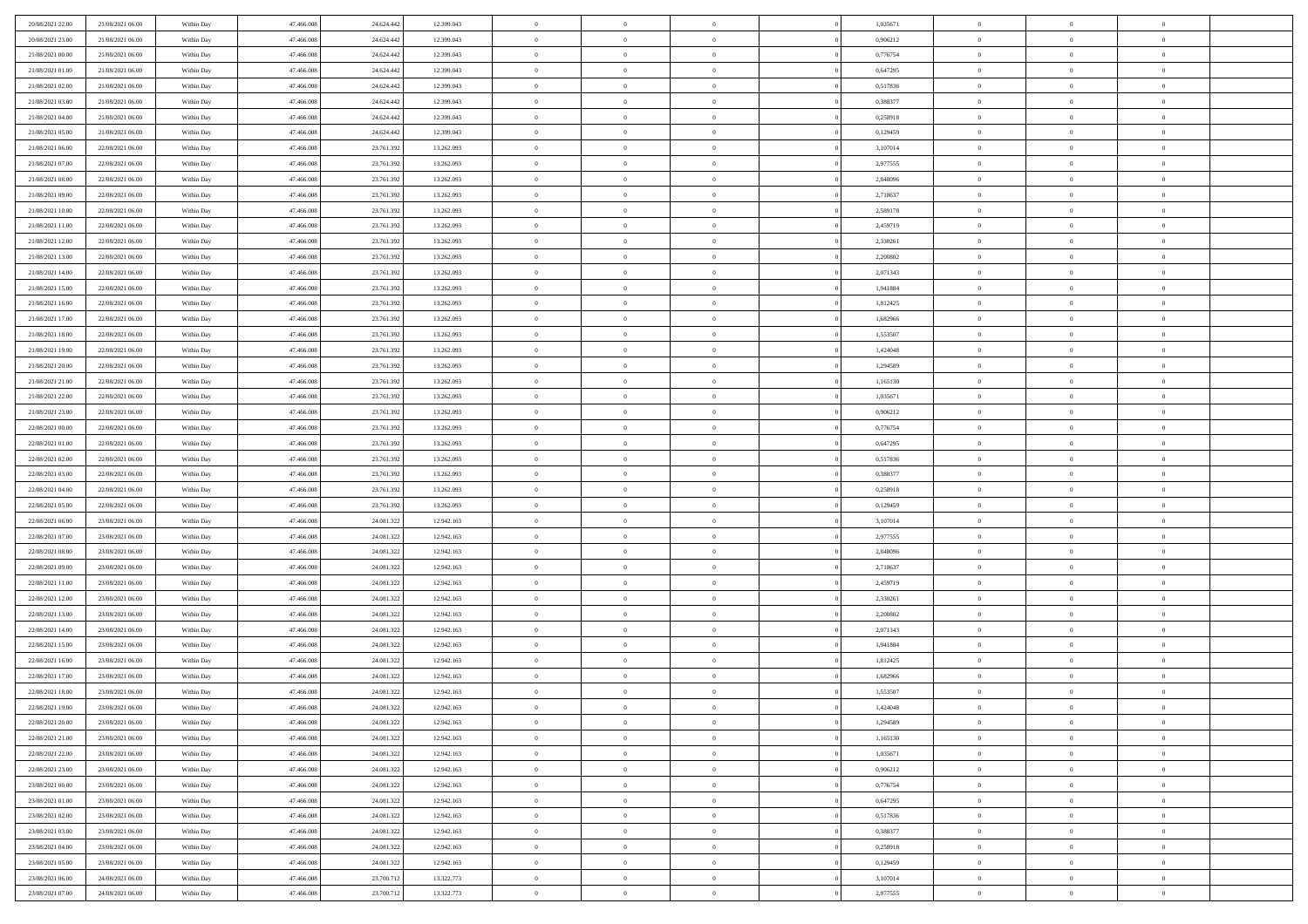| 23/08/2021 08:00                     | 24/08/2021 06:00                     | Within Day               | 47,466,008               | 23.700.712               | 13.322.773               | $\bf{0}$                | $\overline{0}$                   | $\Omega$                         | 2,848096             | $\bf{0}$                 | $\overline{0}$             | $\bf{0}$                  |  |
|--------------------------------------|--------------------------------------|--------------------------|--------------------------|--------------------------|--------------------------|-------------------------|----------------------------------|----------------------------------|----------------------|--------------------------|----------------------------|---------------------------|--|
| 23/08/2021 09:00                     | 24/08/2021 06:00                     | Within Day               | 47.466.008               | 23.700.712               | 13.322.773               | $\theta$                | $\overline{0}$                   | $\overline{0}$                   | 2,718637             | $\mathbf{0}$             | $\bf{0}$                   | $\overline{0}$            |  |
| 23/08/2021 10:00                     | 24/08/2021 06:00                     | Within Day               | 47.466.008               | 23.700.712               | 13.322.773               | $\theta$                | $\overline{0}$                   | $\overline{0}$                   | 2,589178             | $\,$ 0                   | $\overline{0}$             | $\,$ 0 $\,$               |  |
| 23/08/2021 11:00                     | 24/08/2021 06:00                     | Within Day               | 47,466,008               | 23.700.712               | 13.322.773               | $\overline{0}$          | $\overline{0}$                   | $\mathbf{0}$                     | 2,459719             | $\bf{0}$                 | $\mathbf{0}$               | $\theta$                  |  |
| 23/08/2021 12:00                     | 24/08/2021 06:00                     | Within Day               | 47.466.008               | 23.700.712               | 13.322.773               | $\mathbf{0}$            | $\overline{0}$                   | $\overline{0}$                   | 2,330261             | $\mathbf{0}$             | $\bf{0}$                   | $\overline{0}$            |  |
| 23/08/2021 13:00                     | 24/08/2021 06:00                     | Within Day               | 47.466.008               | 23.700.712               | 13.322.773               | $\theta$                | $\overline{0}$                   | $\bf{0}$                         | 2,200802             | $\,$ 0                   | $\overline{0}$             | $\,$ 0 $\,$               |  |
| 23/08/2021 14:00                     | 24/08/2021 06:00                     | Within Day               | 47,466,008               | 23.700.712               | 13.322.773               | $\,$ 0 $\,$             | $\overline{0}$                   | $\Omega$                         | 2,071343             | $\bf{0}$                 | $\overline{0}$             | $\theta$                  |  |
| 23/08/2021 15:00                     | 24/08/2021 06:00                     | Within Day               | 47.466.008               | 23.700.712               | 13.322.773               | $\overline{0}$          | $\overline{0}$                   | $\overline{0}$                   | 1,941884             | $\mathbf{0}$             | $\bf{0}$                   | $\overline{0}$            |  |
| 23/08/2021 16:00                     | 24/08/2021 06:00                     | Within Day               | 47.466.008               | 23.700.712               | 13.322.773               | $\theta$                | $\overline{0}$                   | $\bf{0}$                         | 1,812425             | $\,$ 0                   | $\overline{0}$             | $\,$ 0 $\,$               |  |
| 23/08/2021 17:00                     | 24/08/2021 06:00                     | Within Day               | 47,466,008               | 23.700.712               | 13.322.773               | $\mathbf{0}$            | $\overline{0}$                   | $\mathbf{0}$                     | 1.682966             | $\bf{0}$                 | $\mathbf{0}$               | $\theta$                  |  |
| 23/08/2021 18:00                     | 24/08/2021 06:00                     | Within Dav               | 47.466.008               | 23.700.712               | 13.322.773               | $\mathbf{0}$            | $\overline{0}$                   | $\overline{0}$                   | 1,553507             | $\mathbf{0}$             | $\bf{0}$                   | $\overline{0}$            |  |
| 23/08/2021 19:00                     | 24/08/2021 06:00                     | Within Day               | 47.466.008               | 23.700.712               | 13.322.773               | $\theta$                | $\overline{0}$                   | $\bf{0}$                         | 1,424048             | $\,$ 0                   | $\overline{0}$             | $\,$ 0 $\,$               |  |
| 23/08/2021 20:00                     | 24/08/2021 06:00                     | Within Day               | 47,466,008               | 23.700.712               | 13.322.773               | $\theta$                | $\overline{0}$                   | $\mathbf{0}$                     | 1,294589             | $\bf{0}$                 | $\theta$                   | $\theta$                  |  |
| 23/08/2021 21:00                     | 24/08/2021 06:00                     | Within Dav               | 47.466.008               | 23.700.712               | 13.322.773               | $\overline{0}$          | $\overline{0}$                   | $\overline{0}$                   | 1,165130             | $\mathbf{0}$             | $\bf{0}$                   | $\overline{0}$            |  |
| 23/08/2021 22:00                     | 24/08/2021 06:00                     | Within Day               | 47.466.008               | 23.700.712               | 13.322.773               | $\theta$                | $\overline{0}$                   | $\overline{0}$                   | 1,035671             | $\,$ 0                   | $\overline{0}$             | $\,$ 0 $\,$               |  |
| 23/08/2021 23:00                     | 24/08/2021 06:00                     | Within Day               | 47,466,008               | 23.700.712               | 13.322.773               | $\bf{0}$                | $\overline{0}$                   | $\mathbf{0}$                     | 0,906212             | $\bf{0}$                 | $\mathbf{0}$               | $\bf{0}$                  |  |
| 24/08/2021 00:00                     | 24/08/2021 06:00                     | Within Dav               | 47.466.008               | 23.700.712               | 13.322.773               | $\overline{0}$          | $\overline{0}$                   | $\overline{0}$                   | 0,776754             | $\mathbf{0}$             | $\bf{0}$                   | $\overline{0}$            |  |
| 24/08/2021 01:00                     | 24/08/2021 06:00                     | Within Day               | 47.466.008               | 23.700.712               | 13.322.773               | $\theta$                | $\overline{0}$                   | $\bf{0}$                         | 0,647295             | $\,$ 0                   | $\overline{0}$             | $\,$ 0 $\,$               |  |
| 24/08/2021 02:00                     | 24/08/2021 06:00                     | Within Day               | 47.466.008               | 23.700.712               | 13.322.773               | $\mathbf{0}$            | $\overline{0}$                   | $\mathbf{0}$                     | 0,517836             | $\theta$                 | $\mathbf{0}$               | $\theta$                  |  |
| 24/08/2021 03:00                     | 24/08/2021 06:00                     | Within Dav               | 47.466.008               | 23.700.712               | 13.322.773               | $\overline{0}$          | $\overline{0}$                   | $\overline{0}$                   | 0,388377             | $\mathbf{0}$             | $\bf{0}$                   | $\overline{0}$            |  |
| 24/08/2021 04:00                     | 24/08/2021 06:00                     | Within Day               | 47.466.008               | 23.700.712               | 13.322.773               | $\theta$                | $\overline{0}$                   | $\bf{0}$                         | 0,258918             | $\,$ 0                   | $\overline{0}$             | $\,$ 0 $\,$               |  |
| 24/08/2021 05:00                     | 24/08/2021 06:00                     | Within Day               | 47,466,008               | 23.700.712               | 13.322.773               | $\mathbf{0}$            | $\overline{0}$                   | $\mathbf{0}$                     | 0,129459             | $\bf{0}$                 | $\mathbf{0}$               | $\theta$                  |  |
| 24/08/2021 06:00                     | 25/08/2021 06:00                     | Within Dav               | 47.466.008               | 23.490.822               | 13.532.663               | $\overline{0}$          | $\overline{0}$                   | $\overline{0}$                   | 3,107014             | $\mathbf{0}$             | $\bf{0}$                   | $\overline{0}$            |  |
| 24/08/2021 07:00                     | 25/08/2021 06:00                     | Within Day               | 47.466.008               | 23.490.822               | 13.532.663               | $\theta$                | $\overline{0}$                   | $\bf{0}$                         | 2,977555             | $\,$ 0                   | $\overline{0}$             | $\,$ 0 $\,$               |  |
| 24/08/2021 09:00                     | 25/08/2021 06:00                     | Within Day               | 47,466,008               | 23.490.822               | 13.532.663               | $\bf{0}$                | $\overline{0}$                   | $\mathbf{0}$                     | 2,718637             | $\bf{0}$                 | $\overline{0}$             | $\bf{0}$                  |  |
| 24/08/2021 10:00                     | 25/08/2021 06:00                     | Within Dav               | 47.466.008               | 23.490.822               | 13.532.663               | $\overline{0}$          | $\overline{0}$                   | $\overline{0}$                   | 2,589178             | $\mathbf{0}$             | $\bf{0}$                   | $\overline{0}$            |  |
| 24/08/2021 11:00                     | 25/08/2021 06:00                     | Within Day               | 47.466.008               | 23.490.822               | 13.532.663               | $\theta$                | $\overline{0}$                   | $\overline{0}$                   | 2,459719             | $\,$ 0                   | $\overline{0}$             | $\,$ 0 $\,$               |  |
| 24/08/2021 12:00                     | 25/08/2021 06:00                     | Within Day               | 47,466,008               | 23,490,822               | 13.532.663               | $\mathbf{0}$            | $\overline{0}$                   | $\mathbf{0}$                     | 2.330261             | $\bf{0}$                 | $\mathbf{0}$               | $\theta$                  |  |
| 24/08/2021 13:00                     | 25/08/2021 06:00                     | Within Dav               | 47.466.008               | 23.490.822               | 13.532.663               | $\mathbf{0}$            | $\overline{0}$                   | $\overline{0}$                   | 2,200802             | $\mathbf{0}$             | $\bf{0}$                   | $\overline{0}$            |  |
| 24/08/2021 14:00                     | 25/08/2021 06:00                     | Within Day               | 47.466.008               | 23.490.822               | 13.532.663               | $\theta$                | $\overline{0}$                   | $\bf{0}$                         | 2,071343             | $\,$ 0                   | $\overline{0}$             | $\,$ 0 $\,$               |  |
| 24/08/2021 15:00                     | 25/08/2021 06:00                     | Within Day               | 47.466.008               | 23.490.822               | 13.532.663               | $\bf{0}$                | $\overline{0}$                   | $\overline{0}$                   | 1,941884             | $\bf{0}$                 | $\overline{0}$             | $\,0\,$                   |  |
| 24/08/2021 16:00                     | 25/08/2021 06:00                     | Within Dav               | 47.466.008               | 23.490.822               | 13.532.663               | $\overline{0}$          | $\overline{0}$                   | $\overline{0}$                   | 1,812425             | $\mathbf{0}$             | $\bf{0}$                   | $\overline{0}$            |  |
| 24/08/2021 17:00                     | 25/08/2021 06:00                     | Within Day               | 47.466.008               | 23.490.822               | 13.532.663               | $\theta$                | $\overline{0}$                   | $\overline{0}$                   | 1,682966             | $\,$ 0                   | $\overline{0}$             | $\,$ 0 $\,$               |  |
| 24/08/2021 18:00<br>24/08/2021 19:00 | 25/08/2021 06:00<br>25/08/2021 06:00 | Within Day<br>Within Dav | 47.466.008<br>47.466.008 | 23.490.822<br>23.490.822 | 13.532.663<br>13.532.663 | $\,$ 0 $\,$<br>$\theta$ | $\overline{0}$<br>$\overline{0}$ | $\overline{0}$<br>$\overline{0}$ | 1,553507<br>1,424048 | $\bf{0}$<br>$\mathbf{0}$ | $\overline{0}$<br>$\bf{0}$ | $\,0\,$<br>$\overline{0}$ |  |
| 24/08/2021 20:00                     | 25/08/2021 06:00                     | Within Day               | 47.466.008               | 23.490.822               | 13.532.663               | $\theta$                | $\overline{0}$                   | $\bf{0}$                         | 1,294589             | $\,$ 0                   | $\overline{0}$             | $\,$ 0 $\,$               |  |
| 24/08/2021 21:00                     | 25/08/2021 06:00                     | Within Day               | 47.466.008               | 23.490.822               | 13.532.663               | $\,$ 0 $\,$             | $\overline{0}$                   | $\overline{0}$                   | 1,165130             | $\bf{0}$                 | $\overline{0}$             | $\,0\,$                   |  |
| 24/08/2021 22:00                     | 25/08/2021 06:00                     | Within Dav               | 47.466.008               | 23.490.822               | 13.532.663               | $\overline{0}$          | $\overline{0}$                   | $\overline{0}$                   | 1,035671             | $\mathbf{0}$             | $\bf{0}$                   | $\overline{0}$            |  |
| 24/08/2021 23:00                     | 25/08/2021 06:00                     | Within Day               | 47.466.008               | 23.490.822               | 13.532.663               | $\theta$                | $\overline{0}$                   | $\bf{0}$                         | 0,906212             | $\,$ 0                   | $\overline{0}$             | $\,$ 0 $\,$               |  |
| 25/08/2021 00:00                     | 25/08/2021 06:00                     | Within Day               | 47.466.008               | 23.490.822               | 13.532.663               | $\,$ 0 $\,$             | $\overline{0}$                   | $\overline{0}$                   | 0,776754             | $\bf{0}$                 | $\overline{0}$             | $\,0\,$                   |  |
| 25/08/2021 01:00                     | 25/08/2021 06:00                     | Within Dav               | 47.466.008               | 23.490.822               | 13.532.663               | $\theta$                | $\overline{0}$                   | $\overline{0}$                   | 0,647295             | $\mathbf{0}$             | $\bf{0}$                   | $\overline{0}$            |  |
| 25/08/2021 02:00                     | 25/08/2021 06:00                     | Within Day               | 47.466.008               | 23.490.822               | 13.532.663               | $\theta$                | $\overline{0}$                   | $\bf{0}$                         | 0,517836             | $\,$ 0                   | $\overline{0}$             | $\,$ 0 $\,$               |  |
| 25/08/2021 03:00                     | 25/08/2021 06:00                     | Within Day               | 47.466.008               | 23.490.822               | 13.532.663               | $\,$ 0 $\,$             | $\overline{0}$                   | $\overline{0}$                   | 0,388377             | $\bf{0}$                 | $\overline{0}$             | $\,0\,$                   |  |
| 25/08/2021 04:00                     | 25/08/2021 06:00                     | Within Dav               | 47.466.008               | 23.490.822               | 13.532.663               | $\theta$                | $\overline{0}$                   | $\overline{0}$                   | 0,258918             | $\mathbf{0}$             | $\bf{0}$                   | $\overline{0}$            |  |
| 25/08/2021 05:00                     | 25/08/2021 06:00                     | Within Day               | 47.466.008               | 23.490.822               | 13.532.663               | $\overline{0}$          | $\overline{0}$                   | $\overline{0}$                   | 0,129459             | $\overline{0}$           | $\overline{0}$             | $\theta$                  |  |
| 25/08/2021 06:00                     | 26/08/2021 06:00                     | Within Day               | 47.466.008               | 23.221.442               | 13.802.043               | $\bf{0}$                | $\overline{0}$                   | $\overline{0}$                   | 3,107014             | $\bf{0}$                 | $\overline{0}$             | $\bf{0}$                  |  |
| 25/08/2021 07:00                     | 26/08/2021 06:00                     | Within Day               | 47.466.008               | 23.221.442               | 13.802.043               | $\overline{0}$          | $\overline{0}$                   | $\overline{0}$                   | 2,977555             | $\overline{0}$           | $\overline{0}$             | $\overline{0}$            |  |
| 25/08/2021 08:00                     | 26/08/2021 06:00                     | Within Day               | 47.466.008               | 23.221.442               | 13.802.043               | $\,$ 0 $\,$             | $\overline{0}$                   | $\overline{0}$                   | 2,848096             | $\,$ 0 $\,$              | $\,$ 0 $\,$                | $\,$ 0 $\,$               |  |
| 25/08/2021 09:00                     | 26/08/2021 06:00                     | Within Day               | 47.466.008               | 23.221.442               | 13.802.043               | $\bf{0}$                | $\overline{0}$                   | $\overline{0}$                   | 2,718637             | $\mathbf{0}$             | $\overline{0}$             | $\bf{0}$                  |  |
| 25/08/2021 10:00                     | 26/08/2021 06:00                     | Within Day               | 47.466.008               | 23.221.442               | 13.802.043               | $\,$ 0 $\,$             | $\overline{0}$                   | $\overline{0}$                   | 2,589178             | $\,$ 0 $\,$              | $\bf{0}$                   | $\overline{0}$            |  |
| 25/08/2021 11:00                     | 26/08/2021 06:00                     | Within Day               | 47.466.008               | 23.221.442               | 13.802.043               | $\,$ 0                  | $\overline{0}$                   | $\overline{0}$                   | 2,459719             | $\,$ 0 $\,$              | $\overline{0}$             | $\,$ 0 $\,$               |  |
| 25/08/2021 12:00                     | 26/08/2021 06:00                     | Within Day               | 47.466.008               | 23.221.442               | 13.802.043               | $\bf{0}$                | $\overline{0}$                   | $\overline{0}$                   | 2,330261             | $\overline{0}$           | $\overline{0}$             | $\overline{0}$            |  |
| 25/08/2021 13:00                     | 26/08/2021 06:00                     | Within Day               | 47.466.008               | 23.221.442               | 13.802.043               | $\,$ 0 $\,$             | $\overline{0}$                   | $\overline{0}$                   | 2,200802             | $\,$ 0 $\,$              | $\bf{0}$                   | $\mathbf{0}$              |  |
| 25/08/2021 14:00                     | 26/08/2021 06:00                     | Within Day               | 47.466.008               | 23.221.442               | 13.802.043               | $\,$ 0                  | $\overline{0}$                   | $\overline{0}$                   | 2,071343             | $\,$ 0 $\,$              | $\,$ 0 $\,$                | $\,$ 0 $\,$               |  |
| 25/08/2021 15:00                     | 26/08/2021 06:00                     | Within Day               | 47.466.008               | 23.221.442               | 13.802.043               | $\bf{0}$                | $\overline{0}$                   | $\overline{0}$                   | 1,941884             | $\mathbf{0}$             | $\overline{0}$             | $\bf{0}$                  |  |
| 25/08/2021 16:00                     | 26/08/2021 06:00                     | Within Day               | 47.466.008               | 23.221.442               | 13.802.043               | $\mathbf{0}$            | $\overline{0}$                   | $\overline{0}$                   | 1,812425             | $\overline{0}$           | $\bf{0}$                   | $\overline{0}$            |  |
| 25/08/2021 17:00                     | 26/08/2021 06:00                     | Within Day               | 47.466.008               | 23.221.442               | 13.802.043               | $\,$ 0 $\,$             | $\overline{0}$                   | $\overline{0}$                   | 1,682966             | $\,$ 0 $\,$              | $\overline{0}$             | $\,$ 0 $\,$               |  |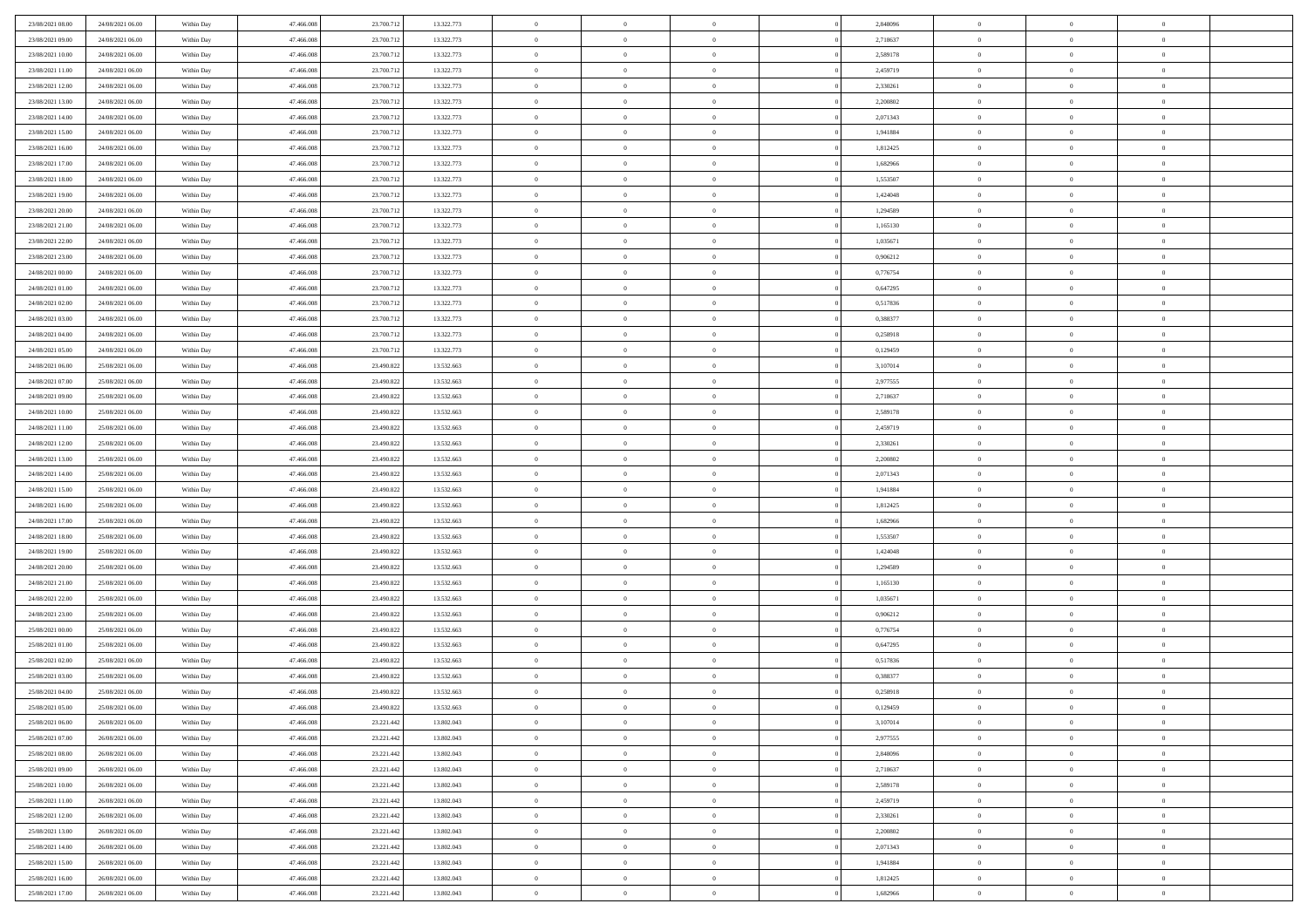| 25/08/2021 18:00 | 26/08/2021 06:00 | Within Day | 47,466,008 | 23.221.442 | 13.802.043 | $\overline{0}$ | $\overline{0}$ | $\Omega$       | 1,553507 | $\bf{0}$       | $\mathbf{0}$   | $\bf{0}$       |  |
|------------------|------------------|------------|------------|------------|------------|----------------|----------------|----------------|----------|----------------|----------------|----------------|--|
| 25/08/2021 19:00 | 26/08/2021 06:00 | Within Day | 47.466.008 | 23.221.442 | 13.802.043 | $\mathbf{0}$   | $\overline{0}$ | $\overline{0}$ | 1,424048 | $\overline{0}$ | $\overline{0}$ | $\overline{0}$ |  |
| 25/08/2021 20:00 | 26/08/2021 06:00 | Within Day | 47.466.008 | 23.221.442 | 13.802.043 | $\,$ 0         | $\overline{0}$ | $\bf{0}$       | 1,294589 | $\,$ 0         | $\overline{0}$ | $\,$ 0 $\,$    |  |
| 25/08/2021 21:00 | 26/08/2021 06:00 | Within Day | 47,466,008 | 23.221.442 | 13.802.043 | $\bf{0}$       | $\overline{0}$ | $\Omega$       | 1,165130 | $\bf{0}$       | $\mathbf{0}$   | $\theta$       |  |
| 25/08/2021 22:00 | 26/08/2021 06:00 | Within Day | 47.466.008 | 23.221.442 | 13.802.043 | $\bf{0}$       | $\overline{0}$ | $\overline{0}$ | 1,035671 | $\mathbf{0}$   | $\overline{0}$ | $\overline{0}$ |  |
| 25/08/2021 23:00 | 26/08/2021 06:00 | Within Day | 47.466.008 | 23.221.442 | 13.802.043 | $\bf{0}$       | $\overline{0}$ | $\bf{0}$       | 0,906212 | $\,$ 0         | $\overline{0}$ | $\,$ 0 $\,$    |  |
| 26/08/2021 00:00 | 26/08/2021 06:00 | Within Day | 47,466,008 | 23.221.442 | 13.802.043 | $\bf{0}$       | $\overline{0}$ | $\overline{0}$ | 0,776754 | $\bf{0}$       | $\bf{0}$       | $\theta$       |  |
| 26/08/2021 01:00 | 26/08/2021 06:00 | Within Day | 47.466.008 | 23.221.442 | 13.802.043 | $\overline{0}$ | $\overline{0}$ | $\overline{0}$ | 0,647295 | $\mathbf{0}$   | $\overline{0}$ | $\overline{0}$ |  |
| 26/08/2021 02:00 | 26/08/2021 06:00 | Within Day | 47.466.008 | 23.221.442 | 13.802.043 | $\bf{0}$       | $\overline{0}$ | $\bf{0}$       | 0,517836 | $\,$ 0         | $\overline{0}$ | $\,$ 0 $\,$    |  |
| 26/08/2021 03:00 | 26/08/2021 06:00 | Within Day | 47,466,008 | 23.221.442 | 13,802,043 | $\bf{0}$       | $\overline{0}$ | $\Omega$       | 0.388377 | $\theta$       | $\mathbf{0}$   | $\theta$       |  |
| 26/08/2021 04:00 | 26/08/2021 06:00 | Within Day | 47.466.008 | 23.221.442 | 13.802.043 | $\overline{0}$ | $\overline{0}$ | $\overline{0}$ | 0,258918 | $\mathbf{0}$   | $\overline{0}$ | $\overline{0}$ |  |
| 26/08/2021 05:00 | 26/08/2021 06:00 | Within Day | 47.466.008 | 23.221.442 | 13.802.043 | $\bf{0}$       | $\overline{0}$ | $\bf{0}$       | 0,129459 | $\,$ 0         | $\overline{0}$ | $\,$ 0 $\,$    |  |
| 26/08/2021 06:00 | 27/08/2021 06:00 | Within Day | 47,466,008 | 23.221.442 | 13.802.043 | $\bf{0}$       | $\overline{0}$ | $\Omega$       | 3,107014 | $\bf{0}$       | $\mathbf{0}$   | $\theta$       |  |
| 26/08/2021 07:00 | 27/08/2021 06:00 | Within Day | 47.466.008 | 23.221.442 | 13.802.043 | $\overline{0}$ | $\overline{0}$ | $\overline{0}$ | 2,977555 | $\mathbf{0}$   | $\overline{0}$ | $\overline{0}$ |  |
| 26/08/2021 08:00 | 27/08/2021 06:00 | Within Day | 47.466.008 | 23.221.442 | 13.802.043 | $\bf{0}$       | $\overline{0}$ | $\bf{0}$       | 2,848096 | $\,$ 0         | $\overline{0}$ | $\,$ 0 $\,$    |  |
| 26/08/2021 09:00 | 27/08/2021 06:00 | Within Day | 47,466,008 | 23.221.442 | 13.802.043 | $\bf{0}$       | $\overline{0}$ | $\overline{0}$ | 2,718637 | $\bf{0}$       | $\mathbf{0}$   | $\bf{0}$       |  |
| 26/08/2021 10:00 | 27/08/2021 06:00 | Within Day | 47.466.008 | 23.221.442 | 13.802.043 | $\overline{0}$ | $\overline{0}$ | $\overline{0}$ | 2,589178 | $\mathbf{0}$   | $\overline{0}$ | $\overline{0}$ |  |
| 26/08/2021 11:00 | 27/08/2021 06:00 | Within Day | 47.466.008 | 23.221.442 | 13.802.043 | $\bf{0}$       | $\overline{0}$ | $\bf{0}$       | 2,459719 | $\,$ 0         | $\overline{0}$ | $\,$ 0 $\,$    |  |
| 26/08/2021 12:00 | 27/08/2021 06:00 | Within Day | 47,466,008 | 23.221.442 | 13,802,043 | $\bf{0}$       | $\overline{0}$ | $\Omega$       | 2.330261 | $\theta$       | $\mathbf{0}$   | $\theta$       |  |
| 26/08/2021 13:00 | 27/08/2021 06:00 | Within Day | 47.466.008 | 23.221.442 | 13.802.043 | $\overline{0}$ | $\overline{0}$ | $\overline{0}$ | 2,200802 | $\mathbf{0}$   | $\overline{0}$ | $\overline{0}$ |  |
| 26/08/2021 14:00 | 27/08/2021 06:00 | Within Day | 47.466.008 | 23.221.442 | 13.802.043 | $\bf{0}$       | $\overline{0}$ | $\bf{0}$       | 2,071343 | $\,$ 0         | $\overline{0}$ | $\,$ 0 $\,$    |  |
| 26/08/2021 15:00 | 27/08/2021 06:00 | Within Day | 47.466.008 | 23.221.442 | 13.802.043 | $\bf{0}$       | $\overline{0}$ | $\Omega$       | 1.941884 | $\bf{0}$       | $\mathbf{0}$   | $\theta$       |  |
| 26/08/2021 16:00 | 27/08/2021 06:00 | Within Day | 47.466.008 | 23.221.442 | 13.802.043 | $\overline{0}$ | $\overline{0}$ | $\overline{0}$ | 1,812425 | $\mathbf{0}$   | $\overline{0}$ | $\overline{0}$ |  |
| 26/08/2021 17:00 | 27/08/2021 06:00 | Within Day | 47.466.008 | 23.221.442 | 13.802.043 | $\bf{0}$       | $\overline{0}$ | $\bf{0}$       | 1,682966 | $\,$ 0         | $\overline{0}$ | $\,$ 0 $\,$    |  |
| 26/08/2021 18:00 | 27/08/2021 06:00 | Within Day | 47,466,008 | 23.221.442 | 13.802.043 | $\bf{0}$       | $\overline{0}$ | $\overline{0}$ | 1,553507 | $\bf{0}$       | $\bf{0}$       | $\bf{0}$       |  |
| 26/08/2021 19:00 | 27/08/2021 06:00 | Within Day | 47.466.008 | 23.221.442 | 13.802.043 | $\overline{0}$ | $\overline{0}$ | $\overline{0}$ | 1,424048 | $\mathbf{0}$   | $\overline{0}$ | $\overline{0}$ |  |
| 26/08/2021 20:00 | 27/08/2021 06:00 | Within Day | 47.466.008 | 23.221.442 | 13.802.043 | $\bf{0}$       | $\overline{0}$ | $\bf{0}$       | 1,294589 | $\,$ 0         | $\overline{0}$ | $\,$ 0 $\,$    |  |
| 26/08/2021 21:00 | 27/08/2021 06:00 | Within Day | 47,466,008 | 23.221.442 | 13,802,043 | $\bf{0}$       | $\overline{0}$ | $\Omega$       | 1.165130 | $\theta$       | $\mathbf{0}$   | $\theta$       |  |
| 26/08/2021 22:00 | 27/08/2021 06:00 | Within Day | 47.466.008 | 23.221.442 | 13.802.043 | $\overline{0}$ | $\overline{0}$ | $\overline{0}$ | 1,035671 | $\mathbf{0}$   | $\overline{0}$ | $\overline{0}$ |  |
| 26/08/2021 23:00 | 27/08/2021 06:00 | Within Day | 47.466.008 | 23.221.442 | 13.802.043 | $\bf{0}$       | $\overline{0}$ | $\bf{0}$       | 0,906212 | $\,$ 0         | $\overline{0}$ | $\,$ 0 $\,$    |  |
| 27/08/2021 00:00 | 27/08/2021 06:00 | Within Day | 47.466.008 | 23.221.442 | 13.802.043 | $\,$ 0         | $\overline{0}$ | $\overline{0}$ | 0,776754 | $\bf{0}$       | $\overline{0}$ | $\,0\,$        |  |
| 27/08/2021 01:00 | 27/08/2021 06:00 | Within Day | 47.466.008 | 23.221.442 | 13.802.043 | $\overline{0}$ | $\overline{0}$ | $\overline{0}$ | 0,647295 | $\mathbf{0}$   | $\overline{0}$ | $\overline{0}$ |  |
| 27/08/2021 02:00 | 27/08/2021 06:00 | Within Day | 47.466.008 | 23.221.442 | 13.802.043 | $\bf{0}$       | $\overline{0}$ | $\bf{0}$       | 0,517836 | $\,$ 0         | $\overline{0}$ | $\,$ 0 $\,$    |  |
| 27/08/2021 03:00 | 27/08/2021 06:00 | Within Day | 47.466.008 | 23.221.442 | 13.802.043 | $\bf{0}$       | $\bf{0}$       | $\bf{0}$       | 0,388377 | $\bf{0}$       | $\overline{0}$ | $\,0\,$        |  |
| 27/08/2021 04:00 | 27/08/2021 06:00 | Within Day | 47.466.008 | 23.221.442 | 13.802.043 | $\overline{0}$ | $\overline{0}$ | $\overline{0}$ | 0,258918 | $\mathbf{0}$   | $\overline{0}$ | $\overline{0}$ |  |
| 27/08/2021 05:00 | 27/08/2021 06:00 | Within Day | 47.466.008 | 23.221.442 | 13.802.043 | $\bf{0}$       | $\overline{0}$ | $\bf{0}$       | 0,129459 | $\,$ 0         | $\overline{0}$ | $\,$ 0 $\,$    |  |
| 27/08/2021 06:00 | 28/08/2021 06:00 | Within Day | 47.466.008 | 23.221.442 | 13.802.043 | $\bf{0}$       | $\bf{0}$       | $\overline{0}$ | 3,107014 | $\bf{0}$       | $\overline{0}$ | $\,0\,$        |  |
| 27/08/2021 07:00 | 28/08/2021 06:00 | Within Day | 47.466.008 | 23.221.442 | 13.802.043 | $\overline{0}$ | $\overline{0}$ | $\overline{0}$ | 2,977555 | $\mathbf{0}$   | $\overline{0}$ | $\overline{0}$ |  |
| 27/08/2021 08:00 | 28/08/2021 06:00 | Within Day | 47.466.008 | 23.221.442 | 13.802.043 | $\bf{0}$       | $\overline{0}$ | $\bf{0}$       | 2,848096 | $\,$ 0         | $\overline{0}$ | $\,$ 0 $\,$    |  |
| 27/08/2021 09:00 | 28/08/2021 06:00 | Within Day | 47.466.008 | 23.221.442 | 13.802.043 | $\bf{0}$       | $\bf{0}$       | $\overline{0}$ | 2,718637 | $\bf{0}$       | $\overline{0}$ | $\,0\,$        |  |
| 27/08/2021 10:00 | 28/08/2021 06:00 | Within Day | 47.466.008 | 23.221.442 | 13.802.043 | $\overline{0}$ | $\overline{0}$ | $\overline{0}$ | 2,589178 | $\mathbf{0}$   | $\overline{0}$ | $\overline{0}$ |  |
| 27/08/2021 11:00 | 28/08/2021 06:00 | Within Day | 47.466.008 | 23.221.442 | 13.802.043 | $\bf{0}$       | $\overline{0}$ | $\bf{0}$       | 2,459719 | $\,$ 0         | $\overline{0}$ | $\,$ 0 $\,$    |  |
| 27/08/2021 12:00 | 28/08/2021 06:00 | Within Day | 47.466.008 | 23.221.442 | 13.802.043 | $\bf{0}$       | $\bf{0}$       | $\bf{0}$       | 2,330261 | $\bf{0}$       | $\overline{0}$ | $\,0\,$        |  |
| 27/08/2021 13:00 | 28/08/2021 06:00 | Within Dav | 47.466.008 | 23.221.442 | 13.802.043 | $\mathbf{0}$   | $\overline{0}$ | $\overline{0}$ | 2,200802 | $\mathbf{0}$   | $\overline{0}$ | $\overline{0}$ |  |
| 27/08/2021 14:00 | 28/08/2021 06:00 | Within Day | 47.466.008 | 23.221.442 | 13.802.043 | $\bf{0}$       | $\overline{0}$ | $\theta$       | 2,071343 | $\overline{0}$ | $\overline{0}$ | $\theta$       |  |
| 27/08/2021 15:00 | 28/08/2021 06:00 | Within Day | 47.466.008 | 23.221.442 | 13.802.043 | $\bf{0}$       | $\bf{0}$       | $\bf{0}$       | 1,941884 | $\bf{0}$       | $\overline{0}$ | $\bf{0}$       |  |
| 27/08/2021 16:00 | 28/08/2021 06:00 | Within Day | 47.466.008 | 23.221.442 | 13.802.043 | $\overline{0}$ | $\overline{0}$ | $\overline{0}$ | 1,812425 | $\overline{0}$ | $\bf{0}$       | $\overline{0}$ |  |
| 27/08/2021 17:00 | 28/08/2021 06:00 | Within Day | 47.466.008 | 23.221.442 | 13.802.043 | $\,$ 0 $\,$    | $\overline{0}$ | $\overline{0}$ | 1,682966 | $\mathbf{0}$   | $\,$ 0 $\,$    | $\,$ 0 $\,$    |  |
| 27/08/2021 18:00 | 28/08/2021 06:00 | Within Day | 47.466.008 | 23.221.442 | 13.802.043 | $\bf{0}$       | $\bf{0}$       | $\overline{0}$ | 1,553507 | $\bf{0}$       | $\overline{0}$ | $\bf{0}$       |  |
| 27/08/2021 19:00 | 28/08/2021 06:00 | Within Day | 47.466.008 | 23.221.442 | 13.802.043 | $\bf{0}$       | $\overline{0}$ | $\overline{0}$ | 1,424048 | $\overline{0}$ | $\bf{0}$       | $\overline{0}$ |  |
| 27/08/2021 20:00 | 28/08/2021 06:00 | Within Day | 47.466.008 | 23.221.442 | 13.802.043 | $\,$ 0 $\,$    | $\overline{0}$ | $\overline{0}$ | 1,294589 | $\mathbf{0}$   | $\overline{0}$ | $\,$ 0 $\,$    |  |
| 27/08/2021 21:00 | 28/08/2021 06:00 | Within Day | 47.466.008 | 23.221.442 | 13.802.043 | $\overline{0}$ | $\overline{0}$ | $\overline{0}$ | 1,165130 | $\bf{0}$       | $\overline{0}$ | $\overline{0}$ |  |
| 27/08/2021 22:00 | 28/08/2021 06:00 | Within Day | 47.466.008 | 23.221.442 | 13.802.043 | $\overline{0}$ | $\overline{0}$ | $\overline{0}$ | 1,035671 | $\overline{0}$ | $\bf{0}$       | $\overline{0}$ |  |
| 27/08/2021 23:00 | 28/08/2021 06:00 | Within Day | 47.466.008 | 23.221.442 | 13.802.043 | $\,$ 0 $\,$    | $\overline{0}$ | $\overline{0}$ | 0,906212 | $\mathbf{0}$   | $\,$ 0 $\,$    | $\,$ 0 $\,$    |  |
| 28/08/2021 00:00 | 28/08/2021 06:00 | Within Day | 47.466.008 | 23.221.442 | 13.802.043 | $\bf{0}$       | $\bf{0}$       | $\overline{0}$ | 0,776754 | $\bf{0}$       | $\overline{0}$ | $\bf{0}$       |  |
| 28/08/2021 01:00 | 28/08/2021 06:00 | Within Day | 47.466.008 | 23.221.442 | 13.802.043 | $\overline{0}$ | $\overline{0}$ | $\overline{0}$ | 0,647295 | $\mathbf{0}$   | $\bf{0}$       | $\overline{0}$ |  |
| 28/08/2021 02:00 | 28/08/2021 06:00 | Within Day | 47.466.008 | 23.221.442 | 13.802.043 | $\,0\,$        | $\overline{0}$ | $\overline{0}$ | 0,517836 | $\,$ 0 $\,$    | $\overline{0}$ | $\,$ 0 $\,$    |  |
|                  |                  |            |            |            |            |                |                |                |          |                |                |                |  |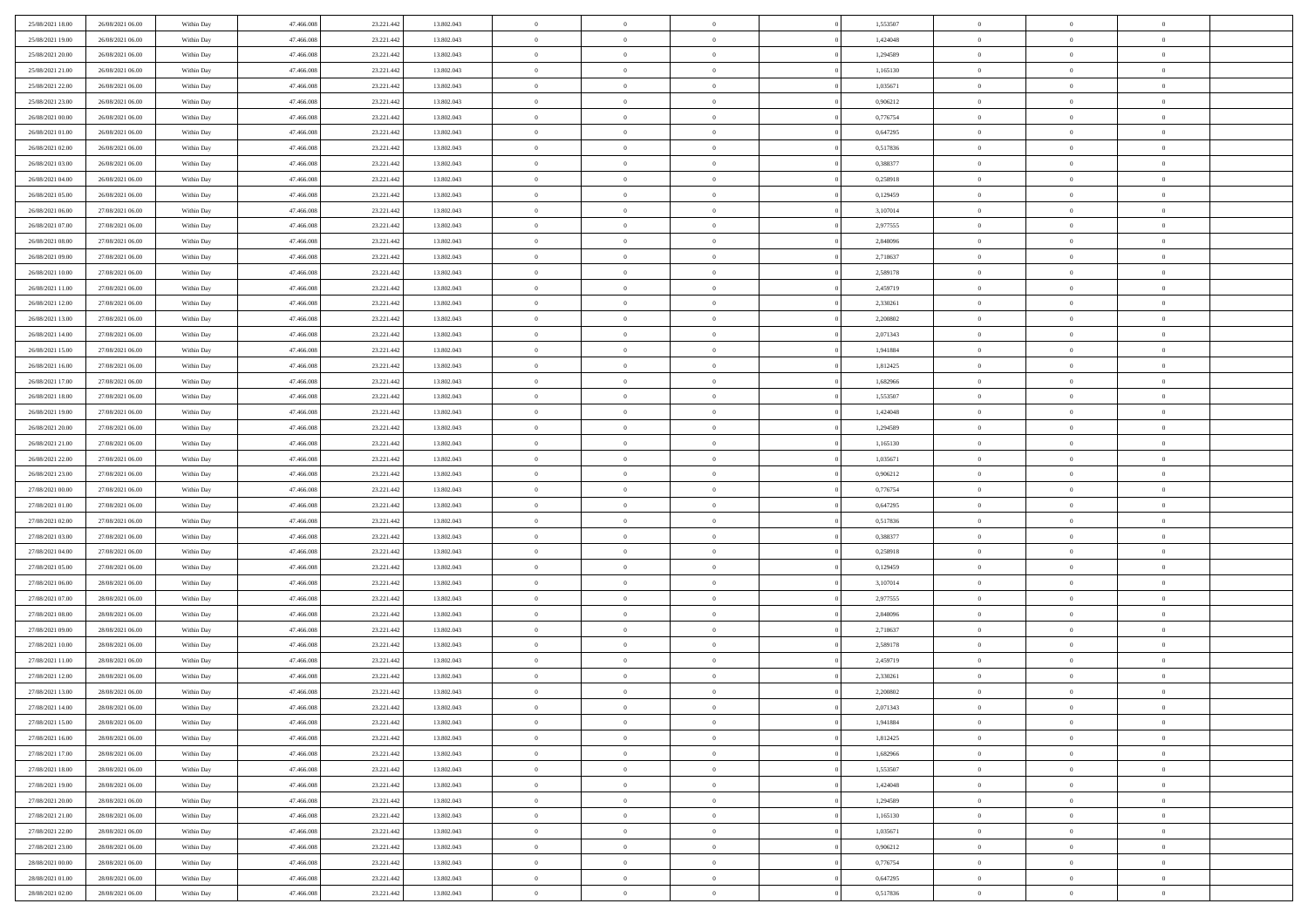| 28/08/2021 03:00 | 28/08/2021 06:00 | Within Day | 47,466,008 | 23.221.442 | 13.802.043 | $\overline{0}$             | $\overline{0}$ | $\Omega$       | 0.388377 | $\bf{0}$                 | $\mathbf{0}$   | $\bf{0}$       |  |
|------------------|------------------|------------|------------|------------|------------|----------------------------|----------------|----------------|----------|--------------------------|----------------|----------------|--|
| 28/08/2021 04:00 | 28/08/2021 06:00 | Within Day | 47.466.008 | 23.221.442 | 13.802.043 | $\mathbf{0}$               | $\overline{0}$ | $\overline{0}$ | 0,258918 | $\mathbf{0}$             | $\overline{0}$ | $\overline{0}$ |  |
| 28/08/2021 05:00 | 28/08/2021 06:00 | Within Day | 47.466.008 | 23.221.442 | 13.802.043 | $\,$ 0                     | $\overline{0}$ | $\bf{0}$       | 0,129459 | $\,$ 0                   | $\overline{0}$ | $\,$ 0 $\,$    |  |
| 28/08/2021 06:00 | 29/08/2021 06:00 | Within Day | 47,466,008 | 23.221.442 | 13.802.043 | $\bf{0}$                   | $\overline{0}$ | $\Omega$       | 3,107014 | $\bf{0}$                 | $\mathbf{0}$   | $\theta$       |  |
| 28/08/2021 07:00 | 29/08/2021 06:00 | Within Day | 47.466.008 | 23.221.442 | 13.802.043 | $\bf{0}$                   | $\overline{0}$ | $\overline{0}$ | 2,977555 | $\mathbf{0}$             | $\overline{0}$ | $\overline{0}$ |  |
| 28/08/2021 08:00 | 29/08/2021 06:00 | Within Day | 47.466.008 | 23.221.442 | 13.802.043 | $\bf{0}$                   | $\overline{0}$ | $\bf{0}$       | 2,848096 | $\,$ 0                   | $\overline{0}$ | $\,$ 0 $\,$    |  |
|                  |                  |            | 47,466,008 |            |            |                            |                | $\Omega$       |          | $\theta$                 | $\mathbf{0}$   | $\theta$       |  |
| 28/08/2021 09:00 | 29/08/2021 06:00 | Within Day |            | 23.221.442 | 13.802.043 | $\bf{0}$                   | $\overline{0}$ |                | 2,718637 |                          |                |                |  |
| 28/08/2021 12:00 | 29/08/2021 06:00 | Within Day | 47.466.008 | 23.221.442 | 13.802.043 | $\overline{0}$             | $\overline{0}$ | $\overline{0}$ | 2,330261 | $\mathbf{0}$             | $\overline{0}$ | $\overline{0}$ |  |
| 28/08/2021 13:00 | 29/08/2021 06:00 | Within Day | 47.466.008 | 23.221.442 | 13.802.043 | $\bf{0}$                   | $\overline{0}$ | $\bf{0}$       | 2,200802 | $\,$ 0                   | $\overline{0}$ | $\,$ 0 $\,$    |  |
| 28/08/2021 14:00 | 29/08/2021 06:00 | Within Day | 47,466,008 | 23.221.442 | 13,802,043 | $\bf{0}$                   | $\overline{0}$ | $\Omega$       | 2.071343 | $\theta$                 | $\mathbf{0}$   | $\theta$       |  |
| 28/08/2021 15:00 | 29/08/2021 06:00 | Within Day | 47.466.008 | 23.221.442 | 13.802.043 | $\overline{0}$             | $\overline{0}$ | $\overline{0}$ | 1,941884 | $\mathbf{0}$             | $\overline{0}$ | $\overline{0}$ |  |
| 28/08/2021 16:00 | 29/08/2021 06:00 | Within Day | 47.466.008 | 23.221.442 | 13.802.043 | $\bf{0}$                   | $\overline{0}$ | $\bf{0}$       | 1,812425 | $\,$ 0                   | $\overline{0}$ | $\,$ 0 $\,$    |  |
| 28/08/2021 17:00 | 29/08/2021 06:00 | Within Day | 47,466,008 | 23.221.442 | 13.802.043 | $\bf{0}$                   | $\overline{0}$ | $\Omega$       | 1.682966 | $\bf{0}$                 | $\mathbf{0}$   | $\theta$       |  |
| 28/08/2021 18:00 | 29/08/2021 06:00 | Within Day | 47.466.008 | 23.221.442 | 13.802.043 | $\overline{0}$             | $\overline{0}$ | $\overline{0}$ | 1,553507 | $\mathbf{0}$             | $\overline{0}$ | $\overline{0}$ |  |
| 28/08/2021 19:00 | 29/08/2021 06:00 | Within Day | 47.466.008 | 23.221.442 | 13.802.043 | $\bf{0}$                   | $\overline{0}$ | $\bf{0}$       | 1,424048 | $\,$ 0                   | $\overline{0}$ | $\,$ 0 $\,$    |  |
| 28/08/2021 20:00 | 29/08/2021 06:00 | Within Day | 47,466,008 | 23.221.442 | 13.802.043 | $\bf{0}$                   | $\overline{0}$ | $\overline{0}$ | 1,294589 | $\bf{0}$                 | $\mathbf{0}$   | $\bf{0}$       |  |
| 28/08/2021 21:00 | 29/08/2021 06:00 | Within Day | 47.466.008 | 23.221.442 | 13.802.043 | $\overline{0}$             | $\overline{0}$ | $\overline{0}$ | 1,165130 | $\mathbf{0}$             | $\overline{0}$ | $\overline{0}$ |  |
| 28/08/2021 22:00 | 29/08/2021 06:00 | Within Day | 47.466.008 | 23.221.442 | 13.802.043 | $\bf{0}$                   | $\overline{0}$ | $\bf{0}$       | 1,035671 | $\,$ 0                   | $\overline{0}$ | $\,$ 0 $\,$    |  |
| 28/08/2021 23:00 | 29/08/2021 06:00 | Within Day | 47,466,008 | 23.221.442 | 13,802,043 | $\bf{0}$                   | $\overline{0}$ | $\Omega$       | 0.906212 | $\theta$                 | $\mathbf{0}$   | $\theta$       |  |
| 29/08/2021 00:00 | 29/08/2021 06:00 | Within Day | 47.466.008 | 23.221.442 | 13.802.043 | $\overline{0}$             | $\overline{0}$ | $\overline{0}$ | 0,776754 | $\mathbf{0}$             | $\overline{0}$ | $\overline{0}$ |  |
| 29/08/2021 01:00 | 29/08/2021 06:00 | Within Day | 47.466.008 | 23.221.442 | 13.802.043 | $\bf{0}$                   | $\overline{0}$ | $\bf{0}$       | 0,647295 | $\,$ 0                   | $\overline{0}$ | $\,$ 0 $\,$    |  |
| 29/08/2021 02:00 | 29/08/2021 06:00 | Within Day | 47.466.008 | 23.221.442 | 13.802.043 | $\bf{0}$                   | $\overline{0}$ | $\Omega$       | 0,517836 | $\bf{0}$                 | $\mathbf{0}$   | $\theta$       |  |
| 29/08/2021 03:00 | 29/08/2021 06:00 | Within Day | 47.466.008 | 23.221.442 | 13.802.043 | $\overline{0}$             | $\overline{0}$ | $\overline{0}$ | 0,388377 | $\mathbf{0}$             | $\overline{0}$ | $\overline{0}$ |  |
| 29/08/2021 04:00 | 29/08/2021 06:00 | Within Day | 47.466.008 | 23.221.442 | 13.802.043 | $\bf{0}$                   | $\overline{0}$ | $\bf{0}$       | 0,258918 | $\,$ 0                   | $\overline{0}$ | $\,$ 0 $\,$    |  |
| 29/08/2021 05:00 | 29/08/2021 06:00 | Within Day | 47,466,008 | 23.221.442 | 13.802.043 | $\bf{0}$                   | $\overline{0}$ | $\overline{0}$ | 0,129459 | $\bf{0}$                 | $\bf{0}$       | $\bf{0}$       |  |
| 29/08/2021 06:00 | 30/08/2021 06:00 | Within Day | 47.466.008 | 23.361.442 | 13.662.043 | $\overline{0}$             | $\overline{0}$ | $\overline{0}$ | 3,107014 | $\mathbf{0}$             | $\overline{0}$ | $\overline{0}$ |  |
| 29/08/2021 07:00 | 30/08/2021 06:00 | Within Day | 47.466.008 | 23.361.442 | 13.662.043 | $\bf{0}$                   | $\overline{0}$ | $\bf{0}$       | 2,977555 | $\,$ 0                   | $\overline{0}$ | $\,$ 0 $\,$    |  |
| 29/08/2021 08:00 | 30/08/2021 06:00 | Within Day | 47,466,008 | 23.361.442 | 13.662.043 | $\bf{0}$                   | $\overline{0}$ | $\Omega$       | 2.848096 | $\theta$                 | $\mathbf{0}$   | $\theta$       |  |
| 29/08/2021 09:00 | 30/08/2021 06:00 | Within Day | 47.466.008 | 23.361.442 | 13.662.043 | $\overline{0}$             | $\overline{0}$ | $\overline{0}$ | 2,718637 | $\mathbf{0}$             | $\overline{0}$ | $\overline{0}$ |  |
| 29/08/2021 11:00 | 30/08/2021 06:00 | Within Day | 47.466.008 | 23.361.442 | 13.662.043 | $\bf{0}$                   | $\overline{0}$ | $\bf{0}$       | 2,459719 | $\,$ 0                   | $\overline{0}$ | $\,$ 0 $\,$    |  |
| 29/08/2021 12:00 | 30/08/2021 06:00 | Within Day | 47.466.008 | 23.361.442 | 13.662.043 | $\,$ 0                     | $\bf{0}$       | $\overline{0}$ | 2,330261 | $\bf{0}$                 | $\overline{0}$ | $\,0\,$        |  |
| 29/08/2021 13:00 | 30/08/2021 06:00 | Within Day | 47.466.008 | 23.361.442 | 13.662.043 | $\overline{0}$             | $\overline{0}$ | $\overline{0}$ | 2,200802 | $\mathbf{0}$             | $\overline{0}$ | $\overline{0}$ |  |
| 29/08/2021 14:00 | 30/08/2021 06:00 | Within Day | 47.466.008 | 23.361.442 | 13.662.043 | $\bf{0}$                   | $\overline{0}$ | $\bf{0}$       | 2,071343 | $\,$ 0                   | $\overline{0}$ | $\,$ 0 $\,$    |  |
| 29/08/2021 15:00 | 30/08/2021 06:00 | Within Day | 47.466.008 | 23.361.442 | 13.662.043 | $\bf{0}$                   | $\bf{0}$       | $\bf{0}$       | 1,941884 | $\bf{0}$                 | $\overline{0}$ | $\,0\,$        |  |
| 29/08/2021 16:00 | 30/08/2021 06:00 | Within Day | 47.466.008 | 23.361.442 | 13.662.043 | $\mathbf{0}$               | $\overline{0}$ | $\overline{0}$ | 1,812425 | $\overline{0}$           | $\overline{0}$ | $\overline{0}$ |  |
|                  |                  |            |            |            |            | $\bf{0}$                   |                |                |          | $\,$ 0                   | $\overline{0}$ | $\,$ 0 $\,$    |  |
| 29/08/2021 17:00 | 30/08/2021 06:00 | Within Day | 47.466.008 | 23.361.442 | 13.662.043 |                            | $\overline{0}$ | $\bf{0}$       | 1,682966 |                          |                |                |  |
| 29/08/2021 18:00 | 30/08/2021 06:00 | Within Day | 47.466.008 | 23.361.442 | 13.662.043 | $\bf{0}$<br>$\overline{0}$ | $\bf{0}$       | $\overline{0}$ | 1,553507 | $\bf{0}$<br>$\mathbf{0}$ | $\overline{0}$ | $\,0\,$        |  |
| 29/08/2021 19:00 | 30/08/2021 06:00 | Within Day | 47.466.008 | 23.361.442 | 13.662.043 |                            | $\overline{0}$ | $\overline{0}$ | 1,424048 |                          | $\overline{0}$ | $\overline{0}$ |  |
| 29/08/2021 20:00 | 30/08/2021 06:00 | Within Day | 47.466.008 | 23.361.442 | 13.662.043 | $\bf{0}$                   | $\overline{0}$ | $\bf{0}$       | 1,294589 | $\,$ 0                   | $\overline{0}$ | $\,$ 0 $\,$    |  |
| 29/08/2021 21:00 | 30/08/2021 06:00 | Within Day | 47.466.008 | 23.361.442 | 13.662.043 | $\bf{0}$                   | $\bf{0}$       | $\overline{0}$ | 1,165130 | $\bf{0}$                 | $\overline{0}$ | $\,0\,$        |  |
| 29/08/2021 22:00 | 30/08/2021 06:00 | Within Day | 47.466.008 | 23.361.442 | 13.662.043 | $\overline{0}$             | $\overline{0}$ | $\overline{0}$ | 1,035671 | $\overline{0}$           | $\overline{0}$ | $\overline{0}$ |  |
| 29/08/2021 23:00 | 30/08/2021 06:00 | Within Day | 47.466.008 | 23.361.442 | 13.662.043 | $\bf{0}$                   | $\overline{0}$ | $\bf{0}$       | 0,906212 | $\,$ 0                   | $\overline{0}$ | $\,$ 0 $\,$    |  |
| 30/08/2021 00:00 | 30/08/2021 06:00 | Within Day | 47.466.008 | 23.361.442 | 13.662.043 | $\bf{0}$                   | $\bf{0}$       | $\bf{0}$       | 0,776754 | $\bf{0}$                 | $\overline{0}$ | $\,0\,$        |  |
| 30/08/2021 01:00 | 30/08/2021 06:00 | Within Dav | 47.466.008 | 23.361.442 | 13.662.043 | $\mathbf{0}$               | $\overline{0}$ | $\overline{0}$ | 0,647295 | $\mathbf{0}$             | $\overline{0}$ | $\overline{0}$ |  |
| 30/08/2021 02:00 | 30/08/2021 06:00 | Within Day | 47.466.008 | 23.361.442 | 13.662.043 | $\bf{0}$                   | $\overline{0}$ | $\theta$       | 0,517836 | $\overline{0}$           | $\overline{0}$ | $\theta$       |  |
| 30/08/2021 03:00 | 30/08/2021 06:00 | Within Day | 47.466.008 | 23.361.442 | 13.662.043 | $\bf{0}$                   | $\bf{0}$       | $\bf{0}$       | 0,388377 | $\bf{0}$                 | $\overline{0}$ | $\bf{0}$       |  |
| 30/08/2021 04:00 | 30/08/2021 06:00 | Within Day | 47.466.008 | 23.361.442 | 13.662.043 | $\overline{0}$             | $\overline{0}$ | $\overline{0}$ | 0,258918 | $\overline{0}$           | $\bf{0}$       | $\overline{0}$ |  |
| 30/08/2021 05:00 | 30/08/2021 06:00 | Within Day | 47.466.008 | 23.361.442 | 13.662.043 | $\,$ 0 $\,$                | $\overline{0}$ | $\overline{0}$ | 0,129459 | $\mathbf{0}$             | $\,$ 0 $\,$    | $\,$ 0 $\,$    |  |
| 30/08/2021 06:00 | 31/08/2021 06:00 | Within Day | 47.466.008 | 23.221.442 | 13.802.043 | $\bf{0}$                   | $\bf{0}$       | $\overline{0}$ | 3,107014 | $\bf{0}$                 | $\overline{0}$ | $\bf{0}$       |  |
| 30/08/2021 07:00 | 31/08/2021 06:00 | Within Day | 47.466.008 | 23.221.442 | 13.802.043 | $\bf{0}$                   | $\overline{0}$ | $\overline{0}$ | 2,977555 | $\mathbf{0}$             | $\overline{0}$ | $\overline{0}$ |  |
| 30/08/2021 08:00 | 31/08/2021 06:00 | Within Day | 47.466.008 | 23.221.442 | 13.802.043 | $\,$ 0 $\,$                | $\overline{0}$ | $\overline{0}$ | 2,848096 | $\,$ 0 $\,$              | $\overline{0}$ | $\,$ 0 $\,$    |  |
| 30/08/2021 09:00 | 31/08/2021 06:00 | Within Day | 47.466.008 | 23.221.442 | 13.802.043 | $\bf{0}$                   | $\overline{0}$ | $\overline{0}$ | 2,718637 | $\bf{0}$                 | $\overline{0}$ | $\overline{0}$ |  |
| 30/08/2021 10:00 | 31/08/2021 06:00 | Within Day | 47.466.008 | 23.221.442 | 13.802.043 | $\overline{0}$             | $\overline{0}$ | $\overline{0}$ | 2,589178 | $\overline{0}$           | $\bf{0}$       | $\overline{0}$ |  |
| 30/08/2021 11:00 | 31/08/2021 06:00 | Within Day | 47.466.008 | 23.221.442 | 13.802.043 | $\,$ 0 $\,$                | $\overline{0}$ | $\overline{0}$ | 2,459719 | $\,$ 0 $\,$              | $\,$ 0 $\,$    | $\,$ 0 $\,$    |  |
| 30/08/2021 12:00 | 31/08/2021 06:00 | Within Day | 47.466.008 | 23.221.442 | 13.802.043 | $\bf{0}$                   | $\bf{0}$       | $\overline{0}$ | 2,330261 | $\mathbf{0}$             | $\overline{0}$ | $\bf{0}$       |  |
| 30/08/2021 13:00 | 31/08/2021 06:00 | Within Day | 47.466.008 | 23.221.442 | 13.802.043 | $\bf{0}$                   | $\overline{0}$ | $\overline{0}$ | 2,200802 | $\mathbf{0}$             | $\bf{0}$       | $\overline{0}$ |  |
| 30/08/2021 14:00 | 31/08/2021 06:00 | Within Day | 47.466.008 | 23.221.442 | 13.802.043 | $\,0\,$                    | $\overline{0}$ | $\overline{0}$ | 2,071343 | $\,$ 0                   | $\overline{0}$ | $\,$ 0 $\,$    |  |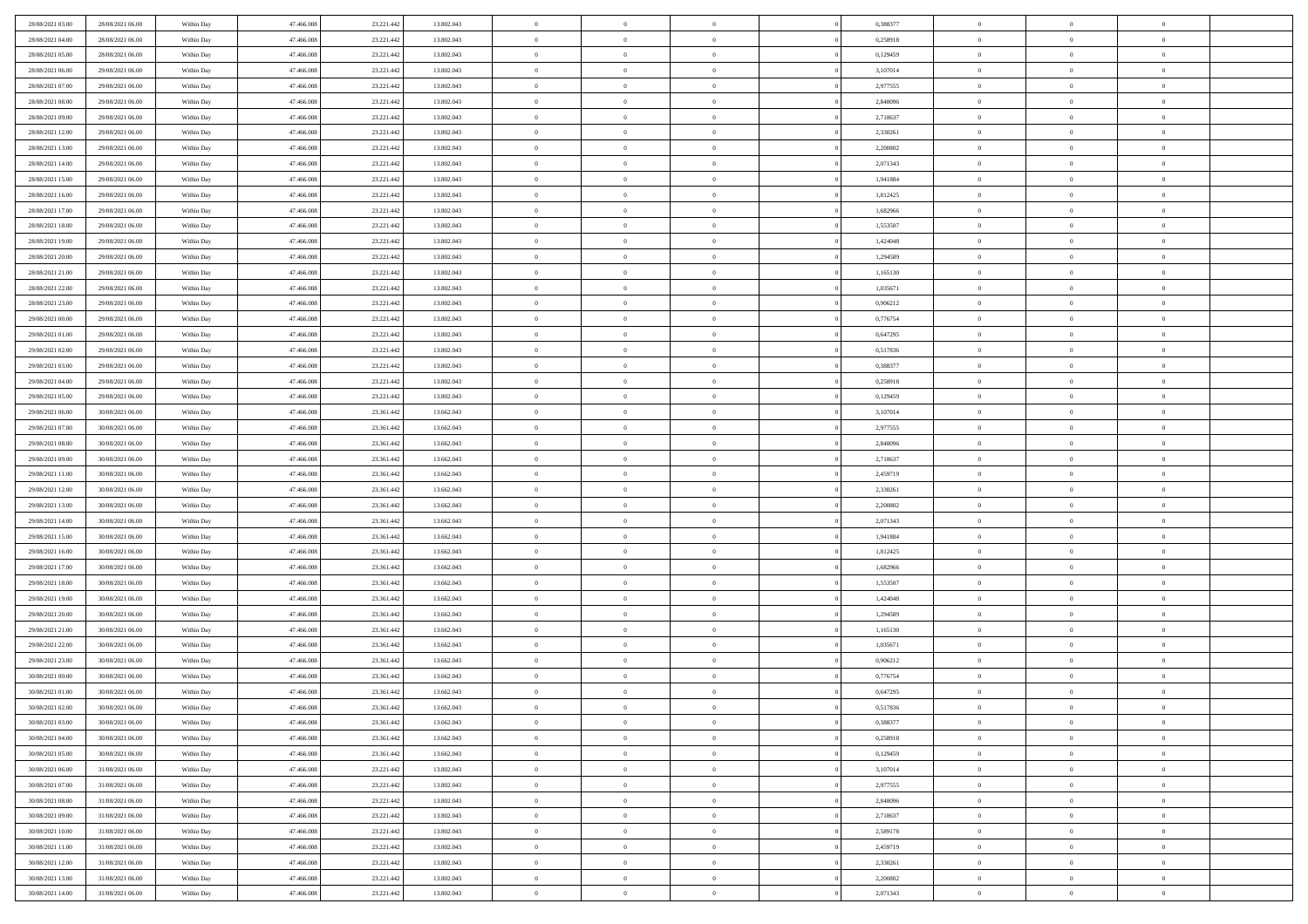| 30/08/2021 15:00 | 31/08/2021 06:00 | Within Day | 47.466.008 | 23.221.442 | 13.802.043 |            |  | 1,941884 |  |  |
|------------------|------------------|------------|------------|------------|------------|------------|--|----------|--|--|
| 30/08/2021 16:00 | 31/08/2021 06:00 | Within Day | 47.466.008 | 23.221.442 | 13.802.043 |            |  | 1,812425 |  |  |
| 30/08/2021 17:00 | 31/08/2021 06:00 | Within Day | 47.466.008 | 23.221.442 | 13.802.043 | - 0        |  | 1,682966 |  |  |
| 30/08/2021 18:00 | 31/08/2021 06:00 | Within Day | 47.466.008 | 23.221.442 | 13.802.043 | $\sqrt{2}$ |  | 1,553507 |  |  |
| 30/08/2021 19:00 | 31/08/2021 06:00 | Within Day | 47.466.008 | 23.221.442 | 13.802.043 | $\sqrt{2}$ |  | 1,424048 |  |  |
| 30/08/2021 20:00 | 31/08/2021 06:00 | Within Day | 47.466.008 | 23.221.442 | 13.802.043 | - 0        |  | 1,294589 |  |  |
| 30/08/2021 21:00 | 31/08/2021 06:00 | Within Day | 47.466.008 | 23.221.442 | 13.802.043 | 1.000      |  | 1,165130 |  |  |
| 30/08/2021 22.00 | 31/08/2021 06:00 | Within Day | 47.466.008 | 23.222.442 | 13.801.043 | $^{\circ}$ |  | 1,035671 |  |  |
| 30/08/2021 23:00 | 31/08/2021 06:00 | Within Day | 47.466.008 | 23.222.442 | 13.801.043 | - 0        |  | 0,906212 |  |  |
| 31/08/2021 00:00 | 31/08/2021 06:00 | Within Day | 47.466.008 | 23.222.442 | 13.801.043 | $^{\circ}$ |  | 0,776754 |  |  |
| 31/08/2021 01:00 | 31/08/2021 06:00 | Within Day | 47.466.008 | 23.222.442 | 13.801.043 | - 0        |  | 0,647295 |  |  |
| 31/08/2021 02:00 | 31/08/2021 06:00 | Within Day | 47.466.008 | 23.222.442 | 13.801.043 | $^{\circ}$ |  | 0,517836 |  |  |
| 31/08/2021 03:00 | 31/08/2021 06:00 | Within Day | 47.466.008 | 23.222.442 | 13.801.043 | $\sqrt{2}$ |  | 0,388377 |  |  |
| 31/08/2021 04:00 | 31/08/2021 06:00 | Within Day | 47.466.008 | 23.222.442 | 13.801.043 | $^{\circ}$ |  | 0,258918 |  |  |
| 31/08/2021 06:00 | 01/09/2021 06:00 | Within Day | 47,466,008 | 23.221.442 | 13.802.043 | $^{\circ}$ |  | 3,107014 |  |  |

(\*) GCV used for the purpose of the conversion does not corresponding to the actual GCV of the Gas Day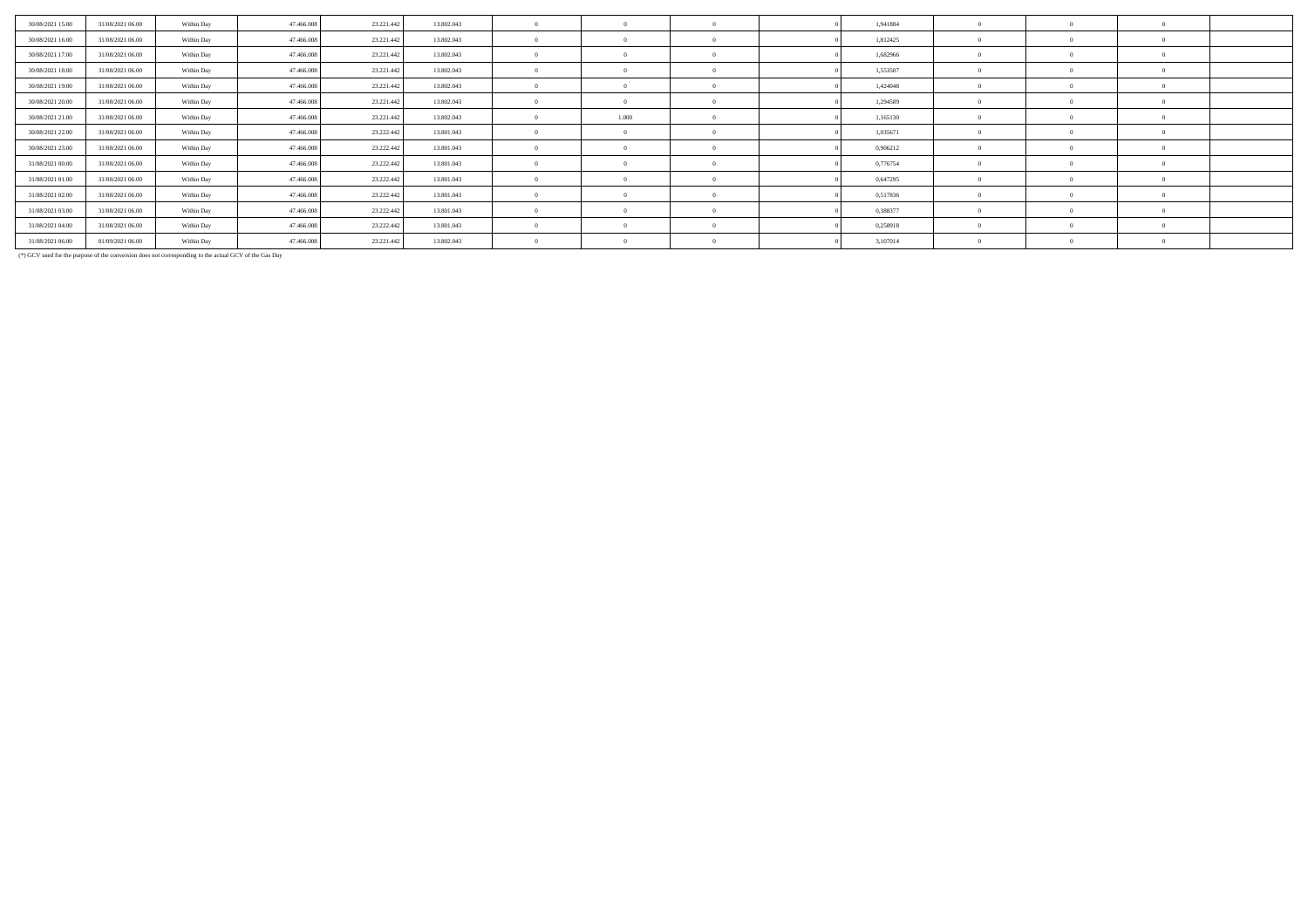## **SNAM RETE GAS**

**Transportation capacity at Entry Point interconnected with foreign pipelines**

**Update to 30/08/2021 of offered and assigned capacity in auction day-ahead and within-day**

**Thermal Year 2020/2021**

(Values in Scm/day (15° C; 1,01325 bar); Prices in c/Scm)

| <b>Entry Point</b> | <b>MAZARA-DEL-</b><br><b>VALLO</b> |
|--------------------|------------------------------------|
|--------------------|------------------------------------|

| Timeframe        |                  |                     |                            |                                              |            | <b>Offered capacity</b> |                | <b>Assigned capacity</b> | Day-Ahead                                    |                             | Prices                        |                                  |                                         |             |
|------------------|------------------|---------------------|----------------------------|----------------------------------------------|------------|-------------------------|----------------|--------------------------|----------------------------------------------|-----------------------------|-------------------------------|----------------------------------|-----------------------------------------|-------------|
| From             | To               | <b>Auction type</b> | Transportation<br>capacity | <b>Assigned capacity</b><br>(before auction) | Firm       | Interruptible           | Firm           | Interruptible            | <b>Interrupted Capacity</b><br>Interruptible | <b>Reserve price - Firm</b> | <b>Auction premium - Firm</b> | Reserve price -<br>Interruptible | <b>Auction premium</b><br>Interruptible | <b>Note</b> |
| 01/08/2021 06:00 | 02/08/2021 06:00 | Day Ahead           | 102.300.000                | 50.047.470                                   | 52.252.528 | $\overline{0}$          | $\Omega$       | $\theta$                 |                                              | 0,014416                    | $\mathbf{0}$                  | 0,014416                         | $\overline{0}$                          |             |
| 02/08/2021 06:00 | 03/08/2021 06:00 | Day Ahead           | 102.300,000                | 50.047.470                                   | 29.746.530 | $\overline{0}$          | $\Omega$       | $\theta$                 |                                              | 0.014416                    | $\theta$                      | 0.014416                         | $\Omega$                                |             |
| 03/08/2021 06:00 | 04/08/2021 06:00 | Day Ahead           | 102.300.000                | 50.047.47                                    | 29.746.530 | $\overline{0}$          | $\overline{0}$ | $\overline{0}$           |                                              | 0,014416                    | $\mathbf{0}$                  | 0,014416                         | $\overline{0}$                          |             |
| 04/08/2021 06:00 | 05/08/2021 06:00 | Day Ahead           | 102.300.000                | 50.047.470                                   | 29.746.530 | $\overline{0}$          | $\Omega$       | $\Omega$                 |                                              | 0,014416                    | $\theta$                      | 0,014416                         | $\Omega$                                |             |
| 05/08/2021 06:00 | 06/08/2021 06:00 | Day Ahead           | 102.300.000                | 50.047.470                                   | 29.746.530 | $\overline{0}$          | $\overline{0}$ | $\theta$                 |                                              | 0,014416                    | $\mathbf{0}$                  | 0,014416                         | $\overline{0}$                          |             |
| 06/08/2021 06:00 | 07/08/2021 06:00 | Day Ahead           | 102,300,000                | 50.047.470                                   | 29.746.530 | $\bf{0}$                | $\theta$       | $\overline{0}$           |                                              | 0.014416                    | $\overline{0}$                | 0.014416                         | $\overline{0}$                          |             |
| 07/08/2021 06:00 | 08/08/2021 06:00 | Day Ahead           | 102.300.000                | 50.047.470                                   | 29.746.530 | $\overline{0}$          | 700.449        | $\overline{0}$           |                                              | 0,014416                    | $\mathbf{0}$                  | 0,014416                         | $\overline{0}$                          |             |
| 08/08/2021 06:00 | 09/08/2021 06:00 | Day Ahead           | 102,300,000                | 50.047.470                                   | 29.746.530 | $\overline{0}$          | 700,449        | $\Omega$                 |                                              | 0.014416                    | $\theta$                      | 0,014416                         | $\overline{0}$                          |             |
| 09/08/2021 06:00 | 10/08/2021 06:00 | Day Ahead           | 102.300.000                | 50.047.470                                   | 29.746.530 | $\bf{0}$                | $\Omega$       | $\overline{0}$           |                                              | 0,014416                    | $\mathbf{0}$                  | 0,014416                         | $\overline{0}$                          |             |
| 10/08/2021 06:00 | 11/08/2021 06:00 | Day Ahead           | 102.300.000                | 50.047.470                                   | 29.746.530 | $\overline{0}$          | $\Omega$       | $\theta$                 |                                              | 0,014416                    | $\Omega$                      | 0,014416                         | $\overline{0}$                          |             |
| 11/08/2021 06:00 | 12/08/2021 06:00 | Day Ahead           | 102.300.000                | 50.047.470                                   | 29.746.530 | $\overline{0}$          | $\Omega$       | $\theta$                 |                                              | 0.014416                    | $\Omega$                      | 0.014416                         | $\Omega$                                |             |
| 12/08/2021 06:00 | 13/08/2021 06:00 | Day Ahead           | 102.300.000                | 50.047.470                                   | 29.746.530 | $\overline{0}$          | $\Omega$       | $\overline{0}$           |                                              | 0,014416                    | $\theta$                      | 0,014416                         | $\overline{0}$                          |             |
| 13/08/2021 06:00 | 14/08/2021 06:00 | Day Ahead           | 102.300.000                | 50.047.470                                   | 29.746.530 | $\bf{0}$                | $\Omega$       | $\overline{0}$           |                                              | 0,014416                    | $\overline{0}$                | 0,014416                         | $\overline{0}$                          |             |
| 14/08/2021 06:00 | 15/08/2021 06:00 | Day Ahead           | 102.300.000                | 50.047.470                                   | 29.746.530 | $\overline{0}$          | $\Omega$       | $\theta$                 |                                              | 0,014416                    | $\Omega$                      | 0,014416                         | $\Omega$                                |             |
| 15/08/2021 06:00 | 16/08/2021 06:00 | Day Ahead           | 102,300,000                | 50.047.470                                   | 29.746.530 | $\overline{0}$          | $\Omega$       | $\theta$                 |                                              | 0.014416                    | $\theta$                      | 0.014416                         | $\overline{0}$                          |             |
| 16/08/2021 06:00 | 17/08/2021 06:00 | Day Ahead           | 102.300.000                | 50.047.470                                   | 29.746.530 | $\overline{0}$          | $\overline{0}$ | $\overline{0}$           |                                              | 0,014416                    | $\mathbf{0}$                  | 0,014416                         | $\overline{0}$                          |             |
| 17/08/2021 06:00 | 18/08/2021 06:00 | Day Ahead           | 102.300.000                | 50.047.470                                   | 29.746.530 | $\overline{0}$          | $\Omega$       | $\mathbf{0}$             |                                              | 0,014416                    | $\mathbf{0}$                  | 0,014416                         | $\overline{0}$                          |             |
| 18/08/2021 06:00 | 19/08/2021 06:00 | Day Ahead           | 102.300.000                | 50.047.470                                   | 29.746.530 | $\overline{0}$          | $\Omega$       | $\overline{0}$           |                                              | 0,014416                    | $\mathbf{0}$                  | 0,014416                         | $\overline{0}$                          |             |
| 19/08/2021 06:00 | 20/08/2021 06:00 | Day Ahead           | 102.300.000                | 50.047.470                                   | 29.746.530 | $\overline{0}$          | 107.761        | $\theta$                 |                                              | 0.014416                    | $\Omega$                      | 0.014416                         | $\theta$                                |             |
| 20/08/2021 06:00 | 21/08/2021 06:00 | Day Ahead           | 102.300.000                | 50.047.470                                   | 29.746.530 | $\overline{0}$          | $\Omega$       | $\overline{0}$           |                                              | 0,014416                    | $\Omega$                      | 0,014416                         | $\mathbf{0}$                            |             |
| 21/08/2021 06:00 | 22/08/2021 06:00 | Day Ahead           | 102,300,000                | 50.047.470                                   | 29.746.530 | $\overline{0}$          | 1.163.715      | $\Omega$                 |                                              | 0.014416                    | $\theta$                      | 0,014416                         | $\overline{0}$                          |             |
| 22/08/2021 06:00 | 23/08/2021 06:00 | Day Ahead           | 102.300.000                | 50.047.470                                   | 29.746.530 | $\overline{0}$          | 1.853.236      | $\theta$                 |                                              | 0,014416                    | $\overline{0}$                | 0,014416                         | $\overline{0}$                          |             |
| 23/08/2021 06:00 | 24/08/2021 06:00 | Day Ahead           | 102.300.000                | 50.047.470                                   | 29.746.530 | $\bf{0}$                | 1.032.935      | $\overline{0}$           |                                              | 0,014416                    | $\mathbf{0}$                  | 0,014416                         | $\overline{0}$                          |             |
| 24/08/2021 06:00 | 25/08/2021 06:00 | Day Ahead           | 102.300.000                | 50.047.470                                   | 29.746.530 | $\overline{0}$          | 580.575        | $\overline{0}$           |                                              | 0,014416                    | $\mathbf{0}$                  | 0,014416                         | $\overline{0}$                          |             |
| 25/08/2021 06:00 | 26/08/2021 06:00 | Day Ahead           | 102.300.000                | 50.047.470                                   | 29.746.530 | $\overline{0}$          | $\overline{0}$ | $\theta$                 |                                              | 0,014416                    | $\overline{0}$                | 0,014416                         | $\overline{0}$                          |             |
| 26/08/2021 06:00 | 27/08/2021 06:00 | Day Ahead           | 102.300.000                | 50.047.470                                   | 29.746.530 | $\bf{0}$                | $\Omega$       | $\overline{0}$           |                                              | 0,014416                    | $\overline{0}$                | 0,014416                         | $\overline{0}$                          |             |
| 27/08/2021 06:00 | 28/08/2021 06:00 | Day Ahead           | 102.300.000                | 50.047.470                                   | 29.746.530 | $\overline{0}$          | $\Omega$       | $\theta$                 |                                              | 0,014416                    | $\Omega$                      | 0,014416                         | $\overline{0}$                          |             |
| 28/08/2021 06:00 | 29/08/2021 06:00 | Day Ahead           | 102.300.000                | 50.047.470                                   | 29.746.530 | $\overline{0}$          | $\Omega$       | $\theta$                 |                                              | 0.014416                    | $\theta$                      | 0.014416                         | $\Omega$                                |             |
| 29/08/2021 06:00 | 30/08/2021 06:00 | Day Ahead           | 102.300.000                | 50.047.470                                   | 29.746.530 | $\overline{0}$          | 301.732        | $\Omega$                 |                                              | 0,014416                    | $\Omega$                      | 0,014416                         | $\Omega$                                |             |
| 30/08/2021 06:00 | 31/08/2021 06:00 | Day Ahead           | 102.300.000                | 50.047.470                                   | 29.746.530 | $\overline{0}$          | $\Omega$       | $\Omega$                 |                                              | 0.014416                    | $\theta$                      | 0.014416                         | $\Omega$                                |             |
| 31/08/2021 06:00 | 01/09/2021 06:00 | Day Ahead           | 102.300.000                | 50.047.470                                   | 29.746.530 | $\overline{0}$          | $\overline{0}$ | $\theta$                 |                                              | 0,014416                    | $\mathbf{0}$                  | 0,014416                         | $\overline{0}$                          |             |
| 01/08/2021 06:00 | 02/08/2021 06:00 | Within Day          | 102.300.000                | 50.047.470                                   | 52.252.528 | $\bf{0}$                | $\Omega$       | $\overline{0}$           |                                              | 1,441618                    | $\mathbf{0}$                  | $\theta$                         | $\overline{0}$                          |             |
| 01/08/2021 07:00 | 02/08/2021 06:00 | Within Day          | 102.300.000                | 50.047.470                                   | 50.075.339 | $\overline{0}$          | $\overline{0}$ | $\theta$                 |                                              | 1,441618                    | $\overline{0}$                | $\overline{0}$                   | $\overline{0}$                          |             |
| 01/08/2021 08:00 | 02/08/2021 06:00 | Within Day          | 102.300.000                | 50.047.470                                   | 47.898.150 | $\overline{0}$          | $\Omega$       | $\Omega$                 |                                              | 1,441618                    | $\theta$                      | $\theta$                         | $\overline{0}$                          |             |
| 01/08/2021 09:00 | 02/08/2021 06:00 | Within Day          | 102.300.000                | 50.047.470                                   | 45.720.962 | $\overline{0}$          | $\Omega$       | $\theta$                 |                                              | 1,441618                    | $\mathbf{0}$                  | $\overline{0}$                   | $\overline{0}$                          |             |
| 01/08/2021 11:00 | 02/08/2021 06:00 | Within Day          | 102.300.000                | 50.047.470                                   | 41.366.584 | $\bf{0}$                | $\theta$       | $\Omega$                 |                                              | 1,441618                    | $\Omega$                      | $\theta$                         | $\overline{0}$                          |             |
| 01/08/2021 12:00 | 02/08/2021 06:00 | Within Day          | 102.300.000                | 50.047.470                                   | 39.189.396 | $\overline{0}$          | $\Omega$       | $\overline{0}$           |                                              | 1,441619                    | $\theta$                      | $\theta$                         | $\mathbf{0}$                            |             |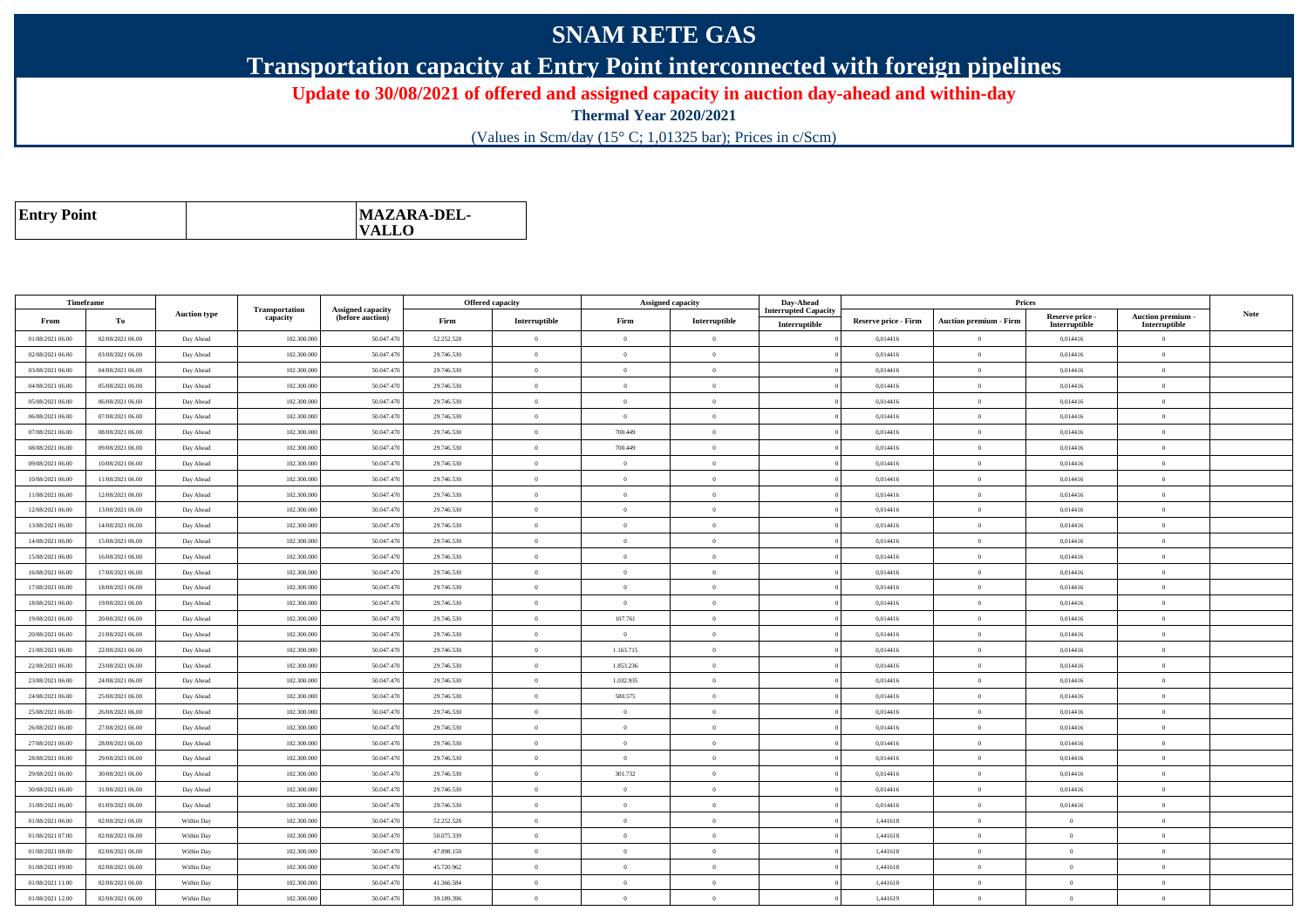| 01/08/2021 13:00                     | 02/08/2021 06:00 | Within Day | 102.300.000 | 50.047.470 | 37.012.207 | $\,$ 0         | $\bf{0}$       | $\theta$       |          | 1,441619 | $\bf{0}$                 | $\overline{0}$ | $\,0\,$        |  |
|--------------------------------------|------------------|------------|-------------|------------|------------|----------------|----------------|----------------|----------|----------|--------------------------|----------------|----------------|--|
| 01/08/2021 14:00                     | 02/08/2021 06:00 | Within Day | 102.300,000 | 50.047.470 | 34.835.018 | $\overline{0}$ | $\overline{0}$ | $\overline{0}$ |          | 1,441619 | $\overline{0}$           | $\overline{0}$ | $\theta$       |  |
| 01/08/2021 15:00                     | 02/08/2021 06:00 | Within Dav | 102.300.000 | 50.047.470 | 32.657.830 | $\mathbf{0}$   | $\overline{0}$ | $\overline{0}$ |          | 1,441618 | $\mathbf{0}$             | $\overline{0}$ | $\overline{0}$ |  |
| 01/08/2021 16:00                     | 02/08/2021 06:00 | Within Day | 102.300.000 | 50.047.470 | 30.480.641 | $\bf{0}$       | $\overline{0}$ | $\bf{0}$       |          | 1,441618 | $\bf{0}$                 | $\overline{0}$ | $\,0\,$        |  |
| 01/08/2021 17:00                     | 02/08/2021 06:00 | Within Day | 102.300.000 | 50.047.470 | 28.303.452 | $\bf{0}$       | $\bf{0}$       | $\overline{0}$ |          | 1,441618 | $\bf{0}$                 | $\bf{0}$       | $\,0\,$        |  |
| 01/08/2021 18:00                     | 02/08/2021 06:00 | Within Dav | 102.300.000 | 50.047.470 | 26.126.264 | $\mathbf{0}$   | $\overline{0}$ | $\overline{0}$ |          | 1,441618 | $\mathbf{0}$             | $\overline{0}$ | $\theta$       |  |
| 01/08/2021 19:00                     | 02/08/2021 06:00 | Within Day | 102.300.000 | 50.047.470 | 23.949.075 | $\bf{0}$       | $\bf{0}$       | $\overline{0}$ |          | 1,441618 | $\bf{0}$                 | $\overline{0}$ | $\,0\,$        |  |
| 01/08/2021 20:00                     | 02/08/2021 06:00 | Within Day | 102.300.000 | 50.047.470 | 21.771.886 | $\theta$       | 68.704         | $\overline{0}$ |          | 1,441618 | $\,$ 0 $\,$              | $\overline{0}$ | $\theta$       |  |
| 01/08/2021 21:00                     | 02/08/2021 06:00 | Within Dav | 102.300.000 | 50.116.174 | 19.532.864 | $\mathbf{0}$   | $\overline{0}$ | $\overline{0}$ |          | 1,441618 | $\mathbf{0}$             | $\overline{0}$ | $\overline{0}$ |  |
| 01/08/2021 22.00                     | 02/08/2021 06:00 |            | 102.300.000 | 50.116.174 | 17.362.546 | $\bf{0}$       | $\bf{0}$       | $\overline{0}$ |          | 1,441618 | $\bf{0}$                 | $\overline{0}$ | $\,0\,$        |  |
|                                      |                  | Within Day | 102.300,000 |            |            | $\overline{0}$ | $\overline{0}$ |                |          |          |                          | $\mathbf{0}$   | $\theta$       |  |
| 01/08/2021 23:00<br>02/08/2021 00:00 | 02/08/2021 06:00 | Within Day |             | 50.116.174 | 15.192.227 | $\mathbf{0}$   |                | $\overline{0}$ |          | 1,441618 | $\bf{0}$<br>$\mathbf{0}$ |                | $\overline{0}$ |  |
|                                      | 02/08/2021 06:00 | Within Dav | 102.300.000 | 50.116.174 | 13.021.909 |                | $\overline{0}$ | $\overline{0}$ |          | 1,441619 |                          | $\overline{0}$ |                |  |
| 02/08/2021 01:00                     | 02/08/2021 06:00 | Within Day | 102.300.000 | 50.116.174 | 10.851.591 | $\bf{0}$       | $\overline{0}$ | $\bf{0}$       |          | 1,441619 | $\bf{0}$                 | $\overline{0}$ | $\bf{0}$       |  |
| 02/08/2021 02:00                     | 02/08/2021 06:00 | Within Day | 102.300.000 | 50.116.174 | 8.681.273  | $\bf{0}$       | $\overline{0}$ | $\overline{0}$ |          | 1,441619 | $\bf{0}$                 | $\theta$       | $\,0\,$        |  |
| 02/08/2021 03:00                     | 02/08/2021 06:00 | Within Dav | 102.300.000 | 50.116.174 | 6.510.954  | $\mathbf{0}$   | $\overline{0}$ | $\overline{0}$ |          | 1,441619 | $\mathbf{0}$             | $\overline{0}$ | $\overline{0}$ |  |
| 02/08/2021 04:00                     | 02/08/2021 06:00 | Within Day | 102.300.000 | 50.116.174 | 4.340.636  | $\bf{0}$       | $\bf{0}$       | $\overline{0}$ |          | 1,441619 | $\bf{0}$                 | $\overline{0}$ | $\,0\,$        |  |
| 02/08/2021 06:00                     | 03/08/2021 06:00 | Within Day | 102.300,000 | 50.047.470 | 29.746.529 | $\overline{0}$ | $\overline{0}$ | $\overline{0}$ |          | 1,441618 | $\bf{0}$                 | $\overline{0}$ | $\theta$       |  |
| 02/08/2021 10:00                     | 03/08/2021 06:00 | Within Day | 102.300.000 | 50.047.470 | 24.788.774 | $\mathbf{0}$   | $\overline{0}$ | $\overline{0}$ |          | 1,441618 | $\mathbf{0}$             | $\overline{0}$ | $\overline{0}$ |  |
| 02/08/2021 11:00                     | 03/08/2021 06:00 | Within Day | 102.300.000 | 50.047.470 | 23.549.335 | $\,$ 0         | $\bf{0}$       | $\overline{0}$ |          | 1,441618 | $\bf{0}$                 | $\overline{0}$ | $\,0\,$        |  |
| 02/08/2021 12:00                     | 03/08/2021 06:00 | Within Day | 102.300.000 | 50.047.470 | 22.309.897 | $\overline{0}$ | $\overline{0}$ | $\overline{0}$ |          | 1,441619 | $\bf{0}$                 | $\overline{0}$ | $\overline{0}$ |  |
| 02/08/2021 13:00                     | 03/08/2021 06:00 | Within Dav | 102.300.000 | 50.047.470 | 21.070.458 | $\mathbf{0}$   | $\overline{0}$ | $\overline{0}$ |          | 1,441619 | $\mathbf{0}$             | $\overline{0}$ | $\overline{0}$ |  |
| 02/08/2021 14:00                     | 03/08/2021 06:00 | Within Day | 102.300.000 | 50.047.470 | 19.831.019 | $\bf{0}$       | $\overline{0}$ | $\bf{0}$       |          | 1,441619 | $\bf{0}$                 | $\overline{0}$ | $\bf{0}$       |  |
| 02/08/2021 15:00                     | 03/08/2021 06:00 | Within Day | 102.300.000 | 50.047.470 | 18.591.580 | $\bf{0}$       | $\bf{0}$       | $\overline{0}$ |          | 1,441618 | $\bf{0}$                 | $\bf{0}$       | $\,0\,$        |  |
| 02/08/2021 16:00                     | 03/08/2021 06:00 | Within Dav | 102.300.000 | 50.047.470 | 17.352.142 | $\mathbf{0}$   | $\overline{0}$ | $\overline{0}$ |          | 1,441618 | $\mathbf{0}$             | $\overline{0}$ | $\theta$       |  |
| 02/08/2021 17:00                     | 03/08/2021 06:00 | Within Day | 102.300.000 | 50.047.470 | 16.112.703 | $\bf{0}$       | $\bf{0}$       | $\overline{0}$ |          | 1,441618 | $\bf{0}$                 | $\overline{0}$ | $\,0\,$        |  |
| 02/08/2021 18:00                     | 03/08/2021 06:00 | Within Day | 102.300.000 | 50.047.470 | 14.873.264 | $\overline{0}$ | $\overline{0}$ | $\overline{0}$ |          | 1,441618 | $\bf{0}$                 | $\overline{0}$ | $\overline{0}$ |  |
| 02/08/2021 19:00                     | 03/08/2021 06:00 | Within Dav | 102.300.000 | 50.047.470 | 13.633.826 | $\mathbf{0}$   | $\overline{0}$ | $\overline{0}$ |          | 1,441618 | $\mathbf{0}$             | $\overline{0}$ | $\overline{0}$ |  |
| 02/08/2021 20:00                     | 03/08/2021 06:00 | Within Day | 102.300.000 | 50.047.470 | 12.394.387 | $\bf{0}$       | $\bf{0}$       | $\overline{0}$ |          | 1,441618 | $\bf{0}$                 | $\overline{0}$ | $\,0\,$        |  |
| 02/08/2021 21:00                     | 03/08/2021 06:00 | Within Day | 102.300,000 | 50.047.470 | 11.154.948 | $\bf{0}$       | $\bf{0}$       | $\overline{0}$ |          | 1,441618 | $\bf{0}$                 | $\overline{0}$ | $\overline{0}$ |  |
| 02/08/2021 22:00                     | 03/08/2021 06:00 | Within Dav | 102.300.000 | 50.047.470 | 9.915.509  | $\mathbf{0}$   | $\overline{0}$ | $\overline{0}$ |          | 1,441618 | $\mathbf{0}$             | $\overline{0}$ | $\overline{0}$ |  |
| 02/08/2021 23:00                     | 03/08/2021 06:00 | Within Day | 102.300.000 | 50.047.470 | 8.676.071  | $\bf{0}$       | $\overline{0}$ | $\theta$       |          | 1,441618 | $\,$ 0                   | $\overline{0}$ | $\theta$       |  |
| 03/08/2021 00:00                     | 03/08/2021 06:00 | Within Day | 102.300.000 | 50.047.470 | 7.436.632  | $\bf{0}$       | $\bf{0}$       | $\overline{0}$ |          | 1,441619 | $\bf{0}$                 | $\mathbf{0}$   | $\overline{0}$ |  |
| 03/08/2021 01:00                     | 03/08/2021 06:00 | Within Dav | 102.300.000 | 50.047.470 | 6.197.193  | $\mathbf{0}$   | $\overline{0}$ | $\overline{0}$ |          | 1,441619 | $\mathbf{0}$             | $\overline{0}$ | $\overline{0}$ |  |
| 03/08/2021 02:00                     | 03/08/2021 06:00 | Within Day | 102.300.000 | 50.047.470 | 4.957.754  | $\bf{0}$       | $\overline{0}$ | $\theta$       |          | 1,441619 | $\,$ 0                   | $\overline{0}$ | $\theta$       |  |
| 03/08/2021 03:00                     | 03/08/2021 06:00 | Within Day | 102.300,000 | 50.047.470 | 3.718.316  | $\overline{0}$ | $\overline{0}$ | $\overline{0}$ |          | 1,441619 | $\bf{0}$                 | $\overline{0}$ | $\overline{0}$ |  |
| 03/08/2021 04:00                     | 03/08/2021 06:00 | Within Day | 102.300.000 | 50.047.470 | 2.478.877  | $\mathbf{0}$   | $\overline{0}$ | $\overline{0}$ |          | 1,441619 | $\mathbf{0}$             | $\overline{0}$ | $\overline{0}$ |  |
| 03/08/2021 05:00                     | 03/08/2021 06:00 | Within Day | 102.300.000 | 50.047.470 | 1.239.438  | $\bf{0}$       | $\overline{0}$ | $\theta$       |          | 1,441619 | $\,$ 0                   | $\overline{0}$ | $\theta$       |  |
| 03/08/2021 06:00                     | 04/08/2021 06:00 | Within Day | 102.300.000 | 50.047.470 | 29.746.529 | $\bf{0}$       | $\bf{0}$       | $\overline{0}$ |          | 1,441618 | $\bf{0}$                 | $\mathbf{0}$   | $\overline{0}$ |  |
| 03/08/2021 07:00                     | 04/08/2021 06:00 | Within Dav | 102.300.000 | 50.047.470 | 28.507.090 | $\mathbf{0}$   | $\overline{0}$ | $\overline{0}$ |          | 1,441618 | $\mathbf{0}$             | $\overline{0}$ | $\overline{0}$ |  |
| 03/08/2021 08:00                     | 04/08/2021 06:00 | Within Day | 102.300.000 | 50.047.470 | 27.267.652 | $\bf{0}$       | $\overline{0}$ | $\theta$       |          | 1,441618 | $\,$ 0                   | $\overline{0}$ | $\theta$       |  |
| 03/08/2021 09:00                     | 04/08/2021 06:00 | Within Day | 102.300.000 | 50.047.470 | 26.028.213 | $\bf{0}$       | $\bf{0}$       | $\overline{0}$ |          | 1,441618 | $\bf{0}$                 | $\overline{0}$ | $\overline{0}$ |  |
| 03/08/2021 10:00                     | 04/08/2021 06:00 | Within Dav | 102.300.000 | 50.047.470 | 24.788.774 | $\mathbf{0}$   | $\overline{0}$ | $\overline{0}$ |          | 1,441618 | $\mathbf{0}$             | $\overline{0}$ | $\overline{0}$ |  |
| 03/08/2021 11:00                     | 04/08/2021 06:00 | Within Day | 102.300.000 | 50.047.470 | 23.549.335 | $\bf{0}$       | $\overline{0}$ | $\theta$       |          | 1,441618 | $\,$ 0                   | $\overline{0}$ | $\theta$       |  |
| 03/08/2021 12:00                     | 04/08/2021 06:00 | Within Day | 102.300,000 | 50.047.470 | 22.309.897 | $\bf{0}$       | $\overline{0}$ | $\overline{0}$ |          | 1,441619 | $\,$ 0 $\,$              | $\overline{0}$ | $\overline{0}$ |  |
| 03/08/2021 13:00                     | 04/08/2021 06:00 | Within Day | 102.300.000 | 50.047.470 | 21.070.458 | $\bf{0}$       | $\overline{0}$ |                |          | 1,441619 | $\overline{0}$           | $\theta$       | $\theta$       |  |
| 03/08/2021 14:00                     | 04/08/2021 06:00 | Within Day | 102.300.000 | 50.047.470 | 19.831.019 | $\,0\,$        | $\overline{0}$ | $\theta$       |          | 1,441619 | $\,$ 0 $\,$              | $\overline{0}$ | $\theta$       |  |
| 03/08/2021 15:00                     | 04/08/2021 06:00 | Within Day | 102.300.000 | 50.047.470 | 18.591.580 | $\overline{0}$ | $\overline{0}$ | $\overline{0}$ |          | 1,441618 | $\overline{0}$           | $\overline{0}$ | $\overline{0}$ |  |
| 03/08/2021 16:00                     | 04/08/2021 06:00 | Within Day | 102.300.000 | 50.047.470 | 17.352.142 | $\bf{0}$       | $\overline{0}$ | $\overline{0}$ |          | 1,441618 | $\overline{0}$           | $\bf{0}$       | $\mathbf{0}$   |  |
| 03/08/2021 17:00                     | 04/08/2021 06:00 | Within Day | 102.300.000 | 50.047.470 | 16.112.703 | $\bf{0}$       | $\overline{0}$ | $\overline{0}$ | $\theta$ | 1,441618 | $\mathbf{0}$             | $\bf{0}$       | $\,$ 0 $\,$    |  |
| 03/08/2021 18:00                     | 04/08/2021 06:00 | Within Day | 102.300.000 | 50.047.470 | 14.873.264 | $\bf{0}$       | $\overline{0}$ | $\overline{0}$ |          | 1,441618 | $\,$ 0 $\,$              | $\overline{0}$ | $\overline{0}$ |  |
| 03/08/2021 19:00                     | 04/08/2021 06:00 | Within Day | 102.300.000 | 50.047.470 | 13.633.826 | $\bf{0}$       | $\overline{0}$ | $\overline{0}$ |          | 1,441618 | $\mathbf{0}$             | $\overline{0}$ | $\overline{0}$ |  |
|                                      |                  |            |             |            |            |                |                |                |          |          |                          |                |                |  |
| 03/08/2021 20:00                     | 04/08/2021 06:00 | Within Day | 102.300.000 | 50.047.470 | 12.394.387 | $\,0\,$        | $\overline{0}$ | $\mathbf{0}$   | $\theta$ | 1,441618 | $\,$ 0 $\,$              | $\overline{0}$ | $\overline{0}$ |  |
| 03/08/2021 21:00                     | 04/08/2021 06:00 | Within Day | 102.300.000 | 50.047.470 | 11.154.948 | $\bf{0}$       | 37.178         | $\overline{0}$ |          | 1,441618 | $\overline{0}$           | $\overline{0}$ | $\overline{0}$ |  |
| 03/08/2021 22:00                     | 04/08/2021 06:00 | Within Day | 102.300.000 | 50.084.647 | 9.882.463  | $\bf{0}$       | $\overline{0}$ | $\overline{0}$ |          | 1,441618 | $\mathbf{0}$             | $\overline{0}$ | $\mathbf{0}$   |  |
| 03/08/2021 23:00                     | 04/08/2021 06:00 | Within Day | 102.300.000 | 50.084.647 | 8.647.155  | $\,0\,$        | $\overline{0}$ | $\overline{0}$ |          | 1,441618 | $\,$ 0 $\,$              | $\mathbf{0}$   | $\theta$       |  |
| 04/08/2021 00:00                     | 04/08/2021 06:00 | Within Day | 102.300.000 | 50.084.647 | 7.411.847  | $\overline{0}$ | $\bf{0}$       | $\overline{0}$ |          | 1,441619 | $\mathbf{0}$             | $\mathbf{0}$   | $\overline{0}$ |  |
| 04/08/2021 01:00                     | 04/08/2021 06:00 | Within Day | 102.300.000 | 50.084.647 | 6.176.539  | $\mathbf{0}$   | $\overline{0}$ | $\overline{0}$ |          | 1,441619 | $\mathbf{0}$             | $\overline{0}$ | $\overline{0}$ |  |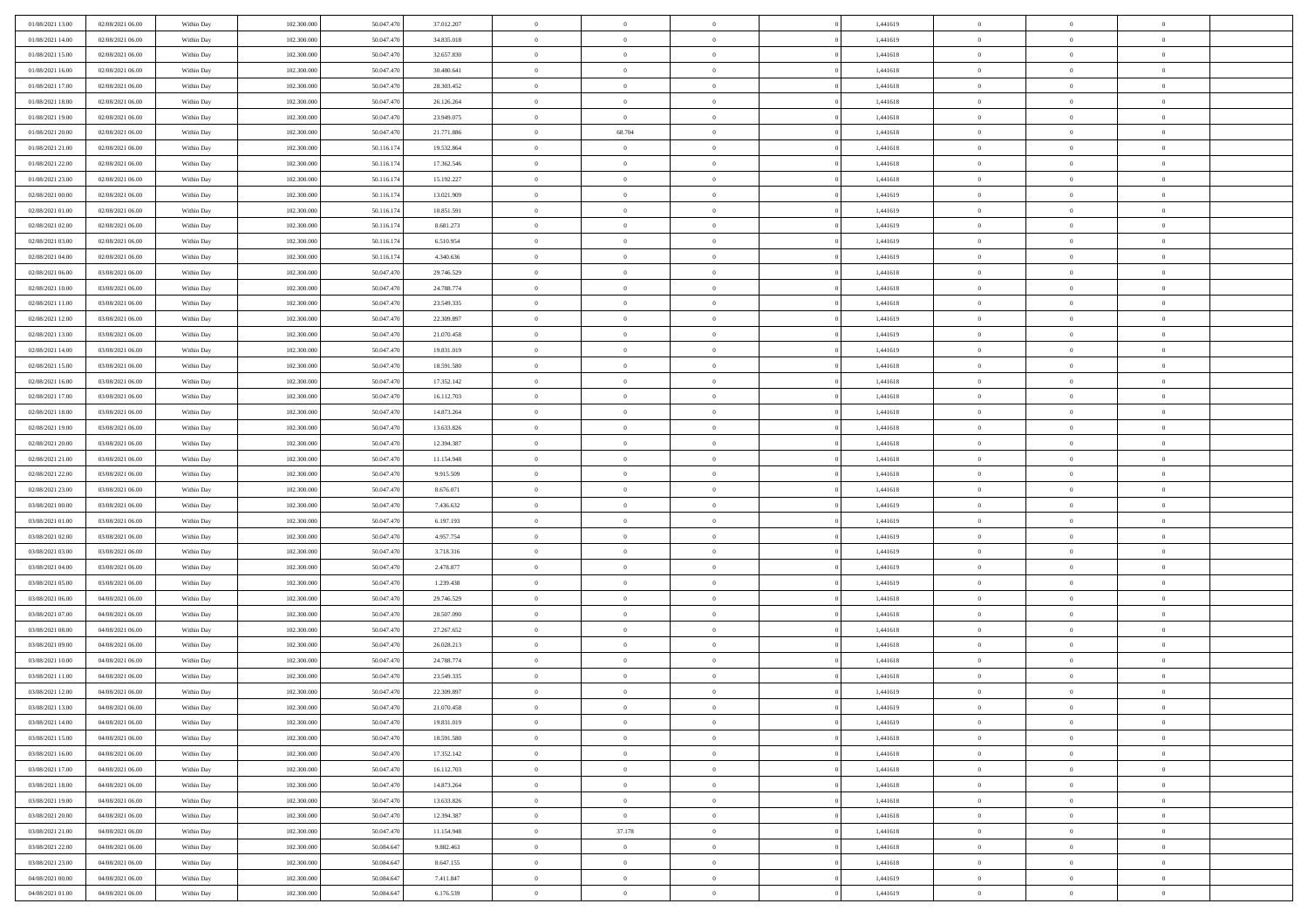| 04/08/2021 02:00                     | 04/08/2021 06:00                     | Within Day               | 102.300.000                | 50.084.647               | 4.941.231                | $\,$ 0 $\,$             | $\overline{0}$                   | $\overline{0}$                   | 1,441619             | $\bf{0}$                     | $\overline{0}$                   | $\,0\,$                    |  |
|--------------------------------------|--------------------------------------|--------------------------|----------------------------|--------------------------|--------------------------|-------------------------|----------------------------------|----------------------------------|----------------------|------------------------------|----------------------------------|----------------------------|--|
| 04/08/2021 03:00                     | 04/08/2021 06:00                     | Within Day               | 102,300,000                | 50.084.64                | 3.705.923                | $\theta$                | $\overline{0}$                   | $\mathbf{0}$                     | 1,441619             | $\theta$                     | $\overline{0}$                   | $\theta$                   |  |
| 04/08/2021 04:00                     | 04/08/2021 06:00                     | Within Dav               | 102.300.000                | 50.084.647               | 2.470.615                | $\theta$                | $\overline{0}$                   | $\mathbf{0}$                     | 1,441619             | $\mathbf{0}$                 | $\overline{0}$                   | $\overline{0}$             |  |
| 04/08/2021 05:00                     | 04/08/2021 06:00                     | Within Day               | 102.300.000                | 50.084.647               | 1.235.307                | $\,$ 0 $\,$             | $\overline{0}$                   | $\overline{0}$                   | 1,441619             | $\bf{0}$                     | $\overline{0}$                   | $\bf{0}$                   |  |
| 04/08/2021 06:00                     | 05/08/2021 06:00                     | Within Day               | 102.300.000                | 50.047.470               | 29.746.529               | $\bf{0}$                | $\overline{0}$                   | $\mathbf{0}$                     | 1,441618             | $\bf{0}$                     | $\theta$                         | $\,0\,$                    |  |
| 04/08/2021 07:00                     | 05/08/2021 06:00                     | Within Dav               | 102.300.000                | 50.047.470               | 28.507.090               | $\theta$                | $\overline{0}$                   | $\mathbf{0}$                     | 1,441618             | $\mathbf{0}$                 | $\overline{0}$                   | $\overline{0}$             |  |
| 04/08/2021 08:00                     | 05/08/2021 06:00                     | Within Day               | 102.300.000                | 50.047.470               | 27.267.652               | $\,$ 0 $\,$             | $\overline{0}$                   | $\overline{0}$                   | 1,441618             | $\bf{0}$                     | $\overline{0}$                   | $\,0\,$                    |  |
| 04/08/2021 09:00                     | 05/08/2021 06:00                     | Within Day               | 102.300.000                | 50,047.470               | 26.028.213               | $\theta$                | $\overline{0}$                   | $\mathbf{0}$                     | 1,441618             | $\,$ 0 $\,$                  | $\overline{0}$                   | $\theta$                   |  |
| 04/08/2021 10:00                     | 05/08/2021 06:00                     | Within Day               | 102.300.000                | 50.047.470               | 24.788.774               | $\theta$                | $\overline{0}$                   | $\mathbf{0}$                     | 1,441618             | $\mathbf{0}$                 | $\bf{0}$                         | $\overline{0}$             |  |
| 04/08/2021 11:00                     | 05/08/2021 06:00                     | Within Day               | 102.300.000                | 50.047.470               | 23.549.335               | $\,$ 0 $\,$             | $\overline{0}$                   | $\Omega$                         | 1,441618             | $\bf{0}$                     | $\overline{0}$                   | $\,0\,$                    |  |
| 04/08/2021 12:00                     | 05/08/2021 06:00                     | Within Day               | 102,300,000                | 50.047.470               | 22.309.897               | $\bf{0}$                | $\overline{0}$                   | $\mathbf{0}$                     | 1,441619             | $\bf{0}$                     | $\mathbf{0}$                     | $\theta$                   |  |
| 04/08/2021 13:00                     | 05/08/2021 06:00                     | Within Dav               | 102.300.000                | 50.047.470               | 21.070.458               | $\theta$                | $\overline{0}$                   | $\mathbf{0}$                     | 1,441619             | $\mathbf{0}$                 | $\overline{0}$                   | $\overline{0}$             |  |
| 04/08/2021 14:00                     | 05/08/2021 06:00                     | Within Day               | 102.300.000                | 50.047.470               | 19.831.019               | $\,$ 0 $\,$             | $\overline{0}$                   | $\overline{0}$                   | 1,441619             | $\bf{0}$                     | $\overline{0}$                   | $\bf{0}$                   |  |
| 04/08/2021 15:00                     | 05/08/2021 06:00                     | Within Day               | 102.300.000                | 50.047.470               | 18.591.580               | $\bf{0}$                | $\overline{0}$                   | $\mathbf{0}$                     | 1,441618             | $\bf{0}$                     | $\theta$                         | $\,0\,$                    |  |
| 04/08/2021 16:00                     | 05/08/2021 06:00                     | Within Dav               | 102.300.000                | 50.047.470               | 17.352.142               | $\theta$                | $\overline{0}$                   | $\mathbf{0}$                     | 1,441618             | $\mathbf{0}$                 | $\bf{0}$                         | $\overline{0}$             |  |
| 04/08/2021 17:00                     | 05/08/2021 06:00                     | Within Day               | 102.300.000                | 50.047.470               | 16.112.703               | $\,$ 0 $\,$             | $\overline{0}$                   | $\Omega$                         | 1,441618             | $\bf{0}$                     | $\overline{0}$                   | $\,0\,$                    |  |
| 04/08/2021 18:00                     | 05/08/2021 06:00                     |                          | 102,300,000                | 50,047.470               | 14.873.264               | $\,$ 0                  | $\overline{0}$                   | $\mathbf{0}$                     | 1,441618             | $\bf{0}$                     | $\overline{0}$                   | $\theta$                   |  |
| 04/08/2021 19:00                     | 05/08/2021 06:00                     | Within Day<br>Within Day | 102.300.000                | 50.047.470               | 13.633.826               | $\theta$                | $\overline{0}$                   | $\mathbf{0}$                     | 1,441618             | $\mathbf{0}$                 | $\overline{0}$                   | $\overline{0}$             |  |
| 04/08/2021 20:00                     | 05/08/2021 06:00                     | Within Day               | 102.300.000                | 50.047.470               | 12.394.387               | $\,$ 0 $\,$             | $\overline{0}$                   | $\Omega$                         | 1,441618             | $\bf{0}$                     | $\overline{0}$                   | $\,0\,$                    |  |
|                                      | 05/08/2021 06:00                     |                          | 102.300.000                | 50,047.470               | 11.154.948               | $\bf{0}$                | $\overline{0}$                   | $\mathbf{0}$                     | 1,441618             | $\bf{0}$                     | $\mathbf{0}$                     | $\theta$                   |  |
| 04/08/2021 21:00<br>04/08/2021 22:00 | 05/08/2021 06:00                     | Within Day<br>Within Day | 102.300.000                | 50.047.470               | 9.915.509                | $\theta$                | $\overline{0}$                   | $\mathbf{0}$                     | 1,441618             | $\mathbf{0}$                 | $\overline{0}$                   | $\overline{0}$             |  |
|                                      |                                      |                          |                            |                          |                          | $\,$ 0 $\,$             |                                  | $\overline{0}$                   |                      | $\bf{0}$                     | $\overline{0}$                   | $\bf{0}$                   |  |
| 04/08/2021 23:00                     | 05/08/2021 06:00                     | Within Day               | 102.300.000                | 50.047.470<br>50.047.470 | 8.676.071                |                         | $\overline{0}$                   |                                  | 1,441618             |                              | $\theta$                         |                            |  |
| 05/08/2021 00:00<br>05/08/2021 01:00 | 05/08/2021 06:00<br>05/08/2021 06:00 | Within Day               | 102.300.000                |                          | 7.436.632                | $\,$ 0<br>$\theta$      | $\overline{0}$                   | $\mathbf{0}$                     | 1,441619             | $\bf{0}$<br>$\mathbf{0}$     |                                  | $\,0\,$                    |  |
|                                      |                                      | Within Day               | 102.300.000                | 50.047.470               | 6.197.193                |                         | $\overline{0}$                   | $\mathbf{0}$<br>$\overline{0}$   | 1,441619             |                              | $\overline{0}$<br>$\overline{0}$ | $\theta$                   |  |
| 05/08/2021 02:00                     | 05/08/2021 06:00                     | Within Day               | 102.300.000                | 50.047.470               | 4.957.754                | $\,$ 0 $\,$             | $\overline{0}$                   |                                  | 1,441619             | $\bf{0}$                     |                                  | $\,0\,$                    |  |
| 05/08/2021 03:00                     | 05/08/2021 06:00                     | Within Day               | 102,300,000                | 50,047.470               | 3.718.316                | $\,$ 0                  | $\overline{0}$                   | $\mathbf{0}$                     | 1,441619             | $\bf{0}$                     | $\overline{0}$                   | $\theta$                   |  |
| 05/08/2021 04:00                     | 05/08/2021 06:00                     | Within Day               | 102.300.000                | 50.047.470               | 2.478.877                | $\theta$                | $\overline{0}$                   | $\overline{0}$                   | 1,441619             | $\mathbf{0}$                 | $\bf{0}$                         | $\overline{0}$             |  |
| 05/08/2021 05:00                     | 05/08/2021 06:00                     | Within Day               | 102.300.000                | 50.047.470               | 1.239.438                | $\,$ 0 $\,$             | $\overline{0}$                   | $\Omega$                         | 1,441619             | $\bf{0}$                     | $\overline{0}$                   | $\,0\,$                    |  |
| 05/08/2021 06:00                     | 06/08/2021 06:00                     | Within Day               | 102,300,000                | 50,047.470               | 29.746.529               | $\bf{0}$                | $\overline{0}$                   | $\mathbf{0}$                     | 1,441618             | $\bf{0}$                     | $\mathbf{0}$                     | $\theta$                   |  |
| 05/08/2021 07:00                     | 06/08/2021 06:00                     | Within Day               | 102.300.000                | 50.047.470               | 28.507.090               | $\theta$                | $\overline{0}$                   | $\overline{0}$                   | 1,441618             | $\mathbf{0}$                 | $\overline{0}$                   | $\overline{0}$             |  |
| 05/08/2021 09:00                     | 06/08/2021 06:00                     | Within Day               | 102.300.000                | 50.047.470               | 26.028.213               | $\theta$                | $\overline{0}$                   | $\overline{0}$                   | 1,441618             | $\,$ 0                       | $\overline{0}$                   | $\,$ 0 $\,$                |  |
| 05/08/2021 10:00                     | 06/08/2021 06:00                     | Within Day               | 102.300.000                | 50.047.470               | 24.788.774               | $\bf{0}$<br>$\theta$    | $\overline{0}$                   | $\mathbf{0}$                     | 1,441618             | $\bf{0}$<br>$\mathbf{0}$     | $\mathbf{0}$                     | $\bf{0}$<br>$\overline{0}$ |  |
| 05/08/2021 11:00                     | 06/08/2021 06:00                     | Within Day               | 102.300.000                | 50.047.470               | 23.549.335               |                         | $\overline{0}$<br>$\overline{0}$ | $\mathbf{0}$                     | 1,441618             |                              | $\bf{0}$                         | $\theta$                   |  |
| 05/08/2021 12:00                     | 06/08/2021 06:00                     | Within Day               | 102.300.000<br>102,300,000 | 50.047.470<br>50,047.470 | 22.309.897               | $\theta$                |                                  | $\overline{0}$                   | 1,441619             | $\,$ 0                       | $\overline{0}$<br>$\overline{0}$ | $\overline{0}$             |  |
| 05/08/2021 13:00<br>05/08/2021 14:00 | 06/08/2021 06:00<br>06/08/2021 06:00 | Within Day<br>Within Day | 102.300.000                | 50.047.470               | 21.070.458<br>19.831.019 | $\bf{0}$<br>$\theta$    | $\overline{0}$<br>$\overline{0}$ | $\mathbf{0}$                     | 1,441619<br>1,441619 | $\mathbf{0}$<br>$\mathbf{0}$ | $\overline{0}$                   | $\overline{0}$             |  |
|                                      |                                      |                          |                            |                          |                          | $\theta$                | $\overline{0}$                   | $\mathbf{0}$<br>$\overline{0}$   |                      | $\,$ 0                       | $\overline{0}$                   | $\theta$                   |  |
| 05/08/2021 15:00<br>05/08/2021 16:00 | 06/08/2021 06:00<br>06/08/2021 06:00 | Within Day               | 102.300.000<br>102,300,000 | 50.047.470<br>50,047.470 | 18.591.580               | $\bf{0}$                | $\overline{0}$                   | $\mathbf{0}$                     | 1,441618<br>1,441618 | $\bf{0}$                     | $\mathbf{0}$                     | $\bf{0}$                   |  |
| 05/08/2021 17:00                     | 06/08/2021 06:00                     | Within Day<br>Within Day | 102.300.000                | 50.047.470               | 17.352.142<br>16.112.703 | $\theta$                | $\overline{0}$                   | $\mathbf{0}$                     | 1,441618             | $\mathbf{0}$                 | $\overline{0}$                   | $\overline{0}$             |  |
|                                      |                                      |                          |                            |                          |                          | $\,$ 0 $\,$             |                                  | $\overline{0}$                   |                      | $\,$ 0                       | $\overline{0}$                   | $\,$ 0 $\,$                |  |
| 05/08/2021 18:00<br>05/08/2021 19:00 | 06/08/2021 06:00<br>06/08/2021 06:00 | Within Day               | 102.300.000<br>102.300.000 | 50.047.470<br>50.047.470 | 14.873.264<br>13.633.826 | $\,$ 0                  | $\overline{0}$<br>$\,$ 0 $\,$    | $\overline{0}$                   | 1,441618<br>1,441618 | $\,$ 0 $\,$                  | $\bf{0}$                         | $\overline{0}$             |  |
| 05/08/2021 20:00                     | 06/08/2021 06:00                     | Within Day<br>Within Day | 102.300.000                | 50.047.470               | 12.394.387               | $\theta$                | $\overline{0}$                   | $\mathbf{0}$                     | 1,441618             | $\mathbf{0}$                 | $\overline{0}$                   | $\theta$                   |  |
| 05/08/2021 21:00                     | 06/08/2021 06:00                     | Within Day               | 102.300.000                | 50.047.470               | 11.154.948               | $\overline{0}$          | $\overline{0}$                   | $\overline{0}$                   | 1,441618             | $\,$ 0                       | $\overline{0}$                   | $\theta$                   |  |
| 05/08/2021 22:00                     | 06/08/2021 06:00                     | Within Day               | 102,300,000                | 50,047.470               | 9.915.509                | $\bf{0}$                | $\overline{0}$                   | $\mathbf{0}$                     | 1,441618             | $\bf{0}$                     | $\overline{0}$                   | $\overline{0}$             |  |
| 05/08/2021 23:00                     | 06/08/2021 06:00                     | Within Day               | 102.300.000                | 50.047.470               | 8.676.071                | $\overline{0}$          | $\theta$                         |                                  | 1,441618             | $\overline{0}$               | $^{\circ}$                       | $\theta$                   |  |
| 06/08/2021 00:00                     | 06/08/2021 06:00                     | Within Day               | 102.300.000                | 50.047.470               | 7.436.632                | $\,$ 0 $\,$             | $\overline{0}$                   | $\overline{0}$                   | 1,441619             | $\,$ 0 $\,$                  | $\bf{0}$                         | $\theta$                   |  |
| 06/08/2021 01:00                     | 06/08/2021 06:00                     | Within Day               | 102.300.000                | 50.047.470               | 6.197.193                | $\overline{0}$          | $\,$ 0 $\,$                      | $\mathbf{0}$                     | 1,441619             | $\,$ 0 $\,$                  | $\overline{0}$                   | $\overline{0}$             |  |
| 06/08/2021 02:00                     | 06/08/2021 06:00                     | Within Day               | 102.300.000                | 50.047.470               | 4.957.754                | $\mathbf{0}$            | $\overline{0}$                   | $\overline{0}$                   | 1,441619             | $\,$ 0 $\,$                  | $\bf{0}$                         | $\mathbf{0}$               |  |
| 06/08/2021 03:00                     | 06/08/2021 06:00                     | Within Day               | 102.300.000                | 50.047.470               | 3.718.316                | $\,$ 0 $\,$             | $\overline{0}$                   | $\overline{0}$                   | 1,441619             | $\,$ 0 $\,$                  | $\bf{0}$                         | $\,$ 0 $\,$                |  |
| 06/08/2021 04:00                     | 06/08/2021 06:00                     | Within Day               | 102.300.000                | 50.047.470               | 2.478.877                | $\,$ 0 $\,$             | $\,$ 0 $\,$                      | $\overline{0}$                   | 1,441619             | $\,$ 0 $\,$                  | $\overline{0}$                   | $\overline{0}$             |  |
| 06/08/2021 05:00                     | 06/08/2021 06:00                     | Within Day               | 102.300.000                | 50.047.470               | 1.239.438                | $\mathbf{0}$            | $\overline{0}$                   | $\overline{0}$                   | 1,441619             | $\mathbf{0}$                 | $\overline{0}$                   | $\overline{0}$             |  |
|                                      |                                      |                          |                            |                          |                          |                         |                                  |                                  |                      |                              |                                  |                            |  |
| 06/08/2021 06:00                     | 07/08/2021 06:00                     | Within Day               | 102.300.000<br>102.300.000 | 50.047.470<br>50,047.470 | 29.746.529               | $\,$ 0 $\,$             | $\overline{0}$                   | $\overline{0}$<br>$\overline{0}$ | 1,441618             | $\,$ 0 $\,$                  | $\mathbf{0}$<br>$\overline{0}$   | $\,$ 0 $\,$                |  |
| 06/08/2021 07:00                     | 07/08/2021 06:00<br>07/08/2021 06:00 | Within Day               |                            | 50.047.470               | 28.507.090               | $\bf{0}$<br>$\,$ 0 $\,$ | $\overline{0}$                   |                                  | 1,441618             | $\,$ 0 $\,$                  |                                  | $\overline{0}$             |  |
| 06/08/2021 08:00                     |                                      | Within Day               | 102.300.000                |                          | 27.267.652               |                         | $\overline{0}$                   | $\overline{0}$                   | 1,441618             | $\mathbf{0}$                 | $\bf{0}$                         | $\overline{0}$             |  |
| 06/08/2021 09:00                     | 07/08/2021 06:00                     | Within Day               | 102.300.000                | 50.047.470               | 26.028.213               | $\,$ 0 $\,$             | $\overline{0}$                   | $\overline{0}$                   | 1,441618             | $\,$ 0 $\,$                  | $\mathbf{0}$                     | $\,$ 0 $\,$                |  |
| 06/08/2021 10:00                     | 07/08/2021 06:00                     | Within Day               | 102,300,000                | 50.047.470               | 24.788.774               | $\,$ 0 $\,$             | $\,$ 0 $\,$                      | $\overline{0}$                   | 1,441618             | $\,$ 0 $\,$                  | $\overline{0}$                   | $\overline{0}$             |  |
| 06/08/2021 11:00                     | 07/08/2021 06:00                     | Within Day               | 102.300.000                | 50.047.470               | 23.549.335               | $\theta$                | $\overline{0}$                   | $\overline{0}$                   | 1,441618             | $\mathbf{0}$                 | $\overline{0}$                   | $\overline{0}$             |  |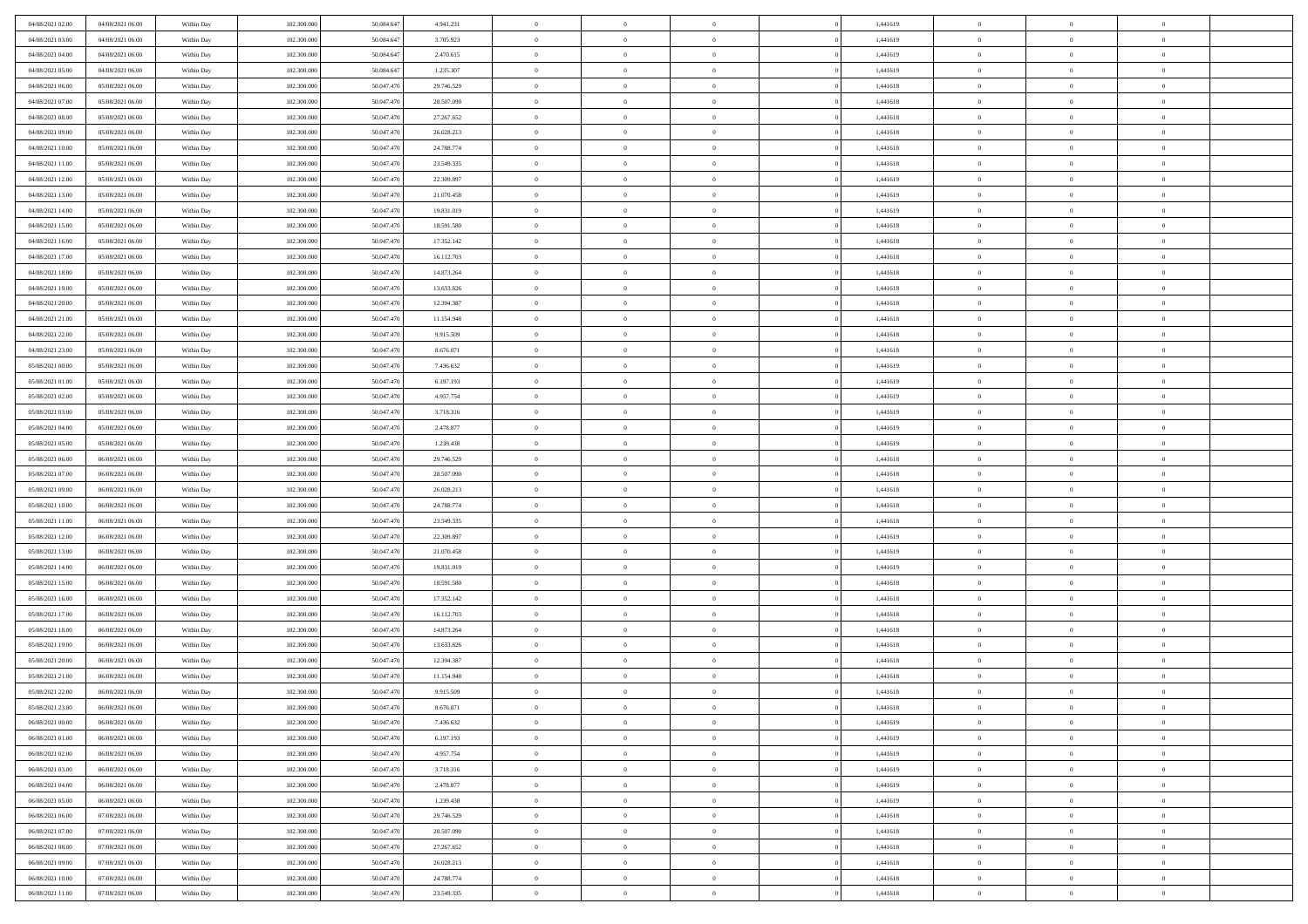| 06/08/2021 12:00 | 07/08/2021 06:00 | Within Day | 102.300,000 | 50.047.470 | 22.309.897 | $\overline{0}$ | $\overline{0}$ | $\Omega$       | 1,441619 | $\bf{0}$       | $\mathbf{0}$   | $\bf{0}$       |  |
|------------------|------------------|------------|-------------|------------|------------|----------------|----------------|----------------|----------|----------------|----------------|----------------|--|
| 06/08/2021 13:00 | 07/08/2021 06:00 | Within Day | 102.300.000 | 50.047.470 | 21.070.458 | $\mathbf{0}$   | $\overline{0}$ | $\overline{0}$ | 1,441619 | $\overline{0}$ | $\overline{0}$ | $\theta$       |  |
| 06/08/2021 14:00 | 07/08/2021 06:00 | Within Day | 102.300.000 | 50.047.470 | 19.831.019 | $\,$ 0         | $\overline{0}$ | $\bf{0}$       | 1,441619 | $\,$ 0         | $\overline{0}$ | $\,$ 0 $\,$    |  |
| 06/08/2021 15:00 | 07/08/2021 06:00 | Within Day | 102.300,000 | 50.047.470 | 18.591.580 | $\bf{0}$       | $\overline{0}$ | $\Omega$       | 1,441618 | $\bf{0}$       | $\mathbf{0}$   | $\theta$       |  |
| 06/08/2021 16:00 | 07/08/2021 06:00 | Within Dav | 102.300.000 | 50.047.470 | 17.352.142 | $\bf{0}$       | $\overline{0}$ | $\overline{0}$ | 1,441618 | $\mathbf{0}$   | $\overline{0}$ | $\overline{0}$ |  |
| 06/08/2021 17:00 | 07/08/2021 06:00 | Within Day | 102.300.000 | 50.047.470 | 16.112.703 | $\bf{0}$       | $\overline{0}$ | $\bf{0}$       | 1,441618 | $\,$ 0         | $\overline{0}$ | $\,$ 0 $\,$    |  |
| 06/08/2021 18:00 | 07/08/2021 06:00 | Within Day | 102.300,000 | 50.047.470 | 14.873.264 | $\bf{0}$       | $\overline{0}$ | $\Omega$       | 1,441618 | $\overline{0}$ | $\mathbf{0}$   | $\theta$       |  |
| 06/08/2021 19:00 | 07/08/2021 06:00 | Within Dav | 102.300.000 | 50.047.470 | 13.633.826 | $\overline{0}$ | $\overline{0}$ | $\overline{0}$ | 1,441618 | $\mathbf{0}$   | $\overline{0}$ | $\overline{0}$ |  |
| 06/08/2021 20:00 | 07/08/2021 06:00 | Within Day | 102.300.000 | 50.047.470 | 12.394.387 | $\bf{0}$       | $\overline{0}$ | $\bf{0}$       | 1,441618 | $\,$ 0         | $\overline{0}$ | $\,$ 0 $\,$    |  |
| 06/08/2021 21:00 | 07/08/2021 06:00 | Within Day | 102.300,000 | 50.047.470 | 11.154.948 | $\bf{0}$       | $\overline{0}$ | $\Omega$       | 1,441618 | $\bf{0}$       | $\mathbf{0}$   | $\theta$       |  |
| 06/08/2021 22:00 | 07/08/2021 06:00 | Within Day | 102.300.000 | 50.047.470 | 9.915.509  | $\overline{0}$ | $\overline{0}$ | $\overline{0}$ | 1,441618 | $\overline{0}$ | $\overline{0}$ | $\overline{0}$ |  |
| 06/08/2021 23:00 | 07/08/2021 06:00 | Within Day | 102.300.000 | 50.047.470 | 8.676.071  | $\,$ 0         | $\overline{0}$ | $\bf{0}$       | 1,441618 | $\,$ 0         | $\overline{0}$ | $\,$ 0 $\,$    |  |
| 07/08/2021 00:00 | 07/08/2021 06:00 | Within Day | 102.300,000 | 50.047.470 | 7.436.632  | $\bf{0}$       | $\overline{0}$ | $\Omega$       | 1,441619 | $\overline{0}$ | $\theta$       | $\theta$       |  |
| 07/08/2021 01:00 | 07/08/2021 06:00 | Within Dav | 102.300.000 | 50.047.470 | 6.197.193  | $\overline{0}$ | $\overline{0}$ | $\overline{0}$ | 1,441619 | $\mathbf{0}$   | $\overline{0}$ | $\overline{0}$ |  |
| 07/08/2021 02:00 | 07/08/2021 06:00 | Within Day | 102.300.000 | 50.047.470 | 4.957.754  | $\bf{0}$       | $\overline{0}$ | $\bf{0}$       | 1,441619 | $\,$ 0         | $\overline{0}$ | $\,$ 0 $\,$    |  |
| 07/08/2021 03:00 | 07/08/2021 06:00 | Within Day | 102.300,000 | 50.047.470 | 3.718.316  | $\bf{0}$       | $\overline{0}$ | $\overline{0}$ | 1,441619 | $\bf{0}$       | $\mathbf{0}$   | $\bf{0}$       |  |
| 07/08/2021 04:00 | 07/08/2021 06:00 | Within Day | 102.300.000 | 50.047.470 | 2.478.877  | $\overline{0}$ | $\overline{0}$ | $\overline{0}$ | 1,441619 | $\overline{0}$ | $\overline{0}$ | $\overline{0}$ |  |
| 07/08/2021 05:00 | 07/08/2021 06:00 | Within Day | 102.300.000 | 50.047.470 | 1.239.438  | $\bf{0}$       | $\overline{0}$ | $\bf{0}$       | 1,441619 | $\,$ 0         | $\overline{0}$ | $\,0\,$        |  |
| 07/08/2021 06:00 | 08/08/2021 06:00 | Within Day | 102.300,000 | 50.747.919 | 29,046,080 | $\bf{0}$       | $\overline{0}$ | $\Omega$       | 1,441618 | $\overline{0}$ | $\mathbf{0}$   | $\theta$       |  |
| 07/08/2021 07:00 | 08/08/2021 06:00 | Within Day | 102.300.000 | 50.747.919 | 27.835.827 | $\overline{0}$ | $\overline{0}$ | $\overline{0}$ | 1,441618 | $\overline{0}$ | $\overline{0}$ | $\overline{0}$ |  |
| 07/08/2021 08:00 | 08/08/2021 06:00 | Within Day | 102.300.000 | 50.747.919 | 26.625.574 | $\bf{0}$       | $\overline{0}$ | $\bf{0}$       | 1,441618 | $\,$ 0         | $\overline{0}$ | $\,$ 0 $\,$    |  |
| 07/08/2021 09:00 | 08/08/2021 06:00 | Within Day | 102.300,000 | 50.747.919 | 25.415.320 | $\bf{0}$       | $\overline{0}$ | $\Omega$       | 1,441618 | $\overline{0}$ | $\theta$       | $\theta$       |  |
| 07/08/2021 10:00 | 08/08/2021 06:00 | Within Dav | 102.300.000 | 50.747.919 | 24.205.067 | $\overline{0}$ | $\overline{0}$ | $\overline{0}$ | 1,441618 | $\mathbf{0}$   | $\overline{0}$ | $\overline{0}$ |  |
| 07/08/2021 11:00 | 08/08/2021 06:00 | Within Day | 102.300.000 | 50.747.919 | 22.994.814 | $\bf{0}$       | $\overline{0}$ | $\bf{0}$       | 1,441618 | $\,$ 0         | $\overline{0}$ | $\,$ 0 $\,$    |  |
| 07/08/2021 12:00 | 08/08/2021 06:00 | Within Day | 102.300,000 | 50.747.919 | 21.784.560 | $\bf{0}$       | $\overline{0}$ | $\overline{0}$ | 1,441619 | $\bf{0}$       | $\bf{0}$       | $\theta$       |  |
| 07/08/2021 13:00 | 08/08/2021 06:00 | Within Day | 102.300.000 | 50.747.919 | 20.574.307 | $\overline{0}$ | $\overline{0}$ | $\overline{0}$ | 1,441619 | $\overline{0}$ | $\overline{0}$ | $\overline{0}$ |  |
| 07/08/2021 14:00 | 08/08/2021 06:00 | Within Day | 102.300.000 | 50.747.919 | 19.364.053 | $\bf{0}$       | $\overline{0}$ | $\bf{0}$       | 1,441619 | $\,$ 0         | $\overline{0}$ | $\,$ 0 $\,$    |  |
| 07/08/2021 15:00 | 08/08/2021 06:00 | Within Day | 102.300,000 | 50.747.919 | 18.153.800 | $\bf{0}$       | $\overline{0}$ | $\Omega$       | 1,441618 | $\bf{0}$       | $\mathbf{0}$   | $\theta$       |  |
| 07/08/2021 16:00 | 08/08/2021 06:00 | Within Day | 102.300.000 | 50.747.919 | 16.943.547 | $\overline{0}$ | $\overline{0}$ | $\overline{0}$ | 1,441618 | $\mathbf{0}$   | $\overline{0}$ | $\overline{0}$ |  |
| 07/08/2021 17:00 | 08/08/2021 06:00 | Within Day | 102.300.000 | 50.747.919 | 15.733.293 | $\bf{0}$       | $\overline{0}$ | $\bf{0}$       | 1,441618 | $\,$ 0         | $\overline{0}$ | $\,$ 0 $\,$    |  |
| 07/08/2021 18:00 | 08/08/2021 06:00 | Within Day | 102.300.000 | 50.747.919 | 14.523.040 | $\,$ 0         | $\bf{0}$       | $\overline{0}$ | 1,441618 | $\bf{0}$       | $\overline{0}$ | $\,0\,$        |  |
| 07/08/2021 19:00 | 08/08/2021 06:00 | Within Dav | 102.300.000 | 50.747.919 | 13.312.787 | $\overline{0}$ | $\overline{0}$ | $\overline{0}$ | 1,441618 | $\mathbf{0}$   | $\overline{0}$ | $\overline{0}$ |  |
| 07/08/2021 20:00 | 08/08/2021 06:00 | Within Day | 102.300.000 | 50.747.919 | 12.102.533 | $\bf{0}$       | 8.412          | $\bf{0}$       | 1,441618 | $\,$ 0         | $\overline{0}$ | $\,$ 0 $\,$    |  |
| 07/08/2021 21:00 | 08/08/2021 06:00 | Within Day | 102.300.000 | 50.756.330 | 10.884.709 | $\bf{0}$       | $\bf{0}$       | $\bf{0}$       | 1,441618 | $\bf{0}$       | $\overline{0}$ | $\,0\,$        |  |
| 07/08/2021 22:00 | 08/08/2021 06:00 | Within Day | 102.300.000 | 50.756.330 | 9.675.297  | $\overline{0}$ | $\overline{0}$ | $\overline{0}$ | 1,441618 | $\overline{0}$ | $\overline{0}$ | $\overline{0}$ |  |
| 07/08/2021 23:00 | 08/08/2021 06:00 | Within Day | 102.300.000 | 50.756.330 | 8.465.885  | $\bf{0}$       | $\overline{0}$ | $\bf{0}$       | 1,441618 | $\,$ 0         | $\overline{0}$ | $\,$ 0 $\,$    |  |
| 08/08/2021 00:00 | 08/08/2021 06:00 | Within Day | 102.300.000 | 50.756.330 | 7.256.473  | $\bf{0}$       | $\bf{0}$       | $\overline{0}$ | 1,441619 | $\bf{0}$       | $\overline{0}$ | $\,0\,$        |  |
| 08/08/2021 01:00 | 08/08/2021 06:00 | Within Day | 102.300.000 | 50.756.330 | 6.047.061  | $\overline{0}$ | $\overline{0}$ | $\overline{0}$ | 1,441619 | $\mathbf{0}$   | $\overline{0}$ | $\overline{0}$ |  |
| 08/08/2021 02:00 | 08/08/2021 06:00 | Within Day | 102.300.000 | 50.756.330 | 4.837.648  | $\bf{0}$       | $\overline{0}$ | $\bf{0}$       | 1,441619 | $\,$ 0         | $\overline{0}$ | $\,$ 0 $\,$    |  |
| 08/08/2021 03:00 | 08/08/2021 06:00 | Within Day | 102.300.000 | 50.756.330 | 3.628.236  | $\bf{0}$       | 4.938          | $\overline{0}$ | 1,441619 | $\bf{0}$       | $\overline{0}$ | $\,0\,$        |  |
| 08/08/2021 04:00 | 08/08/2021 06:00 | Within Day | 102.300.000 | 50.761.268 | 2.415.532  | $\overline{0}$ | $\overline{0}$ | $\overline{0}$ | 1,441619 | $\overline{0}$ | $\overline{0}$ | $\overline{0}$ |  |
| 08/08/2021 05:00 | 08/08/2021 06:00 | Within Day | 102.300.000 | 50.761.268 | 1.207.766  | $\bf{0}$       | $\overline{0}$ | $\bf{0}$       | 1,441619 | $\,$ 0         | $\overline{0}$ | $\,$ 0 $\,$    |  |
| 08/08/2021 06:00 | 09/08/2021 06:00 | Within Day | 102.300.000 | 50.747.919 | 29.046.080 | $\bf{0}$       | $\bf{0}$       | $\bf{0}$       | 1,441618 | $\bf{0}$       | $\overline{0}$ | $\,0\,$        |  |
| 08/08/2021 07:00 | 09/08/2021 06:00 | Within Day | 102.300.000 | 50.747.919 | 27.835.827 | $\mathbf{0}$   | $\overline{0}$ | $\overline{0}$ | 1,441618 | $\overline{0}$ | $\overline{0}$ | $\overline{0}$ |  |
| 08/08/2021 08:00 | 09/08/2021 06:00 | Within Day | 102.300.000 | 50.747.919 | 26.625.574 | $\bf{0}$       | $\overline{0}$ | $\theta$       | 1,441618 | $\overline{0}$ | $\theta$       | $\theta$       |  |
| 08/08/2021 09:00 | 09/08/2021 06:00 | Within Day | 102.300.000 | 50.747.919 | 25.415.320 | $\bf{0}$       | $\bf{0}$       | $\bf{0}$       | 1,441618 | $\bf{0}$       | $\overline{0}$ | $\,0\,$        |  |
| 08/08/2021 11:00 | 09/08/2021 06:00 | Within Day | 102.300.000 | 50.747.919 | 22.994.814 | $\overline{0}$ | $\overline{0}$ | $\overline{0}$ | 1,441618 | $\mathbf{0}$   | $\bf{0}$       | $\overline{0}$ |  |
| 08/08/2021 12:00 | 09/08/2021 06:00 | Within Day | 102.300.000 | 50.747.919 | 21.784.560 | $\,$ 0 $\,$    | $\overline{0}$ | $\overline{0}$ | 1,441619 | $\,$ 0 $\,$    | $\overline{0}$ | $\,$ 0 $\,$    |  |
| 08/08/2021 13:00 | 09/08/2021 06:00 | Within Day | 102.300.000 | 50.747.919 | 20.574.307 | $\bf{0}$       | $\bf{0}$       | $\overline{0}$ | 1,441619 | $\mathbf{0}$   | $\overline{0}$ | $\bf{0}$       |  |
| 08/08/2021 14:00 | 09/08/2021 06:00 | Within Day | 102.300.000 | 50.747.919 | 19.364.053 | $\bf{0}$       | $\overline{0}$ | $\overline{0}$ | 1,441619 | $\overline{0}$ | $\overline{0}$ | $\overline{0}$ |  |
| 08/08/2021 15:00 | 09/08/2021 06:00 | Within Day | 102.300.000 | 50.747.919 | 18.153.800 | $\,$ 0 $\,$    | $\overline{0}$ | $\overline{0}$ | 1,441618 | $\,$ 0 $\,$    | $\overline{0}$ | $\,$ 0 $\,$    |  |
| 08/08/2021 16:00 | 09/08/2021 06:00 | Within Day | 102.300.000 | 50.747.919 | 16.943.547 | $\bf{0}$       | $\overline{0}$ | $\overline{0}$ | 1,441618 | $\bf{0}$       | $\overline{0}$ | $\overline{0}$ |  |
| 08/08/2021 17:00 | 09/08/2021 06:00 | Within Day | 102.300.000 | 50.747.919 | 15.733.293 | $\overline{0}$ | $\overline{0}$ | $\overline{0}$ | 1,441618 | $\overline{0}$ | $\overline{0}$ | $\overline{0}$ |  |
| 08/08/2021 18:00 | 09/08/2021 06:00 | Within Day | 102.300.000 | 50.747.919 | 14.523.040 | $\,$ 0 $\,$    | $\overline{0}$ | $\overline{0}$ | 1,441618 | $\,$ 0 $\,$    | $\overline{0}$ | $\,$ 0 $\,$    |  |
| 08/08/2021 19:00 | 09/08/2021 06:00 | Within Day | 102.300.000 | 50.747.919 | 13.312.787 | $\bf{0}$       | $\bf{0}$       | $\overline{0}$ | 1,441618 | $\mathbf{0}$   | $\overline{0}$ | $\bf{0}$       |  |
| 08/08/2021 20:00 | 09/08/2021 06:00 | Within Day | 102.300.000 | 50.747.919 | 12.102.533 | $\bf{0}$       | 38.623         | $\overline{0}$ | 1,441618 | $\overline{0}$ | $\bf{0}$       | $\overline{0}$ |  |
| 08/08/2021 21:00 | 09/08/2021 06:00 | Within Day | 102.300.000 | 50.786.542 | 10.857.519 | $\,0\,$        | $\overline{0}$ | $\bf{0}$       | 1,441618 | $\,$ 0         | $\overline{0}$ | $\,$ 0 $\,$    |  |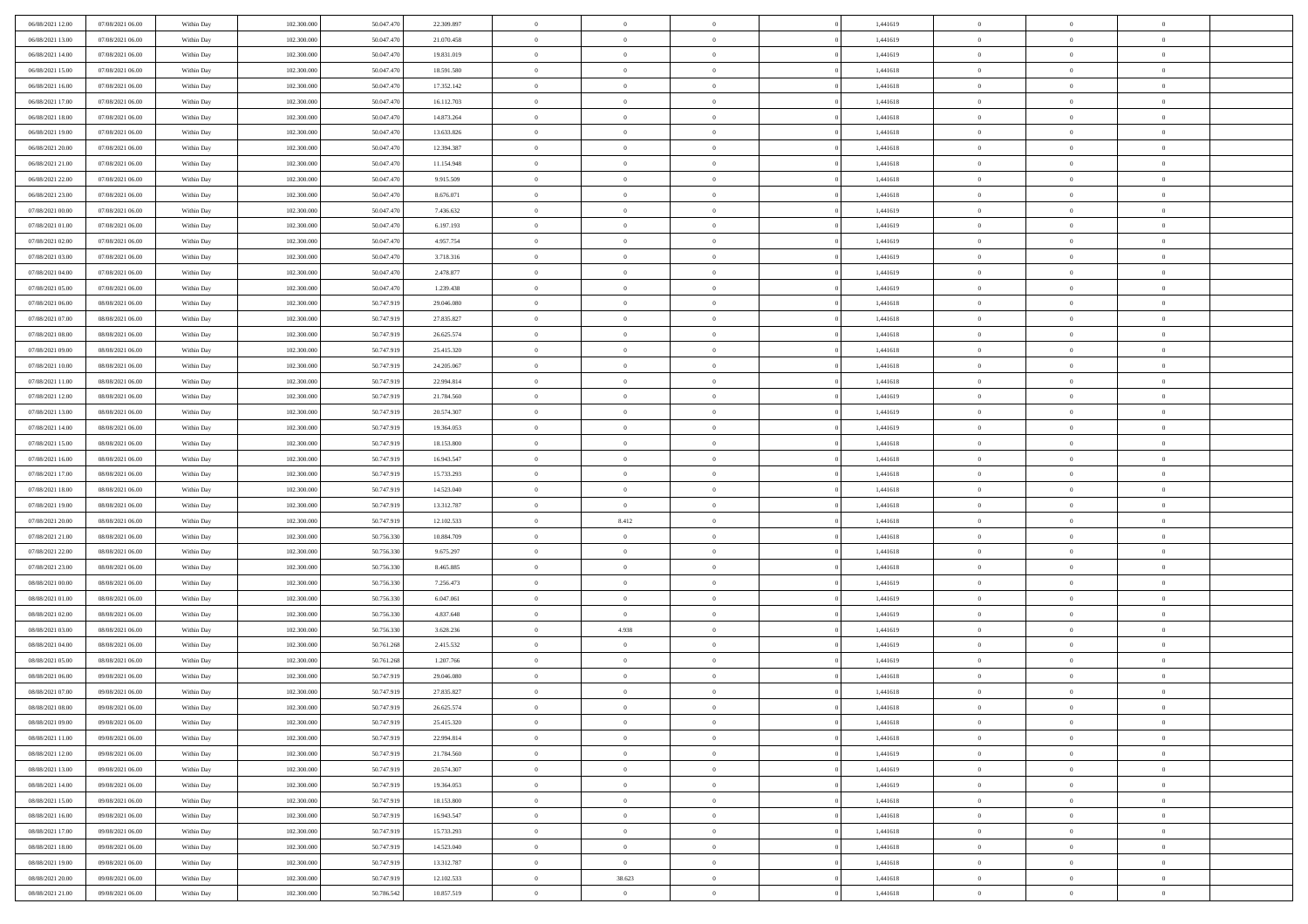| 08/08/2021 22.00 | 09/08/2021 06:00 | Within Day | 102.300.000 | 50.786.542 | 9.651.128  | $\,$ 0         | $\bf{0}$       | $\theta$       |          | 1,441618 | $\bf{0}$       | $\overline{0}$ | $\,0\,$        |  |
|------------------|------------------|------------|-------------|------------|------------|----------------|----------------|----------------|----------|----------|----------------|----------------|----------------|--|
| 08/08/2021 23:00 | 09/08/2021 06:00 | Within Day | 102.300,000 | 50.786.542 | 8.444.737  | $\overline{0}$ | $\overline{0}$ | $\overline{0}$ |          | 1,441618 | $\overline{0}$ | $\overline{0}$ | $\theta$       |  |
| 09/08/2021 00:00 | 09/08/2021 06:00 | Within Dav | 102.300.000 | 50.786.542 | 7.238.346  | $\mathbf{0}$   | $\overline{0}$ | $\overline{0}$ |          | 1,441619 | $\mathbf{0}$   | $\overline{0}$ | $\overline{0}$ |  |
| 09/08/2021 01:00 | 09/08/2021 06:00 | Within Day | 102.300.000 | 50.786.542 | 6.031.955  | $\bf{0}$       | $\overline{0}$ | $\bf{0}$       |          | 1,441619 | $\bf{0}$       | $\overline{0}$ | $\,0\,$        |  |
| 09/08/2021 02:00 | 09/08/2021 06:00 | Within Day | 102.300.000 | 50.786.542 | 4.825.564  | $\bf{0}$       | 862            | $\overline{0}$ |          | 1,441619 | $\bf{0}$       | $\bf{0}$       | $\,0\,$        |  |
| 09/08/2021 03:00 | 09/08/2021 06:00 | Within Dav | 102.300.000 | 50.787.404 | 3.618.526  | $\mathbf{0}$   | $\overline{0}$ | $\overline{0}$ |          | 1,441619 | $\mathbf{0}$   | $\overline{0}$ | $\theta$       |  |
| 09/08/2021 04:00 | 09/08/2021 06:00 | Within Day | 102.300.000 | 50.787.404 | 2.412.350  | $\bf{0}$       | $\bf{0}$       | $\overline{0}$ |          | 1,441619 | $\bf{0}$       | $\overline{0}$ | $\,0\,$        |  |
| 09/08/2021 05:00 | 09/08/2021 06:00 | Within Day | 102.300.000 | 50.787.404 | 1.206.175  | $\theta$       | $\overline{0}$ | $\overline{0}$ |          | 1,441619 | $\,$ 0 $\,$    | $\overline{0}$ | $\theta$       |  |
| 09/08/2021 06:00 | 10/08/2021 06:00 | Within Day | 102.300.000 | 50.047.470 | 29.746.529 | $\mathbf{0}$   | $\overline{0}$ | $\overline{0}$ |          | 1,441618 | $\mathbf{0}$   | $\overline{0}$ | $\overline{0}$ |  |
| 09/08/2021 07:00 | 10/08/2021 06:00 | Within Day | 102.300.000 | 50.047.470 | 28.507.090 | $\bf{0}$       | $\bf{0}$       | $\theta$       |          | 1,441618 | $\bf{0}$       | $\overline{0}$ | $\,0\,$        |  |
|                  |                  |            | 102.300,000 | 50.047.470 |            | $\overline{0}$ | $\overline{0}$ | $\overline{0}$ |          | 1,441618 | $\bf{0}$       | $\mathbf{0}$   | $\theta$       |  |
| 09/08/2021 08:00 | 10/08/2021 06:00 | Within Day |             |            | 27.267.652 | $\mathbf{0}$   |                |                |          |          | $\mathbf{0}$   |                | $\overline{0}$ |  |
| 09/08/2021 09:00 | 10/08/2021 06:00 | Within Dav | 102.300.000 | 50.047.470 | 26.028.213 |                | $\overline{0}$ | $\overline{0}$ |          | 1,441618 |                | $\overline{0}$ |                |  |
| 09/08/2021 10:00 | 10/08/2021 06:00 | Within Day | 102.300.000 | 50.047.470 | 24.788.774 | $\bf{0}$       | $\overline{0}$ | $\bf{0}$       |          | 1,441618 | $\bf{0}$       | $\overline{0}$ | $\bf{0}$       |  |
| 09/08/2021 11:00 | 10/08/2021 06:00 | Within Day | 102.300.000 | 50.047.470 | 23.549.335 | $\bf{0}$       | $\overline{0}$ | $\overline{0}$ |          | 1,441618 | $\bf{0}$       | $\theta$       | $\,0\,$        |  |
| 09/08/2021 12:00 | 10/08/2021 06:00 | Within Dav | 102.300.000 | 50.047.470 | 22.309.897 | $\mathbf{0}$   | $\overline{0}$ | $\overline{0}$ |          | 1,441619 | $\mathbf{0}$   | $\overline{0}$ | $\overline{0}$ |  |
| 09/08/2021 13:00 | 10/08/2021 06:00 | Within Day | 102.300.000 | 50.047.470 | 21.070.458 | $\bf{0}$       | $\bf{0}$       | $\overline{0}$ |          | 1,441619 | $\bf{0}$       | $\overline{0}$ | $\,0\,$        |  |
| 09/08/2021 14:00 | 10/08/2021 06:00 | Within Day | 102.300,000 | 50.047.470 | 19.831.019 | $\overline{0}$ | $\overline{0}$ | $\overline{0}$ |          | 1,441619 | $\bf{0}$       | $\overline{0}$ | $\theta$       |  |
| 09/08/2021 15:00 | 10/08/2021 06:00 | Within Day | 102.300.000 | 50.047.470 | 18.591.580 | $\mathbf{0}$   | $\overline{0}$ | $\overline{0}$ |          | 1,441618 | $\mathbf{0}$   | $\overline{0}$ | $\overline{0}$ |  |
| 09/08/2021 16:00 | 10/08/2021 06:00 | Within Day | 102.300.000 | 50.047.470 | 17.352.142 | $\,$ 0         | $\bf{0}$       | $\overline{0}$ |          | 1,441618 | $\bf{0}$       | $\overline{0}$ | $\,0\,$        |  |
| 09/08/2021 17:00 | 10/08/2021 06:00 | Within Day | 102.300.000 | 50.047.470 | 16.112.703 | $\bf{0}$       | $\overline{0}$ | $\overline{0}$ |          | 1,441618 | $\bf{0}$       | $\overline{0}$ | $\overline{0}$ |  |
| 09/08/2021 18:00 | 10/08/2021 06:00 | Within Dav | 102.300.000 | 50.047.470 | 14.873.264 | $\mathbf{0}$   | $\overline{0}$ | $\overline{0}$ |          | 1,441618 | $\mathbf{0}$   | $\overline{0}$ | $\overline{0}$ |  |
| 09/08/2021 19:00 | 10/08/2021 06:00 | Within Day | 102.300.000 | 50.047.470 | 13.633.826 | $\bf{0}$       | $\overline{0}$ | $\bf{0}$       |          | 1,441618 | $\bf{0}$       | $\overline{0}$ | $\bf{0}$       |  |
| 09/08/2021 20:00 | 10/08/2021 06:00 | Within Day | 102.300.000 | 50.047.470 | 12.394.387 | $\bf{0}$       | $\bf{0}$       | $\overline{0}$ |          | 1,441618 | $\bf{0}$       | $\bf{0}$       | $\,0\,$        |  |
| 09/08/2021 21:00 | 10/08/2021 06:00 | Within Dav | 102.300.000 | 50.047.470 | 11.154.948 | $\mathbf{0}$   | $\overline{0}$ | $\overline{0}$ |          | 1,441618 | $\mathbf{0}$   | $\overline{0}$ | $\theta$       |  |
| 09/08/2021 22.00 | 10/08/2021 06:00 | Within Day | 102.300.000 | 50.047.470 | 9.915.509  | $\bf{0}$       | $\bf{0}$       | $\overline{0}$ |          | 1,441618 | $\bf{0}$       | $\overline{0}$ | $\,0\,$        |  |
| 09/08/2021 23:00 | 10/08/2021 06:00 | Within Day | 102.300.000 | 50.047.470 | 8.676.071  | $\overline{0}$ | $\overline{0}$ | $\overline{0}$ |          | 1,441618 | $\bf{0}$       | $\overline{0}$ | $\overline{0}$ |  |
| 10/08/2021 00:00 | 10/08/2021 06:00 | Within Dav | 102.300.000 | 50.047.470 | 7.436.632  | $\mathbf{0}$   | $\overline{0}$ | $\overline{0}$ |          | 1,441619 | $\mathbf{0}$   | $\overline{0}$ | $\overline{0}$ |  |
| 10/08/2021 01:00 | 10/08/2021 06:00 | Within Day | 102.300.000 | 50.047.470 | 6.197.193  | $\bf{0}$       | $\bf{0}$       | $\overline{0}$ |          | 1,441619 | $\bf{0}$       | $\overline{0}$ | $\,0\,$        |  |
| 10/08/2021 02:00 | 10/08/2021 06:00 | Within Day | 102.300,000 | 50.047.470 | 4.957.754  | $\bf{0}$       | $\bf{0}$       | $\overline{0}$ |          | 1,441619 | $\bf{0}$       | $\bf{0}$       | $\overline{0}$ |  |
| 10/08/2021 03:00 | 10/08/2021 06:00 | Within Dav | 102.300.000 | 50.047.470 | 3.718.316  | $\mathbf{0}$   | $\overline{0}$ | $\overline{0}$ |          | 1,441619 | $\mathbf{0}$   | $\overline{0}$ | $\overline{0}$ |  |
| 10/08/2021 04:00 | 10/08/2021 06:00 | Within Day | 102.300.000 | 50.047.470 | 2.478.877  | $\bf{0}$       | $\overline{0}$ | $\theta$       |          | 1,441619 | $\,$ 0         | $\overline{0}$ | $\theta$       |  |
| 10/08/2021 05:00 | 10/08/2021 06:00 | Within Day | 102.300.000 | 50.047.470 | 1.239.438  | $\bf{0}$       | $\bf{0}$       | $\overline{0}$ |          | 1,441619 | $\bf{0}$       | $\mathbf{0}$   | $\overline{0}$ |  |
| 10/08/2021 06:00 | 11/08/2021 06:00 | Within Dav | 102.300.000 | 50.047.470 | 29.746.529 | $\mathbf{0}$   | $\overline{0}$ | $\overline{0}$ |          | 1,441618 | $\mathbf{0}$   | $\overline{0}$ | $\overline{0}$ |  |
| 10/08/2021 07:00 | 11/08/2021 06:00 | Within Day | 102.300.000 | 50.047.470 | 28.507.090 | $\bf{0}$       | $\overline{0}$ | $\theta$       |          | 1,441618 | $\,$ 0         | $\overline{0}$ | $\theta$       |  |
| 10/08/2021 08:00 | 11/08/2021 06:00 | Within Day | 102.300,000 | 50.047.470 | 27.267.652 | $\bf{0}$       | $\overline{0}$ | $\overline{0}$ |          | 1,441618 | $\bf{0}$       | $\overline{0}$ | $\overline{0}$ |  |
| 10/08/2021 09:00 | 11/08/2021 06:00 | Within Day | 102.300.000 | 50.047.470 | 26.028.213 | $\mathbf{0}$   | $\overline{0}$ | $\overline{0}$ |          | 1,441618 | $\mathbf{0}$   | $\overline{0}$ | $\overline{0}$ |  |
| 10/08/2021 10:00 | 11/08/2021 06:00 | Within Day | 102.300.000 | 50.047.470 | 24.788.774 | $\bf{0}$       | $\overline{0}$ | $\theta$       |          | 1,441618 | $\,$ 0         | $\overline{0}$ | $\theta$       |  |
| 10/08/2021 11:00 | 11/08/2021 06:00 | Within Day | 102.300.000 | 50.047.470 | 23.549.335 | $\bf{0}$       | $\bf{0}$       | $\overline{0}$ |          | 1,441618 | $\bf{0}$       | $\mathbf{0}$   | $\overline{0}$ |  |
| 10/08/2021 12:00 | 11/08/2021 06:00 | Within Dav | 102.300.000 | 50.047.470 | 22.309.897 | $\mathbf{0}$   | $\overline{0}$ | $\overline{0}$ |          | 1,441619 | $\mathbf{0}$   | $\overline{0}$ | $\overline{0}$ |  |
| 10/08/2021 13:00 | 11/08/2021 06:00 | Within Day | 102.300.000 | 50.047.470 | 21.070.458 | $\bf{0}$       | $\overline{0}$ | $\theta$       |          | 1,441619 | $\,$ 0         | $\overline{0}$ | $\theta$       |  |
| 10/08/2021 14:00 | 11/08/2021 06:00 | Within Day | 102.300.000 | 50.047.470 | 19.831.019 | $\bf{0}$       | $\bf{0}$       | $\overline{0}$ |          | 1,441619 | $\bf{0}$       | $\overline{0}$ | $\overline{0}$ |  |
| 10/08/2021 15:00 | 11/08/2021 06:00 | Within Dav | 102.300.000 | 50.047.470 | 18.591.580 | $\mathbf{0}$   | $\overline{0}$ | $\overline{0}$ |          | 1,441618 | $\mathbf{0}$   | $\overline{0}$ | $\overline{0}$ |  |
| 10/08/2021 16:00 | 11/08/2021 06:00 | Within Day | 102.300.000 | 50.047.470 | 17.352.142 | $\bf{0}$       | $\overline{0}$ | $\theta$       |          | 1,441618 | $\,$ 0         | $\overline{0}$ | $\theta$       |  |
| 10/08/2021 17:00 | 11/08/2021 06:00 | Within Day | 102.300,000 | 50.047.470 | 16.112.703 | $\bf{0}$       | $\overline{0}$ | $\overline{0}$ |          | 1,441618 | $\,$ 0 $\,$    | $\overline{0}$ | $\overline{0}$ |  |
| 10/08/2021 18:00 | 11/08/2021 06:00 | Within Day | 102.300.000 | 50.047.470 | 14.873.264 | $\bf{0}$       | $\overline{0}$ |                |          | 1,441618 | $\overline{0}$ | $\theta$       | $\theta$       |  |
| 10/08/2021 19:00 | 11/08/2021 06:00 | Within Day | 102.300.000 | 50.047.470 | 13.633.826 | $\,0\,$        | $\overline{0}$ | $\theta$       |          | 1,441618 | $\,$ 0 $\,$    | $\overline{0}$ | $\theta$       |  |
| 10/08/2021 20:00 | 11/08/2021 06:00 | Within Day | 102.300.000 | 50.047.470 | 12.394.387 | $\overline{0}$ | $\overline{0}$ | $\overline{0}$ |          | 1,441618 | $\overline{0}$ | $\overline{0}$ | $\overline{0}$ |  |
| 10/08/2021 21:00 | 11/08/2021 06:00 | Within Day | 102.300.000 | 50.047.470 | 11.154.948 | $\bf{0}$       | $\overline{0}$ | $\overline{0}$ |          | 1,441618 | $\mathbf{0}$   | $\bf{0}$       | $\mathbf{0}$   |  |
| 10/08/2021 22:00 | 11/08/2021 06:00 | Within Day | 102.300.000 | 50.047.470 | 9.915.509  | $\bf{0}$       | $\overline{0}$ | $\overline{0}$ | $\theta$ | 1,441618 | $\,$ 0 $\,$    | $\mathbf{0}$   | $\,$ 0 $\,$    |  |
| 10/08/2021 23:00 | 11/08/2021 06:00 | Within Day | 102.300.000 | 50.047.470 | 8.676.071  | $\bf{0}$       | $\overline{0}$ | $\overline{0}$ |          | 1,441618 | $\,$ 0 $\,$    | $\overline{0}$ | $\overline{0}$ |  |
| 11/08/2021 00:00 | 11/08/2021 06:00 | Within Day | 102.300.000 | 50.047.470 | 7.436.632  | $\bf{0}$       | $\overline{0}$ | $\overline{0}$ |          | 1,441619 | $\mathbf{0}$   | $\overline{0}$ | $\overline{0}$ |  |
|                  |                  |            |             |            |            |                |                |                |          |          |                |                |                |  |
| 11/08/2021 01:00 | 11/08/2021 06:00 | Within Day | 102.300.000 | 50.047.470 | 6.197.193  | $\,0\,$        | $\overline{0}$ | $\overline{0}$ | $\theta$ | 1,441619 | $\,$ 0 $\,$    | $\overline{0}$ | $\overline{0}$ |  |
| 11/08/2021 02:00 | 11/08/2021 06:00 | Within Day | 102.300.000 | 50.047.470 | 4.957.754  | $\bf{0}$       | $\overline{0}$ | $\overline{0}$ |          | 1,441619 | $\overline{0}$ | $\overline{0}$ | $\overline{0}$ |  |
| 11/08/2021 03:00 | 11/08/2021 06:00 | Within Day | 102.300.000 | 50.047.470 | 3.718.316  | $\bf{0}$       | $\overline{0}$ | $\overline{0}$ |          | 1,441619 | $\mathbf{0}$   | $\overline{0}$ | $\mathbf{0}$   |  |
| 11/08/2021 04:00 | 11/08/2021 06:00 | Within Day | 102.300.000 | 50.047.470 | 2.478.877  | $\,0\,$        | $\overline{0}$ | $\overline{0}$ |          | 1,441619 | $\,$ 0 $\,$    | $\overline{0}$ | $\overline{0}$ |  |
| 11/08/2021 05:00 | 11/08/2021 06:00 | Within Day | 102.300.000 | 50.047.470 | 1.239.438  | $\overline{0}$ | $\bf{0}$       | $\overline{0}$ |          | 1,441619 | $\bf{0}$       | $\mathbf{0}$   | $\overline{0}$ |  |
| 11/08/2021 06:00 | 12/08/2021 06:00 | Within Day | 102.300.000 | 50.047.470 | 29.746.529 | $\overline{0}$ | $\overline{0}$ | $\overline{0}$ |          | 1,441618 | $\mathbf{0}$   | $\overline{0}$ | $\overline{0}$ |  |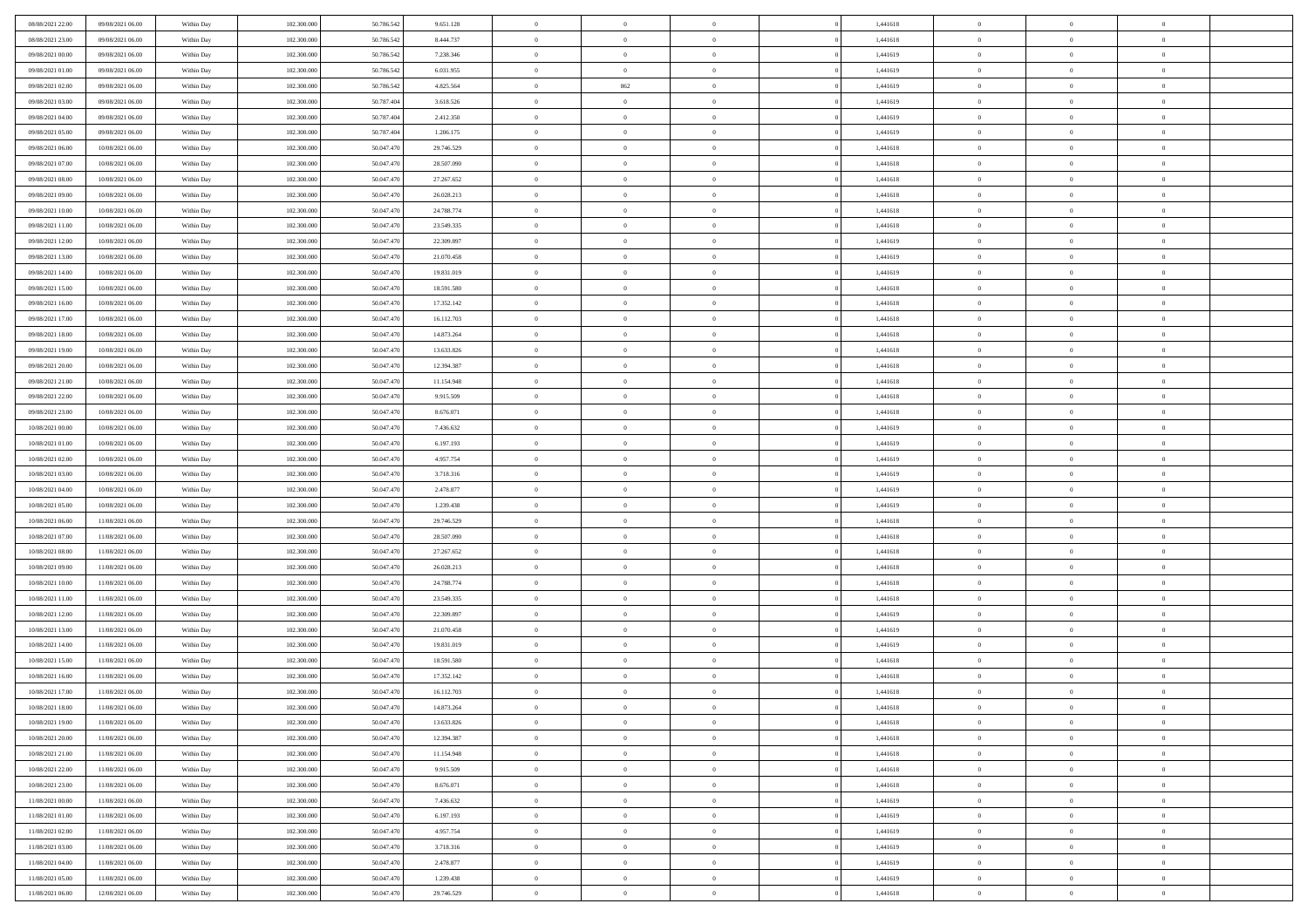| 11/08/2021 07:00 | 12/08/2021 06:00 | Within Day | 102.300.000 | 50.047.470 | 28.507.090 | $\,$ 0 $\,$    | $\overline{0}$ | $\overline{0}$ | 1,441618 | $\bf{0}$       | $\overline{0}$ | $\,0\,$        |  |
|------------------|------------------|------------|-------------|------------|------------|----------------|----------------|----------------|----------|----------------|----------------|----------------|--|
| 11/08/2021 08:00 | 12/08/2021 06:00 | Within Day | 102,300,000 | 50,047.470 | 27.267.652 | $\overline{0}$ | $\overline{0}$ | $\mathbf{0}$   | 1,441618 | $\theta$       | $\overline{0}$ | $\theta$       |  |
| 11/08/2021 09:00 | 12/08/2021 06:00 | Within Dav | 102.300.000 | 50.047.470 | 26.028.213 | $\theta$       | $\overline{0}$ | $\overline{0}$ | 1,441618 | $\mathbf{0}$   | $\overline{0}$ | $\overline{0}$ |  |
| 11/08/2021 10:00 | 12/08/2021 06:00 | Within Day | 102.300.000 | 50.047.470 | 24.788.774 | $\,$ 0 $\,$    | $\overline{0}$ | $\overline{0}$ | 1,441618 | $\bf{0}$       | $\overline{0}$ | $\bf{0}$       |  |
| 11/08/2021 11:00 | 12/08/2021 06:00 | Within Day | 102.300.000 | 50.047.470 | 23.549.335 | $\bf{0}$       | $\overline{0}$ | $\mathbf{0}$   | 1,441618 | $\bf{0}$       | $\theta$       | $\,0\,$        |  |
| 11/08/2021 12:00 | 12/08/2021 06:00 | Within Dav | 102.300.000 | 50.047.470 | 22.309.897 | $\theta$       | $\overline{0}$ | $\mathbf{0}$   | 1,441619 | $\mathbf{0}$   | $\overline{0}$ | $\overline{0}$ |  |
| 11/08/2021 13:00 | 12/08/2021 06:00 | Within Day | 102.300.000 | 50.047.470 | 21.070.458 | $\,$ 0 $\,$    | $\overline{0}$ | $\overline{0}$ | 1,441619 | $\bf{0}$       | $\overline{0}$ | $\,0\,$        |  |
| 11/08/2021 14:00 | 12/08/2021 06:00 | Within Day | 102.300.000 | 50,047.470 | 19.831.019 | $\overline{0}$ | $\overline{0}$ | $\mathbf{0}$   | 1,441619 | $\,$ 0 $\,$    | $\overline{0}$ | $\theta$       |  |
| 11/08/2021 15:00 | 12/08/2021 06:00 | Within Day | 102.300.000 | 50.047.470 | 18.591.580 | $\theta$       | $\overline{0}$ | $\mathbf{0}$   | 1,441618 | $\mathbf{0}$   | $\bf{0}$       | $\overline{0}$ |  |
| 11/08/2021 16:00 | 12/08/2021 06:00 |            | 102.300.000 | 50.047.470 | 17.352.142 | $\,$ 0 $\,$    | $\overline{0}$ | $\Omega$       | 1,441618 | $\bf{0}$       | $\overline{0}$ | $\,0\,$        |  |
|                  |                  | Within Day | 102,300,000 | 50.047.470 |            |                |                |                |          |                | $\mathbf{0}$   | $\theta$       |  |
| 11/08/2021 17:00 | 12/08/2021 06:00 | Within Day |             |            | 16.112.703 | $\bf{0}$       | $\overline{0}$ | $\mathbf{0}$   | 1,441618 | $\bf{0}$       |                |                |  |
| 11/08/2021 18:00 | 12/08/2021 06:00 | Within Dav | 102.300.000 | 50.047.470 | 14.873.264 | $\theta$       | $\overline{0}$ | $\overline{0}$ | 1,441618 | $\mathbf{0}$   | $\overline{0}$ | $\overline{0}$ |  |
| 11/08/2021 19:00 | 12/08/2021 06:00 | Within Day | 102.300.000 | 50.047.470 | 13.633.826 | $\,$ 0 $\,$    | $\overline{0}$ | $\overline{0}$ | 1,441618 | $\bf{0}$       | $\overline{0}$ | $\bf{0}$       |  |
| 11/08/2021 20:00 | 12/08/2021 06:00 | Within Day | 102.300.000 | 50.047.470 | 12.394.387 | $\bf{0}$       | $\overline{0}$ | $\mathbf{0}$   | 1,441618 | $\bf{0}$       | $\theta$       | $\,0\,$        |  |
| 11/08/2021 21:00 | 12/08/2021 06:00 | Within Dav | 102.300.000 | 50.047.470 | 11.154.948 | $\theta$       | $\overline{0}$ | $\mathbf{0}$   | 1,441618 | $\mathbf{0}$   | $\overline{0}$ | $\overline{0}$ |  |
| 11/08/2021 22:00 | 12/08/2021 06:00 | Within Day | 102.300.000 | 50.047.470 | 9.915.509  | $\,$ 0 $\,$    | $\overline{0}$ | $\Omega$       | 1,441618 | $\bf{0}$       | $\overline{0}$ | $\bf{0}$       |  |
| 11/08/2021 23:00 | 12/08/2021 06:00 | Within Day | 102,300,000 | 50,047.470 | 8.676.071  | $\,$ 0 $\,$    | $\overline{0}$ | $\mathbf{0}$   | 1,441618 | $\bf{0}$       | $\overline{0}$ | $\theta$       |  |
| 12/08/2021 00:00 | 12/08/2021 06:00 | Within Day | 102.300.000 | 50.047.470 | 7.436.632  | $\theta$       | $\overline{0}$ | $\mathbf{0}$   | 1,441619 | $\mathbf{0}$   | $\overline{0}$ | $\overline{0}$ |  |
| 12/08/2021 01:00 | 12/08/2021 06:00 | Within Day | 102.300.000 | 50.047.470 | 6.197.193  | $\,$ 0 $\,$    | $\overline{0}$ | $\Omega$       | 1,441619 | $\bf{0}$       | $\overline{0}$ | $\,0\,$        |  |
| 12/08/2021 02:00 | 12/08/2021 06:00 | Within Day | 102.300.000 | 50,047.470 | 4.957.754  | $\bf{0}$       | $\overline{0}$ | $\mathbf{0}$   | 1,441619 | $\bf{0}$       | $\mathbf{0}$   | $\theta$       |  |
| 12/08/2021 03:00 | 12/08/2021 06:00 | Within Dav | 102.300.000 | 50.047.470 | 3.718.316  | $\theta$       | $\overline{0}$ | $\mathbf{0}$   | 1,441619 | $\mathbf{0}$   | $\overline{0}$ | $\overline{0}$ |  |
| 12/08/2021 04:00 | 12/08/2021 06:00 | Within Day | 102.300.000 | 50.047.470 | 2.478.877  | $\,$ 0 $\,$    | $\overline{0}$ | $\overline{0}$ | 1,441619 | $\bf{0}$       | $\overline{0}$ | $\bf{0}$       |  |
| 12/08/2021 05:00 | 12/08/2021 06:00 | Within Day | 102.300.000 | 50.047.470 | 1.239.438  | $\,$ 0         | $\overline{0}$ | $\mathbf{0}$   | 1,441619 | $\bf{0}$       | $\bf{0}$       | $\,0\,$        |  |
| 12/08/2021 06:00 | 13/08/2021 06:00 | Within Dav | 102.300.000 | 50.047.470 | 29.746.529 | $\theta$       | $\overline{0}$ | $\mathbf{0}$   | 1,441618 | $\mathbf{0}$   | $\overline{0}$ | $\theta$       |  |
| 12/08/2021 07:00 | 13/08/2021 06:00 | Within Day | 102.300.000 | 50.047.470 | 28.507.090 | $\,$ 0 $\,$    | $\overline{0}$ | $\overline{0}$ | 1,441618 | $\bf{0}$       | $\overline{0}$ | $\,0\,$        |  |
| 12/08/2021 08:00 | 13/08/2021 06:00 | Within Day | 102,300,000 | 50,047.470 | 27.267.652 | $\,$ 0         | $\overline{0}$ | $\mathbf{0}$   | 1,441618 | $\bf{0}$       | $\overline{0}$ | $\theta$       |  |
| 12/08/2021 09:00 | 13/08/2021 06:00 | Within Day | 102.300.000 | 50.047.470 | 26.028.213 | $\theta$       | $\overline{0}$ | $\overline{0}$ | 1,441618 | $\mathbf{0}$   | $\bf{0}$       | $\overline{0}$ |  |
| 12/08/2021 10:00 | 13/08/2021 06:00 | Within Day | 102.300.000 | 50.047.470 | 24.788.774 | $\,$ 0 $\,$    | $\overline{0}$ | $\Omega$       | 1,441618 | $\bf{0}$       | $\overline{0}$ | $\,0\,$        |  |
| 12/08/2021 11:00 | 13/08/2021 06:00 | Within Day | 102,300,000 | 50,047.470 | 23.549.335 | $\bf{0}$       | $\overline{0}$ | $\mathbf{0}$   | 1,441618 | $\bf{0}$       | $\mathbf{0}$   | $\overline{0}$ |  |
| 12/08/2021 12:00 | 13/08/2021 06:00 | Within Dav | 102.300.000 | 50.047.470 | 22.309.897 | $\theta$       | $\overline{0}$ | $\overline{0}$ | 1,441619 | $\mathbf{0}$   | $\overline{0}$ | $\overline{0}$ |  |
| 12/08/2021 13:00 | 13/08/2021 06:00 | Within Day | 102.300.000 | 50.047.470 | 21.070.458 | $\theta$       | $\overline{0}$ | $\overline{0}$ | 1,441619 | $\,$ 0         | $\overline{0}$ | $\,$ 0 $\,$    |  |
| 12/08/2021 14:00 | 13/08/2021 06:00 | Within Day | 102.300.000 | 50.047.470 | 19.831.019 | $\bf{0}$       | $\overline{0}$ | $\mathbf{0}$   | 1,441619 | $\bf{0}$       | $\mathbf{0}$   | $\overline{0}$ |  |
| 12/08/2021 15:00 | 13/08/2021 06:00 | Within Dav | 102.300.000 | 50.047.470 | 18.591.580 | $\theta$       | $\overline{0}$ | $\mathbf{0}$   | 1,441618 | $\mathbf{0}$   | $\overline{0}$ | $\overline{0}$ |  |
| 12/08/2021 16:00 | 13/08/2021 06:00 | Within Day | 102.300.000 | 50.047.470 | 17.352.142 | $\theta$       | $\overline{0}$ | $\overline{0}$ | 1,441618 | $\,$ 0         | $\overline{0}$ | $\theta$       |  |
| 12/08/2021 17:00 | 13/08/2021 06:00 | Within Day | 102,300,000 | 50,047.470 | 16.112.703 | $\bf{0}$       | $\overline{0}$ | $\mathbf{0}$   | 1,441618 | $\mathbf{0}$   | $\overline{0}$ | $\overline{0}$ |  |
| 12/08/2021 18:00 | 13/08/2021 06:00 | Within Day | 102.300.000 | 50.047.470 | 14.873.264 | $\theta$       | $\overline{0}$ | $\mathbf{0}$   | 1,441618 | $\mathbf{0}$   | $\overline{0}$ | $\overline{0}$ |  |
| 12/08/2021 19:00 | 13/08/2021 06:00 | Within Day | 102.300.000 | 50.047.470 | 13.633.826 | $\theta$       | $\overline{0}$ | $\overline{0}$ | 1,441618 | $\,$ 0         | $\overline{0}$ | $\theta$       |  |
| 12/08/2021 20:00 | 13/08/2021 06:00 | Within Day | 102,300,000 | 50,047.470 | 12.394.387 | $\bf{0}$       | $\overline{0}$ | $\mathbf{0}$   | 1,441618 | $\bf{0}$       | $\mathbf{0}$   | $\overline{0}$ |  |
| 12/08/2021 21:00 | 13/08/2021 06:00 | Within Dav | 102.300.000 | 50.047.470 | 11.154.948 | $\theta$       | $\overline{0}$ | $\overline{0}$ | 1,441618 | $\mathbf{0}$   | $\overline{0}$ | $\overline{0}$ |  |
| 12/08/2021 22:00 | 13/08/2021 06:00 | Within Day | 102.300.000 | 50.047.470 | 9.915.509  | $\,$ 0 $\,$    | $\overline{0}$ | $\overline{0}$ | 1,441618 | $\,$ 0         | $\overline{0}$ | $\,$ 0 $\,$    |  |
| 12/08/2021 23:00 | 13/08/2021 06:00 | Within Day | 102.300.000 | 50.047.470 | 8.676.071  | $\bf{0}$       | $\,$ 0 $\,$    | $\overline{0}$ | 1,441618 | $\,$ 0 $\,$    | $\bf{0}$       | $\overline{0}$ |  |
| 13/08/2021 00:00 | 13/08/2021 06:00 | Within Dav | 102.300.000 | 50.047.470 | 7.436.632  | $\theta$       | $\overline{0}$ | $\mathbf{0}$   | 1,441619 | $\mathbf{0}$   | $\overline{0}$ | $\theta$       |  |
| 13/08/2021 01:00 | 13/08/2021 06:00 | Within Day | 102.300.000 | 50.047.470 | 6.197.193  | $\theta$       | $\overline{0}$ | $\overline{0}$ | 1,441619 | $\,$ 0         | $\overline{0}$ | $\theta$       |  |
| 13/08/2021 02:00 | 13/08/2021 06:00 | Within Day | 102,300,000 | 50,047.470 | 4.957.754  | $\bf{0}$       | $\overline{0}$ | $\mathbf{0}$   | 1,441619 | $\mathbf{0}$   | $\overline{0}$ | $\overline{0}$ |  |
| 13/08/2021 03:00 | 13/08/2021 06:00 | Within Day | 102.300.000 | 50.047.470 | 3.718.316  | $\overline{0}$ | $\theta$       |                | 1,441619 | $\overline{0}$ | $\theta$       | $\theta$       |  |
| 13/08/2021 04:00 | 13/08/2021 06:00 | Within Day | 102.300.000 | 50.047.470 | 2.478.877  | $\,$ 0 $\,$    | $\overline{0}$ | $\overline{0}$ | 1,441619 | $\,$ 0 $\,$    | $\bf{0}$       | $\theta$       |  |
|                  |                  |            |             |            |            |                |                |                |          |                |                |                |  |
| 13/08/2021 05:00 | 13/08/2021 06:00 | Within Day | 102.300.000 | 50.047.470 | 1.239.438  | $\bf{0}$       | $\,$ 0 $\,$    | $\overline{0}$ | 1,441619 | $\,$ 0 $\,$    | $\overline{0}$ | $\overline{0}$ |  |
| 13/08/2021 06:00 | 14/08/2021 06:00 | Within Day | 102.300.000 | 50.047.470 | 29.746.529 | $\mathbf{0}$   | $\overline{0}$ | $\overline{0}$ | 1,441618 | $\,$ 0 $\,$    | $\bf{0}$       | $\overline{0}$ |  |
| 13/08/2021 07:00 | 14/08/2021 06:00 | Within Day | 102.300.000 | 50.047.470 | 28.507.090 | $\,$ 0 $\,$    | $\overline{0}$ | $\overline{0}$ | 1,441618 | $\,$ 0 $\,$    | $\bf{0}$       | $\,$ 0 $\,$    |  |
| 13/08/2021 08:00 | 14/08/2021 06:00 | Within Day | 102.300.000 | 50.047.470 | 27.267.652 | $\,$ 0 $\,$    | $\,$ 0 $\,$    | $\overline{0}$ | 1,441618 | $\,$ 0 $\,$    | $\overline{0}$ | $\overline{0}$ |  |
| 13/08/2021 09:00 | 14/08/2021 06:00 | Within Day | 102.300.000 | 50.047.470 | 26.028.213 | $\mathbf{0}$   | $\overline{0}$ | $\overline{0}$ | 1,441618 | $\mathbf{0}$   | $\bf{0}$       | $\overline{0}$ |  |
| 13/08/2021 10:00 | 14/08/2021 06:00 | Within Day | 102.300.000 | 50.047.470 | 24.788.774 | $\,$ 0 $\,$    | $\overline{0}$ | $\overline{0}$ | 1,441618 | $\,$ 0 $\,$    | $\mathbf{0}$   | $\,$ 0 $\,$    |  |
| 13/08/2021 11:00 | 14/08/2021 06:00 | Within Day | 102.300.000 | 50.047.470 | 23.549.335 | $\bf{0}$       | $\overline{0}$ | $\overline{0}$ | 1,441618 | $\,$ 0 $\,$    | $\overline{0}$ | $\overline{0}$ |  |
| 13/08/2021 12:00 | 14/08/2021 06:00 | Within Day | 102.300.000 | 50.047.470 | 22.309.897 | $\mathbf{0}$   | $\overline{0}$ | $\overline{0}$ | 1,441619 | $\mathbf{0}$   | $\bf{0}$       | $\overline{0}$ |  |
| 13/08/2021 13:00 | 14/08/2021 06:00 | Within Day | 102.300.000 | 50.047.470 | 21.070.458 | $\,$ 0 $\,$    | $\overline{0}$ | $\overline{0}$ | 1,441619 | $\,$ 0 $\,$    | $\mathbf{0}$   | $\,$ 0 $\,$    |  |
| 13/08/2021 14:00 | 14/08/2021 06:00 | Within Day | 102,300,000 | 50.047.470 | 19.831.019 | $\,$ 0 $\,$    | $\,$ 0 $\,$    | $\overline{0}$ | 1,441619 | $\bf{0}$       | $\overline{0}$ | $\overline{0}$ |  |
| 13/08/2021 15:00 | 14/08/2021 06:00 | Within Day | 102.300.000 | 50.047.470 | 18.591.580 | $\theta$       | $\overline{0}$ | $\overline{0}$ | 1,441618 | $\mathbf{0}$   | $\overline{0}$ | $\overline{0}$ |  |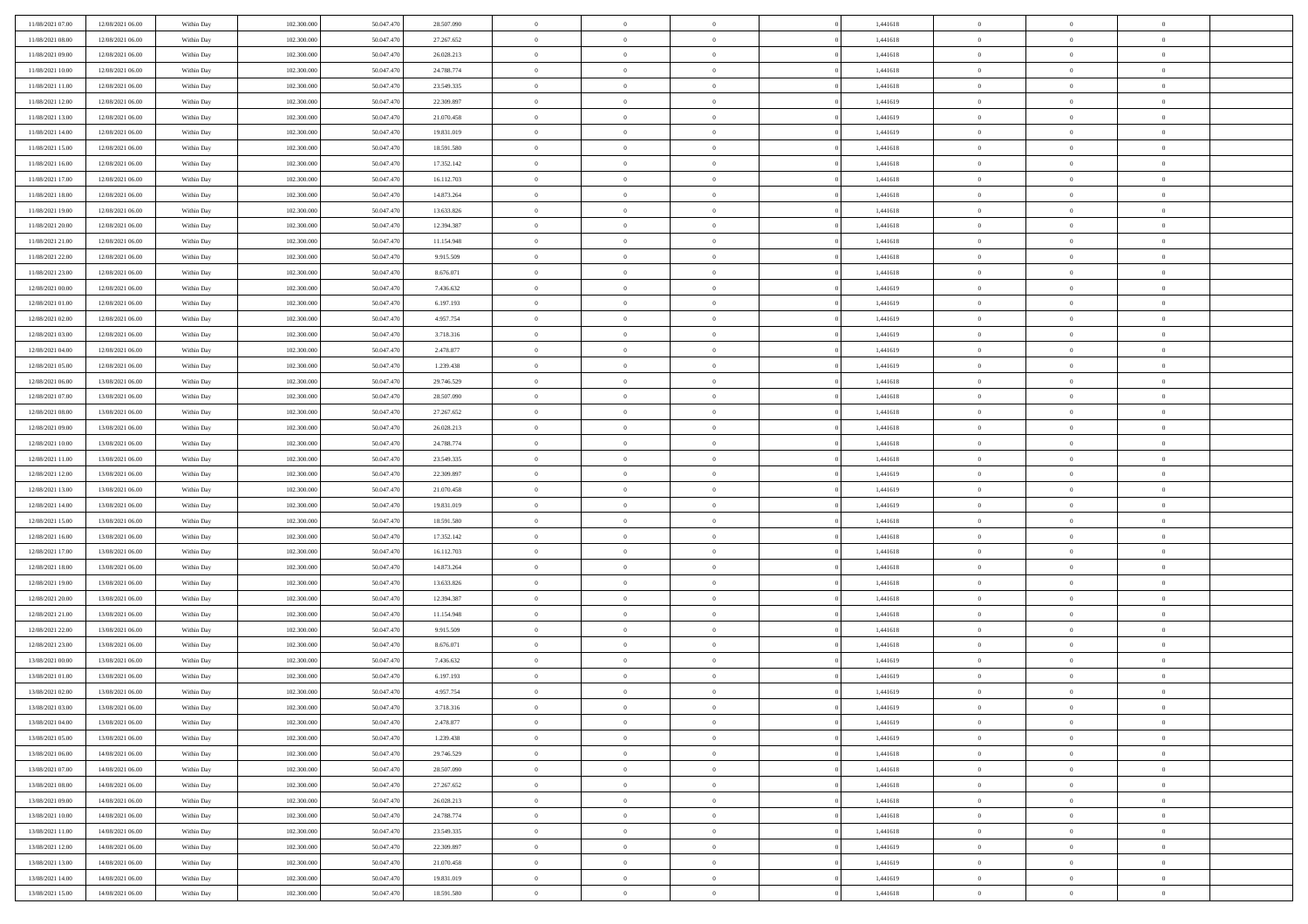| 13/08/2021 16:00 | 14/08/2021 06:00                     | Within Day               | 102.300.000 | 50.047.470 | 17.352.142 | $\,$ 0 $\,$    | $\overline{0}$ | $\overline{0}$ | 1,441618 | $\bf{0}$       | $\overline{0}$ | $\,0\,$        |  |
|------------------|--------------------------------------|--------------------------|-------------|------------|------------|----------------|----------------|----------------|----------|----------------|----------------|----------------|--|
| 13/08/2021 17:00 | 14/08/2021 06:00                     | Within Day               | 102,300,000 | 50.047.47  | 16.112.703 | $\theta$       | $\overline{0}$ | $\mathbf{0}$   | 1,441618 | $\theta$       | $\overline{0}$ | $\theta$       |  |
| 13/08/2021 18:00 | 14/08/2021 06:00                     | Within Dav               | 102.300.000 | 50.047.470 | 14.873.264 | $\theta$       | $\overline{0}$ | $\overline{0}$ | 1,441618 | $\mathbf{0}$   | $\overline{0}$ | $\overline{0}$ |  |
| 13/08/2021 19:00 | 14/08/2021 06:00                     | Within Day               | 102.300.000 | 50.047.470 | 13.633.826 | $\,$ 0 $\,$    | $\overline{0}$ | $\overline{0}$ | 1,441618 | $\bf{0}$       | $\overline{0}$ | $\bf{0}$       |  |
| 13/08/2021 20:00 | 14/08/2021 06:00                     | Within Day               | 102.300.000 | 50.047.470 | 12.394.387 | $\bf{0}$       | $\overline{0}$ | $\mathbf{0}$   | 1,441618 | $\bf{0}$       | $\theta$       | $\,0\,$        |  |
| 13/08/2021 21:00 | 14/08/2021 06:00                     | Within Dav               | 102.300.000 | 50.047.470 | 11.154.948 | $\theta$       | $\overline{0}$ | $\mathbf{0}$   | 1,441618 | $\mathbf{0}$   | $\overline{0}$ | $\overline{0}$ |  |
| 13/08/2021 22:00 | 14/08/2021 06:00                     | Within Day               | 102.300.000 | 50.047.470 | 9.915.509  | $\,$ 0 $\,$    | $\overline{0}$ | $\overline{0}$ | 1,441618 | $\bf{0}$       | $\overline{0}$ | $\,0\,$        |  |
|                  |                                      |                          |             |            |            |                |                |                |          |                |                |                |  |
| 13/08/2021 23:00 | 14/08/2021 06:00                     | Within Day               | 102.300.000 | 50,047.470 | 8.676.071  | $\,$ 0         | $\overline{0}$ | $\mathbf{0}$   | 1,441618 | $\,$ 0 $\,$    | $\overline{0}$ | $\theta$       |  |
| 14/08/2021 00:00 | 14/08/2021 06:00                     | Within Day               | 102.300.000 | 50.047.470 | 7.436.632  | $\theta$       | $\overline{0}$ | $\mathbf{0}$   | 1,441619 | $\mathbf{0}$   | $\bf{0}$       | $\overline{0}$ |  |
| 14/08/2021 01:00 | 14/08/2021 06:00                     | Within Day               | 102.300.000 | 50.047.470 | 6.197.193  | $\,$ 0 $\,$    | $\overline{0}$ | $\Omega$       | 1,441619 | $\bf{0}$       | $\overline{0}$ | $\,0\,$        |  |
| 14/08/2021 02:00 | 14/08/2021 06:00                     | Within Day               | 102,300,000 | 50,047.470 | 4.957.754  | $\bf{0}$       | $\overline{0}$ | $\mathbf{0}$   | 1,441619 | $\bf{0}$       | $\mathbf{0}$   | $\theta$       |  |
| 14/08/2021 03:00 | 14/08/2021 06:00                     | Within Dav               | 102.300.000 | 50.047.470 | 3.718.316  | $\theta$       | $\overline{0}$ | $\overline{0}$ | 1,441619 | $\mathbf{0}$   | $\overline{0}$ | $\overline{0}$ |  |
| 14/08/2021 04:00 | 14/08/2021 06:00                     | Within Day               | 102.300.000 | 50.047.470 | 2.478.877  | $\,$ 0 $\,$    | $\overline{0}$ | $\overline{0}$ | 1,441619 | $\bf{0}$       | $\overline{0}$ | $\bf{0}$       |  |
| 14/08/2021 05:00 | 14/08/2021 06:00                     | Within Day               | 102.300.000 | 50.047.470 | 1.239.438  | $\bf{0}$       | $\overline{0}$ | $\mathbf{0}$   | 1,441619 | $\bf{0}$       | $\theta$       | $\,0\,$        |  |
| 14/08/2021 06:00 | 15/08/2021 06:00                     | Within Dav               | 102.300.000 | 50.047.470 | 29.746.529 | $\theta$       | $\overline{0}$ | $\mathbf{0}$   | 1,441618 | $\mathbf{0}$   | $\overline{0}$ | $\overline{0}$ |  |
| 14/08/2021 07:00 | 15/08/2021 06:00                     | Within Day               | 102.300.000 | 50.047.470 | 28.507.090 | $\,$ 0 $\,$    | $\overline{0}$ | $\Omega$       | 1,441618 | $\bf{0}$       | $\overline{0}$ | $\bf{0}$       |  |
| 14/08/2021 08:00 | 15/08/2021 06:00                     | Within Day               | 102,300,000 | 50,047.470 | 27.267.652 | $\,$ 0         | $\overline{0}$ | $\mathbf{0}$   | 1,441618 | $\bf{0}$       | $\overline{0}$ | $\theta$       |  |
| 14/08/2021 09:00 | 15/08/2021 06:00                     | Within Day               | 102.300.000 | 50.047.470 | 26.028.213 | $\theta$       | $\overline{0}$ | $\mathbf{0}$   | 1,441618 | $\mathbf{0}$   | $\overline{0}$ | $\overline{0}$ |  |
| 14/08/2021 10:00 | 15/08/2021 06:00                     | Within Day               | 102.300.000 | 50.047.470 | 24.788.774 | $\,$ 0 $\,$    | $\overline{0}$ | $\overline{0}$ | 1,441618 | $\bf{0}$       | $\overline{0}$ | $\,0\,$        |  |
| 14/08/2021 11:00 | 15/08/2021 06:00                     | Within Day               | 102.300.000 | 50.047.470 | 23.549.335 | $\bf{0}$       | $\overline{0}$ | $\mathbf{0}$   | 1,441618 | $\bf{0}$       | $\mathbf{0}$   | $\theta$       |  |
| 14/08/2021 12:00 | 15/08/2021 06:00                     | Within Dav               | 102.300.000 | 50.047.470 | 22.309.897 | $\theta$       | $\overline{0}$ | $\mathbf{0}$   | 1,441619 | $\mathbf{0}$   | $\overline{0}$ | $\overline{0}$ |  |
| 14/08/2021 13:00 | 15/08/2021 06:00                     | Within Day               | 102.300.000 | 50.047.470 | 21.070.458 | $\,$ 0 $\,$    | $\overline{0}$ | $\overline{0}$ | 1,441619 | $\bf{0}$       | $\overline{0}$ | $\bf{0}$       |  |
| 14/08/2021 14:00 | 15/08/2021 06:00                     | Within Day               | 102.300.000 | 50.047.470 | 19.831.019 | $\,$ 0         | $\overline{0}$ | $\mathbf{0}$   | 1,441619 | $\bf{0}$       | $\bf{0}$       | $\,0\,$        |  |
| 14/08/2021 15:00 | 15/08/2021 06:00                     | Within Dav               | 102.300.000 | 50.047.470 | 18.591.580 | $\theta$       | $\overline{0}$ | $\mathbf{0}$   | 1,441618 | $\mathbf{0}$   | $\overline{0}$ | $\theta$       |  |
| 14/08/2021 16:00 | 15/08/2021 06:00                     | Within Day               | 102.300.000 | 50.047.470 | 17.352.142 | $\,$ 0 $\,$    | $\overline{0}$ | $\overline{0}$ | 1,441618 | $\bf{0}$       | $\overline{0}$ | $\,0\,$        |  |
| 14/08/2021 17:00 | 15/08/2021 06:00                     | Within Day               | 102,300,000 | 50,047.470 | 16.112.703 | $\,$ 0         | $\overline{0}$ | $\mathbf{0}$   | 1,441618 | $\bf{0}$       | $\overline{0}$ | $\theta$       |  |
| 14/08/2021 18:00 | 15/08/2021 06:00                     | Within Day               | 102.300.000 | 50.047.470 | 14.873.264 | $\theta$       | $\overline{0}$ | $\overline{0}$ | 1,441618 | $\mathbf{0}$   | $\bf{0}$       | $\overline{0}$ |  |
| 14/08/2021 19:00 | 15/08/2021 06:00                     | Within Day               | 102.300.000 | 50.047.470 | 13.633.826 | $\,$ 0 $\,$    | $\overline{0}$ | $\overline{0}$ | 1,441618 | $\bf{0}$       | $\overline{0}$ | $\,0\,$        |  |
| 14/08/2021 20:00 | 15/08/2021 06:00                     | Within Day               | 102,300,000 | 50.047.470 | 12.394.387 | $\bf{0}$       | $\overline{0}$ | $\mathbf{0}$   | 1,441618 | $\bf{0}$       | $\mathbf{0}$   | $\overline{0}$ |  |
| 14/08/2021 21:00 | 15/08/2021 06:00                     | Within Dav               | 102.300.000 | 50.047.470 | 11.154.948 | $\theta$       | $\overline{0}$ | $\overline{0}$ | 1,441618 | $\mathbf{0}$   | $\overline{0}$ | $\overline{0}$ |  |
| 14/08/2021 22:00 | 15/08/2021 06:00                     | Within Day               | 102.300.000 | 50.047.470 | 9.915.509  | $\theta$       | $\overline{0}$ | $\overline{0}$ | 1,441618 | $\,$ 0         | $\overline{0}$ | $\,$ 0 $\,$    |  |
| 14/08/2021 23:00 | 15/08/2021 06:00                     | Within Day               | 102.300.000 | 50.047.470 | 8.676.071  | $\,$ 0         | $\overline{0}$ | $\mathbf{0}$   | 1,441618 | $\bf{0}$       | $\mathbf{0}$   | $\overline{0}$ |  |
| 15/08/2021 00:00 | 15/08/2021 06:00                     | Within Dav               | 102.300.000 | 50.047.470 | 7.436.632  | $\theta$       | $\overline{0}$ | $\mathbf{0}$   | 1,441619 | $\mathbf{0}$   | $\overline{0}$ | $\overline{0}$ |  |
| 15/08/2021 01:00 | 15/08/2021 06:00                     | Within Day               | 102.300.000 | 50.047.470 | 6.197.193  | $\theta$       | $\overline{0}$ | $\overline{0}$ | 1,441619 | $\,$ 0         | $\overline{0}$ | $\theta$       |  |
| 15/08/2021 02:00 | 15/08/2021 06:00                     | Within Day               | 102,300,000 | 50,047.470 | 4.957.754  | $\bf{0}$       | $\overline{0}$ | $\mathbf{0}$   | 1,441619 | $\mathbf{0}$   | $\overline{0}$ | $\overline{0}$ |  |
| 15/08/2021 03:00 | 15/08/2021 06:00                     | Within Day               | 102.300.000 | 50.047.470 | 3.718.316  | $\theta$       | $\overline{0}$ | $\mathbf{0}$   | 1,441619 | $\mathbf{0}$   | $\overline{0}$ | $\overline{0}$ |  |
| 15/08/2021 04:00 | 15/08/2021 06:00                     | Within Day               | 102.300.000 | 50.047.470 | 2.478.877  | $\theta$       | $\overline{0}$ | $\overline{0}$ | 1,441619 | $\,$ 0         | $\overline{0}$ | $\theta$       |  |
| 15/08/2021 05:00 | 15/08/2021 06:00                     | Within Day               | 102,300,000 | 50,047.470 | 1.239.438  | $\bf{0}$       | $\overline{0}$ | $\mathbf{0}$   | 1,441619 | $\bf{0}$       | $\mathbf{0}$   | $\overline{0}$ |  |
| 15/08/2021 06:00 | 16/08/2021 06:00                     | Within Dav               | 102.300.000 | 50.047.470 | 29.746.529 | $\theta$       | $\overline{0}$ | $\overline{0}$ | 1,441618 | $\mathbf{0}$   | $\overline{0}$ | $\overline{0}$ |  |
| 15/08/2021 07:00 | 16/08/2021 06:00                     | Within Day               | 102.300.000 | 50.047.470 | 28.507.090 | $\,$ 0 $\,$    | $\overline{0}$ | $\overline{0}$ | 1,441618 | $\,$ 0         | $\overline{0}$ | $\,$ 0 $\,$    |  |
| 15/08/2021 08:00 | 16/08/2021 06:00                     | Within Day               | 102.300.000 | 50,047.470 | 27.267.652 | $\,$ 0         | $\,$ 0 $\,$    | $\overline{0}$ | 1,441618 | $\,$ 0 $\,$    | $\bf{0}$       | $\overline{0}$ |  |
| 15/08/2021 09:00 | 16/08/2021 06:00                     | Within Dav               | 102.300.000 | 50.047.470 | 26.028.213 | $\theta$       | $\overline{0}$ | $\mathbf{0}$   | 1,441618 | $\mathbf{0}$   | $\overline{0}$ | $\theta$       |  |
| 15/08/2021 11:00 | 16/08/2021 06:00                     | Within Day               | 102.300.000 | 50.047.470 | 23.549.335 | $\overline{0}$ | $\overline{0}$ | $\overline{0}$ | 1,441618 | $\,$ 0         | $\overline{0}$ | $\theta$       |  |
| 15/08/2021 12:00 | 16/08/2021 06:00                     | Within Day               | 102,300,000 | 50,047.470 | 22.309.897 | $\bf{0}$       | $\overline{0}$ | $\mathbf{0}$   | 1,441619 | $\,$ 0 $\,$    | $\overline{0}$ | $\overline{0}$ |  |
| 15/08/2021 13:00 | 16/08/2021 06:00                     | Within Day               | 102.300.000 | 50.047.470 | 21.070.458 | $\overline{0}$ | $\theta$       |                | 1,441619 | $\overline{0}$ | $\theta$       | $\theta$       |  |
| 15/08/2021 14:00 | 16/08/2021 06:00                     | Within Day               | 102.300.000 | 50.047.470 | 19.831.019 | $\,$ 0 $\,$    | $\overline{0}$ | $\overline{0}$ | 1,441619 | $\,$ 0 $\,$    | $\bf{0}$       | $\theta$       |  |
| 15/08/2021 15:00 | 16/08/2021 06:00                     | Within Day               | 102.300.000 | 50.047.470 | 18.591.580 | $\bf{0}$       | $\,$ 0 $\,$    | $\overline{0}$ | 1,441618 | $\,$ 0 $\,$    | $\overline{0}$ | $\overline{0}$ |  |
| 15/08/2021 16:00 | 16/08/2021 06:00                     | Within Day               | 102.300.000 | 50.047.470 | 17.352.142 | $\overline{0}$ | $\overline{0}$ | $\overline{0}$ | 1,441618 | $\,$ 0 $\,$    | $\bf{0}$       | $\overline{0}$ |  |
| 15/08/2021 17:00 | 16/08/2021 06:00                     | Within Day               | 102.300.000 | 50.047.470 | 16.112.703 | $\,$ 0 $\,$    | $\overline{0}$ | $\overline{0}$ | 1,441618 | $\,$ 0 $\,$    | $\bf{0}$       | $\,$ 0 $\,$    |  |
| 15/08/2021 18:00 | 16/08/2021 06:00                     | Within Day               | 102.300.000 | 50.047.470 | 14.873.264 | $\,$ 0 $\,$    | $\,$ 0 $\,$    | $\overline{0}$ | 1,441618 | $\,$ 0 $\,$    | $\overline{0}$ | $\overline{0}$ |  |
| 15/08/2021 19:00 | 16/08/2021 06:00                     | Within Day               | 102.300.000 | 50.047.470 | 13.633.826 | $\mathbf{0}$   | $\overline{0}$ | $\overline{0}$ | 1,441618 | $\mathbf{0}$   | $\bf{0}$       | $\overline{0}$ |  |
| 15/08/2021 20:00 | 16/08/2021 06:00                     |                          | 102.300.000 | 50.047.470 | 12.394.387 | $\,$ 0 $\,$    | 1.315          | $\overline{0}$ | 1,441618 | $\,$ 0 $\,$    | $\mathbf{0}$   | $\,$ 0 $\,$    |  |
| 15/08/2021 21:00 | 16/08/2021 06:00                     | Within Day<br>Within Day | 102.300.000 | 50.048.784 | 11.153.765 | $\overline{0}$ | $\overline{0}$ | $\overline{0}$ | 1,441618 | $\,$ 0 $\,$    | $\overline{0}$ | $\overline{0}$ |  |
| 15/08/2021 22:00 | 16/08/2021 06:00                     | Within Day               | 102.300.000 | 50.048.784 | 9.914.458  | $\mathbf{0}$   | $\overline{0}$ | $\overline{0}$ | 1,441618 | $\mathbf{0}$   | $\bf{0}$       | $\overline{0}$ |  |
| 15/08/2021 23:00 | 16/08/2021 06:00                     |                          | 102.300.000 | 50.048.784 | 8.675.150  | $\,$ 0 $\,$    | $\overline{0}$ | $\overline{0}$ | 1,441618 | $\,$ 0 $\,$    | $\mathbf{0}$   | $\,$ 0 $\,$    |  |
|                  |                                      | Within Day<br>Within Day | 102,300,000 | 50,048,784 |            |                |                |                |          |                | $\overline{0}$ |                |  |
| 16/08/2021 00:00 | 16/08/2021 06:00<br>16/08/2021 06:00 |                          |             |            | 7.435.843  | $\,$ 0 $\,$    | $\,$ 0 $\,$    | $\overline{0}$ | 1,441619 | $\bf{0}$       |                | $\overline{0}$ |  |
| 16/08/2021 01:00 |                                      | Within Day               | 102.300.000 | 50.048.784 | 6.196.536  | $\theta$       | $\overline{0}$ | $\overline{0}$ | 1,441619 | $\mathbf{0}$   | $\overline{0}$ | $\overline{0}$ |  |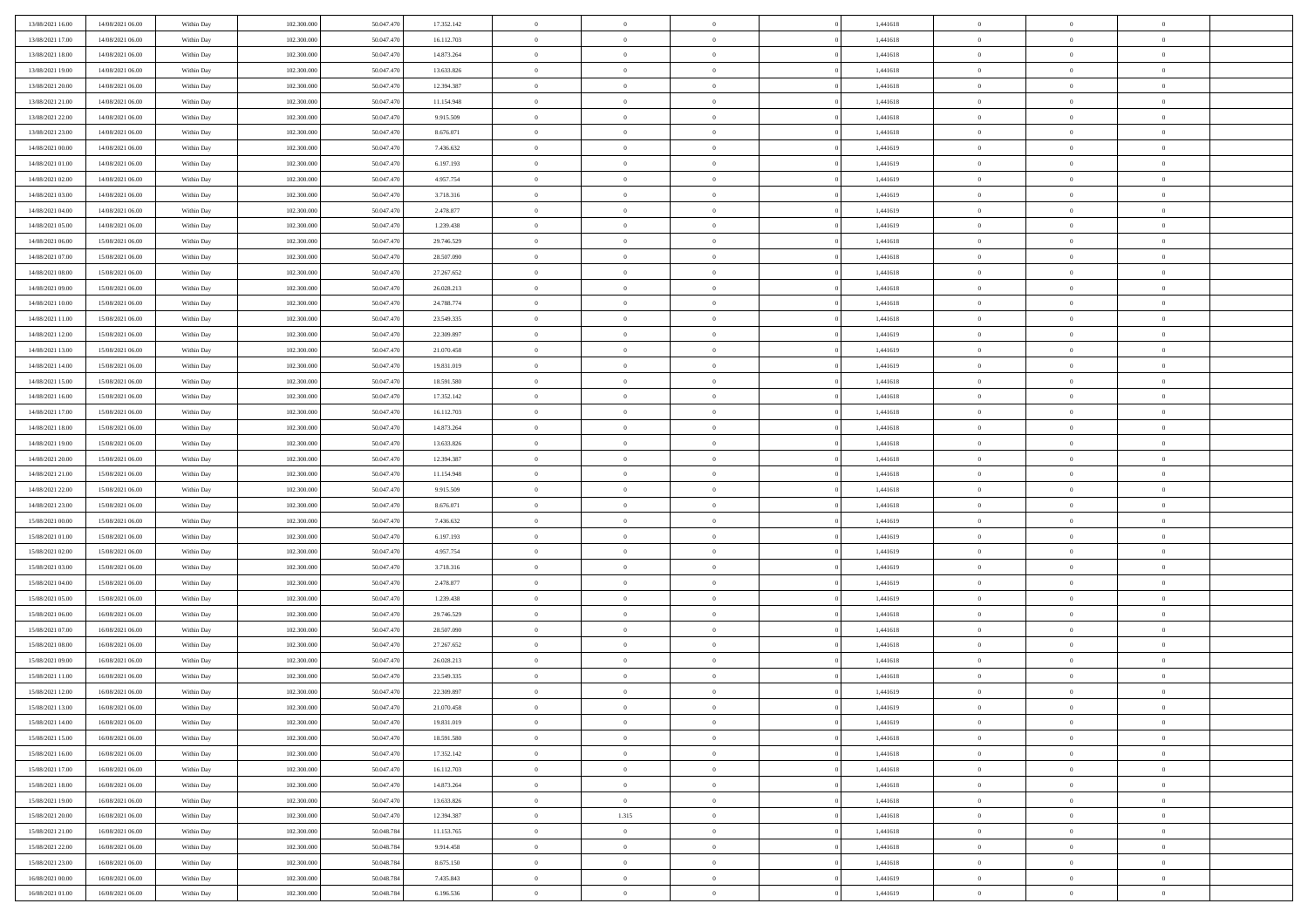| 16/08/2021 02:00                     | 16/08/2021 06:00                     | Within Day               | 102,300,000                | 50.048.784               | 4.957.229                | $\bf{0}$                | $\overline{0}$                   | $^{\circ}$                       | 1,441619             | $\bf{0}$                 | $\overline{0}$             | $\bf{0}$                  |  |
|--------------------------------------|--------------------------------------|--------------------------|----------------------------|--------------------------|--------------------------|-------------------------|----------------------------------|----------------------------------|----------------------|--------------------------|----------------------------|---------------------------|--|
| 16/08/2021 03:00                     | 16/08/2021 06:00                     | Within Dav               | 102.300.000                | 50.048.784               | 3.717.921                | $\theta$                | $\overline{0}$                   | $\overline{0}$                   | 1,441619             | $\mathbf{0}$             | $\bf{0}$                   | $\overline{0}$            |  |
| 16/08/2021 04:00                     | 16/08/2021 06:00                     | Within Day               | 102.300.000                | 50.048.784               | 2.478.614                | $\theta$                | 34.531                           | $\bf{0}$                         | 1,441619             | $\,$ 0                   | $\overline{0}$             | $\,$ 0 $\,$               |  |
| 16/08/2021 05:00                     | 16/08/2021 06:00                     | Within Day               | 102,300,000                | 50,083,315               | 1.222.041                | $\mathbf{0}$            | $\overline{0}$                   | $\mathbf{0}$                     | 1.441619             | $\bf{0}$                 | $\mathbf{0}$               | $\theta$                  |  |
| 16/08/2021 06:00                     | 17/08/2021 06:00                     | Within Day               | 102.300.000                | 50.047.470               | 29.746.529               | $\mathbf{0}$            | $\overline{0}$                   | $\overline{0}$                   | 1,441618             | $\mathbf{0}$             | $\bf{0}$                   | $\overline{0}$            |  |
| 16/08/2021 07:00                     | 17/08/2021 06:00                     | Within Day               | 102.300.000                | 50.047.470               | 28.507.090               | $\theta$                | $\overline{0}$                   | $\bf{0}$                         | 1,441618             | $\,$ 0                   | $\overline{0}$             | $\,$ 0 $\,$               |  |
| 16/08/2021 08:00                     | 17/08/2021 06:00                     | Within Day               | 102,300,000                | 50,047.470               | 27.267.652               | $\,$ 0 $\,$             | $\overline{0}$                   | $\mathbf{0}$                     | 1,441618             | $\bf{0}$                 | $\bf{0}$                   | $\theta$                  |  |
| 16/08/2021 09:00                     | 17/08/2021 06:00                     | Within Day               | 102.300.000                | 50.047.470               | 26.028.213               | $\overline{0}$          | $\overline{0}$                   | $\overline{0}$                   | 1,441618             | $\mathbf{0}$             | $\bf{0}$                   | $\overline{0}$            |  |
| 16/08/2021 10:00                     | 17/08/2021 06:00                     | Within Day               | 102.300.000                | 50.047.470               | 24.788.774               | $\theta$                | $\overline{0}$                   | $\bf{0}$                         | 1,441618             | $\,$ 0                   | $\overline{0}$             | $\,$ 0 $\,$               |  |
| 16/08/2021 11:00                     | 17/08/2021 06:00                     | Within Day               | 102,300,000                | 50.047.470               | 23.549.335               | $\mathbf{0}$            | $\overline{0}$                   | $\mathbf{0}$                     | 1.441618             | $\bf{0}$                 | $\mathbf{0}$               | $\theta$                  |  |
| 16/08/2021 12:00                     | 17/08/2021 06:00                     | Within Day               | 102.300.000                | 50.047.470               | 22.309.897               | $\mathbf{0}$            | $\overline{0}$                   | $\overline{0}$                   | 1,441619             | $\mathbf{0}$             | $\bf{0}$                   | $\overline{0}$            |  |
| 16/08/2021 13:00                     | 17/08/2021 06:00                     | Within Day               | 102.300.000                | 50.047.470               | 21.070.458               | $\theta$                | $\overline{0}$                   | $\bf{0}$                         | 1,441619             | $\,$ 0                   | $\overline{0}$             | $\,$ 0 $\,$               |  |
| 16/08/2021 14:00                     | 17/08/2021 06:00                     | Within Day               | 102,300,000                | 50.047.470               | 19.831.019               | $\mathbf{0}$            | $\overline{0}$                   | $\mathbf{0}$                     | 1.441619             | $\bf{0}$                 | $\mathbf{0}$               | $\theta$                  |  |
| 16/08/2021 15:00                     | 17/08/2021 06:00                     | Within Day               | 102.300.000                | 50.047.470               | 18.591.580               | $\overline{0}$          | $\overline{0}$                   | $\overline{0}$                   | 1,441618             | $\mathbf{0}$             | $\bf{0}$                   | $\overline{0}$            |  |
| 16/08/2021 16:00                     | 17/08/2021 06:00                     | Within Day               | 102.300.000                | 50.047.470               | 17.352.142               | $\theta$                | $\overline{0}$                   | $\overline{0}$                   | 1,441618             | $\,$ 0                   | $\overline{0}$             | $\,$ 0 $\,$               |  |
| 16/08/2021 17:00                     | 17/08/2021 06:00                     | Within Day               | 102,300,000                | 50.047.470               | 16.112.703               | $\bf{0}$                | $\overline{0}$                   | $\mathbf{0}$                     | 1,441618             | $\bf{0}$                 | $\mathbf{0}$               | $\bf{0}$                  |  |
| 16/08/2021 18:00                     | 17/08/2021 06:00                     | Within Day               | 102.300.000                | 50.047.470               | 14.873.264               | $\overline{0}$          | $\overline{0}$                   | $\overline{0}$                   | 1,441618             | $\mathbf{0}$             | $\bf{0}$                   | $\overline{0}$            |  |
| 16/08/2021 19:00                     | 17/08/2021 06:00                     | Within Day               | 102.300.000                | 50.047.470               | 13.633.826               | $\theta$                | $\overline{0}$                   | $\bf{0}$                         | 1,441618             | $\,$ 0                   | $\overline{0}$             | $\,0\,$                   |  |
| 16/08/2021 20:00                     | 17/08/2021 06:00                     | Within Day               | 102,300,000                | 50.047.470               | 12.394.387               | $\mathbf{0}$            | $\overline{0}$                   | $\mathbf{0}$                     | 1,441618             | $\bf{0}$                 | $\mathbf{0}$               | $\theta$                  |  |
| 16/08/2021 21:00                     | 17/08/2021 06:00                     | Within Dav               | 102.300.000                | 50.047.470               | 11.154.948               | $\overline{0}$          | $\overline{0}$                   | $\overline{0}$                   | 1,441618             | $\mathbf{0}$             | $\bf{0}$                   | $\overline{0}$            |  |
| 16/08/2021 22:00                     | 17/08/2021 06:00                     | Within Day               | 102.300.000                | 50.047.470               | 9.915.509                | $\theta$                | $\overline{0}$                   | $\bf{0}$                         | 1,441618             | $\,$ 0                   | $\overline{0}$             | $\,$ 0 $\,$               |  |
| 16/08/2021 23:00                     | 17/08/2021 06:00                     | Within Day               | 102,300,000                | 50.047.470               | 8.676.071                | $\mathbf{0}$            | $\overline{0}$                   | $\mathbf{0}$                     | 1.441618             | $\bf{0}$                 | $\mathbf{0}$               | $\theta$                  |  |
| 17/08/2021 00:00                     | 17/08/2021 06:00                     | Within Dav               | 102.300.000                | 50.047.470               | 7.436.632                | $\mathbf{0}$            | $\overline{0}$                   | $\overline{0}$                   | 1,441619             | $\mathbf{0}$             | $\bf{0}$                   | $\overline{0}$            |  |
| 17/08/2021 01:00                     | 17/08/2021 06:00                     | Within Day               | 102.300.000                | 50.047.470               | 6.197.193                | $\theta$                | $\overline{0}$                   | $\bf{0}$                         | 1,441619             | $\,$ 0                   | $\overline{0}$             | $\,$ 0 $\,$               |  |
| 17/08/2021 02:00                     | 17/08/2021 06:00                     | Within Day               | 102,300,000                | 50,047.470               | 4.957.754                | $\bf{0}$                | $\overline{0}$                   | $\mathbf{0}$                     | 1,441619             | $\bf{0}$                 | $\bf{0}$                   | $\bf{0}$                  |  |
| 17/08/2021 03:00                     | 17/08/2021 06:00                     | Within Dav               | 102.300.000                | 50.047.470               | 3.718.316                | $\overline{0}$          | $\overline{0}$                   | $\overline{0}$                   | 1,441619             | $\mathbf{0}$             | $\bf{0}$                   | $\overline{0}$            |  |
| 17/08/2021 04:00                     | 17/08/2021 06:00                     | Within Day               | 102.300.000                | 50.047.470               | 2.478.877                | $\theta$                | $\overline{0}$                   | $\bf{0}$                         | 1,441619             | $\,$ 0                   | $\overline{0}$             | $\,$ 0 $\,$               |  |
| 17/08/2021 05:00                     | 17/08/2021 06:00                     | Within Day               | 102,300,000                | 50.047.470               | 1.239.438                | $\overline{0}$          | $\overline{0}$                   | $\mathbf{0}$                     | 1.441619             | $\bf{0}$                 | $\mathbf{0}$               | $\theta$                  |  |
| 17/08/2021 06:00                     | 18/08/2021 06:00                     | Within Dav               | 102.300.000                | 50.047.470               | 29.746.529               | $\mathbf{0}$            | $\overline{0}$                   | $\overline{0}$                   | 1,441618             | $\mathbf{0}$             | $\bf{0}$                   | $\overline{0}$            |  |
| 17/08/2021 07:00                     | 18/08/2021 06:00                     | Within Day               | 102.300.000                | 50.047.470               | 28.507.090               | $\theta$                | $\overline{0}$                   | $\bf{0}$                         | 1,441618             | $\,$ 0                   | $\overline{0}$             | $\,$ 0 $\,$               |  |
| 17/08/2021 08:00                     | 18/08/2021 06:00                     | Within Day               | 102.300.000                | 50.047.470               | 27.267.652               | $\,$ 0 $\,$             | $\overline{0}$                   | $\overline{0}$                   | 1,441618             | $\bf{0}$                 | $\overline{0}$             | $\,0\,$                   |  |
| 17/08/2021 09:00                     | 18/08/2021 06:00                     | Within Dav               | 102.300.000                | 50.047.470               | 26.028.213               | $\overline{0}$          | $\overline{0}$                   | $\overline{0}$                   | 1,441618             | $\mathbf{0}$             | $\bf{0}$                   | $\overline{0}$            |  |
| 17/08/2021 10:00                     | 18/08/2021 06:00                     | Within Day               | 102.300.000                | 50.047.470               | 24.788.774               | $\theta$                | $\overline{0}$                   | $\overline{0}$                   | 1,441618             | $\,$ 0                   | $\overline{0}$             | $\,$ 0 $\,$               |  |
| 17/08/2021 11:00<br>17/08/2021 12:00 | 18/08/2021 06:00<br>18/08/2021 06:00 | Within Day<br>Within Dav | 102.300.000<br>102.300.000 | 50.047.470<br>50.047.470 | 23.549.335<br>22.309.897 | $\,$ 0 $\,$<br>$\theta$ | $\overline{0}$<br>$\overline{0}$ | $\overline{0}$<br>$\overline{0}$ | 1,441618<br>1,441619 | $\bf{0}$<br>$\mathbf{0}$ | $\overline{0}$<br>$\bf{0}$ | $\,0\,$<br>$\overline{0}$ |  |
| 17/08/2021 13:00                     | 18/08/2021 06:00                     | Within Day               | 102.300.000                | 50.047.470               | 21.070.458               | $\theta$                | $\overline{0}$                   | $\bf{0}$                         | 1,441619             | $\,$ 0                   | $\overline{0}$             | $\,$ 0 $\,$               |  |
| 17/08/2021 14:00                     | 18/08/2021 06:00                     | Within Day               | 102.300.000                | 50.047.470               | 19.831.019               | $\,$ 0 $\,$             | $\overline{0}$                   | $\overline{0}$                   | 1,441619             | $\bf{0}$                 | $\overline{0}$             | $\,0\,$                   |  |
| 17/08/2021 15:00                     | 18/08/2021 06:00                     | Within Dav               | 102.300.000                | 50.047.470               | 18.591.580               | $\overline{0}$          | $\overline{0}$                   | $\overline{0}$                   | 1,441618             | $\mathbf{0}$             | $\bf{0}$                   | $\overline{0}$            |  |
| 17/08/2021 16:00                     | 18/08/2021 06:00                     | Within Day               | 102.300.000                | 50.047.470               | 17.352.142               | $\theta$                | $\overline{0}$                   | $\bf{0}$                         | 1,441618             | $\,$ 0                   | $\overline{0}$             | $\,$ 0 $\,$               |  |
| 17/08/2021 17:00                     | 18/08/2021 06:00                     | Within Day               | 102.300.000                | 50.047.470               | 16.112.703               | $\,$ 0 $\,$             | $\overline{0}$                   | $\overline{0}$                   | 1,441618             | $\bf{0}$                 | $\overline{0}$             | $\,0\,$                   |  |
| 17/08/2021 18:00                     | 18/08/2021 06:00                     | Within Dav               | 102.300.000                | 50.047.470               | 14.873.264               | $\theta$                | $\overline{0}$                   | $\overline{0}$                   | 1,441618             | $\mathbf{0}$             | $\bf{0}$                   | $\overline{0}$            |  |
| 17/08/2021 19:00                     | 18/08/2021 06:00                     | Within Day               | 102.300.000                | 50.047.470               | 13.633.826               | $\theta$                | $\overline{0}$                   | $\bf{0}$                         | 1,441618             | $\,$ 0                   | $\overline{0}$             | $\,$ 0 $\,$               |  |
| 17/08/2021 20:00                     | 18/08/2021 06:00                     | Within Day               | 102.300.000                | 50.047.470               | 12.394.387               | $\,$ 0 $\,$             | $\overline{0}$                   | $\overline{0}$                   | 1,441618             | $\bf{0}$                 | $\overline{0}$             | $\,0\,$                   |  |
| 17/08/2021 21:00                     | 18/08/2021 06:00                     | Within Dav               | 102.300.000                | 50.047.470               | 11.154.948               | $\theta$                | $\overline{0}$                   | $\overline{0}$                   | 1,441618             | $\mathbf{0}$             | $\bf{0}$                   | $\overline{0}$            |  |
| 17/08/2021 22:00                     | 18/08/2021 06:00                     | Within Day               | 102.300.000                | 50.047.470               | 9.915.509                | $\overline{0}$          | $\overline{0}$                   | $\overline{0}$                   | 1,441618             | $\overline{0}$           | $\theta$                   | $\theta$                  |  |
| 17/08/2021 23:00                     | 18/08/2021 06:00                     | Within Day               | 102.300.000                | 50.047.470               | 8.676.071                | $\bf{0}$                | $\overline{0}$                   | $\overline{0}$                   | 1,441618             | $\bf{0}$                 | $\overline{0}$             | $\bf{0}$                  |  |
| 18/08/2021 00:00                     | 18/08/2021 06:00                     | Within Day               | 102.300.000                | 50.047.470               | 7.436.632                | $\overline{0}$          | $\overline{0}$                   | $\overline{0}$                   | 1,441619             | $\overline{0}$           | $\bf{0}$                   | $\overline{0}$            |  |
| 18/08/2021 01:00                     | 18/08/2021 06:00                     | Within Day               | 102.300.000                | 50.047.470               | 6.197.193                | $\,$ 0 $\,$             | $\overline{0}$                   | $\overline{0}$                   | 1,441619             | $\,$ 0 $\,$              | $\,$ 0 $\,$                | $\,$ 0 $\,$               |  |
| 18/08/2021 02:00                     | 18/08/2021 06:00                     | Within Day               | 102.300.000                | 50.047.470               | 4.957.754                | $\bf{0}$                | $\overline{0}$                   | $\overline{0}$                   | 1,441619             | $\mathbf{0}$             | $\overline{0}$             | $\bf{0}$                  |  |
| 18/08/2021 03:00                     | 18/08/2021 06:00                     | Within Day               | 102.300.000                | 50.047.470               | 3.718.316                | $\,$ 0 $\,$             | $\overline{0}$                   | $\overline{0}$                   | 1,441619             | $\,$ 0 $\,$              | $\bf{0}$                   | $\overline{0}$            |  |
| 18/08/2021 04:00                     | 18/08/2021 06:00                     | Within Day               | 102.300.000                | 50.047.470               | 2.478.877                | $\,$ 0                  | $\overline{0}$                   | $\overline{0}$                   | 1,441619             | $\,$ 0 $\,$              | $\overline{0}$             | $\,$ 0 $\,$               |  |
| 18/08/2021 05:00                     | 18/08/2021 06:00                     | Within Day               | 102.300.000                | 50.047.470               | 1.239.438                | $\bf{0}$                | $\overline{0}$                   | $\overline{0}$                   | 1,441619             | $\overline{0}$           | $\overline{0}$             | $\overline{0}$            |  |
| 18/08/2021 06:00                     | 19/08/2021 06:00                     | Within Day               | 102.300.000                | 50.047.470               | 29.746.529               | $\mathbf{0}$            | $\overline{0}$                   | $\overline{0}$                   | 1,441618             | $\,$ 0 $\,$              | $\bf{0}$                   | $\overline{0}$            |  |
| 18/08/2021 07:00                     | 19/08/2021 06:00                     | Within Day               | 102.300.000                | 50.047.470               | 28.507.090               | $\,$ 0                  | $\overline{0}$                   | $\overline{0}$                   | 1,441618             | $\,$ 0 $\,$              | $\,$ 0 $\,$                | $\,$ 0 $\,$               |  |
| 18/08/2021 08:00                     | 19/08/2021 06:00                     | Within Day               | 102.300.000                | 50.047.470               | 27.267.652               | $\bf{0}$                | $\overline{0}$                   | $\overline{0}$                   | 1,441618             | $\mathbf{0}$             | $\overline{0}$             | $\bf{0}$                  |  |
| 18/08/2021 09:00                     | 19/08/2021 06:00                     | Within Day               | 102.300.000                | 50.047.470               | 26.028.213               | $\mathbf{0}$            | $\overline{0}$                   | $\overline{0}$                   | 1,441618             | $\mathbf{0}$             | $\bf{0}$                   | $\overline{0}$            |  |
| 18/08/2021 10:00                     | 19/08/2021 06:00                     | Within Day               | 102.300.000                | 50.047.470               | 24.788.774               | $\,$ 0 $\,$             | $\overline{0}$                   | $\overline{0}$                   | 1,441618             | $\,$ 0 $\,$              | $\overline{0}$             | $\,$ 0 $\,$               |  |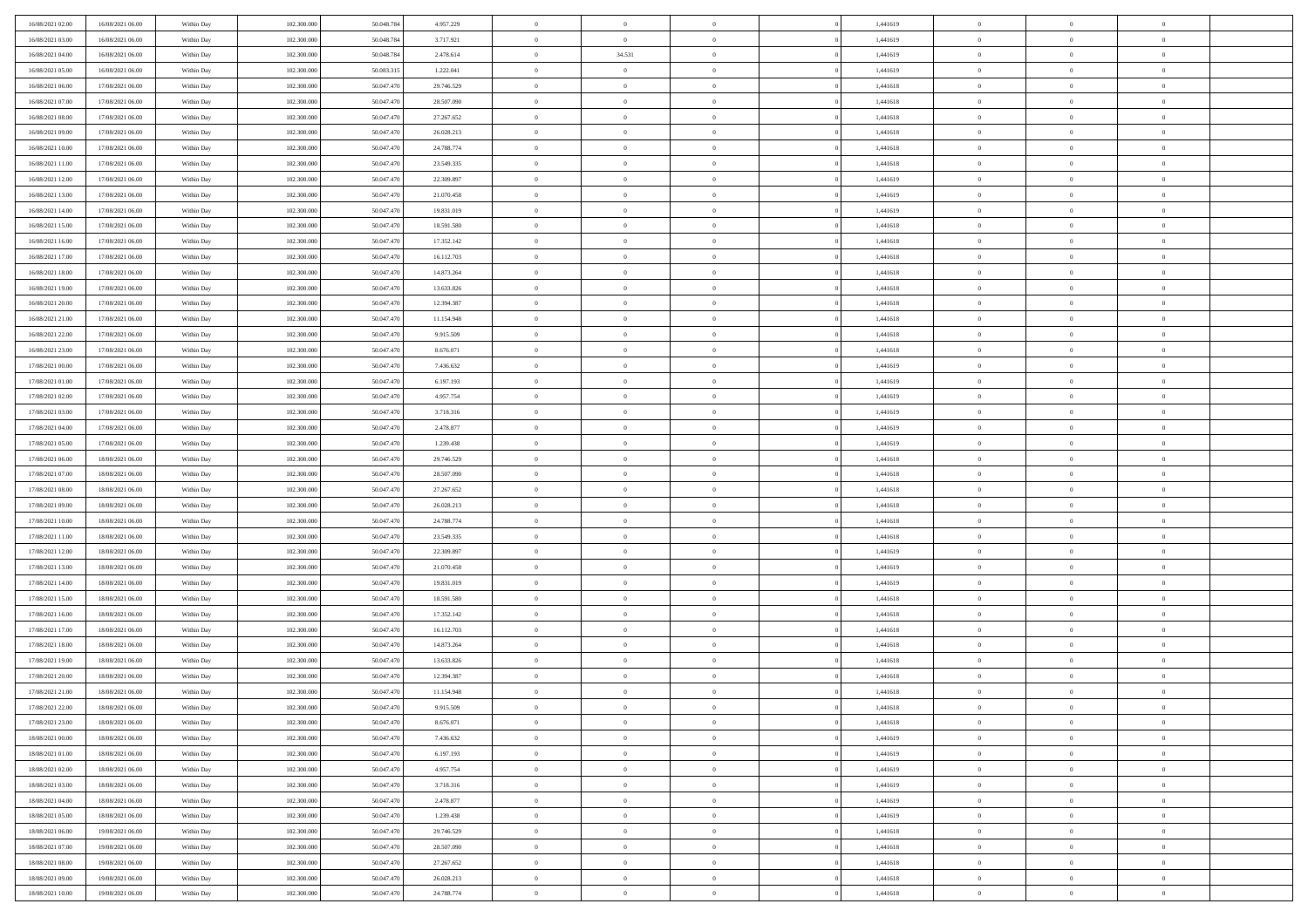| 18/08/2021 11:00 | 19/08/2021 06:00 | Within Day | 102.300.000 | 50.047.470 | 23.549.335 | $\,$ 0         | $\overline{0}$ | $\theta$       |          | 1,441618 | $\bf{0}$       | $\overline{0}$ | $\,0\,$        |  |
|------------------|------------------|------------|-------------|------------|------------|----------------|----------------|----------------|----------|----------|----------------|----------------|----------------|--|
| 18/08/2021 12:00 | 19/08/2021 06:00 | Within Day | 102.300,000 | 50.047.470 | 22.309.897 | $\overline{0}$ | $\overline{0}$ | $\overline{0}$ |          | 1,441619 | $\overline{0}$ | $\overline{0}$ | $\theta$       |  |
| 18/08/2021 13:00 | 19/08/2021 06:00 | Within Dav | 102.300.000 | 50.047.470 | 21.070.458 | $\mathbf{0}$   | $\overline{0}$ | $\overline{0}$ |          | 1,441619 | $\mathbf{0}$   | $\overline{0}$ | $\overline{0}$ |  |
| 18/08/2021 14:00 | 19/08/2021 06:00 | Within Day | 102.300.000 | 50.047.470 | 19.831.019 | $\bf{0}$       | $\overline{0}$ | $\bf{0}$       |          | 1,441619 | $\bf{0}$       | $\overline{0}$ | $\bf{0}$       |  |
| 18/08/2021 15:00 | 19/08/2021 06:00 | Within Day | 102.300.000 | 50.047.470 | 18.591.580 | $\bf{0}$       | $\overline{0}$ | $\overline{0}$ |          | 1,441618 | $\bf{0}$       | $\bf{0}$       | $\,0\,$        |  |
| 18/08/2021 16:00 | 19/08/2021 06:00 | Within Dav | 102.300.000 | 50.047.470 | 17.352.142 | $\mathbf{0}$   | $\overline{0}$ | $\overline{0}$ |          | 1,441618 | $\mathbf{0}$   | $\overline{0}$ | $\theta$       |  |
| 18/08/2021 17:00 | 19/08/2021 06:00 | Within Day | 102.300.000 | 50.047.470 | 16.112.703 | $\bf{0}$       | $\overline{0}$ | $\overline{0}$ |          | 1,441618 | $\bf{0}$       | $\overline{0}$ | $\,0\,$        |  |
| 18/08/2021 18:00 | 19/08/2021 06:00 | Within Day | 102.300.000 | 50.047.470 | 14.873.264 | $\overline{0}$ | $\overline{0}$ | $\overline{0}$ |          | 1,441618 | $\,$ 0 $\,$    | $\overline{0}$ | $\theta$       |  |
| 18/08/2021 19:00 | 19/08/2021 06:00 | Within Dav | 102.300.000 | 50.047.470 | 13.633.826 | $\mathbf{0}$   | $\overline{0}$ | $\overline{0}$ |          | 1,441618 | $\mathbf{0}$   | $\overline{0}$ | $\overline{0}$ |  |
| 18/08/2021 20:00 | 19/08/2021 06:00 | Within Day | 102.300.000 | 50.047.470 | 12.394.387 | $\bf{0}$       | 46.697         | $\overline{0}$ |          | 1,441618 | $\bf{0}$       | $\overline{0}$ | $\,0\,$        |  |
| 18/08/2021 21:00 | 19/08/2021 06:00 | Within Day | 102.300,000 | 50.094.166 | 11.112.921 | $\bf{0}$       | $\overline{0}$ | $\overline{0}$ |          | 1,441618 | $\bf{0}$       | $\mathbf{0}$   | $\theta$       |  |
| 18/08/2021 22:00 | 19/08/2021 06:00 | Within Dav | 102.300.000 | 50.094.166 | 9.878.152  | $\mathbf{0}$   | $\overline{0}$ | $\overline{0}$ |          | 1,441618 | $\mathbf{0}$   | $\overline{0}$ | $\overline{0}$ |  |
| 18/08/2021 23:00 | 19/08/2021 06:00 | Within Day | 102.300.000 | 50.094.166 | 8.643.383  | $\bf{0}$       | $\overline{0}$ | $\bf{0}$       |          | 1,441618 | $\bf{0}$       | $\overline{0}$ | $\overline{0}$ |  |
| 19/08/2021 00:00 | 19/08/2021 06:00 | Within Day | 102.300.000 | 50.094.166 | 7.408.614  | $\bf{0}$       | $\overline{0}$ | $\overline{0}$ |          | 1,441619 | $\bf{0}$       | $\theta$       | $\,0\,$        |  |
| 19/08/2021 01:00 | 19/08/2021 06:00 | Within Dav | 102.300.000 | 50.094.166 | 6.173.845  | $\overline{0}$ | $\overline{0}$ | $\overline{0}$ |          | 1,441619 | $\mathbf{0}$   | $\overline{0}$ | $\overline{0}$ |  |
| 19/08/2021 02:00 | 19/08/2021 06:00 | Within Day | 102.300.000 | 50.094.166 | 4.939.076  | $\bf{0}$       | $\bf{0}$       | $\overline{0}$ |          | 1,441619 | $\bf{0}$       | $\overline{0}$ | $\,0\,$        |  |
| 19/08/2021 03:00 | 19/08/2021 06:00 | Within Day | 102.300,000 | 50.094.166 | 3.704.307  | $\overline{0}$ | $\overline{0}$ | $\overline{0}$ |          | 1,441619 | $\bf{0}$       | $\overline{0}$ | $\theta$       |  |
| 19/08/2021 04:00 | 19/08/2021 06:00 | Within Day | 102.300.000 | 50.094.166 | 2.469.538  | $\mathbf{0}$   | $\overline{0}$ | $\overline{0}$ |          | 1,441619 | $\mathbf{0}$   | $\overline{0}$ | $\overline{0}$ |  |
| 19/08/2021 05:00 | 19/08/2021 06:00 | Within Day | 102.300.000 | 50.094.166 | 1.234.769  | $\bf{0}$       | $\bf{0}$       | $\overline{0}$ |          | 1,441619 | $\bf{0}$       | $\overline{0}$ | $\,0\,$        |  |
| 19/08/2021 06:00 | 20/08/2021 06:00 | Within Day | 102.300.000 | 50.155.231 | 29.638.768 | $\bf{0}$       | $\overline{0}$ | $\overline{0}$ |          | 1,441618 | $\bf{0}$       | $\overline{0}$ | $\overline{0}$ |  |
| 19/08/2021 07:00 | 20/08/2021 06:00 | Within Dav | 102.300.000 | 50.155.231 | 28.403.819 | $\mathbf{0}$   | $\overline{0}$ | $\overline{0}$ |          | 1,441618 | $\mathbf{0}$   | $\overline{0}$ | $\overline{0}$ |  |
| 19/08/2021 08:00 | 20/08/2021 06:00 | Within Day | 102.300.000 | 50.155.231 | 27.168.870 | $\bf{0}$       | $\overline{0}$ | $\bf{0}$       |          | 1,441618 | $\bf{0}$       | $\overline{0}$ | $\bf{0}$       |  |
| 19/08/2021 09:00 | 20/08/2021 06:00 | Within Day | 102.300.000 | 50.155.23  | 25.933.922 | $\bf{0}$       | $\bf{0}$       | $\overline{0}$ |          | 1,441618 | $\bf{0}$       | $\bf{0}$       | $\,0\,$        |  |
| 19/08/2021 10:00 | 20/08/2021 06:00 | Within Dav | 102.300.000 | 50.155.231 | 24.698.973 | $\mathbf{0}$   | $\overline{0}$ | $\overline{0}$ |          | 1,441618 | $\mathbf{0}$   | $\overline{0}$ | $\theta$       |  |
| 19/08/2021 11:00 | 20/08/2021 06:00 | Within Day | 102.300.000 | 50.155.231 | 23.464.024 | $\bf{0}$       | $\bf{0}$       | $\overline{0}$ |          | 1,441618 | $\bf{0}$       | $\overline{0}$ | $\,0\,$        |  |
| 19/08/2021 12:00 | 20/08/2021 06:00 | Within Day | 102.300.000 | 50.155.231 | 22.229.076 | $\overline{0}$ | $\overline{0}$ | $\overline{0}$ |          | 1,441619 | $\bf{0}$       | $\overline{0}$ | $\overline{0}$ |  |
| 19/08/2021 13:00 | 20/08/2021 06:00 | Within Dav | 102.300.000 | 50.155.231 | 20.994.127 | $\mathbf{0}$   | $\overline{0}$ | $\overline{0}$ |          | 1,441619 | $\mathbf{0}$   | $\overline{0}$ | $\overline{0}$ |  |
| 19/08/2021 14:00 | 20/08/2021 06:00 | Within Day | 102.300.000 | 50.155.231 | 19.759.178 | $\bf{0}$       | $\bf{0}$       | $\overline{0}$ |          | 1,441619 | $\bf{0}$       | $\overline{0}$ | $\,0\,$        |  |
| 19/08/2021 15:00 | 20/08/2021 06:00 | Within Day | 102.300,000 | 50.155.231 | 18.524.230 | $\bf{0}$       | $\bf{0}$       | $\overline{0}$ |          | 1,441618 | $\bf{0}$       | $\bf{0}$       | $\overline{0}$ |  |
| 19/08/2021 16:00 | 20/08/2021 06:00 | Within Dav | 102.300.000 | 50.155.231 | 17.289.281 | $\mathbf{0}$   | $\overline{0}$ | $\overline{0}$ |          | 1,441618 | $\mathbf{0}$   | $\overline{0}$ | $\overline{0}$ |  |
| 19/08/2021 17:00 | 20/08/2021 06:00 | Within Day | 102.300.000 | 50.155.231 | 16.054.332 | $\bf{0}$       | $\overline{0}$ | $\theta$       |          | 1,441618 | $\,$ 0         | $\overline{0}$ | $\theta$       |  |
| 19/08/2021 18:00 | 20/08/2021 06:00 | Within Day | 102.300.000 | 50.155.23  | 14.819.384 | $\bf{0}$       | $\bf{0}$       | $\overline{0}$ |          | 1,441618 | $\bf{0}$       | $\mathbf{0}$   | $\overline{0}$ |  |
| 19/08/2021 19:00 | 20/08/2021 06:00 | Within Dav | 102.300.000 | 50.155.231 | 13.584.435 | $\mathbf{0}$   | $\overline{0}$ | $\overline{0}$ |          | 1,441618 | $\mathbf{0}$   | $\overline{0}$ | $\overline{0}$ |  |
| 19/08/2021 20:00 | 20/08/2021 06:00 | Within Day | 102.300.000 | 50.155.231 | 12.349.486 | $\bf{0}$       | 94.291         | $\theta$       |          | 1,441618 | $\,$ 0         | $\overline{0}$ | $\theta$       |  |
| 19/08/2021 21:00 | 20/08/2021 06:00 | Within Day | 102.300,000 | 50.249.522 | 11.029.676 | $\bf{0}$       | 46.194         | $\overline{0}$ |          | 1,441618 | $\bf{0}$       | $\overline{0}$ | $\overline{0}$ |  |
| 19/08/2021 22:00 | 20/08/2021 06:00 | Within Day | 102.300.000 | 50.295.716 | 9.763.095  | $\mathbf{0}$   | $\overline{0}$ | $\overline{0}$ |          | 1,441618 | $\mathbf{0}$   | $\overline{0}$ | $\overline{0}$ |  |
| 19/08/2021 23:00 | 20/08/2021 06:00 | Within Day | 102.300.000 | 50.295.716 | 8.542.708  | $\bf{0}$       | $\overline{0}$ | $\theta$       |          | 1,441618 | $\,$ 0         | $\overline{0}$ | $\theta$       |  |
| 20/08/2021 00:00 | 20/08/2021 06:00 | Within Day | 102.300.000 | 50.295.716 | 7.322.321  | $\bf{0}$       | $\overline{0}$ | $\overline{0}$ |          | 1,441619 | $\bf{0}$       | $\bf{0}$       | $\overline{0}$ |  |
| 20/08/2021 01:00 | 20/08/2021 06:00 | Within Dav | 102.300.000 | 50.295.716 | 6.101.934  | $\mathbf{0}$   | $\overline{0}$ | $\overline{0}$ |          | 1,441619 | $\mathbf{0}$   | $\overline{0}$ | $\overline{0}$ |  |
| 20/08/2021 02:00 | 20/08/2021 06:00 | Within Day | 102.300.000 | 50.295.716 | 4.881.547  | $\,0\,$        | $\overline{0}$ | $\theta$       |          | 1,441619 | $\,$ 0         | $\overline{0}$ | $\theta$       |  |
| 20/08/2021 03:00 | 20/08/2021 06:00 | Within Day | 102.300.000 | 50.295.716 | 3.661.160  | $\bf{0}$       | $\overline{0}$ | $\overline{0}$ |          | 1,441619 | $\bf{0}$       | $\overline{0}$ | $\overline{0}$ |  |
| 20/08/2021 04:00 | 20/08/2021 06:00 | Within Dav | 102.300.000 | 50.295.716 | 2.440.773  | $\mathbf{0}$   | $\overline{0}$ | $\overline{0}$ |          | 1,441619 | $\mathbf{0}$   | $\overline{0}$ | $\overline{0}$ |  |
| 20/08/2021 05:00 | 20/08/2021 06:00 | Within Day | 102.300.000 | 50.295.716 | 1.220.386  | $\bf{0}$       | $\overline{0}$ | $\theta$       |          | 1,441619 | $\,$ 0         | $\overline{0}$ | $\theta$       |  |
| 20/08/2021 06:00 | 21/08/2021 06:00 | Within Day | 102.300,000 | 50.047.470 | 29.746.529 | $\bf{0}$       | $\overline{0}$ | $\overline{0}$ |          | 1,441618 | $\,$ 0 $\,$    | $\overline{0}$ | $\overline{0}$ |  |
| 20/08/2021 07:00 | 21/08/2021 06:00 | Within Day | 102.300.000 | 50.047.470 | 28.507.090 | $\bf{0}$       | $\overline{0}$ |                |          | 1,441618 | $\overline{0}$ | $\theta$       | $\theta$       |  |
| 20/08/2021 08:00 | 21/08/2021 06:00 | Within Day | 102.300.000 | 50.047.470 | 27.267.652 | $\,0\,$        | $\overline{0}$ | $\theta$       |          | 1,441618 | $\,$ 0 $\,$    | $\bf{0}$       | $\theta$       |  |
| 20/08/2021 09:00 | 21/08/2021 06:00 | Within Day | 102.300.000 | 50.047.470 | 26.028.213 | $\overline{0}$ | $\overline{0}$ | $\overline{0}$ |          | 1,441618 | $\overline{0}$ | $\overline{0}$ | $\overline{0}$ |  |
| 20/08/2021 10:00 | 21/08/2021 06:00 | Within Day | 102.300.000 | 50.047.470 | 24.788.774 | $\bf{0}$       | $\overline{0}$ | $\overline{0}$ |          | 1,441618 | $\overline{0}$ | $\bf{0}$       | $\mathbf{0}$   |  |
| 20/08/2021 11:00 | 21/08/2021 06:00 | Within Day | 102.300.000 | 50.047.470 | 23.549.335 | $\bf{0}$       | $\overline{0}$ | $\bf{0}$       | $\theta$ | 1,441618 | $\mathbf{0}$   | $\bf{0}$       | $\,$ 0 $\,$    |  |
| 20/08/2021 12:00 | 21/08/2021 06:00 | Within Day | 102.300.000 | 50.047.470 | 22.309.897 | $\bf{0}$       | $\overline{0}$ | $\overline{0}$ |          | 1,441619 | $\,$ 0 $\,$    | $\overline{0}$ | $\overline{0}$ |  |
| 20/08/2021 13:00 | 21/08/2021 06:00 | Within Day | 102.300.000 | 50.047.470 | 21.070.458 | $\bf{0}$       | 2.057.882      | $\overline{0}$ |          | 1,441619 | $\mathbf{0}$   | $\overline{0}$ | $\overline{0}$ |  |
| 20/08/2021 14:00 | 21/08/2021 06:00 | Within Day | 102.300.000 | 52.105.352 | 17.894.189 | $\,$ 0 $\,$    | 79.025         | $\mathbf{0}$   | $\theta$ | 1,441619 | $\,$ 0 $\,$    | $\overline{0}$ | $\overline{0}$ |  |
| 20/08/2021 15:00 | 21/08/2021 06:00 | Within Day | 102.300.000 | 52.184.377 | 16.701.716 | $\bf{0}$       | $\overline{0}$ | $\overline{0}$ |          | 1,441618 | $\overline{0}$ | $\overline{0}$ | $\overline{0}$ |  |
| 20/08/2021 16:00 | 21/08/2021 06:00 | Within Day | 102.300.000 | 52.184.377 | 15.588.268 | $\bf{0}$       | $\overline{0}$ | $\overline{0}$ |          | 1,441618 | $\mathbf{0}$   | $\overline{0}$ | $\mathbf{0}$   |  |
| 20/08/2021 17:00 | 21/08/2021 06:00 | Within Day | 102.300.000 | 52.184.377 | 14.474.821 | $\,0\,$        | $\overline{0}$ | $\overline{0}$ |          | 1,441618 | $\,$ 0 $\,$    | $\mathbf{0}$   | $\theta$       |  |
| 20/08/2021 18:00 | 21/08/2021 06:00 | Within Day | 102.300.000 | 52.184.377 | 13.361.373 | $\bf{0}$       | $\bf{0}$       | $\overline{0}$ |          | 1,441618 | $\mathbf 0$    | $\mathbf{0}$   | $\overline{0}$ |  |
| 20/08/2021 19:00 | 21/08/2021 06:00 | Within Day | 102.300.000 | 52.184.377 | 12.247.925 | $\mathbf{0}$   | $\overline{0}$ | $\overline{0}$ |          | 1,441618 | $\mathbf{0}$   | $\overline{0}$ | $\overline{0}$ |  |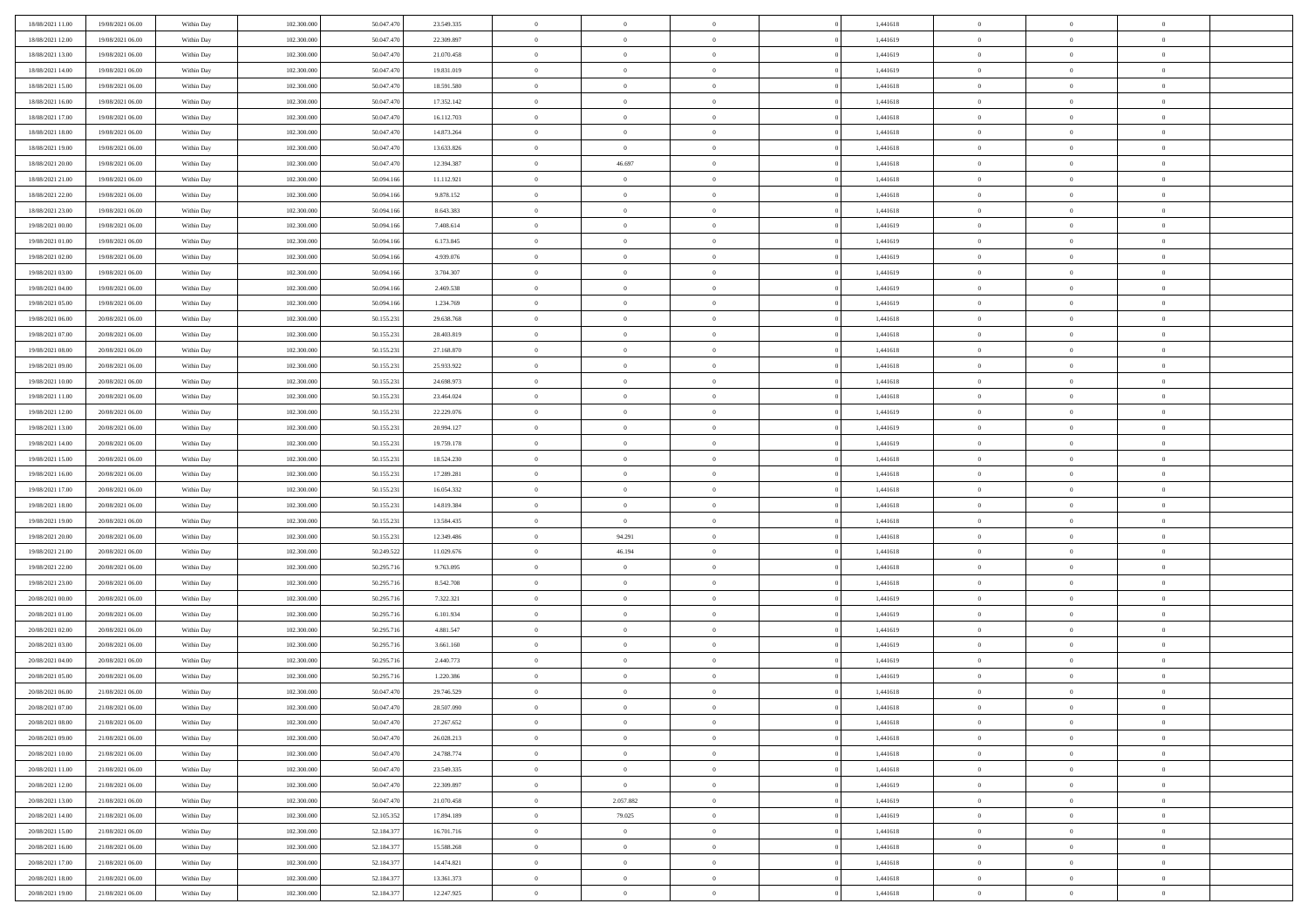| 20/08/2021 20:00 | 21/08/2021 06:00                     | Within Day | 102.300.000 | 52.184.377 | 11.134.477 | $\,$ 0         | $\bf{0}$       | $\theta$       |          | 1,441618 | $\bf{0}$       | $\overline{0}$ | $\,0\,$        |  |
|------------------|--------------------------------------|------------|-------------|------------|------------|----------------|----------------|----------------|----------|----------|----------------|----------------|----------------|--|
| 20/08/2021 21:00 | 21/08/2021 06:00                     | Within Day | 102.300,000 | 52.184.377 | 10.021.030 | $\overline{0}$ | $\overline{0}$ | $\overline{0}$ |          | 1,441618 | $\theta$       | $\overline{0}$ | $\theta$       |  |
| 20/08/2021 22:00 | 21/08/2021 06:00                     | Within Dav | 102.300.000 | 52.184.377 | 8.907.582  | $\mathbf{0}$   | $\overline{0}$ | $\overline{0}$ |          | 1,441618 | $\mathbf{0}$   | $\overline{0}$ | $\overline{0}$ |  |
| 20/08/2021 23:00 | 21/08/2021 06:00                     | Within Day | 102.300.000 | 52.184.377 | 7.794.134  | $\bf{0}$       | $\overline{0}$ | $\bf{0}$       |          | 1,441618 | $\bf{0}$       | $\overline{0}$ | $\bf{0}$       |  |
| 21/08/2021 00:00 | 21/08/2021 06:00                     | Within Day | 102.300.000 | 52.184.377 | 6.680.686  | $\bf{0}$       | $\bf{0}$       | $\overline{0}$ |          | 1,441619 | $\bf{0}$       | $\bf{0}$       | $\,0\,$        |  |
| 21/08/2021 01:00 | 21/08/2021 06:00                     | Within Dav | 102.300.000 | 52.184.377 | 5.567.238  | $\mathbf{0}$   | $\overline{0}$ | $\overline{0}$ |          | 1,441619 | $\mathbf{0}$   | $\overline{0}$ | $\overline{0}$ |  |
| 21/08/2021 02:00 | 21/08/2021 06:00                     | Within Day | 102.300.000 | 52.184.377 | 4.453.791  | $\bf{0}$       | $\bf{0}$       | $\overline{0}$ |          | 1,441619 | $\bf{0}$       | $\overline{0}$ | $\,0\,$        |  |
| 21/08/2021 03:00 | 21/08/2021 06:00                     | Within Day | 102.300.000 | 52.184.377 | 3.340.343  | $\overline{0}$ | $\overline{0}$ | $\overline{0}$ |          | 1,441619 | $\,$ 0 $\,$    | $\overline{0}$ | $\theta$       |  |
| 21/08/2021 04:00 | 21/08/2021 06:00                     | Within Dav | 102.300.000 | 52.184.377 | 2.226.895  | $\mathbf{0}$   | $\overline{0}$ | $\overline{0}$ |          | 1,441619 | $\mathbf{0}$   | $\overline{0}$ | $\overline{0}$ |  |
| 21/08/2021 05:00 | 21/08/2021 06:00                     |            | 102.300.000 | 52.184.377 | 1.113.447  | $\bf{0}$       | $\bf{0}$       | $\overline{0}$ |          | 1,441619 | $\bf{0}$       | $\overline{0}$ | $\,0\,$        |  |
|                  |                                      | Within Day |             |            |            |                |                |                |          |          |                | $\overline{0}$ |                |  |
| 21/08/2021 06:00 | 22/08/2021 06:00<br>22/08/2021 06:00 | Within Day | 102.300,000 | 51.211.185 | 28.582.814 | $\bf{0}$       | $\overline{0}$ | $\overline{0}$ |          | 1,441618 | $\bf{0}$       |                | $\theta$       |  |
| 21/08/2021 07:00 |                                      | Within Dav | 102.300.000 | 51.211.185 | 27.391.864 | $\mathbf{0}$   | $\overline{0}$ | $\overline{0}$ |          | 1,441618 | $\mathbf{0}$   | $\overline{0}$ | $\overline{0}$ |  |
| 21/08/2021 08:00 | 22/08/2021 06:00                     | Within Day | 102.300.000 | 51.211.185 | 26.200.913 | $\bf{0}$       | $\overline{0}$ | $\bf{0}$       |          | 1,441618 | $\bf{0}$       | $\overline{0}$ | $\overline{0}$ |  |
| 21/08/2021 09:00 | 22/08/2021 06:00                     | Within Day | 102.300.000 | 51.211.185 | 25.009.963 | $\bf{0}$       | $\overline{0}$ | $\overline{0}$ |          | 1,441618 | $\bf{0}$       | $\theta$       | $\,0\,$        |  |
| 21/08/2021 10:00 | 22/08/2021 06:00                     | Within Dav | 102.300.000 | 51.211.185 | 23.819.012 | $\overline{0}$ | $\overline{0}$ | $\overline{0}$ |          | 1,441618 | $\mathbf{0}$   | $\overline{0}$ | $\overline{0}$ |  |
| 21/08/2021 11:00 | 22/08/2021 06:00                     | Within Day | 102.300.000 | 51.211.185 | 22.628.061 | $\bf{0}$       | $\bf{0}$       | $\overline{0}$ |          | 1,441618 | $\bf{0}$       | $\overline{0}$ | $\bf{0}$       |  |
| 21/08/2021 12:00 | 22/08/2021 06:00                     | Within Day | 102.300,000 | 51.211.185 | 21.437.111 | $\bf{0}$       | $\overline{0}$ | $\overline{0}$ |          | 1,441619 | $\bf{0}$       | $\overline{0}$ | $\theta$       |  |
| 21/08/2021 13:00 | 22/08/2021 06:00                     | Within Day | 102.300.000 | 51.211.185 | 20.246.160 | $\mathbf{0}$   | $\overline{0}$ | $\overline{0}$ |          | 1,441619 | $\mathbf{0}$   | $\overline{0}$ | $\overline{0}$ |  |
| 21/08/2021 14:00 | 22/08/2021 06:00                     | Within Day | 102.300.000 | 51.211.185 | 19.055.209 | $\bf{0}$       | $\bf{0}$       | $\overline{0}$ |          | 1,441619 | $\bf{0}$       | $\overline{0}$ | $\,0\,$        |  |
| 21/08/2021 15:00 | 22/08/2021 06:00                     | Within Day | 102.300.000 | 51.211.185 | 17.864.259 | $\bf{0}$       | $\overline{0}$ | $\overline{0}$ |          | 1,441618 | $\bf{0}$       | $\overline{0}$ | $\overline{0}$ |  |
| 21/08/2021 16:00 | 22/08/2021 06:00                     | Within Dav | 102.300.000 | 51.211.185 | 16.673.308 | $\mathbf{0}$   | $\overline{0}$ | $\overline{0}$ |          | 1,441618 | $\mathbf{0}$   | $\overline{0}$ | $\overline{0}$ |  |
| 21/08/2021 17:00 | 22/08/2021 06:00                     | Within Day | 102.300.000 | 51.211.185 | 15.482.358 | $\bf{0}$       | $\overline{0}$ | $\overline{0}$ |          | 1,441618 | $\bf{0}$       | $\overline{0}$ | $\bf{0}$       |  |
| 21/08/2021 18:00 | 22/08/2021 06:00                     | Within Day | 102.300.000 | 51.211.185 | 14.291.407 | $\bf{0}$       | $\overline{0}$ | $\overline{0}$ |          | 1,441618 | $\bf{0}$       | $\bf{0}$       | $\,0\,$        |  |
| 21/08/2021 19:00 | 22/08/2021 06:00                     | Within Dav | 102.300.000 | 51.211.185 | 13.100.456 | $\mathbf{0}$   | $\overline{0}$ | $\overline{0}$ |          | 1,441618 | $\mathbf{0}$   | $\overline{0}$ | $\overline{0}$ |  |
| 21/08/2021 20:00 | 22/08/2021 06:00                     | Within Day | 102.300.000 | 51.211.185 | 11.909.506 | $\bf{0}$       | $\overline{0}$ | $\overline{0}$ |          | 1,441618 | $\bf{0}$       | $\overline{0}$ | $\,0\,$        |  |
| 21/08/2021 21:00 | 22/08/2021 06:00                     | Within Day | 102.300.000 | 51.211.185 | 10.718.555 | $\bf{0}$       | $\overline{0}$ | $\overline{0}$ |          | 1,441618 | $\bf{0}$       | $\overline{0}$ | $\overline{0}$ |  |
| 21/08/2021 22:00 | 22/08/2021 06:00                     | Within Dav | 102.300.000 | 51.211.185 | 9.527.604  | $\mathbf{0}$   | $\overline{0}$ | $\overline{0}$ |          | 1,441618 | $\mathbf{0}$   | $\overline{0}$ | $\overline{0}$ |  |
| 21/08/2021 23:00 | 22/08/2021 06:00                     | Within Day | 102.300.000 | 51.211.185 | 8.336.654  | $\bf{0}$       | $\overline{0}$ | $\overline{0}$ |          | 1,441618 | $\bf{0}$       | $\overline{0}$ | $\,0\,$        |  |
| 22/08/2021 00:00 | 22/08/2021 06:00                     | Within Day | 102.300,000 | 51.211.185 | 7.145.703  | $\bf{0}$       | $\overline{0}$ | $\overline{0}$ |          | 1,441619 | $\bf{0}$       | $\bf{0}$       | $\overline{0}$ |  |
| 22/08/2021 01:00 | 22/08/2021 06:00                     | Within Dav | 102.300.000 | 51.211.185 | 5.954.753  | $\mathbf{0}$   | $\overline{0}$ | $\overline{0}$ |          | 1,441619 | $\mathbf{0}$   | $\overline{0}$ | $\overline{0}$ |  |
| 22/08/2021 02:00 | 22/08/2021 06:00                     | Within Day | 102.300.000 | 51.211.185 | 4.763.802  | $\bf{0}$       | $\overline{0}$ | $\theta$       |          | 1,441619 | $\,$ 0         | $\overline{0}$ | $\theta$       |  |
| 22/08/2021 03:00 | 22/08/2021 06:00                     | Within Day | 102.300.000 | 51.211.185 | 3.572.851  | $\bf{0}$       | $\overline{0}$ | $\overline{0}$ |          | 1,441619 | $\bf{0}$       | $\bf{0}$       | $\overline{0}$ |  |
| 22/08/2021 04:00 | 22/08/2021 06:00                     | Within Dav | 102.300.000 | 51.211.185 | 2.381.901  | $\mathbf{0}$   | $\overline{0}$ | $\overline{0}$ |          | 1,441619 | $\mathbf{0}$   | $\overline{0}$ | $\overline{0}$ |  |
| 22/08/2021 05:00 | 22/08/2021 06:00                     | Within Day | 102.300.000 | 51.211.185 | 1.190.950  | $\bf{0}$       | $\overline{0}$ | $\theta$       |          | 1,441619 | $\,$ 0         | $\overline{0}$ | $\theta$       |  |
| 22/08/2021 06:00 | 23/08/2021 06:00                     | Within Day | 102.300,000 | 51,900,706 | 27.893.293 | $\bf{0}$       | $\overline{0}$ | $\overline{0}$ |          | 1,441618 | $\bf{0}$       | $\overline{0}$ | $\overline{0}$ |  |
| 22/08/2021 07:00 | 23/08/2021 06:00                     | Within Day | 102.300.000 | 51.900.706 | 26.731.072 | $\mathbf{0}$   | $\overline{0}$ | $\overline{0}$ |          | 1,441618 | $\mathbf{0}$   | $\overline{0}$ | $\overline{0}$ |  |
| 22/08/2021 08:00 | 23/08/2021 06:00                     | Within Day | 102.300.000 | 51.900.706 | 25.568.852 | $\bf{0}$       | $\overline{0}$ | $\theta$       |          | 1,441618 | $\,$ 0         | $\overline{0}$ | $\theta$       |  |
| 22/08/2021 09:00 | 23/08/2021 06:00                     | Within Day | 102.300.000 | 51.900.706 | 24.406.631 | $\bf{0}$       | $\overline{0}$ | $\overline{0}$ |          | 1,441618 | $\bf{0}$       | $\bf{0}$       | $\overline{0}$ |  |
| 22/08/2021 11:00 | 23/08/2021 06:00                     | Within Dav | 102.300.000 | 51.900.706 | 22.082.190 | $\mathbf{0}$   | $\overline{0}$ | $\overline{0}$ |          | 1,441618 | $\mathbf{0}$   | $\overline{0}$ | $\overline{0}$ |  |
| 22/08/2021 12:00 | 23/08/2021 06:00                     | Within Day | 102.300.000 | 51.900.706 | 20.919.970 | $\,0\,$        | $\overline{0}$ | $\theta$       |          | 1,441619 | $\,$ 0         | $\overline{0}$ | $\theta$       |  |
| 22/08/2021 13:00 | 23/08/2021 06:00                     | Within Day | 102.300.000 | 51.900.706 | 19.757.749 | $\bf{0}$       | $\overline{0}$ | $\overline{0}$ |          | 1,441619 | $\bf{0}$       | $\overline{0}$ | $\bf{0}$       |  |
| 22/08/2021 14:00 | 23/08/2021 06:00                     | Within Dav | 102.300.000 | 51.900.706 | 18.595.528 | $\mathbf{0}$   | $\overline{0}$ | $\overline{0}$ |          | 1,441619 | $\mathbf{0}$   | $\overline{0}$ | $\overline{0}$ |  |
| 22/08/2021 15:00 | 23/08/2021 06:00                     | Within Day | 102.300.000 | 51.900.706 | 17.433.308 | $\bf{0}$       | $\overline{0}$ | $\theta$       |          | 1,441618 | $\,$ 0         | $\overline{0}$ | $\theta$       |  |
| 22/08/2021 16:00 | 23/08/2021 06:00                     | Within Day | 102.300.000 | 51.900.706 | 16.271.087 | $\bf{0}$       | $\overline{0}$ | $\overline{0}$ |          | 1,441618 | $\,$ 0 $\,$    | $\overline{0}$ | $\bf{0}$       |  |
| 22/08/2021 17:00 | 23/08/2021 06:00                     | Within Day | 102.300.000 | 51.900.706 | 15.108.867 | $\bf{0}$       | $\overline{0}$ |                |          | 1,441618 | $\overline{0}$ | $\theta$       | $\theta$       |  |
|                  |                                      |            |             |            |            |                |                |                |          |          |                |                | $\theta$       |  |
| 22/08/2021 18:00 | 23/08/2021 06:00                     | Within Day | 102.300.000 | 51.900.706 | 13.946.646 | $\,0\,$        | $\overline{0}$ | $\theta$       |          | 1,441618 | $\,$ 0 $\,$    | $\overline{0}$ |                |  |
| 22/08/2021 19:00 | 23/08/2021 06:00                     | Within Day | 102.300.000 | 51.900.706 | 12.784.426 | $\overline{0}$ | $\overline{0}$ | $\overline{0}$ |          | 1,441618 | $\overline{0}$ | $\overline{0}$ | $\overline{0}$ |  |
| 22/08/2021 20:00 | 23/08/2021 06:00                     | Within Day | 102.300.000 | 51.900.706 | 11.622.205 | $\bf{0}$       | $\overline{0}$ | $\overline{0}$ |          | 1,441618 | $\overline{0}$ | $\bf{0}$       | $\mathbf{0}$   |  |
| 22/08/2021 21:00 | 23/08/2021 06:00                     | Within Day | 102.300.000 | 51.900.706 | 10.459.985 | $\bf{0}$       | $\overline{0}$ | $\overline{0}$ | $\theta$ | 1,441618 | $\,$ 0 $\,$    | $\bf{0}$       | $\,$ 0 $\,$    |  |
| 22/08/2021 22:00 | 23/08/2021 06:00                     | Within Day | 102.300.000 | 51.900.706 | 9.297.764  | $\bf{0}$       | $\overline{0}$ | $\overline{0}$ |          | 1,441618 | $\,$ 0 $\,$    | $\overline{0}$ | $\overline{0}$ |  |
| 22/08/2021 23:00 | 23/08/2021 06:00                     | Within Day | 102.300.000 | 51.900.706 | 8.135.543  | $\bf{0}$       | $\overline{0}$ | $\overline{0}$ |          | 1,441618 | $\mathbf{0}$   | $\overline{0}$ | $\overline{0}$ |  |
| 23/08/2021 00:00 | 23/08/2021 06:00                     | Within Day | 102.300.000 | 51.900.706 | 6.973.323  | $\,0\,$        | $\overline{0}$ | $\overline{0}$ | $\theta$ | 1,441619 | $\,$ 0 $\,$    | $\overline{0}$ | $\overline{0}$ |  |
| 23/08/2021 01:00 | 23/08/2021 06:00                     | Within Day | 102.300.000 | 51.900.706 | 5.811.102  | $\bf{0}$       | $\overline{0}$ | $\overline{0}$ |          | 1,441619 | $\overline{0}$ | $\overline{0}$ | $\overline{0}$ |  |
| 23/08/2021 02:00 | 23/08/2021 06:00                     | Within Day | 102.300.000 | 51.900.706 | 4.648.882  | $\bf{0}$       | $\overline{0}$ | $\overline{0}$ |          | 1,441619 | $\mathbf{0}$   | $\overline{0}$ | $\mathbf{0}$   |  |
| 23/08/2021 03:00 | 23/08/2021 06:00                     | Within Day | 102.300.000 | 51.900.706 | 3.486.661  | $\,0\,$        | $\overline{0}$ | $\overline{0}$ |          | 1,441619 | $\,$ 0 $\,$    | $\mathbf{0}$   | $\theta$       |  |
| 23/08/2021 04:00 | 23/08/2021 06:00                     | Within Day | 102.300.000 | 51.900.706 | 2.324.441  | $\overline{0}$ | $\bf{0}$       | $\overline{0}$ |          | 1,441619 | $\bf{0}$       | $\mathbf{0}$   | $\overline{0}$ |  |
| 23/08/2021 05:00 | 23/08/2021 06:00                     | Within Day | 102.300.000 | 51.900.706 | 1.162.220  | $\mathbf{0}$   | $\overline{0}$ | $\overline{0}$ |          | 1,441619 | $\mathbf{0}$   | $\overline{0}$ | $\overline{0}$ |  |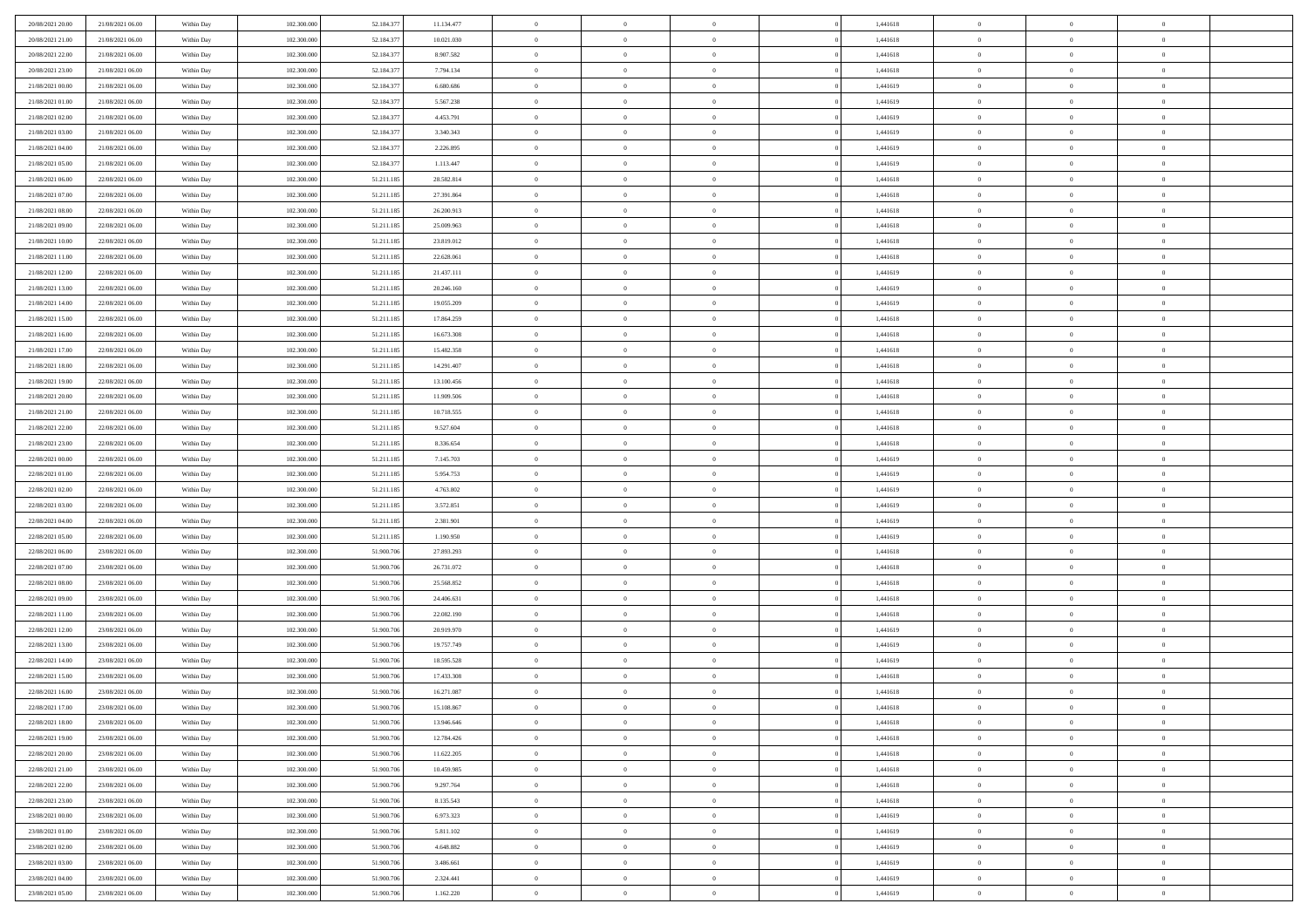| 23/08/2021 06:00                     | 24/08/2021 06:00                     | Within Day               | 102,300,000                | 51.080.405               | 28.713.594               | $\bf{0}$                    | $\overline{0}$                   | $\Omega$                   | 1,441618             | $\bf{0}$                 | $\overline{0}$                   | $\bf{0}$                  |  |
|--------------------------------------|--------------------------------------|--------------------------|----------------------------|--------------------------|--------------------------|-----------------------------|----------------------------------|----------------------------|----------------------|--------------------------|----------------------------------|---------------------------|--|
| 23/08/2021 07:00                     | 24/08/2021 06:00                     | Within Dav               | 102.300.000                | 51.080.405               | 27.517.194               | $\theta$                    | $\overline{0}$                   | $\overline{0}$             | 1,441618             | $\mathbf{0}$             | $\bf{0}$                         | $\overline{0}$            |  |
| 23/08/2021 08:00                     | 24/08/2021 06:00                     | Within Day               | 102.300.000                | 51.080.405               | 26.320.794               | $\theta$                    | $\overline{0}$                   | $\bf{0}$                   | 1,441618             | $\,$ 0                   | $\overline{0}$                   | $\,$ 0 $\,$               |  |
| 23/08/2021 09:00                     | 24/08/2021 06:00                     | Within Day               | 102,300,000                | 51.080.405               | 25.124.394               | $\mathbf{0}$                | $\overline{0}$                   | $\mathbf{0}$               | 1.441618             | $\bf{0}$                 | $\mathbf{0}$                     | $\theta$                  |  |
| 23/08/2021 10:00                     | 24/08/2021 06:00                     | Within Dav               | 102.300.000                | 51.080.405               | 23.927.995               | $\mathbf{0}$                | $\overline{0}$                   | $\overline{0}$             | 1,441618             | $\mathbf{0}$             | $\bf{0}$                         | $\overline{0}$            |  |
| 23/08/2021 11:00                     | 24/08/2021 06:00                     | Within Day               | 102.300.000                | 51.080.405               | 22.731.595               | $\theta$                    | $\overline{0}$                   | $\bf{0}$                   | 1,441618             | $\,$ 0                   | $\overline{0}$                   | $\,$ 0 $\,$               |  |
| 23/08/2021 12:00                     | 24/08/2021 06:00                     | Within Day               | 102,300,000                | 51.080.405               | 21.535.195               | $\bf{0}$                    | $\overline{0}$                   | $\Omega$                   | 1,441619             | $\bf{0}$                 | $\mathbf{0}$                     | $\theta$                  |  |
| 23/08/2021 13:00                     | 24/08/2021 06:00                     | Within Dav               | 102.300.000                | 51.080.405               | 20.338.795               | $\overline{0}$              | $\overline{0}$                   | $\overline{0}$             | 1,441619             | $\mathbf{0}$             | $\bf{0}$                         | $\overline{0}$            |  |
| 23/08/2021 14:00                     | 24/08/2021 06:00                     | Within Day               | 102.300.000                | 51.080.405               | 19.142.396               | $\theta$                    | $\overline{0}$                   | $\bf{0}$                   | 1,441619             | $\,$ 0                   | $\overline{0}$                   | $\,$ 0 $\,$               |  |
| 23/08/2021 15:00                     | 24/08/2021 06:00                     | Within Day               | 102,300,000                | 51.080.405               | 17.945.996               | $\mathbf{0}$                | $\overline{0}$                   | $\mathbf{0}$               | 1.441618             | $\bf{0}$                 | $\mathbf{0}$                     | $\theta$                  |  |
| 23/08/2021 16:00                     | 24/08/2021 06:00                     | Within Dav               | 102.300.000                | 51.080.405               | 16.749.596               | $\overline{0}$              | $\overline{0}$                   | $\overline{0}$             | 1,441618             | $\mathbf{0}$             | $\bf{0}$                         | $\overline{0}$            |  |
| 23/08/2021 17:00                     | 24/08/2021 06:00                     | Within Day               | 102.300.000                | 51.080.405               | 15.553.196               | $\theta$                    | $\overline{0}$                   | $\bf{0}$                   | 1,441618             | $\,$ 0                   | $\overline{0}$                   | $\,$ 0 $\,$               |  |
| 23/08/2021 18:00                     | 24/08/2021 06:00                     | Within Day               | 102,300,000                | 51.080.405               | 14.356.797               | $\theta$                    | $\overline{0}$                   | $\mathbf{0}$               | 1.441618             | $\bf{0}$                 | $\theta$                         | $\theta$                  |  |
| 23/08/2021 19:00                     | 24/08/2021 06:00                     | Within Dav               | 102.300.000                | 51.080.405               | 13.160.397               | $\overline{0}$              | $\overline{0}$                   | $\overline{0}$             | 1,441618             | $\mathbf{0}$             | $\bf{0}$                         | $\overline{0}$            |  |
| 23/08/2021 20:00                     | 24/08/2021 06:00                     | Within Day               | 102.300.000                | 51.080.405               | 11.963.997               | $\theta$                    | $\overline{0}$                   | $\overline{0}$             | 1,441618             | $\,$ 0                   | $\overline{0}$                   | $\,$ 0 $\,$               |  |
| 23/08/2021 21:00                     | 24/08/2021 06:00                     | Within Day               | 102,300,000                | 51.080.405               | 10.767.597               | $\bf{0}$                    | $\overline{0}$                   | $\mathbf{0}$               | 1,441618             | $\bf{0}$                 | $\mathbf{0}$                     | $\bf{0}$                  |  |
| 23/08/2021 22:00                     | 24/08/2021 06:00                     | Within Dav               | 102.300.000                | 51.080.405               | 9.571.198                | $\overline{0}$              | $\overline{0}$                   | $\overline{0}$             | 1,441618             | $\mathbf{0}$             | $\bf{0}$                         | $\overline{0}$            |  |
| 23/08/2021 23:00                     | 24/08/2021 06:00                     | Within Day               | 102.300.000                | 51.080.405               | 8.374.798                | $\theta$                    | $\overline{0}$                   | $\bf{0}$                   | 1,441618             | $\,$ 0                   | $\overline{0}$                   | $\,0\,$                   |  |
| 24/08/2021 00:00                     | 24/08/2021 06:00                     | Within Day               | 102,300,000                | 51.080.405               | 7.178.398                | $\mathbf{0}$                | $\overline{0}$                   | $\mathbf{0}$               | 1.441619             | $\bf{0}$                 | $\mathbf{0}$                     | $\theta$                  |  |
| 24/08/2021 01:00                     | 24/08/2021 06:00                     | Within Dav               | 102.300.000                | 51.080.405               | 5.981.998                | $\overline{0}$              | $\overline{0}$                   | $\overline{0}$             | 1,441619             | $\mathbf{0}$             | $\bf{0}$                         | $\overline{0}$            |  |
| 24/08/2021 02:00                     | 24/08/2021 06:00                     | Within Day               | 102.300.000                | 51.080.405               | 4.785.599                | $\theta$                    | $\overline{0}$                   | $\bf{0}$                   | 1,441619             | $\,$ 0                   | $\overline{0}$                   | $\,$ 0 $\,$               |  |
| 24/08/2021 03:00                     | 24/08/2021 06:00                     | Within Day               | 102,300,000                | 51.080.405               | 3.589.199                | $\mathbf{0}$                | $\overline{0}$                   | $\mathbf{0}$               | 1.441619             | $\bf{0}$                 | $\theta$                         | $\theta$                  |  |
| 24/08/2021 04:00                     | 24/08/2021 06:00                     | Within Dav               | 102.300.000                | 51.080.405               | 2.392.799                | $\overline{0}$              | $\overline{0}$                   | $\overline{0}$             | 1,441619             | $\mathbf{0}$             | $\bf{0}$                         | $\overline{0}$            |  |
| 24/08/2021 05:00                     | 24/08/2021 06:00                     | Within Day               | 102.300.000                | 51.080.405               | 1.196.399                | $\theta$                    | $\overline{0}$                   | $\bf{0}$                   | 1,441619             | $\,$ 0                   | $\overline{0}$                   | $\,$ 0 $\,$               |  |
| 24/08/2021 06:00                     | 25/08/2021 06:00                     | Within Day               | 102,300,000                | 50.628.045               | 29.165.954               | $\bf{0}$                    | $\overline{0}$                   | $\mathbf{0}$               | 1,441618             | $\bf{0}$                 | $\overline{0}$                   | $\bf{0}$                  |  |
| 24/08/2021 07:00                     | 25/08/2021 06:00                     | Within Dav               | 102.300.000                | 50.628.045               | 27.950.706               | $\overline{0}$              | $\overline{0}$                   | $\overline{0}$             | 1,441618             | $\mathbf{0}$             | $\bf{0}$                         | $\overline{0}$            |  |
| 24/08/2021 09:00                     | 25/08/2021 06:00                     | Within Day               | 102.300.000                | 50.628.045               | 25.520.210               | $\theta$                    | $\overline{0}$                   | $\overline{0}$             | 1,441618             | $\,$ 0                   | $\overline{0}$                   | $\,$ 0 $\,$               |  |
| 24/08/2021 10:00                     | 25/08/2021 06:00                     | Within Day               | 102,300,000                | 50.628,045               | 24.304.962               | $\mathbf{0}$                | $\overline{0}$                   | $\mathbf{0}$               | 1.441618             | $\bf{0}$                 | $\mathbf{0}$                     | $\theta$                  |  |
| 24/08/2021 11:00                     | 25/08/2021 06:00                     | Within Dav               | 102.300.000                | 50.628.045               | 23.089.714               | $\overline{0}$              | $\overline{0}$                   | $\overline{0}$             | 1,441618             | $\mathbf{0}$             | $\bf{0}$                         | $\overline{0}$            |  |
| 24/08/2021 12:00                     | 25/08/2021 06:00                     | Within Day               | 102.300.000                | 50.628.045               | 21.874.465               | $\theta$                    | $\overline{0}$                   | $\bf{0}$                   | 1,441619             | $\,$ 0                   | $\overline{0}$                   | $\,$ 0 $\,$               |  |
| 24/08/2021 13:00                     | 25/08/2021 06:00                     | Within Day               | 102.300.000                | 50.628.045               | 20.659.217               | $\bf{0}$                    | $\overline{0}$                   | $\overline{0}$             | 1,441619             | $\bf{0}$                 | $\overline{0}$                   | $\,0\,$                   |  |
| 24/08/2021 14:00                     | 25/08/2021 06:00                     | Within Dav               | 102.300.000                | 50.628.045               | 19.443.969               | $\overline{0}$              | $\overline{0}$                   | $\overline{0}$             | 1,441619             | $\mathbf{0}$             | $\bf{0}$                         | $\overline{0}$            |  |
| 24/08/2021 15:00                     | 25/08/2021 06:00                     | Within Day               | 102.300.000                | 50.628.045               | 18.228.721               | $\theta$                    | $\overline{0}$                   | $\overline{0}$             | 1,441618             | $\,$ 0                   | $\overline{0}$                   | $\,$ 0 $\,$               |  |
| 24/08/2021 16:00                     | 25/08/2021 06:00                     | Within Day               | 102.300.000                | 50.628.045               | 17.013.473               | $\,$ 0 $\,$                 | $\overline{0}$                   | $\overline{0}$             | 1,441618             | $\bf{0}$                 | $\overline{0}$                   | $\,0\,$                   |  |
| 24/08/2021 17:00                     | 25/08/2021 06:00                     | Within Dav               | 102.300.000                | 50.628.045               | 15.798.225               | $\theta$                    | $\overline{0}$                   | $\overline{0}$             | 1,441618             | $\mathbf{0}$             | $\bf{0}$                         | $\overline{0}$            |  |
| 24/08/2021 18:00                     | 25/08/2021 06:00                     | Within Day               | 102.300.000                | 50.628.045               | 14.582.977               | $\theta$                    | $\overline{0}$                   | $\bf{0}$<br>$\overline{0}$ | 1,441618             | $\,$ 0                   | $\overline{0}$<br>$\overline{0}$ | $\,$ 0 $\,$               |  |
| 24/08/2021 19:00<br>24/08/2021 20:00 | 25/08/2021 06:00<br>25/08/2021 06:00 | Within Day<br>Within Dav | 102.300.000<br>102.300.000 | 50.628.045<br>50.628.045 | 13.367.729<br>12.152.481 | $\,$ 0 $\,$<br>$\mathbf{0}$ | $\overline{0}$<br>$\overline{0}$ | $\overline{0}$             | 1,441618<br>1,441618 | $\bf{0}$<br>$\mathbf{0}$ | $\bf{0}$                         | $\,0\,$<br>$\overline{0}$ |  |
| 24/08/2021 21:00                     | 25/08/2021 06:00                     | Within Day               | 102.300.000                | 50.628.045               | 10.937.232               | $\theta$                    | $\overline{0}$                   | $\bf{0}$                   | 1,441618             | $\,$ 0                   | $\overline{0}$                   | $\,$ 0 $\,$               |  |
| 24/08/2021 22:00                     | 25/08/2021 06:00                     | Within Day               | 102.300.000                | 50.628.045               | 9.721.984                | $\,$ 0 $\,$                 | $\overline{0}$                   | $\overline{0}$             | 1,441618             | $\bf{0}$                 | $\overline{0}$                   | $\,0\,$                   |  |
| 24/08/2021 23:00                     | 25/08/2021 06:00                     | Within Dav               | 102.300.000                | 50.628.045               | 8.506.736                | $\theta$                    | $\overline{0}$                   | $\overline{0}$             | 1,441618             | $\mathbf{0}$             | $\bf{0}$                         | $\overline{0}$            |  |
| 25/08/2021 00:00                     | 25/08/2021 06:00                     | Within Day               | 102.300.000                | 50.628.045               | 7.291.488                | $\theta$                    | $\overline{0}$                   | $\bf{0}$                   | 1,441619             | $\,$ 0                   | $\overline{0}$                   | $\,$ 0 $\,$               |  |
| 25/08/2021 01:00                     | 25/08/2021 06:00                     | Within Day               | 102.300.000                | 50.628.045               | 6.076.240                | $\,$ 0 $\,$                 | $\overline{0}$                   | $\overline{0}$             | 1,441619             | $\bf{0}$                 | $\overline{0}$                   | $\,0\,$                   |  |
| 25/08/2021 02:00                     | 25/08/2021 06:00                     | Within Dav               | 102.300.000                | 50.628.045               | 4.860.992                | $\theta$                    | $\overline{0}$                   | $\overline{0}$             | 1,441619             | $\mathbf{0}$             | $\bf{0}$                         | $\overline{0}$            |  |
| 25/08/2021 03:00                     | 25/08/2021 06:00                     | Within Day               | 102.300.000                | 50.628.045               | 3.645.744                | $\overline{0}$              | $\overline{0}$                   | $\overline{0}$             | 1,441619             | $\overline{0}$           | $\overline{0}$                   | $\theta$                  |  |
| 25/08/2021 04:00                     | 25/08/2021 06:00                     | Within Day               | 102.300.000                | 50.628.045               | 2.430.496                | $\bf{0}$                    | $\overline{0}$                   | $\overline{0}$             | 1,441619             | $\bf{0}$                 | $\overline{0}$                   | $\bf{0}$                  |  |
| 25/08/2021 05:00                     | 25/08/2021 06:00                     | Within Day               | 102.300.000                | 50.628.045               | 1.215.248                | $\overline{0}$              | $\overline{0}$                   | $\overline{0}$             | 1,441619             | $\overline{0}$           | $\overline{0}$                   | $\overline{0}$            |  |
| 25/08/2021 06:00                     | 26/08/2021 06:00                     | Within Day               | 102.300.000                | 50.047.470               | 29.746.529               | $\,$ 0 $\,$                 | $\overline{0}$                   | $\overline{0}$             | 1,441618             | $\,$ 0 $\,$              | $\,$ 0 $\,$                      | $\,$ 0 $\,$               |  |
| 25/08/2021 07:00                     | 26/08/2021 06:00                     | Within Day               | 102.300.000                | 50.047.470               | 28.507.090               | $\bf{0}$                    | $\overline{0}$                   | $\overline{0}$             | 1,441618             | $\mathbf{0}$             | $\overline{0}$                   | $\bf{0}$                  |  |
| 25/08/2021 08:00                     | 26/08/2021 06:00                     | Within Day               | 102.300.000                | 50.047.470               | 27.267.652               | $\,$ 0 $\,$                 | $\overline{0}$                   | $\overline{0}$             | 1,441618             | $\,$ 0 $\,$              | $\bf{0}$                         | $\overline{0}$            |  |
| 25/08/2021 09:00                     | 26/08/2021 06:00                     | Within Day               | 102.300.000                | 50.047.470               | 26.028.213               | $\,$ 0                      | $\overline{0}$                   | $\overline{0}$             | 1,441618             | $\,$ 0 $\,$              | $\overline{0}$                   | $\,$ 0 $\,$               |  |
| 25/08/2021 10:00                     | 26/08/2021 06:00                     | Within Day               | 102.300.000                | 50.047.470               | 24.788.774               | $\bf{0}$                    | $\overline{0}$                   | $\overline{0}$             | 1,441618             | $\overline{0}$           | $\overline{0}$                   | $\overline{0}$            |  |
| 25/08/2021 11:00                     | 26/08/2021 06:00                     | Within Day               | 102.300.000                | 50.047.470               | 23.549.335               | $\mathbf{0}$                | $\overline{0}$                   | $\overline{0}$             | 1,441618             | $\,$ 0 $\,$              | $\bf{0}$                         | $\mathbf{0}$              |  |
| 25/08/2021 12:00                     | 26/08/2021 06:00                     | Within Day               | 102.300.000                | 50.047.470               | 22.309.897               | $\,$ 0                      | $\overline{0}$                   | $\overline{0}$             | 1,441619             | $\,$ 0 $\,$              | $\,$ 0 $\,$                      | $\,$ 0 $\,$               |  |
| 25/08/2021 13:00                     | 26/08/2021 06:00                     | Within Day               | 102.300.000                | 50.047.470               | 21.070.458               | $\bf{0}$                    | $\overline{0}$                   | $\overline{0}$             | 1,441619             | $\mathbf{0}$             | $\overline{0}$                   | $\bf{0}$                  |  |
| 25/08/2021 14:00                     | 26/08/2021 06:00                     | Within Day               | 102.300.000                | 50.047.470               | 19.831.019               | $\mathbf{0}$                | $\overline{0}$                   | $\overline{0}$             | 1,441619             | $\mathbf{0}$             | $\bf{0}$                         | $\overline{0}$            |  |
| 25/08/2021 15:00                     | 26/08/2021 06:00                     | Within Day               | 102.300.000                | 50.047.470               | 18.591.580               | $\,$ 0 $\,$                 | $\overline{0}$                   | $\overline{0}$             | 1,441618             | $\,$ 0 $\,$              | $\overline{0}$                   | $\,$ 0 $\,$               |  |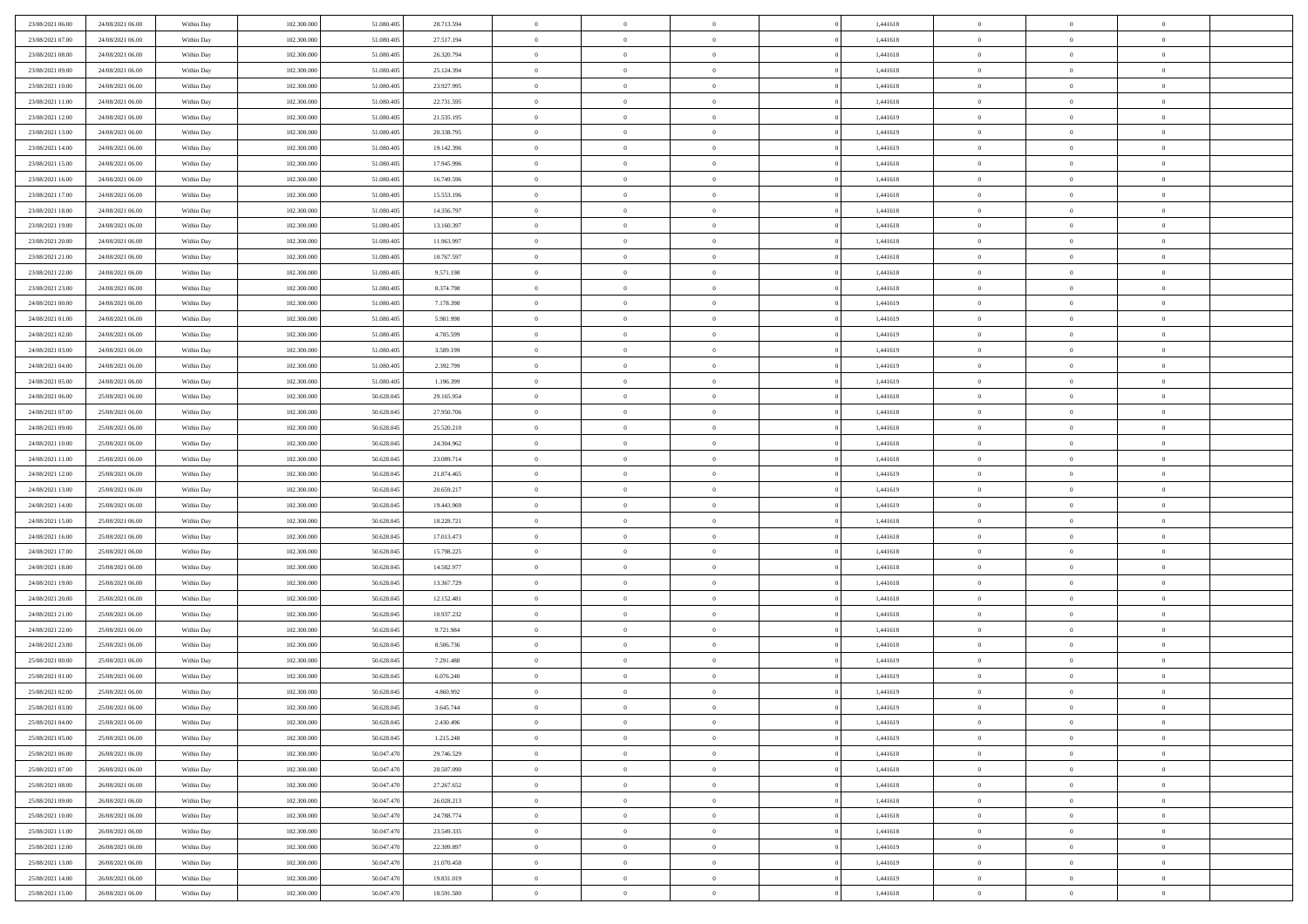| 25/08/2021 16:00                     | 26/08/2021 06:00                     | Within Day               | 102.300,000                | 50.047.470               | 17.352.142             | $\overline{0}$             | $\overline{0}$             | $\Omega$       | 1,441618             | $\bf{0}$                   | $\mathbf{0}$   | $\bf{0}$                  |  |
|--------------------------------------|--------------------------------------|--------------------------|----------------------------|--------------------------|------------------------|----------------------------|----------------------------|----------------|----------------------|----------------------------|----------------|---------------------------|--|
| 25/08/2021 17:00                     | 26/08/2021 06:00                     | Within Day               | 102.300.000                | 50.047.470               | 16.112.703             | $\mathbf{0}$               | $\overline{0}$             | $\overline{0}$ | 1,441618             | $\overline{0}$             | $\overline{0}$ | $\overline{0}$            |  |
| 25/08/2021 18:00                     | 26/08/2021 06:00                     | Within Day               | 102.300.000                | 50.047.470               | 14.873.264             | $\,$ 0                     | $\overline{0}$             | $\bf{0}$       | 1,441618             | $\,$ 0                     | $\overline{0}$ | $\,$ 0 $\,$               |  |
| 25/08/2021 19:00                     | 26/08/2021 06:00                     | Within Day               | 102.300,000                | 50.047.470               | 13.633.826             | $\bf{0}$                   | $\overline{0}$             | $\Omega$       | 1,441618             | $\bf{0}$                   | $\mathbf{0}$   | $\theta$                  |  |
| 25/08/2021 20:00                     | 26/08/2021 06:00                     | Within Day               | 102.300.000                | 50.047.470               | 12.394.387             | $\bf{0}$                   | $\overline{0}$             | $\overline{0}$ | 1,441618             | $\mathbf{0}$               | $\overline{0}$ | $\overline{0}$            |  |
| 25/08/2021 21:00                     | 26/08/2021 06:00                     | Within Day               | 102.300.000                | 50.047.470               | 11.154.948             | $\bf{0}$                   | $\overline{0}$             | $\bf{0}$       | 1,441618             | $\,$ 0                     | $\overline{0}$ | $\,$ 0 $\,$               |  |
|                                      | 26/08/2021 06:00                     |                          | 102.300,000                | 50.047.470               |                        | $\bf{0}$                   |                            | $\overline{0}$ |                      | $\theta$                   | $\overline{0}$ | $\theta$                  |  |
| 25/08/2021 22.00                     |                                      | Within Day               |                            |                          | 9.915.509              |                            | $\overline{0}$             |                | 1,441618             |                            |                |                           |  |
| 25/08/2021 23:00                     | 26/08/2021 06:00                     | Within Day               | 102.300.000                | 50.047.470               | 8.676.071              | $\overline{0}$             | $\overline{0}$             | $\overline{0}$ | 1,441618             | $\mathbf{0}$               | $\overline{0}$ | $\overline{0}$            |  |
| 26/08/2021 00:00                     | 26/08/2021 06:00                     | Within Day               | 102.300.000                | 50.047.470               | 7.436.632              | $\bf{0}$                   | $\overline{0}$             | $\bf{0}$       | 1,441619             | $\,$ 0                     | $\overline{0}$ | $\,$ 0 $\,$               |  |
| 26/08/2021 01:00                     | 26/08/2021 06:00                     | Within Day               | 102.300,000                | 50.047.470               | 6.197.193              | $\bf{0}$                   | $\overline{0}$             | $\Omega$       | 1,441619             | $\theta$                   | $\mathbf{0}$   | $\theta$                  |  |
| 26/08/2021 02:00                     | 26/08/2021 06:00                     | Within Day               | 102.300.000                | 50.047.470               | 4.957.754              | $\overline{0}$             | $\overline{0}$             | $\overline{0}$ | 1,441619             | $\mathbf{0}$               | $\overline{0}$ | $\overline{0}$            |  |
| 26/08/2021 03:00                     | 26/08/2021 06:00                     | Within Day               | 102.300.000                | 50.047.470               | 3.718.316              | $\bf{0}$                   | $\overline{0}$             | $\bf{0}$       | 1,441619             | $\,$ 0                     | $\overline{0}$ | $\,$ 0 $\,$               |  |
| 26/08/2021 04:00                     | 26/08/2021 06:00                     | Within Day               | 102.300,000                | 50.047.470               | 2.478.877              | $\bf{0}$                   | $\overline{0}$             | $\Omega$       | 1,441619             | $\overline{0}$             | $\mathbf{0}$   | $\theta$                  |  |
| 26/08/2021 05:00                     | 26/08/2021 06:00                     | Within Day               | 102.300.000                | 50.047.470               | 1.239.438              | $\overline{0}$             | $\overline{0}$             | $\overline{0}$ | 1,441619             | $\mathbf{0}$               | $\overline{0}$ | $\overline{0}$            |  |
| 26/08/2021 06:00                     | 27/08/2021 06:00                     | Within Day               | 102.300.000                | 50.047.470               | 29.746.529             | $\bf{0}$                   | $\overline{0}$             | $\bf{0}$       | 1,441618             | $\,$ 0                     | $\overline{0}$ | $\,$ 0 $\,$               |  |
| 26/08/2021 07:00                     | 27/08/2021 06:00                     | Within Day               | 102.300,000                | 50.047.470               | 28.507.090             | $\bf{0}$                   | $\overline{0}$             | $\overline{0}$ | 1,441618             | $\bf{0}$                   | $\mathbf{0}$   | $\bf{0}$                  |  |
| 26/08/2021 08:00                     | 27/08/2021 06:00                     | Within Day               | 102.300.000                | 50.047.470               | 27.267.652             | $\overline{0}$             | $\overline{0}$             | $\overline{0}$ | 1,441618             | $\mathbf{0}$               | $\overline{0}$ | $\overline{0}$            |  |
| 26/08/2021 09:00                     | 27/08/2021 06:00                     | Within Day               | 102.300.000                | 50.047.470               | 26.028.213             | $\bf{0}$                   | $\overline{0}$             | $\bf{0}$       | 1,441618             | $\,$ 0                     | $\overline{0}$ | $\,0\,$                   |  |
| 26/08/2021 10:00                     | 27/08/2021 06:00                     | Within Day               | 102.300,000                | 50.047.470               | 24.788.774             | $\bf{0}$                   | $\overline{0}$             | $\Omega$       | 1,441618             | $\theta$                   | $\mathbf{0}$   | $\theta$                  |  |
| 26/08/2021 11:00                     | 27/08/2021 06:00                     | Within Day               | 102.300.000                | 50.047.470               | 23.549.335             | $\overline{0}$             | $\overline{0}$             | $\overline{0}$ | 1,441618             | $\mathbf{0}$               | $\overline{0}$ | $\overline{0}$            |  |
| 26/08/2021 12:00                     | 27/08/2021 06:00                     | Within Day               | 102.300.000                | 50.047.470               | 22.309.897             | $\bf{0}$                   | $\overline{0}$             | $\bf{0}$       | 1,441619             | $\,$ 0                     | $\overline{0}$ | $\,$ 0 $\,$               |  |
| 26/08/2021 13:00                     | 27/08/2021 06:00                     | Within Day               | 102.300,000                | 50.047.470               | 21.070.458             | $\bf{0}$                   | $\overline{0}$             | $\Omega$       | 1,441619             | $\bf{0}$                   | $\theta$       | $\theta$                  |  |
| 26/08/2021 14:00                     | 27/08/2021 06:00                     | Within Day               | 102.300.000                | 50.047.470               | 19.831.019             | $\overline{0}$             | $\overline{0}$             | $\overline{0}$ | 1,441619             | $\mathbf{0}$               | $\overline{0}$ | $\overline{0}$            |  |
| 26/08/2021 15:00                     | 27/08/2021 06:00                     | Within Day               | 102.300.000                | 50.047.470               | 18.591.580             | $\bf{0}$                   | $\overline{0}$             | $\bf{0}$       | 1,441618             | $\,$ 0                     | $\overline{0}$ | $\,$ 0 $\,$               |  |
| 26/08/2021 16:00                     | 27/08/2021 06:00                     | Within Day               | 102.300,000                | 50.047.470               | 17.352.142             | $\bf{0}$                   | $\overline{0}$             | $\overline{0}$ | 1,441618             | $\bf{0}$                   | $\bf{0}$       | $\bf{0}$                  |  |
| 26/08/2021 17:00                     | 27/08/2021 06:00                     | Within Day               | 102.300.000                | 50.047.470               | 16.112.703             | $\overline{0}$             | $\overline{0}$             | $\overline{0}$ | 1,441618             | $\mathbf{0}$               | $\overline{0}$ | $\overline{0}$            |  |
| 26/08/2021 18:00                     | 27/08/2021 06:00                     | Within Day               | 102.300.000                | 50.047.470               | 14.873.264             | $\bf{0}$                   | $\overline{0}$             | $\bf{0}$       | 1,441618             | $\,$ 0                     | $\overline{0}$ | $\,$ 0 $\,$               |  |
| 26/08/2021 19:00                     | 27/08/2021 06:00                     | Within Day               | 102.300,000                | 50.047.470               | 13.633.826             | $\bf{0}$                   | $\overline{0}$             | $\Omega$       | 1,441618             | $\theta$                   | $\mathbf{0}$   | $\theta$                  |  |
| 26/08/2021 20:00                     | 27/08/2021 06:00                     | Within Day               | 102.300.000                | 50.047.470               | 12.394.387             | $\overline{0}$             | $\overline{0}$             | $\overline{0}$ | 1,441618             | $\mathbf{0}$               | $\overline{0}$ | $\overline{0}$            |  |
| 26/08/2021 21:00                     | 27/08/2021 06:00                     | Within Day               | 102.300.000                | 50.047.470               | 11.154.948             | $\bf{0}$                   | $\overline{0}$             | $\bf{0}$       | 1,441618             | $\,$ 0                     | $\overline{0}$ | $\,$ 0 $\,$               |  |
|                                      |                                      |                          |                            |                          |                        | $\bf{0}$                   |                            | $\overline{0}$ |                      | $\bf{0}$                   | $\overline{0}$ | $\,0\,$                   |  |
| 26/08/2021 22.00<br>26/08/2021 23:00 | 27/08/2021 06:00<br>27/08/2021 06:00 | Within Day<br>Within Day | 102.300.000<br>102.300.000 | 50.047.470<br>50.047.470 | 9.915.509<br>8.676.071 | $\overline{0}$             | $\bf{0}$<br>$\overline{0}$ | $\overline{0}$ | 1,441618<br>1,441618 | $\mathbf{0}$               | $\overline{0}$ | $\overline{0}$            |  |
|                                      |                                      |                          |                            |                          |                        | $\bf{0}$                   | $\overline{0}$             |                |                      | $\,$ 0                     | $\overline{0}$ | $\,$ 0 $\,$               |  |
| 27/08/2021 00:00                     | 27/08/2021 06:00                     | Within Day               | 102.300.000                | 50.047.470               | 7.436.632              |                            |                            | $\bf{0}$       | 1,441619             |                            |                |                           |  |
| 27/08/2021 01:00                     | 27/08/2021 06:00                     | Within Day               | 102.300.000                | 50.047.470               | 6.197.193              | $\bf{0}$<br>$\overline{0}$ | $\bf{0}$                   | $\bf{0}$       | 1,441619             | $\bf{0}$<br>$\overline{0}$ | $\overline{0}$ | $\,0\,$<br>$\overline{0}$ |  |
| 27/08/2021 02:00                     | 27/08/2021 06:00                     | Within Day               | 102.300.000                | 50.047.470               | 4.957.754              |                            | $\overline{0}$             | $\overline{0}$ | 1,441619             |                            | $\overline{0}$ |                           |  |
| 27/08/2021 03:00                     | 27/08/2021 06:00                     | Within Day               | 102.300.000                | 50.047.470               | 3.718.316              | $\bf{0}$                   | $\overline{0}$             | $\bf{0}$       | 1,441619             | $\,$ 0                     | $\overline{0}$ | $\,$ 0 $\,$               |  |
| 27/08/2021 04:00                     | 27/08/2021 06:00                     | Within Day               | 102.300.000                | 50.047.470               | 2.478.877              | $\bf{0}$                   | $\bf{0}$                   | $\overline{0}$ | 1,441619             | $\bf{0}$                   | $\overline{0}$ | $\,0\,$                   |  |
| 27/08/2021 05:00                     | 27/08/2021 06:00                     | Within Day               | 102.300.000                | 50.047.470               | 1.239.438              | $\overline{0}$             | $\overline{0}$             | $\overline{0}$ | 1,441619             | $\mathbf{0}$               | $\overline{0}$ | $\overline{0}$            |  |
| 27/08/2021 06:00                     | 28/08/2021 06:00                     | Within Day               | 102.300.000                | 50.047.470               | 29.746.529             | $\bf{0}$                   | $\overline{0}$             | $\bf{0}$       | 1,441618             | $\,$ 0                     | $\overline{0}$ | $\,$ 0 $\,$               |  |
| 27/08/2021 07:00                     | 28/08/2021 06:00                     | Within Day               | 102.300.000                | 50.047.470               | 28.507.090             | $\bf{0}$                   | $\bf{0}$                   | $\overline{0}$ | 1,441618             | $\bf{0}$                   | $\overline{0}$ | $\,0\,$                   |  |
| 27/08/2021 08:00                     | 28/08/2021 06:00                     | Within Day               | 102.300.000                | 50.047.470               | 27.267.652             | $\overline{0}$             | $\overline{0}$             | $\overline{0}$ | 1,441618             | $\overline{0}$             | $\overline{0}$ | $\overline{0}$            |  |
| 27/08/2021 09:00                     | 28/08/2021 06:00                     | Within Day               | 102.300.000                | 50.047.470               | 26.028.213             | $\bf{0}$                   | $\overline{0}$             | $\bf{0}$       | 1,441618             | $\,$ 0                     | $\overline{0}$ | $\,$ 0 $\,$               |  |
| 27/08/2021 10:00                     | 28/08/2021 06:00                     | Within Day               | 102.300.000                | 50.047.470               | 24.788.774             | $\bf{0}$                   | $\bf{0}$                   | $\bf{0}$       | 1,441618             | $\bf{0}$                   | $\overline{0}$ | $\,0\,$                   |  |
| 27/08/2021 11:00                     | 28/08/2021 06:00                     | Within Day               | 102.300.000                | 50.047.470               | 23.549.335             | $\mathbf{0}$               | $\overline{0}$             | $\overline{0}$ | 1,441618             | $\mathbf{0}$               | $\overline{0}$ | $\overline{0}$            |  |
| 27/08/2021 12:00                     | 28/08/2021 06:00                     | Within Day               | 102.300.000                | 50.047.470               | 22.309.897             | $\bf{0}$                   | $\overline{0}$             | $\theta$       | 1,441619             | $\overline{0}$             | $\theta$       | $\theta$                  |  |
| 27/08/2021 13:00                     | 28/08/2021 06:00                     | Within Day               | 102.300.000                | 50.047.470               | 21.070.458             | $\bf{0}$                   | $\bf{0}$                   | $\bf{0}$       | 1,441619             | $\bf{0}$                   | $\overline{0}$ | $\bf{0}$                  |  |
| 27/08/2021 14:00                     | 28/08/2021 06:00                     | Within Day               | 102.300.000                | 50.047.470               | 19.831.019             | $\overline{0}$             | $\overline{0}$             | $\overline{0}$ | 1,441619             | $\overline{0}$             | $\bf{0}$       | $\overline{0}$            |  |
| 27/08/2021 15:00                     | 28/08/2021 06:00                     | Within Day               | 102.300.000                | 50.047.470               | 18.591.580             | $\,$ 0 $\,$                | $\overline{0}$             | $\overline{0}$ | 1,441618             | $\mathbf{0}$               | $\,$ 0 $\,$    | $\,$ 0 $\,$               |  |
| 27/08/2021 16:00                     | 28/08/2021 06:00                     | Within Day               | 102.300.000                | 50.047.470               | 17.352.142             | $\bf{0}$                   | $\bf{0}$                   | $\overline{0}$ | 1,441618             | $\bf{0}$                   | $\overline{0}$ | $\bf{0}$                  |  |
| 27/08/2021 17:00                     | 28/08/2021 06:00                     | Within Day               | 102.300.000                | 50.047.470               | 16.112.703             | $\bf{0}$                   | $\overline{0}$             | $\overline{0}$ | 1,441618             | $\overline{0}$             | $\overline{0}$ | $\overline{0}$            |  |
| 27/08/2021 18:00                     | 28/08/2021 06:00                     | Within Day               | 102.300.000                | 50.047.470               | 14.873.264             | $\,$ 0 $\,$                | $\overline{0}$             | $\overline{0}$ | 1,441618             | $\,$ 0 $\,$                | $\overline{0}$ | $\,$ 0 $\,$               |  |
| 27/08/2021 19:00                     | 28/08/2021 06:00                     | Within Day               | 102.300.000                | 50.047.470               | 13.633.826             | $\overline{0}$             | $\overline{0}$             | $\overline{0}$ | 1,441618             | $\bf{0}$                   | $\overline{0}$ | $\overline{0}$            |  |
| 27/08/2021 20:00                     | 28/08/2021 06:00                     | Within Day               | 102.300.000                | 50.047.470               | 12.394.387             | $\overline{0}$             | $\overline{0}$             | $\overline{0}$ | 1,441618             | $\overline{0}$             | $\bf{0}$       | $\overline{0}$            |  |
| 27/08/2021 21:00                     | 28/08/2021 06:00                     | Within Day               | 102.300.000                | 50.047.470               | 11.154.948             | $\,$ 0 $\,$                | $\overline{0}$             | $\overline{0}$ | 1,441618             | $\,$ 0 $\,$                | $\,$ 0 $\,$    | $\,$ 0 $\,$               |  |
| 27/08/2021 22:00                     | 28/08/2021 06:00                     | Within Day               | 102.300.000                | 50.047.470               | 9.915.509              | $\bf{0}$                   | $\bf{0}$                   | $\overline{0}$ | 1,441618             | $\bf{0}$                   | $\overline{0}$ | $\bf{0}$                  |  |
| 27/08/2021 23:00                     | 28/08/2021 06:00                     | Within Day               | 102.300.000                | 50.047.470               | 8.676.071              | $\bf{0}$                   | $\overline{0}$             | $\overline{0}$ | 1,441618             | $\mathbf{0}$               | $\bf{0}$       | $\overline{0}$            |  |
| 28/08/2021 00:00                     | 28/08/2021 06:00                     | Within Day               | 102.300.000                | 50.047.470               | 7.436.632              | $\,0\,$                    | $\overline{0}$             | $\overline{0}$ | 1,441619             | $\,$ 0                     | $\overline{0}$ | $\,$ 0 $\,$               |  |
|                                      |                                      |                          |                            |                          |                        |                            |                            |                |                      |                            |                |                           |  |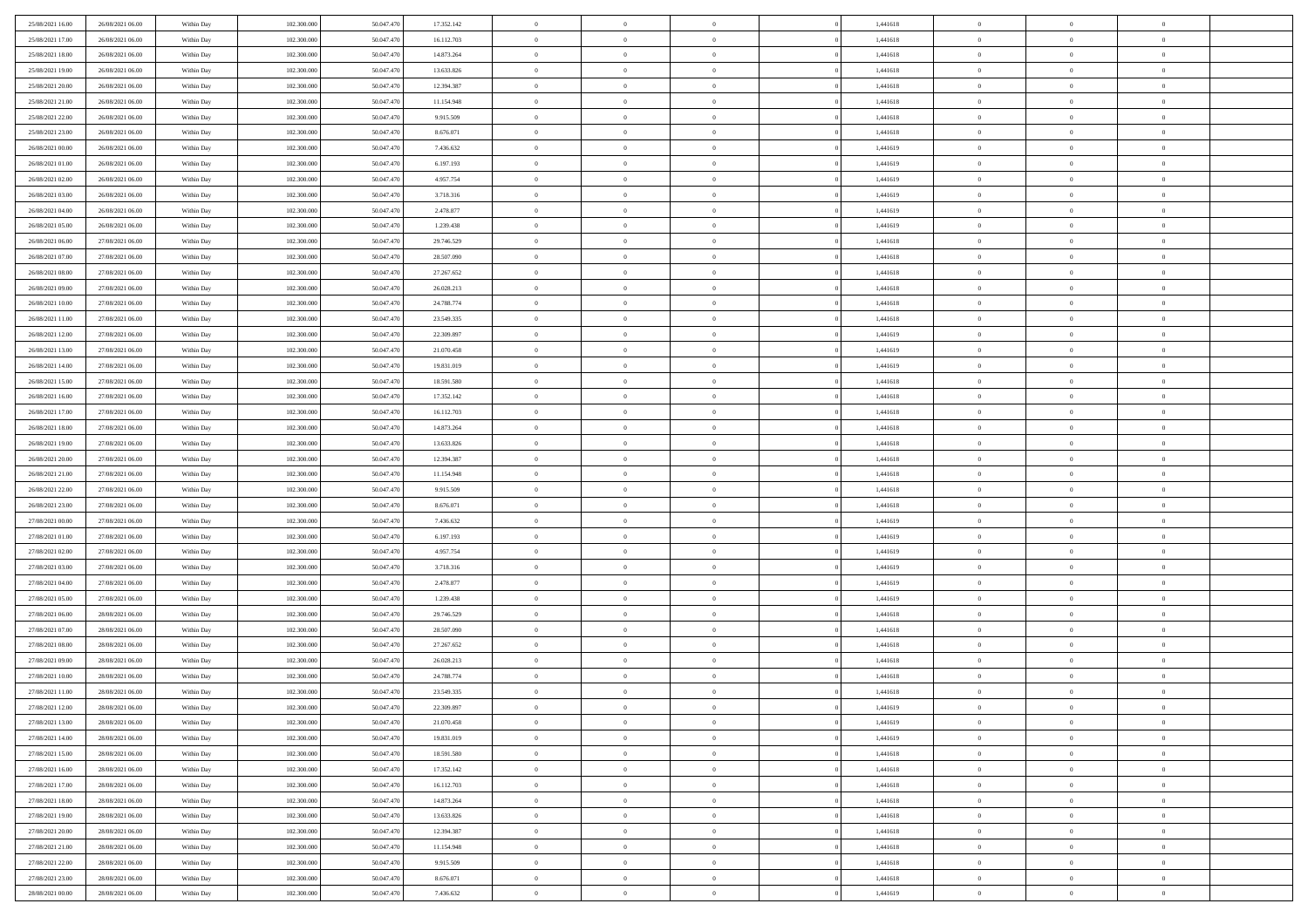| 28/08/2021 01:00 | 28/08/2021 06:00 | Within Day | 102,300,000 | 50.047.470 | 6.197.193  | $\bf{0}$       | $\overline{0}$ | $\Omega$       | 1,441619 | $\bf{0}$       | $\overline{0}$ | $\bf{0}$       |  |
|------------------|------------------|------------|-------------|------------|------------|----------------|----------------|----------------|----------|----------------|----------------|----------------|--|
| 28/08/2021 02:00 | 28/08/2021 06:00 | Within Day | 102.300.000 | 50.047.470 | 4.957.754  | $\theta$       | $\overline{0}$ | $\overline{0}$ | 1,441619 | $\mathbf{0}$   | $\bf{0}$       | $\overline{0}$ |  |
| 28/08/2021 03:00 | 28/08/2021 06:00 | Within Day | 102.300.000 | 50.047.470 | 3.718.316  | $\bf{0}$       | $\overline{0}$ | $\bf{0}$       | 1,441619 | $\,$ 0         | $\overline{0}$ | $\,$ 0 $\,$    |  |
| 28/08/2021 04:00 | 28/08/2021 06:00 | Within Day | 102,300,000 | 50.047.470 | 2.478.877  | $\mathbf{0}$   | $\overline{0}$ | $\mathbf{0}$   | 1.441619 | $\bf{0}$       | $\mathbf{0}$   | $\theta$       |  |
| 28/08/2021 05:00 | 28/08/2021 06:00 | Within Day | 102.300.000 | 50.047.470 | 1.239.438  | $\mathbf{0}$   | $\overline{0}$ | $\overline{0}$ | 1,441619 | $\mathbf{0}$   | $\bf{0}$       | $\overline{0}$ |  |
| 28/08/2021 06:00 | 29/08/2021 06:00 | Within Day | 102.300.000 | 50.047.470 | 29.746.529 | $\theta$       | $\overline{0}$ | $\bf{0}$       | 1,441618 | $\,$ 0         | $\overline{0}$ | $\,$ 0 $\,$    |  |
| 28/08/2021 07:00 | 29/08/2021 06:00 | Within Day | 102,300,000 | 50,047.470 | 28.507.090 | $\bf{0}$       | $\overline{0}$ | $\Omega$       | 1,441618 | $\bf{0}$       | $\mathbf{0}$   | $\theta$       |  |
| 28/08/2021 08:00 | 29/08/2021 06:00 | Within Day | 102.300.000 | 50.047.470 | 27.267.652 | $\overline{0}$ | $\overline{0}$ | $\overline{0}$ | 1,441618 | $\mathbf{0}$   | $\bf{0}$       | $\overline{0}$ |  |
| 28/08/2021 09:00 | 29/08/2021 06:00 | Within Day | 102.300.000 | 50.047.470 | 26.028.213 | $\theta$       | $\overline{0}$ | $\bf{0}$       | 1,441618 | $\,$ 0         | $\overline{0}$ | $\,$ 0 $\,$    |  |
| 28/08/2021 12:00 | 29/08/2021 06:00 | Within Day | 102,300,000 | 50.047.470 | 22.309.897 | $\mathbf{0}$   | $\overline{0}$ | $\mathbf{0}$   | 1.441619 | $\bf{0}$       | $\mathbf{0}$   | $\theta$       |  |
| 28/08/2021 13:00 | 29/08/2021 06:00 | Within Day | 102.300.000 | 50.047.470 | 21.070.458 | $\mathbf{0}$   | $\overline{0}$ | $\overline{0}$ | 1,441619 | $\mathbf{0}$   | $\bf{0}$       | $\overline{0}$ |  |
| 28/08/2021 14:00 | 29/08/2021 06:00 | Within Day | 102.300.000 | 50.047.470 | 19.831.019 | $\theta$       | $\overline{0}$ | $\bf{0}$       | 1,441619 | $\,$ 0         | $\overline{0}$ | $\,$ 0 $\,$    |  |
| 28/08/2021 15:00 | 29/08/2021 06:00 | Within Day | 102,300,000 | 50.047.470 | 18.591.580 | $\mathbf{0}$   | $\overline{0}$ | $\mathbf{0}$   | 1.441618 | $\bf{0}$       | $\theta$       | $\theta$       |  |
| 28/08/2021 16:00 | 29/08/2021 06:00 | Within Day | 102.300.000 | 50.047.470 | 17.352.142 | $\overline{0}$ | $\overline{0}$ | $\overline{0}$ | 1,441618 | $\mathbf{0}$   | $\bf{0}$       | $\overline{0}$ |  |
| 28/08/2021 17:00 | 29/08/2021 06:00 | Within Day | 102.300.000 | 50.047.470 | 16.112.703 | $\theta$       | $\overline{0}$ | $\overline{0}$ | 1,441618 | $\,$ 0         | $\overline{0}$ | $\,$ 0 $\,$    |  |
| 28/08/2021 18:00 | 29/08/2021 06:00 | Within Day | 102,300,000 | 50.047.470 | 14.873.264 | $\bf{0}$       | $\overline{0}$ | $\mathbf{0}$   | 1,441618 | $\bf{0}$       | $\mathbf{0}$   | $\bf{0}$       |  |
| 28/08/2021 19:00 | 29/08/2021 06:00 | Within Day | 102.300.000 | 50.047.470 | 13.633.826 | $\theta$       | $\overline{0}$ | $\overline{0}$ | 1,441618 | $\mathbf{0}$   | $\bf{0}$       | $\overline{0}$ |  |
| 28/08/2021 20:00 | 29/08/2021 06:00 | Within Day | 102.300.000 | 50.047.470 | 12.394.387 | $\theta$       | $\overline{0}$ | $\bf{0}$       | 1,441618 | $\,$ 0         | $\overline{0}$ | $\,0\,$        |  |
| 28/08/2021 21:00 | 29/08/2021 06:00 | Within Day | 102,300,000 | 50.047.470 | 11.154.948 | $\mathbf{0}$   | $\overline{0}$ | $\mathbf{0}$   | 1,441618 | $\bf{0}$       | $\mathbf{0}$   | $\theta$       |  |
| 28/08/2021 22:00 | 29/08/2021 06:00 | Within Dav | 102.300.000 | 50.047.470 | 9.915.509  | $\overline{0}$ | $\overline{0}$ | $\overline{0}$ | 1,441618 | $\mathbf{0}$   | $\bf{0}$       | $\overline{0}$ |  |
| 28/08/2021 23:00 | 29/08/2021 06:00 | Within Day | 102.300.000 | 50.047.470 | 8.676.071  | $\theta$       | $\overline{0}$ | $\bf{0}$       | 1,441618 | $\,$ 0         | $\overline{0}$ | $\,$ 0 $\,$    |  |
| 29/08/2021 00:00 | 29/08/2021 06:00 | Within Day | 102,300,000 | 50,047.470 | 7.436.632  | $\mathbf{0}$   | $\overline{0}$ | $\mathbf{0}$   | 1.441619 | $\bf{0}$       | $\theta$       | $\theta$       |  |
| 29/08/2021 01:00 | 29/08/2021 06:00 | Within Dav | 102.300.000 | 50.047.470 | 6.197.193  | $\mathbf{0}$   | $\overline{0}$ | $\overline{0}$ | 1,441619 | $\mathbf{0}$   | $\bf{0}$       | $\overline{0}$ |  |
| 29/08/2021 02:00 | 29/08/2021 06:00 | Within Day | 102.300.000 | 50.047.470 | 4.957.754  | $\theta$       | $\overline{0}$ | $\bf{0}$       | 1,441619 | $\,$ 0         | $\overline{0}$ | $\,$ 0 $\,$    |  |
| 29/08/2021 03:00 | 29/08/2021 06:00 | Within Day | 102,300,000 | 50,047.470 | 3.718.316  | $\bf{0}$       | $\overline{0}$ | $\mathbf{0}$   | 1,441619 | $\bf{0}$       | $\bf{0}$       | $\bf{0}$       |  |
| 29/08/2021 04:00 | 29/08/2021 06:00 | Within Dav | 102.300.000 | 50.047.470 | 2.478.877  | $\overline{0}$ | $\overline{0}$ | $\overline{0}$ | 1,441619 | $\mathbf{0}$   | $\bf{0}$       | $\overline{0}$ |  |
| 29/08/2021 05:00 | 29/08/2021 06:00 | Within Day | 102.300.000 | 50.047.470 | 1.239.438  | $\theta$       | $\overline{0}$ | $\overline{0}$ | 1,441619 | $\,$ 0         | $\overline{0}$ | $\,$ 0 $\,$    |  |
| 29/08/2021 06:00 | 30/08/2021 06:00 | Within Day | 102,300,000 | 50.349.202 | 29.444.797 | $\overline{0}$ | $\overline{0}$ | $\mathbf{0}$   | 1.441618 | $\bf{0}$       | $\mathbf{0}$   | $\theta$       |  |
| 29/08/2021 07:00 | 30/08/2021 06:00 | Within Dav | 102.300.000 | 50.349.202 | 28.217.931 | $\mathbf{0}$   | $\overline{0}$ | $\overline{0}$ | 1,441618 | $\mathbf{0}$   | $\bf{0}$       | $\overline{0}$ |  |
| 29/08/2021 08:00 | 30/08/2021 06:00 | Within Day | 102.300.000 | 50.349.202 | 26.991.064 | $\theta$       | $\overline{0}$ | $\bf{0}$       | 1,441618 | $\,$ 0         | $\overline{0}$ | $\,$ 0 $\,$    |  |
| 29/08/2021 09:00 | 30/08/2021 06:00 | Within Day | 102.300.000 | 50.349.202 | 25.764.198 | $\bf{0}$       | $\overline{0}$ | $\overline{0}$ | 1,441618 | $\bf{0}$       | $\overline{0}$ | $\,0\,$        |  |
| 29/08/2021 11:00 | 30/08/2021 06:00 | Within Dav | 102.300.000 | 50.349.202 | 23.310.464 | $\overline{0}$ | $\overline{0}$ | $\overline{0}$ | 1,441618 | $\mathbf{0}$   | $\bf{0}$       | $\overline{0}$ |  |
| 29/08/2021 12:00 | 30/08/2021 06:00 | Within Day | 102.300.000 | 50.349.202 | 22.083.598 | $\theta$       | $\overline{0}$ | $\overline{0}$ | 1,441619 | $\,$ 0         | $\overline{0}$ | $\,$ 0 $\,$    |  |
| 29/08/2021 13:00 | 30/08/2021 06:00 | Within Day | 102.300.000 | 50.349.202 | 20.856.731 | $\,$ 0 $\,$    | $\overline{0}$ | $\overline{0}$ | 1,441619 | $\bf{0}$       | $\overline{0}$ | $\,0\,$        |  |
| 29/08/2021 14:00 | 30/08/2021 06:00 | Within Dav | 102.300.000 | 50.349.202 | 19.629.865 | $\theta$       | $\overline{0}$ | $\overline{0}$ | 1,441619 | $\mathbf{0}$   | $\bf{0}$       | $\overline{0}$ |  |
| 29/08/2021 15:00 | 30/08/2021 06:00 | Within Day | 102.300.000 | 50.349.202 | 18.402.998 | $\theta$       | $\overline{0}$ | $\bf{0}$       | 1,441618 | $\,$ 0         | $\overline{0}$ | $\,$ 0 $\,$    |  |
| 29/08/2021 16:00 | 30/08/2021 06:00 | Within Day | 102.300.000 | 50.349.202 | 17.176.132 | $\,$ 0 $\,$    | $\overline{0}$ | $\overline{0}$ | 1,441618 | $\bf{0}$       | $\overline{0}$ | $\,0\,$        |  |
| 29/08/2021 17:00 | 30/08/2021 06:00 | Within Dav | 102.300.000 | 50.349.202 | 15.949.265 | $\overline{0}$ | $\overline{0}$ | $\overline{0}$ | 1,441618 | $\mathbf{0}$   | $\bf{0}$       | $\overline{0}$ |  |
| 29/08/2021 18:00 | 30/08/2021 06:00 | Within Day | 102.300.000 | 50.349.202 | 14.722.398 | $\theta$       | $\overline{0}$ | $\bf{0}$       | 1,441618 | $\,$ 0         | $\overline{0}$ | $\,$ 0 $\,$    |  |
| 29/08/2021 19:00 | 30/08/2021 06:00 | Within Day | 102.300.000 | 50.349.202 | 13.495.532 | $\,$ 0 $\,$    | $\overline{0}$ | $\overline{0}$ | 1,441618 | $\bf{0}$       | $\overline{0}$ | $\,0\,$        |  |
| 29/08/2021 20:00 | 30/08/2021 06:00 | Within Dav | 102.300.000 | 50.349.202 | 12.268.665 | $\theta$       | $\overline{0}$ | $\overline{0}$ | 1,441618 | $\mathbf{0}$   | $\bf{0}$       | $\overline{0}$ |  |
| 29/08/2021 21:00 | 30/08/2021 06:00 | Within Day | 102.300.000 | 50.349.202 | 11.041.799 | $\theta$       | $\overline{0}$ | $\bf{0}$       | 1,441618 | $\,$ 0         | $\overline{0}$ | $\,$ 0 $\,$    |  |
| 29/08/2021 22:00 | 30/08/2021 06:00 | Within Day | 102.300.000 | 50.349.202 | 9.814.932  | $\,$ 0 $\,$    | $\overline{0}$ | $\overline{0}$ | 1,441618 | $\bf{0}$       | $\overline{0}$ | $\,0\,$        |  |
| 29/08/2021 23:00 | 30/08/2021 06:00 | Within Dav | 102.300.000 | 50.349.202 | 8.588.066  | $\theta$       | $\overline{0}$ | $\overline{0}$ | 1,441618 | $\mathbf{0}$   | $\bf{0}$       | $\overline{0}$ |  |
| 30/08/2021 00:00 | 30/08/2021 06:00 | Within Day | 102.300.000 | 50.349.202 | 7.361.199  | $\overline{0}$ | $\overline{0}$ | $\overline{0}$ | 1,441619 | $\overline{0}$ | $\overline{0}$ | $\theta$       |  |
| 30/08/2021 01:00 | 30/08/2021 06:00 | Within Day | 102.300.000 | 50.349.202 | 6.134.332  | $\bf{0}$       | $\overline{0}$ | $\overline{0}$ | 1,441619 | $\bf{0}$       | $\overline{0}$ | $\bf{0}$       |  |
| 30/08/2021 02:00 | 30/08/2021 06:00 | Within Day | 102.300.000 | 50.349.202 | 4.907.466  | $\overline{0}$ | $\overline{0}$ | $\overline{0}$ | 1,441619 | $\overline{0}$ | $\overline{0}$ | $\overline{0}$ |  |
| 30/08/2021 03:00 | 30/08/2021 06:00 | Within Day | 102.300.000 | 50.349.202 | 3.680.599  | $\,$ 0 $\,$    | $\overline{0}$ | $\overline{0}$ | 1,441619 | $\,$ 0 $\,$    | $\,$ 0 $\,$    | $\,$ 0 $\,$    |  |
| 30/08/2021 04:00 | 30/08/2021 06:00 | Within Day | 102.300.000 | 50.349.202 | 2.453.733  | $\bf{0}$       | $\overline{0}$ | $\overline{0}$ | 1,441619 | $\mathbf{0}$   | $\overline{0}$ | $\bf{0}$       |  |
| 30/08/2021 05:00 | 30/08/2021 06:00 | Within Day | 102.300.000 | 50.349.202 | 1.226.866  | $\,$ 0 $\,$    | $\overline{0}$ | $\overline{0}$ | 1,441619 | $\,$ 0 $\,$    | $\bf{0}$       | $\overline{0}$ |  |
| 30/08/2021 06:00 | 31/08/2021 06:00 | Within Day | 102.300.000 | 50.047.470 | 29.746.529 | $\,$ 0         | $\overline{0}$ | $\overline{0}$ | 1,441618 | $\,$ 0 $\,$    | $\overline{0}$ | $\,$ 0 $\,$    |  |
| 30/08/2021 07:00 | 31/08/2021 06:00 | Within Day | 102.300.000 | 50.047.470 | 28.507.090 | $\bf{0}$       | $\overline{0}$ | $\overline{0}$ | 1,441618 | $\overline{0}$ | $\overline{0}$ | $\overline{0}$ |  |
| 30/08/2021 08:00 | 31/08/2021 06:00 | Within Day | 102.300.000 | 50.047.470 | 27.267.652 | $\,$ 0 $\,$    | $\overline{0}$ | $\overline{0}$ | 1,441618 | $\,$ 0 $\,$    | $\bf{0}$       | $\overline{0}$ |  |
| 30/08/2021 09:00 | 31/08/2021 06:00 | Within Day | 102.300.000 | 50.047.470 | 26.028.213 | $\,$ 0         | $\overline{0}$ | $\overline{0}$ | 1,441618 | $\,$ 0 $\,$    | $\,$ 0 $\,$    | $\,$ 0 $\,$    |  |
| 30/08/2021 10:00 | 31/08/2021 06:00 | Within Day | 102.300.000 | 50.047.470 | 24.788.774 | $\bf{0}$       | $\overline{0}$ | $\overline{0}$ | 1,441618 | $\mathbf{0}$   | $\overline{0}$ | $\bf{0}$       |  |
| 30/08/2021 11:00 | 31/08/2021 06:00 | Within Day | 102.300.000 | 50.047.470 | 23.549.335 | $\mathbf{0}$   | $\overline{0}$ | $\overline{0}$ | 1,441618 | $\overline{0}$ | $\bf{0}$       | $\overline{0}$ |  |
| 30/08/2021 12:00 | 31/08/2021 06:00 | Within Day | 102.300.000 | 50.047.470 | 22.309.897 | $\,$ 0 $\,$    | $\overline{0}$ | $\overline{0}$ | 1,441619 | $\,$ 0 $\,$    | $\overline{0}$ | $\,$ 0 $\,$    |  |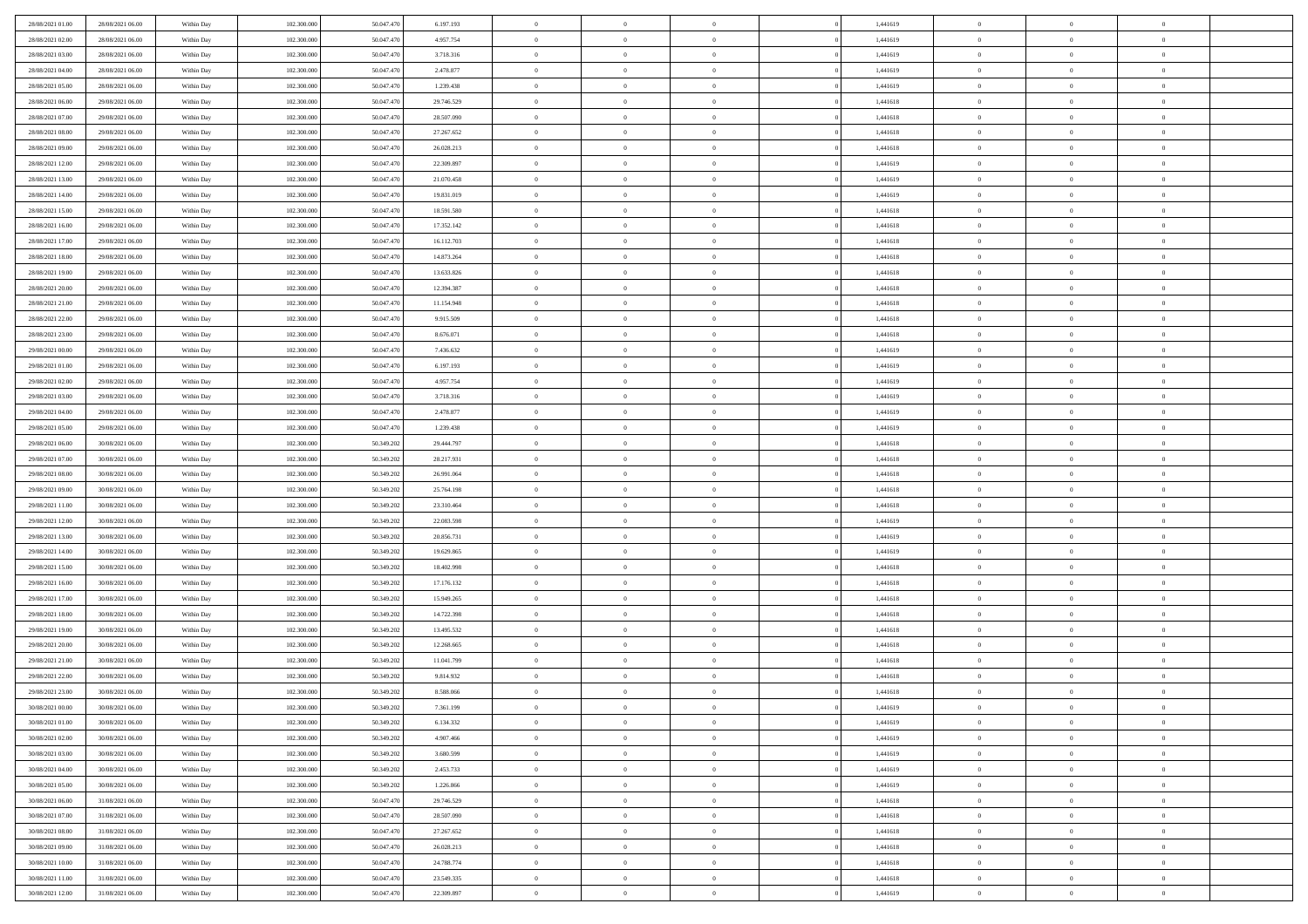| 30/08/2021 13:00 | 31/08/2021 06:00 | Within Day | 102.300,000 | 50,047.470 | 21.070.458 |          | $\Omega$ |  | 1,441619 | $\Omega$     | $\sqrt{ }$     |  |
|------------------|------------------|------------|-------------|------------|------------|----------|----------|--|----------|--------------|----------------|--|
| 30/08/2021 14:00 | 31/08/2021 06:00 | Within Day | 102.300.000 | 50.047.470 | 19.831.019 |          | $\theta$ |  | 1,441619 | $\Omega$     | - 0            |  |
| 30/08/2021 15:00 | 31/08/2021 06:00 | Within Day | 102.300.000 | 50,047.470 | 18.591.580 |          | $\Omega$ |  | 1,441618 | $\Omega$     | - 0            |  |
| 30/08/2021 16:00 | 31/08/2021 06:00 | Within Day | 102.300.000 | 50.047.470 | 17.352.142 |          | $\Omega$ |  | 1,441618 | $\Omega$     | - 0            |  |
| 30/08/2021 17:00 | 31/08/2021 06:00 | Within Day | 102,300,000 | 50,047.47  | 16.112.703 |          | $\Omega$ |  | 1,441618 | $\Omega$     | $\theta$       |  |
| 30/08/2021 18:00 | 31/08/2021 06:00 | Within Day | 102.300.000 | 50.047.470 | 14.873.264 |          | $\Omega$ |  | 1,441618 | $\Omega$     | - 0            |  |
| 30/08/2021 19:00 | 31/08/2021 06:00 | Within Day | 102.300.000 | 50.047.470 | 13.633.826 | $\Omega$ | $\Omega$ |  | 1,441618 | $\mathbf{0}$ | $\overline{0}$ |  |
| 30/08/2021 20:00 | 31/08/2021 06:00 | Within Day | 102.300.000 | 50.047.470 | 12.394.387 |          | $\Omega$ |  | 1,441618 | $\Omega$     | - 0            |  |
| 30/08/2021 21:00 | 31/08/2021 06:00 | Within Day | 102.300,000 | 50,047.470 | 11.154.948 |          | 808      |  | 1,441618 | $\Omega$     | $\sqrt{ }$     |  |
| 30/08/2021 22:00 | 31/08/2021 06:00 | Within Day | 102.300.000 | 50.048.278 | 9.914.791  |          | $\Omega$ |  | 1,441618 | $\Omega$     | $\theta$       |  |
| 30/08/2021 23:00 | 31/08/2021 06:00 | Within Day | 102.300.000 | 50.048.278 | 8.675.442  |          | $\Omega$ |  | 1,441618 | $\Omega$     | - 0            |  |
| 31/08/2021 00:00 | 31/08/2021 06:00 | Within Day | 102.300.000 | 50.048.27  | 7.436.093  |          | $\Omega$ |  | 1,441619 | $\Omega$     | - 0            |  |
| 31/08/2021 01:00 | 31/08/2021 06:00 | Within Day | 102.300.000 | 50.048.27  | 6.196.744  |          | $\theta$ |  | 1,441619 | $\Omega$     | $\sqrt{ }$     |  |
| 31/08/2021 02:00 | 31/08/2021 06:00 | Within Day | 102,300,000 | 50,048,278 | 4.957.395  |          | $\Omega$ |  | 1,441619 | $\Omega$     | $\overline{0}$ |  |
| 31/08/2021 03:00 | 31/08/2021 06:00 | Within Day | 102.300.000 | 50.048.278 | 3.718.046  |          | $\Omega$ |  | 1,441619 | $\Omega$     | - 0            |  |
| 31/08/2021 04:00 | 31/08/2021 06:00 | Within Day | 102.300,000 | 50.048.278 | 2.478.697  |          | $\Omega$ |  | 1,441619 | $\Omega$     | $\theta$       |  |
| 31/08/2021 06:00 | 01/09/2021 06:00 | Within Day | 102.300.000 | 50.047.470 | 29.746.529 |          | $\Omega$ |  | 1,441618 |              | - 0            |  |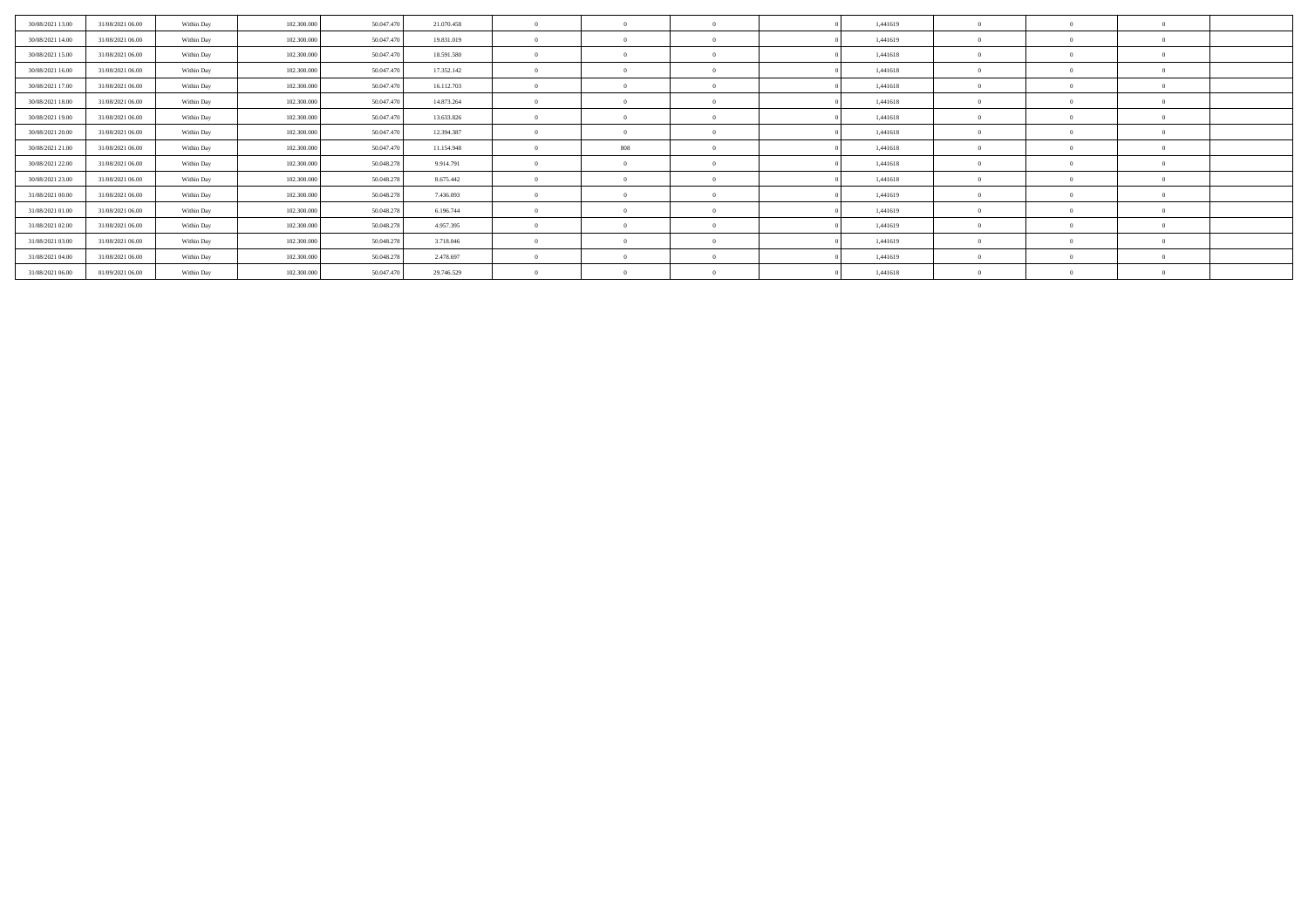## **SNAM RETE GAS**

**Transportation capacity at Entry Point interconnected with foreign pipelines**

**Update to 30/08/2021 of offered and assigned capacity in auction day-ahead and within-day**

**Thermal Year 2020/2021**

(Values in Ncm/day (0° C; 1,01325 bar) - 1 Scm=0,94794378 Ncm; Prices in c/Ncm)

| <b>Entry Point</b> | <b>MAZARA-DEL-</b><br><b>VALLO</b> |
|--------------------|------------------------------------|
|--------------------|------------------------------------|

|                                      | Timeframe                            |                     |                            |                                              |            | <b>Offered capacity</b> |                | <b>Assigned capacity</b> | Day-Ahead                   |                             | Prices                          |                           |                                 |             |
|--------------------------------------|--------------------------------------|---------------------|----------------------------|----------------------------------------------|------------|-------------------------|----------------|--------------------------|-----------------------------|-----------------------------|---------------------------------|---------------------------|---------------------------------|-------------|
| From                                 | To                                   | <b>Auction type</b> | Transportation<br>capacity | <b>Assigned capacity</b><br>(before auction) | Firm       | Interruptible           | Firm           | Interruptible            | <b>Interrupted Capacity</b> | <b>Reserve price - Firm</b> | <b>Auction premium - Firm</b>   | Reserve price -           | Auction premium -               | <b>Note</b> |
| 01/08/2021 06:00                     | 02/08/2021 06:00                     | Day Ahead           | 107.917.792                | 52.795.821                                   | 55.121.969 | $\theta$                | $\Omega$       | $\theta$                 | Interruptible               | 0,013666                    | $\Omega$                        | Interruptible<br>0,013666 | Interruptible<br>$\overline{0}$ |             |
| 02/08/2021 06:00                     | 03/08/2021 06:00                     | Day Ahead           | 107.917.792                | 52.795.821                                   | 31.380.057 | $\overline{0}$          | $\Omega$       | $\Omega$                 |                             | 0,013666                    | $\theta$                        | 0,013666                  | $\theta$                        |             |
|                                      |                                      |                     | 107.917.792                | 52.795.821                                   | 31.380.057 | $\overline{0}$          | $\theta$       | $\overline{0}$           |                             | 0,013666                    | $\bf{0}$                        |                           | $\overline{0}$                  |             |
| 03/08/2021 06:00<br>04/08/2021 06:00 | 04/08/2021 06:00<br>05/08/2021 06:00 | Day Ahead           | 107.917.792                | 52.795.821                                   | 31.380.057 | $\overline{0}$          | $\overline{0}$ | $\Omega$                 |                             | 0.013666                    |                                 | 0,013666<br>0.013666      | $\overline{0}$                  |             |
|                                      |                                      | Day Ahead           |                            |                                              |            |                         |                | $\theta$                 |                             |                             | $\bf{0}$                        |                           |                                 |             |
| 05/08/2021 06:00                     | 06/08/2021 06:00                     | Day Ahead           | 107.917.792                | 52.795.821                                   | 31.380.057 | $\overline{0}$          | $\Omega$       |                          |                             | 0,013666                    | $\hspace{0.1mm}0\hspace{0.1mm}$ | 0,013666                  | $\overline{0}$                  |             |
| 06/08/2021 06:00                     | 07/08/2021 06:00                     | Day Ahead           | 107.917.792                | 52.795.821                                   | 31.380.057 | $\overline{0}$          | $\Omega$       | $\Omega$                 |                             | 0.013666                    | $\theta$                        | 0.013666                  | $\overline{0}$                  |             |
| 07/08/2021 06:00                     | 08/08/2021 06:00                     | Day Ahead           | 107.917.792                | 52.795.821                                   | 31.380.057 | $\theta$                | 738.914        | $\overline{0}$           |                             | 0,013666                    | $\overline{0}$                  | 0,013666                  | $\overline{0}$                  |             |
| 08/08/2021 06:00                     | 09/08/2021 06:00                     | Day Ahead           | 107.917.792                | 52.795.821                                   | 31.380.057 | $\overline{0}$          | 738.914        | $\theta$                 |                             | 0.013666                    | $\overline{0}$                  | 0.013666                  | $\overline{0}$                  |             |
| 09/08/2021 06:00                     | 10/08/2021 06:00                     | Day Ahead           | 107.917.792                | 52.795.821                                   | 31.380.057 | $\overline{0}$          | $\Omega$       | $\theta$                 |                             | 0,013666                    | $\overline{0}$                  | 0,013666                  | $\overline{0}$                  |             |
| 10/08/2021 06:00                     | 11/08/2021 06:00                     | Day Ahead           | 107.917.792                | 52.795.821                                   | 31.380.057 | $\overline{0}$          | $\Omega$       | $\Omega$                 |                             | 0.013666                    | $\theta$                        | 0.013666                  | $\overline{0}$                  |             |
| 11/08/2021 06:00                     | 12/08/2021 06:00                     | Day Ahead           | 107.917.792                | 52.795.821                                   | 31.380.057 | $\theta$                | $\Omega$       | $\Omega$                 |                             | 0,013666                    | $\theta$                        | 0,013666                  | $\theta$                        |             |
| 12/08/2021 06:00                     | 13/08/2021 06:00                     | Day Ahead           | 107.917.792                | 52.795.821                                   | 31.380.057 | $\overline{0}$          | $\theta$       | $\theta$                 |                             | 0.013666                    | $\overline{0}$                  | 0.013666                  | $\overline{0}$                  |             |
| 13/08/2021 06:00                     | 14/08/2021 06:00                     | Day Ahead           | 107.917.792                | 52.795.821                                   | 31.380.057 | $\overline{0}$          | $\Omega$       | $\theta$                 |                             | 0,013666                    | $\overline{0}$                  | 0,013666                  | $\overline{0}$                  |             |
| 14/08/2021 06:00                     | 15/08/2021 06:00                     | Day Ahead           | 107.917.792                | 52.795.821                                   | 31.380.057 | $\overline{0}$          | $\overline{0}$ | $\theta$                 |                             | 0.013666                    | $\bf{0}$                        | 0,013666                  | $\overline{0}$                  |             |
| 15/08/2021 06:00                     | 16/08/2021 06:00                     | Day Ahead           | 107.917.792                | 52.795.821                                   | 31.380.057 | $\theta$                | $\Omega$       | $\mathbf{0}$             |                             | 0,013666                    | $\overline{0}$                  | 0,013666                  | $\theta$                        |             |
| 16/08/2021 06:00                     | 17/08/2021 06:00                     | Day Ahead           | 107.917.792                | 52.795.821                                   | 31.380.057 | $\overline{0}$          | $\overline{0}$ | $\theta$                 |                             | 0,013666                    | $\bf{0}$                        | 0,013666                  | $\overline{0}$                  |             |
| 17/08/2021 06:00                     | 18/08/2021 06:00                     | Day Ahead           | 107.917.792                | 52.795.821                                   | 31.380.057 | $\overline{0}$          | $\overline{0}$ | $\Omega$                 |                             | 0.013666                    | $\theta$                        | 0.013666                  | $\overline{0}$                  |             |
| 18/08/2021 06:00                     | 19/08/2021 06:00                     | Day Ahead           | 107.917.792                | 52.795.821                                   | 31.380.057 | $\overline{0}$          | $\Omega$       | $\theta$                 |                             | 0,013666                    | $\overline{0}$                  | 0,013666                  | $\overline{0}$                  |             |
| 19/08/2021 06:00                     | 20/08/2021 06:00                     | Day Ahead           | 107.917.792                | 52.795.821                                   | 31.380.057 | $\sqrt{2}$              | 113,679        | $\Omega$                 |                             | 0.013666                    | $\theta$                        | 0.013666                  | $\overline{0}$                  |             |
| 20/08/2021 06:00                     | 21/08/2021 06:00                     | Day Ahead           | 107.917.792                | 52.795.821                                   | 31.380.057 | $\overline{0}$          | $\theta$       | $\overline{0}$           |                             | 0,013666                    | $\theta$                        | 0,013666                  | $\overline{0}$                  |             |
| 21/08/2021 06:00                     | 22/08/2021 06:00                     | Day Ahead           | 107.917.792                | 52.795.821                                   | 31.380.057 | $\overline{0}$          | 1.227.620      | $\Omega$                 |                             | 0.013666                    | $\bf{0}$                        | 0.013666                  | $\overline{0}$                  |             |
| 22/08/2021 06:00                     | 23/08/2021 06:00                     | Day Ahead           | 107.917.792                | 52.795.821                                   | 31.380.057 | $\overline{0}$          | 1.955.006      | $\theta$                 |                             | 0,013666                    | $\overline{0}$                  | 0,013666                  | $\overline{0}$                  |             |
| 23/08/2021 06:00                     | 24/08/2021 06:00                     | Day Ahead           | 107.917.792                | 52.795.821                                   | 31.380.057 | $\overline{0}$          | 1.089.659      | $\Omega$                 |                             | 0.013666                    | $\bf{0}$                        | 0.013666                  | $\overline{0}$                  |             |
| 24/08/2021 06:00                     | 25/08/2021 06:00                     | Day Ahead           | 107.917.792                | 52.795.821                                   | 31.380.057 | $\theta$                | 612.457        | $\overline{0}$           |                             | 0,013666                    | $\overline{0}$                  | 0,013666                  | $\overline{0}$                  |             |
| 25/08/2021 06:00                     | 26/08/2021 06:00                     | Day Ahead           | 107.917.792                | 52.795.821                                   | 31.380.057 | $\overline{0}$          | $\overline{0}$ | $\theta$                 |                             | 0.013666                    | $\overline{0}$                  | 0,013666                  | $\overline{0}$                  |             |
| 26/08/2021 06:00                     | 27/08/2021 06:00                     | Day Ahead           | 107.917.792                | 52.795.821                                   | 31.380.057 | $\overline{0}$          | $\Omega$       | $\theta$                 |                             | 0,013666                    | $\overline{0}$                  | 0,013666                  | $\overline{0}$                  |             |
| 27/08/2021 06:00                     | 28/08/2021 06:00                     | Day Ahead           | 107.917.792                | 52.795.821                                   | 31.380.057 | $\overline{0}$          | $\theta$       | $\Omega$                 |                             | 0.013666                    | $\theta$                        | 0.013666                  | $\overline{0}$                  |             |
| 28/08/2021 06:00                     | 29/08/2021 06:00                     | Day Ahead           | 107.917.792                | 52.795.821                                   | 31.380.057 | $\theta$                | $\Omega$       | $\theta$                 |                             | 0,013666                    | $\theta$                        | 0,013666                  | $\theta$                        |             |
| 29/08/2021 06:00                     | 30/08/2021 06:00                     | Day Ahead           | 107.917.792                | 52.795.821                                   | 31.380.057 | $\overline{0}$          | 318.302        | $\theta$                 |                             | 0,013666                    | $\bf{0}$                        | 0,013666                  | $\overline{0}$                  |             |
| 30/08/2021 06:00                     | 31/08/2021 06:00                     | Day Ahead           | 107.917.792                | 52.795.821                                   | 31.380.057 | $\overline{0}$          | $\overline{0}$ | $\theta$                 |                             | 0,013666                    | $\bf{0}$                        | 0,013666                  | $\overline{0}$                  |             |
| 31/08/2021 06:00                     | 01/09/2021 06:00                     | Day Ahead           | 107.917.792                | 52.795.821                                   | 31.380.057 | $\overline{0}$          | $\overline{0}$ | $\theta$                 |                             | 0,013666                    | $\,$ 0 $\,$                     | 0,013666                  | $\overline{0}$                  |             |
| 01/08/2021 06:00                     | 02/08/2021 06:00                     | Within Day          | 107.917.792                | 52.795.821                                   | 55.121.969 | $\overline{0}$          | $\theta$       | $\Omega$                 |                             | 1.366573                    | $\overline{0}$                  | $\theta$                  | $\overline{0}$                  |             |
| 01/08/2021 07:00                     | 02/08/2021 06:00                     | Within Day          | 107.917.792                | 52.795.821                                   | 52.825.220 | $\overline{0}$          | $\overline{0}$ | $\mathbf{0}$             |                             | 1,366573                    | $\overline{0}$                  | $\overline{0}$            | $\overline{0}$                  |             |
| 01/08/2021 08:00                     | 02/08/2021 06:00                     | Within Day          | 107.917.792                | 52.795.821                                   | 50.528.471 | $\overline{0}$          | $\overline{0}$ | $\Omega$                 |                             | 1.366573                    | $\overline{0}$                  | $\theta$                  | $\overline{0}$                  |             |
| 01/08/2021 09:00                     | 02/08/2021 06:00                     | Within Day          | 107.917.792                | 52.795.821                                   | 48.231.723 | $\overline{0}$          | $\Omega$       | $\overline{0}$           |                             | 1,366573                    | $\theta$                        | $\overline{0}$            | $\overline{0}$                  |             |
| 01/08/2021 11:00                     | 02/08/2021 06:00                     | Within Day          | 107.917.792                | 52.795.821                                   | 43.638.225 | $\theta$                | $\overline{0}$ | $\Omega$                 |                             | 1.366573                    | $\theta$                        | $\Omega$                  | $\overline{0}$                  |             |
| 01/08/2021 12:00                     | 02/08/2021 06:00                     | Within Day          | 107.917.792                | 52.795.821                                   | 41.341.477 | $\overline{0}$          | $\theta$       | $\overline{0}$           |                             | 1,366573                    | $\theta$                        | $\overline{0}$            | $\overline{0}$                  |             |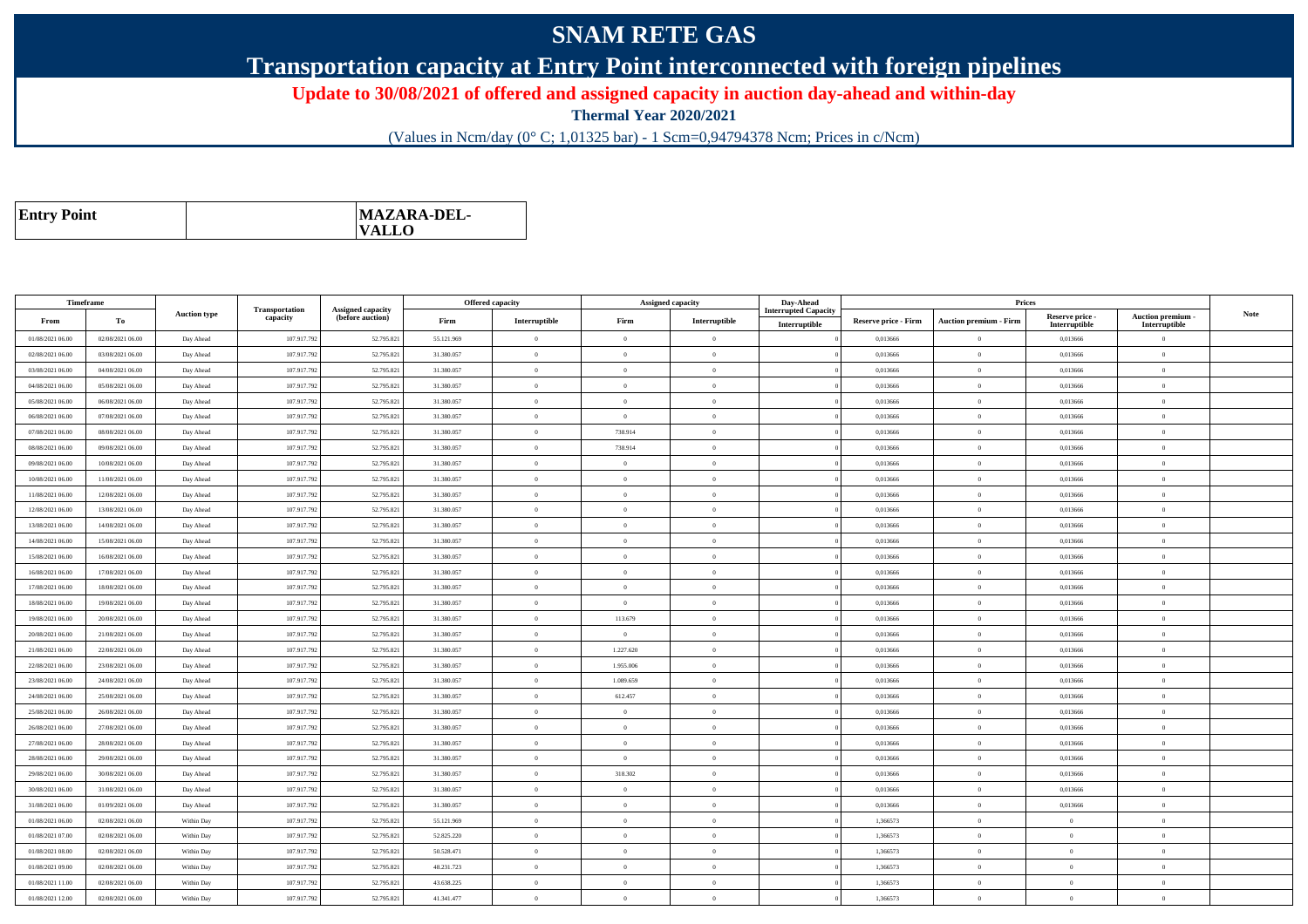| 01/08/2021 13:00                     | 02/08/2021 06:00 | Within Day               | 107.917.792 | 52.795.821 | 39.044.728 | $\,$ 0         | $\bf{0}$       | $\theta$       |          | 1,366573 | $\bf{0}$       | $\overline{0}$ | $\,0\,$        |  |
|--------------------------------------|------------------|--------------------------|-------------|------------|------------|----------------|----------------|----------------|----------|----------|----------------|----------------|----------------|--|
| 01/08/2021 14:00                     | 02/08/2021 06:00 | Within Day               | 107.917.792 | 52.795.821 | 36.747.979 | $\overline{0}$ | $\overline{0}$ | $\Omega$       |          | 1,366573 | $\overline{0}$ | $\overline{0}$ | $\theta$       |  |
| 01/08/2021 15:00                     | 02/08/2021 06:00 | Within Dav               | 107.917.792 | 52.795.821 | 34.451.231 | $\mathbf{0}$   | $\overline{0}$ | $\overline{0}$ |          | 1,366573 | $\mathbf{0}$   | $\overline{0}$ | $\overline{0}$ |  |
| 01/08/2021 16:00                     | 02/08/2021 06:00 | Within Day               | 107.917.792 | 52.795.821 | 32.154.482 | $\bf{0}$       | $\overline{0}$ | $\bf{0}$       |          | 1,366573 | $\bf{0}$       | $\overline{0}$ | $\,0\,$        |  |
| 01/08/2021 17:00                     | 02/08/2021 06:00 | Within Day               | 107.917.792 | 52.795.821 | 29.857.733 | $\bf{0}$       | $\bf{0}$       | $\overline{0}$ |          | 1,366573 | $\bf{0}$       | $\theta$       | $\theta$       |  |
| 01/08/2021 18:00                     | 02/08/2021 06:00 | Within Dav               | 107.917.792 | 52.795.821 | 27.560.985 | $\mathbf{0}$   | $\overline{0}$ | $\overline{0}$ |          | 1,366573 | $\mathbf{0}$   | $\overline{0}$ | $\theta$       |  |
| 01/08/2021 19:00                     | 02/08/2021 06:00 | Within Day               | 107.917.792 | 52.795.821 | 25.264.236 | $\bf{0}$       | $\overline{0}$ | $\overline{0}$ |          | 1,366573 | $\bf{0}$       | $\overline{0}$ | $\,0\,$        |  |
| 01/08/2021 20:00                     | 02/08/2021 06:00 | Within Day               | 107.917.792 | 52.795.821 | 22.967.487 | $\theta$       | 72.477         | $\overline{0}$ |          | 1,366573 | $\,$ 0 $\,$    | $\overline{0}$ | $\theta$       |  |
| 01/08/2021 21:00                     | 02/08/2021 06:00 | Within Day               | 107.917.792 | 52.868.298 | 20.605.509 | $\mathbf{0}$   | $\overline{0}$ | $\overline{0}$ |          | 1,366573 | $\mathbf{0}$   | $\overline{0}$ | $\overline{0}$ |  |
| 01/08/2021 22.00                     | 02/08/2021 06:00 | Within Day               | 107.917.792 | 52.868.298 | 18.316.008 | $\bf{0}$       | $\overline{0}$ | $\theta$       |          | 1,366573 | $\bf{0}$       | $\overline{0}$ | $\theta$       |  |
| 01/08/2021 23:00                     | 02/08/2021 06:00 | Within Day               | 107.917.792 | 52.868.298 | 16.026.506 | $\overline{0}$ | $\overline{0}$ | $\overline{0}$ |          | 1,366572 | $\bf{0}$       | $\mathbf{0}$   | $\theta$       |  |
| 02/08/2021 00:00                     | 02/08/2021 06:00 | Within Dav               | 107.917.792 | 52.868.298 | 13.737.006 | $\mathbf{0}$   | $\overline{0}$ | $\overline{0}$ |          | 1,366574 | $\mathbf{0}$   | $\overline{0}$ | $\overline{0}$ |  |
| 02/08/2021 01:00                     | 02/08/2021 06:00 | Within Day               | 107.917.792 | 52.868.298 | 11.447.505 | $\bf{0}$       | $\overline{0}$ | $\bf{0}$       |          | 1,366574 | $\bf{0}$       | $\overline{0}$ | $\,0\,$        |  |
| 02/08/2021 02:00                     | 02/08/2021 06:00 | Within Day               | 107.917.792 | 52.868.298 | 9.158.004  | $\bf{0}$       | $\overline{0}$ | $\overline{0}$ |          | 1,366574 | $\bf{0}$       | $\theta$       | $\,0\,$        |  |
| 02/08/2021 03:00                     | 02/08/2021 06:00 | Within Dav               | 107.917.792 | 52.868.298 | 6.868.502  | $\mathbf{0}$   | $\overline{0}$ | $\overline{0}$ |          | 1,366574 | $\mathbf{0}$   | $\overline{0}$ | $\overline{0}$ |  |
| 02/08/2021 04:00                     | 02/08/2021 06:00 | Within Day               | 107.917.792 | 52.868.298 | 4.579.002  | $\bf{0}$       | $\overline{0}$ | $\overline{0}$ |          | 1,366574 | $\bf{0}$       | $\overline{0}$ | $\,0\,$        |  |
| 02/08/2021 06:00                     | 03/08/2021 06:00 |                          | 107.917.792 | 52.795.821 | 31.380.056 | $\overline{0}$ | $\overline{0}$ | $\overline{0}$ |          | 1,366573 | $\bf{0}$       | $\overline{0}$ | $\theta$       |  |
| 02/08/2021 10:00                     | 03/08/2021 06:00 | Within Day<br>Within Day | 107.917.792 | 52.795.821 | 26.150.047 | $\mathbf{0}$   | $\overline{0}$ | $\overline{0}$ |          | 1,366573 | $\mathbf{0}$   | $\overline{0}$ | $\overline{0}$ |  |
| 02/08/2021 11:00                     | 03/08/2021 06:00 | Within Day               | 107.917.792 | 52.795.821 | 24.842.544 | $\,$ 0         | $\overline{0}$ | $\overline{0}$ |          | 1,366573 | $\bf{0}$       | $\overline{0}$ | $\,0\,$        |  |
| 02/08/2021 12:00                     | 03/08/2021 06:00 |                          | 107.917.792 | 52.795.821 | 23.535.042 | $\overline{0}$ | $\overline{0}$ | $\overline{0}$ |          | 1,366573 | $\bf{0}$       | $\overline{0}$ | $\overline{0}$ |  |
| 02/08/2021 13:00                     | 03/08/2021 06:00 | Within Day<br>Within Dav | 107.917.792 | 52.795.821 | 22.227.540 | $\mathbf{0}$   | $\overline{0}$ | $\overline{0}$ |          | 1,366573 | $\mathbf{0}$   | $\overline{0}$ | $\overline{0}$ |  |
|                                      | 03/08/2021 06:00 |                          |             |            |            | $\bf{0}$       |                |                |          |          | $\bf{0}$       |                | $\bf{0}$       |  |
| 02/08/2021 14:00                     |                  | Within Day               | 107.917.792 | 52.795.821 | 20.920.037 |                | $\overline{0}$ | $\bf{0}$       |          | 1,366573 |                | $\overline{0}$ |                |  |
| 02/08/2021 15:00<br>02/08/2021 16:00 | 03/08/2021 06:00 | Within Day               | 107.917.792 | 52.795.821 | 19.612.534 | $\bf{0}$       | $\overline{0}$ | $\overline{0}$ |          | 1,366573 | $\bf{0}$       | $\bf{0}$       | $\,0\,$        |  |
|                                      | 03/08/2021 06:00 | Within Dav               | 107.917.792 | 52.795.821 | 18.305.033 | $\mathbf{0}$   | $\overline{0}$ | $\overline{0}$ |          | 1,366573 | $\mathbf{0}$   | $\overline{0}$ | $\theta$       |  |
| 02/08/2021 17:00                     | 03/08/2021 06:00 | Within Day               | 107.917.792 | 52.795.821 | 16.997.530 | $\bf{0}$       | $\overline{0}$ | $\overline{0}$ |          | 1,366573 | $\bf{0}$       | $\overline{0}$ | $\,0\,$        |  |
| 02/08/2021 18:00                     | 03/08/2021 06:00 | Within Day               | 107.917.792 | 52.795.821 | 15.690.028 | $\overline{0}$ | $\overline{0}$ | $\overline{0}$ |          | 1,366573 | $\bf{0}$       | $\overline{0}$ | $\overline{0}$ |  |
| 02/08/2021 19:00                     | 03/08/2021 06:00 | Within Dav               | 107.917.792 | 52.795.821 | 14.382.526 | $\mathbf{0}$   | $\overline{0}$ | $\overline{0}$ |          | 1,366573 | $\mathbf{0}$   | $\overline{0}$ | $\overline{0}$ |  |
| 02/08/2021 20:00                     | 03/08/2021 06:00 | Within Day               | 107.917.792 | 52.795.821 | 13.075.023 | $\bf{0}$       | $\overline{0}$ | $\overline{0}$ |          | 1,366573 | $\bf{0}$       | $\overline{0}$ | $\,0\,$        |  |
| 02/08/2021 21:00                     | 03/08/2021 06:00 | Within Day               | 107.917.792 | 52.795.821 | 11.767.521 | $\bf{0}$       | $\overline{0}$ | $\overline{0}$ |          | 1,366573 | $\bf{0}$       | $\mathbf{0}$   | $\overline{0}$ |  |
| 02/08/2021 22:00                     | 03/08/2021 06:00 | Within Dav               | 107.917.792 | 52.795.821 | 10.460.018 | $\mathbf{0}$   | $\overline{0}$ | $\overline{0}$ |          | 1,366573 | $\mathbf{0}$   | $\overline{0}$ | $\overline{0}$ |  |
| 02/08/2021 23:00                     | 03/08/2021 06:00 | Within Day               | 107.917.792 | 52.795.821 | 9.152.516  | $\bf{0}$       | $\overline{0}$ | $\theta$       |          | 1,366572 | $\,$ 0         | $\overline{0}$ | $\theta$       |  |
| 03/08/2021 00:00                     | 03/08/2021 06:00 | Within Day               | 107.917.792 | 52.795.82  | 7.845.014  | $\bf{0}$       | $\overline{0}$ | $\overline{0}$ |          | 1,366574 | $\bf{0}$       | $\mathbf{0}$   | $\overline{0}$ |  |
| 03/08/2021 01:00                     | 03/08/2021 06:00 | Within Dav               | 107.917.792 | 52.795.821 | 6.537.511  | $\mathbf{0}$   | $\overline{0}$ | $\overline{0}$ |          | 1,366574 | $\mathbf{0}$   | $\overline{0}$ | $\overline{0}$ |  |
| 03/08/2021 02:00                     | 03/08/2021 06:00 | Within Day               | 107.917.792 | 52.795.821 | 5.230.008  | $\bf{0}$       | $\overline{0}$ | $\theta$       |          | 1,366574 | $\,$ 0         | $\overline{0}$ | $\theta$       |  |
| 03/08/2021 03:00                     | 03/08/2021 06:00 | Within Day               | 107.917.792 | 52.795.821 | 3.922.507  | $\overline{0}$ | $\overline{0}$ | $\overline{0}$ |          | 1,366574 | $\bf{0}$       | $\overline{0}$ | $\overline{0}$ |  |
| 03/08/2021 04:00                     | 03/08/2021 06:00 | Within Day               | 107.917.792 | 52.795.821 | 2.615.004  | $\mathbf{0}$   | $\overline{0}$ | $\overline{0}$ |          | 1,366574 | $\mathbf{0}$   | $\overline{0}$ | $\overline{0}$ |  |
| 03/08/2021 05:00                     | 03/08/2021 06:00 | Within Day               | 107.917.792 | 52.795.821 | 1.307.502  | $\bf{0}$       | $\overline{0}$ | $\theta$       |          | 1,366574 | $\,$ 0         | $\overline{0}$ | $\theta$       |  |
| 03/08/2021 06:00                     | 04/08/2021 06:00 | Within Day               | 107.917.792 | 52.795.821 | 31.380.056 | $\bf{0}$       | $\overline{0}$ | $\overline{0}$ |          | 1,366573 | $\bf{0}$       | $\mathbf{0}$   | $\overline{0}$ |  |
| 03/08/2021 07:00                     | 04/08/2021 06:00 | Within Dav               | 107.917.792 | 52.795.821 | 30.072.553 | $\mathbf{0}$   | $\overline{0}$ | $\overline{0}$ |          | 1,366573 | $\mathbf{0}$   | $\overline{0}$ | $\overline{0}$ |  |
| 03/08/2021 08:00                     | 04/08/2021 06:00 | Within Day               | 107.917.792 | 52.795.821 | 28.765.052 | $\bf{0}$       | $\overline{0}$ | $\theta$       |          | 1,366573 | $\,$ 0         | $\overline{0}$ | $\theta$       |  |
| 03/08/2021 09:00                     | 04/08/2021 06:00 | Within Day               | 107.917.792 | 52.795.821 | 27.457.549 | $\bf{0}$       | $\bf{0}$       | $\overline{0}$ |          | 1,366573 | $\bf{0}$       | $\overline{0}$ | $\overline{0}$ |  |
| 03/08/2021 10:00                     | 04/08/2021 06:00 | Within Dav               | 107.917.792 | 52.795.821 | 26.150.047 | $\mathbf{0}$   | $\overline{0}$ | $\overline{0}$ |          | 1,366573 | $\mathbf{0}$   | $\overline{0}$ | $\overline{0}$ |  |
| 03/08/2021 11:00                     | 04/08/2021 06:00 | Within Day               | 107.917.792 | 52.795.821 | 24.842.544 | $\bf{0}$       | $\overline{0}$ | $\theta$       |          | 1,366573 | $\,$ 0         | $\overline{0}$ | $\theta$       |  |
| 03/08/2021 12:00                     | 04/08/2021 06:00 | Within Day               | 107.917.792 | 52.795.821 | 23.535.042 | $\bf{0}$       | $\overline{0}$ | $\overline{0}$ |          | 1,366573 | $\,$ 0 $\,$    | $\overline{0}$ | $\overline{0}$ |  |
| 03/08/2021 13:00                     | 04/08/2021 06:00 | Within Day               | 107.917.792 | 52.795.821 | 22.227.540 | $\bf{0}$       | $\overline{0}$ |                |          | 1,366573 | $\overline{0}$ | $\theta$       | $\theta$       |  |
| 03/08/2021 14:00                     | 04/08/2021 06:00 | Within Day               | 107.917.792 | 52.795.821 | 20.920.037 | $\,0\,$        | $\overline{0}$ | $\theta$       |          | 1,366573 | $\,$ 0 $\,$    | $\overline{0}$ | $\theta$       |  |
| 03/08/2021 15:00                     | 04/08/2021 06:00 | Within Day               | 107.917.792 | 52.795.821 | 19.612.534 | $\overline{0}$ | $\overline{0}$ | $\overline{0}$ |          | 1,366573 | $\overline{0}$ | $\overline{0}$ | $\overline{0}$ |  |
| 03/08/2021 16:00                     | 04/08/2021 06:00 | Within Day               | 107.917.792 | 52.795.821 | 18.305.033 | $\bf{0}$       | $\overline{0}$ | $\overline{0}$ |          | 1,366573 | $\overline{0}$ | $\bf{0}$       | $\mathbf{0}$   |  |
| 03/08/2021 17:00                     | 04/08/2021 06:00 | Within Day               | 107.917.792 | 52.795.821 | 16.997.530 | $\bf{0}$       | $\overline{0}$ | $\overline{0}$ | $\theta$ | 1,366573 | $\,$ 0 $\,$    | $\bf{0}$       | $\,$ 0 $\,$    |  |
| 03/08/2021 18:00                     | 04/08/2021 06:00 | Within Day               | 107.917.792 | 52.795.821 | 15.690.028 | $\bf{0}$       | $\overline{0}$ | $\overline{0}$ |          | 1,366573 | $\,$ 0 $\,$    | $\overline{0}$ | $\overline{0}$ |  |
| 03/08/2021 19:00                     | 04/08/2021 06:00 | Within Day               | 107.917.792 | 52.795.821 | 14.382.526 | $\bf{0}$       | $\overline{0}$ | $\overline{0}$ |          | 1,366573 | $\mathbf{0}$   | $\overline{0}$ | $\overline{0}$ |  |
| 03/08/2021 20:00                     | 04/08/2021 06:00 | Within Day               | 107.917.792 | 52.795.821 | 13.075.023 | $\,0\,$        | $\overline{0}$ | $\mathbf{0}$   | $\theta$ | 1,366573 | $\,$ 0 $\,$    | $\overline{0}$ | $\overline{0}$ |  |
| 03/08/2021 21:00                     | 04/08/2021 06:00 | Within Day               | 107.917.792 | 52.795.821 | 11.767.521 | $\bf{0}$       | 39.220         | $\overline{0}$ |          | 1,366573 | $\overline{0}$ | $\overline{0}$ | $\overline{0}$ |  |
| 03/08/2021 22:00                     | 04/08/2021 06:00 | Within Day               | 107.917.792 | 52.835.039 | 10.425.157 | $\bf{0}$       | $\overline{0}$ | $\overline{0}$ |          | 1,366573 | $\mathbf{0}$   | $\overline{0}$ | $\mathbf{0}$   |  |
| 03/08/2021 23:00                     | 04/08/2021 06:00 | Within Day               | 107.917.792 | 52.835.039 | 9.122.012  | $\,0\,$        | $\overline{0}$ | $\overline{0}$ |          | 1,366572 | $\,$ 0 $\,$    | $\mathbf{0}$   | $\overline{0}$ |  |
| 04/08/2021 00:00                     | 04/08/2021 06:00 | Within Day               | 107.917.792 | 52.835.039 | 7.818.868  | $\bf{0}$       | $\bf{0}$       | $\overline{0}$ |          | 1,366574 | $\bf{0}$       | $\mathbf{0}$   | $\overline{0}$ |  |
| 04/08/2021 01:00                     | 04/08/2021 06:00 | Within Day               | 107.917.792 | 52.835.039 | 6.515.723  | $\mathbf{0}$   | $\overline{0}$ | $\overline{0}$ |          | 1,366574 | $\mathbf{0}$   | $\overline{0}$ | $\overline{0}$ |  |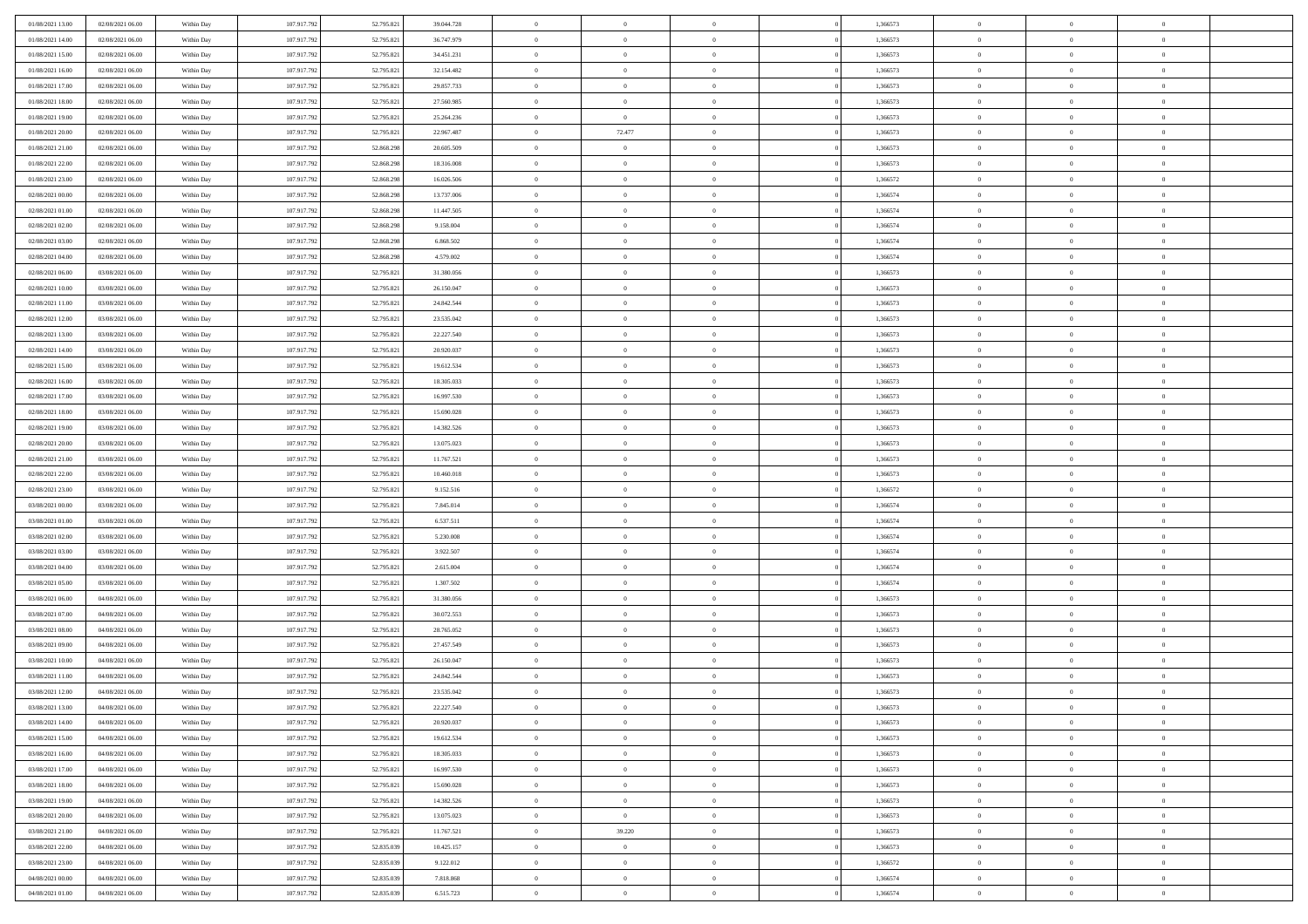| 04/08/2021 02:00 | 04/08/2021 06:00 | Within Day | 107.917.792 | 52.835.039 | 5.212.578  | $\,$ 0 $\,$    | $\overline{0}$ | $\overline{0}$ | 1,366574 | $\bf{0}$       | $\overline{0}$ | $\,0\,$        |  |
|------------------|------------------|------------|-------------|------------|------------|----------------|----------------|----------------|----------|----------------|----------------|----------------|--|
| 04/08/2021 03:00 | 04/08/2021 06:00 | Within Day | 107.917.792 | 52.835.039 | 3.909.433  | $\theta$       | $\overline{0}$ | $\mathbf{0}$   | 1,366574 | $\theta$       | $\mathbf{0}$   | $\theta$       |  |
| 04/08/2021 04:00 | 04/08/2021 06:00 | Within Dav | 107.917.792 | 52.835.039 | 2.606.289  | $\theta$       | $\overline{0}$ | $\mathbf{0}$   | 1,366574 | $\mathbf{0}$   | $\overline{0}$ | $\overline{0}$ |  |
| 04/08/2021 05:00 | 04/08/2021 06:00 | Within Day | 107.917.792 | 52.835.039 | 1.303.144  | $\,$ 0 $\,$    | $\overline{0}$ | $\overline{0}$ | 1,366574 | $\bf{0}$       | $\overline{0}$ | $\bf{0}$       |  |
| 04/08/2021 06:00 | 05/08/2021 06:00 | Within Day | 107.917.792 | 52.795.821 | 31.380.056 | $\bf{0}$       | $\overline{0}$ | $\mathbf{0}$   | 1,366573 | $\bf{0}$       | $\theta$       | $\theta$       |  |
| 04/08/2021 07:00 | 05/08/2021 06:00 | Within Dav | 107.917.792 | 52.795.821 | 30.072.553 | $\theta$       | $\overline{0}$ | $\mathbf{0}$   | 1,366573 | $\mathbf{0}$   | $\overline{0}$ | $\overline{0}$ |  |
| 04/08/2021 08:00 | 05/08/2021 06:00 | Within Day | 107.917.792 | 52.795.821 | 28.765.052 | $\,$ 0 $\,$    | $\overline{0}$ | $\overline{0}$ | 1,366573 | $\bf{0}$       | $\overline{0}$ | $\,0\,$        |  |
|                  |                  |            |             |            |            | $\theta$       | $\overline{0}$ | $\mathbf{0}$   |          | $\,$ 0 $\,$    | $\overline{0}$ | $\theta$       |  |
| 04/08/2021 09:00 | 05/08/2021 06:00 | Within Day | 107.917.792 | 52.795.821 | 27.457.549 | $\theta$       |                |                | 1,366573 | $\mathbf{0}$   |                | $\overline{0}$ |  |
| 04/08/2021 10:00 | 05/08/2021 06:00 | Within Day | 107.917.792 | 52.795.821 | 26.150.047 |                | $\overline{0}$ | $\overline{0}$ | 1,366573 |                | $\bf{0}$       |                |  |
| 04/08/2021 11:00 | 05/08/2021 06:00 | Within Day | 107.917.792 | 52.795.821 | 24.842.544 | $\,$ 0 $\,$    | $\overline{0}$ | $\Omega$       | 1,366573 | $\bf{0}$       | $\overline{0}$ | $\,0\,$        |  |
| 04/08/2021 12:00 | 05/08/2021 06:00 | Within Day | 107.917.792 | 52.795.821 | 23.535.042 | $\bf{0}$       | $\overline{0}$ | $\mathbf{0}$   | 1,366573 | $\bf{0}$       | $\mathbf{0}$   | $\theta$       |  |
| 04/08/2021 13:00 | 05/08/2021 06:00 | Within Dav | 107.917.792 | 52.795.821 | 22.227.540 | $\theta$       | $\overline{0}$ | $\mathbf{0}$   | 1,366573 | $\mathbf{0}$   | $\overline{0}$ | $\overline{0}$ |  |
| 04/08/2021 14:00 | 05/08/2021 06:00 | Within Day | 107.917.792 | 52.795.821 | 20.920.037 | $\,$ 0 $\,$    | $\overline{0}$ | $\overline{0}$ | 1,366573 | $\bf{0}$       | $\overline{0}$ | $\bf{0}$       |  |
| 04/08/2021 15:00 | 05/08/2021 06:00 | Within Day | 107.917.792 | 52.795.821 | 19.612.534 | $\bf{0}$       | $\overline{0}$ | $\mathbf{0}$   | 1,366573 | $\bf{0}$       | $\theta$       | $\,0\,$        |  |
| 04/08/2021 16:00 | 05/08/2021 06:00 | Within Dav | 107.917.792 | 52.795.821 | 18.305.033 | $\theta$       | $\overline{0}$ | $\mathbf{0}$   | 1,366573 | $\mathbf{0}$   | $\bf{0}$       | $\overline{0}$ |  |
| 04/08/2021 17:00 | 05/08/2021 06:00 | Within Day | 107.917.792 | 52.795.821 | 16.997.530 | $\,$ 0 $\,$    | $\overline{0}$ | $\Omega$       | 1,366573 | $\bf{0}$       | $\overline{0}$ | $\,0\,$        |  |
| 04/08/2021 18:00 | 05/08/2021 06:00 | Within Day | 107.917.792 | 52.795.821 | 15.690.028 | $\,$ 0         | $\overline{0}$ | $\mathbf{0}$   | 1,366573 | $\bf{0}$       | $\overline{0}$ | $\theta$       |  |
| 04/08/2021 19:00 | 05/08/2021 06:00 | Within Day | 107.917.792 | 52.795.821 | 14.382.526 | $\theta$       | $\overline{0}$ | $\mathbf{0}$   | 1,366573 | $\mathbf{0}$   | $\bf{0}$       | $\overline{0}$ |  |
| 04/08/2021 20:00 | 05/08/2021 06:00 | Within Day | 107.917.792 | 52.795.821 | 13.075.023 | $\,$ 0 $\,$    | $\overline{0}$ | $\Omega$       | 1,366573 | $\bf{0}$       | $\overline{0}$ | $\,0\,$        |  |
| 04/08/2021 21:00 | 05/08/2021 06:00 | Within Day | 107.917.792 | 52.795.821 | 11.767.521 | $\bf{0}$       | $\overline{0}$ | $\mathbf{0}$   | 1,366573 | $\bf{0}$       | $\mathbf{0}$   | $\theta$       |  |
| 04/08/2021 22:00 | 05/08/2021 06:00 | Within Dav | 107.917.792 | 52.795.821 | 10.460.018 | $\theta$       | $\overline{0}$ | $\mathbf{0}$   | 1,366573 | $\mathbf{0}$   | $\overline{0}$ | $\overline{0}$ |  |
| 04/08/2021 23:00 | 05/08/2021 06:00 | Within Day | 107.917.792 | 52.795.821 | 9.152.516  | $\,$ 0 $\,$    | $\overline{0}$ | $\overline{0}$ | 1,366572 | $\bf{0}$       | $\overline{0}$ | $\bf{0}$       |  |
| 05/08/2021 00:00 | 05/08/2021 06:00 | Within Day | 107.917.792 | 52.795.821 | 7.845.014  | $\bf{0}$       | $\overline{0}$ | $\mathbf{0}$   | 1,366574 | $\bf{0}$       | $\theta$       | $\,0\,$        |  |
| 05/08/2021 01:00 | 05/08/2021 06:00 | Within Dav | 107.917.792 | 52.795.821 | 6.537.511  | $\theta$       | $\overline{0}$ | $\mathbf{0}$   | 1,366574 | $\mathbf{0}$   | $\overline{0}$ | $\theta$       |  |
| 05/08/2021 02:00 | 05/08/2021 06:00 | Within Day | 107.917.792 | 52.795.821 | 5.230.008  | $\,$ 0 $\,$    | $\overline{0}$ | $\overline{0}$ | 1,366574 | $\bf{0}$       | $\overline{0}$ | $\,0\,$        |  |
| 05/08/2021 03:00 | 05/08/2021 06:00 | Within Day | 107.917.792 | 52.795.821 | 3.922.507  | $\,$ 0         | $\overline{0}$ | $\mathbf{0}$   | 1,366574 | $\bf{0}$       | $\overline{0}$ | $\theta$       |  |
| 05/08/2021 04:00 | 05/08/2021 06:00 | Within Day | 107.917.792 | 52.795.821 | 2.615.004  | $\theta$       | $\overline{0}$ | $\overline{0}$ | 1,366574 | $\mathbf{0}$   | $\bf{0}$       | $\overline{0}$ |  |
| 05/08/2021 05:00 | 05/08/2021 06:00 | Within Day | 107.917.792 | 52.795.821 | 1.307.502  | $\,$ 0 $\,$    | $\overline{0}$ | $\Omega$       | 1,366574 | $\bf{0}$       | $\overline{0}$ | $\,0\,$        |  |
| 05/08/2021 06:00 | 06/08/2021 06:00 | Within Day | 107.917.792 | 52.795.821 | 31.380.056 | $\bf{0}$       | $\overline{0}$ | $\mathbf{0}$   | 1,366573 | $\bf{0}$       | $\mathbf{0}$   | $\theta$       |  |
| 05/08/2021 07:00 | 06/08/2021 06:00 | Within Dav | 107.917.792 | 52.795.821 | 30.072.553 | $\theta$       | $\overline{0}$ | $\overline{0}$ | 1,366573 | $\mathbf{0}$   | $\overline{0}$ | $\overline{0}$ |  |
| 05/08/2021 09:00 | 06/08/2021 06:00 | Within Day | 107.917.792 | 52.795.821 | 27.457.549 | $\theta$       | $\overline{0}$ | $\overline{0}$ | 1,366573 | $\,$ 0         | $\overline{0}$ | $\theta$       |  |
| 05/08/2021 10:00 | 06/08/2021 06:00 | Within Day | 107.917.792 | 52.795.821 | 26.150.047 | $\bf{0}$       | $\overline{0}$ | $\mathbf{0}$   | 1,366573 | $\bf{0}$       | $\mathbf{0}$   | $\overline{0}$ |  |
| 05/08/2021 11:00 | 06/08/2021 06:00 | Within Dav | 107.917.792 | 52.795.821 | 24.842.544 | $\theta$       | $\overline{0}$ | $\mathbf{0}$   | 1,366573 | $\mathbf{0}$   | $\bf{0}$       | $\overline{0}$ |  |
| 05/08/2021 12:00 | 06/08/2021 06:00 | Within Day | 107.917.792 | 52.795.821 | 23.535.042 | $\overline{0}$ | $\overline{0}$ | $\overline{0}$ | 1,366573 | $\,$ 0         | $\overline{0}$ | $\theta$       |  |
| 05/08/2021 13:00 | 06/08/2021 06:00 | Within Day | 107.917.792 | 52.795.821 | 22.227.540 | $\bf{0}$       | $\overline{0}$ | $\mathbf{0}$   | 1,366573 | $\mathbf{0}$   | $\overline{0}$ | $\overline{0}$ |  |
| 05/08/2021 14:00 | 06/08/2021 06:00 | Within Day | 107.917.792 | 52.795.821 | 20.920.037 | $\theta$       | $\overline{0}$ | $\mathbf{0}$   | 1,366573 | $\mathbf{0}$   | $\overline{0}$ | $\overline{0}$ |  |
| 05/08/2021 15:00 | 06/08/2021 06:00 | Within Day | 107.917.792 | 52.795.821 | 19.612.534 | $\theta$       | $\overline{0}$ | $\overline{0}$ | 1,366573 | $\,$ 0         | $\overline{0}$ | $\theta$       |  |
| 05/08/2021 16:00 | 06/08/2021 06:00 | Within Day | 107.917.792 | 52.795.821 | 18.305.033 | $\bf{0}$       | $\overline{0}$ | $\mathbf{0}$   | 1,366573 | $\bf{0}$       | $\mathbf{0}$   | $\overline{0}$ |  |
| 05/08/2021 17:00 | 06/08/2021 06:00 | Within Dav | 107.917.792 | 52.795.821 | 16.997.530 | $\theta$       | $\overline{0}$ | $\mathbf{0}$   | 1,366573 | $\mathbf{0}$   | $\overline{0}$ | $\overline{0}$ |  |
| 05/08/2021 18:00 | 06/08/2021 06:00 | Within Day | 107.917.792 | 52.795.821 | 15.690.028 | $\,$ 0 $\,$    | $\overline{0}$ | $\overline{0}$ | 1,366573 | $\,$ 0         | $\overline{0}$ | $\theta$       |  |
| 05/08/2021 19:00 | 06/08/2021 06:00 | Within Day | 107.917.792 | 52.795.821 | 14.382.526 | $\bf{0}$       | $\overline{0}$ | $\mathbf{0}$   | 1,366573 | $\bf{0}$       | $\overline{0}$ | $\bf{0}$       |  |
| 05/08/2021 20:00 | 06/08/2021 06:00 | Within Dav | 107.917.792 | 52.795.821 | 13.075.023 | $\theta$       | $\overline{0}$ | $\mathbf{0}$   | 1,366573 | $\mathbf{0}$   | $\overline{0}$ | $\theta$       |  |
| 05/08/2021 21:00 | 06/08/2021 06:00 | Within Day | 107.917.792 | 52.795.821 | 11.767.521 | $\overline{0}$ | $\overline{0}$ | $\overline{0}$ | 1,366573 | $\,$ 0         | $\overline{0}$ | $\theta$       |  |
| 05/08/2021 22:00 | 06/08/2021 06:00 | Within Day | 107.917.792 | 52.795.821 | 10.460.018 | $\bf{0}$       | $\overline{0}$ | $\mathbf{0}$   | 1,366573 | $\bf{0}$       | $\overline{0}$ | $\overline{0}$ |  |
| 05/08/2021 23:00 | 06/08/2021 06:00 | Within Day | 107.917.792 | 52.795.821 | 9.152.516  | $\overline{0}$ | $\theta$       |                | 1,366572 | $\overline{0}$ |                | $\theta$       |  |
|                  |                  |            |             |            |            |                |                |                |          |                |                | $\theta$       |  |
| 06/08/2021 00:00 | 06/08/2021 06:00 | Within Day | 107.917.792 | 52.795.821 | 7.845.014  | $\,$ 0 $\,$    | $\overline{0}$ | $\overline{0}$ | 1,366574 | $\,$ 0 $\,$    | $\bf{0}$       |                |  |
| 06/08/2021 01:00 | 06/08/2021 06:00 | Within Day | 107.917.792 | 52.795.821 | 6.537.511  | $\overline{0}$ | $\,$ 0 $\,$    | $\mathbf{0}$   | 1,366574 | $\,$ 0 $\,$    | $\overline{0}$ | $\overline{0}$ |  |
| 06/08/2021 02:00 | 06/08/2021 06:00 | Within Day | 107.917.792 | 52.795.821 | 5.230.008  | $\mathbf{0}$   | $\overline{0}$ | $\overline{0}$ | 1,366574 | $\,$ 0 $\,$    | $\bf{0}$       | $\mathbf{0}$   |  |
| 06/08/2021 03:00 | 06/08/2021 06:00 | Within Day | 107.917.792 | 52.795.821 | 3.922.507  | $\,$ 0 $\,$    | $\overline{0}$ | $\overline{0}$ | 1,366574 | $\,$ 0 $\,$    | $\bf{0}$       | $\,$ 0 $\,$    |  |
| 06/08/2021 04:00 | 06/08/2021 06:00 | Within Day | 107.917.792 | 52.795.821 | 2.615.004  | $\,$ 0 $\,$    | $\,$ 0 $\,$    | $\overline{0}$ | 1,366574 | $\,$ 0 $\,$    | $\overline{0}$ | $\overline{0}$ |  |
| 06/08/2021 05:00 | 06/08/2021 06:00 | Within Day | 107.917.792 | 52.795.821 | 1.307.502  | $\mathbf{0}$   | $\overline{0}$ | $\overline{0}$ | 1,366574 | $\mathbf{0}$   | $\bf{0}$       | $\overline{0}$ |  |
| 06/08/2021 06:00 | 07/08/2021 06:00 | Within Day | 107.917.792 | 52.795.821 | 31.380.056 | $\,$ 0 $\,$    | $\overline{0}$ | $\overline{0}$ | 1,366573 | $\,$ 0 $\,$    | $\overline{0}$ | $\,$ 0 $\,$    |  |
| 06/08/2021 07:00 | 07/08/2021 06:00 | Within Day | 107.917.792 | 52.795.821 | 30.072.553 | $\bf{0}$       | $\overline{0}$ | $\overline{0}$ | 1,366573 | $\mathbf{0}$   | $\overline{0}$ | $\overline{0}$ |  |
| 06/08/2021 08:00 | 07/08/2021 06:00 | Within Day | 107.917.792 | 52.795.821 | 28.765.052 | $\overline{0}$ | $\overline{0}$ | $\overline{0}$ | 1,366573 | $\mathbf{0}$   | $\bf{0}$       | $\overline{0}$ |  |
| 06/08/2021 09:00 | 07/08/2021 06:00 | Within Day | 107.917.792 | 52.795.821 | 27.457.549 | $\,$ 0 $\,$    | $\overline{0}$ | $\overline{0}$ | 1,366573 | $\,$ 0 $\,$    | $\overline{0}$ | $\,$ 0 $\,$    |  |
| 06/08/2021 10:00 | 07/08/2021 06:00 | Within Day | 107.917.792 | 52.795.821 | 26.150.047 | $\,$ 0 $\,$    | $\,$ 0 $\,$    | $\overline{0}$ | 1,366573 | $\bf{0}$       | $\overline{0}$ | $\overline{0}$ |  |
| 06/08/2021 11:00 | 07/08/2021 06:00 | Within Day | 107.917.792 | 52.795.821 | 24.842.544 | $\theta$       | $\overline{0}$ | $\overline{0}$ | 1,366573 | $\mathbf{0}$   | $\overline{0}$ | $\overline{0}$ |  |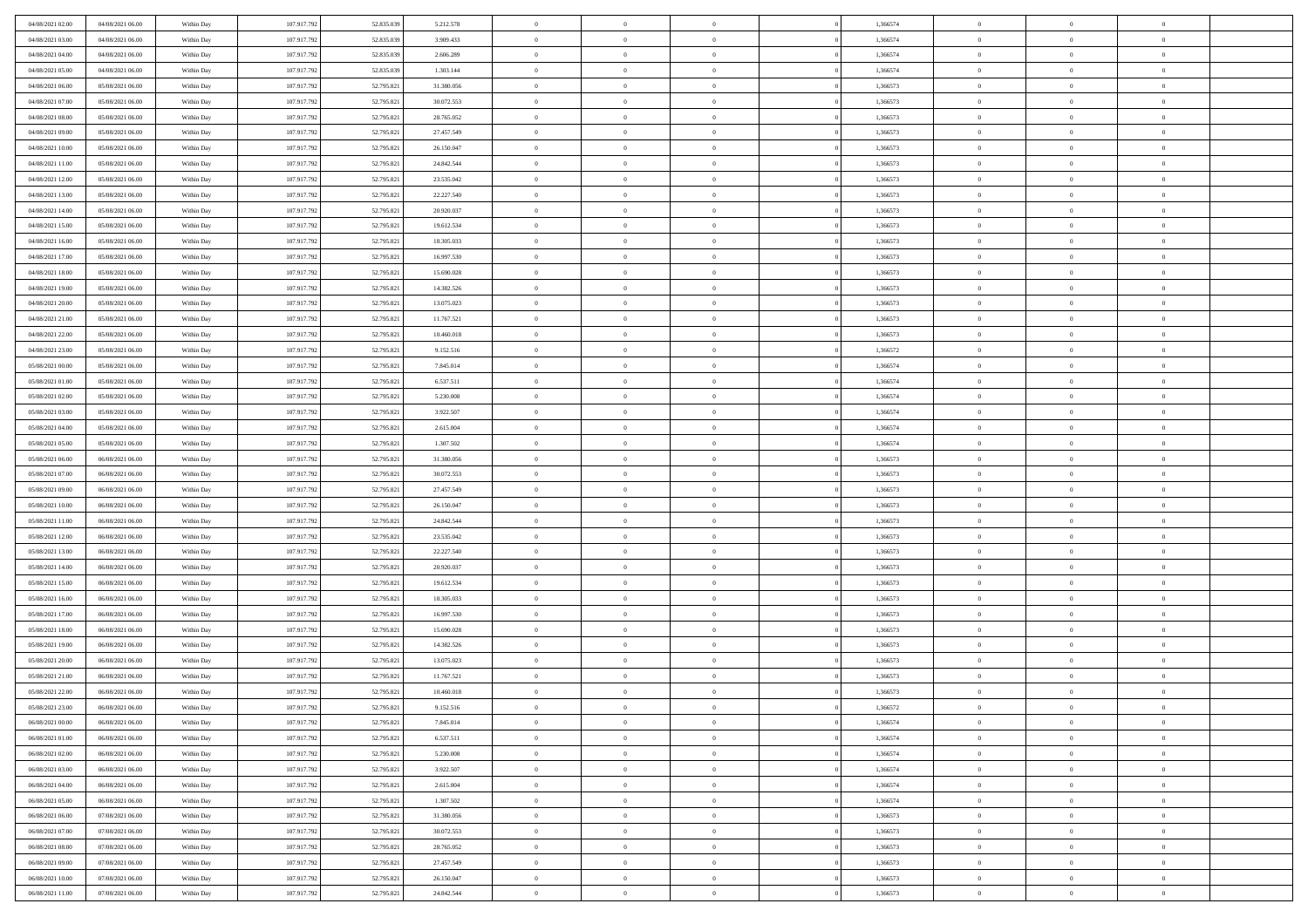| 06/08/2021 12:00 | 07/08/2021 06:00 | Within Day               | 107.917.792 | 52.795.821 | 23.535.042 | $\,$ 0         | $\overline{0}$ | $\theta$       |          | 1,366573 | $\bf{0}$       | $\overline{0}$ | $\,0\,$        |  |
|------------------|------------------|--------------------------|-------------|------------|------------|----------------|----------------|----------------|----------|----------|----------------|----------------|----------------|--|
| 06/08/2021 13:00 | 07/08/2021 06:00 | Within Day               | 107.917.792 | 52.795.821 | 22.227.540 | $\overline{0}$ | $\overline{0}$ | $\Omega$       |          | 1,366573 | $\overline{0}$ | $\overline{0}$ | $\theta$       |  |
| 06/08/2021 14:00 | 07/08/2021 06:00 | Within Dav               | 107.917.792 | 52.795.821 | 20.920.037 | $\mathbf{0}$   | $\overline{0}$ | $\overline{0}$ |          | 1,366573 | $\mathbf{0}$   | $\overline{0}$ | $\overline{0}$ |  |
| 06/08/2021 15:00 | 07/08/2021 06:00 | Within Day               | 107.917.792 | 52.795.821 | 19.612.534 | $\bf{0}$       | $\overline{0}$ | $\bf{0}$       |          | 1,366573 | $\bf{0}$       | $\overline{0}$ | $\,0\,$        |  |
| 06/08/2021 16:00 | 07/08/2021 06:00 | Within Day               | 107.917.792 | 52.795.821 | 18.305.033 | $\bf{0}$       | $\overline{0}$ | $\overline{0}$ |          | 1,366573 | $\bf{0}$       | $\theta$       | $\theta$       |  |
| 06/08/2021 17:00 | 07/08/2021 06:00 | Within Dav               | 107.917.792 | 52.795.821 | 16.997.530 | $\mathbf{0}$   | $\overline{0}$ | $\overline{0}$ |          | 1,366573 | $\mathbf{0}$   | $\overline{0}$ | $\theta$       |  |
| 06/08/2021 18:00 | 07/08/2021 06:00 | Within Day               | 107.917.792 | 52.795.821 | 15.690.028 | $\bf{0}$       | $\overline{0}$ | $\overline{0}$ |          | 1,366573 | $\bf{0}$       | $\overline{0}$ | $\,0\,$        |  |
| 06/08/2021 19:00 | 07/08/2021 06:00 | Within Day               | 107.917.792 | 52.795.821 | 14.382.526 | $\overline{0}$ | $\overline{0}$ | $\overline{0}$ |          | 1,366573 | $\,$ 0 $\,$    | $\overline{0}$ | $\theta$       |  |
| 06/08/2021 20:00 | 07/08/2021 06:00 | Within Day               | 107.917.792 | 52.795.821 | 13.075.023 | $\mathbf{0}$   | $\overline{0}$ | $\overline{0}$ |          | 1,366573 | $\mathbf{0}$   | $\overline{0}$ | $\overline{0}$ |  |
| 06/08/2021 21:00 | 07/08/2021 06:00 | Within Day               | 107.917.792 | 52.795.821 | 11.767.521 | $\bf{0}$       | $\bf{0}$       | $\overline{0}$ |          | 1,366573 | $\bf{0}$       | $\overline{0}$ | $\theta$       |  |
| 06/08/2021 22.00 | 07/08/2021 06:00 | Within Day               | 107.917.792 | 52.795.821 | 10.460.018 | $\overline{0}$ | $\overline{0}$ | $\overline{0}$ |          | 1,366573 | $\bf{0}$       | $\mathbf{0}$   | $\theta$       |  |
| 06/08/2021 23:00 | 07/08/2021 06:00 | Within Dav               | 107.917.792 | 52.795.821 | 9.152.516  | $\mathbf{0}$   | $\overline{0}$ | $\overline{0}$ |          | 1,366572 | $\mathbf{0}$   | $\overline{0}$ | $\overline{0}$ |  |
| 07/08/2021 00:00 | 07/08/2021 06:00 | Within Day               | 107.917.792 | 52.795.821 | 7.845.014  | $\bf{0}$       | $\overline{0}$ | $\bf{0}$       |          | 1,366574 | $\bf{0}$       | $\overline{0}$ | $\,0\,$        |  |
| 07/08/2021 01:00 | 07/08/2021 06:00 | Within Day               | 107.917.792 | 52.795.821 | 6.537.511  | $\bf{0}$       | $\overline{0}$ | $\overline{0}$ |          | 1,366574 | $\bf{0}$       | $\theta$       | $\,0\,$        |  |
| 07/08/2021 02:00 | 07/08/2021 06:00 | Within Dav               | 107.917.792 | 52.795.821 | 5.230.008  | $\mathbf{0}$   | $\overline{0}$ | $\overline{0}$ |          | 1,366574 | $\mathbf{0}$   | $\overline{0}$ | $\overline{0}$ |  |
| 07/08/2021 03:00 | 07/08/2021 06:00 | Within Day               | 107.917.792 | 52.795.821 | 3.922.507  | $\bf{0}$       | $\overline{0}$ | $\overline{0}$ |          | 1,366574 | $\bf{0}$       | $\overline{0}$ | $\,0\,$        |  |
| 07/08/2021 04:00 | 07/08/2021 06:00 |                          | 107.917.792 | 52.795.821 | 2.615.004  | $\overline{0}$ | $\overline{0}$ | $\overline{0}$ |          | 1,366574 | $\bf{0}$       | $\overline{0}$ | $\theta$       |  |
| 07/08/2021 05:00 | 07/08/2021 06:00 | Within Day<br>Within Day | 107.917.792 | 52.795.821 | 1.307.502  | $\mathbf{0}$   | $\overline{0}$ | $\overline{0}$ |          | 1,366574 | $\mathbf{0}$   | $\overline{0}$ | $\overline{0}$ |  |
| 07/08/2021 06:00 | 08/08/2021 06:00 | Within Day               | 107.917.792 | 53.534.735 | 30.641.142 | $\,$ 0         | $\bf{0}$       | $\overline{0}$ |          | 1,366573 | $\bf{0}$       | $\overline{0}$ | $\,0\,$        |  |
| 07/08/2021 07:00 | 08/08/2021 06:00 |                          | 107.917.792 | 53.534.735 | 29.364.428 | $\overline{0}$ | $\overline{0}$ | $\overline{0}$ |          | 1,366573 | $\bf{0}$       | $\overline{0}$ | $\overline{0}$ |  |
| 07/08/2021 08:00 | 08/08/2021 06:00 | Within Day<br>Within Dav | 107.917.792 | 53.534.735 | 28.087.714 | $\mathbf{0}$   | $\overline{0}$ | $\overline{0}$ |          | 1,366573 | $\mathbf{0}$   | $\overline{0}$ | $\overline{0}$ |  |
|                  |                  |                          |             |            |            | $\bf{0}$       |                |                |          |          | $\bf{0}$       |                | $\bf{0}$       |  |
| 07/08/2021 09:00 | 08/08/2021 06:00 | Within Day               | 107.917.792 | 53.534.735 | 26.810.999 |                | $\bf{0}$       | $\bf{0}$       |          | 1,366573 |                | $\overline{0}$ |                |  |
| 07/08/2021 10:00 | 08/08/2021 06:00 | Within Day               | 107.917.792 | 53.534.735 | 25.534.285 | $\bf{0}$       | $\bf{0}$       | $\overline{0}$ |          | 1,366573 | $\bf{0}$       | $\bf{0}$       | $\,0\,$        |  |
| 07/08/2021 11:00 | 08/08/2021 06:00 | Within Dav               | 107.917.792 | 53.534.735 | 24.257.571 | $\mathbf{0}$   | $\overline{0}$ | $\overline{0}$ |          | 1,366573 | $\mathbf{0}$   | $\overline{0}$ | $\theta$       |  |
| 07/08/2021 12:00 | 08/08/2021 06:00 | Within Day               | 107.917.792 | 53.534.735 | 22.980.857 | $\bf{0}$       | $\bf{0}$       | $\overline{0}$ |          | 1,366573 | $\bf{0}$       | $\overline{0}$ | $\,0\,$        |  |
| 07/08/2021 13:00 | 08/08/2021 06:00 | Within Day               | 107.917.792 | 53.534.735 | 21.704.143 | $\overline{0}$ | $\overline{0}$ | $\overline{0}$ |          | 1,366573 | $\bf{0}$       | $\overline{0}$ | $\overline{0}$ |  |
| 07/08/2021 14:00 | 08/08/2021 06:00 | Within Dav               | 107.917.792 | 53.534.735 | 20.427.428 | $\mathbf{0}$   | $\overline{0}$ | $\overline{0}$ |          | 1,366573 | $\mathbf{0}$   | $\overline{0}$ | $\overline{0}$ |  |
| 07/08/2021 15:00 | 08/08/2021 06:00 | Within Day               | 107.917.792 | 53.534.735 | 19.150.714 | $\bf{0}$       | $\bf{0}$       | $\overline{0}$ |          | 1,366573 | $\bf{0}$       | $\overline{0}$ | $\,0\,$        |  |
| 07/08/2021 16:00 | 08/08/2021 06:00 | Within Day               | 107.917.792 | 53.534.735 | 17.874.000 | $\bf{0}$       | $\overline{0}$ | $\overline{0}$ |          | 1,366573 | $\bf{0}$       | $\mathbf{0}$   | $\overline{0}$ |  |
| 07/08/2021 17:00 | 08/08/2021 06:00 | Within Dav               | 107.917.792 | 53.534.735 | 16.597.285 | $\mathbf{0}$   | $\overline{0}$ | $\overline{0}$ |          | 1,366573 | $\mathbf{0}$   | $\overline{0}$ | $\overline{0}$ |  |
| 07/08/2021 18:00 | 08/08/2021 06:00 | Within Day               | 107.917.792 | 53.534.735 | 15.320.571 | $\bf{0}$       | $\overline{0}$ | $\theta$       |          | 1,366573 | $\,$ 0         | $\overline{0}$ | $\theta$       |  |
| 07/08/2021 19:00 | 08/08/2021 06:00 | Within Day               | 107.917.792 | 53.534.735 | 14.043.857 | $\bf{0}$       | $\overline{0}$ | $\overline{0}$ |          | 1,366573 | $\bf{0}$       | $\mathbf{0}$   | $\overline{0}$ |  |
| 07/08/2021 20:00 | 08/08/2021 06:00 | Within Dav               | 107.917.792 | 53.534.735 | 12.767.142 | $\mathbf{0}$   | 8.874          | $\overline{0}$ |          | 1,366573 | $\mathbf{0}$   | $\overline{0}$ | $\overline{0}$ |  |
| 07/08/2021 21:00 | 08/08/2021 06:00 | Within Day               | 107.917.792 | 53.543.608 | 11.482.442 | $\bf{0}$       | $\overline{0}$ | $\theta$       |          | 1,366573 | $\,$ 0         | $\overline{0}$ | $\theta$       |  |
| 07/08/2021 22:00 | 08/08/2021 06:00 | Within Day               | 107.917.792 | 53.543.608 | 10.206.615 | $\overline{0}$ | $\overline{0}$ | $\overline{0}$ |          | 1,366573 | $\bf{0}$       | $\overline{0}$ | $\overline{0}$ |  |
| 07/08/2021 23:00 | 08/08/2021 06:00 | Within Day               | 107.917.792 | 53.543.608 | 8.930.788  | $\mathbf{0}$   | $\overline{0}$ | $\overline{0}$ |          | 1,366572 | $\mathbf{0}$   | $\overline{0}$ | $\overline{0}$ |  |
| 08/08/2021 00:00 | 08/08/2021 06:00 | Within Day               | 107.917.792 | 53.543.608 | 7.654.961  | $\bf{0}$       | $\overline{0}$ | $\theta$       |          | 1,366574 | $\,$ 0         | $\overline{0}$ | $\theta$       |  |
| 08/08/2021 01:00 | 08/08/2021 06:00 | Within Day               | 107.917.792 | 53.543.608 | 6.379.135  | $\bf{0}$       | $\overline{0}$ | $\overline{0}$ |          | 1,366574 | $\bf{0}$       | $\mathbf{0}$   | $\overline{0}$ |  |
| 08/08/2021 02:00 | 08/08/2021 06:00 | Within Dav               | 107.917.792 | 53.543.608 | 5.103.307  | $\mathbf{0}$   | $\overline{0}$ | $\overline{0}$ |          | 1,366574 | $\mathbf{0}$   | $\overline{0}$ | $\overline{0}$ |  |
| 08/08/2021 03:00 | 08/08/2021 06:00 | Within Day               | 107.917.792 | 53.543.608 | 3.827.480  | $\,0\,$        | 5.209          | $\theta$       |          | 1,366574 | $\,$ 0         | $\overline{0}$ | $\theta$       |  |
| 08/08/2021 04:00 | 08/08/2021 06:00 | Within Day               | 107.917.792 | 53.548.817 | 2.548.181  | $\bf{0}$       | $\overline{0}$ | $\overline{0}$ |          | 1,366574 | $\bf{0}$       | $\overline{0}$ | $\overline{0}$ |  |
| 08/08/2021 05:00 | 08/08/2021 06:00 | Within Dav               | 107.917.792 | 53.548.817 | 1.274.090  | $\mathbf{0}$   | $\overline{0}$ | $\overline{0}$ |          | 1,366574 | $\mathbf{0}$   | $\overline{0}$ | $\overline{0}$ |  |
| 08/08/2021 06:00 | 09/08/2021 06:00 | Within Day               | 107.917.792 | 53.534.735 | 30.641.142 | $\bf{0}$       | $\overline{0}$ | $\theta$       |          | 1,366573 | $\,$ 0         | $\overline{0}$ | $\theta$       |  |
| 08/08/2021 07:00 | 09/08/2021 06:00 | Within Day               | 107.917.792 | 53.534.735 | 29.364.428 | $\bf{0}$       | $\overline{0}$ | $\overline{0}$ |          | 1,366573 | $\,$ 0 $\,$    | $\overline{0}$ | $\overline{0}$ |  |
| 08/08/2021 08:00 | 09/08/2021 06:00 | Within Day               | 107.917.792 | 53.534.735 | 28.087.714 | $\bf{0}$       | $\overline{0}$ | $\Omega$       |          | 1,366573 | $\overline{0}$ | $\theta$       | $\theta$       |  |
| 08/08/2021 09:00 | 09/08/2021 06:00 | Within Day               | 107.917.792 | 53.534.735 | 26.810.999 | $\,0\,$        | $\overline{0}$ | $\theta$       |          | 1,366573 | $\,$ 0 $\,$    | $\overline{0}$ | $\theta$       |  |
| 08/08/2021 11:00 | 09/08/2021 06:00 | Within Day               | 107.917.792 | 53.534.735 | 24.257.571 | $\overline{0}$ | $\overline{0}$ | $\overline{0}$ |          | 1,366573 | $\overline{0}$ | $\overline{0}$ | $\overline{0}$ |  |
| 08/08/2021 12:00 | 09/08/2021 06:00 | Within Day               | 107.917.792 | 53.534.735 | 22.980.857 | $\bf{0}$       | $\overline{0}$ | $\overline{0}$ |          | 1,366573 | $\overline{0}$ | $\bf{0}$       | $\mathbf{0}$   |  |
| 08/08/2021 13:00 | 09/08/2021 06:00 | Within Day               | 107.917.792 | 53.534.735 | 21.704.143 | $\bf{0}$       | $\overline{0}$ | $\overline{0}$ | $\theta$ | 1,366573 | $\,$ 0 $\,$    | $\bf{0}$       | $\overline{0}$ |  |
| 08/08/2021 14:00 | 09/08/2021 06:00 | Within Day               | 107.917.792 | 53.534.735 | 20.427.428 | $\bf{0}$       | $\overline{0}$ | $\overline{0}$ |          | 1,366573 | $\,$ 0 $\,$    | $\overline{0}$ | $\overline{0}$ |  |
| 08/08/2021 15:00 | 09/08/2021 06:00 | Within Day               | 107.917.792 | 53.534.735 | 19.150.714 | $\bf{0}$       | $\overline{0}$ | $\overline{0}$ |          | 1,366573 | $\mathbf{0}$   | $\overline{0}$ | $\overline{0}$ |  |
| 08/08/2021 16:00 | 09/08/2021 06:00 | Within Day               | 107.917.792 | 53.534.735 | 17.874.000 | $\,0\,$        | $\overline{0}$ | $\overline{0}$ | $\theta$ | 1,366573 | $\,$ 0 $\,$    | $\overline{0}$ | $\overline{0}$ |  |
| 08/08/2021 17:00 | 09/08/2021 06:00 | Within Day               | 107.917.792 | 53.534.735 | 16.597.285 | $\bf{0}$       | $\overline{0}$ | $\overline{0}$ |          | 1,366573 | $\overline{0}$ | $\overline{0}$ | $\overline{0}$ |  |
| 08/08/2021 18:00 | 09/08/2021 06:00 | Within Day               | 107.917.792 | 53.534.735 | 15.320.571 | $\bf{0}$       | $\overline{0}$ | $\overline{0}$ |          | 1,366573 | $\mathbf{0}$   | $\overline{0}$ | $\mathbf{0}$   |  |
| 08/08/2021 19:00 | 09/08/2021 06:00 | Within Day               | 107.917.792 | 53.534.735 | 14.043.857 | $\,0\,$        | $\overline{0}$ | $\overline{0}$ |          | 1,366573 | $\,$ 0 $\,$    | $\overline{0}$ | $\theta$       |  |
| 08/08/2021 20:00 | 09/08/2021 06:00 | Within Day               | 107.917.792 | 53.534.735 | 12.767.142 | $\bf{0}$       | 40.744         | $\overline{0}$ |          | 1,366573 | $\bf{0}$       | $\mathbf{0}$   | $\overline{0}$ |  |
| 08/08/2021 21:00 | 09/08/2021 06:00 | Within Day               | 107.917.792 | 53.575.479 | 11.453.758 | $\mathbf{0}$   | $\overline{0}$ | $\overline{0}$ |          | 1,366573 | $\mathbf{0}$   | $\overline{0}$ | $\overline{0}$ |  |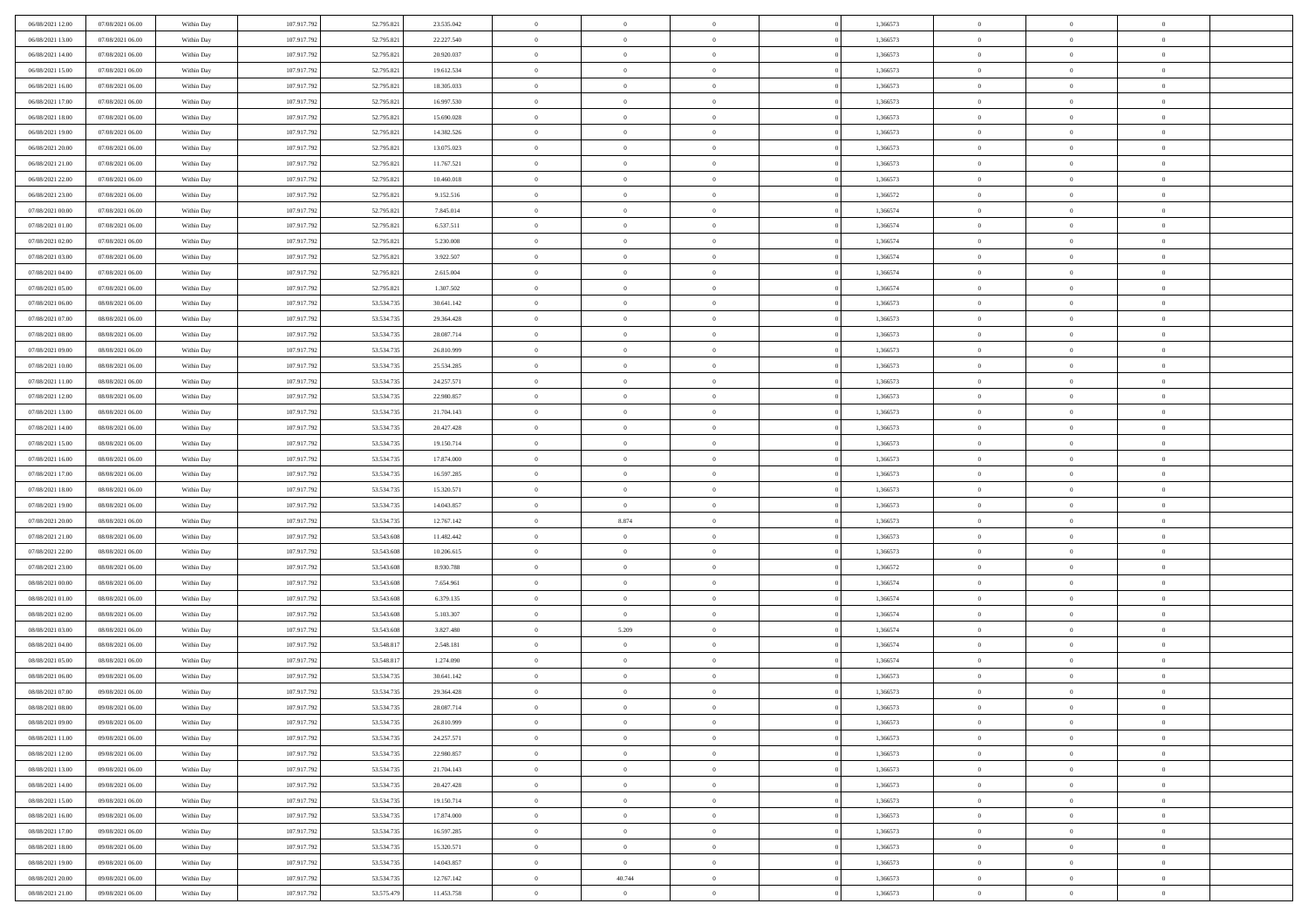| 08/08/2021 22:00 | 09/08/2021 06:00 | Within Day | 107.917.792 | 53.575.479 | 10.181.119 | $\overline{0}$ | $\overline{0}$ | $\Omega$       | 1,366573 | $\bf{0}$       | $\mathbf{0}$   | $\theta$       |  |
|------------------|------------------|------------|-------------|------------|------------|----------------|----------------|----------------|----------|----------------|----------------|----------------|--|
| 08/08/2021 23:00 | 09/08/2021 06:00 | Within Day | 107.917.792 | 53.575.479 | 8.908.479  | $\mathbf{0}$   | $\overline{0}$ | $\overline{0}$ | 1,366572 | $\overline{0}$ | $\overline{0}$ | $\theta$       |  |
| 09/08/2021 00:00 | 09/08/2021 06:00 | Within Day | 107.917.792 | 53.575.479 | 7.635.839  | $\,$ 0         | $\overline{0}$ | $\bf{0}$       | 1,366574 | $\,$ 0         | $\overline{0}$ | $\,$ 0 $\,$    |  |
| 09/08/2021 01:00 | 09/08/2021 06:00 | Within Day | 107.917.792 | 53.575.479 | 6.363.199  | $\bf{0}$       | $\overline{0}$ | $\Omega$       | 1.366574 | $\bf{0}$       | $\theta$       | $\theta$       |  |
| 09/08/2021 02:00 | 09/08/2021 06:00 | Within Dav | 107.917.792 | 53.575.479 | 5.090.559  | $\bf{0}$       | 909            | $\overline{0}$ | 1,366574 | $\mathbf{0}$   | $\overline{0}$ | $\overline{0}$ |  |
| 09/08/2021 03:00 | 09/08/2021 06:00 | Within Day | 107.917.792 | 53.576.388 | 3.817.237  | $\bf{0}$       | $\overline{0}$ | $\bf{0}$       | 1,366574 | $\,$ 0         | $\overline{0}$ | $\,$ 0 $\,$    |  |
| 09/08/2021 04:00 | 09/08/2021 06:00 | Within Day | 107.917.792 | 53.576.388 | 2.544.824  | $\bf{0}$       | $\overline{0}$ | $\Omega$       | 1,366574 | $\theta$       | $\mathbf{0}$   | $\theta$       |  |
| 09/08/2021 05:00 | 09/08/2021 06:00 | Within Dav | 107.917.792 | 53.576.388 | 1.272.412  | $\overline{0}$ | $\overline{0}$ | $\overline{0}$ | 1,366574 | $\mathbf{0}$   | $\overline{0}$ | $\overline{0}$ |  |
| 09/08/2021 06:00 | 10/08/2021 06:00 | Within Day | 107.917.792 | 52.795.821 | 31.380.056 | $\bf{0}$       | $\overline{0}$ | $\bf{0}$       | 1,366573 | $\,$ 0         | $\overline{0}$ | $\,$ 0 $\,$    |  |
| 09/08/2021 07:00 | 10/08/2021 06:00 | Within Day | 107.917.792 | 52.795.821 | 30.072.553 | $\bf{0}$       | $\overline{0}$ | $\Omega$       | 1,366573 | $\bf{0}$       | $\mathbf{0}$   | $\theta$       |  |
| 09/08/2021 08:00 | 10/08/2021 06:00 | Within Day | 107.917.792 | 52.795.821 | 28.765.052 | $\overline{0}$ | $\overline{0}$ | $\overline{0}$ | 1,366573 | $\overline{0}$ | $\overline{0}$ | $\overline{0}$ |  |
| 09/08/2021 09:00 | 10/08/2021 06:00 | Within Day | 107.917.792 | 52.795.821 | 27.457.549 | $\,$ 0         | $\overline{0}$ | $\bf{0}$       | 1,366573 | $\,$ 0         | $\overline{0}$ | $\,$ 0 $\,$    |  |
| 09/08/2021 10:00 | 10/08/2021 06:00 | Within Day | 107.917.792 | 52.795.821 | 26.150.047 | $\bf{0}$       | $\overline{0}$ | $\Omega$       | 1,366573 | $\overline{0}$ | $\theta$       | $\theta$       |  |
| 09/08/2021 11:00 | 10/08/2021 06:00 | Within Dav | 107.917.792 | 52.795.821 | 24.842.544 | $\overline{0}$ | $\overline{0}$ | $\overline{0}$ | 1,366573 | $\mathbf{0}$   | $\overline{0}$ | $\overline{0}$ |  |
| 09/08/2021 12:00 | 10/08/2021 06:00 | Within Day | 107.917.792 | 52.795.821 | 23.535.042 | $\bf{0}$       | $\overline{0}$ | $\bf{0}$       | 1,366573 | $\,$ 0         | $\overline{0}$ | $\,$ 0 $\,$    |  |
| 09/08/2021 13:00 | 10/08/2021 06:00 | Within Day | 107.917.792 | 52.795.821 | 22.227.540 | $\bf{0}$       | $\overline{0}$ | $\overline{0}$ | 1,366573 | $\bf{0}$       | $\mathbf{0}$   | $\theta$       |  |
| 09/08/2021 14:00 | 10/08/2021 06:00 | Within Dav | 107.917.792 | 52.795.821 | 20.920.037 | $\overline{0}$ | $\overline{0}$ | $\overline{0}$ | 1,366573 | $\mathbf{0}$   | $\overline{0}$ | $\overline{0}$ |  |
| 09/08/2021 15:00 | 10/08/2021 06:00 | Within Day | 107.917.792 | 52.795.821 | 19.612.534 | $\bf{0}$       | $\overline{0}$ | $\bf{0}$       | 1,366573 | $\,$ 0         | $\overline{0}$ | $\,0\,$        |  |
| 09/08/2021 16:00 | 10/08/2021 06:00 | Within Day | 107.917.792 | 52.795.821 | 18.305.033 | $\bf{0}$       | $\overline{0}$ | $\Omega$       | 1,366573 | $\theta$       | $\mathbf{0}$   | $\theta$       |  |
| 09/08/2021 17:00 | 10/08/2021 06:00 | Within Day | 107.917.792 | 52.795.821 | 16.997.530 | $\overline{0}$ | $\overline{0}$ | $\overline{0}$ | 1,366573 | $\mathbf{0}$   | $\overline{0}$ | $\overline{0}$ |  |
| 09/08/2021 18:00 | 10/08/2021 06:00 | Within Day | 107.917.792 | 52.795.821 | 15.690.028 | $\bf{0}$       | $\overline{0}$ | $\bf{0}$       | 1,366573 | $\,$ 0         | $\overline{0}$ | $\,$ 0 $\,$    |  |
| 09/08/2021 19:00 | 10/08/2021 06:00 | Within Day | 107.917.792 | 52.795.821 | 14.382.526 | $\bf{0}$       | $\overline{0}$ | $\Omega$       | 1,366573 | $\bf{0}$       | $\theta$       | $\theta$       |  |
| 09/08/2021 20:00 | 10/08/2021 06:00 | Within Dav | 107.917.792 | 52.795.821 | 13.075.023 | $\overline{0}$ | $\overline{0}$ | $\overline{0}$ | 1,366573 | $\mathbf{0}$   | $\overline{0}$ | $\overline{0}$ |  |
| 09/08/2021 21:00 | 10/08/2021 06:00 | Within Day | 107.917.792 | 52.795.821 | 11.767.521 | $\bf{0}$       | $\overline{0}$ | $\bf{0}$       | 1,366573 | $\,$ 0         | $\overline{0}$ | $\,$ 0 $\,$    |  |
| 09/08/2021 22.00 | 10/08/2021 06:00 | Within Day | 107.917.792 | 52.795.821 | 10.460.018 | $\bf{0}$       | $\overline{0}$ | $\overline{0}$ | 1,366573 | $\bf{0}$       | $\mathbf{0}$   | $\theta$       |  |
| 09/08/2021 23:00 | 10/08/2021 06:00 | Within Day | 107.917.792 | 52.795.821 | 9.152.516  | $\overline{0}$ | $\overline{0}$ | $\overline{0}$ | 1,366572 | $\overline{0}$ | $\overline{0}$ | $\overline{0}$ |  |
| 10/08/2021 00:00 | 10/08/2021 06:00 | Within Day | 107.917.792 | 52.795.821 | 7.845.014  | $\bf{0}$       | $\overline{0}$ | $\bf{0}$       | 1,366574 | $\,$ 0         | $\overline{0}$ | $\,$ 0 $\,$    |  |
| 10/08/2021 01:00 | 10/08/2021 06:00 | Within Day | 107.917.792 | 52.795.821 | 6.537.511  | $\bf{0}$       | $\overline{0}$ | $\Omega$       | 1,366574 | $\bf{0}$       | $\mathbf{0}$   | $\theta$       |  |
| 10/08/2021 02:00 | 10/08/2021 06:00 | Within Day | 107.917.792 | 52.795.821 | 5.230.008  | $\overline{0}$ | $\overline{0}$ | $\overline{0}$ | 1,366574 | $\mathbf{0}$   | $\overline{0}$ | $\overline{0}$ |  |
| 10/08/2021 03:00 | 10/08/2021 06:00 | Within Day | 107.917.792 | 52.795.821 | 3.922.507  | $\bf{0}$       | $\overline{0}$ | $\bf{0}$       | 1,366574 | $\,$ 0         | $\overline{0}$ | $\,$ 0 $\,$    |  |
| 10/08/2021 04:00 | 10/08/2021 06:00 | Within Day | 107.917.792 | 52.795.821 | 2.615.004  | $\,$ 0         | $\bf{0}$       | $\overline{0}$ | 1,366574 | $\bf{0}$       | $\overline{0}$ | $\,0\,$        |  |
| 10/08/2021 05:00 | 10/08/2021 06:00 | Within Dav | 107.917.792 | 52.795.821 | 1.307.502  | $\overline{0}$ | $\overline{0}$ | $\overline{0}$ | 1,366574 | $\mathbf{0}$   | $\overline{0}$ | $\overline{0}$ |  |
| 10/08/2021 06:00 | 11/08/2021 06:00 | Within Day | 107.917.792 | 52.795.821 | 31.380.056 | $\bf{0}$       | $\overline{0}$ | $\bf{0}$       | 1,366573 | $\,$ 0         | $\overline{0}$ | $\,$ 0 $\,$    |  |
| 10/08/2021 07:00 | 11/08/2021 06:00 | Within Day | 107.917.792 | 52.795.821 | 30.072.553 | $\bf{0}$       | $\bf{0}$       | $\bf{0}$       | 1,366573 | $\bf{0}$       | $\overline{0}$ | $\,0\,$        |  |
| 10/08/2021 08:00 | 11/08/2021 06:00 | Within Day | 107.917.792 | 52.795.821 | 28.765.052 | $\overline{0}$ | $\overline{0}$ | $\overline{0}$ | 1,366573 | $\overline{0}$ | $\overline{0}$ | $\overline{0}$ |  |
| 10/08/2021 09:00 | 11/08/2021 06:00 | Within Day | 107.917.792 | 52.795.821 | 27.457.549 | $\bf{0}$       | $\overline{0}$ | $\bf{0}$       | 1,366573 | $\,$ 0         | $\overline{0}$ | $\,$ 0 $\,$    |  |
| 10/08/2021 10:00 | 11/08/2021 06:00 | Within Day | 107.917.792 | 52.795.821 | 26.150.047 | $\,$ 0         | $\bf{0}$       | $\theta$       | 1,366573 | $\bf{0}$       | $\overline{0}$ | $\,0\,$        |  |
| 10/08/2021 11:00 | 11/08/2021 06:00 | Within Day | 107.917.792 | 52.795.821 | 24.842.544 | $\overline{0}$ | $\overline{0}$ | $\overline{0}$ | 1,366573 | $\mathbf{0}$   | $\overline{0}$ | $\overline{0}$ |  |
| 10/08/2021 12:00 | 11/08/2021 06:00 | Within Day | 107.917.792 | 52.795.821 | 23.535.042 | $\bf{0}$       | $\overline{0}$ | $\bf{0}$       | 1,366573 | $\,$ 0         | $\overline{0}$ | $\,$ 0 $\,$    |  |
| 10/08/2021 13:00 | 11/08/2021 06:00 | Within Day | 107.917.792 | 52.795.821 | 22.227.540 | $\bf{0}$       | $\bf{0}$       | $\overline{0}$ | 1,366573 | $\bf{0}$       | $\overline{0}$ | $\,0\,$        |  |
| 10/08/2021 14:00 | 11/08/2021 06:00 | Within Dav | 107.917.792 | 52.795.821 | 20.920.037 | $\overline{0}$ | $\overline{0}$ | $\overline{0}$ | 1,366573 | $\overline{0}$ | $\overline{0}$ | $\overline{0}$ |  |
| 10/08/2021 15:00 | 11/08/2021 06:00 | Within Day | 107.917.792 | 52.795.821 | 19.612.534 | $\bf{0}$       | $\overline{0}$ | $\bf{0}$       | 1,366573 | $\,$ 0         | $\overline{0}$ | $\,$ 0 $\,$    |  |
| 10/08/2021 16:00 | 11/08/2021 06:00 | Within Day | 107.917.792 | 52.795.821 | 18.305.033 | $\bf{0}$       | $\overline{0}$ | $\bf{0}$       | 1,366573 | $\bf{0}$       | $\overline{0}$ | $\,0\,$        |  |
| 10/08/2021 17:00 | 11/08/2021 06:00 | Within Day | 107.917.792 | 52.795.821 | 16.997.530 | $\mathbf{0}$   | $\overline{0}$ | $\overline{0}$ | 1,366573 | $\mathbf{0}$   | $\overline{0}$ | $\overline{0}$ |  |
| 10/08/2021 18:00 | 11/08/2021 06:00 | Within Day | 107.917.792 | 52.795.821 | 15.690.028 | $\bf{0}$       | $\overline{0}$ | $\theta$       | 1,366573 | $\overline{0}$ | $\theta$       | $\theta$       |  |
| 10/08/2021 19:00 | 11/08/2021 06:00 | Within Day | 107.917.792 | 52.795.821 | 14.382.526 | $\bf{0}$       | $\overline{0}$ | $\bf{0}$       | 1,366573 | $\bf{0}$       | $\overline{0}$ | $\bf{0}$       |  |
| 10/08/2021 20:00 | 11/08/2021 06:00 | Within Day | 107.917.792 | 52.795.821 | 13.075.023 | $\overline{0}$ | $\overline{0}$ | $\overline{0}$ | 1,366573 | $\overline{0}$ | $\overline{0}$ | $\overline{0}$ |  |
| 10/08/2021 21:00 | 11/08/2021 06:00 | Within Day | 107.917.792 | 52.795.821 | 11.767.521 | $\,$ 0 $\,$    | $\overline{0}$ | $\overline{0}$ | 1,366573 | $\mathbf{0}$   | $\,$ 0 $\,$    | $\,$ 0 $\,$    |  |
| 10/08/2021 22:00 | 11/08/2021 06:00 | Within Day | 107.917.792 | 52.795.821 | 10.460.018 | $\bf{0}$       | $\overline{0}$ | $\overline{0}$ | 1,366573 | $\bf{0}$       | $\overline{0}$ | $\bf{0}$       |  |
| 10/08/2021 23:00 | 11/08/2021 06:00 | Within Day | 107.917.792 | 52.795.821 | 9.152.516  | $\bf{0}$       | $\overline{0}$ | $\overline{0}$ | 1,366572 | $\overline{0}$ | $\overline{0}$ | $\overline{0}$ |  |
| 11/08/2021 00:00 | 11/08/2021 06:00 | Within Day | 107.917.792 | 52.795.821 | 7.845.014  | $\,$ 0 $\,$    | $\overline{0}$ | $\overline{0}$ | 1,366574 | $\,$ 0 $\,$    | $\overline{0}$ | $\,$ 0 $\,$    |  |
| 11/08/2021 01:00 | 11/08/2021 06:00 | Within Day | 107.917.792 | 52.795.821 | 6.537.511  | $\overline{0}$ | $\overline{0}$ | $\overline{0}$ | 1,366574 | $\bf{0}$       | $\overline{0}$ | $\overline{0}$ |  |
| 11/08/2021 02:00 | 11/08/2021 06:00 | Within Day | 107.917.792 | 52.795.821 | 5.230.008  | $\overline{0}$ | $\overline{0}$ | $\overline{0}$ | 1,366574 | $\overline{0}$ | $\bf{0}$       | $\overline{0}$ |  |
| 11/08/2021 03:00 | 11/08/2021 06:00 | Within Day | 107.917.792 | 52.795.821 | 3.922.507  | $\,$ 0 $\,$    | $\overline{0}$ | $\overline{0}$ | 1,366574 | $\mathbf{0}$   | $\,$ 0 $\,$    | $\,$ 0 $\,$    |  |
| 11/08/2021 04:00 | 11/08/2021 06:00 | Within Day | 107.917.792 | 52.795.821 | 2.615.004  | $\bf{0}$       | $\overline{0}$ | $\overline{0}$ | 1,366574 | $\bf{0}$       | $\overline{0}$ | $\bf{0}$       |  |
| 11/08/2021 05:00 | 11/08/2021 06:00 | Within Day | 107.917.792 | 52.795.821 | 1.307.502  | $\bf{0}$       | $\overline{0}$ | $\overline{0}$ | 1,366574 | $\mathbf{0}$   | $\bf{0}$       | $\overline{0}$ |  |
| 11/08/2021 06:00 | 12/08/2021 06:00 | Within Day | 107.917.792 | 52.795.821 | 31.380.056 | $\,0\,$        | $\overline{0}$ | $\overline{0}$ | 1,366573 | $\,$ 0         | $\overline{0}$ | $\,$ 0 $\,$    |  |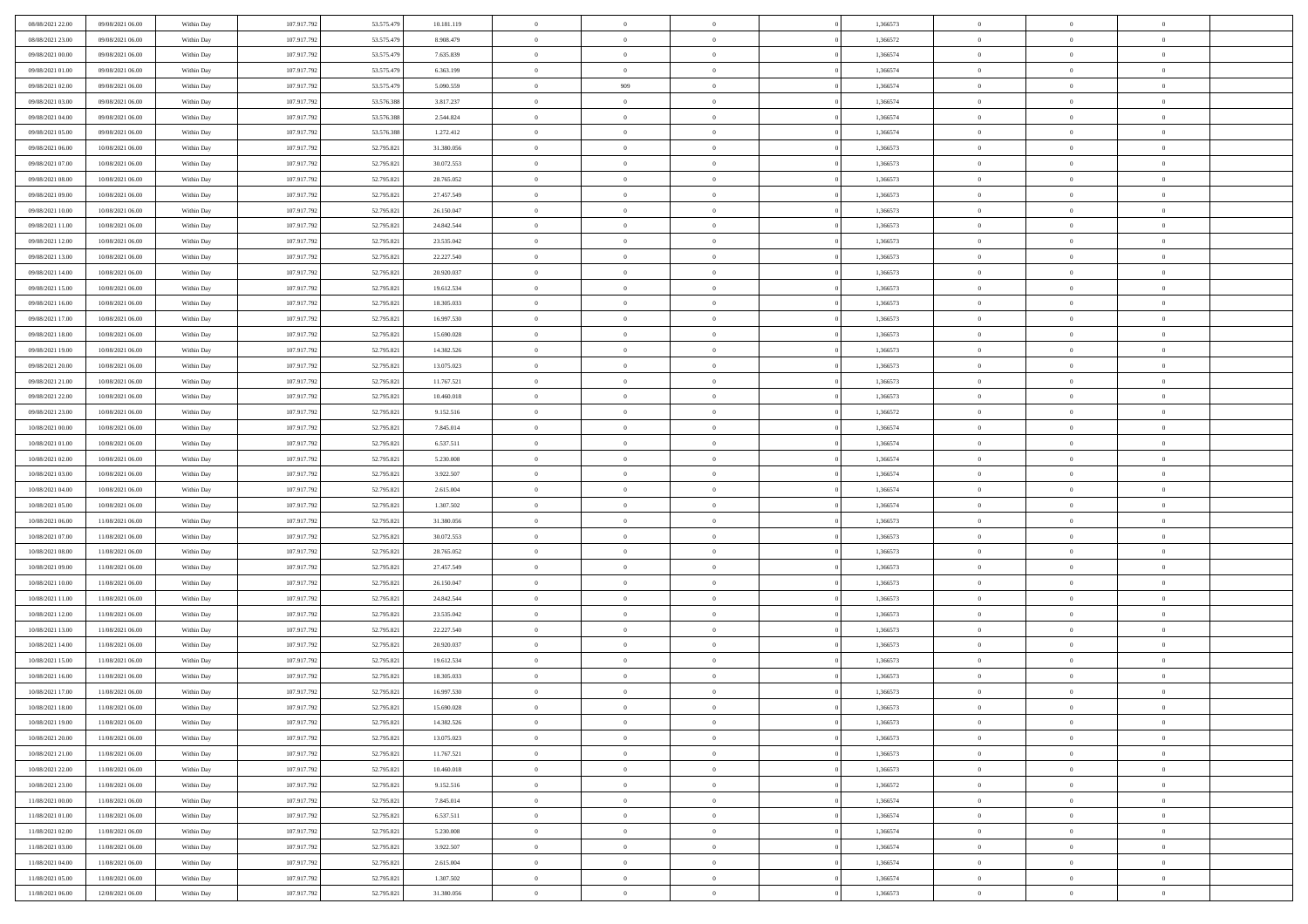| 11/08/2021 07:00 | 12/08/2021 06:00 | Within Day | 107.917.792 | 52.795.821 | 30.072.553 | $\,$ 0 $\,$    | $\overline{0}$ | $\overline{0}$ | 1,366573 | $\bf{0}$       | $\overline{0}$ | $\,0\,$        |  |
|------------------|------------------|------------|-------------|------------|------------|----------------|----------------|----------------|----------|----------------|----------------|----------------|--|
| 11/08/2021 08:00 | 12/08/2021 06:00 | Within Day | 107.917.792 | 52.795.821 | 28.765.052 | $\theta$       | $\overline{0}$ | $\mathbf{0}$   | 1,366573 | $\theta$       | $\overline{0}$ | $\theta$       |  |
| 11/08/2021 09:00 | 12/08/2021 06:00 | Within Dav | 107.917.792 | 52.795.821 | 27.457.549 | $\theta$       | $\overline{0}$ | $\overline{0}$ | 1,366573 | $\mathbf{0}$   | $\overline{0}$ | $\overline{0}$ |  |
| 11/08/2021 10:00 | 12/08/2021 06:00 | Within Day | 107.917.792 | 52.795.821 | 26.150.047 | $\,$ 0 $\,$    | $\overline{0}$ | $\overline{0}$ | 1,366573 | $\bf{0}$       | $\overline{0}$ | $\bf{0}$       |  |
| 11/08/2021 11:00 | 12/08/2021 06:00 | Within Day | 107.917.792 | 52.795.821 | 24.842.544 | $\bf{0}$       | $\overline{0}$ | $\mathbf{0}$   | 1,366573 | $\bf{0}$       | $\theta$       | $\,0\,$        |  |
| 11/08/2021 12:00 | 12/08/2021 06:00 | Within Day | 107.917.792 | 52.795.821 | 23.535.042 | $\theta$       | $\overline{0}$ | $\mathbf{0}$   | 1,366573 | $\mathbf{0}$   | $\overline{0}$ | $\overline{0}$ |  |
| 11/08/2021 13:00 | 12/08/2021 06:00 | Within Day | 107.917.792 | 52.795.821 | 22.227.540 | $\,$ 0 $\,$    | $\overline{0}$ | $\overline{0}$ | 1,366573 | $\bf{0}$       | $\overline{0}$ | $\,0\,$        |  |
| 11/08/2021 14:00 | 12/08/2021 06:00 | Within Day | 107.917.792 | 52.795.821 | 20.920.037 | $\overline{0}$ | $\overline{0}$ | $\mathbf{0}$   | 1,366573 | $\,$ 0 $\,$    | $\overline{0}$ | $\theta$       |  |
| 11/08/2021 15:00 | 12/08/2021 06:00 | Within Day | 107.917.792 | 52.795.821 | 19.612.534 | $\theta$       | $\overline{0}$ | $\mathbf{0}$   | 1,366573 | $\mathbf{0}$   | $\bf{0}$       | $\overline{0}$ |  |
| 11/08/2021 16:00 | 12/08/2021 06:00 | Within Day | 107.917.792 | 52.795.821 | 18.305.033 | $\,$ 0 $\,$    | $\overline{0}$ | $\Omega$       | 1,366573 | $\bf{0}$       | $\overline{0}$ | $\,0\,$        |  |
| 11/08/2021 17:00 | 12/08/2021 06:00 | Within Day | 107.917.792 | 52.795.821 | 16.997.530 | $\bf{0}$       | $\overline{0}$ | $\mathbf{0}$   | 1,366573 | $\bf{0}$       | $\mathbf{0}$   | $\theta$       |  |
| 11/08/2021 18:00 | 12/08/2021 06:00 | Within Day | 107.917.792 | 52.795.821 | 15.690.028 | $\theta$       | $\overline{0}$ | $\overline{0}$ | 1,366573 | $\mathbf{0}$   | $\overline{0}$ | $\overline{0}$ |  |
| 11/08/2021 19:00 | 12/08/2021 06:00 | Within Day | 107.917.792 | 52.795.821 | 14.382.526 | $\,$ 0 $\,$    | $\overline{0}$ | $\overline{0}$ | 1,366573 | $\bf{0}$       | $\overline{0}$ | $\bf{0}$       |  |
| 11/08/2021 20:00 | 12/08/2021 06:00 | Within Day | 107.917.792 | 52.795.821 | 13.075.023 | $\bf{0}$       | $\overline{0}$ | $\mathbf{0}$   | 1,366573 | $\bf{0}$       | $\theta$       | $\,0\,$        |  |
| 11/08/2021 21:00 | 12/08/2021 06:00 | Within Day | 107.917.792 | 52.795.821 | 11.767.521 | $\theta$       | $\overline{0}$ | $\mathbf{0}$   | 1,366573 | $\mathbf{0}$   | $\overline{0}$ | $\overline{0}$ |  |
| 11/08/2021 22:00 | 12/08/2021 06:00 | Within Day | 107.917.792 | 52.795.821 | 10.460.018 | $\,$ 0 $\,$    | $\overline{0}$ | $\Omega$       | 1,366573 | $\bf{0}$       | $\overline{0}$ | $\bf{0}$       |  |
| 11/08/2021 23:00 | 12/08/2021 06:00 | Within Day | 107.917.792 | 52.795.821 | 9.152.516  | $\,$ 0         | $\overline{0}$ | $\mathbf{0}$   | 1,366572 | $\bf{0}$       | $\overline{0}$ | $\theta$       |  |
| 12/08/2021 00:00 | 12/08/2021 06:00 | Within Day | 107.917.792 | 52.795.821 | 7.845.014  | $\theta$       | $\overline{0}$ | $\mathbf{0}$   | 1,366574 | $\mathbf{0}$   | $\overline{0}$ | $\overline{0}$ |  |
| 12/08/2021 01:00 | 12/08/2021 06:00 | Within Day | 107.917.792 | 52.795.821 | 6.537.511  | $\,$ 0 $\,$    | $\overline{0}$ | $\Omega$       | 1,366574 | $\bf{0}$       | $\overline{0}$ | $\,0\,$        |  |
| 12/08/2021 02:00 | 12/08/2021 06:00 | Within Day | 107.917.792 | 52.795.821 | 5.230.008  | $\bf{0}$       | $\overline{0}$ | $\mathbf{0}$   | 1,366574 | $\bf{0}$       | $\mathbf{0}$   | $\theta$       |  |
| 12/08/2021 03:00 | 12/08/2021 06:00 | Within Day | 107.917.792 | 52.795.821 | 3.922.507  | $\theta$       | $\overline{0}$ | $\mathbf{0}$   | 1,366574 | $\mathbf{0}$   | $\overline{0}$ | $\overline{0}$ |  |
| 12/08/2021 04:00 | 12/08/2021 06:00 | Within Day | 107.917.792 | 52.795.821 | 2.615.004  | $\,$ 0 $\,$    | $\overline{0}$ | $\overline{0}$ | 1,366574 | $\bf{0}$       | $\overline{0}$ | $\bf{0}$       |  |
| 12/08/2021 05:00 | 12/08/2021 06:00 | Within Day | 107.917.792 | 52.795.821 | 1.307.502  | $\,$ 0         | $\overline{0}$ | $\mathbf{0}$   | 1,366574 | $\bf{0}$       | $\theta$       | $\,0\,$        |  |
| 12/08/2021 06:00 | 13/08/2021 06:00 | Within Day | 107.917.792 | 52.795.821 | 31.380.056 | $\theta$       | $\overline{0}$ | $\mathbf{0}$   | 1,366573 | $\mathbf{0}$   | $\overline{0}$ | $\theta$       |  |
| 12/08/2021 07:00 | 13/08/2021 06:00 | Within Day | 107.917.792 | 52.795.821 | 30.072.553 | $\,$ 0 $\,$    | $\overline{0}$ | $\overline{0}$ | 1,366573 | $\bf{0}$       | $\overline{0}$ | $\,0\,$        |  |
| 12/08/2021 08:00 | 13/08/2021 06:00 | Within Day | 107.917.792 | 52.795.821 | 28.765.052 | $\,$ 0         | $\overline{0}$ | $\mathbf{0}$   | 1,366573 | $\bf{0}$       | $\overline{0}$ | $\theta$       |  |
| 12/08/2021 09:00 | 13/08/2021 06:00 | Within Day | 107.917.792 | 52.795.821 | 27.457.549 | $\theta$       | $\overline{0}$ | $\overline{0}$ | 1,366573 | $\mathbf{0}$   | $\bf{0}$       | $\overline{0}$ |  |
| 12/08/2021 10:00 | 13/08/2021 06:00 | Within Day | 107.917.792 | 52.795.821 | 26.150.047 | $\,$ 0 $\,$    | $\overline{0}$ | $\Omega$       | 1,366573 | $\bf{0}$       | $\overline{0}$ | $\,0\,$        |  |
| 12/08/2021 11:00 | 13/08/2021 06:00 | Within Day | 107.917.792 | 52.795.821 | 24.842.544 | $\bf{0}$       | $\overline{0}$ | $\mathbf{0}$   | 1,366573 | $\bf{0}$       | $\mathbf{0}$   | $\overline{0}$ |  |
| 12/08/2021 12:00 | 13/08/2021 06:00 | Within Day | 107.917.792 | 52.795.821 | 23.535.042 | $\theta$       | $\overline{0}$ | $\overline{0}$ | 1,366573 | $\mathbf{0}$   | $\overline{0}$ | $\overline{0}$ |  |
| 12/08/2021 13:00 | 13/08/2021 06:00 | Within Day | 107.917.792 | 52.795.821 | 22.227.540 | $\theta$       | $\overline{0}$ | $\overline{0}$ | 1,366573 | $\,$ 0         | $\overline{0}$ | $\theta$       |  |
| 12/08/2021 14:00 | 13/08/2021 06:00 | Within Day | 107.917.792 | 52.795.821 | 20.920.037 | $\bf{0}$       | $\overline{0}$ | $\mathbf{0}$   | 1,366573 | $\bf{0}$       | $\mathbf{0}$   | $\overline{0}$ |  |
| 12/08/2021 15:00 | 13/08/2021 06:00 | Within Day | 107.917.792 | 52.795.821 | 19.612.534 | $\theta$       | $\overline{0}$ | $\mathbf{0}$   | 1,366573 | $\mathbf{0}$   | $\overline{0}$ | $\overline{0}$ |  |
| 12/08/2021 16:00 | 13/08/2021 06:00 | Within Day | 107.917.792 | 52.795.821 | 18.305.033 | $\theta$       | $\overline{0}$ | $\overline{0}$ | 1,366573 | $\,$ 0         | $\overline{0}$ | $\theta$       |  |
| 12/08/2021 17:00 | 13/08/2021 06:00 | Within Day | 107.917.792 | 52.795.821 | 16.997.530 | $\bf{0}$       | $\overline{0}$ | $\mathbf{0}$   | 1,366573 | $\mathbf{0}$   | $\overline{0}$ | $\overline{0}$ |  |
| 12/08/2021 18:00 | 13/08/2021 06:00 | Within Day | 107.917.792 | 52.795.821 | 15.690.028 | $\theta$       | $\overline{0}$ | $\mathbf{0}$   | 1,366573 | $\mathbf{0}$   | $\overline{0}$ | $\overline{0}$ |  |
| 12/08/2021 19:00 | 13/08/2021 06:00 | Within Day | 107.917.792 | 52.795.821 | 14.382.526 | $\theta$       | $\overline{0}$ | $\overline{0}$ | 1,366573 | $\,$ 0         | $\overline{0}$ | $\theta$       |  |
| 12/08/2021 20:00 | 13/08/2021 06:00 | Within Day | 107.917.792 | 52.795.821 | 13.075.023 | $\bf{0}$       | $\overline{0}$ | $\mathbf{0}$   | 1,366573 | $\bf{0}$       | $\mathbf{0}$   | $\overline{0}$ |  |
| 12/08/2021 21:00 | 13/08/2021 06:00 | Within Day | 107.917.792 | 52.795.821 | 11.767.521 | $\theta$       | $\overline{0}$ | $\overline{0}$ | 1,366573 | $\mathbf{0}$   | $\overline{0}$ | $\overline{0}$ |  |
| 12/08/2021 22:00 | 13/08/2021 06:00 | Within Day | 107.917.792 | 52.795.821 | 10.460.018 | $\,$ 0 $\,$    | $\overline{0}$ | $\overline{0}$ | 1,366573 | $\,$ 0         | $\overline{0}$ | $\theta$       |  |
| 12/08/2021 23:00 | 13/08/2021 06:00 | Within Day | 107.917.792 | 52.795.821 | 9.152.516  | $\bf{0}$       | $\overline{0}$ | $\overline{0}$ | 1,366572 | $\,$ 0 $\,$    | $\overline{0}$ | $\overline{0}$ |  |
| 13/08/2021 00:00 | 13/08/2021 06:00 | Within Day | 107.917.792 | 52.795.821 | 7.845.014  | $\theta$       | $\overline{0}$ | $\mathbf{0}$   | 1,366574 | $\mathbf{0}$   | $\overline{0}$ | $\theta$       |  |
| 13/08/2021 01:00 | 13/08/2021 06:00 | Within Day | 107.917.792 | 52.795.821 | 6.537.511  | $\overline{0}$ | $\overline{0}$ | $\overline{0}$ | 1,366574 | $\,$ 0         | $\overline{0}$ | $\theta$       |  |
| 13/08/2021 02:00 | 13/08/2021 06:00 | Within Day | 107.917.792 | 52.795.821 | 5.230.008  | $\bf{0}$       | $\overline{0}$ | $\mathbf{0}$   | 1,366574 | $\mathbf{0}$   | $\overline{0}$ | $\overline{0}$ |  |
| 13/08/2021 03:00 | 13/08/2021 06:00 | Within Day | 107.917.792 | 52.795.821 | 3.922.507  | $\overline{0}$ | $\theta$       |                | 1,366574 | $\overline{0}$ | $\Omega$       | $\theta$       |  |
| 13/08/2021 04:00 | 13/08/2021 06:00 | Within Day | 107.917.792 | 52.795.821 | 2.615.004  | $\,$ 0 $\,$    | $\overline{0}$ | $\overline{0}$ | 1,366574 | $\,$ 0 $\,$    | $\bf{0}$       | $\theta$       |  |
| 13/08/2021 05:00 | 13/08/2021 06:00 | Within Day | 107.917.792 | 52.795.821 | 1.307.502  | $\bf{0}$       | $\,$ 0 $\,$    | $\overline{0}$ | 1,366574 | $\,$ 0 $\,$    | $\overline{0}$ | $\overline{0}$ |  |
| 13/08/2021 06:00 | 14/08/2021 06:00 | Within Day | 107.917.792 | 52.795.821 | 31.380.056 | $\overline{0}$ | $\overline{0}$ | $\overline{0}$ | 1,366573 | $\,$ 0 $\,$    | $\bf{0}$       | $\overline{0}$ |  |
| 13/08/2021 07:00 | 14/08/2021 06:00 | Within Day | 107.917.792 | 52.795.821 | 30.072.553 | $\,$ 0 $\,$    | $\overline{0}$ | $\overline{0}$ | 1,366573 | $\,$ 0 $\,$    | $\bf{0}$       | $\,$ 0 $\,$    |  |
| 13/08/2021 08:00 | 14/08/2021 06:00 | Within Day | 107.917.792 | 52.795.821 | 28.765.052 | $\,$ 0 $\,$    | $\,$ 0 $\,$    | $\overline{0}$ | 1,366573 | $\,$ 0 $\,$    | $\overline{0}$ | $\overline{0}$ |  |
| 13/08/2021 09:00 | 14/08/2021 06:00 | Within Day | 107.917.792 | 52.795.821 | 27.457.549 | $\overline{0}$ | $\overline{0}$ | $\overline{0}$ | 1,366573 | $\mathbf{0}$   | $\bf{0}$       | $\overline{0}$ |  |
| 13/08/2021 10:00 | 14/08/2021 06:00 | Within Day | 107.917.792 | 52.795.821 | 26.150.047 | $\,$ 0 $\,$    | $\overline{0}$ | $\overline{0}$ | 1,366573 | $\,$ 0 $\,$    | $\overline{0}$ | $\,$ 0 $\,$    |  |
| 13/08/2021 11:00 | 14/08/2021 06:00 | Within Day | 107.917.792 | 52.795.821 | 24.842.544 | $\bf{0}$       | $\overline{0}$ | $\overline{0}$ | 1,366573 | $\,$ 0 $\,$    | $\overline{0}$ | $\overline{0}$ |  |
| 13/08/2021 12:00 | 14/08/2021 06:00 | Within Day | 107.917.792 | 52.795.821 | 23.535.042 | $\mathbf{0}$   | $\overline{0}$ | $\overline{0}$ | 1,366573 | $\mathbf{0}$   | $\bf{0}$       | $\overline{0}$ |  |
| 13/08/2021 13:00 | 14/08/2021 06:00 | Within Day | 107.917.792 | 52.795.821 | 22.227.540 | $\,$ 0 $\,$    | $\overline{0}$ | $\overline{0}$ | 1,366573 | $\,$ 0 $\,$    | $\mathbf{0}$   | $\,$ 0 $\,$    |  |
| 13/08/2021 14:00 | 14/08/2021 06:00 | Within Day | 107.917.792 | 52.795.821 | 20.920.037 | $\,$ 0 $\,$    | $\,$ 0 $\,$    | $\overline{0}$ | 1,366573 | $\bf{0}$       | $\overline{0}$ | $\overline{0}$ |  |
| 13/08/2021 15:00 | 14/08/2021 06:00 | Within Day | 107.917.792 | 52.795.821 | 19.612.534 | $\theta$       | $\overline{0}$ | $\overline{0}$ | 1,366573 | $\mathbf{0}$   | $\overline{0}$ | $\overline{0}$ |  |
|                  |                  |            |             |            |            |                |                |                |          |                |                |                |  |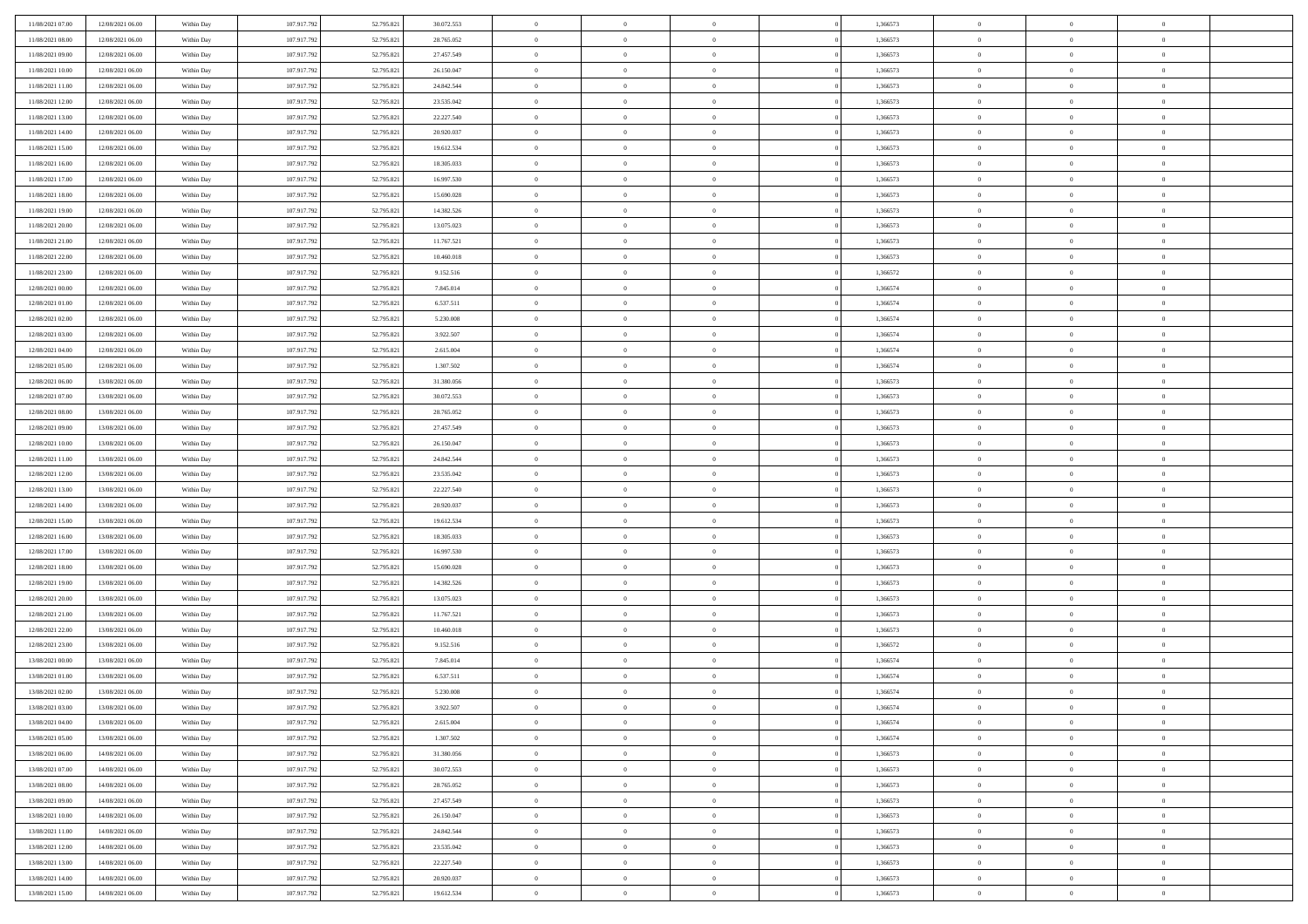| 13/08/2021 16:00                     | 14/08/2021 06:00                     | Within Day               | 107.917.792                | 52.795.821               | 18.305.033               | $\bf{0}$                | $\overline{0}$                   | $\Omega$                         | 1,366573             | $\bf{0}$                      | $\overline{0}$             | $\theta$                         |  |
|--------------------------------------|--------------------------------------|--------------------------|----------------------------|--------------------------|--------------------------|-------------------------|----------------------------------|----------------------------------|----------------------|-------------------------------|----------------------------|----------------------------------|--|
| 13/08/2021 17:00                     | 14/08/2021 06:00                     | Within Day               | 107.917.792                | 52.795.821               | 16.997.530               | $\theta$                | $\overline{0}$                   | $\overline{0}$                   | 1,366573             | $\mathbf{0}$                  | $\bf{0}$                   | $\overline{0}$                   |  |
| 13/08/2021 18:00                     | 14/08/2021 06:00                     | Within Day               | 107.917.792                | 52.795.821               | 15.690.028               | $\bf{0}$                | $\overline{0}$                   | $\overline{0}$                   | 1,366573             | $\,$ 0                        | $\overline{0}$             | $\,$ 0 $\,$                      |  |
| 13/08/2021 19:00                     | 14/08/2021 06:00                     | Within Day               | 107.917.792                | 52.795.821               | 14.382.526               | $\mathbf{0}$            | $\overline{0}$                   | $\mathbf{0}$                     | 1,366573             | $\bf{0}$                      | $\mathbf{0}$               | $\theta$                         |  |
| 13/08/2021 20:00                     | 14/08/2021 06:00                     | Within Day               | 107.917.792                | 52.795.821               | 13.075.023               | $\mathbf{0}$            | $\overline{0}$                   | $\overline{0}$                   | 1,366573             | $\mathbf{0}$                  | $\bf{0}$                   | $\overline{0}$                   |  |
| 13/08/2021 21:00                     | 14/08/2021 06:00                     | Within Day               | 107.917.792                | 52.795.821               | 11.767.521               | $\theta$                | $\overline{0}$                   | $\bf{0}$                         | 1,366573             | $\,$ 0                        | $\overline{0}$             | $\,$ 0 $\,$                      |  |
| 13/08/2021 22:00                     | 14/08/2021 06:00                     | Within Day               | 107.917.792                | 52.795.821               | 10.460.018               | $\,$ 0 $\,$             | $\overline{0}$                   | $\Omega$                         | 1,366573             | $\bf{0}$                      | $\mathbf{0}$               | $\theta$                         |  |
| 13/08/2021 23:00                     | 14/08/2021 06:00                     | Within Day               | 107.917.792                | 52.795.821               | 9.152.516                | $\overline{0}$          | $\overline{0}$                   | $\overline{0}$                   | 1,366572             | $\mathbf{0}$                  | $\bf{0}$                   | $\overline{0}$                   |  |
|                                      |                                      |                          |                            |                          |                          | $\theta$                |                                  |                                  |                      | $\,$ 0                        | $\overline{0}$             | $\,$ 0 $\,$                      |  |
| 14/08/2021 00:00                     | 14/08/2021 06:00                     | Within Day               | 107.917.792<br>107.917.792 | 52.795.821               | 7.845.014                |                         | $\overline{0}$                   | $\bf{0}$<br>$\mathbf{0}$         | 1,366574<br>1.366574 |                               | $\mathbf{0}$               |                                  |  |
| 14/08/2021 01:00<br>14/08/2021 02:00 | 14/08/2021 06:00                     | Within Day               |                            | 52.795.821               | 6.537.511                | $\mathbf{0}$            | $\overline{0}$<br>$\overline{0}$ |                                  |                      | $\bf{0}$<br>$\mathbf{0}$      |                            | $\theta$<br>$\overline{0}$       |  |
|                                      | 14/08/2021 06:00                     | Within Day               | 107.917.792                | 52.795.821               | 5.230.008                | $\mathbf{0}$            |                                  | $\overline{0}$                   | 1,366574             |                               | $\bf{0}$                   |                                  |  |
| 14/08/2021 03:00                     | 14/08/2021 06:00                     | Within Day               | 107.917.792                | 52.795.821               | 3.922.507                | $\theta$                | $\overline{0}$                   | $\bf{0}$                         | 1,366574             | $\,$ 0                        | $\overline{0}$             | $\,$ 0 $\,$                      |  |
| 14/08/2021 04:00                     | 14/08/2021 06:00                     | Within Day               | 107.917.792                | 52.795.821               | 2.615.004                | $\theta$                | $\overline{0}$                   | $\mathbf{0}$                     | 1.366574             | $\bf{0}$                      | $\theta$                   | $\theta$                         |  |
| 14/08/2021 05:00                     | 14/08/2021 06:00                     | Within Day               | 107.917.792                | 52.795.821               | 1.307.502                | $\mathbf{0}$            | $\overline{0}$                   | $\overline{0}$                   | 1,366574             | $\mathbf{0}$                  | $\bf{0}$                   | $\overline{0}$                   |  |
| 14/08/2021 06:00                     | 15/08/2021 06:00                     | Within Day               | 107.917.792                | 52.795.821               | 31.380.056               | $\theta$                | $\overline{0}$                   | $\overline{0}$                   | 1,366573             | $\,$ 0                        | $\overline{0}$             | $\,$ 0 $\,$                      |  |
| 14/08/2021 07:00                     | 15/08/2021 06:00                     | Within Day               | 107.917.792                | 52.795.821               | 30.072.553               | $\bf{0}$                | $\overline{0}$                   | $\mathbf{0}$                     | 1,366573             | $\bf{0}$                      | $\mathbf{0}$               | $\bf{0}$                         |  |
| 14/08/2021 08:00                     | 15/08/2021 06:00                     | Within Day               | 107.917.792                | 52.795.821               | 28.765.052               | $\overline{0}$          | $\overline{0}$                   | $\overline{0}$                   | 1,366573             | $\mathbf{0}$                  | $\bf{0}$                   | $\overline{0}$                   |  |
| 14/08/2021 09:00                     | 15/08/2021 06:00                     | Within Day               | 107.917.792                | 52.795.821               | 27.457.549               | $\theta$                | $\overline{0}$                   | $\bf{0}$                         | 1,366573             | $\,$ 0                        | $\overline{0}$             | $\,0\,$                          |  |
| 14/08/2021 10:00                     | 15/08/2021 06:00                     | Within Day               | 107.917.792                | 52.795.821               | 26.150.047               | $\mathbf{0}$            | $\overline{0}$                   | $\mathbf{0}$                     | 1,366573             | $\bf{0}$                      | $\mathbf{0}$               | $\theta$                         |  |
| 14/08/2021 11:00                     | 15/08/2021 06:00                     | Within Day               | 107.917.792                | 52.795.821               | 24.842.544               | $\overline{0}$          | $\overline{0}$                   | $\overline{0}$                   | 1,366573             | $\mathbf{0}$                  | $\bf{0}$                   | $\overline{0}$                   |  |
| 14/08/2021 12:00                     | 15/08/2021 06:00                     | Within Day               | 107.917.792                | 52.795.821               | 23.535.042               | $\theta$                | $\overline{0}$                   | $\bf{0}$                         | 1,366573             | $\,$ 0                        | $\overline{0}$             | $\,$ 0 $\,$                      |  |
| 14/08/2021 13:00                     | 15/08/2021 06:00                     | Within Day               | 107.917.792                | 52.795.821               | 22.227.540               | $\mathbf{0}$            | $\overline{0}$                   | $\mathbf{0}$                     | 1,366573             | $\bf{0}$                      | $\theta$                   | $\theta$                         |  |
| 14/08/2021 14:00                     | 15/08/2021 06:00                     | Within Day               | 107.917.792                | 52.795.821               | 20.920.037               | $\overline{0}$          | $\overline{0}$                   | $\overline{0}$                   | 1,366573             | $\mathbf{0}$                  | $\bf{0}$                   | $\overline{0}$                   |  |
| 14/08/2021 15:00                     | 15/08/2021 06:00                     | Within Day               | 107.917.792                | 52.795.821               | 19.612.534               | $\theta$                | $\overline{0}$                   | $\bf{0}$                         | 1,366573             | $\,$ 0                        | $\overline{0}$             | $\,$ 0 $\,$                      |  |
| 14/08/2021 16:00                     | 15/08/2021 06:00                     | Within Day               | 107.917.792                | 52.795.821               | 18.305.033               | $\bf{0}$                | $\overline{0}$                   | $\mathbf{0}$                     | 1,366573             | $\bf{0}$                      | $\overline{0}$             | $\bf{0}$                         |  |
| 14/08/2021 17:00                     | 15/08/2021 06:00                     | Within Day               | 107.917.792                | 52.795.821               | 16.997.530               | $\overline{0}$          | $\overline{0}$                   | $\overline{0}$                   | 1,366573             | $\mathbf{0}$                  | $\bf{0}$                   | $\overline{0}$                   |  |
| 14/08/2021 18:00                     | 15/08/2021 06:00                     | Within Day               | 107.917.792                | 52.795.821               | 15.690.028               | $\theta$                | $\overline{0}$                   | $\overline{0}$                   | 1,366573             | $\,$ 0                        | $\overline{0}$             | $\,$ 0 $\,$                      |  |
| 14/08/2021 19:00                     | 15/08/2021 06:00                     | Within Day               | 107.917.792                | 52.795.821               | 14.382.526               | $\mathbf{0}$            | $\overline{0}$                   | $\mathbf{0}$                     | 1,366573             | $\bf{0}$                      | $\mathbf{0}$               | $\theta$                         |  |
| 14/08/2021 20:00                     | 15/08/2021 06:00                     | Within Day               | 107.917.792                | 52.795.821               | 13.075.023               | $\mathbf{0}$            | $\overline{0}$                   | $\overline{0}$                   | 1,366573             | $\mathbf{0}$                  | $\bf{0}$                   | $\overline{0}$                   |  |
| 14/08/2021 21:00                     | 15/08/2021 06:00                     | Within Day               | 107.917.792                | 52.795.821               | 11.767.521               | $\theta$                | $\overline{0}$                   | $\bf{0}$                         | 1,366573             | $\,$ 0                        | $\overline{0}$             | $\,$ 0 $\,$                      |  |
| 14/08/2021 22:00                     | 15/08/2021 06:00                     | Within Day               | 107.917.792                | 52.795.821               | 10.460.018               | $\,$ 0 $\,$             | $\overline{0}$                   | $\overline{0}$                   | 1,366573             | $\bf{0}$                      | $\overline{0}$             | $\,0\,$                          |  |
| 14/08/2021 23:00                     | 15/08/2021 06:00                     | Within Day               | 107.917.792                | 52.795.821               | 9.152.516                | $\overline{0}$          | $\overline{0}$                   | $\overline{0}$                   | 1,366572             | $\mathbf{0}$                  | $\bf{0}$                   | $\overline{0}$                   |  |
| 15/08/2021 00:00                     | 15/08/2021 06:00                     | Within Day               | 107.917.792                | 52.795.821               | 7.845.014                | $\theta$                | $\overline{0}$                   | $\overline{0}$                   | 1,366574             | $\,$ 0                        | $\overline{0}$             | $\,$ 0 $\,$                      |  |
| 15/08/2021 01:00                     | 15/08/2021 06:00                     | Within Day               | 107.917.792                | 52.795.821               | 6.537.511                | $\,$ 0 $\,$             | $\overline{0}$                   | $\overline{0}$                   | 1,366574             | $\bf{0}$                      | $\overline{0}$             | $\,0\,$                          |  |
| 15/08/2021 02:00                     | 15/08/2021 06:00                     | Within Day               | 107.917.792                | 52.795.821               | 5.230.008                | $\overline{0}$          | $\overline{0}$                   | $\overline{0}$                   | 1,366574             | $\mathbf{0}$                  | $\bf{0}$                   | $\overline{0}$                   |  |
| 15/08/2021 03:00                     | 15/08/2021 06:00                     | Within Day               | 107.917.792                | 52.795.821               | 3.922.507                | $\theta$                | $\overline{0}$                   | $\bf{0}$                         | 1,366574             | $\,$ 0                        | $\overline{0}$             | $\,$ 0 $\,$                      |  |
| 15/08/2021 04:00                     | 15/08/2021 06:00                     | Within Day               | 107.917.792                | 52.795.821               | 2.615.004                | $\,$ 0 $\,$             | $\overline{0}$                   | $\overline{0}$                   | 1,366574             | $\bf{0}$                      | $\overline{0}$             | $\,0\,$                          |  |
| 15/08/2021 05:00                     | 15/08/2021 06:00                     | Within Day               | 107.917.792                | 52.795.821               | 1.307.502                | $\mathbf{0}$            | $\overline{0}$                   | $\overline{0}$                   | 1,366574             | $\mathbf{0}$                  | $\bf{0}$                   | $\overline{0}$                   |  |
| 15/08/2021 06:00                     | 16/08/2021 06:00                     | Within Day               | 107.917.792                | 52.795.821               | 31.380.056               | $\theta$                | $\overline{0}$                   | $\bf{0}$                         | 1,366573             | $\,$ 0                        | $\overline{0}$             | $\,$ 0 $\,$                      |  |
| 15/08/2021 07:00                     | 16/08/2021 06:00                     | Within Day               | 107.917.792                | 52.795.821               | 30.072.553               | $\,$ 0 $\,$             | $\overline{0}$                   | $\overline{0}$                   | 1,366573             | $\bf{0}$                      | $\overline{0}$             | $\,0\,$                          |  |
| 15/08/2021 08:00                     | 16/08/2021 06:00                     | Within Day               | 107.917.792                | 52.795.821               | 28.765.052               | $\theta$                | $\overline{0}$                   | $\overline{0}$                   | 1,366573             | $\mathbf{0}$                  | $\bf{0}$                   | $\overline{0}$                   |  |
| 15/08/2021 09:00                     | 16/08/2021 06:00                     | Within Day               | 107.917.792                | 52.795.821               | 27.457.549               | $\theta$                | $\overline{0}$                   | $\bf{0}$                         | 1,366573             | $\,$ 0                        | $\overline{0}$             | $\,$ 0 $\,$                      |  |
| 15/08/2021 11:00                     | 16/08/2021 06:00                     | Within Day               | 107.917.792                | 52.795.821               | 24.842.544               | $\,$ 0 $\,$             | $\overline{0}$                   | $\overline{0}$                   | 1,366573             | $\bf{0}$                      | $\overline{0}$             | $\,0\,$                          |  |
| 15/08/2021 12:00                     | 16/08/2021 06:00                     | Within Dav               | 107.917.792                | 52.795.821               | 23.535.042               | $\theta$                | $\overline{0}$                   | $\overline{0}$                   | 1,366573             | $\mathbf{0}$                  | $\bf{0}$                   | $\overline{0}$                   |  |
| 15/08/2021 13:00                     | 16/08/2021 06:00                     | Within Day               | 107.917.792                | 52.795.821               | 22.227.540               | $\overline{0}$          | $\overline{0}$                   | $\overline{0}$                   | 1,366573             | $\overline{0}$                | $\theta$                   | $\theta$                         |  |
| 15/08/2021 14:00                     | 16/08/2021 06:00                     | Within Day               | 107.917.792                | 52.795.821               | 20.920.037               | $\bf{0}$                | $\overline{0}$                   | $\overline{0}$                   | 1,366573             | $\bf{0}$                      | $\overline{0}$             | $\bf{0}$                         |  |
| 15/08/2021 15:00                     | 16/08/2021 06:00                     | Within Day               | 107.917.792                | 52.795.821               | 19.612.534               | $\overline{0}$          | $\overline{0}$                   | $\overline{0}$                   | 1,366573             | $\overline{0}$                | $\overline{0}$             | $\overline{0}$                   |  |
| 15/08/2021 16:00                     | 16/08/2021 06:00                     | Within Day               | 107.917.792                | 52.795.821               | 18.305.033               | $\,$ 0 $\,$             | $\overline{0}$                   | $\overline{0}$                   | 1,366573             | $\,$ 0 $\,$                   | $\,$ 0 $\,$                | $\,$ 0 $\,$                      |  |
| 15/08/2021 17:00                     | 16/08/2021 06:00                     | Within Day               | 107.917.792                | 52.795.821               | 16.997.530               | $\bf{0}$                | $\overline{0}$                   | $\overline{0}$                   | 1,366573             | $\mathbf{0}$                  | $\overline{0}$             | $\bf{0}$                         |  |
| 15/08/2021 18:00                     | 16/08/2021 06:00                     | Within Day               | 107.917.792                | 52.795.821               | 15.690.028               | $\,$ 0 $\,$             | $\overline{0}$                   | $\overline{0}$                   | 1,366573             | $\,$ 0 $\,$                   | $\bf{0}$                   | $\overline{0}$                   |  |
| 15/08/2021 19:00                     | 16/08/2021 06:00                     | Within Day               | 107.917.792                | 52.795.821               | 14.382.526               | $\,$ 0                  | $\overline{0}$                   | $\overline{0}$                   | 1,366573             | $\,$ 0 $\,$                   | $\overline{0}$             | $\,$ 0 $\,$                      |  |
|                                      |                                      |                          |                            |                          |                          |                         |                                  |                                  |                      |                               |                            |                                  |  |
| 15/08/2021 20:00<br>15/08/2021 21:00 | 16/08/2021 06:00<br>16/08/2021 06:00 | Within Day<br>Within Day | 107.917.792<br>107.917.792 | 52.795.821<br>52.797.207 | 13.075.023<br>11.766.273 | $\bf{0}$<br>$\,$ 0 $\,$ | 1.387<br>$\overline{0}$          | $\overline{0}$<br>$\overline{0}$ | 1,366573<br>1,366573 | $\overline{0}$<br>$\,$ 0 $\,$ | $\overline{0}$<br>$\bf{0}$ | $\overline{0}$<br>$\overline{0}$ |  |
|                                      |                                      |                          |                            |                          |                          |                         |                                  |                                  |                      |                               |                            |                                  |  |
| 15/08/2021 22:00                     | 16/08/2021 06:00                     | Within Day               | 107.917.792                | 52.797.207               | 10.458.909               | $\,$ 0                  | $\overline{0}$                   | $\overline{0}$                   | 1,366573             | $\,$ 0 $\,$                   | $\,$ 0 $\,$                | $\,$ 0 $\,$                      |  |
| 15/08/2021 23:00                     | 16/08/2021 06:00                     | Within Day               | 107.917.792                | 52.797.207               | 9.151.545                | $\bf{0}$                | $\overline{0}$                   | $\overline{0}$                   | 1,366572             | $\mathbf{0}$                  | $\overline{0}$             | $\bf{0}$                         |  |
| 16/08/2021 00:00                     | 16/08/2021 06:00                     | Within Day               | 107.917.792                | 52.797.207               | 7.844.181                | $\,$ 0 $\,$             | $\overline{0}$                   | $\overline{0}$                   | 1,366574             | $\overline{0}$                | $\bf{0}$                   | $\overline{0}$                   |  |
| 16/08/2021 01:00                     | 16/08/2021 06:00                     | Within Day               | 107.917.792                | 52.797.207               | 6.536.818                | $\,$ 0 $\,$             | $\overline{0}$                   | $\overline{0}$                   | 1,366574             | $\,$ 0 $\,$                   | $\overline{0}$             | $\,$ 0 $\,$                      |  |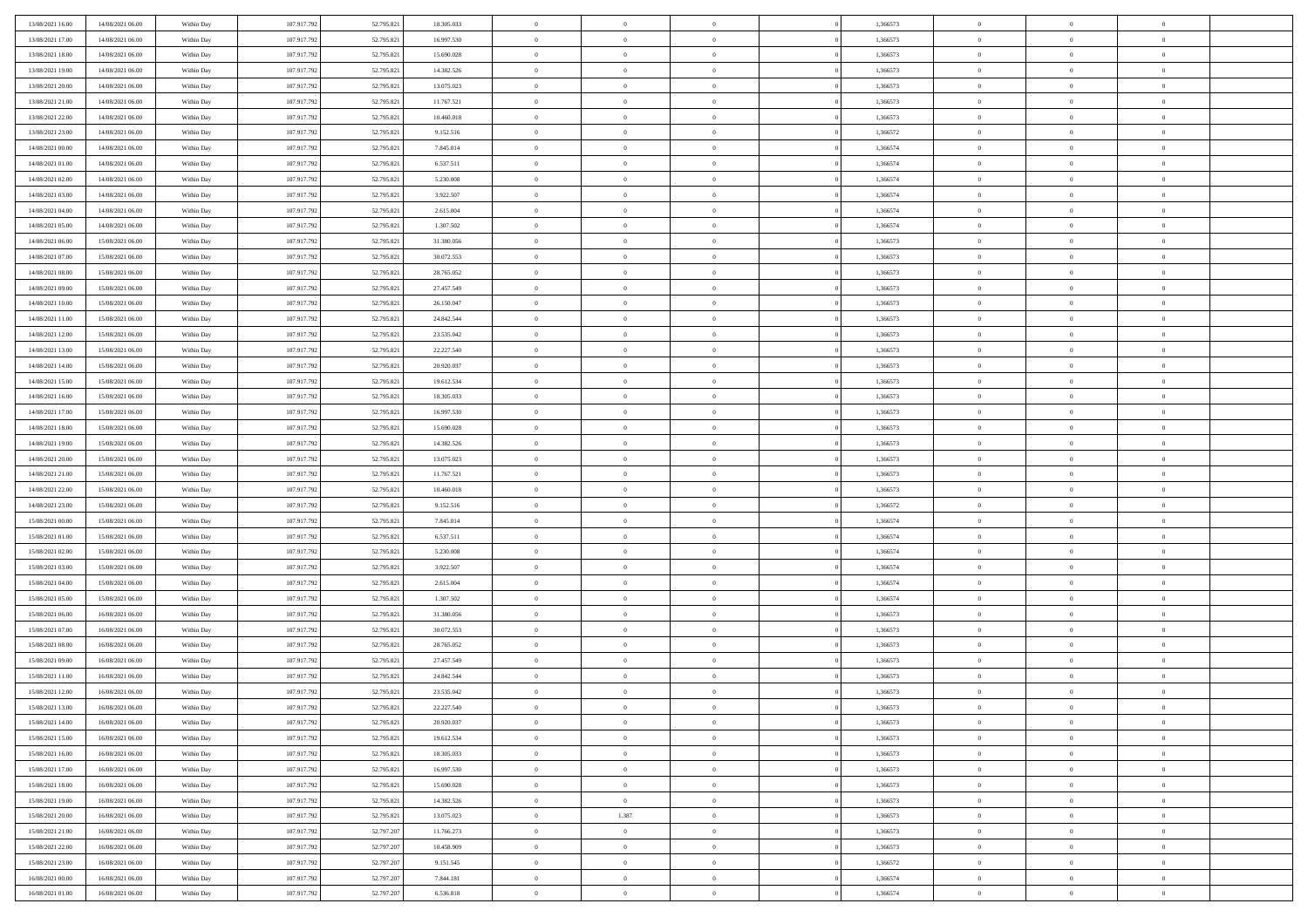| 16/08/2021 02:00 | 16/08/2021 06:00 | Within Day | 107.917.792 | 52.797.207 | 5.229.455  | $\,$ 0 $\,$    | $\overline{0}$ | $\overline{0}$ | 1,366574 | $\bf{0}$       | $\overline{0}$ | $\,0\,$        |  |
|------------------|------------------|------------|-------------|------------|------------|----------------|----------------|----------------|----------|----------------|----------------|----------------|--|
| 16/08/2021 03:00 | 16/08/2021 06:00 | Within Day | 107.917.792 | 52.797.207 | 3.922.090  | $\theta$       | $\overline{0}$ | $\mathbf{0}$   | 1,366574 | $\theta$       | $\overline{0}$ | $\theta$       |  |
| 16/08/2021 04:00 | 16/08/2021 06:00 | Within Day | 107.917.792 | 52.797.207 | 2.614.727  | $\theta$       | 36.427         | $\overline{0}$ | 1,366574 | $\mathbf{0}$   | $\overline{0}$ | $\overline{0}$ |  |
| 16/08/2021 05:00 | 16/08/2021 06:00 | Within Day | 107.917.792 | 52.833.634 | 1.289.149  | $\,$ 0 $\,$    | $\overline{0}$ | $\overline{0}$ | 1,366574 | $\bf{0}$       | $\overline{0}$ | $\bf{0}$       |  |
| 16/08/2021 06:00 | 17/08/2021 06:00 | Within Day | 107.917.792 | 52.795.821 | 31.380.056 | $\bf{0}$       | $\overline{0}$ | $\mathbf{0}$   | 1,366573 | $\bf{0}$       | $\theta$       | $\,0\,$        |  |
| 16/08/2021 07:00 | 17/08/2021 06:00 | Within Dav | 107.917.792 | 52.795.821 | 30.072.553 | $\theta$       | $\overline{0}$ | $\mathbf{0}$   | 1,366573 | $\mathbf{0}$   | $\overline{0}$ | $\overline{0}$ |  |
| 16/08/2021 08:00 | 17/08/2021 06:00 | Within Day | 107.917.792 | 52.795.821 | 28.765.052 | $\,$ 0 $\,$    | $\overline{0}$ | $\overline{0}$ | 1,366573 | $\bf{0}$       | $\overline{0}$ | $\,0\,$        |  |
| 16/08/2021 09:00 | 17/08/2021 06:00 | Within Day | 107.917.792 | 52.795.821 | 27.457.549 | $\overline{0}$ | $\overline{0}$ | $\mathbf{0}$   | 1,366573 | $\,$ 0 $\,$    | $\overline{0}$ | $\theta$       |  |
| 16/08/2021 10:00 | 17/08/2021 06:00 | Within Day | 107.917.792 | 52.795.821 | 26.150.047 | $\theta$       | $\overline{0}$ | $\mathbf{0}$   | 1,366573 | $\mathbf{0}$   | $\bf{0}$       | $\overline{0}$ |  |
| 16/08/2021 11:00 | 17/08/2021 06:00 | Within Day | 107.917.792 | 52.795.821 | 24.842.544 | $\,$ 0 $\,$    | $\overline{0}$ | $\Omega$       | 1,366573 | $\bf{0}$       | $\overline{0}$ | $\,0\,$        |  |
| 16/08/2021 12:00 | 17/08/2021 06:00 | Within Day | 107.917.792 | 52.795.821 | 23.535.042 | $\bf{0}$       | $\overline{0}$ | $\mathbf{0}$   | 1,366573 | $\bf{0}$       | $\mathbf{0}$   | $\theta$       |  |
| 16/08/2021 13:00 | 17/08/2021 06:00 | Within Dav | 107.917.792 | 52.795.821 | 22.227.540 | $\theta$       | $\overline{0}$ | $\overline{0}$ | 1,366573 | $\mathbf{0}$   | $\overline{0}$ | $\overline{0}$ |  |
| 16/08/2021 14:00 | 17/08/2021 06:00 | Within Day | 107.917.792 | 52.795.821 | 20.920.037 | $\,$ 0 $\,$    | $\overline{0}$ | $\overline{0}$ | 1,366573 | $\bf{0}$       | $\overline{0}$ | $\bf{0}$       |  |
| 16/08/2021 15:00 | 17/08/2021 06:00 | Within Day | 107.917.792 | 52.795.821 | 19.612.534 | $\bf{0}$       | $\overline{0}$ | $\mathbf{0}$   | 1,366573 | $\bf{0}$       | $\theta$       | $\,0\,$        |  |
| 16/08/2021 16:00 | 17/08/2021 06:00 | Within Dav | 107.917.792 | 52.795.821 | 18.305.033 | $\theta$       | $\overline{0}$ | $\mathbf{0}$   | 1,366573 | $\mathbf{0}$   | $\bf{0}$       | $\overline{0}$ |  |
| 16/08/2021 17:00 | 17/08/2021 06:00 | Within Day | 107.917.792 | 52.795.821 | 16.997.530 | $\,$ 0 $\,$    | $\overline{0}$ | $\Omega$       | 1,366573 | $\bf{0}$       | $\overline{0}$ | $\bf{0}$       |  |
| 16/08/2021 18:00 | 17/08/2021 06:00 | Within Day | 107.917.792 | 52.795.821 | 15.690.028 | $\,$ 0         | $\overline{0}$ | $\mathbf{0}$   | 1,366573 | $\bf{0}$       | $\overline{0}$ | $\theta$       |  |
| 16/08/2021 19:00 | 17/08/2021 06:00 | Within Day | 107.917.792 | 52.795.821 | 14.382.526 | $\theta$       | $\overline{0}$ | $\mathbf{0}$   | 1,366573 | $\mathbf{0}$   | $\overline{0}$ | $\overline{0}$ |  |
| 16/08/2021 20:00 | 17/08/2021 06:00 | Within Day | 107.917.792 | 52.795.821 | 13.075.023 | $\,$ 0 $\,$    | $\overline{0}$ | $\Omega$       | 1,366573 | $\bf{0}$       | $\overline{0}$ | $\,0\,$        |  |
| 16/08/2021 21:00 | 17/08/2021 06:00 | Within Day | 107.917.792 | 52.795.821 | 11.767.521 | $\bf{0}$       | $\overline{0}$ | $\mathbf{0}$   | 1,366573 | $\bf{0}$       | $\mathbf{0}$   | $\theta$       |  |
| 16/08/2021 22:00 | 17/08/2021 06:00 | Within Dav | 107.917.792 | 52.795.821 | 10.460.018 | $\theta$       | $\overline{0}$ | $\mathbf{0}$   | 1,366573 | $\mathbf{0}$   | $\overline{0}$ | $\overline{0}$ |  |
| 16/08/2021 23:00 | 17/08/2021 06:00 | Within Day | 107.917.792 | 52.795.821 | 9.152.516  | $\,$ 0 $\,$    | $\overline{0}$ | $\overline{0}$ | 1,366572 | $\bf{0}$       | $\overline{0}$ | $\bf{0}$       |  |
| 17/08/2021 00:00 | 17/08/2021 06:00 | Within Day | 107.917.792 | 52.795.821 | 7.845.014  | $\bf{0}$       | $\overline{0}$ | $\mathbf{0}$   | 1,366574 | $\bf{0}$       | $\theta$       | $\,0\,$        |  |
| 17/08/2021 01:00 | 17/08/2021 06:00 | Within Dav | 107.917.792 | 52.795.821 | 6.537.511  | $\theta$       | $\overline{0}$ | $\mathbf{0}$   | 1,366574 | $\mathbf{0}$   | $\overline{0}$ | $\theta$       |  |
| 17/08/2021 02:00 | 17/08/2021 06:00 | Within Day | 107.917.792 | 52.795.821 | 5.230.008  | $\,$ 0 $\,$    | $\overline{0}$ | $\overline{0}$ | 1,366574 | $\bf{0}$       | $\overline{0}$ | $\,0\,$        |  |
| 17/08/2021 03:00 | 17/08/2021 06:00 | Within Day | 107.917.792 | 52.795.821 | 3.922.507  | $\,$ 0         | $\overline{0}$ | $\mathbf{0}$   | 1,366574 | $\bf{0}$       | $\overline{0}$ | $\theta$       |  |
| 17/08/2021 04:00 | 17/08/2021 06:00 | Within Day | 107.917.792 | 52.795.821 | 2.615.004  | $\theta$       | $\overline{0}$ | $\overline{0}$ | 1,366574 | $\mathbf{0}$   | $\bf{0}$       | $\overline{0}$ |  |
| 17/08/2021 05:00 | 17/08/2021 06:00 | Within Day | 107.917.792 | 52.795.821 | 1.307.502  | $\,$ 0 $\,$    | $\overline{0}$ | $\Omega$       | 1,366574 | $\bf{0}$       | $\overline{0}$ | $\,0\,$        |  |
| 17/08/2021 06:00 | 18/08/2021 06:00 | Within Day | 107.917.792 | 52.795.821 | 31.380.056 | $\bf{0}$       | $\overline{0}$ | $\mathbf{0}$   | 1,366573 | $\bf{0}$       | $\mathbf{0}$   | $\overline{0}$ |  |
| 17/08/2021 07:00 | 18/08/2021 06:00 | Within Dav | 107.917.792 | 52.795.821 | 30.072.553 | $\theta$       | $\overline{0}$ | $\overline{0}$ | 1,366573 | $\mathbf{0}$   | $\overline{0}$ | $\overline{0}$ |  |
| 17/08/2021 08:00 | 18/08/2021 06:00 | Within Day | 107.917.792 | 52.795.821 | 28.765.052 | $\theta$       | $\overline{0}$ | $\overline{0}$ | 1,366573 | $\,$ 0         | $\overline{0}$ | $\theta$       |  |
| 17/08/2021 09:00 | 18/08/2021 06:00 | Within Day | 107.917.792 | 52.795.821 | 27.457.549 | $\bf{0}$       | $\overline{0}$ | $\mathbf{0}$   | 1,366573 | $\bf{0}$       | $\mathbf{0}$   | $\bf{0}$       |  |
| 17/08/2021 10:00 | 18/08/2021 06:00 | Within Dav | 107.917.792 | 52.795.821 | 26.150.047 | $\theta$       | $\overline{0}$ | $\mathbf{0}$   | 1,366573 | $\mathbf{0}$   | $\bf{0}$       | $\overline{0}$ |  |
| 17/08/2021 11:00 | 18/08/2021 06:00 | Within Day | 107.917.792 | 52.795.821 | 24.842.544 | $\theta$       | $\overline{0}$ | $\overline{0}$ | 1,366573 | $\,$ 0         | $\overline{0}$ | $\theta$       |  |
| 17/08/2021 12:00 | 18/08/2021 06:00 | Within Day | 107.917.792 | 52.795.821 | 23.535.042 | $\bf{0}$       | $\overline{0}$ | $\mathbf{0}$   | 1,366573 | $\mathbf{0}$   | $\overline{0}$ | $\overline{0}$ |  |
| 17/08/2021 13:00 | 18/08/2021 06:00 | Within Day | 107.917.792 | 52.795.821 | 22.227.540 | $\theta$       | $\overline{0}$ | $\mathbf{0}$   | 1,366573 | $\mathbf{0}$   | $\overline{0}$ | $\overline{0}$ |  |
| 17/08/2021 14:00 | 18/08/2021 06:00 | Within Day | 107.917.792 | 52.795.821 | 20.920.037 | $\theta$       | $\overline{0}$ | $\overline{0}$ | 1,366573 | $\,$ 0         | $\overline{0}$ | $\theta$       |  |
| 17/08/2021 15:00 | 18/08/2021 06:00 | Within Day | 107.917.792 | 52.795.821 | 19.612.534 | $\bf{0}$       | $\overline{0}$ | $\mathbf{0}$   | 1,366573 | $\bf{0}$       | $\mathbf{0}$   | $\bf{0}$       |  |
| 17/08/2021 16:00 | 18/08/2021 06:00 | Within Dav | 107.917.792 | 52.795.821 | 18.305.033 | $\theta$       | $\overline{0}$ | $\mathbf{0}$   | 1,366573 | $\mathbf{0}$   | $\overline{0}$ | $\overline{0}$ |  |
| 17/08/2021 17:00 | 18/08/2021 06:00 | Within Day | 107.917.792 | 52.795.821 | 16.997.530 | $\,$ 0 $\,$    | $\overline{0}$ | $\overline{0}$ | 1,366573 | $\,$ 0         | $\overline{0}$ | $\theta$       |  |
| 17/08/2021 18:00 | 18/08/2021 06:00 | Within Day | 107.917.792 | 52.795.821 | 15.690.028 | $\,$ 0         | $\overline{0}$ | $\mathbf{0}$   | 1,366573 | $\,$ 0 $\,$    | $\overline{0}$ | $\bf{0}$       |  |
| 17/08/2021 19:00 | 18/08/2021 06:00 | Within Dav | 107.917.792 | 52.795.821 | 14.382.526 | $\theta$       | $\overline{0}$ | $\mathbf{0}$   | 1,366573 | $\mathbf{0}$   | $\overline{0}$ | $\theta$       |  |
| 17/08/2021 20:00 | 18/08/2021 06:00 | Within Day | 107.917.792 | 52.795.821 | 13.075.023 | $\overline{0}$ | $\overline{0}$ | $\overline{0}$ | 1,366573 | $\,$ 0         | $\overline{0}$ | $\theta$       |  |
| 17/08/2021 21:00 | 18/08/2021 06:00 | Within Day | 107.917.792 | 52.795.821 | 11.767.521 | $\bf{0}$       | $\overline{0}$ | $\mathbf{0}$   | 1,366573 | $\bf{0}$       | $\overline{0}$ | $\overline{0}$ |  |
| 17/08/2021 22:00 | 18/08/2021 06:00 | Within Day | 107.917.792 | 52.795.821 | 10.460.018 | $\overline{0}$ | $\theta$       |                | 1,366573 | $\overline{0}$ | $\Omega$       | $\theta$       |  |
| 17/08/2021 23:00 | 18/08/2021 06:00 | Within Day | 107.917.792 | 52.795.821 | 9.152.516  | $\,$ 0 $\,$    | $\overline{0}$ | $\overline{0}$ | 1,366572 | $\,$ 0 $\,$    | $\bf{0}$       | $\theta$       |  |
| 18/08/2021 00:00 | 18/08/2021 06:00 | Within Day | 107.917.792 | 52.795.821 | 7.845.014  | $\overline{0}$ | $\,$ 0 $\,$    | $\mathbf{0}$   | 1,366574 | $\,$ 0 $\,$    | $\overline{0}$ | $\overline{0}$ |  |
| 18/08/2021 01:00 | 18/08/2021 06:00 | Within Day | 107.917.792 | 52.795.821 | 6.537.511  | $\mathbf{0}$   | $\overline{0}$ | $\overline{0}$ | 1,366574 | $\,$ 0 $\,$    | $\bf{0}$       | $\mathbf{0}$   |  |
| 18/08/2021 02:00 | 18/08/2021 06:00 | Within Day | 107.917.792 | 52.795.821 | 5.230.008  | $\,$ 0 $\,$    | $\overline{0}$ | $\overline{0}$ | 1,366574 | $\,$ 0 $\,$    | $\bf{0}$       | $\,$ 0 $\,$    |  |
| 18/08/2021 03:00 | 18/08/2021 06:00 | Within Day | 107.917.792 | 52.795.821 | 3.922.507  | $\,$ 0 $\,$    | $\,$ 0 $\,$    | $\overline{0}$ | 1,366574 | $\,$ 0 $\,$    | $\overline{0}$ | $\overline{0}$ |  |
| 18/08/2021 04:00 | 18/08/2021 06:00 | Within Day | 107.917.792 | 52.795.821 | 2.615.004  | $\overline{0}$ | $\overline{0}$ | $\overline{0}$ | 1,366574 | $\mathbf{0}$   | $\overline{0}$ | $\overline{0}$ |  |
| 18/08/2021 05:00 | 18/08/2021 06:00 | Within Day | 107.917.792 | 52.795.821 | 1.307.502  | $\,$ 0 $\,$    | $\overline{0}$ | $\overline{0}$ | 1,366574 | $\,$ 0 $\,$    | $\overline{0}$ | $\,$ 0 $\,$    |  |
| 18/08/2021 06:00 | 19/08/2021 06:00 | Within Day | 107.917.792 | 52.795.821 | 31.380.056 | $\bf{0}$       | $\overline{0}$ | $\overline{0}$ | 1,366573 | $\,$ 0 $\,$    | $\overline{0}$ | $\overline{0}$ |  |
| 18/08/2021 07:00 | 19/08/2021 06:00 | Within Day | 107.917.792 | 52.795.821 | 30.072.553 | $\overline{0}$ | $\overline{0}$ | $\overline{0}$ | 1,366573 | $\mathbf{0}$   | $\bf{0}$       | $\overline{0}$ |  |
| 18/08/2021 08:00 | 19/08/2021 06:00 | Within Day | 107.917.792 | 52.795.821 | 28.765.052 | $\,$ 0 $\,$    | $\overline{0}$ | $\overline{0}$ | 1,366573 | $\,$ 0 $\,$    | $\overline{0}$ | $\,$ 0 $\,$    |  |
| 18/08/2021 09:00 | 19/08/2021 06:00 | Within Day | 107.917.792 | 52.795.821 | 27.457.549 | $\,$ 0 $\,$    | $\,$ 0 $\,$    | $\overline{0}$ | 1,366573 | $\bf{0}$       | $\overline{0}$ | $\overline{0}$ |  |
| 18/08/2021 10:00 | 19/08/2021 06:00 | Within Day | 107.917.792 | 52.795.821 | 26.150.047 | $\theta$       | $\overline{0}$ | $\overline{0}$ | 1,366573 | $\mathbf{0}$   | $\overline{0}$ | $\overline{0}$ |  |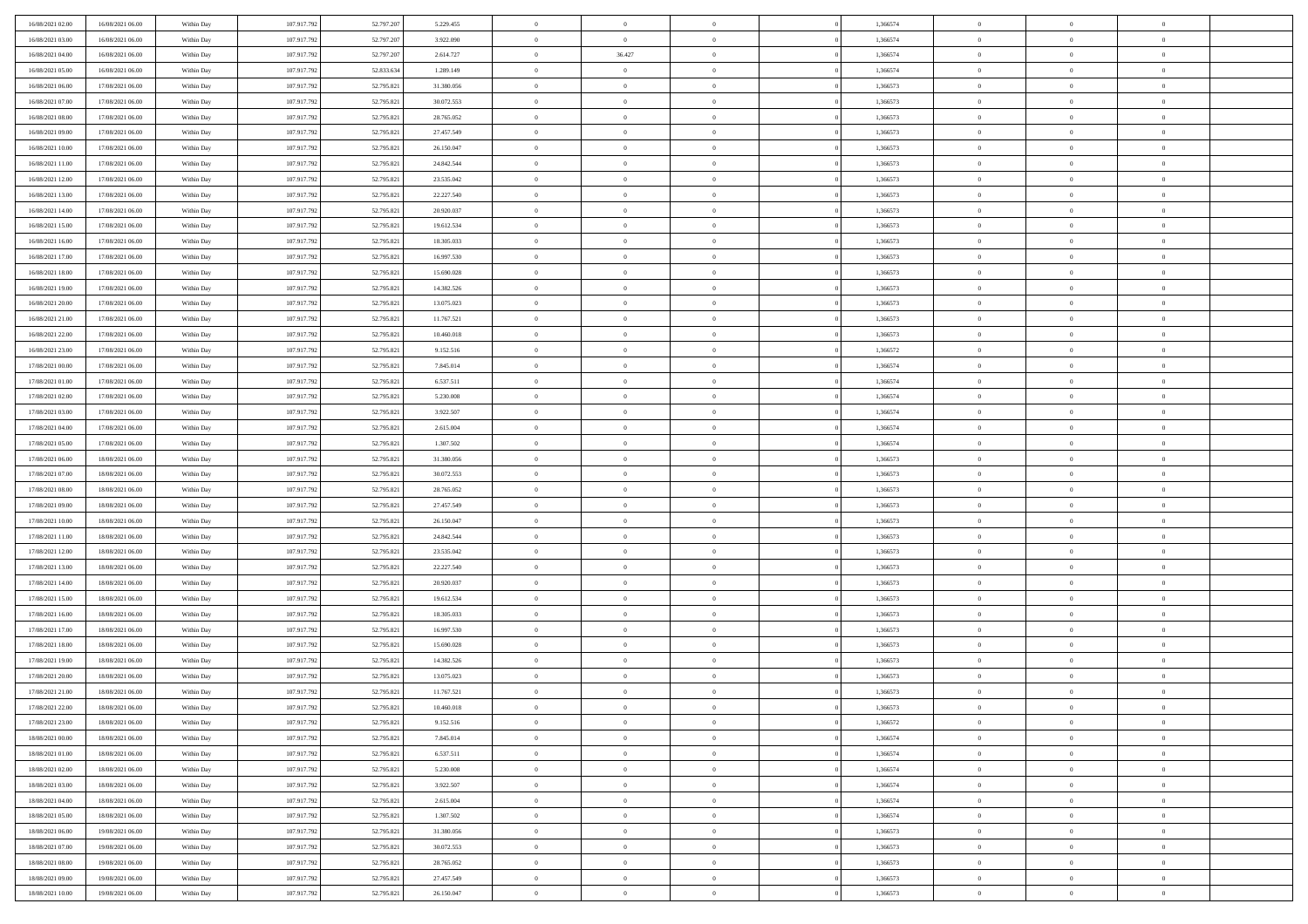| 18/08/2021 11:00                     | 19/08/2021 06:00 | Within Day | 107.917.792 | 52.795.821 | 24.842.544 | $\,$ 0                   | $\overline{0}$ | $\theta$       |          | 1,366573 | $\bf{0}$                 | $\overline{0}$ | $\,0\,$        |  |
|--------------------------------------|------------------|------------|-------------|------------|------------|--------------------------|----------------|----------------|----------|----------|--------------------------|----------------|----------------|--|
| 18/08/2021 12:00                     | 19/08/2021 06:00 | Within Day | 107.917.792 | 52.795.821 | 23.535.042 | $\overline{0}$           | $\overline{0}$ | $\Omega$       |          | 1,366573 | $\overline{0}$           | $\overline{0}$ | $\theta$       |  |
| 18/08/2021 13:00                     | 19/08/2021 06:00 | Within Dav | 107.917.792 | 52.795.821 | 22.227.540 | $\mathbf{0}$             | $\overline{0}$ | $\overline{0}$ |          | 1,366573 | $\mathbf{0}$             | $\overline{0}$ | $\overline{0}$ |  |
| 18/08/2021 14:00                     | 19/08/2021 06:00 | Within Day | 107.917.792 | 52.795.821 | 20.920.037 | $\bf{0}$                 | $\overline{0}$ | $\bf{0}$       |          | 1,366573 | $\bf{0}$                 | $\overline{0}$ | $\bf{0}$       |  |
| 18/08/2021 15:00                     | 19/08/2021 06:00 | Within Day | 107.917.792 | 52.795.821 | 19.612.534 | $\bf{0}$                 | $\overline{0}$ | $\overline{0}$ |          | 1,366573 | $\bf{0}$                 | $\theta$       | $\theta$       |  |
| 18/08/2021 16:00                     | 19/08/2021 06:00 | Within Dav | 107.917.792 | 52.795.821 | 18.305.033 | $\mathbf{0}$             | $\overline{0}$ | $\overline{0}$ |          | 1,366573 | $\mathbf{0}$             | $\overline{0}$ | $\theta$       |  |
| 18/08/2021 17:00                     | 19/08/2021 06:00 | Within Day | 107.917.792 | 52.795.821 | 16.997.530 | $\bf{0}$                 | $\bf{0}$       | $\overline{0}$ |          | 1,366573 | $\bf{0}$                 | $\overline{0}$ | $\,0\,$        |  |
| 18/08/2021 18:00                     | 19/08/2021 06:00 | Within Day | 107.917.792 | 52.795.821 | 15.690.028 | $\overline{0}$           | $\overline{0}$ | $\overline{0}$ |          | 1,366573 | $\,$ 0 $\,$              | $\overline{0}$ | $\theta$       |  |
| 18/08/2021 19:00                     | 19/08/2021 06:00 | Within Dav | 107.917.792 | 52.795.821 | 14.382.526 | $\mathbf{0}$             | $\overline{0}$ | $\overline{0}$ |          | 1,366573 | $\mathbf{0}$             | $\overline{0}$ | $\overline{0}$ |  |
| 18/08/2021 20:00                     | 19/08/2021 06:00 |            | 107.917.792 | 52.795.821 | 13.075.023 | $\bf{0}$                 | 49.261         | $\overline{0}$ |          | 1,366573 | $\bf{0}$                 | $\overline{0}$ | $\theta$       |  |
|                                      |                  | Within Day |             | 52.845.081 |            |                          | $\overline{0}$ |                |          |          |                          | $\mathbf{0}$   | $\theta$       |  |
| 18/08/2021 21:00<br>18/08/2021 22:00 | 19/08/2021 06:00 | Within Day | 107.917.792 |            | 11.723.186 | $\bf{0}$<br>$\mathbf{0}$ |                | $\overline{0}$ |          | 1,366573 | $\bf{0}$<br>$\mathbf{0}$ |                | $\overline{0}$ |  |
|                                      | 19/08/2021 06:00 | Within Dav | 107.917.792 | 52.845.081 | 10.420.610 |                          | $\overline{0}$ | $\overline{0}$ |          | 1,366573 |                          | $\overline{0}$ |                |  |
| 18/08/2021 23:00                     | 19/08/2021 06:00 | Within Day | 107.917.792 | 52.845.081 | 9.118.033  | $\bf{0}$                 | $\overline{0}$ | $\bf{0}$       |          | 1,366572 | $\bf{0}$                 | $\overline{0}$ | $\,0\,$        |  |
| 19/08/2021 00:00                     | 19/08/2021 06:00 | Within Day | 107.917.792 | 52.845.081 | 7.815.457  | $\bf{0}$                 | $\overline{0}$ | $\overline{0}$ |          | 1,366574 | $\bf{0}$                 | $\theta$       | $\,0\,$        |  |
| 19/08/2021 01:00                     | 19/08/2021 06:00 | Within Dav | 107.917.792 | 52.845.081 | 6.512.881  | $\mathbf{0}$             | $\overline{0}$ | $\overline{0}$ |          | 1,366574 | $\mathbf{0}$             | $\overline{0}$ | $\overline{0}$ |  |
| 19/08/2021 02:00                     | 19/08/2021 06:00 | Within Day | 107.917.792 | 52.845.081 | 5.210.305  | $\bf{0}$                 | $\overline{0}$ | $\overline{0}$ |          | 1,366574 | $\bf{0}$                 | $\overline{0}$ | $\,0\,$        |  |
| 19/08/2021 03:00                     | 19/08/2021 06:00 | Within Day | 107.917.792 | 52.845.081 | 3.907.729  | $\overline{0}$           | $\overline{0}$ | $\overline{0}$ |          | 1,366574 | $\bf{0}$                 | $\overline{0}$ | $\theta$       |  |
| 19/08/2021 04:00                     | 19/08/2021 06:00 | Within Day | 107.917.792 | 52.845.081 | 2.605.152  | $\mathbf{0}$             | $\overline{0}$ | $\overline{0}$ |          | 1,366574 | $\mathbf{0}$             | $\overline{0}$ | $\overline{0}$ |  |
| 19/08/2021 05:00                     | 19/08/2021 06:00 | Within Day | 107.917.792 | 52.845.081 | 1.302.576  | $\bf{0}$                 | $\bf{0}$       | $\overline{0}$ |          | 1,366574 | $\bf{0}$                 | $\overline{0}$ | $\,0\,$        |  |
| 19/08/2021 06:00                     | 20/08/2021 06:00 | Within Day | 107.917.792 | 52.909.500 | 31.266.377 | $\overline{0}$           | $\overline{0}$ | $\overline{0}$ |          | 1,366573 | $\bf{0}$                 | $\overline{0}$ | $\overline{0}$ |  |
| 19/08/2021 07:00                     | 20/08/2021 06:00 | Within Dav | 107.917.792 | 52.909.500 | 29.963.611 | $\mathbf{0}$             | $\overline{0}$ | $\overline{0}$ |          | 1,366573 | $\mathbf{0}$             | $\overline{0}$ | $\overline{0}$ |  |
| 19/08/2021 08:00                     | 20/08/2021 06:00 | Within Day | 107.917.792 | 52.909.500 | 28.660.845 | $\bf{0}$                 | $\bf{0}$       | $\bf{0}$       |          | 1,366573 | $\bf{0}$                 | $\overline{0}$ | $\bf{0}$       |  |
| 19/08/2021 09:00                     | 20/08/2021 06:00 | Within Day | 107.917.792 | 52.909.500 | 27.358.080 | $\bf{0}$                 | $\bf{0}$       | $\overline{0}$ |          | 1,366573 | $\bf{0}$                 | $\bf{0}$       | $\,0\,$        |  |
| 19/08/2021 10:00                     | 20/08/2021 06:00 | Within Dav | 107.917.792 | 52.909.500 | 26.055.314 | $\mathbf{0}$             | $\overline{0}$ | $\overline{0}$ |          | 1,366573 | $\mathbf{0}$             | $\overline{0}$ | $\theta$       |  |
| 19/08/2021 11:00                     | 20/08/2021 06:00 | Within Day | 107.917.792 | 52.909.500 | 24.752.548 | $\bf{0}$                 | $\overline{0}$ | $\overline{0}$ |          | 1,366573 | $\bf{0}$                 | $\overline{0}$ | $\,0\,$        |  |
| 19/08/2021 12:00                     | 20/08/2021 06:00 | Within Day | 107.917.792 | 52.909.500 | 23.449.783 | $\overline{0}$           | $\overline{0}$ | $\overline{0}$ |          | 1,366573 | $\bf{0}$                 | $\overline{0}$ | $\overline{0}$ |  |
| 19/08/2021 13:00                     | 20/08/2021 06:00 | Within Dav | 107.917.792 | 52.909.500 | 22.147.017 | $\mathbf{0}$             | $\overline{0}$ | $\overline{0}$ |          | 1,366573 | $\mathbf{0}$             | $\overline{0}$ | $\overline{0}$ |  |
| 19/08/2021 14:00                     | 20/08/2021 06:00 | Within Day | 107.917.792 | 52.909.500 | 20.844.251 | $\bf{0}$                 | $\overline{0}$ | $\overline{0}$ |          | 1,366573 | $\bf{0}$                 | $\overline{0}$ | $\,0\,$        |  |
| 19/08/2021 15:00                     | 20/08/2021 06:00 | Within Day | 107.917.792 | 52.909.500 | 19.541.486 | $\bf{0}$                 | $\overline{0}$ | $\overline{0}$ |          | 1,366573 | $\bf{0}$                 | $\mathbf{0}$   | $\overline{0}$ |  |
| 19/08/2021 16:00                     | 20/08/2021 06:00 | Within Dav | 107.917.792 | 52.909.500 | 18.238.720 | $\mathbf{0}$             | $\overline{0}$ | $\overline{0}$ |          | 1,366573 | $\mathbf{0}$             | $\overline{0}$ | $\overline{0}$ |  |
| 19/08/2021 17:00                     | 20/08/2021 06:00 | Within Day | 107.917.792 | 52.909.500 | 16.935.954 | $\bf{0}$                 | $\overline{0}$ | $\theta$       |          | 1,366573 | $\,$ 0                   | $\overline{0}$ | $\theta$       |  |
| 19/08/2021 18:00                     | 20/08/2021 06:00 | Within Day | 107.917.792 | 52.909.500 | 15.633.189 | $\bf{0}$                 | $\overline{0}$ | $\overline{0}$ |          | 1,366573 | $\bf{0}$                 | $\mathbf{0}$   | $\bf{0}$       |  |
| 19/08/2021 19:00                     | 20/08/2021 06:00 | Within Dav | 107.917.792 | 52.909.500 | 14.330.423 | $\mathbf{0}$             | $\overline{0}$ | $\overline{0}$ |          | 1,366573 | $\mathbf{0}$             | $\overline{0}$ | $\overline{0}$ |  |
| 19/08/2021 20:00                     | 20/08/2021 06:00 | Within Day | 107.917.792 | 52.909.500 | 13.027.657 | $\bf{0}$                 | 99.469         | $\theta$       |          | 1,366573 | $\,$ 0                   | $\overline{0}$ | $\theta$       |  |
| 19/08/2021 21:00                     | 20/08/2021 06:00 | Within Day | 107.917.792 | 53,008,969 | 11.635.369 | $\overline{0}$           | 48.731         | $\overline{0}$ |          | 1,366573 | $\bf{0}$                 | $\overline{0}$ | $\overline{0}$ |  |
| 19/08/2021 22:00                     | 20/08/2021 06:00 | Within Day | 107.917.792 | 53.057.699 | 10.299.234 | $\mathbf{0}$             | $\overline{0}$ | $\overline{0}$ |          | 1,366573 | $\mathbf{0}$             | $\overline{0}$ | $\overline{0}$ |  |
| 19/08/2021 23:00                     | 20/08/2021 06:00 | Within Day | 107.917.792 | 53.057.699 | 9.011.830  | $\bf{0}$                 | $\overline{0}$ | $\theta$       |          | 1,366572 | $\,$ 0                   | $\overline{0}$ | $\theta$       |  |
| 20/08/2021 00:00                     | 20/08/2021 06:00 | Within Day | 107.917.792 | 53.057.699 | 7.724.425  | $\bf{0}$                 | $\bf{0}$       | $\overline{0}$ |          | 1,366574 | $\bf{0}$                 | $\mathbf{0}$   | $\bf{0}$       |  |
| 20/08/2021 01:00                     | 20/08/2021 06:00 | Within Dav | 107.917.792 | 53.057.699 | 6.437.021  | $\mathbf{0}$             | $\overline{0}$ | $\overline{0}$ |          | 1,366574 | $\mathbf{0}$             | $\overline{0}$ | $\overline{0}$ |  |
| 20/08/2021 02:00                     | 20/08/2021 06:00 | Within Day | 107.917.792 | 53.057.699 | 5.149.617  | $\,0\,$                  | $\overline{0}$ | $\theta$       |          | 1,366574 | $\,$ 0                   | $\overline{0}$ | $\theta$       |  |
| 20/08/2021 03:00                     | 20/08/2021 06:00 | Within Day | 107.917.792 | 53.057.699 | 3.862.212  | $\bf{0}$                 | $\bf{0}$       | $\overline{0}$ |          | 1,366574 | $\bf{0}$                 | $\overline{0}$ | $\bf{0}$       |  |
| 20/08/2021 04:00                     | 20/08/2021 06:00 | Within Dav | 107.917.792 | 53.057.699 | 2.574.808  | $\mathbf{0}$             | $\overline{0}$ | $\overline{0}$ |          | 1,366574 | $\mathbf{0}$             | $\overline{0}$ | $\overline{0}$ |  |
| 20/08/2021 05:00                     | 20/08/2021 06:00 | Within Day | 107.917.792 | 53.057.699 | 1.287.403  | $\bf{0}$                 | $\overline{0}$ | $\theta$       |          | 1,366574 | $\,$ 0                   | $\overline{0}$ | $\theta$       |  |
| 20/08/2021 06:00                     | 21/08/2021 06:00 | Within Day | 107.917.792 | 52.795.821 | 31.380.056 | $\bf{0}$                 | $\overline{0}$ | $\overline{0}$ |          | 1,366573 | $\,$ 0 $\,$              | $\overline{0}$ | $\bf{0}$       |  |
| 20/08/2021 07:00                     | 21/08/2021 06:00 | Within Day | 107.917.792 | 52.795.821 | 30.072.553 | $\bf{0}$                 | $\overline{0}$ |                |          | 1,366573 | $\overline{0}$           | $\theta$       | $\theta$       |  |
| 20/08/2021 08:00                     | 21/08/2021 06:00 | Within Day | 107.917.792 | 52.795.821 | 28.765.052 | $\,0\,$                  | $\overline{0}$ | $\theta$       |          | 1,366573 | $\,$ 0 $\,$              | $\bf{0}$       | $\theta$       |  |
| 20/08/2021 09:00                     | 21/08/2021 06:00 | Within Day | 107.917.792 | 52.795.821 | 27.457.549 | $\overline{0}$           | $\overline{0}$ | $\overline{0}$ |          | 1,366573 | $\overline{0}$           | $\overline{0}$ | $\overline{0}$ |  |
| 20/08/2021 10:00                     | 21/08/2021 06:00 | Within Day | 107.917.792 | 52.795.821 | 26.150.047 | $\bf{0}$                 | $\overline{0}$ | $\overline{0}$ |          | 1,366573 | $\overline{0}$           | $\bf{0}$       | $\mathbf{0}$   |  |
| 20/08/2021 11:00                     | 21/08/2021 06:00 | Within Day | 107.917.792 | 52.795.821 | 24.842.544 | $\bf{0}$                 | $\overline{0}$ | $\overline{0}$ | $\theta$ | 1,366573 | $\,$ 0 $\,$              | $\bf{0}$       | $\,$ 0 $\,$    |  |
| 20/08/2021 12:00                     | 21/08/2021 06:00 | Within Day | 107.917.792 | 52.795.821 | 23.535.042 | $\bf{0}$                 | $\overline{0}$ | $\overline{0}$ |          | 1,366573 | $\,$ 0 $\,$              | $\overline{0}$ | $\overline{0}$ |  |
| 20/08/2021 13:00                     | 21/08/2021 06:00 | Within Day | 107.917.792 | 52.795.821 | 22.227.540 | $\bf{0}$                 | 2.170.890      | $\overline{0}$ |          | 1,366573 | $\mathbf{0}$             | $\overline{0}$ | $\overline{0}$ |  |
| 20/08/2021 14:00                     | 21/08/2021 06:00 |            | 107.917.792 | 54.966.711 | 18.876.846 | $\,0\,$                  | 83.365         | $\mathbf{0}$   | $\theta$ | 1,366573 | $\,$ 0 $\,$              | $\overline{0}$ | $\overline{0}$ |  |
|                                      |                  | Within Day | 107.917.792 | 55.050.076 |            | $\bf{0}$                 |                | $\overline{0}$ |          |          | $\overline{0}$           | $\overline{0}$ |                |  |
| 20/08/2021 15:00<br>20/08/2021 16:00 | 21/08/2021 06:00 | Within Day |             |            | 17.618.889 |                          | $\bf{0}$       |                |          | 1,366573 |                          |                | $\overline{0}$ |  |
|                                      | 21/08/2021 06:00 | Within Day | 107.917.792 | 55.050.076 | 16.444.296 | $\bf{0}$                 | $\overline{0}$ | $\overline{0}$ |          | 1,366573 | $\mathbf{0}$             | $\overline{0}$ | $\mathbf{0}$   |  |
| 20/08/2021 17:00                     | 21/08/2021 06:00 | Within Day | 107.917.792 | 55.050.076 | 15.269.704 | $\,0\,$                  | $\overline{0}$ | $\overline{0}$ |          | 1,366573 | $\,$ 0 $\,$              | $\mathbf{0}$   | $\overline{0}$ |  |
| 20/08/2021 18:00                     | 21/08/2021 06:00 | Within Day | 107.917.792 | 55.050.076 | 14.095.111 | $\bf{0}$                 | $\bf{0}$       | $\overline{0}$ |          | 1,366573 | $\bf{0}$                 | $\mathbf{0}$   | $\overline{0}$ |  |
| 20/08/2021 19:00                     | 21/08/2021 06:00 | Within Day | 107.917.792 | 55.050.076 | 12.920.518 | $\mathbf{0}$             | $\overline{0}$ | $\overline{0}$ |          | 1,366573 | $\mathbf{0}$             | $\overline{0}$ | $\overline{0}$ |  |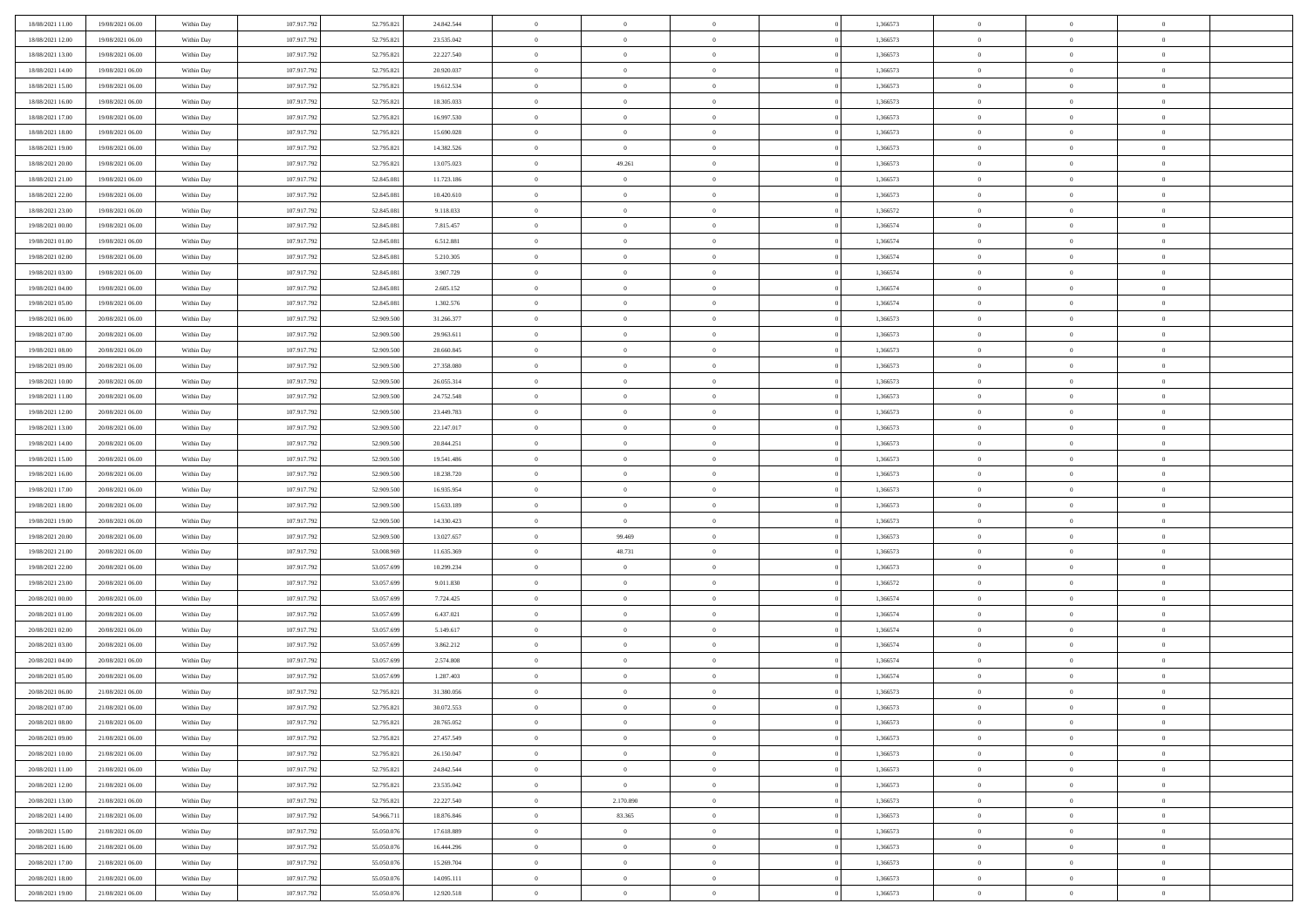| 20/08/2021 20:00 | 21/08/2021 06:00 | Within Day | 107.917.792 | 55.050.076 | 11.745.925 | $\overline{0}$ | $\overline{0}$ | $\overline{0}$ | 1,366573 | $\overline{0}$ | $\bf{0}$       | $\overline{0}$ |  |
|------------------|------------------|------------|-------------|------------|------------|----------------|----------------|----------------|----------|----------------|----------------|----------------|--|
| 20/08/2021 21:00 | 21/08/2021 06:00 | Within Day | 107.917.792 | 55.050.076 | 10.571.334 | $\overline{0}$ | $\overline{0}$ | $\overline{0}$ | 1,366573 | $\bf{0}$       | $\bf{0}$       | $\overline{0}$ |  |
| 20/08/2021 22:00 | 21/08/2021 06:00 | Within Day | 107.917.792 | 55.050.076 | 9.396.741  | $\overline{0}$ | $\overline{0}$ | $\overline{0}$ | 1,366573 | $\bf{0}$       | $\overline{0}$ | $\,$ 0         |  |
| 20/08/2021 23:00 | 21/08/2021 06:00 | Within Day | 107.917.792 | 55,050,076 | 8.222.148  | $\overline{0}$ | $\overline{0}$ | $\Omega$       | 1,366572 | $\overline{0}$ | $\mathbf{0}$   | $\theta$       |  |
| 21/08/2021 00:00 | 21/08/2021 06:00 | Within Day | 107.917.792 | 55.050.076 | 7.047.555  | $\mathbf{0}$   | $\overline{0}$ | $\overline{0}$ | 1,366574 | $\overline{0}$ | $\bf{0}$       | $\mathbf{0}$   |  |
| 21/08/2021 01:00 | 21/08/2021 06:00 | Within Day | 107.917.792 | 55.050.076 | 5.872.962  | $\overline{0}$ | $\overline{0}$ | $\overline{0}$ | 1,366574 | $\bf{0}$       | $\overline{0}$ | $\,$ 0         |  |
| 21/08/2021 02:00 | 21/08/2021 06:00 | Within Day | 107.917.792 | 55,050,076 | 4.698.370  | $\bf{0}$       | $\overline{0}$ | $\Omega$       | 1.366574 | $\overline{0}$ | $\mathbf{0}$   | $\bf{0}$       |  |
| 21/08/2021 03:00 | 21/08/2021 06:00 | Within Day | 107.917.792 | 55.050.076 | 3.523.778  | $\overline{0}$ | $\overline{0}$ | $\overline{0}$ | 1,366574 | $\bf{0}$       | $\bf{0}$       | $\overline{0}$ |  |
| 21/08/2021 04:00 | 21/08/2021 06:00 | Within Day | 107.917.792 | 55.050.076 | 2.349.185  | $\overline{0}$ | $\overline{0}$ | $\overline{0}$ | 1,366574 | $\bf{0}$       | $\overline{0}$ | $\bf{0}$       |  |
| 21/08/2021 05:00 | 21/08/2021 06:00 | Within Day | 107.917.792 | 55,050,076 | 1.174.592  | $\overline{0}$ | $\overline{0}$ | $\Omega$       | 1.366574 | $\overline{0}$ | $\mathbf{0}$   | $\theta$       |  |
| 21/08/2021 06:00 | 22/08/2021 06:00 | Within Day | 107.917.792 | 54.023.441 | 30.152.436 | $\mathbf{0}$   | $\overline{0}$ | $\overline{0}$ | 1,366573 | $\bf{0}$       | $\bf{0}$       | $\overline{0}$ |  |
| 21/08/2021 07:00 | 22/08/2021 06:00 | Within Day | 107.917.792 | 54.023.441 | 28.896.085 | $\overline{0}$ | $\overline{0}$ | $\overline{0}$ | 1,366573 | $\bf{0}$       | $\overline{0}$ | $\,$ 0         |  |
| 21/08/2021 08:00 | 22/08/2021 06:00 | Within Day | 107.917.792 | 54.023.441 | 27.639.733 | $\overline{0}$ | $\overline{0}$ | $\Omega$       | 1.366573 | $\overline{0}$ | $\theta$       | $\overline{0}$ |  |
| 21/08/2021 09:00 | 22/08/2021 06:00 | Within Day | 107.917.792 | 54.023.441 | 26.383.382 | $\overline{0}$ | $\overline{0}$ | $\overline{0}$ | 1,366573 | $\bf{0}$       | $\bf{0}$       | $\mathbf{0}$   |  |
| 21/08/2021 10:00 | 22/08/2021 06:00 | Within Day | 107.917.792 | 54.023.441 | 25.127.030 | $\overline{0}$ | $\overline{0}$ | $\overline{0}$ | 1,366573 | $\bf{0}$       | $\overline{0}$ | $\,$ 0         |  |
| 21/08/2021 11:00 | 22/08/2021 06:00 | Within Day | 107.917.792 | 54.023.441 | 23.870.678 | $\bf{0}$       | $\overline{0}$ | $\Omega$       | 1.366573 | $\overline{0}$ | $\bf{0}$       | $\bf{0}$       |  |
| 21/08/2021 12:00 | 22/08/2021 06:00 | Within Day | 107.917.792 | 54.023.441 | 22.614.327 | $\overline{0}$ | $\overline{0}$ | $\overline{0}$ | 1,366573 | $\bf{0}$       | $\bf{0}$       | $\overline{0}$ |  |
| 21/08/2021 13:00 | 22/08/2021 06:00 | Within Day | 107.917.792 | 54.023.441 | 21.357.975 | $\overline{0}$ | $\overline{0}$ | $\overline{0}$ | 1,366573 | $\bf{0}$       | $\overline{0}$ | $\bf{0}$       |  |
| 21/08/2021 14:00 | 22/08/2021 06:00 | Within Day | 107.917.792 | 54.023.441 | 20.101.624 | $\overline{0}$ | $\overline{0}$ | $\Omega$       | 1,366573 | $\overline{0}$ | $\mathbf{0}$   | $\theta$       |  |
| 21/08/2021 15:00 | 22/08/2021 06:00 | Within Day | 107.917.792 | 54.023.441 | 18.845.273 | $\overline{0}$ | $\overline{0}$ | $\overline{0}$ | 1,366573 | $\bf{0}$       | $\bf{0}$       | $\overline{0}$ |  |
| 21/08/2021 16:00 | 22/08/2021 06:00 | Within Day | 107.917.792 | 54.023.441 | 17.588.921 | $\overline{0}$ | $\overline{0}$ | $\overline{0}$ | 1,366573 | $\bf{0}$       | $\overline{0}$ | $\,$ 0         |  |
| 21/08/2021 17:00 | 22/08/2021 06:00 | Within Day | 107.917.793 | 54.023.441 | 16.332.570 | $\overline{0}$ | $\overline{0}$ | $\Omega$       | 1.366573 | $\overline{0}$ | $\theta$       | $\overline{0}$ |  |
| 21/08/2021 18:00 | 22/08/2021 06:00 | Within Day | 107.917.792 | 54.023.441 | 15.076.218 | $\mathbf{0}$   | $\overline{0}$ | $\overline{0}$ | 1,366573 | $\bf{0}$       | $\bf{0}$       | $\overline{0}$ |  |
| 21/08/2021 19:00 | 22/08/2021 06:00 | Within Day | 107.917.792 | 54.023.441 | 13.819.866 | $\overline{0}$ | $\overline{0}$ | $\overline{0}$ | 1,366573 | $\bf{0}$       | $\overline{0}$ | $\,$ 0         |  |
| 21/08/2021 20:00 | 22/08/2021 06:00 | Within Day | 107.917.792 | 54.023.44  | 12.563.515 | $\bf{0}$       | $\overline{0}$ | $\Omega$       | 1.366573 | $\bf{0}$       | $\bf{0}$       | $\bf{0}$       |  |
| 21/08/2021 21:00 | 22/08/2021 06:00 | Within Day | 107.917.792 | 54.023.441 | 11.307.163 | $\overline{0}$ | $\overline{0}$ | $\overline{0}$ | 1,366573 | $\bf{0}$       | $\bf{0}$       | $\overline{0}$ |  |
| 21/08/2021 22:00 | 22/08/2021 06:00 | Within Day | 107.917.792 | 54.023.441 | 10.050.811 | $\overline{0}$ | $\overline{0}$ | $\overline{0}$ | 1,366573 | $\bf{0}$       | $\overline{0}$ | $\bf{0}$       |  |
| 21/08/2021 23:00 | 22/08/2021 06:00 | Within Day | 107.917.792 | 54.023.441 | 8.794.460  | $\overline{0}$ | $\overline{0}$ | $\Omega$       | 1.366572 | $\overline{0}$ | $\theta$       | $\theta$       |  |
| 22/08/2021 00:00 | 22/08/2021 06:00 | Within Day | 107.917.792 | 54.023.441 | 7.538.108  | $\mathbf{0}$   | $\overline{0}$ | $\overline{0}$ | 1,366574 | $\bf{0}$       | $\bf{0}$       | $\overline{0}$ |  |
| 22/08/2021 01:00 | 22/08/2021 06:00 | Within Day | 107.917.792 | 54.023.441 | 6.281.758  | $\overline{0}$ | $\overline{0}$ | $\overline{0}$ | 1,366574 | $\bf{0}$       | $\overline{0}$ | $\,$ 0         |  |
| 22/08/2021 02:00 | 22/08/2021 06:00 | Within Day | 107.917.792 | 54.023.441 | 5.025.406  | $\bf{0}$       | $\overline{0}$ | $\overline{0}$ | 1,366574 | $\bf{0}$       | $\overline{0}$ | $\bf{0}$       |  |
| 22/08/2021 03:00 | 22/08/2021 06:00 | Within Day | 107.917.792 | 54.023.441 | 3.769.054  | $\overline{0}$ | $\overline{0}$ | $\overline{0}$ | 1,366574 | $\bf{0}$       | $\bf{0}$       | $\overline{0}$ |  |
| 22/08/2021 04:00 | 22/08/2021 06:00 | Within Day | 107.917.792 | 54.023.441 | 2.512.703  | $\overline{0}$ | $\overline{0}$ | $\overline{0}$ | 1,366574 | $\bf{0}$       | $\overline{0}$ | $\,$ 0         |  |
| 22/08/2021 05:00 | 22/08/2021 06:00 | Within Day | 107.917.792 | 54.023.441 | 1.256.351  | $\bf{0}$       | $\overline{0}$ | $\overline{0}$ | 1,366574 | $\bf{0}$       | $\overline{0}$ | $\bf{0}$       |  |
| 22/08/2021 06:00 | 23/08/2021 06:00 | Within Day | 107.917.792 | 54.750.827 | 29.425.050 | $\overline{0}$ | $\overline{0}$ | $\overline{0}$ | 1,366573 | $\bf{0}$       | $\bf{0}$       | $\overline{0}$ |  |
| 22/08/2021 07:00 | 23/08/2021 06:00 | Within Day | 107.917.792 | 54.750.827 | 28.199.006 | $\overline{0}$ | $\overline{0}$ | $\overline{0}$ | 1,366573 | $\bf{0}$       | $\overline{0}$ | $\,$ 0         |  |
| 22/08/2021 08:00 | 23/08/2021 06:00 | Within Day | 107.917.792 | 54.750.827 | 26.972.962 | $\bf{0}$       | $\overline{0}$ | $\Omega$       | 1,366573 | $\bf{0}$       | $\overline{0}$ | $\bf{0}$       |  |
| 22/08/2021 09:00 | 23/08/2021 06:00 | Within Day | 107.917.792 | 54.750.827 | 25.746.918 | $\overline{0}$ | $\overline{0}$ | $\overline{0}$ | 1,366573 | $\bf{0}$       | $\bf{0}$       | $\overline{0}$ |  |
| 22/08/2021 11:00 | 23/08/2021 06:00 | Within Day | 107.917.792 | 54.750.827 | 23.294.831 | $\overline{0}$ | $\overline{0}$ | $\overline{0}$ | 1,366573 | $\bf{0}$       | $\overline{0}$ | $\,$ 0         |  |
| 22/08/2021 12:00 | 23/08/2021 06:00 | Within Day | 107.917.792 | 54.750.827 | 22.068.788 | $\bf{0}$       | $\overline{0}$ | $\Omega$       | 1,366573 | $\bf{0}$       | $\overline{0}$ | $\bf{0}$       |  |
| 22/08/2021 13:00 | 23/08/2021 06:00 | Within Day | 107.917.792 | 54.750.827 | 20.842.743 | $\overline{0}$ | $\overline{0}$ | $\overline{0}$ | 1,366573 | $\bf{0}$       | $\overline{0}$ | $\overline{0}$ |  |
| 22/08/2021 14:00 | 23/08/2021 06:00 | Within Day | 107.917.792 | 54.750.827 | 19.616.699 | $\overline{0}$ | $\overline{0}$ | $\overline{0}$ | 1,366573 | $\bf{0}$       | $\overline{0}$ | $\,$ 0         |  |
| 22/08/2021 15:00 | 23/08/2021 06:00 | Within Day | 107.917.792 | 54.750.827 | 18.390.656 | $\bf{0}$       | $\overline{0}$ | $\overline{0}$ | 1,366573 | $\bf{0}$       | $\overline{0}$ | $\bf{0}$       |  |
| 22/08/2021 16:00 | 23/08/2021 06:00 | Within Day | 107.917.792 | 54.750.827 | 17.164.612 | $\overline{0}$ | $\overline{0}$ | $\overline{0}$ | 1,366573 | $\bf{0}$       | $\bf{0}$       | $\overline{0}$ |  |
| 22/08/2021 17:00 | 23/08/2021 06:00 | Within Day | 107.917.792 | 54.750.827 | 15.938.569 | $\theta$       | $\overline{0}$ | $\Omega$       | 1,366573 | $\mathbf{0}$   | $\overline{0}$ | $\overline{0}$ |  |
| 22/08/2021 18:00 | 23/08/2021 06:00 | Within Day | 107.917.792 | 54.750.827 | 14.712.524 | $\bf{0}$       | $\overline{0}$ | $\overline{0}$ | 1,366573 | $\bf{0}$       | $\overline{0}$ | $\bf{0}$       |  |
| 22/08/2021 19:00 | 23/08/2021 06:00 | Within Day | 107.917.792 | 54.750.827 | 13.486.481 | $\overline{0}$ | $\overline{0}$ | $\overline{0}$ | 1,366573 | $\overline{0}$ | $\overline{0}$ | $\mathbf{0}$   |  |
| 22/08/2021 20:00 | 23/08/2021 06:00 | Within Day | 107.917.792 | 54.750.827 | 12.260.437 | $\,$ 0 $\,$    | $\overline{0}$ | $\overline{0}$ | 1,366573 | $\,$ 0 $\,$    | $\overline{0}$ | $\,0\,$        |  |
| 22/08/2021 21:00 | 23/08/2021 06:00 | Within Day | 107.917.792 | 54.750.827 | 11.034.394 | $\bf{0}$       | $\overline{0}$ | $\overline{0}$ | 1,366573 | $\mathbf{0}$   | $\overline{0}$ | $\mathbf{0}$   |  |
| 22/08/2021 22:00 | 23/08/2021 06:00 | Within Day | 107.917.792 | 54.750.827 | 9.808.350  | $\mathbf{0}$   | $\overline{0}$ | $\overline{0}$ | 1,366573 | $\overline{0}$ | $\overline{0}$ | $\mathbf{0}$   |  |
| 22/08/2021 23:00 | 23/08/2021 06:00 | Within Day | 107.917.792 | 54.750.827 | 8.582.305  | $\,$ 0 $\,$    | $\overline{0}$ | $\overline{0}$ | 1,366572 | $\,$ 0 $\,$    | $\overline{0}$ | $\,0\,$        |  |
| 23/08/2021 00:00 | 23/08/2021 06:00 | Within Day | 107.917.792 | 54.750.827 | 7.356.262  | $\bf{0}$       | $\overline{0}$ | $\overline{0}$ | 1,366574 | $\mathbf{0}$   | $\bf{0}$       | $\mathbf{0}$   |  |
| 23/08/2021 01:00 | 23/08/2021 06:00 | Within Day | 107.917.792 | 54.750.827 | 6.130.218  | $\mathbf{0}$   | $\overline{0}$ | $\overline{0}$ | 1,366574 | $\mathbf{0}$   | $\overline{0}$ | $\mathbf{0}$   |  |
| 23/08/2021 02:00 | 23/08/2021 06:00 | Within Day | 107.917.792 | 54.750.827 | 4.904.175  | $\,$ 0         | $\overline{0}$ | $\overline{0}$ | 1,366574 | $\,$ 0 $\,$    | $\overline{0}$ | $\,0\,$        |  |
| 23/08/2021 03:00 | 23/08/2021 06:00 | Within Day | 107.917.792 | 54.750.827 | 3.678.131  | $\bf{0}$       | $\overline{0}$ | $\overline{0}$ | 1,366574 | $\mathbf{0}$   | $\overline{0}$ | $\bf{0}$       |  |
| 23/08/2021 04:00 | 23/08/2021 06:00 | Within Day | 107.917.792 | 54.750.827 | 2.452.087  | $\overline{0}$ | $\overline{0}$ | $\overline{0}$ | 1,366574 | $\overline{0}$ | $\overline{0}$ | $\mathbf{0}$   |  |
| 23/08/2021 05:00 | 23/08/2021 06:00 | Within Day | 107.917.792 | 54.750.827 | 1.226.043  | $\,$ 0         | $\overline{0}$ | $\overline{0}$ | 1,366574 | $\bf{0}$       | $\overline{0}$ | $\,0\,$        |  |
|                  |                  |            |             |            |            |                |                |                |          |                |                |                |  |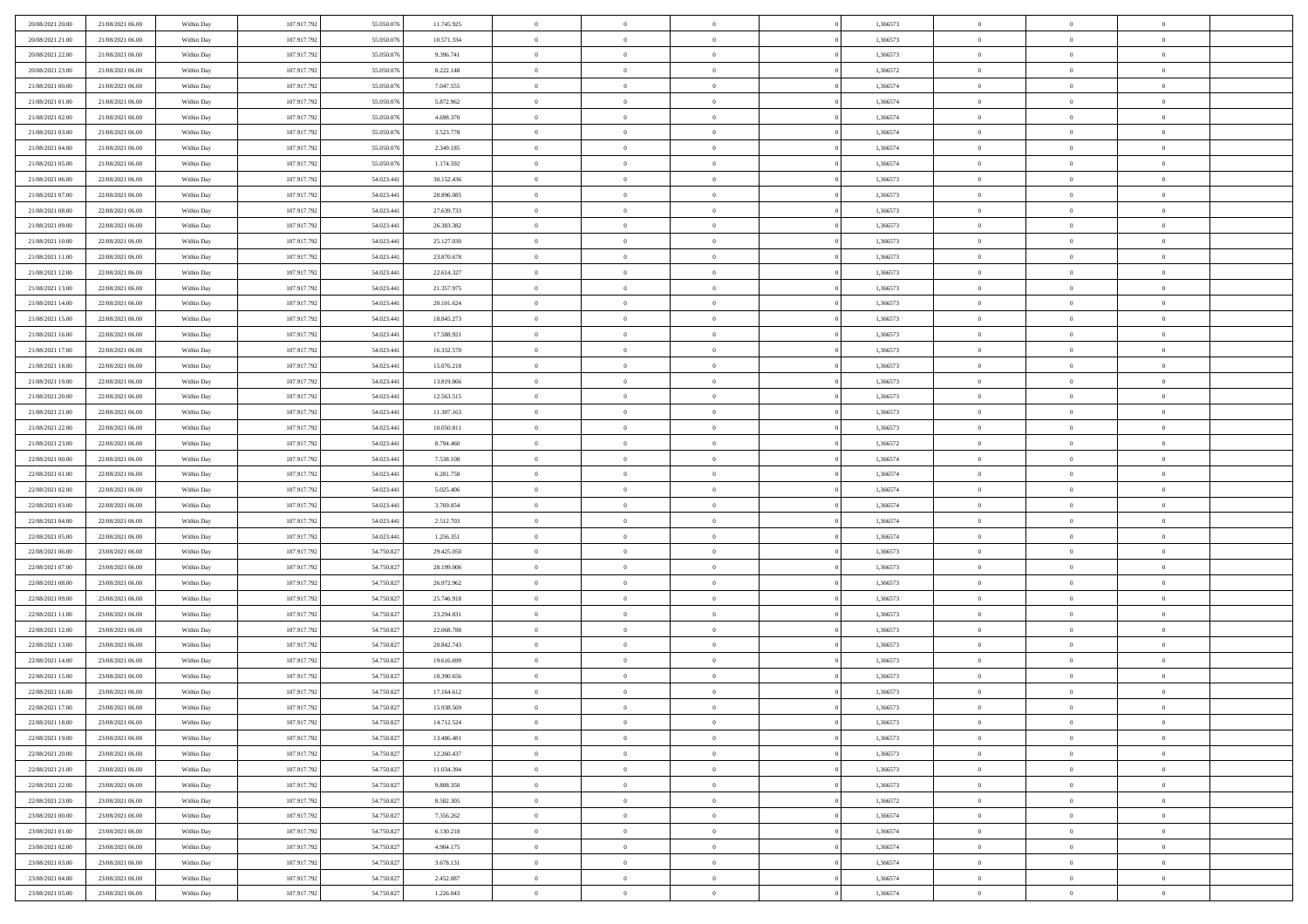| 23/08/2021 06:00 | 24/08/2021 06:00 | Within Day | 107.917.792 | 53.885.479 | 30.290.398 | $\overline{0}$ | $\overline{0}$ | $\Omega$       | 1,366573 | $\bf{0}$       | $\mathbf{0}$   | $\bf{0}$       |  |
|------------------|------------------|------------|-------------|------------|------------|----------------|----------------|----------------|----------|----------------|----------------|----------------|--|
| 23/08/2021 07:00 | 24/08/2021 06:00 | Within Day | 107.917.792 | 53.885.479 | 29.028.297 | $\mathbf{0}$   | $\overline{0}$ | $\overline{0}$ | 1,366573 | $\overline{0}$ | $\overline{0}$ | $\theta$       |  |
| 23/08/2021 08:00 | 24/08/2021 06:00 | Within Day | 107.917.792 | 53.885.479 | 27.766.197 | $\,$ 0         | $\overline{0}$ | $\bf{0}$       | 1,366573 | $\,$ 0         | $\overline{0}$ | $\,$ 0 $\,$    |  |
| 23/08/2021 09:00 | 24/08/2021 06:00 | Within Day | 107.917.792 | 53,885,479 | 26,504,097 | $\bf{0}$       | $\overline{0}$ | $\Omega$       | 1,366573 | $\bf{0}$       | $\mathbf{0}$   | $\theta$       |  |
| 23/08/2021 10:00 | 24/08/2021 06:00 | Within Dav | 107.917.792 | 53.885.479 | 25.241.998 | $\bf{0}$       | $\overline{0}$ | $\overline{0}$ | 1,366573 | $\overline{0}$ | $\overline{0}$ | $\overline{0}$ |  |
| 23/08/2021 11:00 | 24/08/2021 06:00 | Within Day | 107.917.792 | 53.885.479 | 23.979.898 | $\bf{0}$       | $\overline{0}$ | $\bf{0}$       | 1,366573 | $\,$ 0         | $\overline{0}$ | $\,$ 0 $\,$    |  |
| 23/08/2021 12:00 | 24/08/2021 06:00 | Within Day | 107.917.792 | 53.885.479 | 22.717.798 | $\bf{0}$       | $\overline{0}$ | $\Omega$       | 1,366573 | $\theta$       | $\mathbf{0}$   | $\theta$       |  |
| 23/08/2021 13:00 | 24/08/2021 06:00 | Within Dav | 107.917.792 | 53.885.479 | 21.455.698 | $\overline{0}$ | $\overline{0}$ | $\overline{0}$ | 1,366573 | $\mathbf{0}$   | $\overline{0}$ | $\overline{0}$ |  |
| 23/08/2021 14:00 | 24/08/2021 06:00 | Within Day | 107.917.792 | 53.885.479 | 20.193.598 | $\bf{0}$       | $\overline{0}$ | $\bf{0}$       | 1,366573 | $\,$ 0         | $\overline{0}$ | $\,$ 0 $\,$    |  |
| 23/08/2021 15:00 | 24/08/2021 06:00 | Within Day | 107.917.792 | 53.885.479 | 18.931.498 | $\bf{0}$       | $\overline{0}$ | $\Omega$       | 1,366573 | $\bf{0}$       | $\mathbf{0}$   | $\theta$       |  |
| 23/08/2021 16:00 | 24/08/2021 06:00 | Within Day | 107.917.792 | 53.885.479 | 17.669.398 | $\overline{0}$ | $\overline{0}$ | $\overline{0}$ | 1,366573 | $\mathbf{0}$   | $\overline{0}$ | $\overline{0}$ |  |
| 23/08/2021 17:00 | 24/08/2021 06:00 | Within Day | 107.917.792 | 53.885.479 | 16.407.298 | $\bf{0}$       | $\overline{0}$ | $\bf{0}$       | 1,366573 | $\,$ 0         | $\overline{0}$ | $\,$ 0 $\,$    |  |
| 23/08/2021 18:00 | 24/08/2021 06:00 | Within Day | 107.917.792 | 53,885,479 | 15.145.199 | $\bf{0}$       | $\overline{0}$ | $\Omega$       | 1,366573 | $\bf{0}$       | $\theta$       | $\theta$       |  |
| 23/08/2021 19:00 | 24/08/2021 06:00 | Within Dav | 107.917.792 | 53.885.479 | 13.883.099 | $\overline{0}$ | $\overline{0}$ | $\overline{0}$ | 1,366573 | $\mathbf{0}$   | $\overline{0}$ | $\overline{0}$ |  |
| 23/08/2021 20:00 | 24/08/2021 06:00 | Within Day | 107.917.792 | 53.885.479 | 12.620.998 | $\bf{0}$       | $\overline{0}$ | $\bf{0}$       | 1,366573 | $\,$ 0         | $\overline{0}$ | $\,$ 0 $\,$    |  |
| 23/08/2021 21:00 | 24/08/2021 06:00 | Within Day | 107.917.792 | 53.885.479 | 11.358.898 | $\bf{0}$       | $\overline{0}$ | $\overline{0}$ | 1,366573 | $\bf{0}$       | $\mathbf{0}$   | $\theta$       |  |
| 23/08/2021 22:00 | 24/08/2021 06:00 | Within Dav | 107.917.792 | 53.885.479 | 10.096.799 | $\overline{0}$ | $\overline{0}$ | $\overline{0}$ | 1,366573 | $\mathbf{0}$   | $\overline{0}$ | $\overline{0}$ |  |
| 23/08/2021 23:00 | 24/08/2021 06:00 | Within Day | 107.917.792 | 53.885.479 | 8.834.699  | $\bf{0}$       | $\overline{0}$ | $\bf{0}$       | 1,366572 | $\,$ 0         | $\overline{0}$ | $\,0\,$        |  |
| 24/08/2021 00:00 | 24/08/2021 06:00 | Within Day | 107.917.792 | 53,885,479 | 7.572.599  | $\bf{0}$       | $\overline{0}$ | $\Omega$       | 1,366574 | $\theta$       | $\mathbf{0}$   | $\theta$       |  |
| 24/08/2021 01:00 | 24/08/2021 06:00 | Within Day | 107.917.792 | 53.885.479 | 6.310.499  | $\overline{0}$ | $\overline{0}$ | $\overline{0}$ | 1,366574 | $\mathbf{0}$   | $\overline{0}$ | $\overline{0}$ |  |
| 24/08/2021 02:00 | 24/08/2021 06:00 | Within Day | 107.917.792 | 53.885.479 | 5.048.400  | $\bf{0}$       | $\overline{0}$ | $\bf{0}$       | 1,366574 | $\,$ 0         | $\overline{0}$ | $\,$ 0 $\,$    |  |
| 24/08/2021 03:00 | 24/08/2021 06:00 | Within Day | 107.917.792 | 53.885.479 | 3.786.299  | $\bf{0}$       | $\overline{0}$ | $\Omega$       | 1,366574 | $\bf{0}$       | $\theta$       | $\theta$       |  |
| 24/08/2021 04:00 | 24/08/2021 06:00 | Within Dav | 107.917.792 | 53.885.479 | 2.524.199  | $\overline{0}$ | $\overline{0}$ | $\overline{0}$ | 1,366574 | $\mathbf{0}$   | $\overline{0}$ | $\overline{0}$ |  |
| 24/08/2021 05:00 | 24/08/2021 06:00 | Within Day | 107.917.792 | 53.885.479 | 1.262.099  | $\bf{0}$       | $\overline{0}$ | $\bf{0}$       | 1,366574 | $\,$ 0         | $\overline{0}$ | $\,$ 0 $\,$    |  |
| 24/08/2021 06:00 | 25/08/2021 06:00 | Within Day | 107.917.792 | 53.408.278 | 30.767.599 | $\bf{0}$       | $\overline{0}$ | $\overline{0}$ | 1,366573 | $\bf{0}$       | $\overline{0}$ | $\theta$       |  |
| 24/08/2021 07:00 | 25/08/2021 06:00 | Within Day | 107.917.792 | 53.408.278 | 29.485.616 | $\overline{0}$ | $\overline{0}$ | $\overline{0}$ | 1,366573 | $\mathbf{0}$   | $\overline{0}$ | $\overline{0}$ |  |
| 24/08/2021 09:00 | 25/08/2021 06:00 | Within Day | 107.917.792 | 53.408.278 | 26.921.649 | $\bf{0}$       | $\overline{0}$ | $\bf{0}$       | 1,366573 | $\,$ 0         | $\overline{0}$ | $\,$ 0 $\,$    |  |
| 24/08/2021 10:00 | 25/08/2021 06:00 | Within Day | 107.917.792 | 53,408.278 | 25.639.666 | $\bf{0}$       | $\overline{0}$ | $\Omega$       | 1,366573 | $\bf{0}$       | $\mathbf{0}$   | $\theta$       |  |
| 24/08/2021 11:00 | 25/08/2021 06:00 | Within Day | 107.917.792 | 53.408.278 | 24.357.683 | $\overline{0}$ | $\overline{0}$ | $\overline{0}$ | 1,366573 | $\mathbf{0}$   | $\overline{0}$ | $\overline{0}$ |  |
| 24/08/2021 12:00 | 25/08/2021 06:00 | Within Day | 107.917.792 | 53.408.278 | 23.075.699 | $\bf{0}$       | $\overline{0}$ | $\bf{0}$       | 1,366573 | $\,$ 0         | $\overline{0}$ | $\,$ 0 $\,$    |  |
| 24/08/2021 13:00 | 25/08/2021 06:00 | Within Day | 107.917.792 | 53.408.278 | 21.793.715 | $\,$ 0         | $\overline{0}$ | $\overline{0}$ | 1,366573 | $\bf{0}$       | $\overline{0}$ | $\,0\,$        |  |
| 24/08/2021 14:00 | 25/08/2021 06:00 | Within Dav | 107.917.792 | 53.408.278 | 20.511.732 | $\overline{0}$ | $\overline{0}$ | $\overline{0}$ | 1,366573 | $\mathbf{0}$   | $\overline{0}$ | $\overline{0}$ |  |
| 24/08/2021 15:00 | 25/08/2021 06:00 | Within Day | 107.917.792 | 53.408.278 | 19.229.749 | $\bf{0}$       | $\overline{0}$ | $\bf{0}$       | 1,366573 | $\,$ 0         | $\overline{0}$ | $\,$ 0 $\,$    |  |
| 24/08/2021 16:00 | 25/08/2021 06:00 | Within Day | 107.917.792 | 53.408.278 | 17.947.766 | $\bf{0}$       | $\overline{0}$ | $\bf{0}$       | 1,366573 | $\bf{0}$       | $\overline{0}$ | $\,0\,$        |  |
| 24/08/2021 17:00 | 25/08/2021 06:00 | Within Day | 107.917.792 | 53.408.278 | 16.665.783 | $\mathbf{0}$   | $\overline{0}$ | $\overline{0}$ | 1,366573 | $\overline{0}$ | $\overline{0}$ | $\overline{0}$ |  |
| 24/08/2021 18:00 | 25/08/2021 06:00 | Within Day | 107.917.792 | 53.408.278 | 15.383.799 | $\bf{0}$       | $\overline{0}$ | $\bf{0}$       | 1,366573 | $\,$ 0         | $\overline{0}$ | $\,$ 0 $\,$    |  |
| 24/08/2021 19:00 | 25/08/2021 06:00 | Within Day | 107.917.792 | 53.408.278 | 14.101.816 | $\bf{0}$       | $\overline{0}$ | $\overline{0}$ | 1,366573 | $\bf{0}$       | $\overline{0}$ | $\,0\,$        |  |
| 24/08/2021 20:00 | 25/08/2021 06:00 | Within Day | 107.917.792 | 53.408.278 | 12.819.833 | $\overline{0}$ | $\overline{0}$ | $\overline{0}$ | 1,366573 | $\mathbf{0}$   | $\overline{0}$ | $\overline{0}$ |  |
| 24/08/2021 21:00 | 25/08/2021 06:00 | Within Day | 107.917.792 | 53.408.278 | 11.537.849 | $\bf{0}$       | $\overline{0}$ | $\bf{0}$       | 1,366573 | $\,$ 0         | $\overline{0}$ | $\,$ 0 $\,$    |  |
| 24/08/2021 22.00 | 25/08/2021 06:00 | Within Day | 107.917.792 | 53.408.278 | 10.255.866 | $\bf{0}$       | $\overline{0}$ | $\overline{0}$ | 1,366573 | $\bf{0}$       | $\overline{0}$ | $\,0\,$        |  |
| 24/08/2021 23:00 | 25/08/2021 06:00 | Within Dav | 107.917.792 | 53.408.278 | 8.973.882  | $\overline{0}$ | $\overline{0}$ | $\overline{0}$ | 1,366572 | $\overline{0}$ | $\overline{0}$ | $\overline{0}$ |  |
| 25/08/2021 00:00 | 25/08/2021 06:00 | Within Day | 107.917.792 | 53.408.278 | 7.691.899  | $\bf{0}$       | $\overline{0}$ | $\bf{0}$       | 1,366574 | $\,$ 0         | $\overline{0}$ | $\,$ 0 $\,$    |  |
| 25/08/2021 01:00 | 25/08/2021 06:00 | Within Day | 107.917.792 | 53.408.278 | 6.409.916  | $\bf{0}$       | $\bf{0}$       | $\bf{0}$       | 1,366574 | $\bf{0}$       | $\overline{0}$ | $\,0\,$        |  |
| 25/08/2021 02:00 | 25/08/2021 06:00 | Within Dav | 107.917.792 | 53.408.278 | 5.127.933  | $\mathbf{0}$   | $\overline{0}$ | $\overline{0}$ | 1,366574 | $\mathbf{0}$   | $\overline{0}$ | $\overline{0}$ |  |
| 25/08/2021 03:00 | 25/08/2021 06:00 | Within Day | 107.917.792 | 53.408.278 | 3.845.950  | $\bf{0}$       | $\overline{0}$ | $\theta$       | 1,366574 | $\overline{0}$ | $\theta$       | $\theta$       |  |
| 25/08/2021 04:00 | 25/08/2021 06:00 | Within Day | 107.917.792 | 53.408.278 | 2.563.966  | $\bf{0}$       | $\bf{0}$       | $\bf{0}$       | 1,366574 | $\bf{0}$       | $\overline{0}$ | $\bf{0}$       |  |
| 25/08/2021 05:00 | 25/08/2021 06:00 | Within Day | 107.917.792 | 53.408.278 | 1.281.983  | $\overline{0}$ | $\overline{0}$ | $\overline{0}$ | 1,366574 | $\mathbf{0}$   | $\bf{0}$       | $\overline{0}$ |  |
| 25/08/2021 06:00 | 26/08/2021 06:00 | Within Day | 107.917.792 | 52.795.821 | 31.380.056 | $\,$ 0 $\,$    | $\overline{0}$ | $\overline{0}$ | 1,366573 | $\mathbf{0}$   | $\overline{0}$ | $\,$ 0 $\,$    |  |
| 25/08/2021 07:00 | 26/08/2021 06:00 | Within Day | 107.917.792 | 52.795.821 | 30.072.553 | $\bf{0}$       | $\bf{0}$       | $\overline{0}$ | 1,366573 | $\bf{0}$       | $\overline{0}$ | $\bf{0}$       |  |
| 25/08/2021 08:00 | 26/08/2021 06:00 | Within Day | 107.917.792 | 52.795.821 | 28.765.052 | $\bf{0}$       | $\overline{0}$ | $\overline{0}$ | 1,366573 | $\mathbf{0}$   | $\overline{0}$ | $\overline{0}$ |  |
| 25/08/2021 09:00 | 26/08/2021 06:00 | Within Day | 107.917.792 | 52.795.821 | 27.457.549 | $\,$ 0 $\,$    | $\overline{0}$ | $\overline{0}$ | 1,366573 | $\,$ 0 $\,$    | $\overline{0}$ | $\,$ 0 $\,$    |  |
| 25/08/2021 10:00 | 26/08/2021 06:00 | Within Day | 107.917.792 | 52.795.821 | 26.150.047 | $\bf{0}$       | $\overline{0}$ | $\overline{0}$ | 1,366573 | $\bf{0}$       | $\overline{0}$ | $\overline{0}$ |  |
| 25/08/2021 11:00 | 26/08/2021 06:00 | Within Day | 107.917.792 | 52.795.821 | 24.842.544 | $\overline{0}$ | $\overline{0}$ | $\overline{0}$ | 1,366573 | $\overline{0}$ | $\bf{0}$       | $\overline{0}$ |  |
| 25/08/2021 12:00 | 26/08/2021 06:00 | Within Day | 107.917.792 | 52.795.821 | 23.535.042 | $\,$ 0 $\,$    | $\overline{0}$ | $\overline{0}$ | 1,366573 | $\,$ 0 $\,$    | $\,$ 0 $\,$    | $\,$ 0 $\,$    |  |
| 25/08/2021 13:00 | 26/08/2021 06:00 | Within Day | 107.917.792 | 52.795.821 | 22.227.540 | $\bf{0}$       | $\bf{0}$       | $\overline{0}$ | 1,366573 | $\mathbf{0}$   | $\overline{0}$ | $\bf{0}$       |  |
| 25/08/2021 14:00 | 26/08/2021 06:00 | Within Day | 107.917.792 | 52.795.821 | 20.920.037 | $\bf{0}$       | $\overline{0}$ | $\overline{0}$ | 1,366573 | $\mathbf{0}$   | $\bf{0}$       | $\overline{0}$ |  |
| 25/08/2021 15:00 | 26/08/2021 06:00 | Within Day | 107.917.792 | 52.795.821 | 19.612.534 | $\,0\,$        | $\overline{0}$ | $\overline{0}$ | 1,366573 | $\,$ 0         | $\overline{0}$ | $\,$ 0 $\,$    |  |
|                  |                  |            |             |            |            |                |                |                |          |                |                |                |  |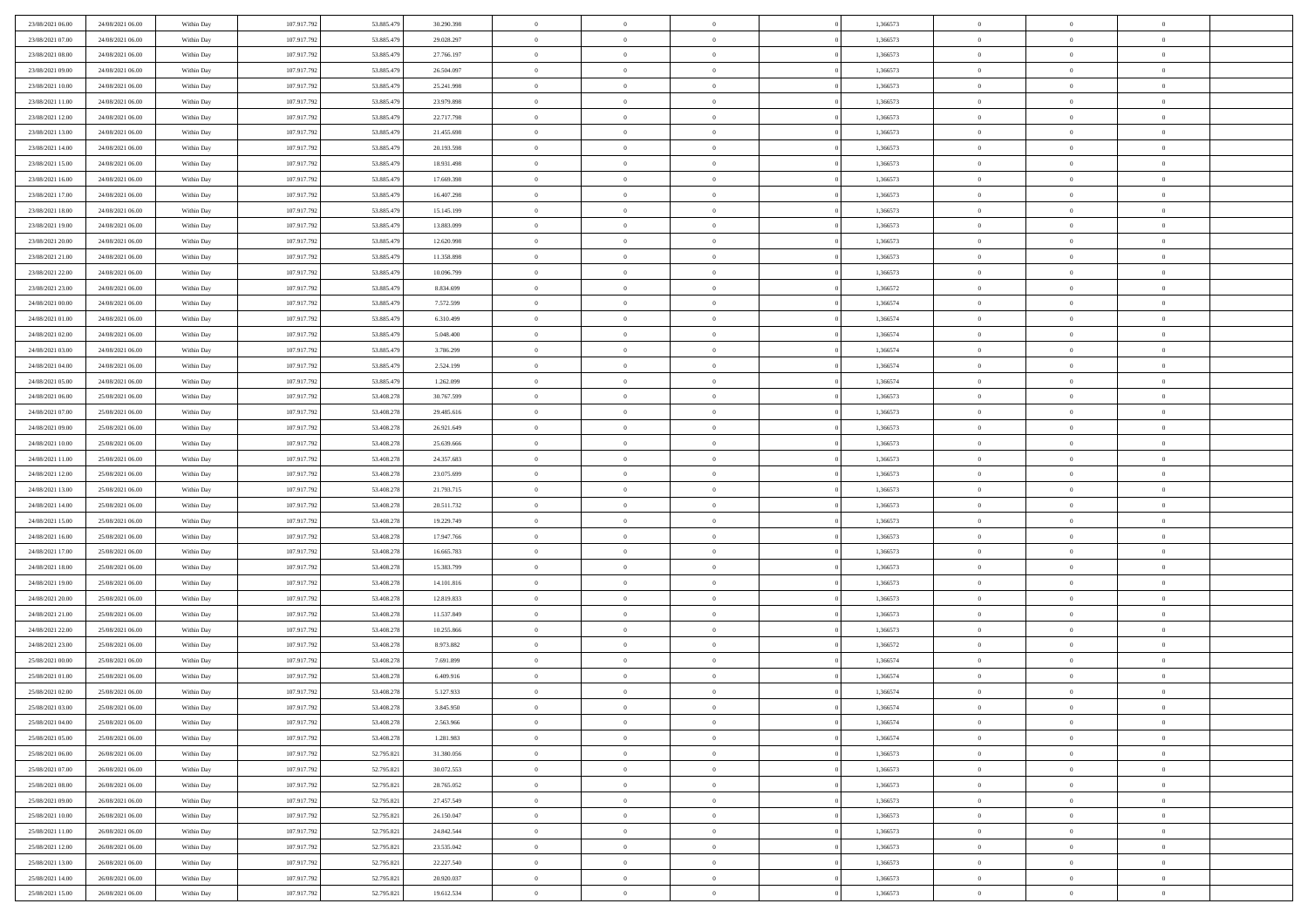| 25/08/2021 16:00 | 26/08/2021 06:00 | Within Day | 107.917.792 | 52.795.821 | 18.305.033 | $\overline{0}$ | $\overline{0}$ | $\Omega$       | 1,366573 | $\bf{0}$       | $\mathbf{0}$   | $\theta$       |  |
|------------------|------------------|------------|-------------|------------|------------|----------------|----------------|----------------|----------|----------------|----------------|----------------|--|
| 25/08/2021 17:00 | 26/08/2021 06:00 | Within Day | 107.917.792 | 52.795.821 | 16.997.530 | $\mathbf{0}$   | $\overline{0}$ | $\overline{0}$ | 1,366573 | $\overline{0}$ | $\overline{0}$ | $\overline{0}$ |  |
| 25/08/2021 18:00 | 26/08/2021 06:00 | Within Day | 107.917.792 | 52.795.821 | 15.690.028 | $\,$ 0         | $\overline{0}$ | $\bf{0}$       | 1,366573 | $\,$ 0         | $\overline{0}$ | $\,$ 0 $\,$    |  |
| 25/08/2021 19:00 | 26/08/2021 06:00 | Within Day | 107.917.792 | 52.795.821 | 14.382.526 | $\bf{0}$       | $\overline{0}$ | $\Omega$       | 1,366573 | $\bf{0}$       | $\mathbf{0}$   | $\theta$       |  |
| 25/08/2021 20:00 | 26/08/2021 06:00 | Within Dav | 107.917.792 | 52.795.821 | 13.075.023 | $\bf{0}$       | $\overline{0}$ | $\overline{0}$ | 1,366573 | $\overline{0}$ | $\overline{0}$ | $\overline{0}$ |  |
| 25/08/2021 21:00 | 26/08/2021 06:00 | Within Day | 107.917.792 | 52.795.821 | 11.767.521 | $\bf{0}$       | $\overline{0}$ | $\bf{0}$       | 1,366573 | $\,$ 0         | $\overline{0}$ | $\,$ 0 $\,$    |  |
| 25/08/2021 22.00 | 26/08/2021 06:00 | Within Day | 107.917.792 | 52.795.821 | 10.460.018 | $\bf{0}$       | $\overline{0}$ | $\Omega$       | 1,366573 | $\theta$       | $\mathbf{0}$   | $\theta$       |  |
| 25/08/2021 23:00 | 26/08/2021 06:00 | Within Dav | 107.917.792 | 52.795.821 | 9.152.516  | $\overline{0}$ | $\overline{0}$ | $\overline{0}$ | 1,366572 | $\mathbf{0}$   | $\overline{0}$ | $\overline{0}$ |  |
| 26/08/2021 00:00 | 26/08/2021 06:00 | Within Day | 107.917.792 | 52.795.821 | 7.845.014  | $\bf{0}$       | $\overline{0}$ | $\bf{0}$       | 1,366574 | $\,$ 0         | $\overline{0}$ | $\,$ 0 $\,$    |  |
| 26/08/2021 01:00 | 26/08/2021 06:00 | Within Day | 107.917.792 | 52.795.821 | 6.537.511  | $\bf{0}$       | $\overline{0}$ | $\Omega$       | 1,366574 | $\bf{0}$       | $\mathbf{0}$   | $\theta$       |  |
| 26/08/2021 02:00 | 26/08/2021 06:00 | Within Day | 107.917.792 | 52.795.821 | 5.230.008  | $\overline{0}$ | $\overline{0}$ | $\overline{0}$ | 1,366574 | $\mathbf{0}$   | $\overline{0}$ | $\overline{0}$ |  |
| 26/08/2021 03:00 | 26/08/2021 06:00 | Within Day | 107.917.792 | 52.795.821 | 3.922.507  | $\bf{0}$       | $\overline{0}$ | $\bf{0}$       | 1,366574 | $\,$ 0         | $\overline{0}$ | $\,$ 0 $\,$    |  |
| 26/08/2021 04:00 | 26/08/2021 06:00 | Within Day | 107.917.792 | 52.795.821 | 2.615.004  | $\bf{0}$       | $\overline{0}$ | $\Omega$       | 1.366574 | $\bf{0}$       | $\theta$       | $\theta$       |  |
| 26/08/2021 05:00 | 26/08/2021 06:00 | Within Dav | 107.917.792 | 52.795.821 | 1.307.502  | $\overline{0}$ | $\overline{0}$ | $\overline{0}$ | 1,366574 | $\mathbf{0}$   | $\overline{0}$ | $\overline{0}$ |  |
| 26/08/2021 06:00 | 27/08/2021 06:00 | Within Day | 107.917.792 | 52.795.821 | 31.380.056 | $\bf{0}$       | $\overline{0}$ | $\bf{0}$       | 1,366573 | $\,$ 0         | $\overline{0}$ | $\,$ 0 $\,$    |  |
| 26/08/2021 07:00 | 27/08/2021 06:00 | Within Day | 107.917.792 | 52.795.821 | 30.072.553 | $\bf{0}$       | $\overline{0}$ | $\overline{0}$ | 1,366573 | $\bf{0}$       | $\mathbf{0}$   | $\theta$       |  |
| 26/08/2021 08:00 | 27/08/2021 06:00 | Within Dav | 107.917.792 | 52.795.821 | 28.765.052 | $\overline{0}$ | $\overline{0}$ | $\overline{0}$ | 1,366573 | $\mathbf{0}$   | $\overline{0}$ | $\overline{0}$ |  |
| 26/08/2021 09:00 | 27/08/2021 06:00 | Within Day | 107.917.792 | 52.795.821 | 27.457.549 | $\bf{0}$       | $\overline{0}$ | $\bf{0}$       | 1,366573 | $\,$ 0         | $\overline{0}$ | $\,0\,$        |  |
| 26/08/2021 10:00 | 27/08/2021 06:00 | Within Day | 107.917.792 | 52.795.821 | 26.150.047 | $\bf{0}$       | $\overline{0}$ | $\Omega$       | 1,366573 | $\theta$       | $\mathbf{0}$   | $\theta$       |  |
| 26/08/2021 11:00 | 27/08/2021 06:00 | Within Day | 107.917.792 | 52.795.821 | 24.842.544 | $\overline{0}$ | $\overline{0}$ | $\overline{0}$ | 1,366573 | $\mathbf{0}$   | $\overline{0}$ | $\overline{0}$ |  |
| 26/08/2021 12:00 | 27/08/2021 06:00 | Within Day | 107.917.792 | 52.795.821 | 23.535.042 | $\bf{0}$       | $\overline{0}$ | $\bf{0}$       | 1,366573 | $\,$ 0         | $\overline{0}$ | $\,$ 0 $\,$    |  |
| 26/08/2021 13:00 | 27/08/2021 06:00 | Within Day | 107.917.792 | 52.795.821 | 22.227.540 | $\bf{0}$       | $\overline{0}$ | $\Omega$       | 1,366573 | $\bf{0}$       | $\theta$       | $\theta$       |  |
| 26/08/2021 14:00 | 27/08/2021 06:00 | Within Dav | 107.917.792 | 52.795.821 | 20.920.037 | $\overline{0}$ | $\overline{0}$ | $\overline{0}$ | 1,366573 | $\mathbf{0}$   | $\overline{0}$ | $\overline{0}$ |  |
| 26/08/2021 15:00 | 27/08/2021 06:00 | Within Day | 107.917.792 | 52.795.821 | 19.612.534 | $\bf{0}$       | $\overline{0}$ | $\bf{0}$       | 1,366573 | $\,$ 0         | $\overline{0}$ | $\,$ 0 $\,$    |  |
| 26/08/2021 16:00 | 27/08/2021 06:00 | Within Day | 107.917.792 | 52.795.821 | 18.305.033 | $\bf{0}$       | $\overline{0}$ | $\overline{0}$ | 1,366573 | $\bf{0}$       | $\overline{0}$ | $\theta$       |  |
| 26/08/2021 17:00 | 27/08/2021 06:00 | Within Day | 107.917.792 | 52.795.821 | 16.997.530 | $\overline{0}$ | $\overline{0}$ | $\overline{0}$ | 1,366573 | $\mathbf{0}$   | $\overline{0}$ | $\overline{0}$ |  |
| 26/08/2021 18:00 | 27/08/2021 06:00 | Within Day | 107.917.792 | 52.795.821 | 15.690.028 | $\bf{0}$       | $\overline{0}$ | $\bf{0}$       | 1,366573 | $\,$ 0         | $\overline{0}$ | $\,$ 0 $\,$    |  |
| 26/08/2021 19:00 | 27/08/2021 06:00 | Within Day | 107.917.792 | 52.795.821 | 14.382.526 | $\bf{0}$       | $\overline{0}$ | $\Omega$       | 1,366573 | $\theta$       | $\mathbf{0}$   | $\theta$       |  |
| 26/08/2021 20:00 | 27/08/2021 06:00 | Within Day | 107.917.792 | 52.795.821 | 13.075.023 | $\overline{0}$ | $\overline{0}$ | $\overline{0}$ | 1,366573 | $\mathbf{0}$   | $\overline{0}$ | $\overline{0}$ |  |
| 26/08/2021 21:00 | 27/08/2021 06:00 | Within Day | 107.917.792 | 52.795.821 | 11.767.521 | $\bf{0}$       | $\overline{0}$ | $\bf{0}$       | 1,366573 | $\,$ 0         | $\overline{0}$ | $\,$ 0 $\,$    |  |
| 26/08/2021 22.00 | 27/08/2021 06:00 | Within Day | 107.917.792 | 52.795.821 | 10.460.018 | $\,$ 0         | $\overline{0}$ | $\overline{0}$ | 1,366573 | $\bf{0}$       | $\overline{0}$ | $\,0\,$        |  |
| 26/08/2021 23:00 | 27/08/2021 06:00 | Within Dav | 107.917.792 | 52.795.821 | 9.152.516  | $\overline{0}$ | $\overline{0}$ | $\overline{0}$ | 1,366572 | $\mathbf{0}$   | $\overline{0}$ | $\overline{0}$ |  |
| 27/08/2021 00:00 | 27/08/2021 06:00 | Within Day | 107.917.792 | 52.795.821 | 7.845.014  | $\bf{0}$       | $\overline{0}$ | $\bf{0}$       | 1,366574 | $\,$ 0         | $\overline{0}$ | $\,$ 0 $\,$    |  |
| 27/08/2021 01:00 | 27/08/2021 06:00 | Within Day | 107.917.792 | 52.795.821 | 6.537.511  | $\bf{0}$       | $\overline{0}$ | $\bf{0}$       | 1,366574 | $\bf{0}$       | $\overline{0}$ | $\,0\,$        |  |
| 27/08/2021 02:00 | 27/08/2021 06:00 | Within Day | 107.917.792 | 52.795.821 | 5.230.008  | $\overline{0}$ | $\overline{0}$ | $\overline{0}$ | 1,366574 | $\overline{0}$ | $\overline{0}$ | $\overline{0}$ |  |
| 27/08/2021 03:00 | 27/08/2021 06:00 | Within Day | 107.917.792 | 52.795.821 | 3.922.507  | $\bf{0}$       | $\overline{0}$ | $\bf{0}$       | 1,366574 | $\,$ 0         | $\overline{0}$ | $\,$ 0 $\,$    |  |
| 27/08/2021 04:00 | 27/08/2021 06:00 | Within Day | 107.917.792 | 52.795.821 | 2.615.004  | $\bf{0}$       | $\overline{0}$ | $\theta$       | 1,366574 | $\bf{0}$       | $\overline{0}$ | $\,0\,$        |  |
| 27/08/2021 05:00 | 27/08/2021 06:00 | Within Day | 107.917.792 | 52.795.821 | 1.307.502  | $\overline{0}$ | $\overline{0}$ | $\overline{0}$ | 1,366574 | $\mathbf{0}$   | $\overline{0}$ | $\overline{0}$ |  |
| 27/08/2021 06:00 | 28/08/2021 06:00 | Within Day | 107.917.792 | 52.795.821 | 31.380.056 | $\bf{0}$       | $\overline{0}$ | $\bf{0}$       | 1,366573 | $\,$ 0         | $\overline{0}$ | $\,$ 0 $\,$    |  |
| 27/08/2021 07:00 | 28/08/2021 06:00 | Within Day | 107.917.792 | 52.795.821 | 30.072.553 | $\bf{0}$       | $\overline{0}$ | $\overline{0}$ | 1,366573 | $\bf{0}$       | $\overline{0}$ | $\,0\,$        |  |
| 27/08/2021 08:00 | 28/08/2021 06:00 | Within Day | 107.917.792 | 52.795.821 | 28.765.052 | $\overline{0}$ | $\overline{0}$ | $\overline{0}$ | 1,366573 | $\overline{0}$ | $\overline{0}$ | $\overline{0}$ |  |
| 27/08/2021 09:00 | 28/08/2021 06:00 | Within Day | 107.917.792 | 52.795.821 | 27.457.549 | $\bf{0}$       | $\overline{0}$ | $\bf{0}$       | 1,366573 | $\,$ 0         | $\overline{0}$ | $\,$ 0 $\,$    |  |
| 27/08/2021 10:00 | 28/08/2021 06:00 | Within Day | 107.917.792 | 52.795.821 | 26.150.047 | $\bf{0}$       | $\overline{0}$ | $\bf{0}$       | 1,366573 | $\bf{0}$       | $\overline{0}$ | $\,0\,$        |  |
| 27/08/2021 11:00 | 28/08/2021 06:00 | Within Dav | 107.917.792 | 52.795.821 | 24.842.544 | $\mathbf{0}$   | $\overline{0}$ | $\overline{0}$ | 1,366573 | $\mathbf{0}$   | $\overline{0}$ | $\overline{0}$ |  |
| 27/08/2021 12:00 | 28/08/2021 06:00 | Within Day | 107.917.792 | 52.795.821 | 23.535.042 | $\bf{0}$       | $\overline{0}$ | $\overline{0}$ | 1,366573 | $\overline{0}$ | $\theta$       | $\theta$       |  |
| 27/08/2021 13:00 | 28/08/2021 06:00 | Within Day | 107.917.792 | 52.795.821 | 22.227.540 | $\bf{0}$       | $\bf{0}$       | $\bf{0}$       | 1,366573 | $\bf{0}$       | $\overline{0}$ | $\bf{0}$       |  |
| 27/08/2021 14:00 | 28/08/2021 06:00 | Within Day | 107.917.792 | 52.795.821 | 20.920.037 | $\overline{0}$ | $\overline{0}$ | $\overline{0}$ | 1,366573 | $\overline{0}$ | $\bf{0}$       | $\overline{0}$ |  |
| 27/08/2021 15:00 | 28/08/2021 06:00 | Within Day | 107.917.792 | 52.795.821 | 19.612.534 | $\,$ 0 $\,$    | $\overline{0}$ | $\overline{0}$ | 1,366573 | $\mathbf{0}$   | $\,$ 0 $\,$    | $\,$ 0 $\,$    |  |
| 27/08/2021 16:00 | 28/08/2021 06:00 | Within Day | 107.917.792 | 52.795.821 | 18.305.033 | $\bf{0}$       | $\bf{0}$       | $\overline{0}$ | 1,366573 | $\bf{0}$       | $\overline{0}$ | $\bf{0}$       |  |
| 27/08/2021 17:00 | 28/08/2021 06:00 | Within Day | 107.917.792 | 52.795.821 | 16.997.530 | $\bf{0}$       | $\overline{0}$ | $\overline{0}$ | 1,366573 | $\overline{0}$ | $\overline{0}$ | $\overline{0}$ |  |
| 27/08/2021 18:00 | 28/08/2021 06:00 | Within Day | 107.917.792 | 52.795.821 | 15.690.028 | $\,$ 0 $\,$    | $\overline{0}$ | $\overline{0}$ | 1,366573 | $\,$ 0 $\,$    | $\overline{0}$ | $\,$ 0 $\,$    |  |
| 27/08/2021 19:00 | 28/08/2021 06:00 | Within Day | 107.917.792 | 52.795.821 | 14.382.526 | $\overline{0}$ | $\overline{0}$ | $\overline{0}$ | 1,366573 | $\bf{0}$       | $\overline{0}$ | $\overline{0}$ |  |
| 27/08/2021 20:00 | 28/08/2021 06:00 | Within Day | 107.917.792 | 52.795.821 | 13.075.023 | $\overline{0}$ | $\overline{0}$ | $\overline{0}$ | 1,366573 | $\overline{0}$ | $\bf{0}$       | $\overline{0}$ |  |
| 27/08/2021 21:00 | 28/08/2021 06:00 | Within Day | 107.917.792 | 52.795.821 | 11.767.521 | $\,$ 0 $\,$    | $\overline{0}$ | $\overline{0}$ | 1,366573 | $\mathbf{0}$   | $\,$ 0 $\,$    | $\,$ 0 $\,$    |  |
| 27/08/2021 22:00 | 28/08/2021 06:00 | Within Day | 107.917.792 | 52.795.821 | 10.460.018 | $\bf{0}$       | $\bf{0}$       | $\overline{0}$ | 1,366573 | $\bf{0}$       | $\overline{0}$ | $\bf{0}$       |  |
| 27/08/2021 23:00 | 28/08/2021 06:00 | Within Day | 107.917.792 | 52.795.821 | 9.152.516  | $\bf{0}$       | $\overline{0}$ | $\overline{0}$ | 1,366572 | $\mathbf{0}$   | $\bf{0}$       | $\overline{0}$ |  |
| 28/08/2021 00:00 | 28/08/2021 06:00 | Within Day | 107.917.792 | 52.795.821 | 7.845.014  | $\,0\,$        | $\overline{0}$ | $\overline{0}$ | 1,366574 | $\,$ 0         | $\overline{0}$ | $\,$ 0 $\,$    |  |
|                  |                  |            |             |            |            |                |                |                |          |                |                |                |  |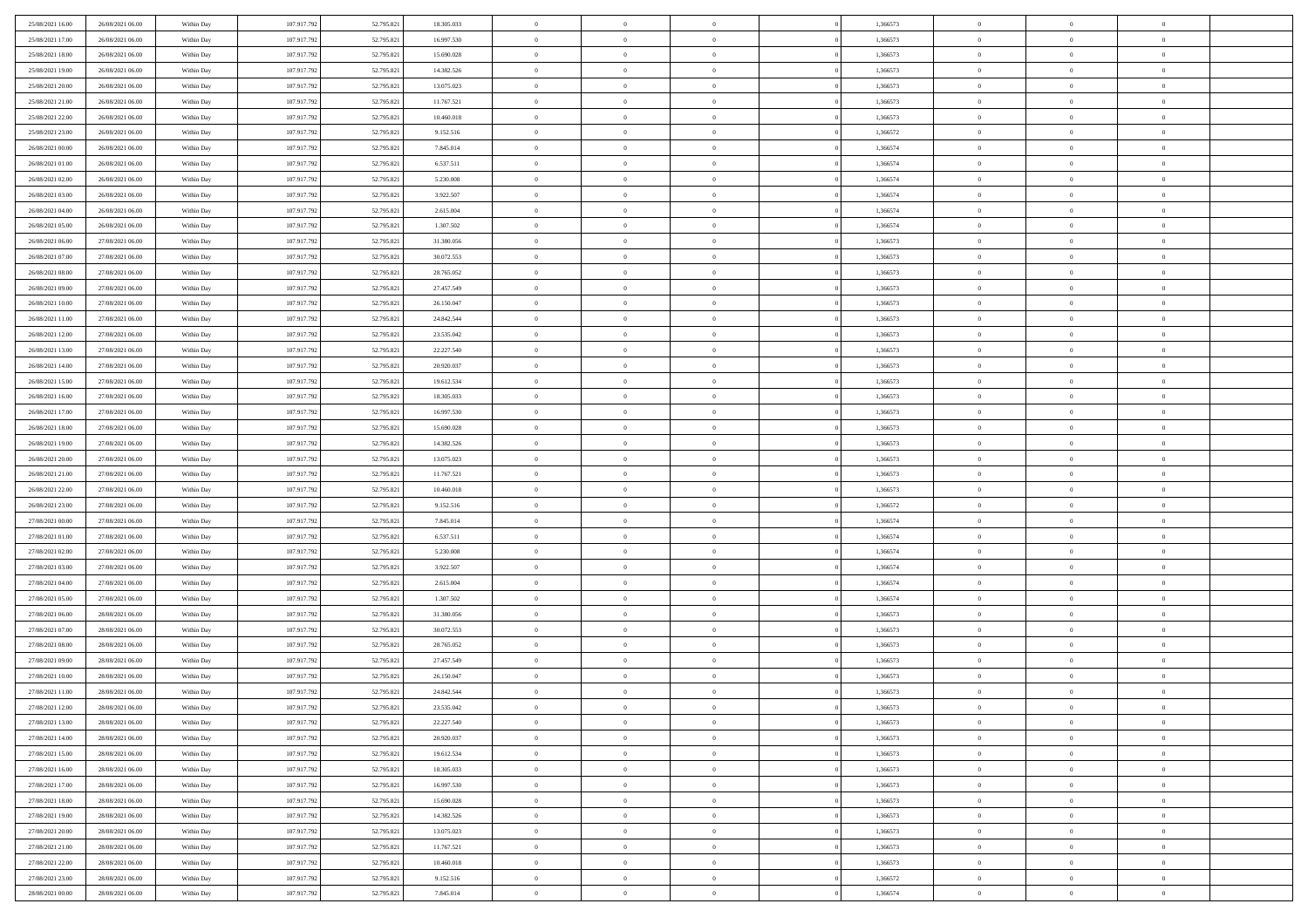| 28/08/2021 01:00 | 28/08/2021 06:00 | Within Day               | 107.917.792 | 52.795.821 | 6.537.511  | $\,$ 0         | $\bf{0}$       | $\overline{0}$ |          | 1,366574 | $\bf{0}$       | $\overline{0}$                   | $\,0\,$        |  |
|------------------|------------------|--------------------------|-------------|------------|------------|----------------|----------------|----------------|----------|----------|----------------|----------------------------------|----------------|--|
| 28/08/2021 02:00 | 28/08/2021 06:00 | Within Day               | 107.917.792 | 52.795.821 | 5.230.008  | $\overline{0}$ | $\overline{0}$ | $\overline{0}$ |          | 1,366574 | $\overline{0}$ | $\overline{0}$                   | $\theta$       |  |
| 28/08/2021 03:00 | 28/08/2021 06:00 | Within Dav               | 107.917.792 | 52.795.821 | 3.922.507  | $\mathbf{0}$   | $\overline{0}$ | $\overline{0}$ |          | 1,366574 | $\mathbf{0}$   | $\overline{0}$                   | $\overline{0}$ |  |
| 28/08/2021 04:00 | 28/08/2021 06:00 | Within Day               | 107.917.792 | 52.795.821 | 2.615.004  | $\bf{0}$       | $\overline{0}$ | $\bf{0}$       |          | 1,366574 | $\bf{0}$       | $\overline{0}$                   | $\bf{0}$       |  |
| 28/08/2021 05:00 | 28/08/2021 06:00 | Within Day               | 107.917.792 | 52.795.821 | 1.307.502  | $\bf{0}$       | $\bf{0}$       | $\overline{0}$ |          | 1,366574 | $\bf{0}$       | $\theta$                         | $\,0\,$        |  |
| 28/08/2021 06:00 | 29/08/2021 06:00 | Within Dav               | 107.917.792 | 52.795.821 | 31.380.056 | $\mathbf{0}$   | $\overline{0}$ | $\overline{0}$ |          | 1,366573 | $\mathbf{0}$   | $\overline{0}$                   | $\theta$       |  |
|                  |                  |                          |             |            |            |                |                |                |          |          |                |                                  |                |  |
| 28/08/2021 07:00 | 29/08/2021 06:00 | Within Day               | 107.917.792 | 52.795.821 | 30.072.553 | $\bf{0}$       | $\bf{0}$       | $\overline{0}$ |          | 1,366573 | $\bf{0}$       | $\overline{0}$                   | $\,0\,$        |  |
| 28/08/2021 08:00 | 29/08/2021 06:00 | Within Day               | 107.917.792 | 52.795.821 | 28.765.052 | $\overline{0}$ | $\overline{0}$ | $\overline{0}$ |          | 1,366573 | $\,$ 0 $\,$    | $\overline{0}$                   | $\theta$       |  |
| 28/08/2021 09:00 | 29/08/2021 06:00 | Within Dav               | 107.917.792 | 52.795.821 | 27.457.549 | $\mathbf{0}$   | $\overline{0}$ | $\overline{0}$ |          | 1,366573 | $\mathbf{0}$   | $\overline{0}$                   | $\overline{0}$ |  |
| 28/08/2021 12:00 | 29/08/2021 06:00 | Within Day               | 107.917.792 | 52.795.821 | 23.535.042 | $\bf{0}$       | $\bf{0}$       | $\overline{0}$ |          | 1,366573 | $\bf{0}$       | $\overline{0}$                   | $\theta$       |  |
| 28/08/2021 13:00 | 29/08/2021 06:00 | Within Day               | 107.917.792 | 52.795.821 | 22.227.540 | $\overline{0}$ | $\overline{0}$ | $\overline{0}$ |          | 1,366573 | $\bf{0}$       | $\mathbf{0}$                     | $\theta$       |  |
| 28/08/2021 14:00 | 29/08/2021 06:00 | Within Dav               | 107.917.792 | 52.795.821 | 20.920.037 | $\mathbf{0}$   | $\overline{0}$ | $\overline{0}$ |          | 1,366573 | $\mathbf{0}$   | $\overline{0}$                   | $\overline{0}$ |  |
| 28/08/2021 15:00 | 29/08/2021 06:00 | Within Day               | 107.917.792 | 52.795.821 | 19.612.534 | $\bf{0}$       | $\overline{0}$ | $\bf{0}$       |          | 1,366573 | $\bf{0}$       | $\overline{0}$                   | $\bf{0}$       |  |
| 28/08/2021 16:00 | 29/08/2021 06:00 | Within Day               | 107.917.792 | 52.795.821 | 18.305.033 | $\bf{0}$       | $\overline{0}$ | $\overline{0}$ |          | 1,366573 | $\bf{0}$       | $\theta$                         | $\,0\,$        |  |
| 28/08/2021 17:00 | 29/08/2021 06:00 | Within Dav               | 107.917.792 | 52.795.821 | 16.997.530 | $\mathbf{0}$   | $\overline{0}$ | $\overline{0}$ |          | 1,366573 | $\mathbf{0}$   | $\overline{0}$                   | $\overline{0}$ |  |
| 28/08/2021 18:00 | 29/08/2021 06:00 | Within Day               | 107.917.792 | 52.795.821 | 15.690.028 | $\bf{0}$       | $\overline{0}$ | $\overline{0}$ |          | 1,366573 | $\bf{0}$       | $\overline{0}$                   | $\bf{0}$       |  |
| 28/08/2021 19:00 | 29/08/2021 06:00 | Within Day               | 107.917.792 | 52.795.821 | 14.382.526 | $\overline{0}$ | $\overline{0}$ | $\overline{0}$ |          | 1,366573 | $\bf{0}$       | $\overline{0}$                   | $\theta$       |  |
| 28/08/2021 20:00 | 29/08/2021 06:00 | Within Day               | 107.917.792 | 52.795.821 | 13.075.023 | $\mathbf{0}$   | $\overline{0}$ | $\overline{0}$ |          | 1,366573 | $\mathbf{0}$   | $\overline{0}$                   | $\overline{0}$ |  |
| 28/08/2021 21:00 | 29/08/2021 06:00 | Within Day               | 107.917.792 | 52.795.821 | 11.767.521 | $\bf{0}$       | $\bf{0}$       | $\overline{0}$ |          | 1,366573 | $\bf{0}$       | $\overline{0}$                   | $\,0\,$        |  |
| 28/08/2021 22:00 | 29/08/2021 06:00 | Within Day               | 107.917.792 | 52.795.821 | 10.460.018 | $\overline{0}$ | $\overline{0}$ | $\overline{0}$ |          | 1,366573 | $\bf{0}$       | $\overline{0}$                   | $\overline{0}$ |  |
| 28/08/2021 23:00 | 29/08/2021 06:00 | Within Dav               | 107.917.792 | 52.795.821 | 9.152.516  | $\mathbf{0}$   | $\overline{0}$ | $\overline{0}$ |          | 1,366572 | $\mathbf{0}$   | $\overline{0}$                   | $\overline{0}$ |  |
| 29/08/2021 00:00 | 29/08/2021 06:00 | Within Day               | 107.917.792 | 52.795.821 | 7.845.014  | $\bf{0}$       | $\bf{0}$       | $\bf{0}$       |          | 1,366574 | $\bf{0}$       | $\overline{0}$                   | $\bf{0}$       |  |
| 29/08/2021 01:00 | 29/08/2021 06:00 | Within Day               | 107.917.792 | 52.795.821 | 6.537.511  | $\bf{0}$       | $\bf{0}$       | $\overline{0}$ |          | 1,366574 | $\bf{0}$       | $\overline{0}$                   | $\,0\,$        |  |
| 29/08/2021 02:00 | 29/08/2021 06:00 | Within Dav               | 107.917.792 | 52.795.821 | 5.230.008  | $\mathbf{0}$   | $\overline{0}$ | $\overline{0}$ |          | 1,366574 | $\mathbf{0}$   | $\overline{0}$                   | $\theta$       |  |
| 29/08/2021 03:00 | 29/08/2021 06:00 | Within Day               | 107.917.792 | 52.795.821 | 3.922.507  | $\bf{0}$       | $\overline{0}$ | $\overline{0}$ |          | 1,366574 | $\bf{0}$       | $\overline{0}$                   | $\,0\,$        |  |
| 29/08/2021 04:00 | 29/08/2021 06:00 | Within Day               | 107.917.792 | 52.795.821 | 2.615.004  | $\overline{0}$ | $\overline{0}$ | $\overline{0}$ |          | 1,366574 | $\bf{0}$       | $\overline{0}$                   | $\overline{0}$ |  |
| 29/08/2021 05:00 | 29/08/2021 06:00 | Within Dav               | 107.917.792 | 52.795.821 | 1.307.502  | $\mathbf{0}$   | $\overline{0}$ | $\overline{0}$ |          | 1,366574 | $\mathbf{0}$   | $\overline{0}$                   | $\overline{0}$ |  |
| 29/08/2021 06:00 | 30/08/2021 06:00 | Within Day               | 107.917.792 | 53.114.122 | 31.061.755 | $\bf{0}$       | $\overline{0}$ | $\overline{0}$ |          | 1,366573 | $\bf{0}$       | $\overline{0}$                   | $\,0\,$        |  |
| 29/08/2021 07:00 | 30/08/2021 06:00 | Within Day               | 107.917.792 | 53.114.122 | 29.767.515 | $\bf{0}$       | $\overline{0}$ | $\overline{0}$ |          | 1,366573 | $\bf{0}$       | $\mathbf{0}$                     | $\overline{0}$ |  |
| 29/08/2021 08:00 | 30/08/2021 06:00 | Within Dav               | 107.917.792 | 53.114.122 | 28.473.275 | $\mathbf{0}$   | $\overline{0}$ | $\overline{0}$ |          | 1,366573 | $\mathbf{0}$   | $\overline{0}$                   | $\overline{0}$ |  |
| 29/08/2021 09:00 | 30/08/2021 06:00 | Within Day               | 107.917.792 | 53.114.122 | 27.179.036 | $\bf{0}$       | $\overline{0}$ | $\theta$       |          | 1,366573 | $\,$ 0         | $\overline{0}$                   | $\theta$       |  |
| 29/08/2021 11:00 | 30/08/2021 06:00 | Within Day               | 107.917.792 | 53.114.122 | 24.590.555 | $\bf{0}$       | $\overline{0}$ | $\overline{0}$ |          | 1,366573 | $\bf{0}$       | $\mathbf{0}$                     | $\overline{0}$ |  |
| 29/08/2021 12:00 | 30/08/2021 06:00 | Within Dav               | 107.917.792 | 53.114.122 | 23.296.316 | $\mathbf{0}$   | $\overline{0}$ | $\overline{0}$ |          | 1,366573 | $\mathbf{0}$   | $\overline{0}$                   | $\overline{0}$ |  |
| 29/08/2021 13:00 | 30/08/2021 06:00 | Within Day               | 107.917.792 | 53.114.122 | 22.002.076 | $\bf{0}$       | $\overline{0}$ | $\theta$       |          | 1,366573 | $\,$ 0         | $\overline{0}$                   | $\theta$       |  |
| 29/08/2021 14:00 | 30/08/2021 06:00 | Within Day               | 107.917.792 | 53.114.122 | 20.707.837 | $\overline{0}$ | $\overline{0}$ | $\overline{0}$ |          | 1,366573 | $\bf{0}$       | $\overline{0}$                   | $\overline{0}$ |  |
| 29/08/2021 15:00 | 30/08/2021 06:00 | Within Day               | 107.917.792 | 53.114.122 | 19.413.596 | $\mathbf{0}$   | $\overline{0}$ | $\overline{0}$ |          | 1,366573 | $\mathbf{0}$   | $\overline{0}$                   | $\overline{0}$ |  |
| 29/08/2021 16:00 | 30/08/2021 06:00 | Within Day               | 107.917.792 | 53.114.122 | 18.119.357 | $\bf{0}$       | $\overline{0}$ | $\theta$       |          | 1,366573 | $\,$ 0         | $\overline{0}$                   | $\theta$       |  |
| 29/08/2021 17:00 | 30/08/2021 06:00 |                          | 107.917.792 | 53.114.122 | 16.825.117 | $\bf{0}$       | $\overline{0}$ | $\overline{0}$ |          | 1,366573 | $\bf{0}$       | $\mathbf{0}$                     | $\overline{0}$ |  |
| 29/08/2021 18:00 | 30/08/2021 06:00 | Within Day<br>Within Dav | 107.917.792 | 53.114.122 | 15.530.877 | $\mathbf{0}$   | $\overline{0}$ | $\overline{0}$ |          | 1,366573 | $\mathbf{0}$   | $\overline{0}$                   | $\overline{0}$ |  |
|                  |                  |                          |             |            |            |                |                |                |          |          |                |                                  |                |  |
| 29/08/2021 19:00 | 30/08/2021 06:00 | Within Day               | 107.917.792 | 53.114.122 | 14.236.638 | $\bf{0}$       | $\overline{0}$ | $\theta$       |          | 1,366573 | $\,$ 0         | $\overline{0}$<br>$\overline{0}$ | $\theta$       |  |
| 29/08/2021 20:00 | 30/08/2021 06:00 | Within Day               | 107.917.792 | 53.114.122 | 12.942.397 | $\bf{0}$       | $\overline{0}$ | $\overline{0}$ |          | 1,366573 | $\bf{0}$       |                                  | $\overline{0}$ |  |
| 29/08/2021 21:00 | 30/08/2021 06:00 | Within Dav               | 107.917.792 | 53.114.122 | 11.648.158 | $\mathbf{0}$   | $\overline{0}$ | $\overline{0}$ |          | 1,366573 | $\mathbf{0}$   | $\overline{0}$                   | $\overline{0}$ |  |
| 29/08/2021 22:00 | 30/08/2021 06:00 | Within Day               | 107.917.792 | 53.114.122 | 10.353.918 | $\bf{0}$       | $\overline{0}$ | $\theta$       |          | 1,366573 | $\,$ 0         | $\overline{0}$                   | $\theta$       |  |
| 29/08/2021 23:00 | 30/08/2021 06:00 | Within Day               | 107.917.792 | 53.114.122 | 9.059.679  | $\bf{0}$       | $\overline{0}$ | $\overline{0}$ |          | 1,366572 | $\,$ 0 $\,$    | $\overline{0}$                   | $\bf{0}$       |  |
| 30/08/2021 00:00 | 30/08/2021 06:00 | Within Day               | 107.917.792 | 53.114.122 | 7.765.438  | $\bf{0}$       | $\overline{0}$ |                |          | 1,366574 | $\overline{0}$ | $\theta$                         | $\theta$       |  |
| 30/08/2021 01:00 | 30/08/2021 06:00 | Within Day               | 107.917.792 | 53.114.122 | 6.471.198  | $\,0\,$        | $\overline{0}$ | $\theta$       |          | 1,366574 | $\,$ 0 $\,$    | $\overline{0}$                   | $\theta$       |  |
| 30/08/2021 02:00 | 30/08/2021 06:00 | Within Day               | 107.917.792 | 53.114.122 | 5.176.959  | $\overline{0}$ | $\overline{0}$ | $\overline{0}$ |          | 1,366574 | $\overline{0}$ | $\overline{0}$                   | $\overline{0}$ |  |
| 30/08/2021 03:00 | 30/08/2021 06:00 | Within Day               | 107.917.792 | 53.114.122 | 3.882.719  | $\bf{0}$       | $\overline{0}$ | $\overline{0}$ |          | 1,366574 | $\overline{0}$ | $\bf{0}$                         | $\mathbf{0}$   |  |
| 30/08/2021 04:00 | 30/08/2021 06:00 | Within Day               | 107.917.792 | 53.114.122 | 2.588.479  | $\bf{0}$       | $\overline{0}$ | $\overline{0}$ | $\theta$ | 1,366574 | $\,$ 0 $\,$    | $\bf{0}$                         | $\,$ 0 $\,$    |  |
| 30/08/2021 05:00 | 30/08/2021 06:00 | Within Day               | 107.917.792 | 53.114.122 | 1.294.239  | $\bf{0}$       | $\overline{0}$ | $\overline{0}$ |          | 1,366574 | $\,$ 0 $\,$    | $\overline{0}$                   | $\overline{0}$ |  |
| 30/08/2021 06:00 | 31/08/2021 06:00 | Within Day               | 107.917.792 | 52.795.821 | 31.380.056 | $\bf{0}$       | $\overline{0}$ | $\overline{0}$ |          | 1,366573 | $\mathbf{0}$   | $\overline{0}$                   | $\overline{0}$ |  |
| 30/08/2021 07:00 | 31/08/2021 06:00 | Within Day               | 107.917.792 | 52.795.821 | 30.072.553 | $\,0\,$        | $\overline{0}$ | $\mathbf{0}$   | $\theta$ | 1,366573 | $\,$ 0 $\,$    | $\overline{0}$                   | $\overline{0}$ |  |
| 30/08/2021 08:00 | 31/08/2021 06:00 | Within Day               | 107.917.792 | 52.795.821 | 28.765.052 | $\bf{0}$       | $\overline{0}$ | $\overline{0}$ |          | 1,366573 | $\overline{0}$ | $\overline{0}$                   | $\overline{0}$ |  |
| 30/08/2021 09:00 | 31/08/2021 06:00 | Within Day               | 107.917.792 | 52.795.821 | 27.457.549 | $\bf{0}$       | $\overline{0}$ | $\overline{0}$ |          | 1,366573 | $\mathbf{0}$   | $\overline{0}$                   | $\overline{0}$ |  |
| 30/08/2021 10:00 | 31/08/2021 06:00 | Within Day               | 107.917.792 | 52.795.821 | 26.150.047 | $\,0\,$        | $\overline{0}$ | $\overline{0}$ |          | 1,366573 | $\,$ 0 $\,$    | $\mathbf{0}$                     | $\overline{0}$ |  |
| 30/08/2021 11:00 | 31/08/2021 06:00 | Within Day               | 107.917.792 | 52.795.821 | 24.842.544 | $\bf{0}$       | $\bf{0}$       | $\overline{0}$ |          | 1,366573 | $\bf{0}$       | $\mathbf{0}$                     | $\overline{0}$ |  |
| 30/08/2021 12:00 | 31/08/2021 06:00 | Within Day               | 107.917.792 | 52.795.821 | 23.535.042 | $\mathbf{0}$   | $\overline{0}$ | $\overline{0}$ |          | 1,366573 | $\mathbf{0}$   | $\overline{0}$                   | $\overline{0}$ |  |